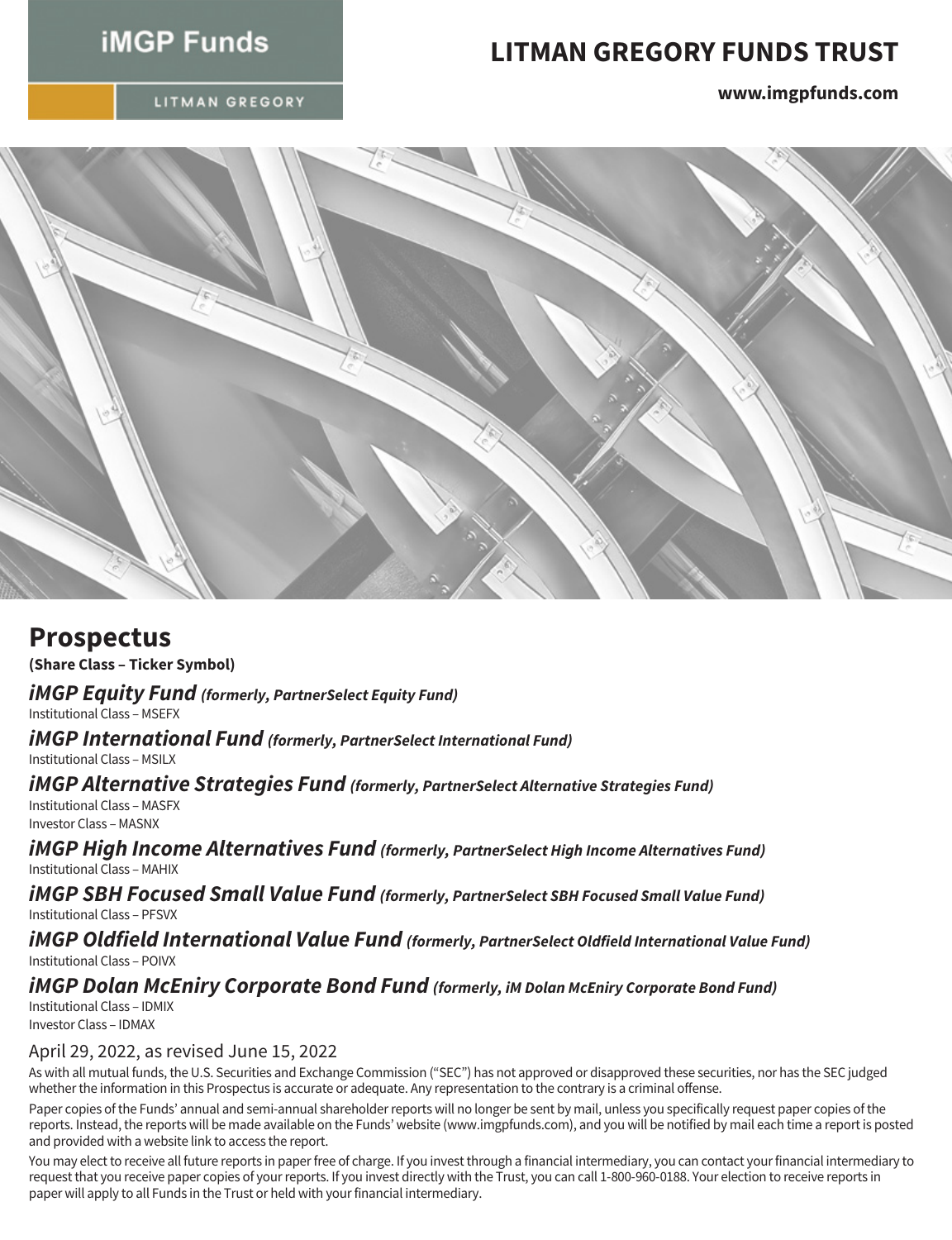### **Table of Contents**

|                   | 2              |
|-------------------|----------------|
|                   | $\overline{2}$ |
|                   | $\overline{7}$ |
|                   | 12             |
|                   | 19             |
|                   | 27             |
|                   | 30             |
|                   | 34             |
|                   | 39             |
|                   | 39             |
|                   | 39             |
|                   | 39             |
|                   | 40             |
|                   | 61             |
|                   | 61             |
|                   | 65             |
|                   | 70             |
|                   | 73             |
|                   | 80             |
|                   | 85             |
|                   | 87             |
|                   | 89             |
|                   | 91             |
|                   | 98             |
| <b>Back Cover</b> | 100            |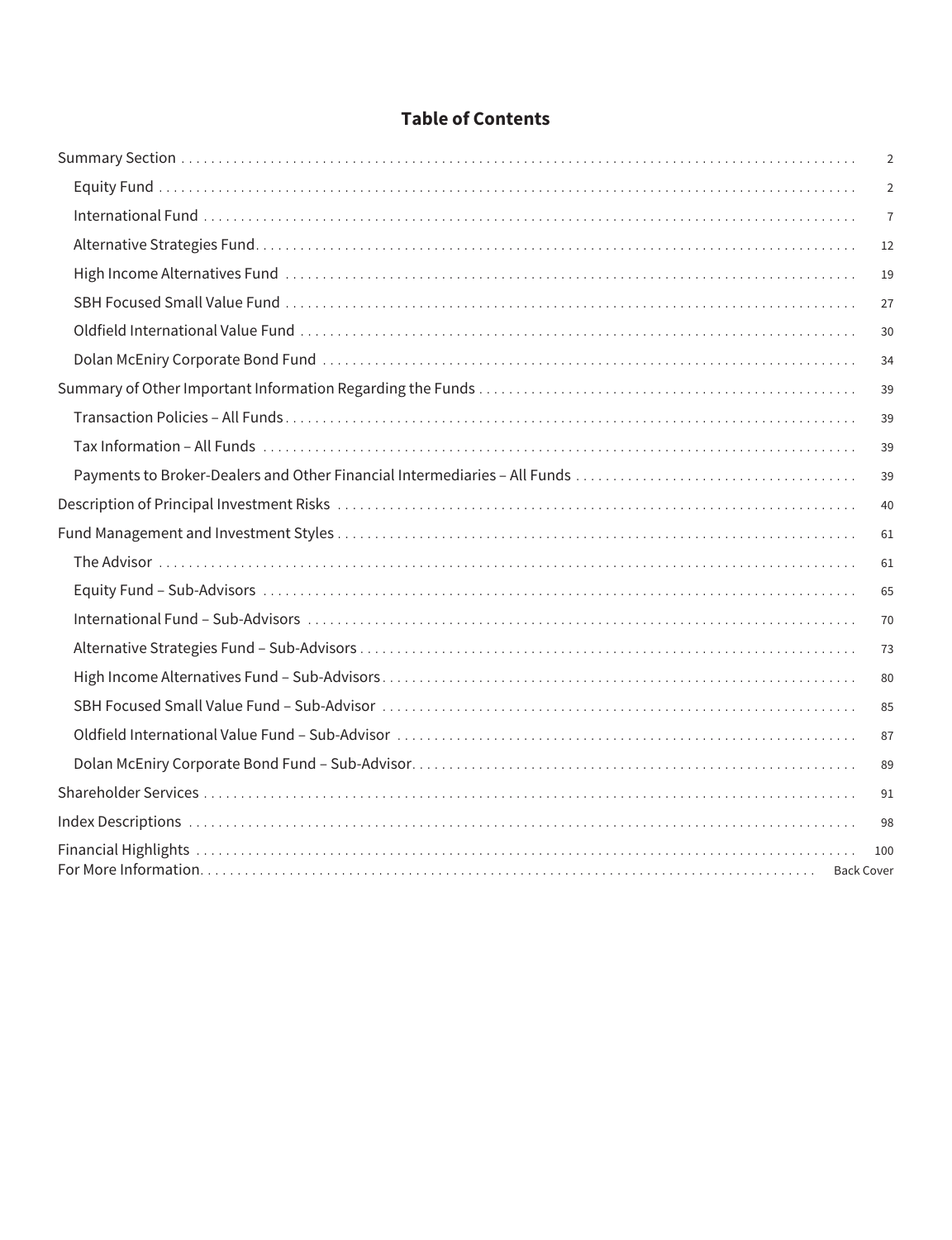# <span id="page-2-1"></span><span id="page-2-0"></span>**iMGP Equity Fund**

### **Summary Section**

#### **Investment Objective**

The iMGP Equity Fund (the "Equity Fund") seeks long-term growth of capital; that is, the increase in the value of your investment over the long term.

#### **Fees and Expenses of the Equity Fund**

This table describes the fees and expenses that you may pay if you buy, hold and sell shares of the Equity Fund. You may pay other fees, such as brokerage commissions and other fees to financial intermediaries, which are not reflected in the table and example below.

#### **Shareholder Fees (fees paid directly from your investment)**

|  |  |  | Institutional |
|--|--|--|---------------|
|  |  |  | Class         |
|  |  |  |               |
|  |  |  | None          |

#### **Annual Operating Expenses (expenses that you pay each year as a percentage of the value of your investment)**

|                                                        | <b>Institutional</b><br>Class |
|--------------------------------------------------------|-------------------------------|
| <b>Management Fees</b>                                 | 1.10%                         |
| Other Expenses                                         | 0.18%                         |
| Interest and Dividend Expenses                         | 0.01%                         |
| <b>Total Other Expenses</b>                            | 0.19%                         |
| <b>Total Annual Fund Operating Expenses</b>            | 1.29%                         |
| Fee Waiver and/or Expense Reimbursement <sup>(1)</sup> | $(0.13)\%$                    |
|                                                        |                               |

**Total Annual Fund Operating Expenses After Fee Waiver** and/or Expense Reimbursement<sup>(1)</sup> 1.16%

(1) iM Global Partner Fund Management, LLC (formerly, Litman Gregory Fund Advisors, LLC) ("iM Global" or the "Advisor"), the advisor to the Equity Fund, has contractually agreed, through April 30, 2023, to waive a portion of its advisory fees so that after paying all of the sub-advisory fees, the net advisory fee as a percentage of the Equity Fund's daily net assets retained by iM Global is 0.40%. This agreement may be terminated at any time by the Board of Trustees of the Litman Gregory Funds Trust (the "Trust") upon sixty (60) days' written notice to iM Global, and iM Global may decline to renew this agreement by written notice to the Trust at least thirty (30) days before the agreement's annual expiration date. iM Global has waived its right to receive reimbursement of the portion of its advisory fees waived pursuant to this agreement.

#### **Example**

This example is intended to help you compare the cost of investing in the Equity Fund with the cost of investing in other mutual funds. The example assumes that you invest \$10,000 in the Equity Fund for the time periods indicated and then redeem all of your shares at the end of those periods. The example also assumes that your investment has a 5% return each year and that the Equity Fund's operating expenses remain the same. The cost for the Equity Fund reflects the net expenses of the Fund that result from the contractual expense limitation in the first year only. Although your actual costs may be higher or lower, based on these assumptions your costs would be:

|                     |       | One Year Three Years Five Years Ten Years |       |         |
|---------------------|-------|-------------------------------------------|-------|---------|
| Institutional Class | \$118 | \$392                                     | \$691 | \$1.541 |
|                     |       |                                           |       |         |

#### **Portfolio Turnover**

The Equity Fund pays transaction costs, such as commissions, when it buys and sells securities (or "turns over" its portfolio). A higher portfolio turnover rate may indicate higher transaction costs and may result in higher taxes when shares of the Equity Fund are held in a taxable account as compared to shares of investment companies that hold investments for a longer period. These costs, which are not reflected in annual fund operating expenses or in the example, affect the Equity Fund's performance. During the most recent fiscal year, the Equity Fund's portfolio turnover rate was 27.74% of the average value of its portfolio.

#### **Principal Strategies**

The Equity Fund invests in the securities of companies that the sub-advisors to the Fund (each, a "manager" or "sub-advisor") believe have strong appreciation potential. Under normal conditions, each sub-advisor manages a portion of the Equity Fund's assets by independently managing a portfolio typically composed of at least 5, but not more than 15, stocks. There is no minimum or maximum allocation of the Fund's portfolio assets to each sub-advisor. Under normal market conditions, the Equity Fund invests at least 80% of its net assets, plus the amount of any borrowings for investment purposes, in equity securities. Equity securities in which the Equity Fund may invest include common stocks, preferred stocks and convertible debt securities, which may be converted on specified terms into stock of the issuer. Concentration of investments in certain sectors – including, but not limited to, the communications services, consumer discretionary, financial, healthcare and technology sectors – may occur from time to time as a result of the implementation of the Equity Fund's investment strategy by the sub-advisors. The Fund invests primarily in the securities of large-, mid- and small-sized U.S. companies, as measured by market capitalization at the time of acquisition, although the managers also have flexibility to invest in the securities of foreign companies. Up to 50% of the Equity Fund's net assets may be invested in foreign equity securities, which may include emerging markets. iM Global defines an emerging market country as any country that is included in the MSCI Emerging Markets Index.

Each sub-advisor uses its own discretion to invest in any sized company it deems appropriate. By executing its investment strategy, the Equity Fund seeks to:

- combine the efforts of several experienced, high quality managers;
- access the favorite stock-picking ideas of each manager at any point in time;
- deliver a portfolio that is prudently diversified in terms of stocks (typically 60 to 100) and industries while allowing each manager to run a portion of the portfolio focused on only its favorite stocks; and
- further diversify across different-sized companies and stockpicking styles by incorporating managers with a variety of stockpicking disciplines.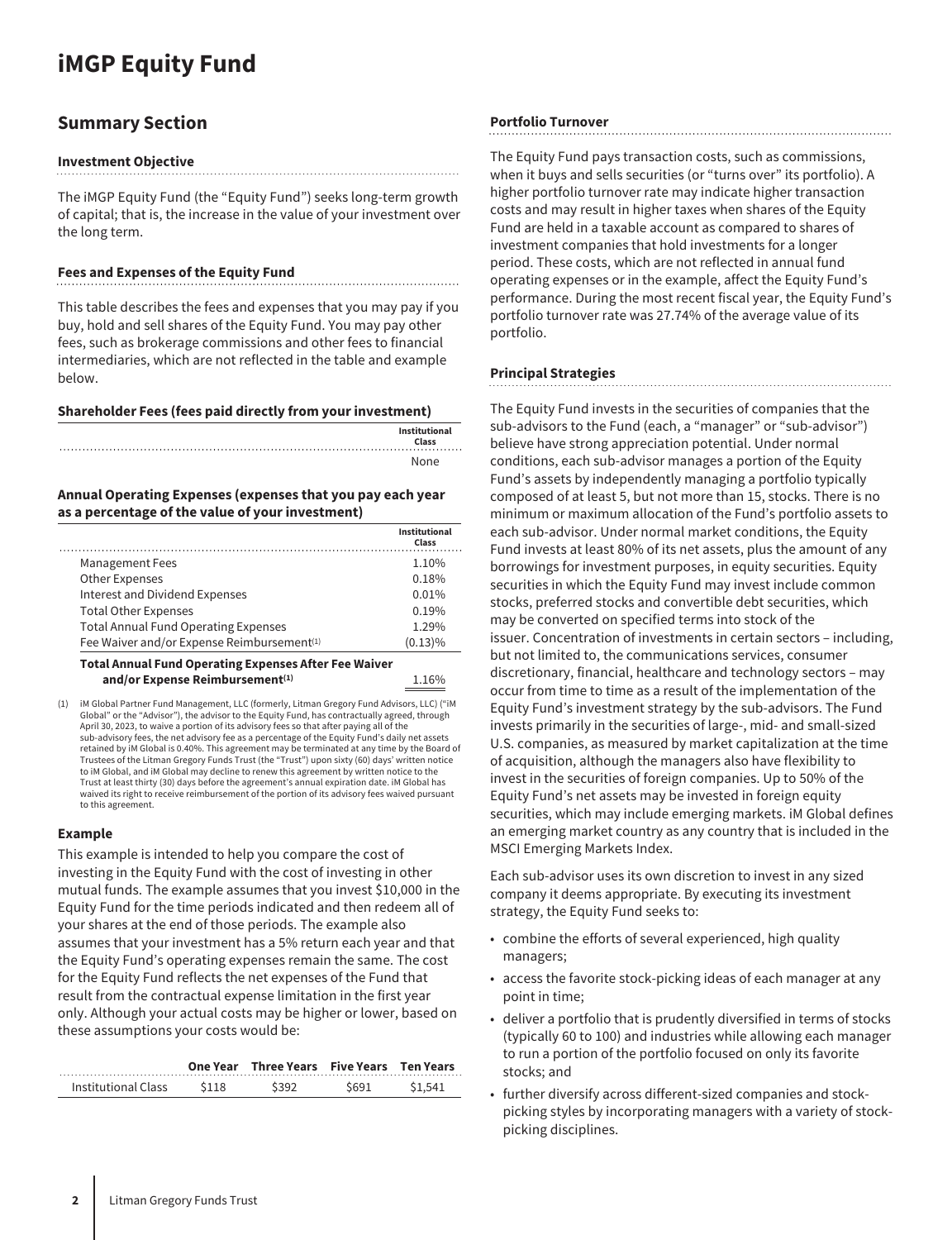Generally, a security may be sold: (1) if the manager believes the security's market price exceeds the manager's estimate of intrinsic value; (2) if the manager's view of the business fundamentals or management of the underlying company changes; (3) if a more attractive investment opportunity is found; (4) if general market conditions trigger a change in the manager's assessment criteria; or (5) for other portfolio management reasons.

#### **Principal Risks**

Investment in stocks exposes shareholders of the Equity Fund to the risk of losing money if the value of the stocks held by the Equity Fund declines during the period an investor owns shares in the Equity Fund. The following risks could affect the value of your investment. Each risk summarized below is considered a "principal risk" of investing in the Equity Fund, regardless of the order in which it appears. Some or all of these risks may adversely affect the Equity Fund's net asset value per share, total return and/or ability to meet its objective.

- **Equity Securities Risk**. This is the risk that the value of equity securities may fluctuate, sometimes rapidly and unpredictably, due to factors affecting the general market, an entire industry or sector, or particular companies. These factors include, without limitation, adverse changes in economic conditions, the general outlook for corporate earnings, interest rates or investor sentiment; increases in production costs; and significant management decisions. This risk is greater for small- and medium-sized companies, which tend to be more vulnerable to adverse developments than larger companies.
- **Convertible Securities Risk.** This is the risk that the market value of convertible securities may fluctuate due to changes in, among other things, interest rates; other general economic conditions; industry fundamentals; market sentiment; the issuer's operating results, financial statements, and credit ratings; and the market value of the underlying common or preferred stock.
- **Market Risk.** As with all mutual funds that invest in common stocks, the value of an individual's investment will fluctuate daily in response to the performance of the individual stocks held in the Equity Fund. The stock market has been subject to significant volatility recently, which has increased the risks associated with an investment in the Equity Fund.
- **Public Health Emergency Risk.** This is the risk that pandemics and other public health emergencies, including outbreaks of infectious diseases such as the current outbreak of the novel coronavirus ("COVID-19"), can result, and in the case of COVID-19 has resulted and may continue to result, in market volatility and disruption, and materially and adversely impact economic conditions in ways that cannot be predicted, all of which could result in substantial investment losses. The ultimate impact of COVID-19, including new variants of the underlying virus, or other health emergencies on global economic conditions and businesses is impossible to predict accurately. Ongoing and potential additional material adverse economic effects of indeterminate duration and severity are

possible. The resulting adverse impact on the value of an investment in the Fund could be significant and prolonged. Other public health emergencies that may arise in the future could have similar or other unforeseen effects.

- **Smaller Companies Risk.** The Equity Fund may invest a portion of its assets in the securities of small- and mid-sized companies. Securities of small and mid-cap companies are generally more volatile and less liquid than the securities of large-cap companies. This is because smaller companies may be more reliant on a few products, services or key personnel, which can make it riskier than investing in larger companies with more diverse product lines and structured management.
- **Foreign Investment Risk.** This is the risk that an investment in foreign (non-U.S.) securities may cause the Fund to experience more rapid and extreme changes in value than a fund that invests exclusively in securities of U.S. companies, due to , among other factors, less publicly available information, less stringent and less uniform accounting, auditing and financial reporting standards, less liquid and more volatile markets, higher transaction and custody costs, additional taxes, less investor protection, delayed or less frequent settlement, political or social instability, civil unrest, acts of terrorism, regional economic volatility, and the imposition of sanctions, confiscations, trade restrictions (including tariffs) and other government restrictions by the United States and/or other governments.
- **Emerging Markets Risk.** This is the risk that the value of the Fund's emerging markets investments will decline due to the greater degree of economic, political and social instability of emerging or developing countries as compared to developed countries. Investments in emerging market countries are subject to substantial risks due to, among other factors, different accounting standards and thinner trading markets as compared to those in developed countries; less publicly available and reliable information about issuers as compared to developed markets; the possibility of currency transfer restrictions; and the risk of expropriation, nationalization or other adverse political, economic or social developments.
- **Currency Risk.** This is the risk that foreign currencies will decline in value relative to the U.S. dollar and affect the Fund's investments in foreign (non-U.S.) currencies or in securities that trade in, and receive revenues in, or in derivatives that provide exposure to, foreign (non-U.S.) currencies.
- **Multi-Style Management Risk.** Because portions of the Equity Fund's assets are managed by different portfolio managers using different styles, the Equity Fund could experience overlapping security transactions. Certain portfolio managers may be purchasing securities at the same time other portfolio managers may be selling those same securities, which may lead to higher transaction expenses compared to a Fund using a single investment management style.
- **Large Shareholder Purchase and Redemption Risk.** The Fund may experience adverse effects when certain large shareholders purchase or redeem large amounts of shares of the Fund. Such large shareholder redemptions may cause the Fund to sell its securities at times when it would not otherwise do so, which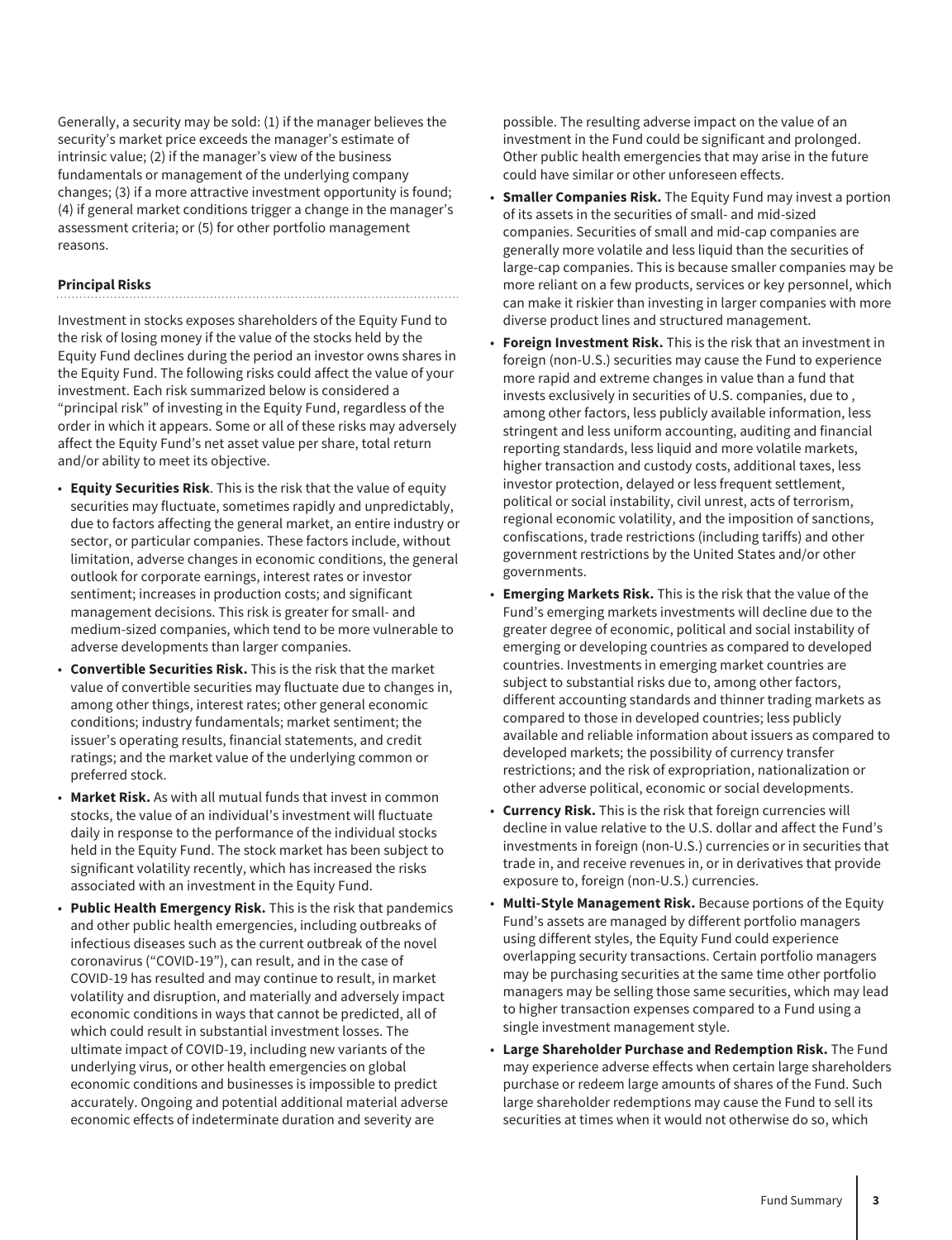## **iMGP Equity Fund** — (Continued)

may negatively impact the Fund's net asset value and liquidity. Similarly, large share purchases may adversely affect the Fund's performance to the extent that the Fund is delayed in investing new cash and is required to maintain a larger cash position than it ordinarily would. In addition, a large redemption could result in the Fund's current expenses being allocated over a smaller asset base, leading to an increase in the Fund's expense ratio.

- **Sector Weightings Risk.** To the extent that the Fund emphasizes, from time to time, investments in a particular sector, the Fund will be subject to a greater degree to the risks particular to that sector, including the sectors described below. Market conditions, interest rates, and economic, regulatory, or financial developments could significantly affect a single sector. By focusing its investments in a particular sector, the Fund may face more risks than if it were diversified broadly over numerous sectors.
- o **Communications Services Sector Risk.** The Fund may invest a portion of its assets in the communications services sector. Media and communications companies may be significantly affected by product and service obsolescence due to technological advancement or development, competitive pressures, substantial capital requirements, fluctuating demand and changes in regulation.
- o **Consumer Discretionary Sector Risk.** The Fund may invest a portion of its assets in the consumer discretionary sector. The success of consumer product manufacturers and retailers is tied closely to the performance of the overall domestic and international economy, interest rates, competition and consumer confidence. Success depends heavily on disposable household income and consumer spending. Changes in demographics and consumer tastes can also affect the demand for, and success of, consumer products and services in the marketplace.
- **Financial Sector Risk.** The Fund may invest a portion of its assets in the financial services sector and, therefore, the performance of the Fund could be negatively impacted by events affecting this sector, including changes in interest rates, government regulation, the rate of defaults on corporate, consumer and government debt and the availability and cost of capital.
- <sup>o</sup> Healthcare Sector Risk. The Fund may invest a portion of its assets in the healthcare sector. The profitability of companies in the healthcare sector may be adversely affected by government regulations and government healthcare programs, increases or decreases in the cost of medical products and services and product liability claims, among other factors. Many healthcare companies are heavily dependent on patent protection, and the expiration of a company's patent may adversely affect that company's profitability. Healthcare companies are subject to competitive forces that may result in price discounting, and may be thinly capitalized and susceptible to product obsolescence.
- o **Technology Sector Risk.** The Fund may invest a portion of its assets in the technology sector, which is a very volatile segment of the market. The nature of technology is that it is rapidly changing. Therefore, products or services that may initially look promising may subsequently fail or become

obsolete. In addition, many technology companies are younger, smaller and unseasoned companies which may not have established products, an experienced management team, or earnings history.

- **Investment Selection Risk.** The specific investments held in the Fund's investment portfolio may underperform other funds in the same asset class or benchmarks that are representative of the general performance of the asset class because of a portfolio manager's choice of securities.
- **Cybersecurity Risk.** With the increased use of technologies such as the Internet to conduct business, the Fund is susceptible to operational, information security, and related risks. Cyber incidents affecting the Fund or its service providers may cause disruptions and impact business operations, potentially resulting in financial losses, interference with the Fund's ability to calculate its NAV, impediments to trading, the inability of shareholders to transact business, violations of applicable privacy and other laws, regulatory fines, penalties, reputational damage, reimbursement or other compensation costs, or additional compliance costs.
- **Operational Risk.** Operational risks include human error, changes in personnel, system changes, faults in communication, and failures in systems, technology, or processes. Various operational events or circumstances are outside the Advisor's or a sub-advisor's control, including instances at third parties. The Fund, the Advisor and each sub-advisor seek to reduce these operational risks through controls and procedures. However, these measures do not address every possible risk and may be inadequate to address these risks.

#### **Performance**

The following performance information provides some indication of the risks of investing in the Equity Fund. The bar chart shows changes in the performance of the Equity Fund's Institutional Class shares from year to year. The table below shows how the Equity Fund's average annual total returns of the Institutional Class for the 1-, 5- and 10-year periods compare to those of a broad-based market index and an index of peer group mutual funds. Past performance, before and after taxes, does not necessarily indicate how the Equity Fund will perform in the future. Updated performance information is available on the Equity Fund's website at www.imgpfunds.com.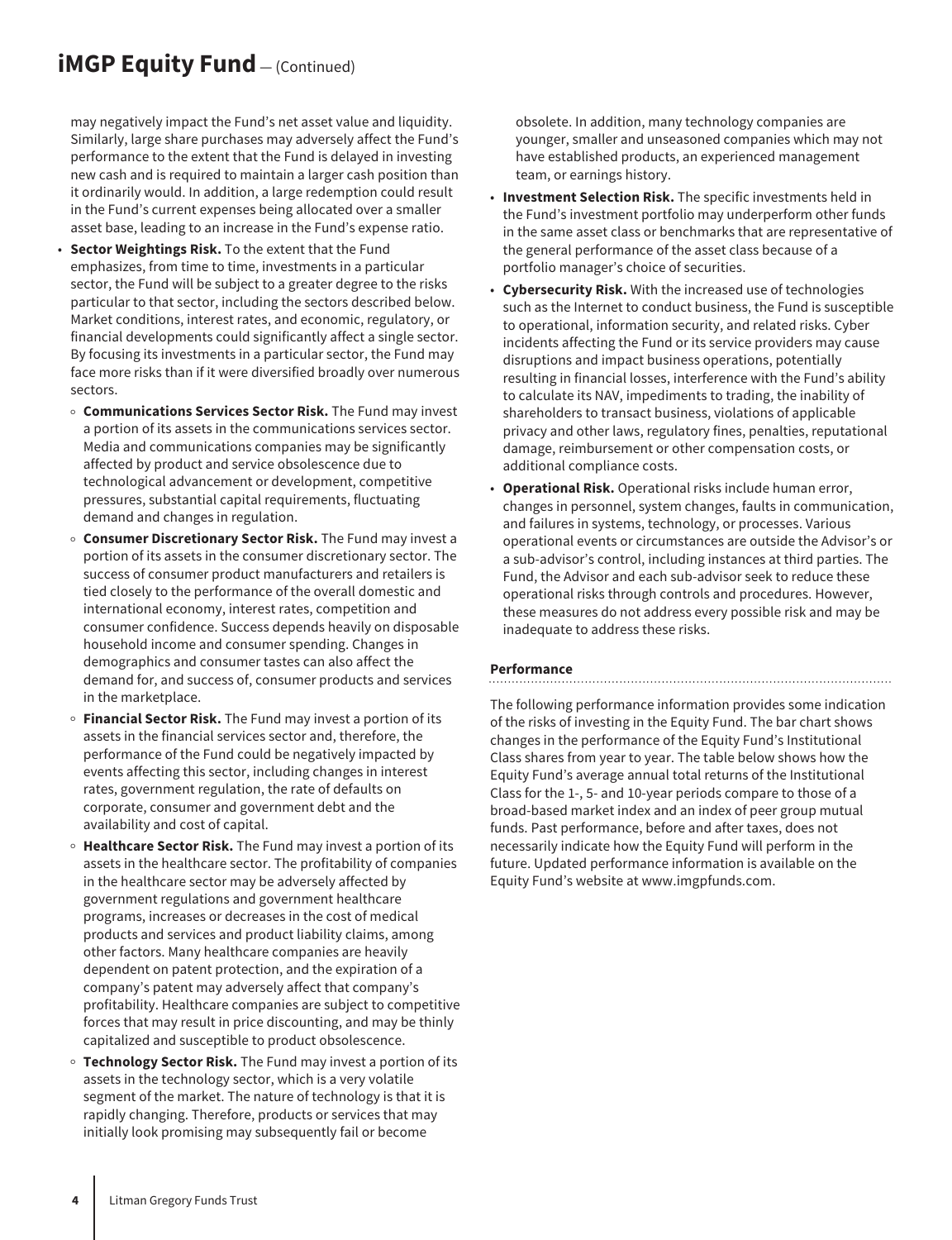

During the period shown above, the highest and lowest quarterly returns earned by the Equity Fund were:

| Highest: | 22.68%    | <b>Quarter ended June 30, 2020</b> |
|----------|-----------|------------------------------------|
| Lowest:  | $-24.62%$ | Quarter ended March 31, 2020       |

#### **Management**

#### **Average Annual Total Returns (for the periods ended December 31, 2021)**

|                                              | One Year | <b>Five Years</b> Ten Years |        |
|----------------------------------------------|----------|-----------------------------|--------|
| <b>Equity Fund</b>                           |          |                             |        |
| <b>Institutional Class</b>                   |          |                             |        |
| Return Before Taxes                          | 17.75%   | 14.40%                      | 13.91% |
| Return After Taxes on Distributions          | 13.75%   | 11.46%                      | 11.56% |
| Return After Taxes on Distributions          |          |                             |        |
| and Sale of Fund Shares                      | 13.25%   | 11.00%                      | 10.99% |
| Russell 3000° Index                          |          |                             |        |
| (reflects no deduction for fees, expenses or |          |                             |        |
| taxes)                                       | 25.66%   | 17.97%                      | 16.30% |
| <b>Morningstar US Large Blend Category</b>   |          |                             |        |
| (reflects net performance of funds in this   |          |                             |        |
| qroup)                                       | 25.27%   | 15.88%                      | 14.24% |

The Equity Fund's after-tax returns as shown in the above table are calculated using the historical highest applicable individual federal marginal income tax rates for the period and do not reflect the impact of state and local taxes. Your actual after-tax returns depend on your tax situation and may differ from those shown. If you own shares of the Equity Fund in a tax-deferred account, such as a 401(k) plan or an individual retirement account, after-tax returns shown are not relevant to your investment. The after-tax returns on distributions and sale of Fund shares may be higher than returns before taxes due to the effect of a tax benefit an investor may receive from the realization of capital losses that would have been incurred on the sale of Fund shares.

| <b>INVESTMENT ADVISOR</b>                     | <b>PORTFOLIO MANAGER</b>                                                                                                    | <b>MANAGED THE EQUITY</b><br><b>FUND SINCE:</b> |
|-----------------------------------------------|-----------------------------------------------------------------------------------------------------------------------------|-------------------------------------------------|
| <b>iM Global Partner Fund Management, LLC</b> | Jeremy DeGroot, CFA, President of the Trust, Principal, Chief<br>Investment Officer and Co-Portfolio Manager                | 2005                                            |
|                                               | Jack Chee, Principal, Senior Research Analyst and Co-Portfolio<br>Manager                                                   | 2014                                            |
| <b>SUB-ADVISOR</b>                            | <b>PORTFOLIO MANAGER</b>                                                                                                    | <b>MANAGED THE EQUITY</b><br><b>FUND SINCE:</b> |
| Davis Selected Advisers, L.P.                 | Christopher C. Davis, Chairman                                                                                              | 1999                                            |
|                                               | Danton Goei, Portfolio Manager                                                                                              | 2016                                            |
| <b>Fiduciary Management, Inc.</b>             | Patrick J. English, CFA, Chairman, Chief Executive Officer, Chief<br><b>Investment Officer</b>                              | 2013                                            |
|                                               | Jonathan T. Bloom, CFA, Director of Research                                                                                | 2017                                            |
| Harris Associates L.P.                        | Clyde S. McGregor, CFA, Vice President and Portfolio Manager                                                                | 2008                                            |
|                                               | William C. Nygren, CFA, Vice President, Chief Investment Officer -<br>U.S. Equity, Portfolio Manager and Investment Analyst | 2013                                            |
| <b>Nuance Investments, LLC</b>                | Scott Moore, CFA, President, Co-Chief Investment Officer and<br>Portfolio Manager                                           | 2014                                            |
|                                               | Chad Baumler, CFA, Vice President, Co-Chief Investment Officer and<br>Portfolio Manager                                     | 2020                                            |
| <b>Sands Capital Management, LLC</b>          | A. Michael Sramek, CFA, Senior Portfolio Manager, Research<br>Analyst, Managing Director                                    | 2008                                            |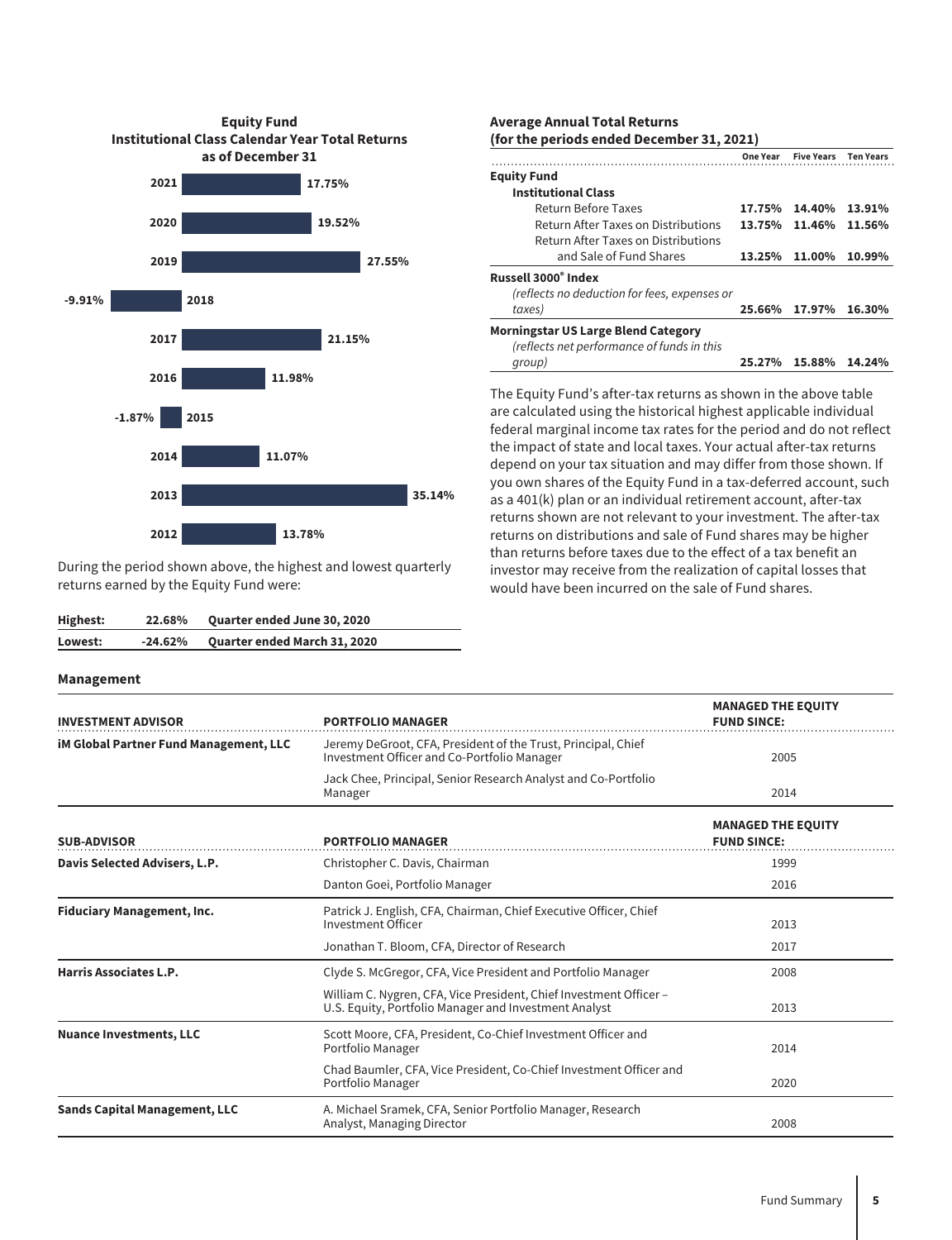## **iMGP Equity Fund** - (Continued)

For important information about the purchase and sale of fund shares, tax information and financial intermediary compensation, please turn to the "Summary of Other Important Information Regarding the Funds" section on page 39 of this Prospectus.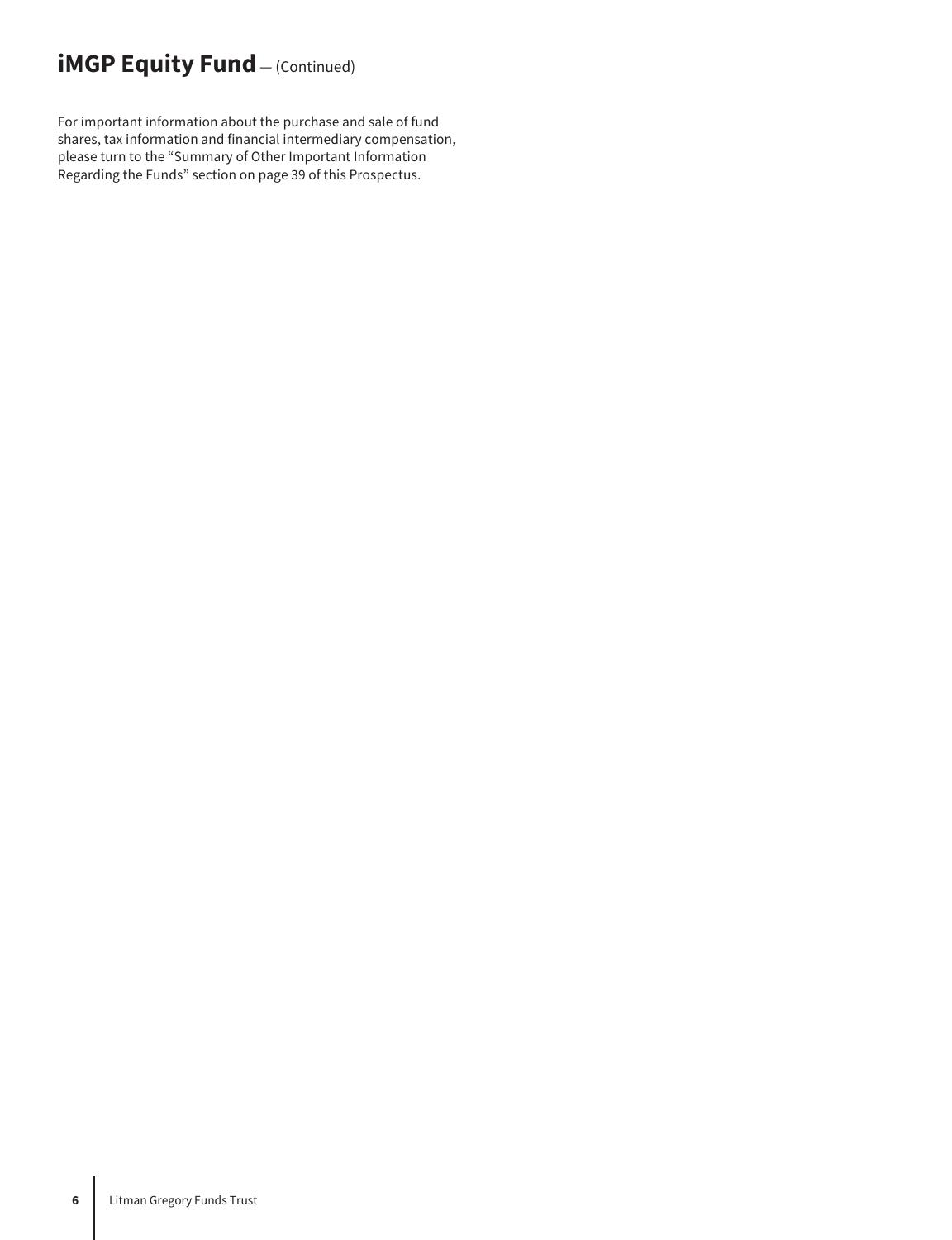# <span id="page-7-0"></span>**iMGP International Fund**

### **Summary Section**

#### **Investment Objective**

The iMGP International Fund (the "International Fund") seeks long-term growth of capital; that is, the increase in the value of your investment over the long term.

#### **Fees and Expenses of the International Fund**

This table describes the fees and expenses that you may pay if you buy, hold and sell shares of the International Fund. You may pay other fees, such as brokerage commissions and other fees to financial intermediaries, which are not reflected in the table and example below.

#### **Shareholder Fees (fees paid directly from your investment)**

| Institutional<br>Class |
|------------------------|
| None                   |

#### **Annual Operating Expenses (expenses that you pay each year as a percentage of the value of your investment)**

|                                                        | Institutional<br>Class |
|--------------------------------------------------------|------------------------|
| Management Fees                                        | 1.10%                  |
| Other Expenses                                         | 0.18%                  |
| <b>Total Annual Fund Operating Expenses</b>            | 1.28%                  |
| Fee Waiver and/or Expense Reimbursement <sup>(1)</sup> | $(0.23)\%$             |

**and/or Expense Reimbursement**<sup>(1)</sup> 1.05% (1) iM Global Partner Fund Management, LLC (formerly, Litman Gregory Fund Advisors, LLC ("iM Global" or the "Advisor"), the advisor to the International Fund, has contractually agreed, through April 30, 2023, to waive a portion of its advisory fees so that after paying all of the sub-advisory fees, the net advisory fee as a percentage of the International Fund's daily net assets retained by iM Global is 0.40% on the first \$1 billion of the International Fund's assets and 0.30% on assets over \$1 billion. This agreement may be terminated at any time by the Board of Trustees (the "Board") of the Litman Gregory Funds Trust (the "Trust") upon sixty (60) days' written notice to iM Global, and iM Global may decline to renew this agreement by written notice to the Trust at least thirty (30) days before the agreement's annual expiration date. iM Global has waived its right to receive reimbursement of the portion of its advisory fees waived pursuant to this agreement.

#### **Example**

This example is intended to help you compare the cost of investing in the International Fund with the cost of investing in other mutual funds. The example assumes that you invest \$10,000 in the International Fund for the time periods indicated and then redeem all of your shares at the end of those periods. The example also assumes that your investment has a 5% return each year and that the International Fund's operating expenses remain the same. The cost for the International Fund reflects the net expenses of the Fund that result from the contractual expense limitation in the first year only. Although your actual costs may be higher or lower, based on these assumptions your costs would be:

|                     |       | One Year Three Years Five Years Ten Years |       |         |
|---------------------|-------|-------------------------------------------|-------|---------|
| Institutional Class | \$107 | \$375                                     | \$673 | \$1,518 |

#### **Portfolio Turnover**

The International Fund pays transaction costs, such as commissions, when it buys and sells securities (or "turns over" its portfolio). A higher portfolio turnover rate may indicate higher

transaction costs and may result in higher taxes when shares of the International Fund are held in a taxable account as compared to shares in investment companies that hold investments for a longer period. These costs, which are not reflected in annual fund operating expenses or in the example, affect the International Fund's performance. During the most recent fiscal year, the International Fund's portfolio turnover rate was 99.91% of the average value of its portfolio.

#### **Principal Strategies**

The Fund invests in the securities of companies that the sub-advisors to the Fund (each, a "manager" or "sub-advisor") believe have strong appreciation potential. Under normal conditions, each sub-advisor manages a portion of the International Fund's assets by independently managing a portfolio typically composed of between 8 and 15 stocks. There is no minimum or maximum allocation of the Fund's portfolio assets to each sub-advisor. Under normal market conditions, the International Fund will invest at least 80% of its net assets, plus the amount of any borrowings for investment purposes, in the securities of companies organized or located outside of the United States, including large-, mid-, and small-cap companies and companies located in emerging markets, as measured by market capitalization at the time of acquisition. iM Global defines an emerging market country as any country that is included in the MSCI Emerging Markets Index. The International Fund ordinarily invests in the securities markets of at least five countries outside of the United States. Concentration of investments in certain sectors – including, but not limited to, the consumer discretionary, financial, healthcare and technology sectors – may occur from time to time as a result of the implementation of the International Fund's investment strategy by the sub-advisors.

Each sub-advisor uses its own discretion to invest in any sized company it deems appropriate. The managers have limited flexibility to invest in the securities of U.S. companies. By executing its investment strategy, the International Fund seeks to:

- combine the efforts of several experienced, high quality international managers;
- access the favorite stock-picking ideas of each manager at any point in time;
- deliver a portfolio that is prudently diversified in terms of stocks (typically 32 to 60) and industries while still allowing each manager to run portfolio segments focused on only his favorite stocks; and
- further diversify across different sized companies, countries, and stock-picking styles by including managers with a variety of stock-picking disciplines.

Generally, a security may be sold: (1) if the manager believes the security's market price exceeds the manager's estimate of intrinsic value; (2) if the manager's view of the business fundamentals or management of the underlying company changes; (3) if a more attractive investment opportunity is found; (4) if general market conditions trigger a change in the manager's assessment criteria; or (5) for other portfolio management reasons. The International Fund's managers may trade its portfolio frequently.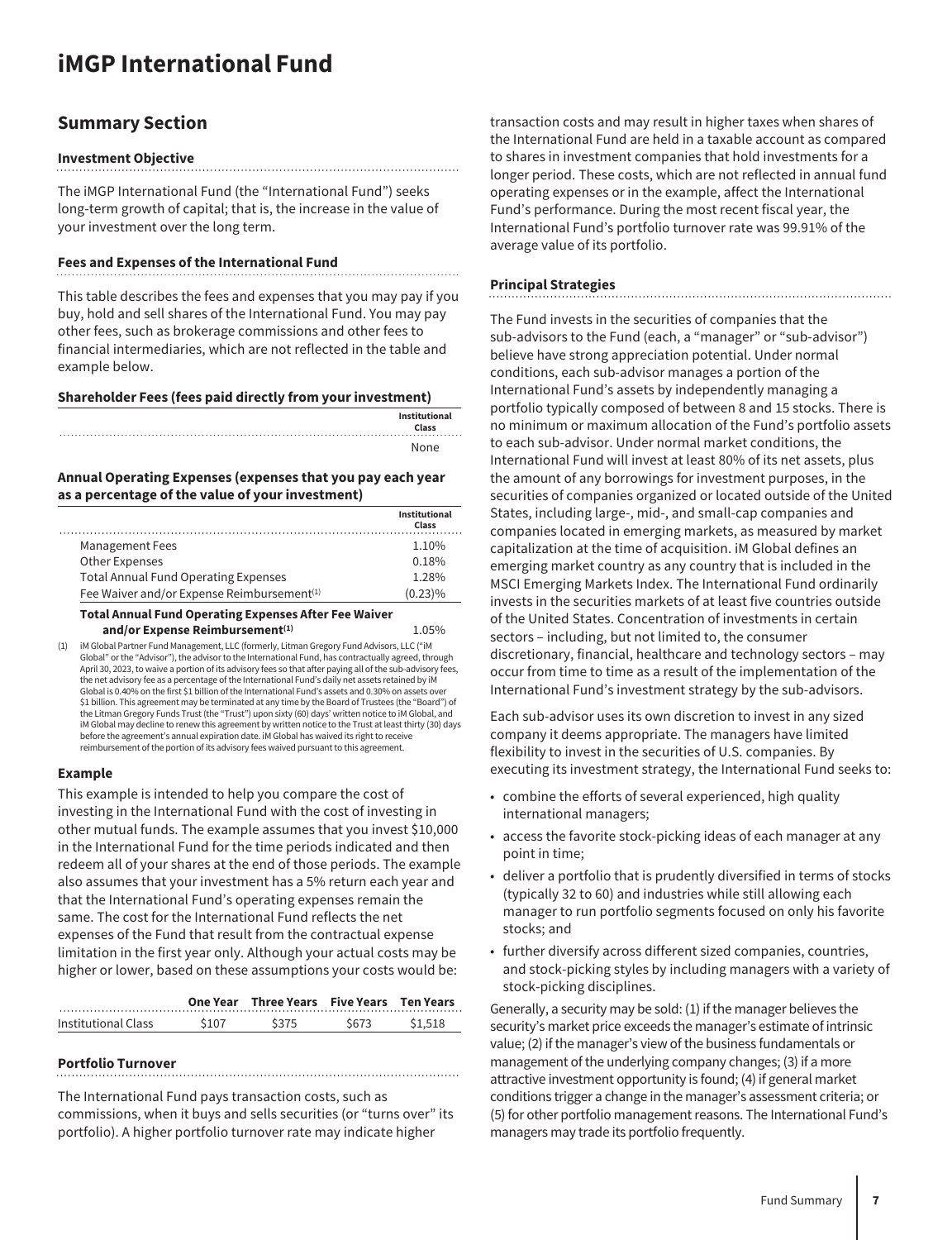## **iMGP International Fund**  $-$  (Continued)

#### **Principal Risks**

Investment in stocks exposes shareholders of the International Fund to the risk of losing money if the value of the stocks held by the International Fund declines during the period an investor owns shares in the International Fund. The following risks could affect the value of your investment. The following risks could affect the value of your investment. Each risk summarized below is considered a "principal risk" of investing in the International Fund, regardless of the order in which it appears. Some or all of these risks may adversely affect the International Fund's net asset value per share, total return and/or ability to meet its objective.

- **Equity Securities Risk**. This is the risk that the value of equity securities may fluctuate, sometimes rapidly and unpredictably, due to factors affecting the general market, an entire industry or sector, or particular companies. These factors include, without limitation, adverse changes in economic conditions, the general outlook for corporate earnings, interest rates or investor sentiment; increases in production costs; and significant management decisions. This risk is greater for small- and medium-sized companies, which tend to be more vulnerable to adverse developments than larger companies.
- **Foreign Investment Risk**. This is the risk that an investment in foreign (non-U.S.) securities may cause the Fund to experience more rapid and extreme changes in value than a fund that invests exclusively in securities of U.S. companies, due to, among other factors, less publicly available information, less stringent and less uniform accounting, auditing and financial reporting standards, less liquid and more volatile markets, higher transaction and custody costs, additional taxes, less investor protection, delayed or less frequent settlement, political or social instability, civil unrest, acts of terrorism, regional economic volatility, and the imposition of sanctions, confiscations, trade restrictions (including tariffs) and other government restrictions by the United States and/or other governments.
- **Country/Regional Risk.** This is the risk that world events such as political upheaval, financial troubles, or natural disasters – will adversely affect the value of securities issued by companies in foreign countries or regions. Because the Fund may invest a large portion of its assets in securities of companies located in any one country or region, including emerging markets, the Fund's performance may be hurt disproportionately by the poor performance of its investments in that area. Country/regional risk is heightened in emerging markets.
- **Risks Associated with Europe**. The Fund may invest a significant portion of its assets in issuers based in Western Europe and the United Kingdom ("UK"). The economies of countries in Europe are often closely connected and interdependent, and events in one country in Europe can have an adverse impact on other European countries. Efforts by the member countries of the European Union ("EU") to continue to unify their economic and monetary policies may increase the potential for similarities in the movements of European markets and reduce the potential investment benefits of diversification within the region. However, the substance of these policies may not address the needs of all European economies. European

financial markets have in recent years experienced increased volatility due to concerns with some countries' high levels of sovereign debt, budget deficits and unemployment. Markets have also been affected by the decision by the UK to withdraw from the EU (an event commonly known as "Brexit"). There is uncertainty surrounding the ultimate impact of Brexit on the UK, the EU and the broader global economy. An exit by any member countries from the EU or the Economic and Monetary Union of the EU, or even the prospect of such an exit, could lead to increased volatility in European markets and negatively affect investments both in issuers in the exiting country and throughout Europe.

- **Risks Associated with Japan.** The Fund may invest a significant portion of its assets in issuers based in Japan. Investments in Japanese issuers may be subject to political, economic, nuclear and labor risks, among others. Any of these risks, individually or in the aggregate, can impact an investment made in Japan. The growth of Japan's economy has recently lagged that of its Asian neighbors and other major developed economies. Since 2000, Japan's economic growth rate has generally remained low relative to other advanced economies, and it may remain low in the future. The Japanese economy faces several concerns, any of which could negatively affect the value of Japanese investments.
- **Emerging Markets Risk**. This is the risk that the value of the Fund's emerging markets investments will decline due to the greater degree of economic, political and social instability of emerging or developing countries as compared to developed countries. Investments in emerging market countries are subject to substantial risks due to, among other factors, different accounting standards and thinner trading markets as compared to those in developed countries; less publicly available and reliable information about issuers as compared to developed markets; the possibility of currency transfer restrictions; and the risk of expropriation, nationalization or other adverse political, economic or social developments.
- **Currency Risk**. This is the risk that foreign currencies will decline in value relative to the U.S. dollar and affect the Fund's investments in foreign (non-U.S.) currencies or in securities that trade in, and receive revenues in, or in derivatives that provide exposure to, foreign (non-U.S.) currencies.
- **Market Risk.** As with all mutual funds that invest in common stocks, the value of an individual's investment will fluctuate daily in response to the performance of the individual stocks held in the International Fund. The stock market has been subject to significant volatility recently, which has increased the risks associated with an investment in the International Fund.
- **Public Health Emergency Risk.** This is the risk that pandemics and other public health emergencies, including outbreaks of infectious diseases such as the current outbreak of the novel coronavirus ("COVID-19"), can result, and in the case of COVID-19 has resulted and may continue to result, in market volatility and disruption, and materially and adversely impact economic conditions in ways that cannot be predicted, all of which could result in substantial investment losses. The ultimate impact of COVID-19, including new variants of the underlying virus, or other health emergencies on global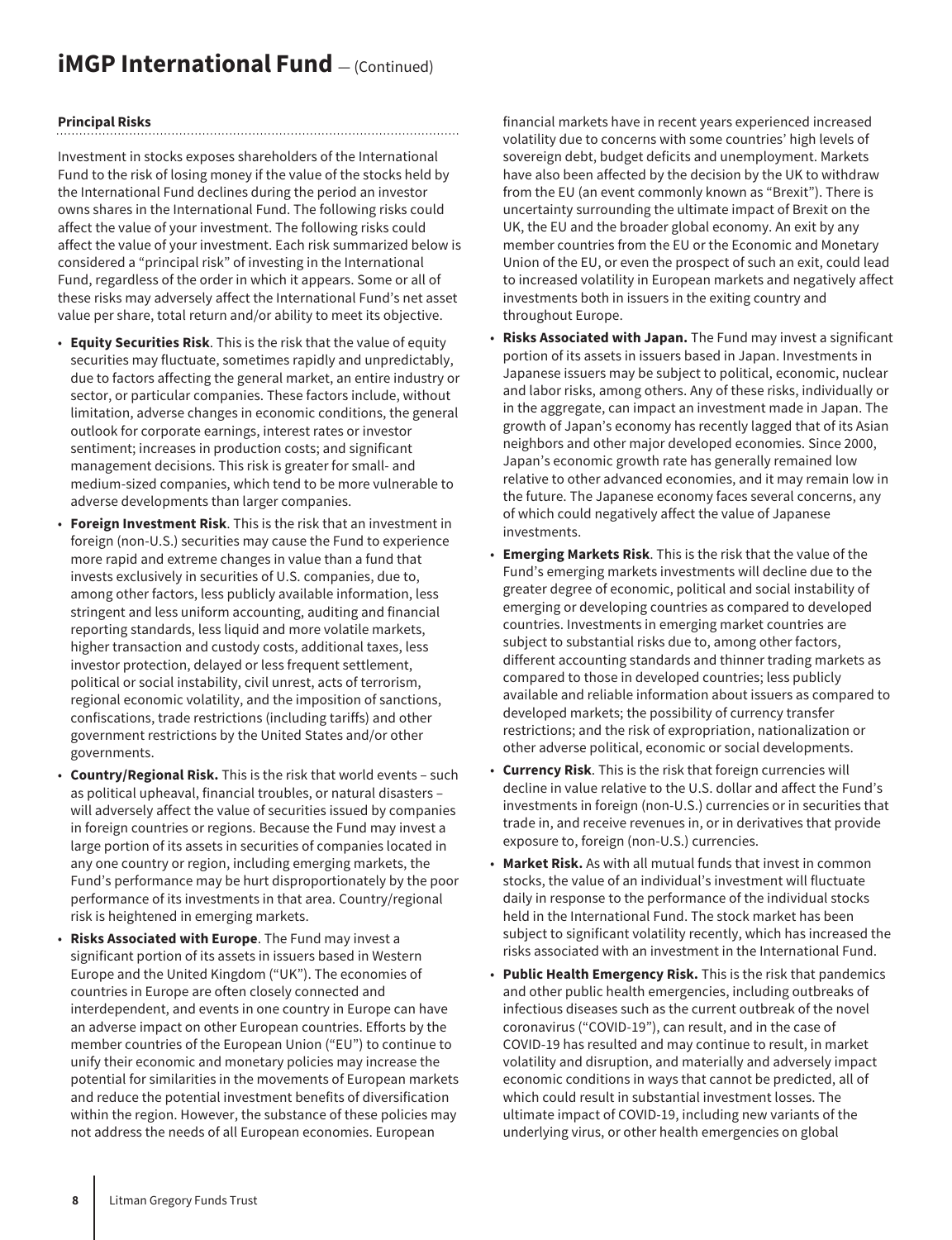economic conditions and businesses is impossible to predict accurately. Ongoing and potential additional material adverse economic effects of indeterminate duration and severity are possible. The resulting adverse impact on the value of an investment in the Fund could be significant and prolonged. Other public health emergencies that may arise in the future could have similar or other unforeseen effects.

- **Smaller Companies Risk.** The International Fund may invest a portion of its assets in the securities of small- and mid-sized companies. Securities of small- and mid-cap companies are generally more volatile and less liquid than the securities of large-cap companies. This is because smaller companies may be more reliant on a few products, services or key personnel, which can make it riskier than investing in larger companies with more diverse product lines and structured management.
- **Multi-Style Management Risk.** Because portions of the International Fund's assets are managed by different portfolio managers using different styles, the International Fund could experience overlapping security transactions. Certain portfolio managers may be purchasing securities at the same time other portfolio managers may be selling those same securities, which may lead to higher transaction expenses compared to a Fund using a single investment management style.
- **Large Shareholder Purchase and Redemption Risk.** The Fund may experience adverse effects when certain large shareholders purchase or redeem large amounts of shares of the Fund. Such large shareholder redemptions may cause the Fund to sell its securities at times when it would not otherwise do so, which may negatively impact the Fund's net asset value and liquidity. Similarly, large share purchases may adversely affect the Fund's performance to the extent that the Fund is delayed in investing new cash and is required to maintain a larger cash position than it ordinarily would. In addition, a large redemption could result in the Fund's current expenses being allocated over a smaller asset base, leading to an increase in the Fund's expense ratio.
- **Special Situations Risk.** Investments in special situations (undervalued equities, merger arbitrage situations, distressed companies, etc.) may involve greater risks when compared to other investments the Fund may make due to a variety of factors. For example, mergers, acquisitions, reorganizations, liquidations or recapitalizations may fail or not be completed on the terms originally contemplated, and expected developments may not occur in a timely manner, if at all.
- **Value Stock Risk.** Value stocks are stocks of companies that may have experienced adverse business or industry developments or may be subject to special risks that have caused the stocks to be out of favor and, in the opinion of the manager, undervalued. The value of a security believed by the manager to be undervalued may never reach what is believed to be its full (intrinsic) value, or such security's value may decrease.
- **Sector Weightings Risk.** To the extent that the Fund emphasizes, from time to time, investments in a particular sector, the Fund will be subject to a greater degree to the risks particular to that sector, including the sectors described below. Market conditions, interest rates, and economic, regulatory, or financial developments could significantly affect a single sector.

By focusing its investments in a particular sector, the Fund may face more risks than if it were diversified broadly over numerous sectors.

- <sup>o</sup> Healthcare Sector Risk. The Fund may invest a portion of its assets in the healthcare sector. The profitability of companies in the healthcare sector may be adversely affected by government regulations and government healthcare programs, increases or decreases in the cost of medical products and services and product liability claims, among other factors. Many healthcare companies are heavily dependent on patent protection, and the expiration of a company's patent may adversely affect that company's profitability. Healthcare companies are subject to competitive forces that may result in price discounting, and may be thinly capitalized and susceptible to product obsolescence.
- o **Consumer Discretionary Sector Risk.** The Fund may invest a portion of its assets in the consumer discretionary sector. The success of consumer product manufacturers and retailers is tied closely to the performance of the overall domestic and international economy, interest rates, competition and consumer confidence. Success depends heavily on disposable household income and consumer spending. Changes in demographics and consumer tastes can also affect the demand for, and success of, consumer products and services in the marketplace.
- **Einancial Sector Risk.** The Fund may invest a portion of its assets in the financial services sector and, therefore, the performance of the Fund could be negatively impacted by events affecting this sector, including changes in interest rates, government regulation, the rate of defaults on corporate, consumer and government debt and the availability and cost of capital.
- o **Technology Sector Risk.** The Fund may invest a portion of its assets in the technology sector, which is a highly volatile segment of the market. The nature of technology is that it is rapidly changing. Therefore, products or services that may initially look promising may subsequently fail or become obsolete. In addition, many technology companies are younger, smaller and unseasoned companies which may not have established products, an experienced management team, or earnings history.
- **Investment Selection Risk.** The specific investments held in the Fund's investment portfolio may underperform other funds in the same asset class or benchmarks that are representative of the general performance of the asset class because of a portfolio manager's choice of securities.
- **Cybersecurity Risk.** With the increased use of technologies such as the Internet to conduct business, the Fund is susceptible to operational, information security, and related risks. Cyber incidents affecting the Fund or its service providers may cause disruptions and impact business operations, potentially resulting in financial losses, interference with the Fund's ability to calculate its NAV, impediments to trading, the inability of shareholders to transact business, violations of applicable privacy and other laws, regulatory fines, penalties, reputational damage, reimbursement or other compensation costs, or additional compliance costs.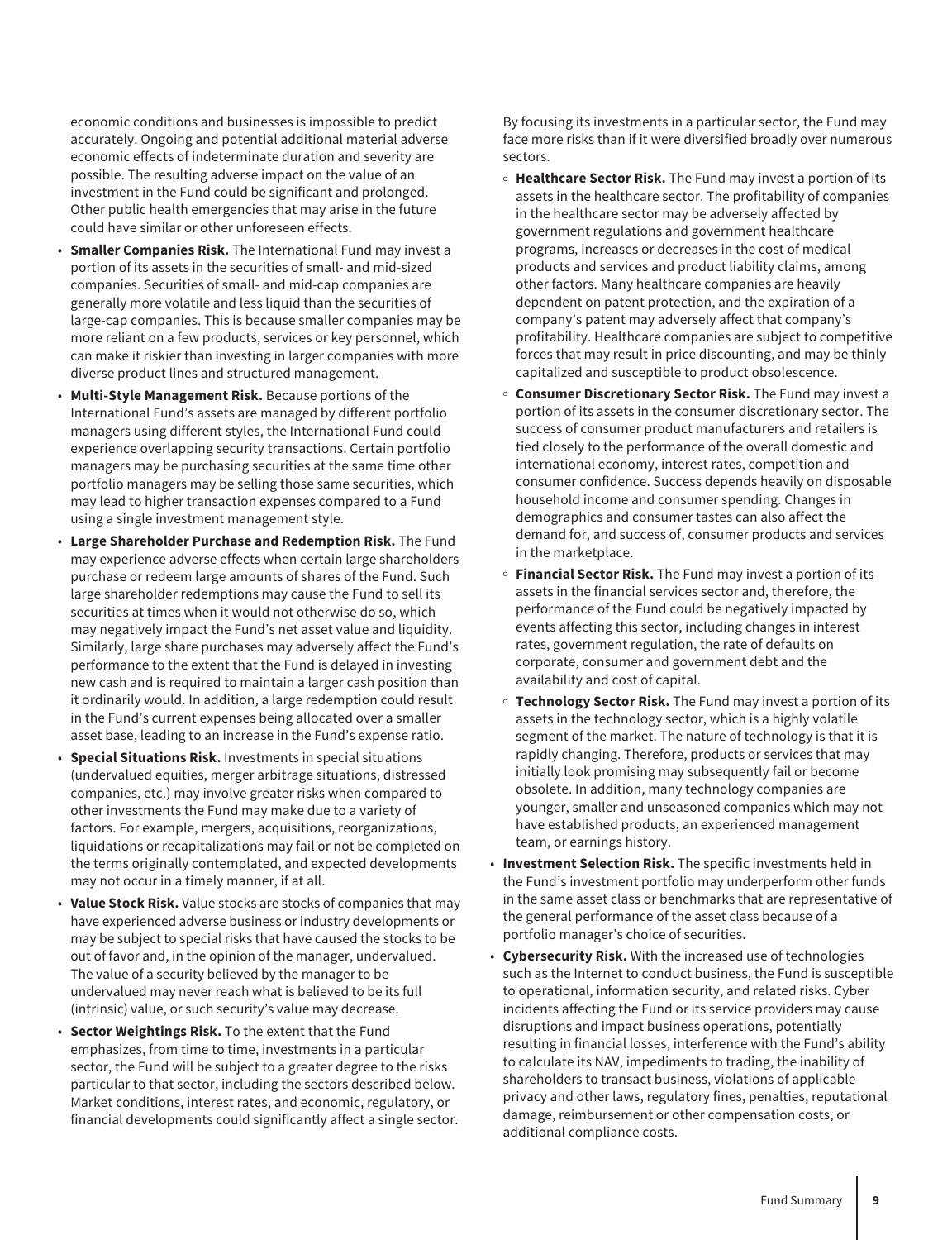### **iMGP International Fund**  $-$  (Continued)

• **Operational Risk.** Operational risks include human error, changes in personnel, system changes, faults in communication, and failures in systems, technology, or processes. Various operational events or circumstances are outside the Advisor's or a sub-advisor's control, including instances at third parties. The Fund, the Advisor and each sub-advisor seek to reduce these operational risks through controls and procedures. However, these measures do not address every possible risk and may be inadequate to address these risks.

#### **Performance**

The following performance information provides some indication of the risks of investing in the International Fund. The bar chart shows changes in the performance of the International Fund's Institutional Class shares from year to year. The table below shows how the International Fund's average annual total returns of the Institutional Class for the 1-, 5- and 10-year periods compare to those of a broad-based market index, a secondary market index, as well as an index of peer group mutual funds. Past performance, before and after taxes, does not necessarily indicate how the International Fund will perform in the future. Updated performance information is available on the International Fund's website at www.imgpfunds.com.





During the period shown above, the highest and lowest quarterly returns earned by the International Fund were:

| Highest: | 26.96%    | <b>Quarter ended December 31, 2020</b> |
|----------|-----------|----------------------------------------|
| Lowest:  | $-32.92%$ | <b>Quarter ended March 31, 2020</b>    |

#### **Average Annual Total Returns (for the periods ended December 31, 2021)**

|                                                 |        | One Year Five Years Ten Years |       |
|-------------------------------------------------|--------|-------------------------------|-------|
| <b>International Fund</b>                       |        |                               |       |
| <b>Institutional Class</b>                      |        |                               |       |
| Return Before Taxes                             | 11.75% | 8.43%                         | 6.71% |
| Return After Taxes on Distributions             | 11.35% | 8.02%                         | 6.33% |
| Return After Taxes on Distributions             |        |                               |       |
| and Sale of Fund Shares                         | 8.18%  | 6.83%                         | 5.49% |
| <b>MSCI EAFE Index</b>                          |        |                               |       |
| (reflects no deduction of fees, expenses or     |        |                               |       |
| $taxes)$ *                                      | 11.26% | 9.55%                         | 8.03% |
| <b>MSCI ACWI ex-U.S. Index</b>                  |        |                               |       |
| (reflects no deduction for fees, expenses or    |        |                               |       |
| taxes)                                          | 7.82%  | 9.61%                         | 7.28% |
| <b>Morningstar Foreign Large Blend Category</b> |        |                               |       |
| (reflects net performance of funds in this      |        |                               |       |
| group)                                          | 9.78%  | 9.26%                         | 7.53% |

In connection with certain portfolio manager changes, effective September 30, 2021, the International Fund's primary benchmark changed from the MSCI ACWI ex-U.S. Index to the MSCI EAFE Index.

The International Fund's after-tax returns as shown in the above table are calculated using the historical highest applicable individual federal marginal income tax rates for the period and do not reflect the impact of state and local taxes. Your actual after-tax returns depend on your tax situation and may differ from those shown. If you own shares of the International Fund in a tax-deferred account, such as a 401(k) plan or an individual retirement account, after-tax returns shown are not relevant to your investment. The after-tax returns on distributions and sale of Fund shares may be higher than returns before taxes due to the effect of a tax benefit an investor may receive from the realization of capital losses that would have been incurred on the sale of Fund shares.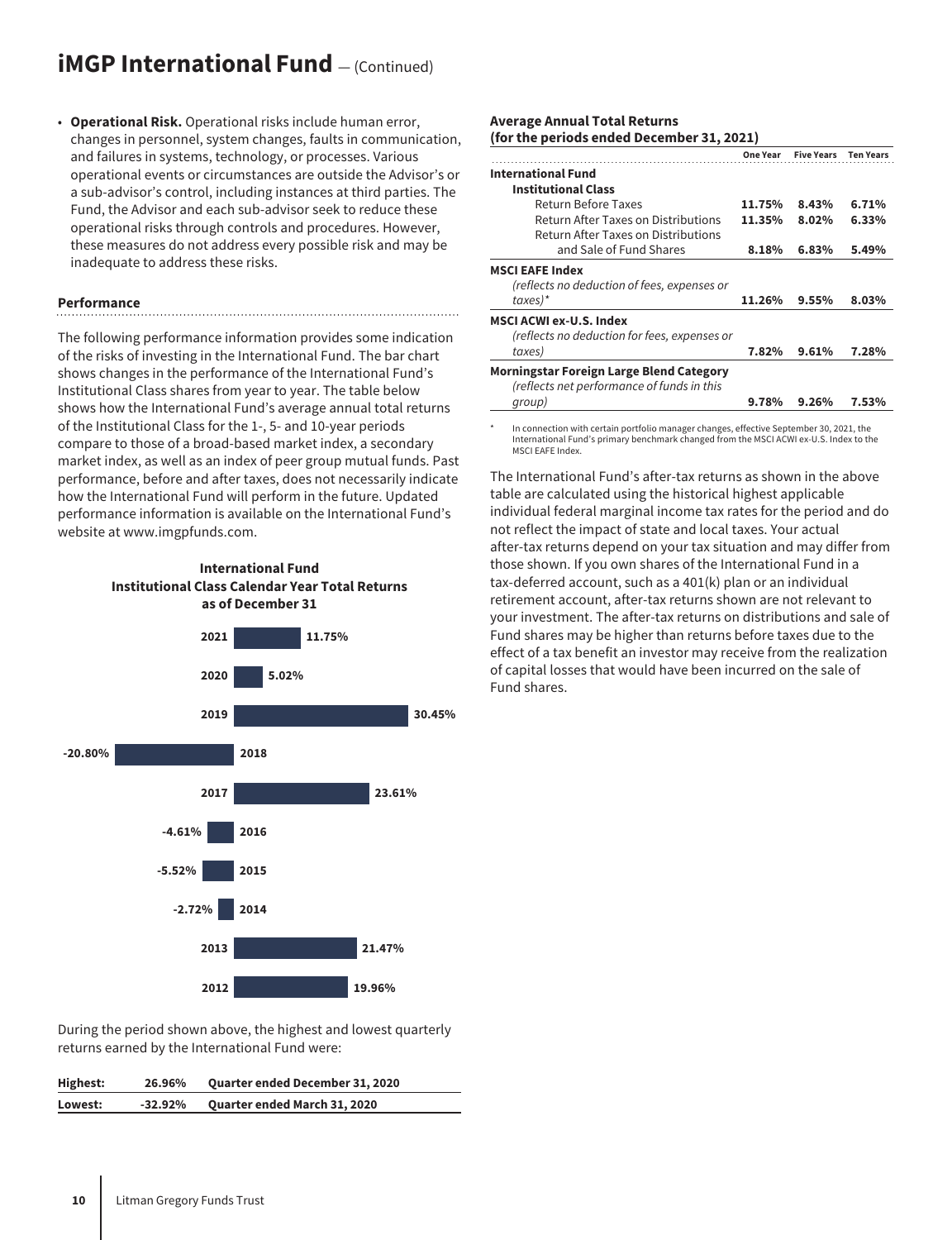#### **Management**

| <b>INVESTMENT ADVISOR</b>                     | <b>PORTFOLIO MANAGER</b>                                                                                      | <b>MANAGED THE</b><br><b>INTERNATIONAL FUND</b><br>SINCE: |  |
|-----------------------------------------------|---------------------------------------------------------------------------------------------------------------|-----------------------------------------------------------|--|
| <b>iM Global Partner Fund Management, LLC</b> | Jeremy DeGroot, CFA, President of the Trust, Principal, Chief<br>Investment Officer and Co-Portfolio Manager  | 2005                                                      |  |
|                                               | Kiko Vallarta, CFA, Senior Research Analyst and Co-Portfolio<br>Manager                                       | 2022                                                      |  |
| <b>SUB-ADVISOR</b>                            | <b>PORTFOLIO MANAGER</b>                                                                                      | <b>MANAGED THE</b><br><b>INTERNATIONAL FUND</b><br>SINCE: |  |
| Harris Associates L.P.                        | David G. Herro, CFA, Deputy Chairman, Portfolio Manager and Chief<br>Investment Officer, International Equity | 1997                                                      |  |
| <b>Lazard Asset Management LLC</b>            | Mark Little, Portfolio Manager/Analyst                                                                        | 2013                                                      |  |
| <b>Polen Capital Management, LLC</b>          | Todd Morris, Portfolio Manager and Analyst<br>Daniel Fields, CFA, Portfolio Manager and Analyst               | 2021                                                      |  |

For important information about the purchase and sale of fund shares, tax information and financial intermediary compensation, please turn to the "Summary of Other Important Information Regarding the Funds" section on page 39 of this Prospectus.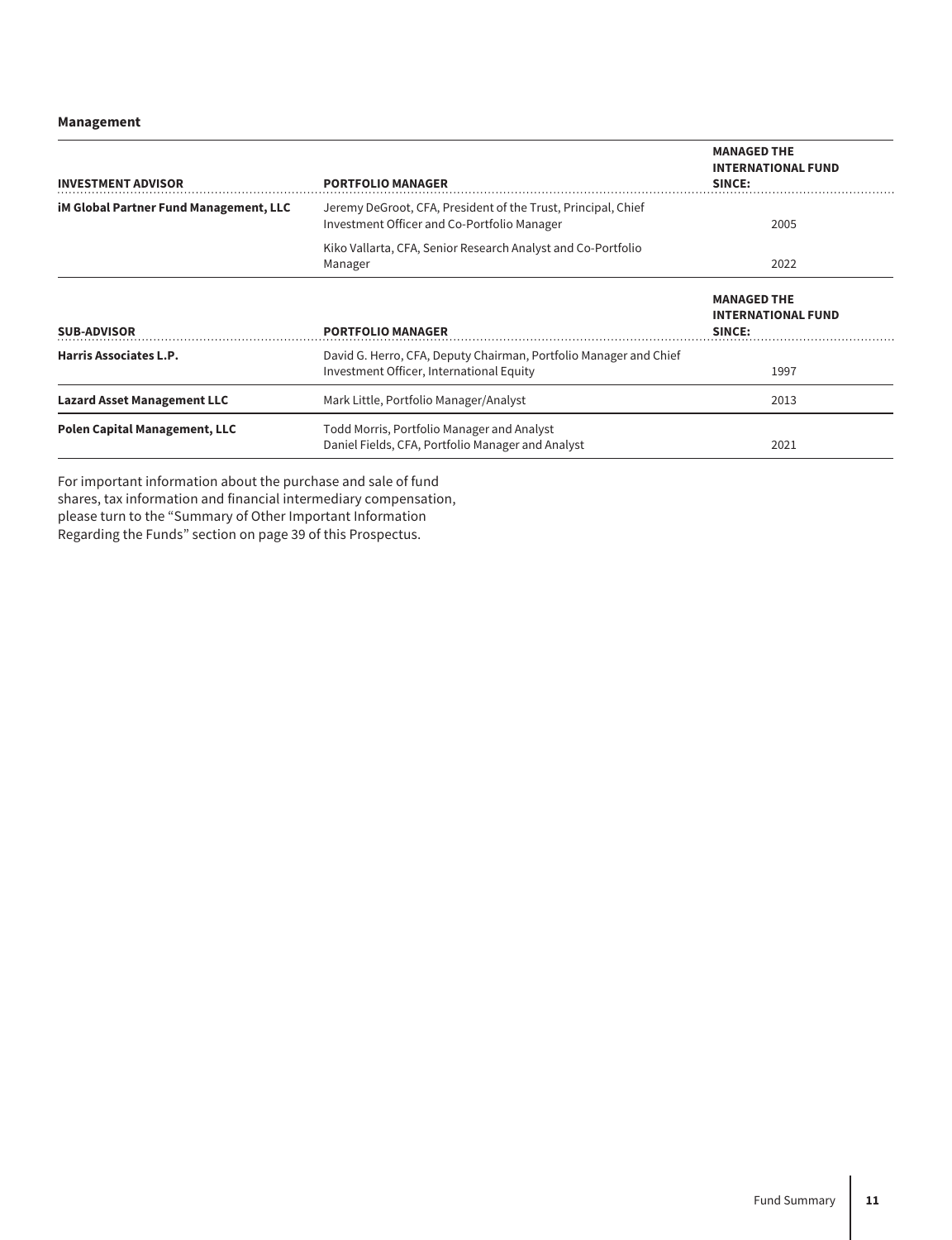## <span id="page-12-0"></span>**iMGP Alternative Strategies Fund**

### **Summary Section**

#### **Investment Objective**

The iMGP Alternative Strategies Fund (the "Alternative Strategies Fund") seeks to achieve long-term returns with lower risk and lower volatility than the stock market, and with relatively low correlation to stock and bond market indexes.

#### **Fees and Expenses of the Alternative Strategies Fund**

This table describes the fees and expenses that you may pay if you buy, hold and sell shares of the Alternative Strategies Fund. You may pay other fees, such as brokerage commissions and other fees to financial intermediaries, which are not reflected in the table and example below.

#### **Shareholder Fees (fees paid directly from your investment)**

| Institutional<br>Class | Investor<br>Class |
|------------------------|-------------------|
| None                   | None              |

#### **Annual Operating Expenses (expenses that you pay each year as a percentage of the value of your investment)**

|                                                        | Institutional<br>Class | Investor<br>Class |
|--------------------------------------------------------|------------------------|-------------------|
| <b>Management Fees</b>                                 | 1.40%                  | 1.40%             |
| Distribution and or Service (12b-1) Fees               | None                   | 0.25%             |
| Other Expenses Not Including Dividend or               |                        |                   |
| <b>Interest Expense</b>                                | 0.18%                  | 0.18%             |
| Interest and Dividend Expense                          | 0.14%                  | 0.14%             |
| <b>Total Other Expenses</b>                            | 0.32%                  | 0.32%             |
| <b>Total Annual Fund Operating Expenses</b>            | 1.72%                  | 1.97%             |
| Fee Waiver and/or Expense Reimbursement <sup>(1)</sup> | $(0.28)\%$             | $(0.28)\%$        |

**Fee Waiver and/or Expense Reimbursement**<sup>(1)</sup> 1.44% 1.69% (1) iM Global Partner Fund Management, LLC (formerly, Litman Gregory Fund Advisors, LLC) ("iM

Global" or the "Advisor"), the advisor to the Alternative Strategies Fund, has contractually agreed, through April 30, 2023, to waive a portion of its advisory fees so that after paying all of the sub-advisory fees, the net advisory fee as a percentage of the Alternative Strategies Fund's daily net assets retained by iM Global is 0.50% on the first \$2 billion of the Alternative Strategies Fund's assets, 0.40% of the next \$1 billion of the Alternative Strategies Fund's assets, 0.35% of the next \$1 billion of the Alternative Strategies Fund's assets and 0.30% on assets over \$4 billion. This agreement may be terminated at any time by the Board of Trustees (the "Board") of the Litman Gregory Funds Trust (the "Trust") upon sixty (60) days' written notice to iM Global, and iM Global may decline to renew this agreement by written notice to the Trust at least thirty (30) days before the agreement's annual expiration date. iM Global has waived its right to receive reimbursement of the portion of its advisory fees waived pursuant to this agreement.

#### **Example**

This example is intended to help you compare the cost of investing in the Alternative Strategies Fund with the cost of investing in other mutual funds. The example assumes that you invest \$10,000 in the Alternative Strategies Fund for the time periods indicated and then redeem all of your shares at the end of those periods. The example also assumes that your investment has a 5% return each year and that the Alternative Strategies Fund's operating expenses remain the same. The cost for the Alternative Strategies Fund reflects the net expenses of the Fund that result from the contractual expense limitation in the first year only. Although your actual costs may be higher or lower, based on these assumptions your costs would be:

|                       |       | One Year Three Years Five Years Ten Years |         |         |
|-----------------------|-------|-------------------------------------------|---------|---------|
| Institutional Class   | \$147 | \$505                                     | S 898   | S1.999  |
| <b>Investor Class</b> | \$172 | \$582                                     | \$1,028 | \$2.265 |

#### **Portfolio Turnover**

The Alternative Strategies Fund pays transaction costs, such as commissions, when it buys and sells securities (or "turns over" its portfolio). A higher portfolio turnover rate may indicate higher transaction costs and may result in higher taxes when shares of the Alternative Strategies Fund are held in a taxable account as compared to shares in investment companies that hold investments for a longer period. These costs, which are not reflected in the annual fund operating expenses or in the example, will affect the Alternative Strategies Fund's performance. During the most recent fiscal year, the Alternative Strategies Fund's portfolio turnover rate was 137.56% of the average value of its portfolio.

#### **Principal Strategies**

Over the long term, the goal of iM Global, the advisor to the Alternative Strategies Fund, is to achieve an annualized return of LIBOR plus a range of 4% to 8%. (LIBOR is short for the London Interbank Offered Rate, an interest rate used by banks for shortterm loans to each other.) iM Global has established this goal to emphasize the importance of preserving and increasing shareholders' capital investment rather than simply beating an index, and we use it to select managers and allocate assets among them. Of course there are no guarantees that we will achieve this goal, and investors may experience losses, especially over shorter time periods.

The Alternative Strategies Fund invests in a mix of strategies that iM Global believes offer risk-return characteristics that are attractive individually and even more compelling collectively. The Alternative Strategies Fund is intended to be used by investors as a source of diversification for traditional stock and bond portfolios to reduce volatility and potentially enhance returns relative to various measures of risk.

Allocations among sub-advisors are based on a number of factors, including iM Global's expectation for the risk-adjusted return potential of each sub-advisor's strategy and the impact on overall portfolio risk, with the objective of maximizing return subject to the goals of low volatility and relatively low correlation with broad financial markets, especially the stock market. iM Global may at times adjust the allocations of capital to sub-advisors if it believes there is a highly compelling tactical opportunity in a particular sub-advisor's strategy. A tactical opportunity could represent the potential for an exceptional risk-adjusted return opportunity relative to the other strategies, or it may represent a superior risk reduction opportunity that could benefit the Alternative Strategies Fund's overall portfolio. Portfolio assets will be tactically allocated to the sub-advisors in accordance with the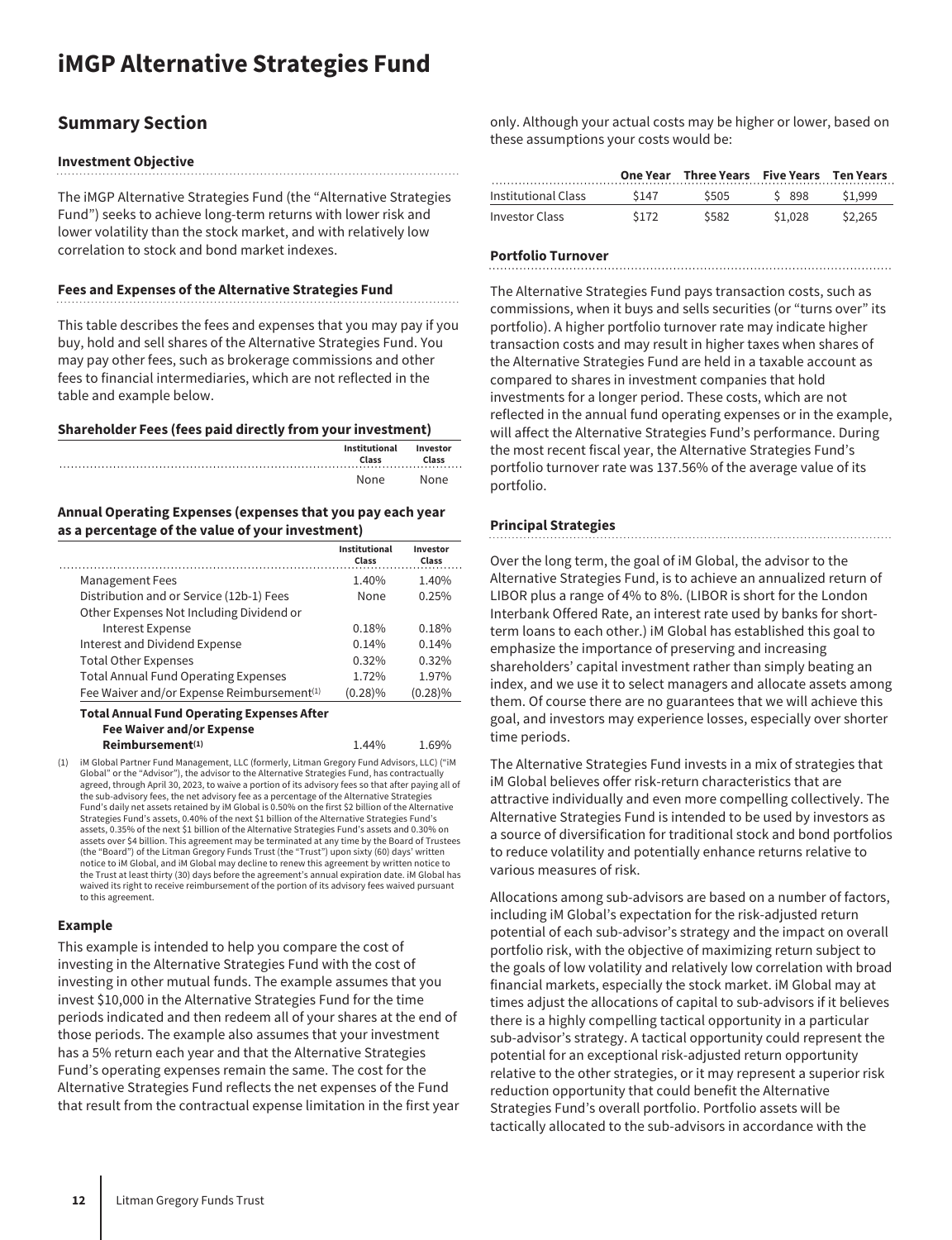target allocation range for each sub-advisor as measured at the time of allocation. It is possible that additional managers and strategies will be added to the Alternative Strategies Fund in the future.

Sub-advisor strategies may seek to benefit from: opportunities to combine securities with differing risk characteristics; market inefficiencies; arbitrage opportunities; opportunities to provide liquidity; tactical opportunities in asset classes or securities; special situations such as spin offs; as well as other opportunities in areas such as real estate or managed futures. In the aggregate, the managers can invest globally in stocks of companies of any size, domicile or market capitalization, government and corporate bonds and other fixed income securities and currencies, including short positions of any of the foregoing, within their respective segments of the Alternative Strategies Fund. They may also invest in derivatives, including, without limitation, options, futures contracts, participatory notes ("P-Notes") and swaps, to manage risk or enhance return and can also borrow amounts up to one third of the value of the Fund's total assets (except that the Fund may exceed this limit to satisfy redemption requests or for other temporary purposes). Each of the managers may invest in illiquid securities; however, the Alternative Strategies Fund as a whole may not hold more than 15% of its net assets in illiquid securities. In some cases, the sub-advisors may seek to replicate strategies they employ in their private (hedge) funds. In other cases, the sub-advisors may seek to enhance strategies they run in other public funds by focusing on their highest conviction ideas to a greater extent or by pursuing certain aspects of their strategies with greater flexibility. However, the Alternative Strategies Fund will only invest directly in portfolio securities selected by the sub-advisors and will not invest in any pooled investment vehicles or accounts managed by the sub-advisors.

Each sub-advisor will have an investment approach that generally focuses on a particular asset class or specific strategies. Currently, the strategies the sub-advisors focus on are as follows: (1) an arbitrage oriented strategy, (2) an opportunistic income strategy which will often focus on mortgage related securities, (3) a contrarian opportunity strategy that allows tactical investments throughout the capital structure (stocks and bonds), asset classes, market capitalization, industries and geographies, (4) a long/short credit strategy, and (5) a strategic alpha strategy that focuses on the tactical allocation of long and short global fixed income opportunities and currencies. iM Global may hire sub-advisors that focus on other strategies in the future, and not all strategies that may be appropriate will be represented in the Alternative Strategies Fund's portfolio at all times.

The sub-advisor that manages the arbitrage strategy seeks to generate long-term returns of at least mid-single-digits with low correlation to the equity and bond markets and may follow merger arbitrage, convertible arbitrage and capital structure arbitrage strategies. This objective is pursued by investing in equity and debt securities of U.S. and non-U.S. companies that are impacted by corporate events such as mergers, acquisitions, restructurings, refinancings, recapitalizations, reorganizations or other special situations.

The sub-advisor that manages the opportunistic income strategy allocates investments to fixed income instruments and other investments with no limit on the duration of the portfolio. The sub-advisor may invest in, without limitation, asset-backed securities; domestic and foreign corporate bonds, including highyield bonds; municipal bonds; bonds or other obligations issued by domestic or foreign governments, including emerging markets countries; real estate investment trust ("REIT") debt securities; and mortgage related securities. iM Global defines an emerging market country as any country that is included in the MSCI Emerging Markets Index. When investing in mortgage-related securities, the sub-advisor may invest in obligations issued or guaranteed by agencies or instrumentalities of the U.S. Government; collateralized mortgage obligations ("CMOs") issued by domestic or foreign private issuers that represent an interest in or are collateralized by mortgage related securities issued by agencies or instrumentalities of the U.S. Government; commercial mortgage backed securities ("CMBS"); obligations issued by private issuers that represent an interest in or are collateralized by whole mortgage loans or mortgage related securities without a government guarantee but typically with some form of private credit enhancement; "interest only" and "principal only" stripped mortgage securities; inverse floating rate securities; and debt or equity tranches of collateralized debt obligations collateralized by mortgage related securities. The sub-advisor may purchase or sell mortgage-backed securities on a delayed delivery or forward commitment basis through the "to-be-announced" (TBA) market. With TBA transactions, the particular securities to be delivered are not identified at the trade date but the delivered securities must meet specified terms and standards. The sub-advisor will generally enter into TBA transactions with the intention of taking possession of the underlying mortgage-backed securities. However, in an effort to obtain underlying mortgage-backed securities on more preferable terms or to enhance returns, the sub-advisor may extend the settlement by entering into "dollar roll" transactions in which the sub-advisor sells mortgage-backed securities and simultaneously agrees to purchase substantially similar securities on a future date. The sub-advisor also expects to engage in short sales of TBA mortgages, including short sales on TBA mortgages the Fund does not own, to potentially enhance returns or manage risk.

The sub-advisor that manages the contrarian opportunity strategy focuses on investments that offer absolute rather than relative value. The goal is to provide equity-like returns over longer periods (*i.e.*, five to seven years) while protecting against the permanent loss of capital. Attention is directed toward those companies offering the best combination of such quality criteria as strong market share, good management, and high normalized return on capital.

The sub-advisor that manages the long-short credit strategy employs a systematic portfolio construction process underpinned by a proprietary, fundamental model of credit risk and valuation. The sub-advisor's investment process is designed to exploit information gaps between credit and equity markets and other market inefficiencies to identify and capture mispricing at the individual asset level. The strategy is expected to generate returns from idiosyncratic credit selection, as the strategy systematically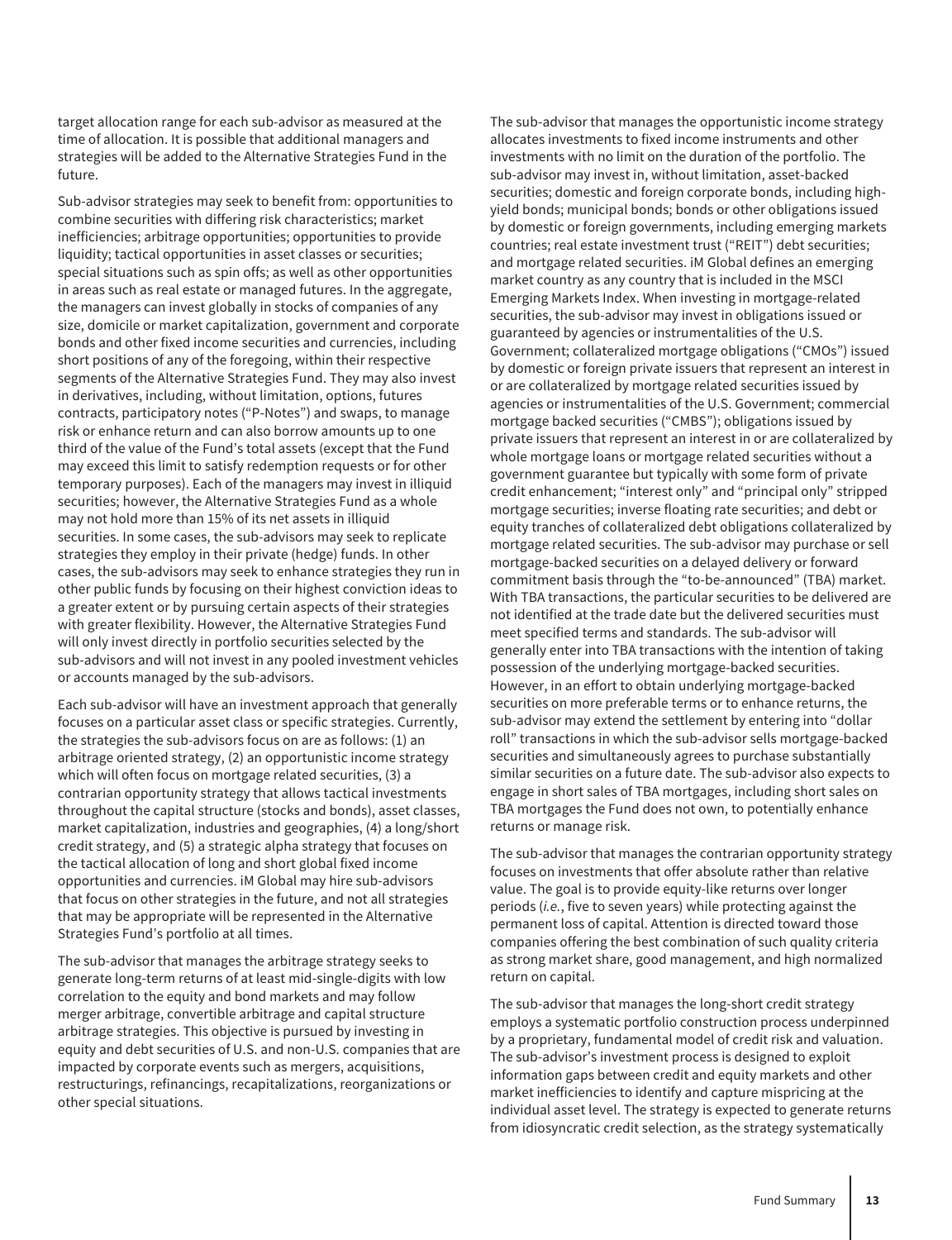## **iMGP Alternative Strategies Fund**  $-$  (Continued)

curtails rate duration and credit beta exposure. Correlations to systematic market risks including high yield and equity market returns are expected to be minimal, and strategy returns are not expected to be correlated to the returns of other active strategies. The portfolio is managed with the intention that the sensitivity of the long portfolio to market-wide credit spread movements will be offset in part by the sensitivities of the short portfolio to such market-wide movements. The sub-advisor may invest in corporate bonds issued by domestic and non-U.S. based companies, U.S. Treasury securities and long (sold protection) single name credit default swaps (CDS), interest rate futures and swaps and foreign exchange forwards (for hedging and currency conversion purposes). The short portfolio may be invested in short (bought protection) single name Credit Default Swap (CDS), short positions in Credit Default Indices (CDX Indices), and short positions in Total Return Swaps (TRS).

The sub-advisor that manages the strategic alpha strategy seeks to achieve positive total returns over a full market cycle with relatively low volatility. The sub-advisor intends to pursue its objective by utilizing a flexible investment approach that allocates investments across a global range of investment opportunities related to credit, currencies and interest rates, while employing risk management strategies designed to mitigate downside risk. Under normal market conditions, the sub-advisor may invest (1) up to 75% of the total assets allocated to it in below investment-grade fixed income securities and related derivatives; (2) up to 75% of the total assets allocated to it in investments denominated in non-U.S. currencies and related derivatives, including up to 50% in investments denominated in emerging market currencies and related derivatives; and (3) up to 20% of the total assets allocated to it in equity related securities and derivatives as measured at time of allocation. A "related derivative" of a financial instrument means any derivative whose value is based upon or derived from that financial instrument or a related derivative of that financial instrument. The sub-advisor incorporates systematic and quantitative models into its investment process.

#### **Principal Risks**

As with all mutual funds, it is possible to lose money on an investment in the Alternative Strategies Fund. An investment in the Alternative Strategies Fund is not a deposit of any bank and is not guaranteed, endorsed or insured by any financial institution, government authority or the Federal Deposit Insurance Corporation (FDIC). The principal risks of investing in the Alternative Strategies Fund are:

• **Equity Securities Risk**. This is the risk that the value of equity securities may fluctuate, sometimes rapidly and unpredictably, due to factors affecting the general market, an entire industry or sector, or particular companies. These factors include, without limitation, adverse changes in economic conditions, the general outlook for corporate earnings, interest rates or investor sentiment; increases in production costs; and significant management decisions. This risk is greater for small- and medium-sized companies, which tend to be more vulnerable to adverse developments than larger companies.

- **Fixed Income Securities Risk**. Interest rates may go up resulting in a decrease in value of the securities held by the Fund. Fixed income securities held by the Fund are also subject to interest rate risk, credit risk, call risk and liquidity risk, which are more fully described below.
	- <sup>o</sup> Credit Risk. Credit risk is the risk that an issuer will not make timely payments of principal and interest. A credit rating assigned to a particular debt security is essentially an opinion as to the credit quality of an issuer and may prove to be inaccurate. There is also the risk that a bond issuer may "call," or repay, its high yielding bonds before their maturity dates.
	- o **Interest Rate Risk.** Interest rates may go up resulting in a decrease in the value of the securities held by the Fund. Interest rates have been historically low, so the Fund faces a heightened risk that interest rates may rise. Debt securities subject to prepayment can offer less potential for gains during a declining interest rate environment and similar or greater potential for loss in a rising interest rate environment. A fund with a longer average portfolio duration will be more sensitive to changes in interest rates than a fund with a shorter average portfolio duration.
	- **Call Risk.** During periods of declining interest rates, a bond issuer may "call" or repay its high yielding bonds before their maturity dates.
	- <sup>O</sup> **Liquidity Risk.** Certain securities may be difficult or impossible to sell at the time and the price that the Fund would like. Trading opportunities are more limited for fixed income securities that have not received any credit ratings, have received ratings below investment grade or are not widely held. The values of these securities may fluctuate more sharply than those of other securities, and the Fund may experience some difficulty in closing out positions in these securities at prevailing market prices.
	- Prepayment and Extension Risk. In times of declining interest rates, the Fund's higher yielding securities will be prepaid, and the Fund will have to replace them with securities having a lower yield. Rising interest rates could extend the life of securities with lower payment rates. This is known as extension risk and may increase the Fund's sensitivity to rising rates and its potential for price declines.
- **Public Health Emergency Risk.** This is the risk that pandemics and other public health emergencies, including outbreaks of infectious diseases such as the current outbreak of the novel coronavirus ("COVID-19"), can result, and in the case of COVID-19 has resulted and may continue to result, in market volatility and disruption, and materially and adversely impact economic conditions in ways that cannot be predicted, all of which could result in substantial investment losses. The ultimate impact of COVID-19, including new variants of the underlying virus, or other health emergencies on global economic conditions and businesses is impossible to predict accurately. Ongoing and potential additional material adverse economic effects of indeterminate duration and severity are possible. The resulting adverse impact on the value of an investment in the Fund could be significant and prolonged. Other public health emergencies that may arise in the future could have similar or other unforeseen effects.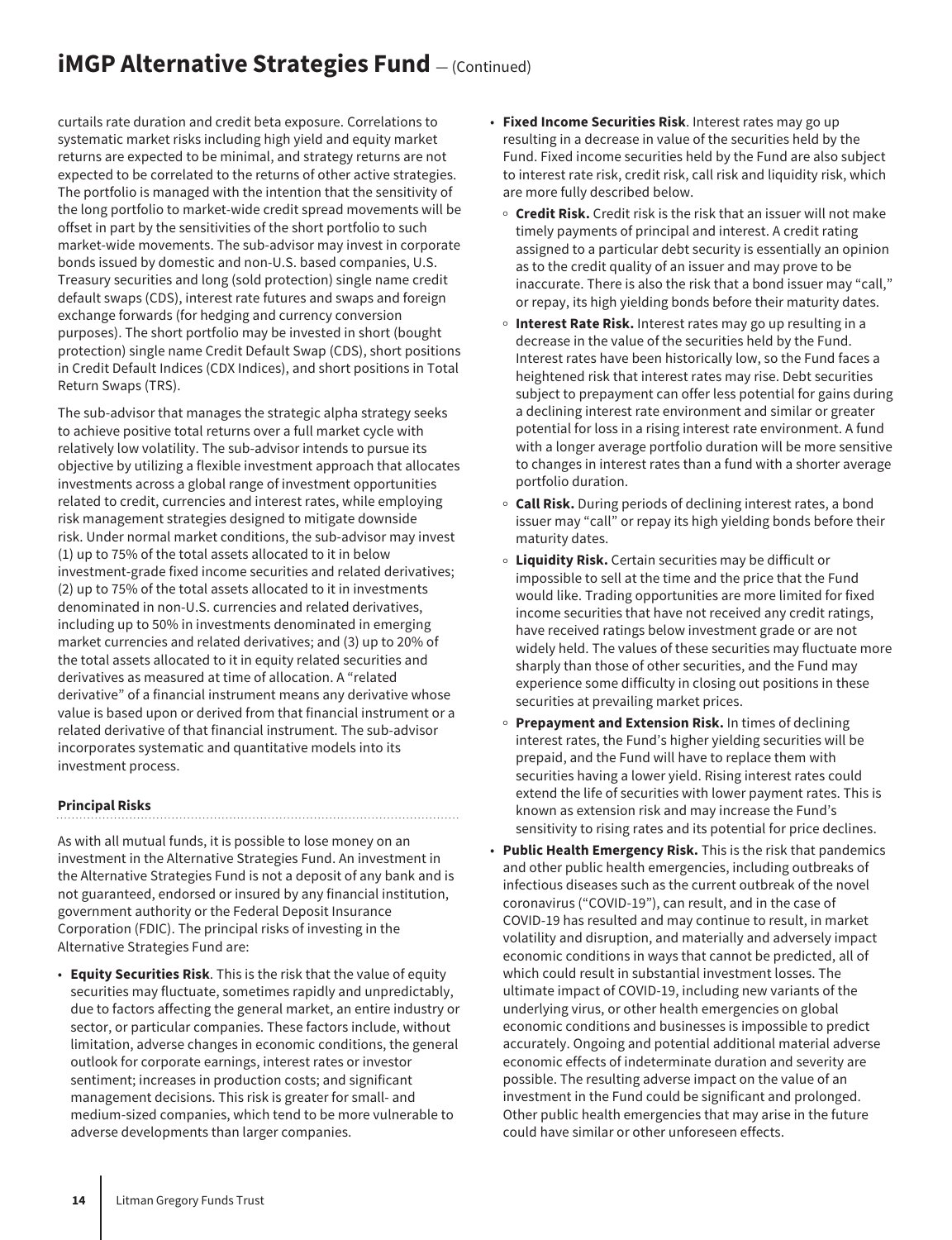- **Market Risk.** As with all mutual funds that invest in common stocks, the value of an individual's investment will fluctuate daily in response to the performance of the individual stocks held in the Fund. The stock market has been subject to significant volatility recently, which has increased the risks associated with an investment in the Fund.
- **Below Investment-Grade Fixed Income Securities Risk**. This is the risk of investing in below investment-grade fixed income securities (also known as "junk bonds"), which may be greater than that of higher rated fixed income securities. These securities are rated Ba1 through C by Moody's Investors Service ("Moody's") or BB+ through D by Standard & Poor's Rating Group ("S&P") (or comparably rated by another nationally recognized statistical rating organization), or, if not rated by Moody's or S&P, are considered by the sub-advisors to be of similar quality. These securities have greater risk of default than higher rated securities. The market value of these securities is more sensitive to corporate developments and economic conditions and can be volatile. Market conditions can diminish liquidity and make accurate valuations difficult to obtain. There is no limit to the Alternative Strategies Fund's ability to invest in below investment-grade fixed income securities; however, under normal market conditions, it does not expect to invest more than 50% of its total assets in below investment-grade fixed income securities.
- **Convertible Securities Risk**. This is the risk that the market value of convertible securities may fluctuate due to changes in, among other things, interest rates; other general economic conditions; industry fundamentals; market sentiment; the issuer's operating results, financial statements, and credit ratings; and the market value of the underlying common or preferred stock.
- **Capital Structure Arbitrage Risk**. The perceived mispricing identified by the sub-advisor may not disappear or may even increase, in which case losses may be realized.
- **Convertible Arbitrage Risk**. Arbitrage strategies involve engaging in transactions that attempt to exploit price differences of identical, related or similar securities on different markets or in different forms. A Fund may realize losses or reduced rate of return if underlying relationships among securities in which investment positions are taken change in an adverse manner or a transaction is unexpectedly terminated or delayed. Trading to seek short-term capital appreciation can be expected to cause the Fund's portfolio turnover rate to be substantially higher than that of the average equity-oriented investment company, resulting in higher transaction costs and additional capital gains tax liabilities.
- **Event-Driven Risk**. Event-driven investments involve the risk that certain of the events driving the investment may not happen or the market may react differently than expected to the anticipated transaction. In addition, although an event may occur or is announced, it may be renegotiated, terminated or involve a longer time frame than originally contemplated. Event-driven investment transactions are also subject to the risk of overall market movements. Any one of these risks could cause the Fund to experience investment losses, impacting its shares negatively.
- **Asset-Backed Securities Risk**. This is the risk that the impairment of the value of the collateral underlying a security in which the Fund invests, such as the non-payment of loans, will result in a reduction in the value of the security. The value of these securities may also fluctuate in response to the market's perception of the value of issuers or collateral.
- **Mortgage-Backed Securities Risk**. This is the risk of investing in mortgaged-backed securities, which includes interest rate risk, prepayment risk and the risk of defaults on the mortgage loans underlying these securities.
- **TBAs and Dollar Rolls Risk.** This is the risk that, although the securities that are delivered in TBA transactions must meet certain standards, the actual securities received by the Fund may be less favorable than what was anticipated when entering into the transaction. TBA transactions are collateralized but they still involve the risk that a counterparty will fail to deliver the security, exposing the Fund to potential losses. Whether or not the Fund takes delivery of the securities at the termination date of a TBA transaction, it will nonetheless be exposed to changes in the value of the underlying investments during the term of the agreement. Forward settling securities, such as TBAs, involve leverage which may magnify investment risks and can cause losses to be realized more quickly.
- **Foreign Investment Risk**. This is the risk that an investment in foreign (non-U.S.) securities may cause the Fund to experience more rapid and extreme changes in value than a fund that invests exclusively in securities of U.S. companies, due to , among other factors, less publicly available information, less stringent and less uniform accounting, auditing and financial reporting standards, less liquid and more volatile markets, higher transaction and custody costs, additional taxes, less investor protection, delayed or less frequent settlement, political or social instability, civil unrest, acts of terrorism, regional economic volatility, and the imposition of sanctions, confiscations, trade restrictions (including tariffs) and other government restrictions by the United States and/or other governments.
- **Emerging Markets Risk**. This is the risk that the value of the Fund's emerging markets investments will decline due to the greater degree of economic, political and social instability of emerging or developing countries as compared to developed countries. Investments in emerging market countries are subject to substantial risks due to, among other factors, different accounting standards and thinner trading markets as compared to those in developed countries; less publicly available and reliable information about issuers as compared to developed markets; the possibility of currency transfer restrictions; and the risk of expropriation, nationalization or other adverse political, economic or social developments.
- **Currency Risk**. This is the risk that foreign currencies will decline in value relative to the U.S. dollar and affect the Fund's investments in foreign (non-U.S.) currencies or in securities that trade in, and receive revenues in, or in derivatives that provide exposure to, foreign (non-U.S.) currencies.
- **Leverage Risk**. This is the risk that leverage may cause the effect of an increase or decrease in the value of the Alternative Strategies Fund's portfolio securities to be magnified and the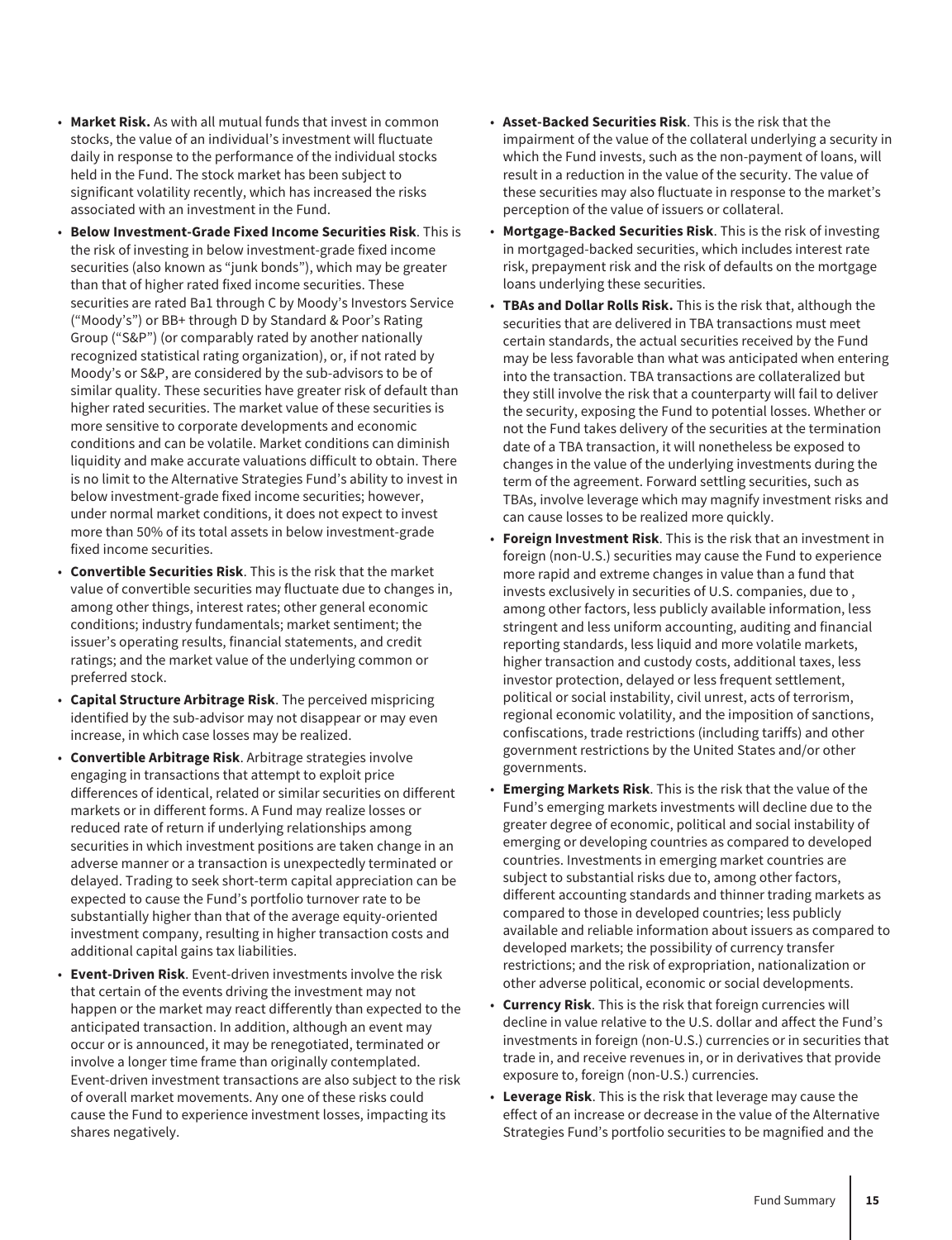## **iMGP Alternative Strategies Fund**  $-$  (Continued)

Alternative Strategies Fund to be more volatile than if leverage was not used. Leverage may result from certain transactions, including the use of derivatives and borrowing.

- **Derivatives Risk**. This is the risk that an investment in derivatives may not correlate completely to the performance of the underlying securities and may be volatile and that the insolvency of the counterparty to a derivative instrument could cause the Alternative Strategies Fund to lose all or substantially all of its investment in the derivative instrument, as well as the benefits derived therefrom.
	- **Options Risk**. This is the risk that an investment in options may be subject to greater fluctuation than an investment in the underlying instruments themselves and may be subject to a complete loss of the amounts paid as premiums to purchase the options.
	- <sup>O</sup> **Futures Contracts Risk**. This is the risk that an investment in futures contracts may be subject to losses that exceed the amount of the premiums paid and may subject the Alternative Strategies Fund's net asset value to greater volatility.
	- <sup>O</sup> **P-Notes Risk**. This is the risk that the performance results of P-Notes will not replicate exactly the performance of the issuers or markets that the P-Notes seek to replicate. Investments in P-Notes involve risks normally associated with a direct investment in the underlying securities as well as additional risks, such as counterparty risk.
- **Swaps Risk**. Risks inherent in the use of swaps include: (1) swap contracts may not be assigned without the consent of the counterparty; (2) potential default of the counterparty to the swap; (3) absence of a liquid secondary market for any particular swap at any time; and (4) possible inability of the Alternative Strategies Fund to close out the swap transaction at a time that otherwise would be favorable for it to do so.
- **Short Sale Risk**. This is the risk that the value of a security the Alternative Strategies Fund sells short does not go down as expected. The risk of loss is theoretically unlimited if the value of the security sold short continues to increase. In addition, short sales may cause the Alternative Strategies Fund to be compelled, at a time disadvantageous to it, to buy the security previously sold short, thus resulting in a loss. To meet current margin requirements, the Alternative Strategies Fund is required to deposit with the broker additional cash or securities so that the total deposit with the broker is maintained daily at 150% of the current market value of the securities sold short.
- **Merger Arbitrage Risk**. This is the risk that a proposed reorganization in which the Alternative Strategies Fund invests may be renegotiated or terminated.
- **Models and Data Risk**. This is the risk that that one or all of the proprietary systematic and quantitative models may fail to identify profitable opportunities at any time. Furthermore, the models may incorrectly identify opportunities and these misidentified opportunities may lead to substantial losses for the Fund. Models may be predictive in nature and such models may result in an incorrect assessment of future events. Data used in the construction of models may prove to be inaccurate or stale, which may result in losses for the Fund.
- **Multi-Style Management Risk.** This is the risk that the Alternative Strategies Fund could experience overlapping security transactions as a result of having different portfolio managers using different strategies to manage the Alternative Strategies Fund's assets. Certain portfolio managers may be purchasing securities at the same time other portfolio managers may be selling those same securities, which may lead to higher transaction expenses compared to a fund using a single investment strategy.
- **LIBOR Risk.** This is the risk associated with the transition away from the London Interbank Offered Rate ("LIBOR"), which is used extensively in the U.S. and globally as a "benchmark" or "reference rate" for various commercial and financial contracts, including corporate and municipal bonds, bank loans, assetbacked and mortgage-related securities, interest rate swaps and other derivatives. The U.K. Financial Conduct Authority has announced the intention to begin phasing out the use of LIBOR, and alternative reference rates have been established or are in development in most major currencies. Although the transition process away from LIBOR has become increasingly well-defined in advance of the anticipated discontinuation date, there remains uncertainty regarding the impact on the Fund of the transition to a new reference rate.
- **Investment Selection Risk.** The specific investments held in the Fund's investment portfolio may underperform other funds in the same asset class or benchmarks that are representative of the general performance of the asset class because of a portfolio manager's choice of securities.
- **Portfolio Turnover Risk.** This is the risk that the Alternative Strategies Fund may experience high portfolio turnover rates as a result of its investment strategies. High portfolio turnover rates may indicate higher transaction costs and may result in higher taxes when shares of the Alternative Strategies Fund are held in a taxable account as compared to shares in investment companies that hold investments for a longer period.
- **Unfavorable Tax Treatment Risk.** This is the risk that a material portion of the Alternative Strategies Fund's return could be in the form of net investment income or short-term capital gains, some of which may be distributed to shareholders and taxed at ordinary income tax rates. Therefore, shareholders may have a greater need to pay regular taxes than compared to other investment strategies that hold investments longer. Due to this investment strategy, it may be preferable for certain shareholders to invest in the Fund through pre-tax or tax-deferred accounts as compared to investment through currently taxable accounts. Potential shareholders are encouraged to consult their tax advisors in this regard.
- **Cybersecurity Risk.** With the increased use of technologies such as the Internet to conduct business, the Fund is susceptible to operational, information security, and related risks. Cyber incidents affecting the Fund or its service providers may cause disruptions and impact business operations, potentially resulting in financial losses, interference with the Fund's ability to calculate its NAV, impediments to trading, the inability of shareholders to transact business, violations of applicable privacy and other laws, regulatory fines, penalties, reputational damage, reimbursement or other compensation costs, or additional compliance costs.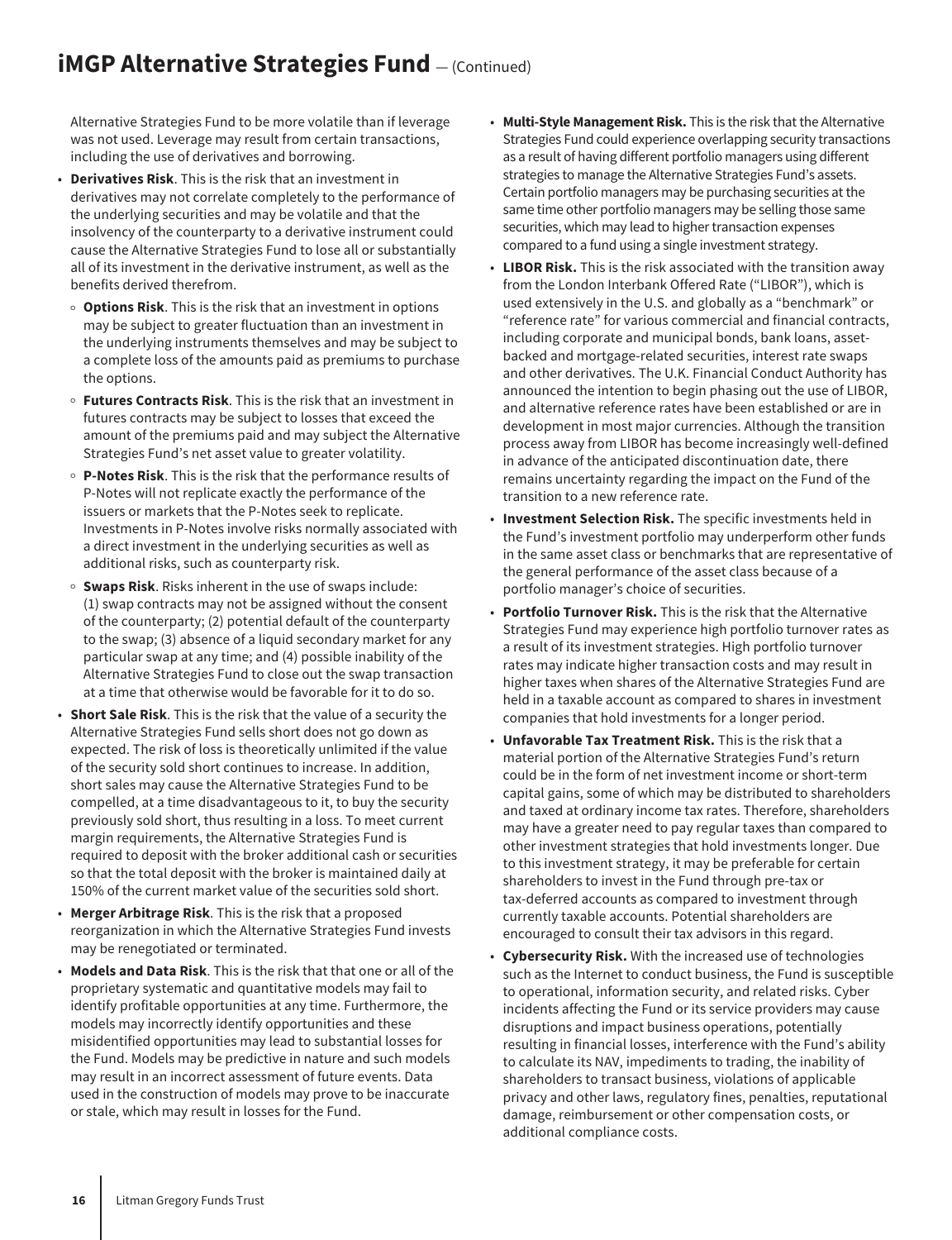• **Operational Risk.** Operational risks include human error, changes in personnel, system changes, faults in communication, and failures in systems, technology, or processes. Various operational events or circumstances are outside the Advisor's or a sub-advisor's control, including instances at third parties. The Fund, the Advisor and each sub-advisor seek to reduce these operational risks through controls and procedures. However, these measures do not address every possible risk and may be inadequate to address these risks.

#### **Performance**

The following performance information provides some indication of the risks of investing in the Alternative Strategies Fund. The bar chart shows changes in the performance of the Alternative Strategies Fund's Institutional Class shares from year to year. The table below shows how the Alternative Strategies Fund's average annual total returns of the Institutional Class and Investor Class for the 1-, 5- and 10-year periods compare to those of the 3-month LIBOR, two secondary market indexes as well as an index of peer group mutual funds. Past performance, before and after taxes, does not necessarily indicate how the Alternative Strategies Fund will perform in the future. Updated performance information is available on the Alternative Strategies Fund's website at www.imgpfunds.com.

#### **Alternative Strategies Fund Institutional Class Calendar Year Total Returns as of December 31**



During the period shown above, the highest and lowest quarterly returns earned by the Alternative Strategies Fund were:

| Highest: | 7.64%    | <b>Quarter ended June 30, 2020</b>  |
|----------|----------|-------------------------------------|
| Lowest:  | $-9.36%$ | <b>Quarter ended March 31, 2020</b> |

#### **Average Annual Total Returns (for the periods ended December 31, 2021)**

|                                              | One Year | <b>Five Years</b> | <b>Ten Years</b> |
|----------------------------------------------|----------|-------------------|------------------|
| <b>Alternative Strategies Fund</b>           |          |                   |                  |
| <b>Institutional Class</b>                   |          |                   |                  |
| Return Before Taxes                          | 3.82%    | 4.15%             | 4.59%            |
| Return After Taxes on Distributions          | 1.70%    | 2.79%             | 3.36%            |
| Return After Taxes on Distributions          |          |                   |                  |
| and Sale of Fund Shares                      | 2.63%    | 2.67%             | 3.09%            |
| <b>Investor Class</b>                        |          |                   |                  |
| Return Before Taxes                          | 3.54%    | 3.87%             | 4.33%            |
| ICE BofAML U.S. 3-Month Treasury Index       |          |                   |                  |
| (reflects no deduction for fees, expenses or |          |                   |                  |
| taxes)                                       | 0.05%    | 1.14%             | 0.63%            |
| 3-Month LIBOR                                |          |                   |                  |
| (reflects no deduction for fees, expenses or |          |                   |                  |
| taxes)                                       | 0.16%    | 1.37%             | 0.89%            |
| <b>Bloomberg U.S. Aggregate Bond Index</b>   |          |                   |                  |
| (reflects no deduction for fees, expenses or |          |                   |                  |
| taxes)                                       | $-1.54%$ | 3.57%             | 2.90%            |
| <b>Morningstar Multistrategy Category</b>    |          |                   |                  |
| (reflects net performance of funds in this   |          |                   |                  |
| group)                                       | 6.73%    | 3.26%             | 3.20%            |
| <b>HFRX Global Hedge Fund Index</b>          |          |                   |                  |
| (reflects no deduction for fees, expenses or |          |                   |                  |
| taxes)                                       | 3.65%    | 3.52%             | 2.58%            |

In connection with the anticipated discontinuation of LIBOR, effective April 29, 2022, the Alternative Strategies Fund's primary benchmark changed from 3-Month LIBOR to the ICE BofAML U.S. 3-Month Treasury Index.

The Alternative Strategies Fund's after-tax returns as shown in the above table are calculated using the historical highest applicable individual federal marginal income tax rates for the period and do not reflect the impact of state and local taxes. Your actual after-tax returns depend on your tax situation and may differ from those shown. If you own shares of the Alternative Strategies Fund in a tax-deferred account, such as a 401(k) plan or an individual retirement account after-tax returns shown are not relevant to your investment. After-tax returns are shown for only the Alternative Strategies Fund's Institutional Class, and after-tax returns for the Alternative Strategies Fund's Investor Class will vary. The after-tax returns on distributions and sale of Fund shares may be higher than returns before taxes due to the effect of a tax benefit an investor may receive from the realization of capital losses that would have been incurred on the sale of Fund shares.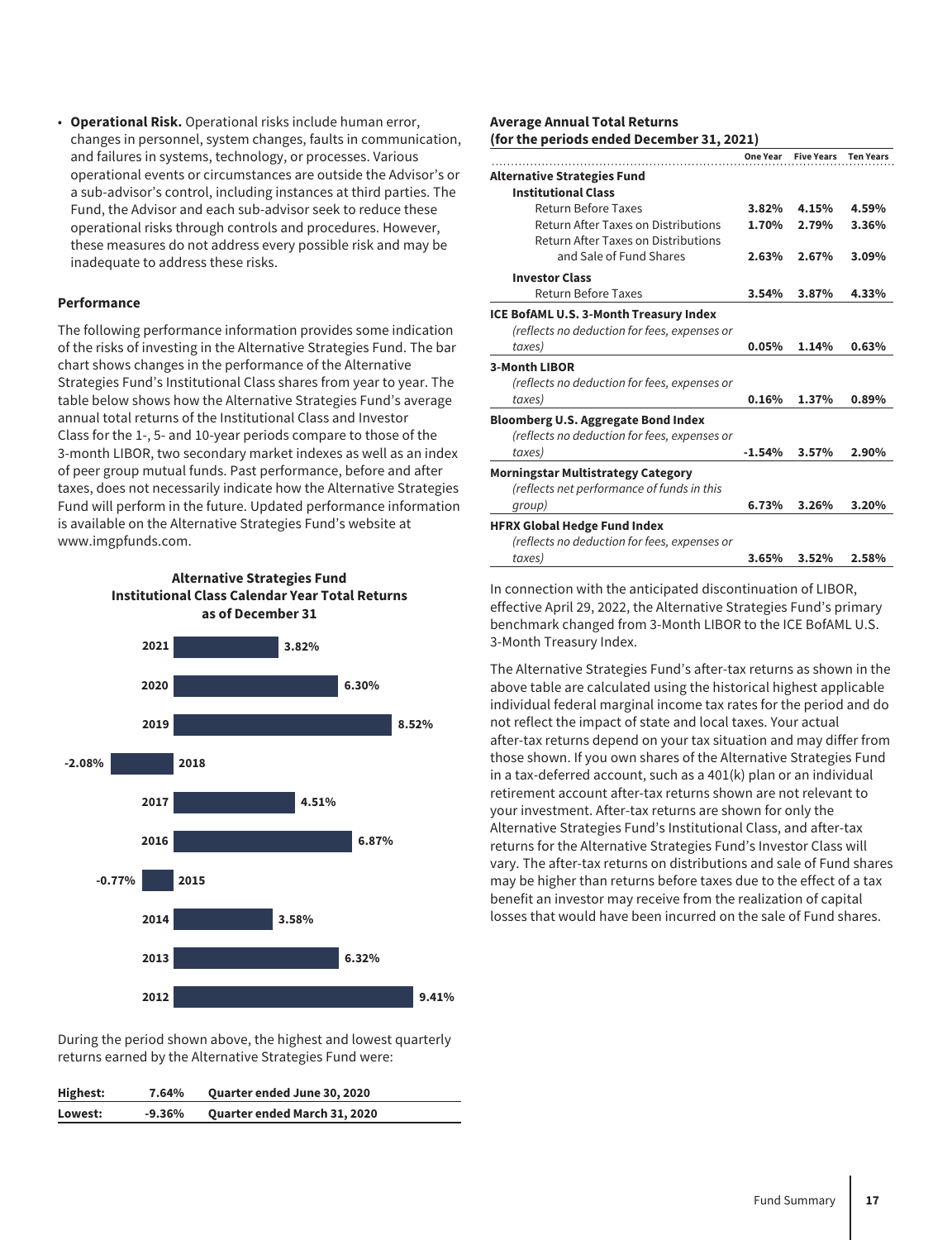# **iMGP Alternative Strategies Fund**  $-$  (Continued)

#### **Management**

| <b>INVESTMENT ADVISOR</b>                          | <b>PORTFOLIO MANAGER</b>                                                                                                                                  | <b>MANAGED THE</b><br><b>ALTERNATIVE STRATEGIES</b><br><b>FUND SINCE:</b> |
|----------------------------------------------------|-----------------------------------------------------------------------------------------------------------------------------------------------------------|---------------------------------------------------------------------------|
| <b>iM Global Partner Fund Management, LLC</b>      | Jeremy DeGroot, CFA, President of the Trust, Principal, Chief<br>Investment Officer and Portfolio Manager                                                 | 2011                                                                      |
|                                                    | Jason Steuerwalt, CFA, Principal, Senior Research Analyst and<br>Co-Portfolio Manager                                                                     | 2019                                                                      |
| <b>SUB-ADVISOR</b>                                 | <b>PORTFOLIO MANAGER</b>                                                                                                                                  |                                                                           |
| <b>Blackstone Credit Systematic Strategies LLC</b> | Stephen Kealhofer, Head of Research and Portfolio Manager                                                                                                 | 2017                                                                      |
|                                                    | Paul Harrison, Chief Investment Officer and Portfolio Manager                                                                                             | 2017                                                                      |
|                                                    | Adam Dwinells, Head of Portfolio Management and Portfolio<br>Manager                                                                                      | 2017                                                                      |
| <b>DoubleLine Capital LP</b>                       | Jeffrey Gundlach, Chief Executive Officer, Chief Investment Officer<br>and Portfolio Manager<br>Jeffrey Sherman, CFA, Deputy Chief Investment Officer and | 2011                                                                      |
|                                                    | Portfolio Manager                                                                                                                                         | 2017                                                                      |
| <b>First Pacific Advisors, LP</b>                  | Steven Romick, CFA, Managing Partner and Portfolio Manager                                                                                                | 2011                                                                      |
|                                                    | Brian Selmo, CFA, Partner, Portfolio Manager and Director of<br>Research                                                                                  | 2011                                                                      |
|                                                    | Mark Landecker, CFA, Partner and Portfolio Manager                                                                                                        | 2011                                                                      |
| Loomis, Sayles & Company, L.P.                     | Matthew J. Eagan, CFA, Executive Vice President, Director and<br>Portfolio Manager                                                                        | 2011                                                                      |
|                                                    | Todd P. Vandam, CFA, Vice President and Portfolio Manager                                                                                                 | 2011                                                                      |
|                                                    | Brian P. Kennedy, Vice President and Portfolio Manager                                                                                                    | 2021                                                                      |
|                                                    | Elaine M. Stokes, Executive Vice President, Director and Portfolio<br>Manager                                                                             | 2021                                                                      |
| <b>Water Island Capital, LLC</b>                   | John Orrico, CFA, Managing Member, Chief Investment Officer and<br>Portfolio Manager                                                                      | 2011                                                                      |
|                                                    | Todd Munn, Portfolio Manager                                                                                                                              | 2011                                                                      |
|                                                    | Roger Foltynowicz, CFA, CAIA, Portfolio Manager                                                                                                           | 2011                                                                      |
|                                                    | Gregg Loprete, Portfolio Manager                                                                                                                          | 2011                                                                      |

For important information about the purchase and sale of fund

shares, tax information and financial intermediary compensation,

please turn to the "Summary of Other Important Information

Regarding the Funds" section on page 39 of this Prospectus.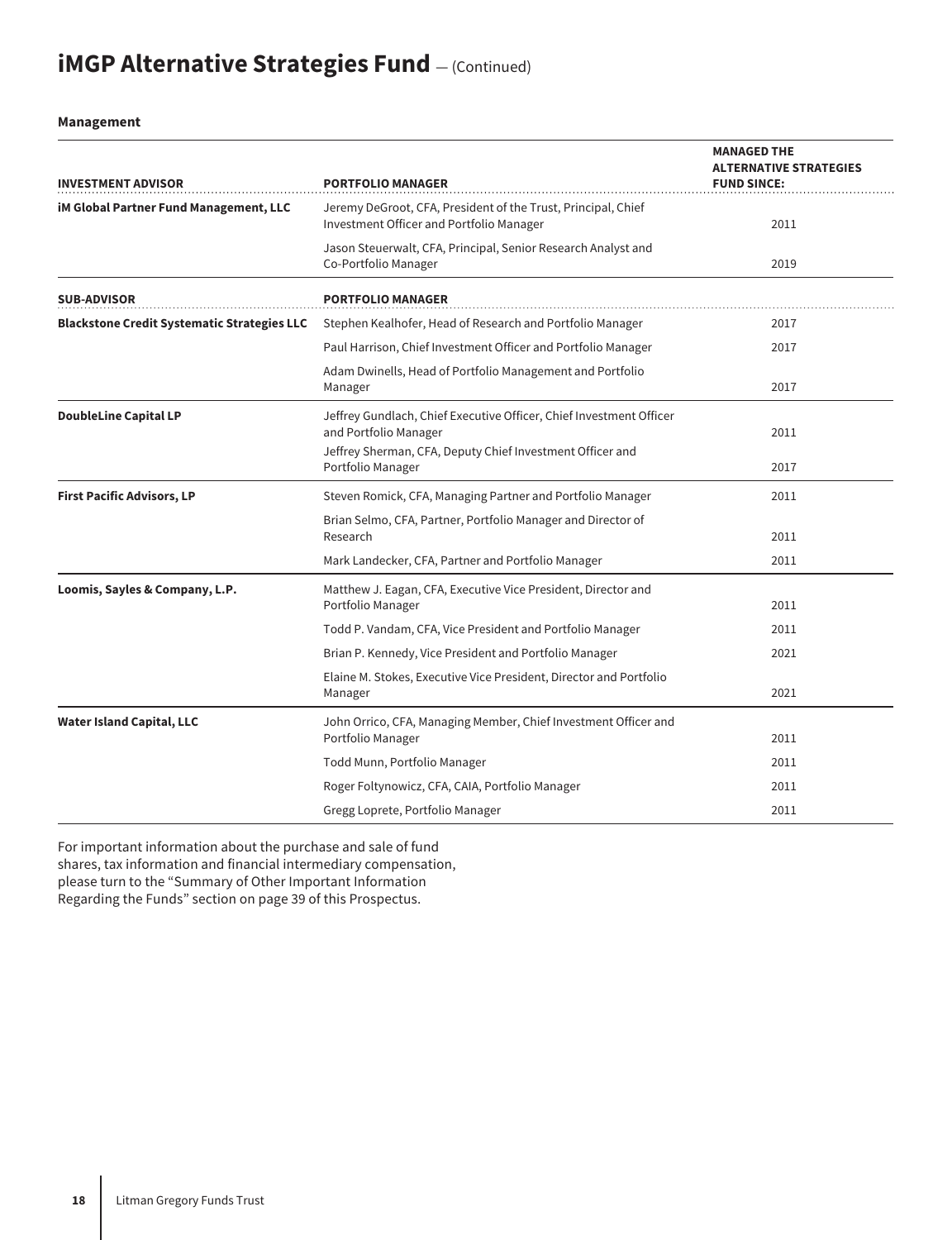### <span id="page-19-0"></span>**Summary Section**

#### **Investment Objectives**

The iMGP High Income Alternatives Fund (the "High Income Alternatives Fund") seeks to generate a high level of current income from diverse sources, consistent with the goal of capital preservation over time. Capital appreciation is a secondary objective.

#### **Fees and Expenses of the High Income Alternatives Fund**

This table describes the fees and expenses that you may pay if you buy, hold and sell shares of the High Income Alternatives Fund. You may pay other fees, such as brokerage commissions and other fees to financial intermediaries, which are not reflected in the table and example below.

#### **Shareholder Fees (fees paid directly from your investment)**

| Institutional<br>Class<br>. |
|-----------------------------|
| None                        |

#### **Annual Operating Expenses (expenses that you pay each year as a percentage of the value of your investment)**

|                                                  | Institutional<br>Class |
|--------------------------------------------------|------------------------|
| <b>Management Fees</b>                           | 0.95%                  |
| Distribution and or Service (12b-1) Fees         | None                   |
| <b>Other Expenses</b>                            | 0.48%                  |
| Interest and Dividend Expenses                   | 0.01%                  |
| <b>Total Other Expenses</b>                      | 0.49%                  |
| <b>Total Annual Fund Operating Expenses</b>      | 1.44%                  |
| Fee Waiver and/or Expense Reimbursement (1), (2) | $(0.46)\%$             |

#### **Total Annual Fund Operating Expenses After Fee Waiver** and/or Expense Reimbursement<sup>(1), (2)</sup> 0.98%

- (1) iM Global Partner Fund Management, LLC (formerly, Litman Gregory Fund Advisors, LLC) ("iM Global" or the "Advisor"), the advisor to the High Income Alternatives Fund, has contractually agreed to limit the High Income Alternatives Fund's operating expenses (excluding any taxes, interest, brokerage commissions, borrowing costs, dividend expenses, acquired fund fees and expenses and extraordinary expenses such as but not limited to litigation costs) through April 30, 2023 to an annual rate of 0.98% for the Institutional Class (the "Operating Expense Limitation"). This agreement may be renewed for additional periods not exceeding one (1) year and may be terminated by the Board of Trustees (the "Board") of Litman Gregory Funds Trust (the "Trust") upon sixty (60) days' written notice to iM Global. iM Global may also decline to renew this agreement by written notice to the Trust at least thirty (30) days before the renewal date. Pursuant to this agreement, iM Global may recoup reduced fees and expenses only within three years, provided that the recoupment does not cause the High Income Alternatives Fund's annual expense ratio to exceed the lesser of (i) the expense limitation applicable at the time of that fee waiver and/or expense reimbursement or (ii) the expense limitation in effect at the time of recoupment.
- (2) iM Global has separately contractually agreed through April 30, 2023, to waive a portion of its advisory fees so that after paying all of the sub-advisory fees, the net advisory fee as a percentage of the High Income Alternatives Fund's daily net assets retained by iM Global is 0.40% on the first \$1 billion of assets, 0.375% on the next \$1 billion of assets, 0.35% on the next \$1 billion of assets, 0.325% on the next \$1 billion of assets and 0.30% on assets in excess of \$4 billion. This agreement may be terminated at any time by the Board of the Trust upon sixty (60) days' written notice to iM Global, and iM Global may decline to renew this agreement at its expiration on April 30, 2023 by written notice to the Trust at least thirty (30) days before the agreement's annual expiration date. iM Global has waived its right to receive reimbursement of the portion of its advisory fees waived pursuant to this advisory fee waiver agreement.

#### **Example**

This example is intended to help you compare the cost of investing in the High Income Alternatives Fund with the cost of investing in other mutual funds. The example assumes that you invest \$10,000 in the High Income Alternatives Fund for the time periods indicated and then redeem all of your shares at the end of those periods. The example also assumes that your investment has a 5% return each year and that the High Income Alternatives Fund's operating expenses remain the same. The cost for the High Income Alternatives Fund reflects the net expenses of the Fund that result from the contractual expense limitation in the first year only. Although your actual costs may be higher or lower, based on these assumptions your costs would be:

|                     |       | One Year Three Years Five Years Ten Years |       |         |
|---------------------|-------|-------------------------------------------|-------|---------|
| Institutional Class | \$100 | <b>S395</b>                               | \$728 | \$1,671 |

#### **Portfolio Turnover**

The High Income Alternatives Fund pays transaction costs, such as commissions, when it buys and sells securities (or "turns over" its portfolio). A higher portfolio turnover rate may indicate higher transaction costs and may result in higher taxes when shares of the High Income Alternatives Fund are held in a taxable account as compared to shares in investment companies that hold investments for a longer period. These costs, which are not reflected in the annual fund operating expenses or in the example, will affect the High Income Alternatives Fund's performance. During the most recent fiscal year, the High Income Alternatives Fund's portfolio turnover rate was 72.02%.

#### **Principal Strategies**

The High Income Alternatives Fund invests in a mix of strategies that iM Global believes offer risk-return characteristics that are attractive individually and even more compelling collectively. The High Income Alternatives Fund is intended to be used by investors seeking high current income consistent with capital preservation over time, and with long-term capital appreciation a secondary objective.

iM Global is responsible for hiring and firing investment managers and carefully chooses the sub-advisors. Before hiring a sub-advisor, iM Global performs extensive due diligence. This includes quantitative and qualitative analysis including, but not limited to, evaluation of: the investment process; the consistency of its execution and discipline; portfolio construction; individual holdings; strategies employed; past mistakes; risk controls; team depth and quality; operations and compliance; and business focus and vision. iM Global's evaluation process includes review of literature and documents, detailed quantitative historical performance evaluation, extensive discussions with members of the investment team, and firm management and background checks through industry contacts. Each sub-advisor's management fee is also an important consideration. It is iM Global's objective to hire sub-advisors who it believes are skilled and will deliver strong portfolio income relative to investment-grade fixed income portfolios, with low to moderate volatility relative to the stock market and volatility typically less than the high yield credit indexes. iM Global prefers managers who it believes will add value by flexibly responding to evolving market conditions by adjusting duration and credit exposure, among other factors.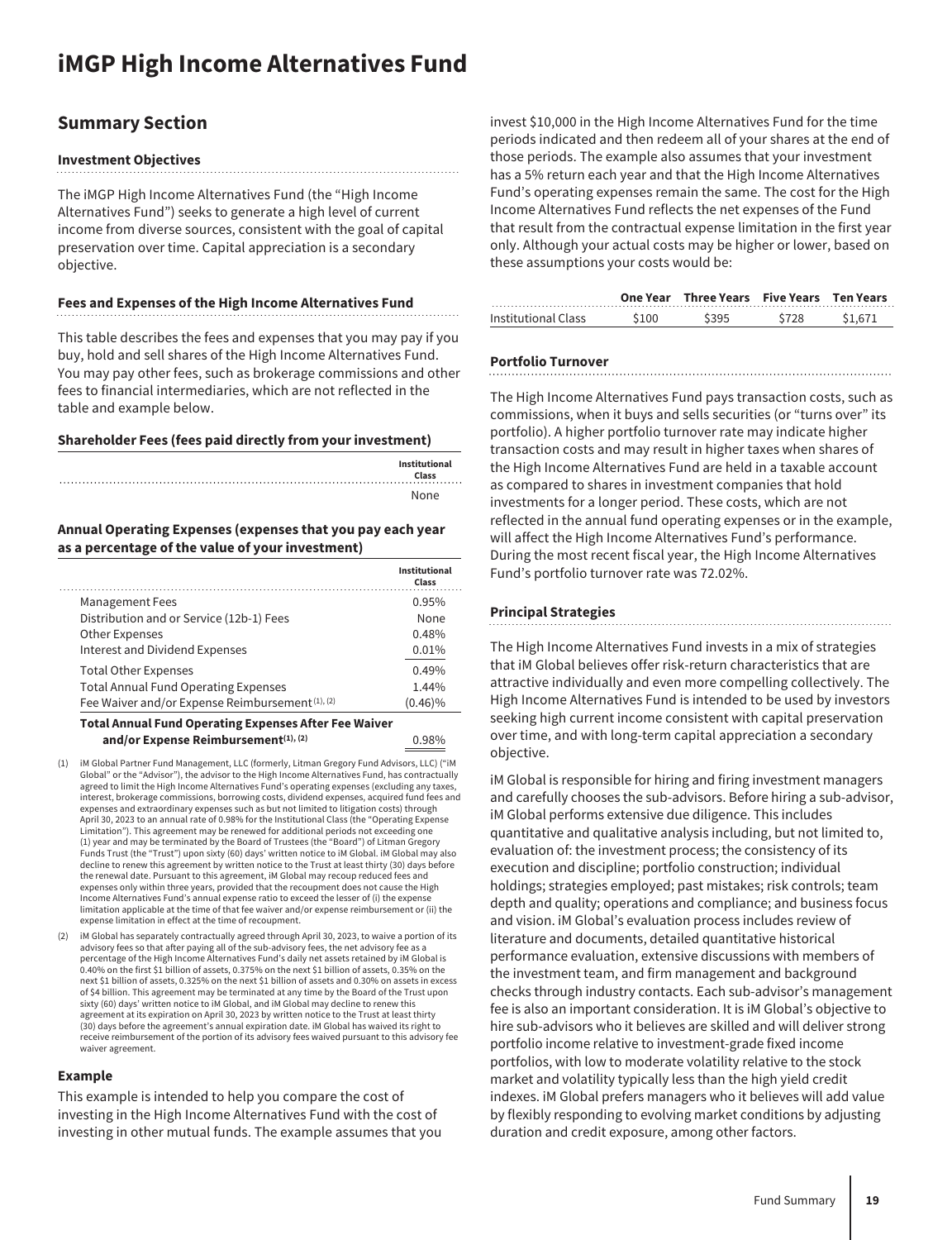## **iMGP High Income Alternatives Fund**  $-$  (Continued)

Allocations among sub-advisors are based on several factors, including iM Global's expectation for the risk-adjusted return potential of each sub-advisor's strategy and the impact on overall portfolio risk, with the objective of maximizing return subject to the goal of high income relative to investment-grade fixed income portfolios without taking undue risk. iM Global may at times adjust the allocations of capital to sub-advisors if it believes there is a highly compelling tactical opportunity in a particular sub-advisor's strategy. A tactical opportunity could represent the potential for an exceptional risk-adjusted return opportunity relative to the other strategies, or it may represent a superior risk reduction opportunity that could benefit the High Income Alternatives Fund's overall portfolio. No strategy will be allocated less than 10% of portfolio assets or more than 60% of portfolio assets as measured at the time of allocation. It is possible that additional managers and strategies will be added to (or removed from) the High Income Alternatives Fund in the future and/or there may be adjustments in the allocation ranges.

Sub-advisor strategies may seek to benefit from: opportunities to combine securities with differing risk characteristics; market inefficiencies; opportunities to provide liquidity; tactical opportunities in asset classes or securities; special situations such as spin-offs; as well as other opportunities in other areas. In the aggregate, the managers can invest globally in debt and equity securities of companies of any size, domicile or market capitalization, government and corporate bonds, loans, loan participation interests, mortgage or other asset-backed securities and other fixed income securities and currencies, including short positions of any of the foregoing, within their respective segments of the High Income Alternatives Fund. The managers may invest without limitation in below investment grade fixed income securities. Under normal market conditions, the Fund does not expect to invest more than 25% of its total assets in emerging market securities iM Global defines an emerging market country as any country that is included in the MSCI Emerging Markets Index.

The managers may also write options, invest in derivatives, including, without limitation, options, futures contracts, participatory notes ("P-Notes") and swaps, to manage risk or enhance return and can also borrow amounts up to one third of the value of the High Income Alternatives Fund's total assets (except that the Fund may exceed this limit to satisfy redemption requests or for other temporary purposes). Each of the managers may invest in illiquid securities; however, the High Income Alternatives Fund as a whole may not hold more than 15% of its net assets in illiquid securities.

Each sub-advisor will have an investment approach that generally focuses on a particular asset class or specific strategies. Currently, the strategies the sub-advisors focus on are as follows: (1) a credit value strategy, (2) a multi credit strategy, and (3) an option income strategy. iM Global may hire sub-advisors that focus on other strategies in the future, and not all strategies that may be appropriate will be represented in the High Income Alternatives Fund's portfolio at all times.

The sub-advisor that manages the credit value strategy seeks to achieve the fund's investment objectives by primarily investing its segment of the Fund in fixed income securities it believes to have the potential for excess return. The sub-advisor's investment strategy will be to invest in fixed income securities from a wide variety of sectors, asset-backed securities, commercial mortgagebacked securities, corporate bonds, floating-rate loans and municipal bonds. The sub-advisor expects to invest in structured and corporate securities. The sub-advisor's emphasis is expected to be on A/BBB-rated asset backed securities and BBB/BB-rated corporate securities, as these ratings segments have historically offered attractive risk-adjusted returns, along with low default rates. The sub-advisor will also invest in U.S. Treasury futures to manage duration of the portfolio, which allows individual security selection to be managed without regard to portfolio duration. Duration is a measure of the expected life of a fixed income security that is used to determine the sensitivity of a security to changes in interest rates. Fixed income securities and portfolios with longer durations are subject to more volatility than those with shorter durations. The sub-advisor will not typically own CCC rated or distressed securities.

The sub-advisor that manages the multi credit strategy seeks to preserve invested capital and maximize total return through a combination of current income and capital appreciation. The team seeks to achieve its investment objective by investing in a wide range of fixed income and other instruments selected from a variety of credit qualities, and sectors, including, but not limited to, corporate bonds, loans and loan participations, structured finance investments, U.S. government and agency, mezzanine and preferred securities and convertible securities. The team seeks opportunities across fixed income market sectors — especially in non-index-eligible securities — and they aim to take advantage of downturns/inefficiencies that occur during times of uncertainty. The strategy is flexible and is not constrained by duration, sector, issuer, or credit quality.

The sub-advisor that manages the option income strategy seeks to achieve its goal primarily through a strategy of writing collateralized put options on both U.S. indices, including the S&P 500® Index and the Russell 2000® Index, and exchange traded funds ("ETFs"). The manager attempts to generate returns through the receipt of option premiums from selling puts, as well as through investments in fixed income instruments, which collectively are intended to reduce volatility relative to what it would be if the Fund held the underlying equity index on which the options are written. The portfolio's investments in fixed income instruments may be of any duration, may include variable and floating rate instruments, and may include U.S. Treasury securities and other securities issued by the U.S. government and its agencies and instrumentalities, debt securities issued by corporations or trust entities, cash and cash equivalents, mortgage-backed securities and asset-backed securities. The manager also may invest in money market mutual funds and ETFs.

#### **Principal Risks**

As with all mutual funds, it is possible to lose money on an investment in the High Income Alternatives Fund. An investment in the High Income Alternatives Fund is not a deposit of any bank and is not guaranteed, endorsed or insured by any financial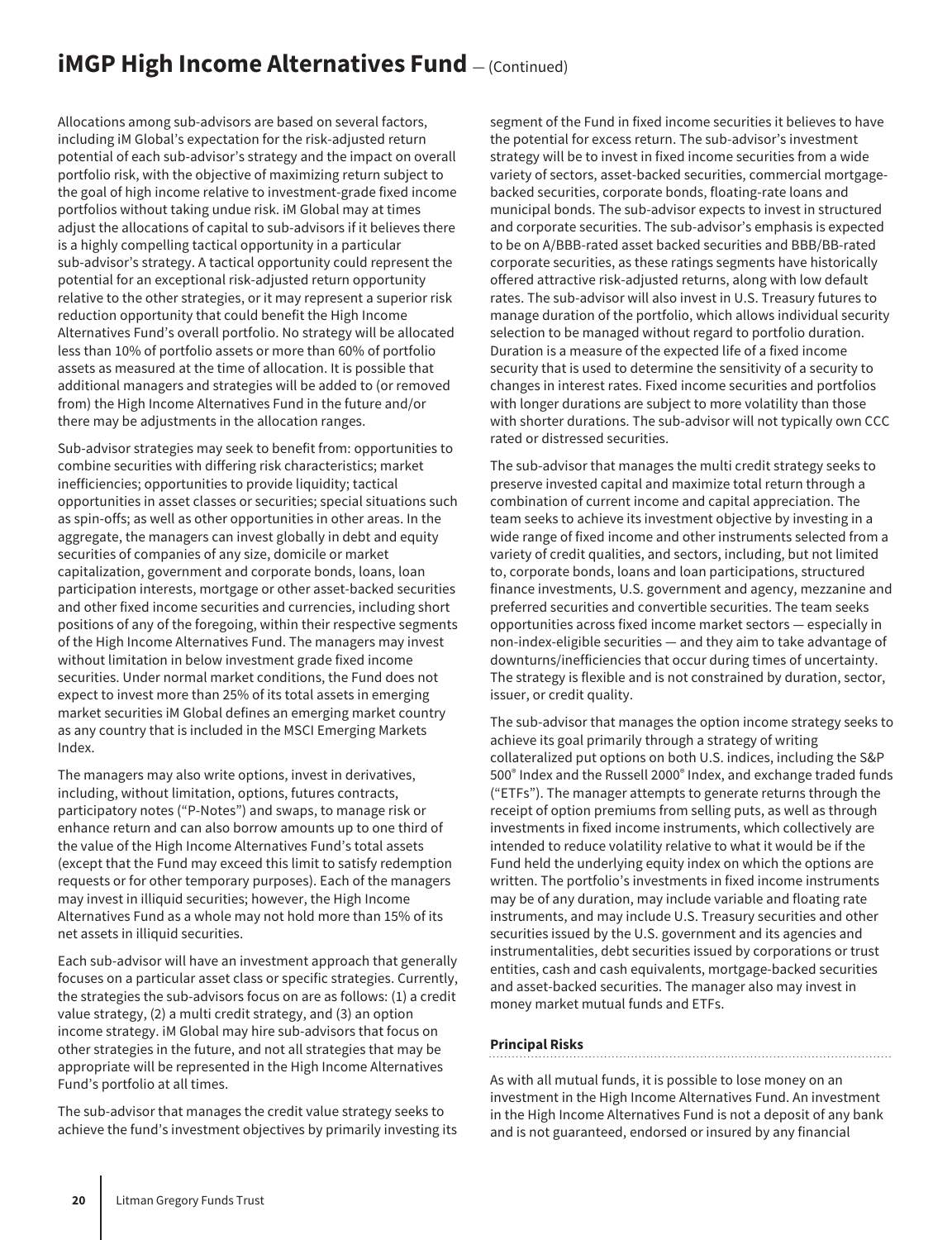institution, government authority or the Federal Deposit Insurance Corporation (FDIC). The following risks could affect the value of your investment. Each risk summarized below is considered a "principal risk" of investing in the High Income Alternatives Fund, regardless of the order in which it appears. Some or all of these risks may adversely affect the High Income Alternatives Fund's net asset value per share, total return and/or ability to meet its objective.

- **Market Risk.** The value of the Fund's shares will fluctuate based on the performance of the Fund's investments and other factors affecting the securities markets generally. Certain investments selected for the Fund's portfolio may be worth less than the price originally paid for them, or less than they were worth at an earlier time. The value of the Fund's investments may go up or down, sometimes dramatically and unpredictably, based on current market conditions, such as real or perceived adverse political or economic conditions, inflation, changes in interest rates, lack of liquidity in the fixed income markets or adverse investor sentiment.
- **Asset-Backed Securities Risk.** This is the risk that the impairment of the value of the collateral underlying a security in which the Fund invests, such as the non-payment of loans, will result in a reduction in the value of the security. The value of these securities may also fluctuate in response to the market's perception of the value of issuers or collateral.
- **Below Investment-Grade Fixed Income Securities Risk.** This is the risk of investing in below investment-grade fixed income securities (also known as "junk bonds"), which may be greater than that of higher rated fixed income securities. These securities are rated Ba1 through C by Moody's Investors Service ("Moody's") or BB+ through D by Standard & Poor's Rating Group ("S&P") (or comparably rated by another nationally recognized statistical rating organization), or, if not rated by Moody's or S&P, are considered by the sub-advisors to be of similar quality. These securities are regarded by the rating organizations as predominantly speculative with respect to capacity to pay interest and repay principal in accordance with the terms of the obligation and therefore have greater risk of default than higher rated securities. The market value of these securities is more sensitive to corporate developments and economic conditions and can be volatile. Market conditions can diminish liquidity and make accurate valuations difficult to obtain.
- **Investments in Loans Risk.** Investments in loans, including loan syndicates and other direct lending opportunities, involve special types of risks, including credit risk, interest rate risk, counterparty risk and prepayment risk. Loans may offer a fixed or floating interest rate. Loans are often generally below investment grade and may be unrated. The Fund's investments in loans can also be difficult to value accurately and may be more susceptible to liquidity risk than fixed-income instruments of similar credit quality and/or maturity. The Fund is also subject to the risk that the value of the collateral for the loan may be insufficient or unavailable to cover the borrower's obligations should the borrower fail to make payments or become insolvent. Participations in loans may subject the Fund to the credit risk of both the borrower and the issuer of the

participation and may make enforcement of loan covenants, if any, more difficult for the Fund as legal action may have to go through the issuer of the participations. Transactions in loans are often subject to long settlement periods, thus potentially limiting the ability of the Fund to invest sale proceeds in other investments and to use proceeds to meet its current redemption obligations. In addition, many banks have been weakened by the recent financial crisis, and it may be difficult for the Fund to obtain an accurate picture of a lending bank's financial condition.

- **Collateral Risk.** If the Fund's financial instruments are secured by collateral, the issuer may have difficulty liquidating the collateral and/or the Fund may have difficulty enforcing its rights under the terms of the securities if an issuer defaults. Collateral may be insufficient or the Fund's right to the collateral may be set aside by a court. Collateral will generally consist of assets that may not be readily liquidated, including for example, equipment, inventory, work in the process of manufacture, real property and payments to become due under contracts or other receivable obligations. There is no assurance that the liquidation of those assets would satisfy an issuer's obligations under a financial instrument. Non-affiliates and affiliates of issuers of financial instruments may provide collateral in the form of secured and unsecured guarantees and/or security interests in assets that they own, which may also be insufficient to satisfy an issuer's obligations under a financial instrument.
- **Collateralized Loan Obligations and Collateralized Debt Obligations Risk.** Collateralized loan obligations ("CLOs") bear many of the same risks as other forms of asset-backed securities, including interest rate risk, credit risk and default risk. As they are backed by pools of loans, CLOs also bear similar risks to investing in loans directly. CLOs issue classes or "tranches" that vary in risk and yield. CLOs may experience substantial losses attributable to loan defaults. Losses caused by defaults on underlying assets are borne first by the holders of subordinate tranches. The Fund's investment in CLOs may decrease in market value when the CLO experiences loan defaults or credit impairment, the disappearance of a subordinate tranche, or market anticipation of defaults and investor aversion to CLO securities as a class.

Collateralized debt obligations ("CDOs") are structured similarly to CLOs and bear the same risks as CLOs including interest rate risk, credit risk and default risk. CDOs are subject to additional risks because they are backed by pools of assets other than loans including securities (such as other asset-backed securities), synthetic instruments or bonds and may be highly leveraged. Like CLOs, losses incurred by a CDO are borne first by holders of subordinate tranches. Accordingly, the risks of CDOs depend largely on the type of underlying collateral and the tranche of CDOs in which the Fund invests. For example, CDOs that obtain their exposure through synthetic investments entail the risks associated with derivative instruments.

• **Convertible Securities Risk.** This is the risk that the market value of convertible securities may fluctuate due to changes in, among other things, interest rates; other general economic conditions; industry fundamentals; market sentiment; the issuer's operating results, financial statements, and credit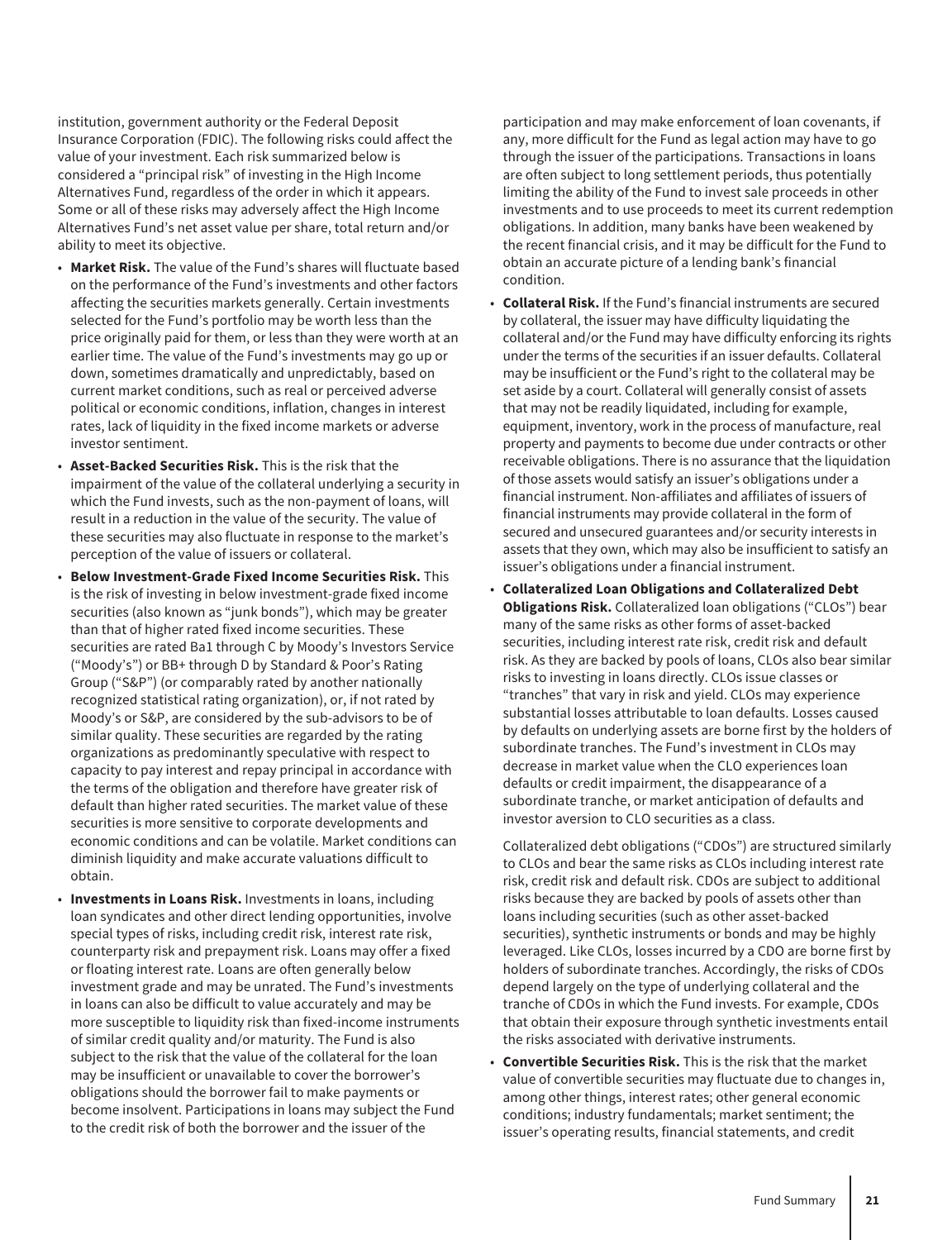## **iMGP High Income Alternatives Fund**  $-$  (Continued)

ratings; and the market value of the underlying common or preferred stock.

- **Currency Risk.** This is the risk that investing in foreign currencies may expose the High Income Alternatives Fund to fluctuations in currency exchange rates and that such fluctuations in the exchange rates may negatively affect an investment related to a currency or denominated in a foreign currency.
- **Fixed Income Securities Risk.** Interest rates may go up resulting in a decrease in value of the securities held by the Fund. Fixed income securities held by the Fund are also subject to interest rate risk, credit risk, call risk and liquidity risk, which are more fully described below.
	- **Credit Risk.** Credit risk is the risk that an issuer will not make timely payments of principal and interest. A credit rating assigned to a particular debt security is essentially an opinion as to the credit quality of an issuer and may prove to be inaccurate. There is also the risk that a bond issuer may "call," or repay, its high yielding bonds before their maturity dates.
- o **Interest Rate Risk.** Interest rates may go up resulting in a decrease in the value of the securities held by the Fund. Interest rates have been historically low, so the Fund faces a heightened risk that interest rates may rise. Debt securities subject to prepayment can offer less potential for gains during a declining interest rate environment and similar or greater potential for loss in a rising interest rate environment. A fund with a longer average portfolio duration will be more sensitive to changes in interest rates than a fund with a shorter average portfolio duration.
- <sup>o</sup> Call Risk. During periods of declining interest rates, a bond issuer may "call" or repay its high yielding bonds before their maturity dates.
- <sup>O</sup> **Liquidity Risk.** Certain securities may be difficult or impossible to sell at the time and the price that the Fund would like. Trading opportunities are more limited for fixed income securities that have not received any credit ratings, have received ratings below investment grade or are not widely held. The values of these securities may fluctuate more sharply than those of other securities, and the Fund may experience some difficulty in closing out positions in these securities at prevailing market prices.
- o **Prepayment and Extension Risk.** In times of declining interest rates, the Fund's higher yielding securities will be prepaid, and the Fund will have to replace them with securities having a lower yield. Rising interest rates could extend the life of securities with lower payment rates. This is known as extension risk and may increase the Fund's sensitivity to rising rates and its potential for price declines.
- **Corporate Debt Obligations Risk.** Corporate debt obligations are subject to the risk of an issuer's inability to meet principal and interest payments on the obligations. Therefore, the High Income Alternatives Fund may be indirectly exposed to such risks associated with corporate debt obligations.
- **Derivatives Risk.** Use of derivatives, such as options, is a highly specialized activity that can involve investment techniques and risks different from, and in some respects greater than, those

associated with investing in more traditional investments, such as stocks and bonds. Derivatives can be highly complex and highly volatile and may perform in unanticipated ways. Derivatives can create leverage, and the Fund could lose more than the amount it invests; some derivatives can have the potential for unlimited losses. Derivatives may at times be highly illiquid, and the Fund may not be able to close out or sell a derivative at a particular time or at an anticipated price. Derivatives can be difficult to value and valuation may be more difficult in times of market turmoil. There may be imperfect correlation between the behavior of a derivative and that of the reference instrument underlying the derivative. Derivatives may involve risks different from, and possibly greater than, the risks associated with investing directly in the reference instrument. Suitable derivatives may not be available in all circumstances, and there can be no assurance that the Fund will use derivatives to reduce exposure to other risks when that might have been beneficial. Derivatives involve counterparty risk, which is the risk that the other party to the derivative will fail to make required payments or otherwise comply with the terms of the derivative. When the Fund uses derivatives, it will likely be required to provide margin or collateral and/or segregate cash or other liquid assets; these practices are intended to satisfy contractual undertakings and regulatory requirements and will not prevent the Fund from incurring losses on derivatives. The need to provide margin or collateral and/or segregated assets could limit the Fund's ability to pursue other opportunities as they arise. Ongoing changes to regulation of the derivatives markets and potential changes in the regulation of funds using derivative instruments could limit the Fund's ability to pursue its investment strategies. New regulation of derivatives may make them more costly, or may otherwise adversely affect their liquidity, value or performance.

<sup>O</sup> **Options Risk***.* The use of options involves investment strategies and risks different from those associated with ordinary portfolio securities transactions. The prices of options are volatile and are influenced by, among other things, actual and anticipated changes in the value of the underlying instrument, or in interest or currency exchange rates, including the anticipated volatility of the underlying instrument (known as implied volatility), which in turn are affected by fiscal and monetary policies and by national and international political and economic events. As such, prior to the exercise or expiration of the option, the Fund is exposed to implied volatility risk, meaning the value, as based on implied volatility, of an option may increase due to market and economic conditions or views based on the sector or industry in which issuers of the underlying instrument participate, including company-specific factors. By writing call and put option spreads on underlying instruments, the Fund's returns from that strategy will be determined by the performance of the underlying instrument. If the underlying instrument appreciates or depreciates sufficiently over the period to offset the net premium received, the Fund may incur losses. Changes in the volatility of the underlying stock or instrument can constrain returns from this strategy. By writing put options, the Fund takes on the risk of declines in the value of the underlying instrument, including the possibility of a loss up to the entire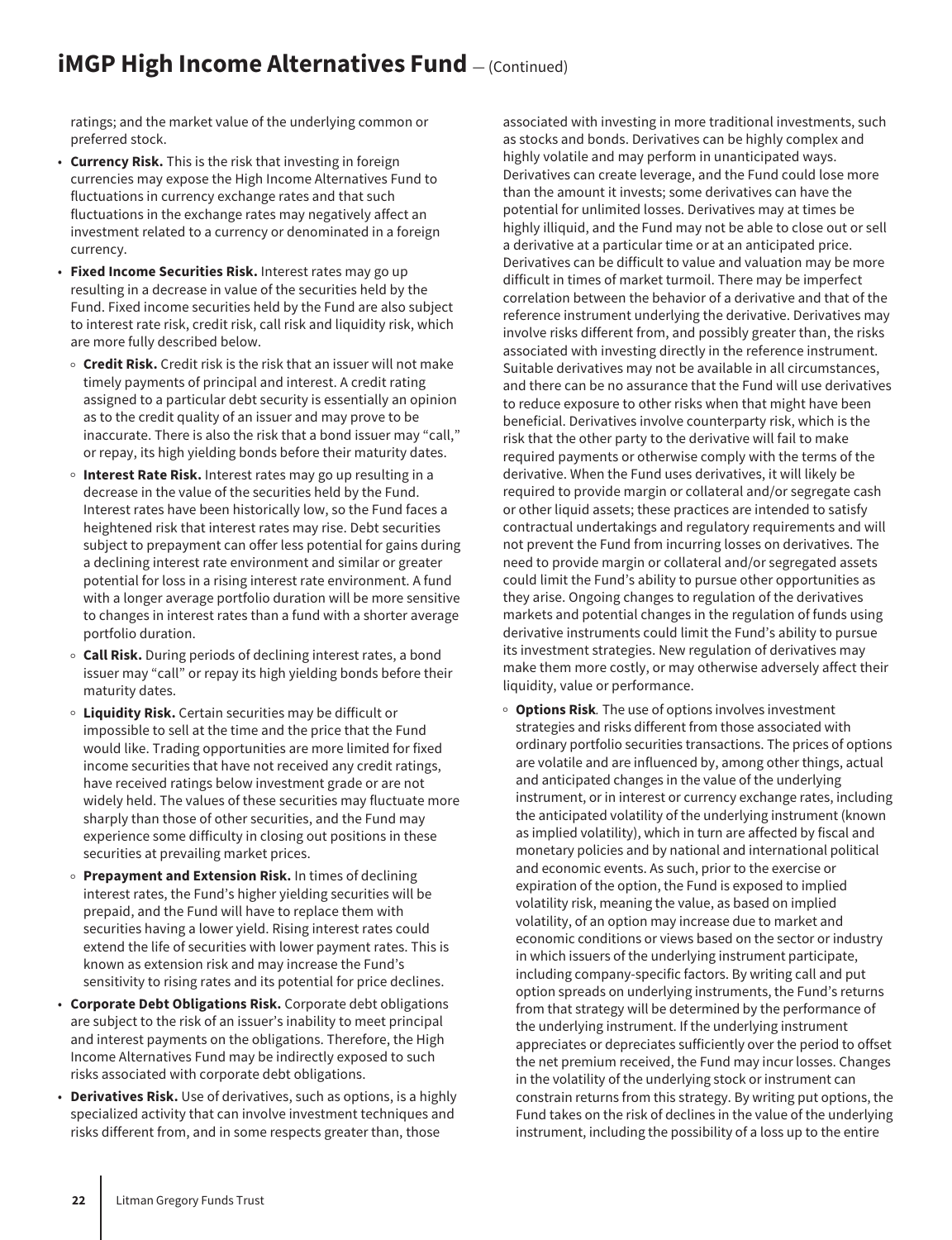strike price of each option it sells, but without the corresponding opportunity to benefit from potential increases in the value of the underlying instrument. When the Fund writes a put option, it assumes the risk that it must purchase the underlying instrument at a strike price that may be higher than the market price of the instrument. If there is a broad market decline and the Fund is not able to close out its written put options, it may result in substantial losses to the Fund. By writing a call option, the Fund may be obligated to deliver instruments underlying an option at less than the market price. In the case of an uncovered call option, there is a risk of unlimited loss. When an uncovered call is exercised, the Fund must purchase the underlying instrument to meet its call obligations and the necessary instruments may be unavailable for purchase. The Fund will receive a premium from writing options, but the premium received may not be sufficient to offset any losses sustained from exercised options. If an option that the Fund has purchased is never exercised or closed out, the Fund will lose the amount of the premium it paid and the use of those funds.

- <sup>O</sup> **Futures Contracts Risk***.* This is the risk that an investment in futures contracts may be subject to losses that exceed the amount of the premiums paid and may subject the High Income Alternatives Fund's net asset value to greater volatility.
- <sup>o</sup> Forward Contracts Risk. There are no limitations on daily price movements of forward contracts. Changes in foreign exchange regulations by governmental authorities might limit the trading of forward contracts. To the extent the Fund enters into non-U.S. currency forward contracts with banks, the Fund is subject to the risk of bank failure or the inability of or refusal by a bank to perform such contracts. There have been periods during which certain banks have refused to continue to quote prices for forward contracts or have quoted prices with an unusually wide spread (the difference between the price at which the bank is prepared to buy and the price at which it is prepared to sell).
- <sup>O</sup> **P-Notes Risk.** This is the risk that the performance results of P-Notes will not replicate exactly the performance of the issuers or markets that the P-Notes seek to replicate. Investments in P-Notes involve risks normally associated with a direct investment in the underlying securities as well as additional risks, such as counterparty risk.
- **Swaps Risk.** Risks inherent in the use of swaps include: (1) swap contracts may not be assigned without the consent of the counterparty; (2) potential default of the counterparty to the swap; (3) absence of a liquid secondary market for any particular swap at any time; and (4) possible inability of the High Income Alternatives Fund to close out the swap transaction at a time that otherwise would be favorable for it to do so.
- **Equity Securities Risk.** This is the risk that the value of equity securities may fluctuate, sometimes rapidly and unpredictably, due to factors affecting the general market, an entire industry or sector, or particular companies. These factors include, without limitation, adverse changes in economic conditions, the general outlook for corporate earnings, interest rates or investor

sentiment; increases in production costs; and significant management decisions. This risk is greater for small- and medium-sized companies, which tend to be more vulnerable to adverse developments than larger companies.

- <sup>O</sup> **Preferred Stock Risk.** In the event an issuer is liquidated or declares bankruptcy, the claims of owners of bonds take precedence over the claims of those who own preferred and common stock. If interest rates rise, the fixed dividend on preferred stocks may be less attractive, causing the price of preferred stocks to decline.
- **Public Health Emergency Risk.** This is the risk that pandemics and other public health emergencies, including outbreaks of infectious diseases such as the current outbreak of the novel coronavirus ("COVID-19"), can result, and in the case of COVID-19 has resulted and may continue to result, in market volatility and disruption, and materially and adversely impact economic conditions in ways that cannot be predicted, all of which could result in substantial investment losses. The ultimate impact of COVID-19, including new variants of the underlying virus, or other health emergencies on global economic conditions and businesses is impossible to predict accurately. Ongoing and potential additional material adverse economic effects of indeterminate duration and severity are possible. The resulting adverse impact on the value of an investment in the Fund could be significant and prolonged. Other public health emergencies that may arise in the future could have similar or other unforeseen effects.
- **Foreign Investment Risk.** This is the risk that an investment in foreign (non-U.S.) securities may cause the Fund to experience more rapid and extreme changes in value than a fund that invests exclusively in securities of U.S. companies, due to, among other factors, less publicly available information, less stringent and less uniform accounting, auditing and financial reporting standards, less liquid and more volatile markets, higher transaction and custody costs, additional taxes, less investor protection, delayed or less frequent settlement, political or social instability, civil unrest, acts of terrorism, regional economic volatility, and the imposition of sanctions, confiscations, trade restrictions (including tariffs) and other government restrictions by the United States and/or other governments.
- **Emerging Markets Risk.** This is the risk that the value of the Fund's emerging markets investments will decline due to the greater degree of economic, political and social instability of emerging or developing countries as compared to developed countries. Investments in emerging market countries are subject to substantial risks due to, among other factors, different accounting standards and thinner trading markets as compared to those in developed countries; less publicly available and reliable information about issuers as compared to developed markets; the possibility of currency transfer restrictions; and the risk of expropriation, nationalization or other adverse political, economic or social developments.
- **Currency Risk.** This is the risk that foreign currencies will decline in value relative to the U.S. dollar and affect the Fund's investments in foreign (non-U.S.) currencies or in securities that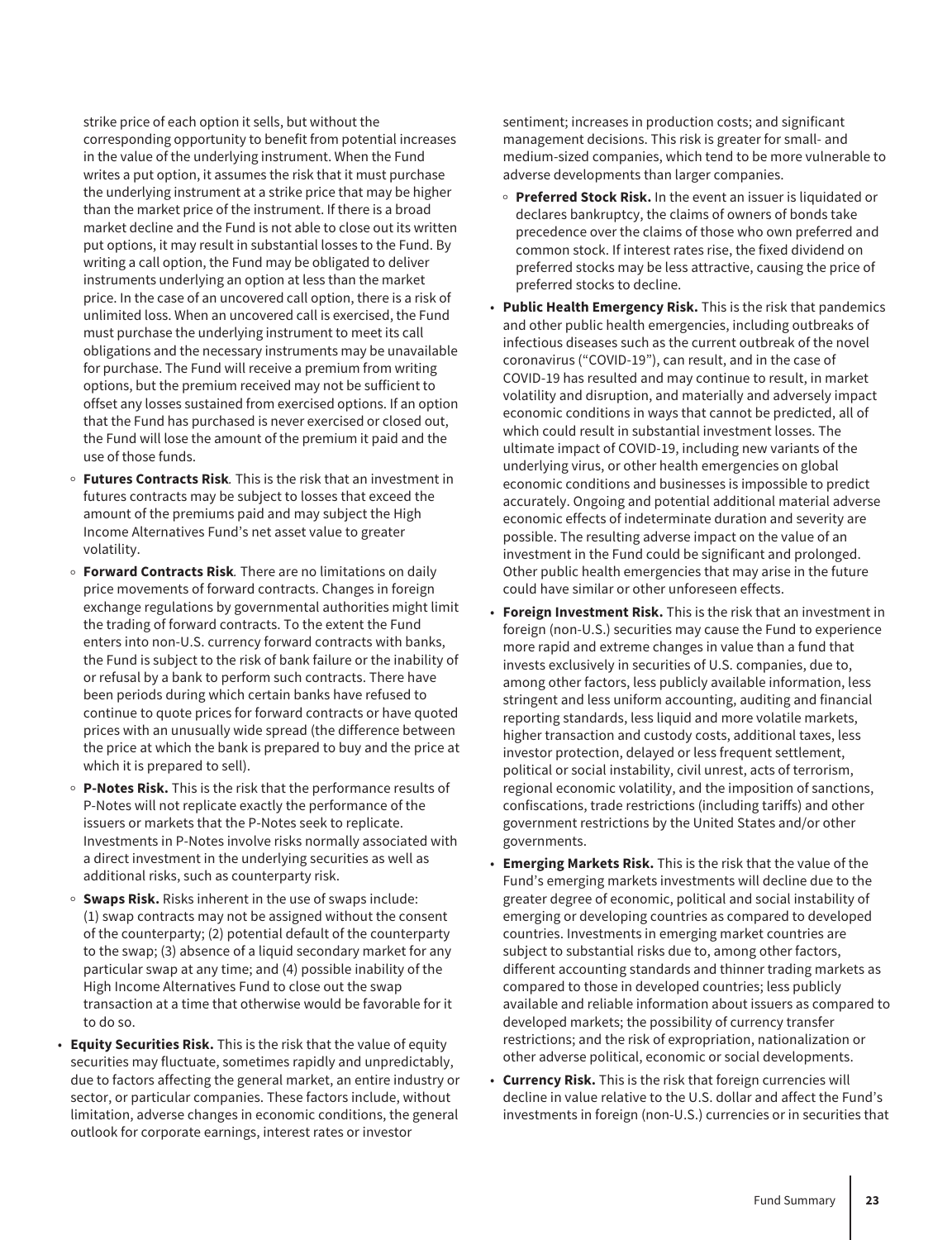## **iMGP High Income Alternatives Fund**  $-$  (Continued)

trade in, and receive revenues in, or in derivatives that provide exposure to, foreign (non-U.S.) currencies.

- **Investment Companies Risk.** This is the risk that investing in other investment companies, including ETFs, closed-end funds ("CEFs"), business development companies ("BDCs"), unit investment trusts and open-end funds, subjects the Fund to those risks affecting the investment vehicle, including the possibility that the value of the underlying securities held by the investment vehicle could decrease or the portfolio becomes illiquid. Moreover, the Fund and its shareholders will incur its pro rata share of the underlying vehicles' expenses, which will reduce the Fund's performance. In addition, investments in an ETF are subject to, among other risks, the risk that the ETF's shares may trade at a discount or premium relative to the net asset value of the shares and the listing exchange may halt trading of the ETF's shares. BDCs may carry risks similar to those of a private equity or venture capital fund. BDC company securities are not redeemable at the option of the shareholder and they may trade in the market at a discount to their net asset value. BDCs usually trade at a discount to their net asset value because they invest in unlisted securities and have limited access to capital markets. Shares of CEFs also frequently trade at a discount to their net asset value for those and other reasons.
- **Large Shareholder Purchase and Redemption Risk.** The Fund may experience adverse effects when certain large shareholders purchase or redeem large amounts of shares of the Fund. Such large shareholder redemptions may cause the Fund to sell its securities at times when it would not otherwise do so, which may negatively impact the Fund's net asset value and liquidity. Similarly, large share purchases may adversely affect the Fund's performance to the extent that the Fund is delayed in investing new cash and is required to maintain a larger cash position than it ordinarily would. In addition, a large redemption could result in the Fund's current expenses being allocated over a smaller asset base, leading to an increase in the Fund's expense ratio.
- **Leverage Risk.** This is the risk that leverage may cause the effect of an increase or decrease in the value of the High Income Alternatives Fund's portfolio securities to be magnified and the High Income Alternatives Fund to be more volatile than if leverage was not used. Leverage may result from certain transactions, including the use of derivatives and borrowing.
- **Liquidity and Valuation Risk.** It may be difficult for the Fund to purchase and sell particular investments within a reasonable time at a fair price, or the price at which it has been valued by iM Global for purposes of the Fund's net asset value, causing the Fund to be less liquid and unable to realize what iM Global believes should be the price of the investment. Valuation of portfolio investments may be difficult, such as during periods of market turmoil or reduced liquidity, and for investments that may, for example, trade infrequently or irregularly. In these and other circumstances, an investment may be valued using fair value methodologies, which are inherently subjective, reflect good faith judgments based on available information and may not accurately estimate the price at which the Fund could sell the investment at that time. These risks may be heightened for fixed-income instruments because of the near historically low

interest rate environment as of the date of this prospectus. Based on its investment strategies, a significant portion of the Fund's investments can be difficult to value and potentially less liquid and thus particularly prone to the foregoing risks

- **Mortgage-Backed Securities Risk.** This is the risk of investing in mortgaged-backed securities, which includes interest rate risk, prepayment risk and the risk of defaults on the mortgage loans underlying these securities.
- **Multi-Style Management Risk.** This is the risk that the High Income Alternatives Fund could experience overlapping security transactions as a result of having different portfolio managers using different strategies to manage the High Income Alternatives Fund's assets. Certain portfolio managers may be purchasing securities at the same time other portfolio managers may be selling those same securities, which may lead to higher transaction expenses compared to a fund using a single investment strategy.
- **LIBOR Risk.** This is the risk associated with the transition away from the London Interbank Offered Rate ("LIBOR"), which is used extensively in the U.S. and globally as a "benchmark" or "reference rate" for various commercial and financial contracts, including corporate and municipal bonds, bank loans, assetbacked and mortgage-related securities, interest rate swaps and other derivatives. The U.K. Financial Conduct Authority has announced the intention to begin phasing out the use of LIBOR, and alternative reference rates have been established or are in development in most major currencies. Although the transition process away from LIBOR has become increasingly well-defined in advance of the anticipated discontinuation date, there remains uncertainty regarding the impact on the Fund of the transition to a new reference rate.
- **Investment Selection Risk.** The specific investments held in the Fund's investment portfolio may underperform other funds in the same asset class or benchmarks that are representative of the general performance of the asset class because of a portfolio manager's choice of securities.
- **Portfolio Turnover Risk.** This is the risk that the High Income Alternatives Fund may experience high portfolio turnover rates as a result of its investment strategies. High portfolio turnover rates may indicate higher transaction costs and may result in higher taxes when shares of the High Income Alternatives Fund are held in a taxable account as compared to shares in investment companies that hold investments for a longer period.
- **Short Sale Risk.** This is the risk that the value of a security the High Income Alternatives Fund sells short does not go down as expected. The risk of loss is theoretically unlimited if the value of the security sold short continues to increase. In addition, short sales may cause the High Income Alternatives Fund to be compelled, at a time disadvantageous to it, to buy the security previously sold short, thus resulting in a loss. To meet current margin requirements, the High Income Alternatives Fund is required to deposit with the broker additional cash or securities so that the total deposit with the broker is maintained daily at 150% of the current market value of the securities sold short.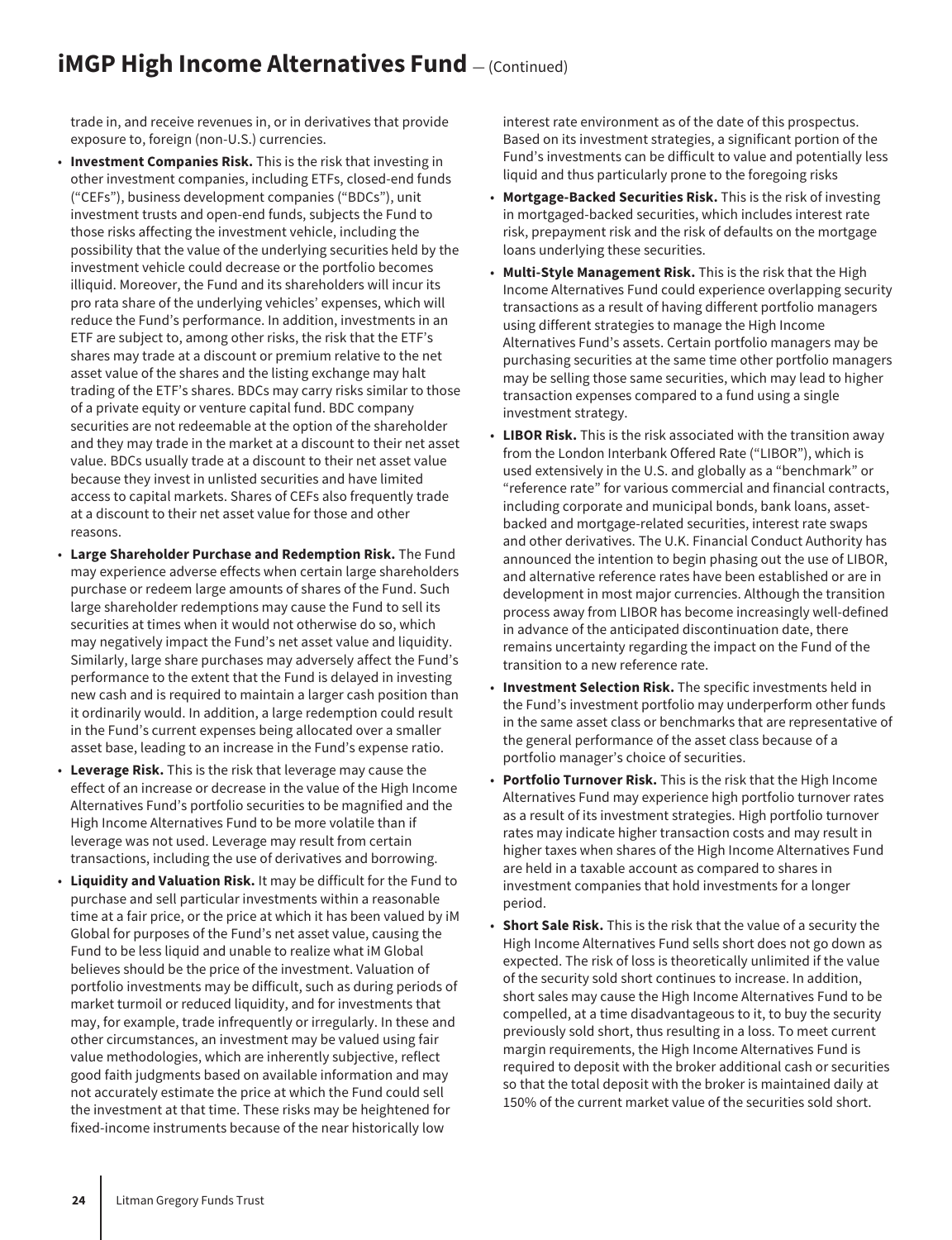- **Unfavorable Tax Treatment Risk.** This is the risk that a material portion of the High Income Alternatives Fund's return could be in the form of net investment income or short-term capital gains, some of which may be distributed to shareholders and taxed at ordinary income tax rates. Therefore, shareholders may have a greater need to pay regular taxes than compared to other investment strategies that hold investments longer. Due to this investment strategy, it may be preferable for certain shareholders to invest in the High Income Alternatives Fund through pre-tax or tax-deferred accounts as compared to investment through currently taxable accounts. Potential shareholders are encouraged to consult their tax advisors in this regard.
- **Cybersecurity Risk.** With the increased use of technologies such as the Internet to conduct business, the Fund is susceptible to operational, information security, and related risks. Cyber incidents affecting the Fund or its service providers may cause disruptions and impact business operations, potentially resulting in financial losses, interference with the Fund's ability to calculate its NAV, impediments to trading, the inability of shareholders to transact business, violations of applicable privacy and other laws, regulatory fines, penalties, reputational damage, reimbursement or other compensation costs, or additional compliance costs.
- **Operational Risk.** Operational risks include human error, changes in personnel, system changes, faults in communication, and failures in systems, technology, or processes. Various operational events or circumstances are outside the Advisor's or a sub-advisor's control, including instances at third parties. The Fund, the Advisor and each sub-advisor seek to reduce these operational risks through controls and procedures. However, these measures do not address every possible risk and may be inadequate to address these risks.

#### **Performance**

The following performance information provides some indication of the risks of investing in the High Income Alternatives Fund. The bar chart shows changes in the performance of the High Income Alternatives Fund's Institutional Class shares from year to year. The table below shows how the High Income Alternatives Fund's average annual total returns of the Institutional Class for the 1-year and since inception periods compare to those of a broad-based market index and two secondary market indexes. Past performance, before and after taxes, does not necessarily indicate how the High Income Alternatives Fund will perform in the future. Updated performance information is available on the High Income Alternatives Fund's website at www.imgp.com.

#### **High Income Alternatives Fund Institutional Class Calendar Year Total Returns as of December 31**



During the period shown above, the highest and lowest quarterly returns earned by the High Income Alternatives Fund were:

| Highest: | 10.14%    | <b>Quarter ended June 30, 2020</b>  |
|----------|-----------|-------------------------------------|
| Lowest:  | $-13.79%$ | <b>Quarter ended March 31, 2020</b> |

#### **Average Annual Total Returns**

**(for the periods ended December 31, 2021)**

|                                                     | <b>One Year</b> | <b>Since Fund</b><br>Inception<br>(9/28/2018) |
|-----------------------------------------------------|-----------------|-----------------------------------------------|
| <b>High Income Alternatives Fund</b>                |                 |                                               |
| <b>Institutional Class</b>                          |                 |                                               |
| Return Before Taxes                                 | 6.42%           | 5.23%                                         |
| Return After Taxes on Distributions                 | 4.02%           | 3.45%                                         |
| Return After Taxes on Distributions and             |                 |                                               |
| Sale of Fund Shares                                 | 3.79%           | 3.25%                                         |
| <b>Bloomberg U.S. Aggregate Bond Index</b>          |                 |                                               |
| (reflects no deduction for fees, expenses or taxes) | $-1.54%$        | 4.93%                                         |
| ICE BofAML U.S. High Yield TR USD Index             |                 |                                               |
| (reflects no deduction for fees, expenses or taxes) | 5.36%           | 6.31%                                         |
| <b>HFRX Fixed Income - Credit Index</b>             |                 |                                               |
| (reflects no deduction for fees, expenses or taxes) | 1.41%           | 4.73%                                         |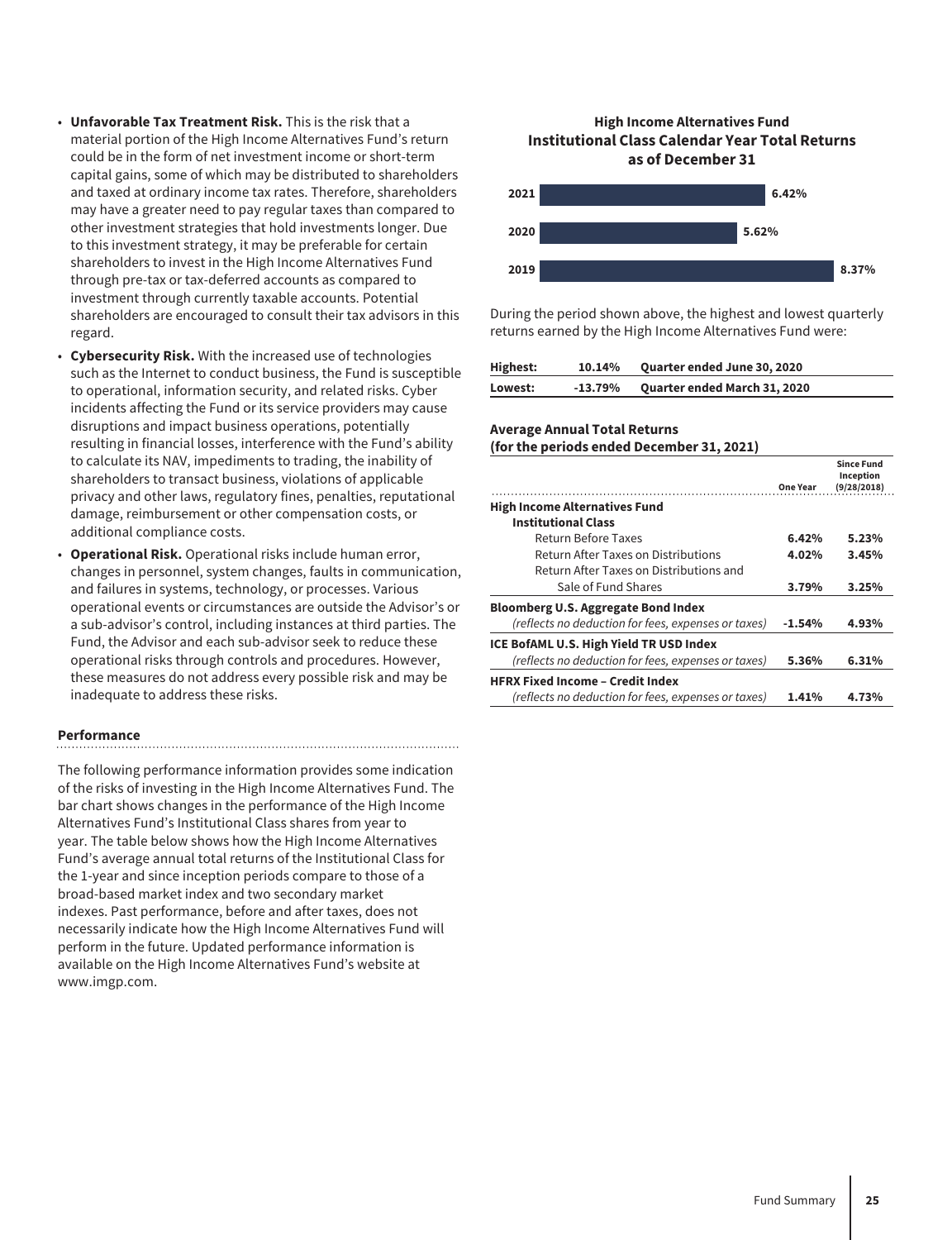# **iMGP High Income Alternatives Fund**  $-$  (Continued)

**Management**

| <b>INVESTMENT ADVISOR</b>                                       | <b>PORTFOLIO MANAGER</b>                                                                                                      | <b>MANAGED THE</b><br><b>HIGH INCOME ALTERNATIVES</b><br><b>FUND SINCE:</b> |
|-----------------------------------------------------------------|-------------------------------------------------------------------------------------------------------------------------------|-----------------------------------------------------------------------------|
| <b>iM Global Partner Fund Management, LLC</b>                   | Jeremy DeGroot, CFA, President of the Trust, Principal, Chief<br>Investment Officer and Co-Portfolio Manager                  | 2018                                                                        |
|                                                                 | Jack Chee, Principal, Senior Research Analyst and Co-Portfolio<br>Manager                                                     | 2018                                                                        |
|                                                                 | Jason Steuerwalt, CFA, Principal, Senior Research Analyst and<br>Co-Portfolio Manager                                         | 2018                                                                        |
| <b>SUB-ADVISOR</b>                                              | <b>PORTFOLIO MANAGER</b>                                                                                                      |                                                                             |
| <b>Brown Brothers Harriman &amp; Co.</b>                        | Andrew P. Hofer, Managing Director, Portfolio Manager and Head of<br>Taxable Portfolio Management                             | 2018                                                                        |
|                                                                 | Neil Hohmann, Managing Director, Head of Structured Products<br>and Portfolio Manager                                         | 2018                                                                        |
|                                                                 | Paul Kunz, CFA, Managing Director, Head of Corporate Credit and<br>Portfolio Manager                                          | 2018                                                                        |
| <b>Guggenheim Partners Investment</b><br><b>Management, LLC</b> | Scott Minerd, Chairman of Investments, Global Chief Investment<br>Officer, Managing Partner and Portfolio Manager             | 2018                                                                        |
|                                                                 | Anne Walsh, CFA, Chief Investment Officer - Fixed Income,<br>Managing Partner, Senior Managing Director and Portfolio Manager | 2018                                                                        |
|                                                                 | Steven Brown, CFA, Assistant Chief Investment Officer, Senior<br>Managing Director and Portfolio Manager                      | 2018                                                                        |
|                                                                 | Adam Bloch, Managing Director and Portfolio Manager                                                                           | 2018                                                                        |
| <b>Neuberger Berman Investment Advisers LLC</b>                 | Derek Devens, CFA, Managing Director and Senior Portfolio<br>Manager                                                          | 2018                                                                        |
|                                                                 | Rory Ewing, Senior Vice President and Portfolio Manager                                                                       | 2021                                                                        |
|                                                                 | Eric Zhou, Senior Vice President and Portfolio Manager                                                                        | 2022                                                                        |

For important information about the purchase and sale of fund shares, tax information and financial intermediary compensation, please turn to the "Summary of Other Important Information Regarding the Funds" section on page 39 of this Prospectus.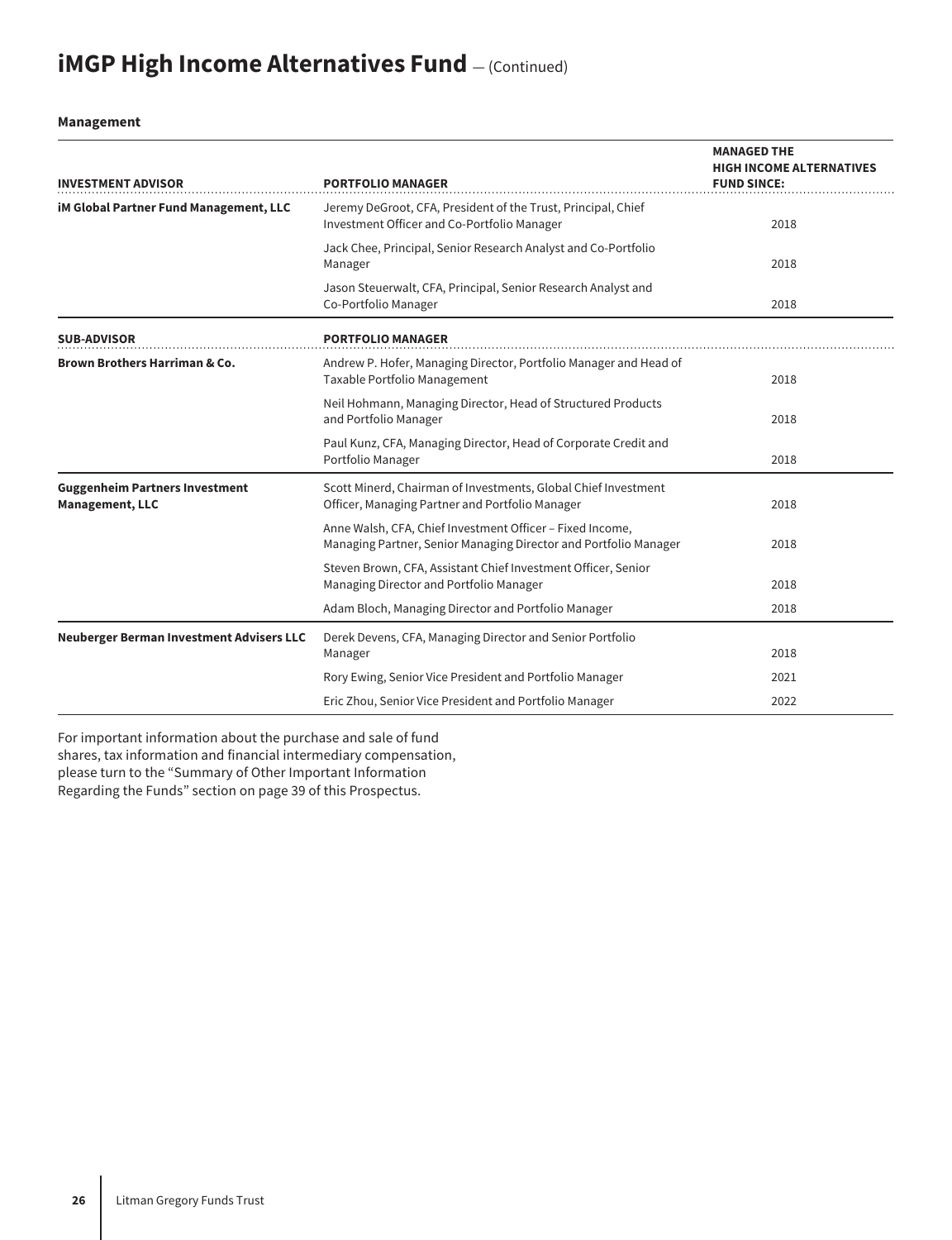## <span id="page-27-0"></span>**iMGP SBH Focused Small Value Fund**

### **Summary Section**

#### **Investment Objective**

The iMGP SBH Focused Small Value Fund (the "SBH Focused Small Value Fund") seeks long-term growth of capital; that is, the increase in the value of your investment over the long term.

#### **Fees and Expenses of the SBH Focused Small Value Fund**

This table describes the fees and expenses that you may pay if you buy, hold and sell shares of the SBH Focused Small Value Fund. You may pay other fees, such as brokerage commissions and other fees to financial intermediaries, which are not reflected in the table and example below.

#### **Shareholder Fees (fees paid directly from your investment)**

| Institutional<br>Class |
|------------------------|
| None                   |

#### **Annual Operating Expenses (expenses that you pay each year as a percentage of the value of your investment)**

|                                                              | Institutional<br>Class |
|--------------------------------------------------------------|------------------------|
| <b>Management Fees</b>                                       | 1.00%                  |
| Distribution and or Service (12b-1) Fees                     | None                   |
| <b>Other Expenses</b>                                        | 0.48%                  |
| <b>Total Annual Fund Operating Expenses</b>                  | 1.48%                  |
| Fee Waiver and/or Expense Reimbursement <sup>(1)</sup>       | $(0.33)\%$             |
| <b>Total Annual Fund Operating Expenses After Fee Waiver</b> |                        |
| and/or Expense Reimbursement <sup>(1)</sup>                  | 1.15%                  |

(1) iM Global Partner Fund Management, LLC, (formerly, Litman Gregory Fund Advisors, LLC) ("iM Global" or the "Advisor"), the advisor to the SBH Focused Small Value Fund, has contractually agreed to limit the SBH Focused Small Value Fund's operating expenses (excluding any taxes, interest, brokerage commissions, borrowing costs, dividend expenses, acquired fund fees and expenses and extraordinary expenses) through April 30, 2023 to an annual rate of 1.15% for the Institutional Class (the "Operating Expense Limitation"). This agreement may be renewed for additional periods not exceeding one (1) year and may be terminated by the Board of Trustees (the "Board") of Litman Gregory Funds Trust (the "Trust") upon sixty (60) days' written notice to iM Global. iM Global may also decline to renew this agreement by written notice to the Trust at least thirty (30) days before the renewal date. Any fee waiver or expense reimbursement made by iM Global pursuant to this agreement is subject to the repayment by the SBH Focused Small Value Fund only within three (3) years of the date such amounts were waived or reimbursed, provided that the repayment does not cause the SBH Focused Small Value Fund's annual expense ratio to exceed the lesser of (i) the expense limitation applicable at the time of that fee waiver and/or expense reimbursement or (ii) the expense limitation in effect at the time of repayment, and the repayment is approved by the Board.

#### **Example**

This example is intended to help you compare the cost of investing in the SBH Focused Small Value Fund with the cost of investing in other mutual funds. The example assumes that you invest \$10,000 in the SBH Focused Small Value Fund for the time periods indicated and then redeem all of your shares at the end of those periods. The example also assumes that your investment has a 5% return each year and that the SBH Focused Small Value Fund's operating expenses remain the same. The cost for the SBH Focused Small Value Fund reflects the net expenses of the Fund that result from the contractual expense limitation in the first year only. Although your actual costs may be higher or lower, based on these assumptions your costs would be:

|                     |       | One Year Three Years Five Years Ten Years |       |         |
|---------------------|-------|-------------------------------------------|-------|---------|
| Institutional Class | \$117 | \$424                                     | \$766 | \$1.730 |

#### **Portfolio Turnover**

The SBH Focused Small Value Fund pays transaction costs, such as commissions, when it buys and sells securities (or "turns over" its portfolio). A higher portfolio turnover rate may indicate higher transaction costs and may result in higher taxes when shares of the SBH Focused Small Value Fund are held in a taxable account as compared to shares in investment companies that hold investments for a longer period. These costs, which are not reflected in annual fund operating expenses or in the example, affect the SBH Focused Small Value Fund's performance. During the most recent fiscal year, the SBH Focused Small Value Fund's portfolio turnover rate was 45.15%.

#### **Principal Strategies**

The SBH Focused Small Value Fund invests in the securities of smaller companies that the sub-advisor to the Fund (the "manager" or "sub-advisor") believes have strong appreciation potential. Under normal market conditions, the SBH Focused Small Value Fund's portfolio is typically composed of between 20 and 40 stocks. Under normal market conditions, the SBH Focused Small Value Fund invests at least 80% of its net assets, in securities of small-sized U.S. value companies, as measured by market capitalization at the time of acquisition. Concentration of investments in certain sectors – including, but not limited to, the financial, industrial and technology sectors – may occur from time to time as a result of the implementation of the SBH Focused Small Value Fund's investment strategy by the manager.

The manager may invest up to 15% of the SBH Focused Small Value Fund's net assets in the securities of foreign companies, including those located in emerging markets. iM Global defines an emerging market country as any country that is included in the MSCI Emerging Markets Index.

By executing its investment strategy, the SBH Focused Small Value Fund seeks to:

- leverage the efforts of an experienced, high quality manager;
- access the favorite stock-picking ideas of the manager at any point in time; and
- deliver a portfolio that is prudently diversified in terms of stocks (typically 20 to 40) and industries while still allowing the manager to focus on only its favorite stocks.

iM Global defines a "small company" as one whose market capitalization falls below the market capitalization of the largest company in the Russell 2000® Index, which, as of February 28, 2022, was \$11.969 billion. The Russell 2000® Index measures the performance of 2,000 small-sized companies with market capitalizations averaging \$3.253 billion as of February 28, 2022.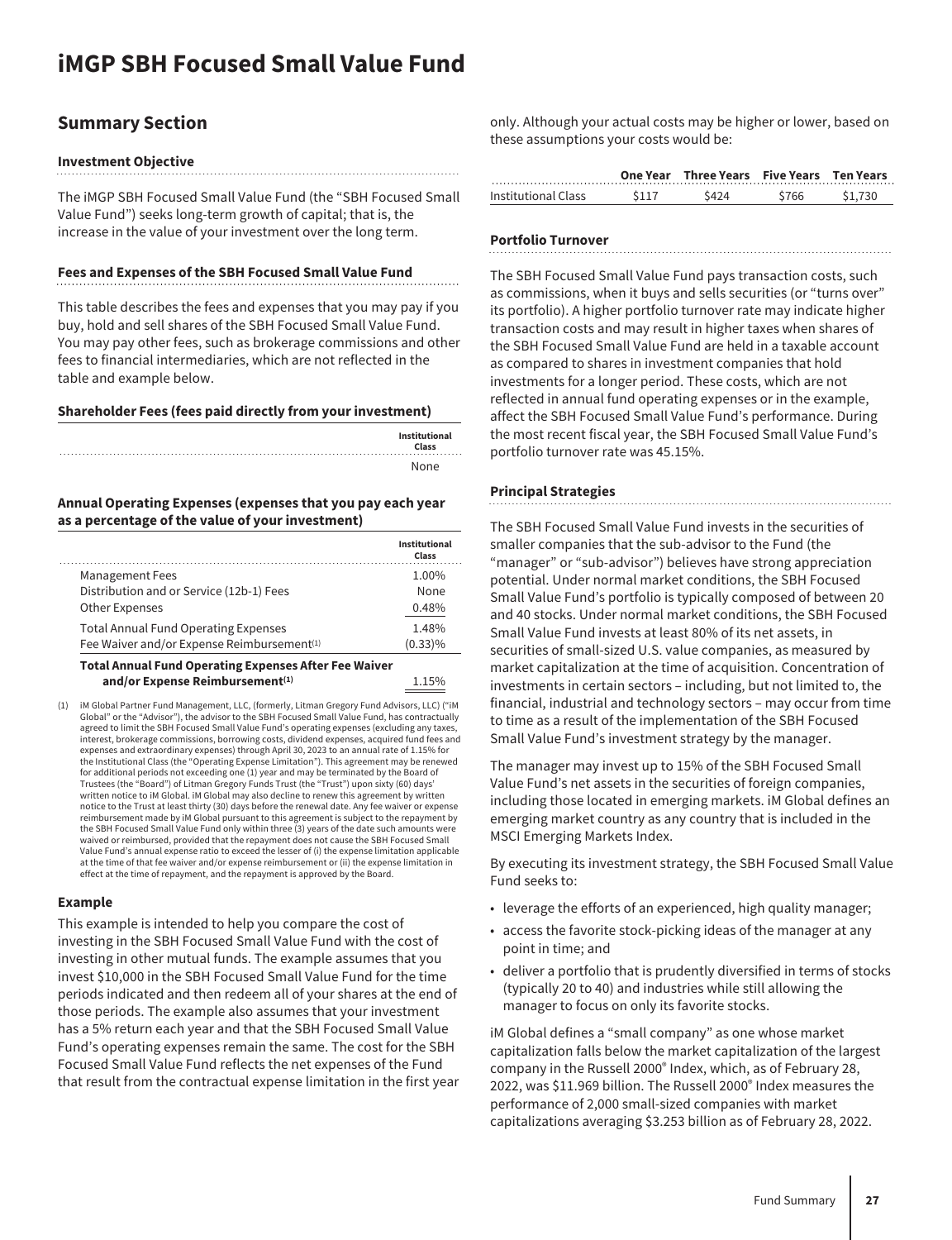## **iMGP SBH Focused Small Value Fund**  $-$  (Continued)

Value stocks are those that are believed to be undervalued in comparison to their peers due to adverse business developments or other factors. Value companies include, but are not limited to, those companies in the Russell 2000® Value Index.

Generally, a security may be sold: (1) if the manager believes the security's market price exceeds the manager's estimate of intrinsic value; (2) if the manager's view of the business fundamentals or management of the underlying company changes; (3) if a more attractive investment opportunity is found; (4) if general market conditions trigger a change in the manager's assessment criteria; or (5) for other portfolio management reasons. The SBH Focused Small Value Fund's investment manager may trade its portfolio frequently.

#### **Principal Risks**

Investment in stocks exposes shareholders of the SBH Focused Small Value Fund to the risk of losing money if the value of the stocks held by the Fund declines during the period an investor owns shares in the Fund. The following risks could affect the value of your investment. Each risk summarized below is considered a "principal risk" of investing in the SBH Focused Small Value Fund, regardless of the order in which it appears. Some or all of these risks may adversely affect the SBH Focused Small Value Fund's net asset value per share, total return and/or ability to meet its objective.

- **Smaller Companies Risk.** The Fund may invest a portion of its assets in the securities of small- and, at times, mid-sized companies. Securities of small-cap companies are generally more volatile and less liquid than the securities of large-cap companies. This is because small companies may be more reliant on a few products, services or key personnel, which can make it riskier than investing in larger companies with more diverse product lines and structured management.
- **Market Risk.** As with all mutual funds that invest in common stocks, the value of an individual's investment will fluctuate daily in response to the performance of the individual stocks held in the Fund. The stock market has been subject to significant volatility recently, which has increased the risks associated with an investment in the Fund.
- **Value Stock Risk.** Value stocks are stocks of companies that may have experienced adverse business or industry developments or may be subject to special risks that have caused the stocks to be out of favor and, in the opinion of the manager, undervalued. The value of a security believed by the manager to be undervalued may never reach what is believed to be its full (intrinsic) value, or such security's value may decrease.
- **Equity Securities Risk.** This is the risk that the value of equity securities may fluctuate, sometimes rapidly and unpredictably, due to factors affecting the general market, an entire industry or sector, or particular companies. These factors include, without limitation, adverse changes in economic conditions, the general outlook for corporate earnings, interest rates or investor sentiment; increases in production costs; and significant management decisions. This risk is greater for small- and medium-sized companies, which tend to be more vulnerable to adverse developments than larger companies.
- **Public Health Emergency Risk.** This is the risk that pandemics and other public health emergencies, including outbreaks of infectious diseases such as the current outbreak of the novel coronavirus ("COVID-19"), can result, and in the case of COVID-19 is has resulted and may continue to result, in market volatility and disruption, and materially and adversely impact economic conditions in ways that cannot be predicted, all of which could result in substantial investment losses. Containment efforts and related restrictive actions by governments and businesses have significantly diminished and disrupted global economic activity across many industries. Less developed countries and their health systems may be more vulnerable to these impacts. The ultimate impact of COVID-19, including new variants of the underlying virus, or other health emergencies on global economic conditions and businesses is impossible to predict accurately. Ongoing and potential additional material adverse economic effects of indeterminate duration and severity are possible. The resulting adverse impact on the value of an investment in the Fund could be significant and prolonged. Other public health emergencies that may arise in the future could have similar or other unforeseen effects.
- **Large Shareholder Purchase and Redemption Risk.** The Fund may experience adverse effects when certain large shareholders purchase or redeem large amounts of shares of the Fund. Such large shareholder redemptions may cause the Fund to sell its securities at times when it would not otherwise do so, which may negatively impact the Fund's net asset value and liquidity. Similarly, large share purchases may adversely affect the Fund's performance to the extent that the Fund is delayed in investing new cash and is required to maintain a larger cash position than it ordinarily would. In addition, a large redemption could result in the Fund's current expenses being allocated over a smaller asset base, leading to an increase in the Fund's expense ratio.
- **Sector Weightings Risk.** To the extent that the Fund emphasizes, from time to time, investments in a particular sector, the Fund will be subject to a greater degree to the risks particular to that sector. Market conditions, interest rates, and economic, regulatory, or financial developments could significantly affect a single sector. By focusing its investments in a particular sector, the Fund may face more risks than if it were diversified broadly over numerous sectors.
	- **Financial Sector Risk.** The Fund may invest a portion of its assets in the financial services sector and, therefore, the performance of the Fund could be negatively impacted by events affecting this sector, including changes in interest rates, government regulation, the rate of defaults on corporate, consumer and government debt and the availability and cost of capital.
	- **Industrial Sector Risk.** The Fund may invest a portion of its assets in the industrial sector. Companies in the industrial sector could be affected by, among other things, government regulation, world events and global economic conditions, insurance costs, and labor relations issues.
	- o Technology Sector Risk. The Fund may invest a portion of its assets in the technology sector, which is a highly volatile segment of the market. The nature of technology is that it is rapidly changing. Therefore, products or services that may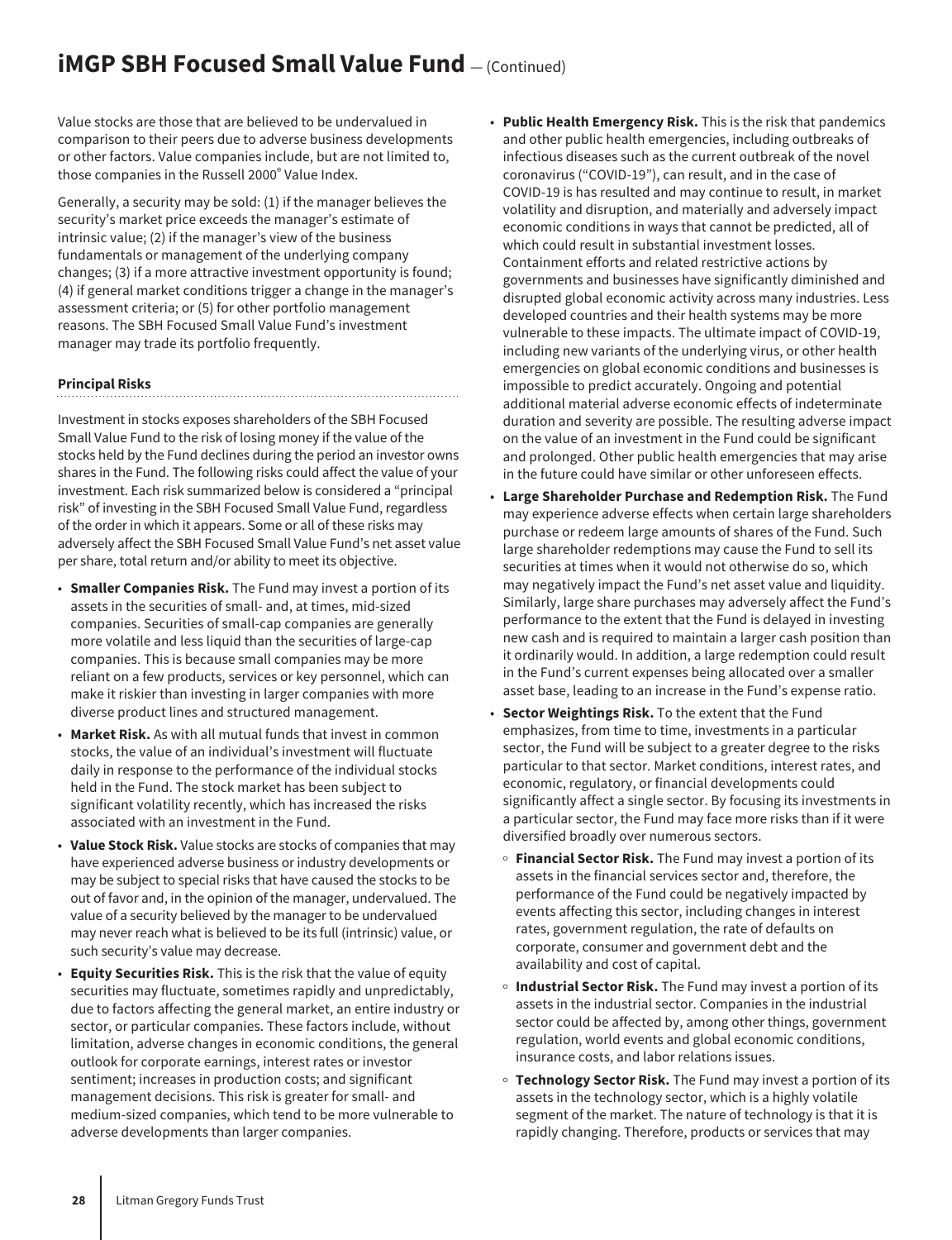initially look promising may subsequently fail or become obsolete. In addition, many technology companies are younger, smaller and unseasoned companies which may not have established products, an experienced management team, or earnings history.

- **Investment Selection Risk.** The specific investments held in the Fund's investment portfolio may underperform other funds in the same asset class or benchmarks that are representative of the general performance of the asset class because of a portfolio manager's choice of securities.
- **Cybersecurity Risk.** With the increased use of technologies such as the Internet to conduct business, the Fund is susceptible to operational, information security, and related risks. Cyber incidents affecting the Fund or its service providers may cause disruptions and impact business operations, potentially resulting in financial losses, interference with the Fund's ability to calculate its NAV, impediments to trading, the inability of shareholders to transact business, violations of applicable privacy and other laws, regulatory fines, penalties, reputational damage, reimbursement or other compensation costs, or additional compliance costs.
- **Operational Risk.** Operational risks include human error, changes in personnel, system changes, faults in communication, and failures in systems, technology, or processes. Various operational events or circumstances are outside the Advisor's or sub-advisor's control, including instances at third parties. The Fund, the Advisor and the sub-advisor seek to reduce these operational risks through controls and procedures. However, these measures do not address every possible risk and may be inadequate to address these risks.

#### **Performance**

The following performance information provides some indication of the risks of investing in the SBH Focused Small Value Fund. The bar chart shows changes in the performance of the SBH Focused Small Value Fund's Institutional Class shares from year to

year. The table below shows how the SBH Focused Small Value Fund's average annual total returns of the Institutional Class for the 1-year and since inception periods compare to those of a broad-based market index and an index of peer group mutual funds. Past performance, before and after taxes, does not necessarily indicate how the SBH Focused Small Value Fund will perform in the future. Updated performance information is available on the SBH Focused Small Value Fund's website at www.imgpfunds.com.

#### **SBH Focused Small Value Fund Institutional Class Calendar Year Total Returns as of December 31**

| 321. | 19.660/ |
|------|---------|
|      |         |

During the period shown above, the highest and lowest quarterly returns earned by the SBH Focused Small Value Fund were:

| Highest: | 17.55%    | <b>Quarter ended March 31, 2021</b>     |
|----------|-----------|-----------------------------------------|
| Lowest:  | $-2.57\%$ | <b>Quarter ended September 30, 2021</b> |

#### **Average Annual Total Returns**

#### **(for the periods ended December 31, 2021)**

|                                                     | One Year | <b>Since Fund</b><br>Inception<br>(7/31/2020) |
|-----------------------------------------------------|----------|-----------------------------------------------|
| <b>SBH Focused Small Value Fund</b>                 |          |                                               |
| <b>Institutional Class</b>                          |          |                                               |
| Return Before Taxes                                 | 19.66%   | 34.30%                                        |
| Return After Taxes on Distributions                 | 18.76%   | 33.58%                                        |
| Return After Taxes on Distributions and             |          |                                               |
| Sale of Fund Shares                                 | 11.83%   | 26.28%                                        |
| Russell 2000 Value Index                            |          |                                               |
| (reflects no deduction for fees, expenses or taxes) | 28.27%   | 46.51%                                        |
| <b>Morningstar US Small Value Category</b>          |          |                                               |
| (reflects no deduction for fees, expenses or taxes) | 31.81%   | 47.29%                                        |

#### **Management**

| <b>INVESTMENT ADVISOR</b>                     | <b>PORTFOLIO MANAGER</b>                                                                                     | <b>MANAGED THE</b><br><b>SBH FOCUSED SMALL VALUE FUND</b><br>SINCE: |
|-----------------------------------------------|--------------------------------------------------------------------------------------------------------------|---------------------------------------------------------------------|
| <b>iM Global Partner Fund Management, LLC</b> | Jack Chee, Principal, Senior Research Analyst and Co-Portfolio<br>Manager                                    | 2020                                                                |
|                                               | Jeremy DeGroot, CFA, President of the Trust, Principal, Chief<br>Investment Officer and Co-Portfolio Manager | 2020                                                                |
| SUB-ADVISOR                                   | <b>PORTFOLIO MANAGER</b>                                                                                     |                                                                     |
| Segall Bryant & Hamill, LLC                   | Mark T. Dickherber, CFA, CPA, Senior Portfolio Manager                                                       | 2020                                                                |
|                                               | Shaun P. Nicholson, Senior Portfolio Manager                                                                 | 2020                                                                |

For important information about the purchase and sale of fund shares, tax information and financial intermediary compensation, please turn to the "Summary of Other Important Information Regarding the Funds" section on page 39 of this Prospectus.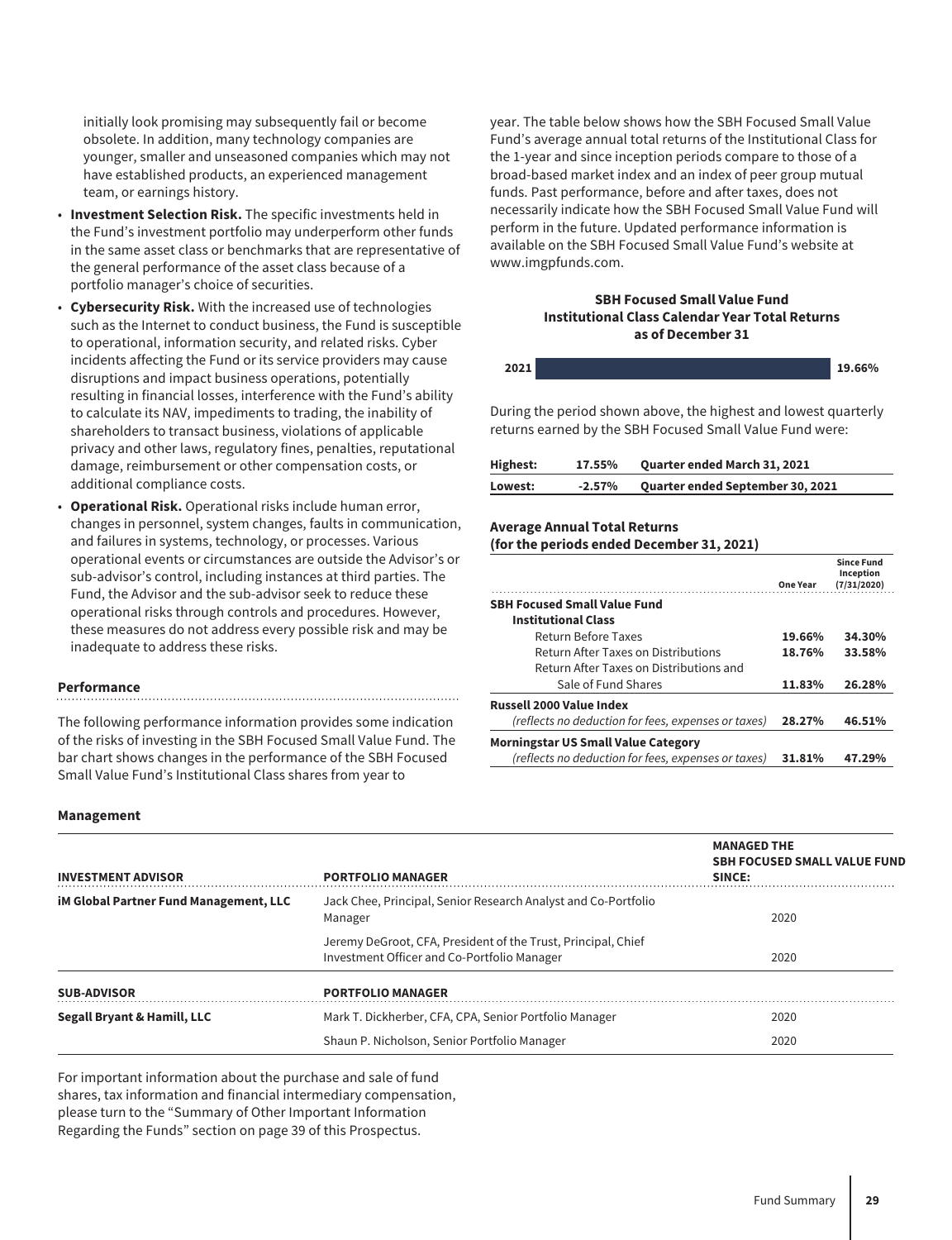### <span id="page-30-0"></span>**Summary Section**

#### **Investment Objective**

The iMGP Oldfield International Value Fund (the "Oldfield International Value Fund") seeks long-term growth of capital; that is, the increase in the value of your investment over the long term.

#### **Fees and Expenses of the Oldfield International Value Fund**

This table describes the fees and expenses that you may pay if you buy, hold and sell shares of the Oldfield International Value Fund. You may pay other fees, such as brokerage commissions and other fees to financial intermediaries, which are not reflected in the table and example below.

#### **Shareholder Fees (fees paid directly from your investment)**

| Institutional<br>Class |
|------------------------|
| None                   |

#### **Annual Operating Expenses (expenses that you pay each year as a percentage of the value of your investment)**

| <b>Management Fees</b>                                 | 0.70%   |
|--------------------------------------------------------|---------|
| Distribution and or Service (12b-1) Fees               | None    |
| Other Expenses                                         | 0.82%   |
| <b>Total Annual Fund Operating Expenses</b>            | 1.52%   |
| Fee Waiver and/or Expense Reimbursement <sup>(1)</sup> | (0.58)% |

#### **Total Annual Fund Operating Expenses After Fee Waiver** and/or Expense Reimbursement<sup>(1)</sup> 0.94%

(1) iM Global Partner Fund Management, LLC (formerly, Litman Gregory Fund Advisors, LLC) ("iM Global" or the "Advisor"), the advisor to the Oldfield International Value Fund, has contractually agreed to limit the Oldfield International Value Fund's operating expenses (excluding any taxes, interest, brokerage commissions, borrowing costs, dividend expenses, acquired fund fees and expenses and extraordinary expenses) through April 30, 2023 to an annual rate of 0.94% for the Institutional Class (the "Operating Expense Limitation"). This agreement may be renewed for additional periods not exceeding one (1) year and may be<br>terminated by the Board of Trustees (the "Board") of Litman Gregory Funds Trust (the<br>"Trust") upon sixty (60) days' written notice to iM this agreement by written notice to the Trust at least thirty (30) days before the renewal date. Any fee waiver or expense reimbursement made by iM Global pursuant to this agreement is subject to the repayment by the Oldfield International Value Fund only within three (3) years of the date such amounts were waived or reimbursed, provided that the repayment does not cause the Oldfield International Value Fund's annual expense ratio to exceed the lesser of (i) the expense limitation applicable at the time of that fee waiver and/or expense reimbursement or (ii) the expense limitation in effect at the time of repayment, and the repayment is approved by the Board.

#### **Example**

This example is intended to help you compare the cost of investing in the Oldfield International Value Fund with the cost of investing in other mutual funds. The example assumes that you invest \$10,000 in the Oldfield International Value Fund for the time periods indicated and then redeem all of your shares at the end of those periods. The example also assumes that your investment has a 5% return each year and that the Oldfield International Value Fund's operating expenses remain the same. The cost for the Oldfield International Value Fund reflects the net expenses of the Oldfield International Value Fund that result from the contractual expense limitation in the first year only. Although your

actual costs may be higher or lower, based on these assumptions your costs would be:

|                     |     | One Year Three Years Five Years Ten Years |      |         |
|---------------------|-----|-------------------------------------------|------|---------|
| Institutional Class | 596 | \$404                                     | ~755 | \$1 746 |

### **Portfolio Turnover**

The Oldfield International Value Fund pays transaction costs, such as commissions, when it buys and sells securities (or "turns over" its portfolio). A higher portfolio turnover rate may indicate higher transaction costs and may result in higher taxes when shares of the Oldfield International Value Fund are held in a taxable account as compared to shares in investment companies that hold investments for a longer period. These costs, which are not reflected in annual fund operating expenses or in the example, affect the Oldfield International Value Fund's performance. During the most recent fiscal year, the Oldfield International Value Fund's portfolio turnover rate was 16.31%.

#### **Principal Strategies**

The Oldfield International Value Fund invests in the securities of companies with market capitalization of \$10 billion or greater that the subadvisor to the Fund (the "manager" or "sub-advisor") believes have strong appreciation potential. Under normal market conditions, the Oldfield International Value Fund's portfolio is typically composed of between 25 to 30 stocks. Under normal market conditions, the Oldfield International Value Fund invests at least 80% of its net assets, plus the amount of any borrowings for investment purposes, in securities of value companies domiciled outside the United States, or having the majority of their assets located in or deriving a majority of their operating income from countries outside the United States*,* mostly mid- to large-sized companies (*i.e.*, companies with a market capitalization of greater than \$10 billion at the time of acquisition), including companies located in emerging markets. Investments in companies located in emerging market countries are expected to be 20% or less of the Oldfield International Value Fund's net assets. Value stocks are those that are believed to be undervalued in comparison to their peers due to temporary adverse market or industry or business developments that result in a stock trading at a discount to estimated long-term intrinsic value, which is determined by the sub-advisor and measured using traditional financial metrics such as low price-to-earnings, price-to-cash-flow, and/or price-to-book ratios. iM Global defines an emerging market country as any country that is included in the MSCI Emerging Markets Index. Concentration of investments in certain sectors – including, but not limited to, the consumer discretionary, financial, healthcare and industrial sectors – may occur from time to time as a result of the implementation of the Oldfield International Value Fund's investment strategy by the manager.

By executing its investment strategy, the Oldfield International Value Fund seeks to:

- leverage the efforts of an experienced, high quality manager;
- access the highest-conviction ideas of the manager at any point in time; and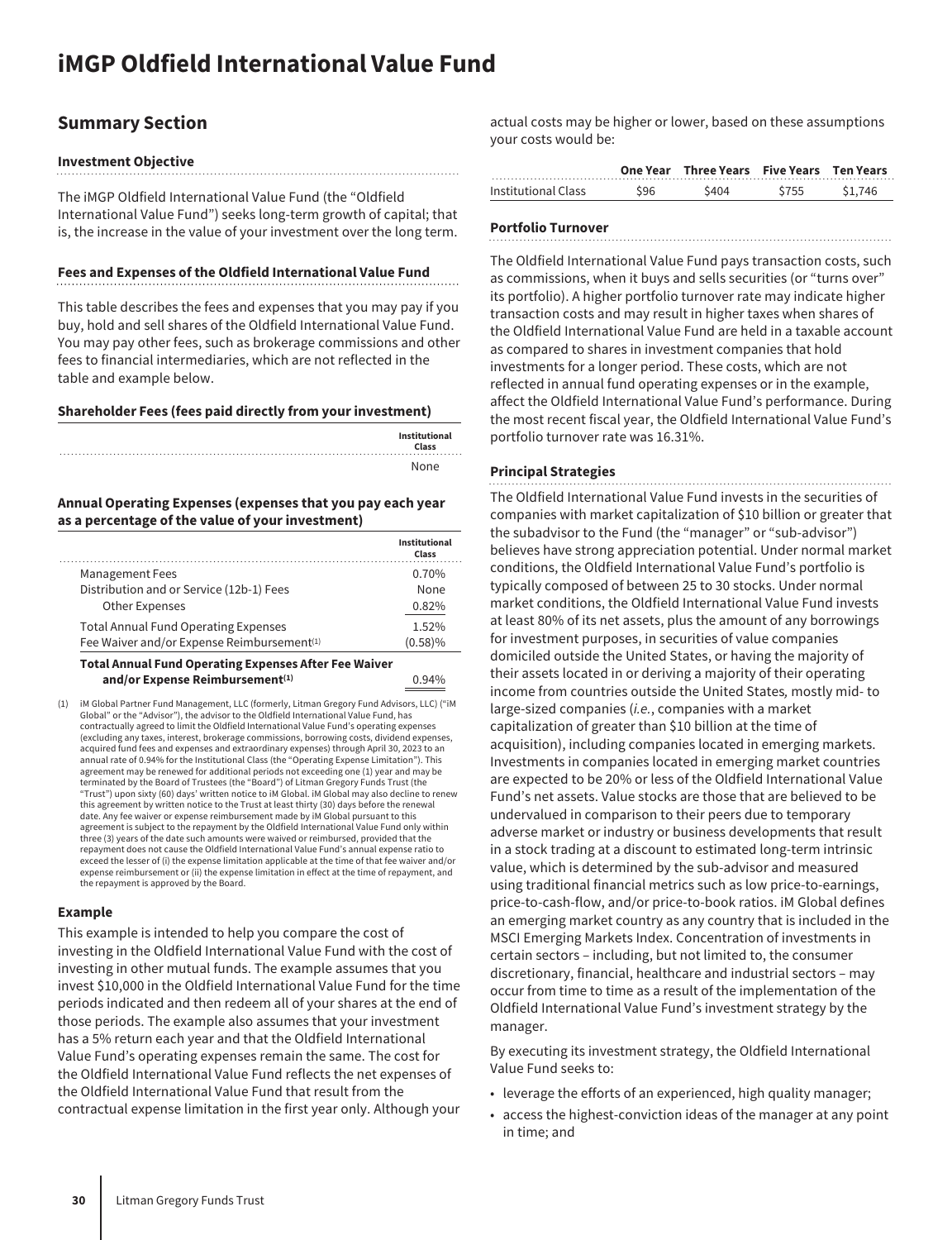• deliver a portfolio that is prudently diversified in terms of stocks (typically 25 to 30) and industries and countries while still allowing the manager to focus on only its favorite stocks.

Generally, a security may be sold: (1) if the manager believes the security's market price exceeds the manager's estimate of intrinsic value; (2) if the manager's view of the business fundamentals or management of the underlying company changes; (3) if a more attractive investment opportunity is found; (4) if general market conditions trigger a change in the manager's assessment criteria; or (5) for other portfolio management reasons. The Oldfield International Value Fund's investment manager may trade its portfolio frequently.

#### **Principal Risks**

Investment in stocks exposes shareholders of the Oldfield International Value Fund to the risk of losing money if the value of the stocks held by the Fund declines during the period an investor owns shares in the Fund. The following risks could affect the value of your investment. Each risk summarized below is considered a "principal risk" of investing in the Oldfield International Value Fund, regardless of the order in which it appears. Some or all of these risks may adversely affect the Oldfield International Value Fund's net asset value per share, total return and/or ability to meet its objective.

- **Foreign Investment Risk.** This is the risk that an investment in foreign (non-U.S.) securities may cause the Fund to experience more rapid and extreme changes in value than a fund that invests exclusively in securities of U.S. companies, due to , among other factors, less publicly available information, less stringent and less uniform accounting, auditing and financial reporting standards, less liquid and more volatile markets, higher transaction and custody costs, additional taxes, less investor protection, delayed or less frequent settlement, political or social instability, civil unrest, acts of terrorism, regional economic volatility, and the imposition of sanctions, confiscations, trade restrictions (including tariffs) and other government restrictions by the United States and/or other governments..
- **Country/Regional Risk.** This is the risk that world events such as political upheaval, financial troubles, or natural disasters – will adversely affect the value of securities issued by companies in foreign countries or regions. Because the Fund may invest a large portion of its assets in securities of companies located in any one country or region, including emerging markets, the Fund's performance may be hurt disproportionately by the poor performance of its investments in that area. Country/regional risk is heightened in emerging markets.
- **Risks Associated with Europe.** The Fund may invest a significant portion of its assets in issuers based in Western Europe and the United Kingdom ("UK"). The economies of countries in Europe are often closely connected and interdependent, and events in one country in Europe can have an adverse impact on other European countries. Efforts by the member countries of the European Union ("EU") to continue to unify their economic and monetary policies may increase the

potential for similarities in the movements of European markets and reduce the potential investment benefits of diversification within the region. However, the substance of these policies may not address the needs of all European economies. European financial markets have in recent years experienced increased volatility due to concerns with some countries' high levels of sovereign debt, budget deficits and unemployment. Markets have also been affected by the decision by the UK to withdraw from the EU (an event commonly known as "Brexit"). There is uncertainty surrounding the ultimate impact of Brexit on the UK, the EU and the broader global economy. An exit by any member countries from the EU or the Economic and Monetary Union of the EU, or even the prospect of such an exit, could lead to increased volatility in European markets and negatively affect investments both in issuers in the exiting country and throughout Europe.

- **Risks Associated with Japan.** The Fund may invest a significant portion of its assets in issuers based in Japan. Investments in Japanese issuers may be subject to political, economic, nuclear and labor risks, among others. Any of these risks, individually or in the aggregate, can impact an investment made in Japan. The growth of Japan's economy has recently lagged that of its Asian neighbors and other major developed economies. Since 2000, Japan's economic growth rate has generally remained low relative to other advanced economies, and it may remain low in the future. The Japanese economy faces several concerns, any of which could negatively affect the value of Japanese investments.
- **Value Stock Risk.** Value stocks are stocks of companies that may have experienced adverse business or industry developments or may be subject to special risks that have caused the stocks to be out of favor and, in the opinion of the manager, undervalued. The value of a security believed by the manager to be undervalued may never reach what is believed to be its full (intrinsic) value.
- **Emerging Markets Risk.** This is the risk that the value of the Fund's emerging markets investments will decline due to the greater degree of economic, political and social instability of emerging or developing countries as compared to developed countries. Investments in emerging market countries are subject to substantial risks due to, among other factors, different accounting standards and thinner trading markets as compared to those in developed countries; less publicly available and reliable information about issuers as compared to developed markets; the possibility of currency transfer restrictions; and the risk of expropriation, nationalization or other adverse political, economic or social developments.
- **Currency Risk.** This is the risk that foreign currencies will decline in value relative to the U.S. dollar and affect the Fund's investments in foreign (non-U.S.) currencies or in securities that trade in, and receive revenues in, or in derivatives that provide exposure to, foreign (non-U.S.) currencies.
- **Market Risk.** As with all mutual funds that invest in common stocks, the value of an individual's investment will fluctuate daily in response to the performance of the individual stocks held in the Fund. The stock market has been subject to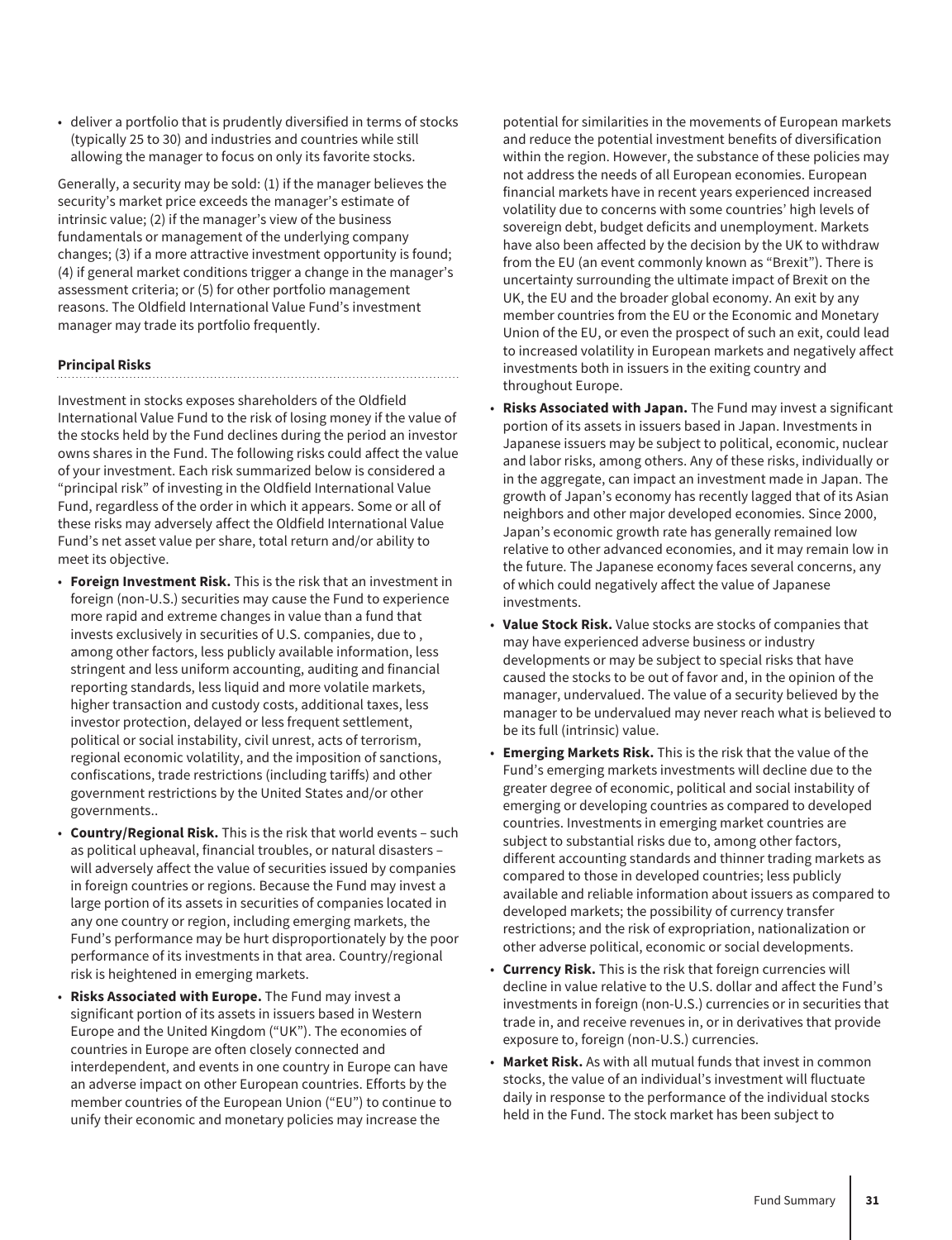# **iMGP Oldfield International Value Fund**  $-$  (Continued)

significant volatility recently, which has increased the risks associated with an investment in the Fund.

- **Public Health Emergency Risk.** This is the risk that pandemics and other public health emergencies, including outbreaks of infectious diseases such as the current outbreak of the novel coronavirus ("COVID-19"), can result, and in the case of COVID-19 has resulted and may continue to result, in market volatility and disruption, and materially and adversely impact economic conditions in ways that cannot be predicted, all of which could result in substantial investment losses. The ultimate impact of COVID-19, including new variants of the underlying virus, or other health emergencies on global economic conditions and businesses is impossible to predict accurately. Ongoing and potential additional material adverse economic effects of indeterminate duration and severity are possible. The resulting adverse impact on the value of an investment in the Fund could be significant and prolonged. Other public health emergencies that may arise in the future could have similar or other unforeseen effects.
- **Equity Securities Risk.** This is the risk that the value of equity securities may fluctuate, sometimes rapidly and unpredictably, due to factors affecting the general market, an entire industry or sector, or particular companies. These factors include, without limitation, adverse changes in economic conditions, the general outlook for corporate earnings, interest rates or investor sentiment; increases in production costs; and significant management decisions. This risk is greater for small- and medium-sized companies, which tend to be more vulnerable to adverse developments than larger companies.
- **Large Shareholder Purchase and Redemption Risk.** The Fund may experience adverse effects when certain large shareholders purchase or redeem large amounts of shares of the Fund. Such large shareholder redemptions may cause the Fund to sell its securities at times when it would not otherwise do so, which may negatively impact the Fund's net asset value and liquidity. Similarly, large share purchases may adversely affect the Fund's performance to the extent that the Fund is delayed in investing new cash and is required to maintain a larger cash position than it ordinarily would. In addition, a large redemption could result in the Fund's current expenses being allocated over a smaller asset base, leading to an increase in the Fund's expense ratio.
- **Mid-Sized Companies Risk.** The Fund may invest a portion of its assets in the securities of mid-sized companies. Securities of these companies are generally more volatile and less liquid than the securities of large-cap companies. This is because mid-cap companies may be more reliant on a few products, services or key personnel than large-cap companies, which can make it riskier than investing in larger companies with more diverse product lines and structured management.
- **Sector Weightings Risk.** To the extent that the Fund emphasizes, from time to time, investments in a particular sector, the Fund will be subject to a greater degree to the risks particular to that sector. Market conditions, interest rates, and economic, regulatory, or financial developments could significantly affect a single sector. By focusing its investments in a particular sector, the Fund may face more risks than if it were diversified broadly over numerous sectors.
- o **Consumer Discretionary Sector Risk.** The Fund may invest a portion of its assets in the consumer discretionary sector. The success of consumer product manufacturers and retailers is tied closely to the performance of the overall domestic and international economy, interest rates, competition and consumer confidence. Success depends heavily on disposable household income and consumer spending. Changes in demographics and consumer tastes can also affect the demand for, and success of, consumer products and services in the marketplace.
- <sup>o</sup> Financial Sector Risk. The Fund may invest a portion of its assets in the financial services sector and, therefore, the performance of the Fund could be negatively impacted by events affecting this sector, including changes in interest rates, government regulation, the rate of defaults on corporate, consumer and government debt and the availability and cost of capital.
- <sup>o</sup> Healthcare Sector Risk. The Fund may invest a portion of its assets in the healthcare sector. The profitability of companies in the healthcare sector may be adversely affected by government regulations and government healthcare programs, increases or decreases in the cost of medical products and services and product liability claims, among other factors. Many healthcare companies are heavily dependent on patent protection, and the expiration of a company's patent may adversely affect that company's profitability. Healthcare companies are subject to competitive forces that may result in price discounting, and may be thinly capitalized and susceptible to product obsolescence.
- o **Industrial Sector Risk.** The Fund may invest a portion of its assets in the industrial sector. Companies in the industrial sector could be affected by, among other things, government regulation, world events and global economic conditions, insurance costs, and labor relations issues.
- **Investment Selection Risk.** The specific investments held in the Fund's investment portfolio may underperform other funds in the same asset class or benchmarks that are representative of the general performance of the asset class because of a portfolio manager's choice of securities.
- **Cybersecurity Risk.** With the increased use of technologies such as the Internet to conduct business, the Fund is susceptible to operational, information security, and related risks. Cyber incidents affecting the Fund or its service providers may cause disruptions and impact business operations, potentially resulting in financial losses, interference with the Fund's ability to calculate its NAV, impediments to trading, the inability of shareholders to transact business, violations of applicable privacy and other laws, regulatory fines, penalties, reputational damage, reimbursement or other compensation costs, or additional compliance costs.
- **Operational Risk.** Operational risks include human error, changes in personnel, system changes, faults in communication, and failures in systems, technology, or processes. Various operational events or circumstances are outside the Advisor's or sub-advisor's control, including instances at third parties. The Fund, the Advisor and the sub-advisor seek to reduce these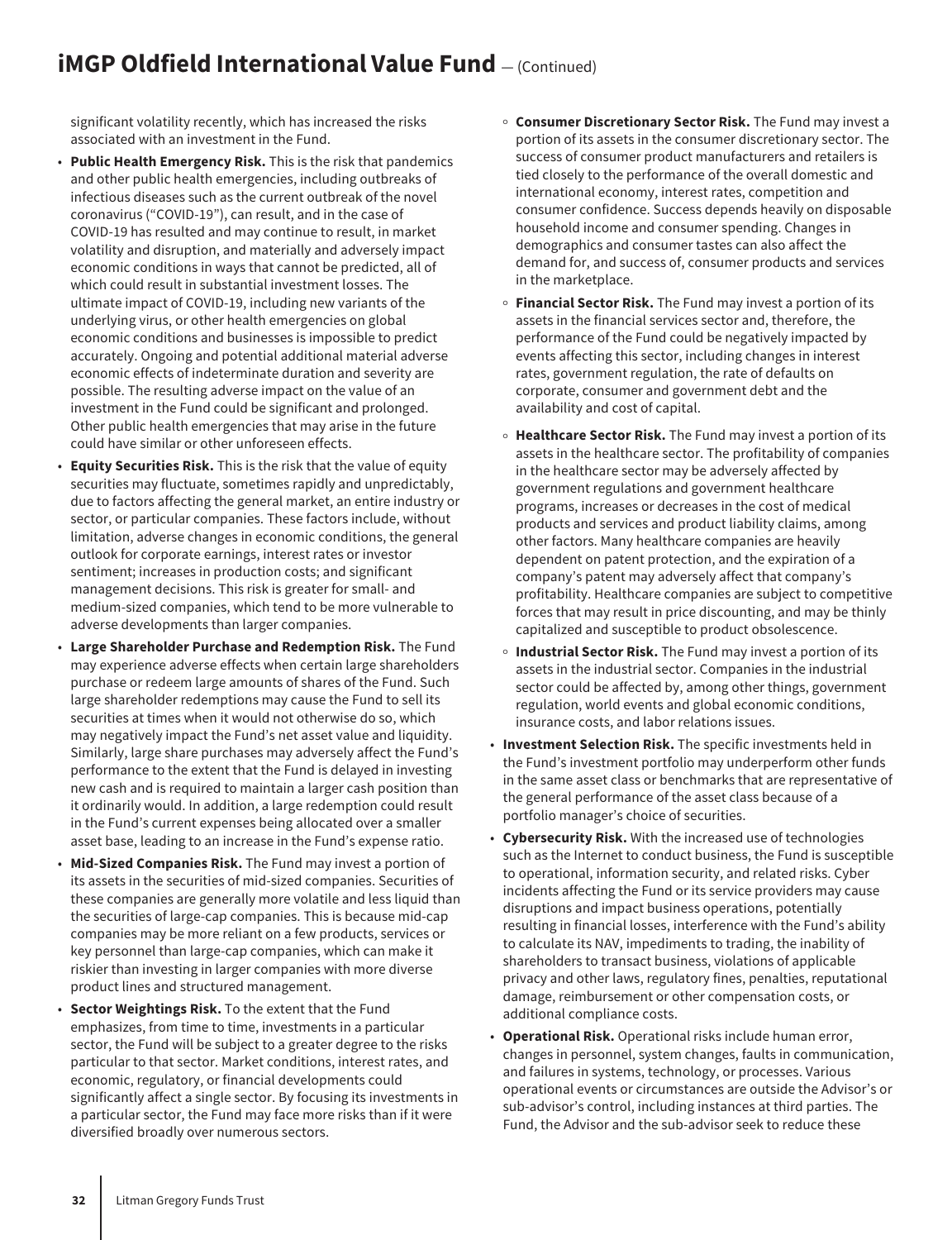operational risks through controls and procedures. However, these measures do not address every possible risk and may be inadequate to address these risks.

#### **Performance**

The following performance information provides some indication of the risks of investing in the Oldfield International Value Fund. The bar chart shows changes in the performance of the Oldfield International Value Fund's Institutional Class shares from year to year. The table below shows how the Oldfield International Value Fund's average annual total returns of the Institutional Class for the 1-year and since inception periods compare to those of two broad-based market indexes and an index of peer group mutual funds. Past performance, before and after taxes, does not necessarily indicate how the Oldfield International Value Fund will perform in the future. Updated performance information is available on the Oldfield International Value Fund's website at www.imgpfunds.com.

#### **Oldfield International Value Fund Institutional Class Calendar Year Total Returns as of December 31**

| .<br>. הר | 12.210% |
|-----------|---------|
|           |         |

During the period shown above, the highest and lowest quarterly returns earned by the Oldfield International Value Fund were:

| Highest: | 10.85%   | <b>Quarter ended March 31, 2021</b> |
|----------|----------|-------------------------------------|
| Lowest:  | $-2.11%$ | Quarter ended September 30, 2021    |

#### **Management**

#### **Average Annual Total Returns (for the periods ended December 31, 2021)**

|                                                     | One<br>Year | <b>Since Fund</b><br>Inception<br>(11/30/2020) |
|-----------------------------------------------------|-------------|------------------------------------------------|
| Oldfield International Value Fund                   |             |                                                |
| <b>Institutional Class</b>                          |             |                                                |
| Return Before Taxes                                 | 13.21%      | 18.25%                                         |
| Return After Taxes on Distributions                 | 12.66%      | 17.72%                                         |
| Return After Taxes on Distributions and Sale        |             |                                                |
| of Fund Shares                                      | 8.55%       | 14.11%                                         |
| MSCI EAFE Value Index                               |             |                                                |
| (reflects no deduction for fees, expenses or taxes) | 10.89%      | 15.80%                                         |
| MSCI EAFE Index                                     |             |                                                |
| (reflects no deduction for fees, expenses or taxes) | 11.26%      | 16.44%                                         |
| Morningstar Foreign Large Value Category            |             |                                                |
| (reflects no deduction for fees, expenses or taxes) | 11.82%      | 17.61%                                         |

| <b>INVESTMENT ADVISOR</b>                     | <b>PORTFOLIO MANAGER</b>                                                                                     | <b>MANAGED THE OLDFIELD</b><br><b>INTERNATIONAL VALUE FUND</b><br>SINCE: |
|-----------------------------------------------|--------------------------------------------------------------------------------------------------------------|--------------------------------------------------------------------------|
| <b>iM Global Partner Fund Management, LLC</b> | Jeremy DeGroot, CFA, President of the Trust, Principal, Chief<br>Investment Officer and Co-Portfolio Manager | 2020                                                                     |
|                                               | Kiko Vallarta, CFA, Senior Research Analyst and Co-Portfolio<br>Manager                                      | 2022                                                                     |
| <b>SUB-ADVISOR</b>                            | <b>PORTFOLIO MANAGER</b>                                                                                     | <b>MANAGED THE OLDFIELD</b><br><b>INTERNATIONAL VALUE FUND</b><br>SINCE: |
| <b>Oldfield Partners LLP</b>                  | Nigel Waller, Chief Investment Officer, Co-Portfolio Manager                                                 | 2020                                                                     |
|                                               | Andrew Goodwin, Partner, Co-Portfolio Manager                                                                | 2020                                                                     |

For important information about the purchase and sale of fund shares, tax information and financial intermediary compensation, please turn to the "Summary of Other Important Information Regarding the Funds" section on page 39 of this Prospectus.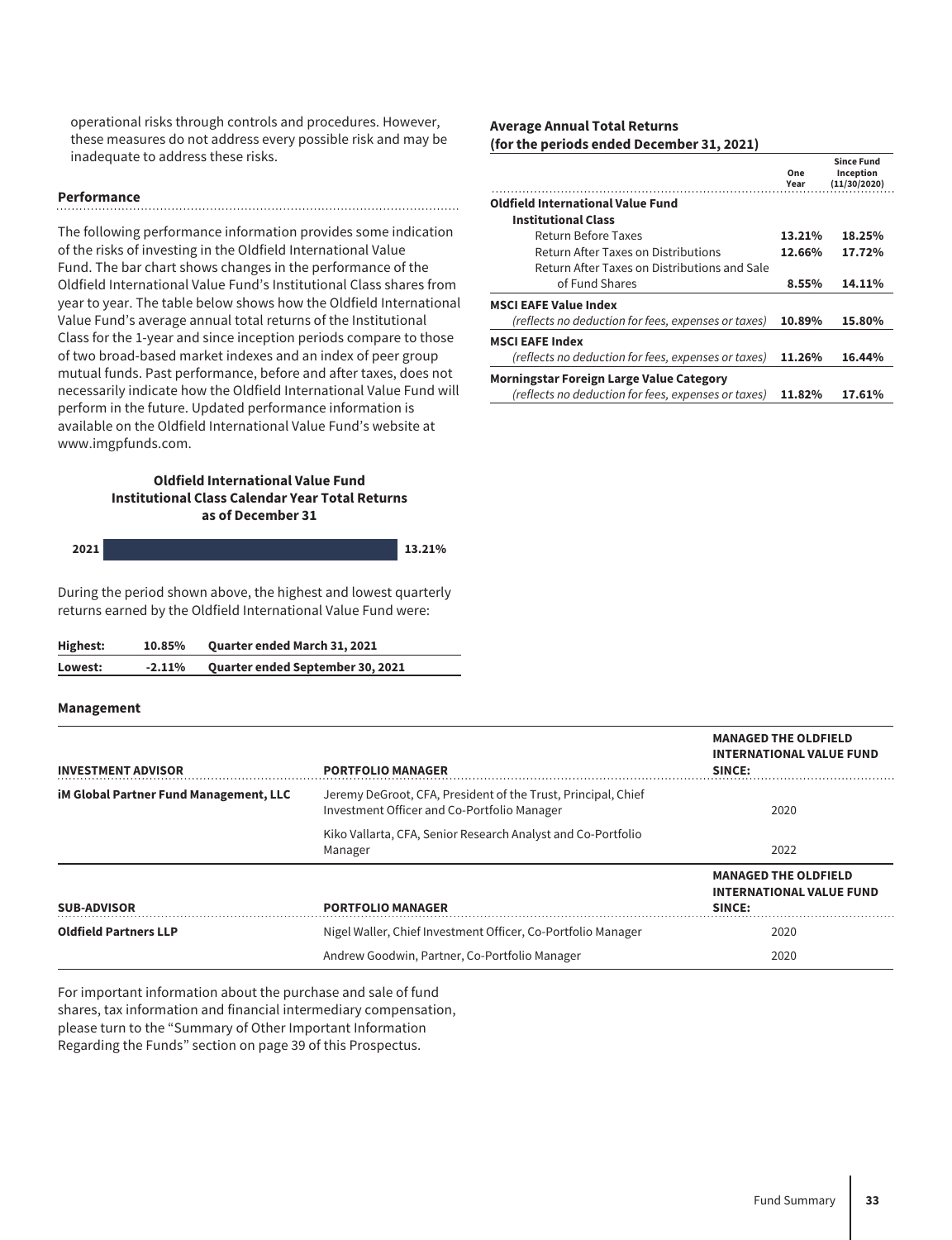### <span id="page-34-0"></span>**Summary Section**

#### **Investment Objective**

The iMGP Dolan McEniry Corporate Bond Fund (the "Dolan McEniry Corporate Bond Fund") seeks to provide investors with total return, with a secondary investment objective of preserving capital.

#### **Fees and Expenses of the Fund**

This table describes the fees and expenses that you may pay if you buy, hold and sell shares of the Dolan McEniry Corporate Bond Fund. You may pay other fees, such as brokerage commissions and other fees to financial intermediaries, which are not reflected in the table and example below.

**Shareholder Fees (fees paid directly from your investment)**

| Institutional<br>Class | Investor<br>Class |
|------------------------|-------------------|
| None                   | None              |

#### **Annual Operating Expenses (expenses that you pay each year as a percentage of the value of your investment)**

|                                             | Institutional<br>Class | Investor<br>Class |
|---------------------------------------------|------------------------|-------------------|
| <b>Management Fees</b>                      | 0.50%                  | 0.50%             |
| Distribution and/or Service (12b-1) Fees    | None                   | 0.25%             |
| Shareholder Servicing Fee                   | None                   | 0.10%             |
| <b>Other Expenses</b>                       | 0.46%                  | 0.46%             |
| <b>Total Annual Fund Operating Expenses</b> | 0.96%                  | 1.31%             |
| Less Fee Waiver and/or Expense              |                        |                   |
| Reimbursement <sup>(1)</sup>                | $(0.26)\%$             | $(0.26)\%$        |

**Fee Waiver and/or Expense Reimbursement(1)** 0.70% 1.05%

(1) Pursuant to a contractual operating expense limitation between iM Global Partner Fund Management, LLC (formerly, Litman Gregory Fund Advisors, LLC) ("iM Global" or the "Advisor"), the advisor to the Dolan McEniry Corporate Bond Fund, and the Dolan McEniry Corporate Bond Fund, iM Global has agreed to waive its management fees and/or reimburse the Dolan McEniry Corporate Bond Fund to ensure that the Total Annual Fund Operating Expenses (excluding any front-end or contingent deferred loads, Rule 12b-1 plan fees, shareholder servicing plan fees, taxes, leverage (i.e., any expenses incurred in connection with borrowings made by the Fund), interest (including interest incurred in connection with bank and custody overdrafts), brokerage commissions and other transactional expenses incurred in connection with any merger or reorganization, dividends or interest on short positions, acquired fund fees and expenses or extraordinary expenses such as litigation (collectively, "Excludable Expenses")) do not exceed 0.70% and 1.05% of the Dolan McEniry Corporate Bond Fund's average daily net assets through April 30, 2023 for the Institutional Class shares and the Investor Class shares, respectively. To the extent the Dolan McEniry Corporate Bond Fund incurs Excludable Expenses, Total Annual Fund Operating Expenses After Fee Waiver and/or Expense Reimbursement will exceed 0.70% and 1.05%, respectively. This agreement may be renewed for additional periods of one (1) year and may be terminated by the Board of Trustees (the "Board") of Litman Gregory Funds Trust (the "Trust") upon sixty (60) days' written notice to iM Global. iM Global may also decline to renew this agreement by written notice to the Trust at least thirty (30) days before the renewal date. iM Global may request recoupment of previously waived fees and paid expenses from the Dolan McEniry Corporate Bond Fund for up to three years from the date such fees and expenses were waived or paid, if such reimbursement will not cause the Dolan McEniry Corporate Bond Fund's total expense ratio to exceed the lesser of: (1) the expense limitation in place at the time of the waiver and/or expense payment; or (2) the expense limitation in place at the time of the recoupment.

#### **Example**

This example is intended to help you compare the cost of investing in the Dolan McEniry Corporate Bond Fund with the cost of investing in other mutual funds. The example assumes that you invest \$10,000 in the Dolan McEniry Corporate Bond Fund for the time periods indicated and then redeem all of your shares at the

end of those periods. The example also assumes that your investment has a 5% return each year and that the Dolan McEniry Corporate Bond Fund's operating expenses remain the same. The cost for the Dolan McEniry Corporate Bond Fund reflects the net expenses of the Fund that result from the contractual expense limitation in the first year only. Although your actual costs may be higher or lower, based on these assumptions your costs would be:

|                       |       | One Year Three Years Five Years Ten Years |      |         |
|-----------------------|-------|-------------------------------------------|------|---------|
| Institutional Class   | S 72  | S271                                      | S497 | \$1.146 |
| <b>Investor Class</b> | \$107 | \$381                                     | S685 | \$1,548 |

#### **Portfolio Turnover**

The Dolan McEniry Corporate Bond Fund pays transaction costs, such as commissions, when it buys and sells securities (or "turns over" its portfolio). A higher portfolio turnover rate may indicate higher transaction costs and may result in higher taxes when shares of the Dolan McEniry Corporate Bond Fund are held in a taxable account as compared to shares in investment companies that hold investments for a longer period. These costs, which are not reflected in annual fund operating expenses or in the example, affect the Dolan McEniry Corporate Bond Fund's performance. During the fiscal year ended December 31, 2021, the Dolan McEniry Corporate Bond Fund's portfolio turnover rate was 32.65% of the average value of its portfolio.

#### **Principal Strategies**

The Dolan McEniry Corporate Bond Fund invests in a diversified portfolio of corporate investment grade bonds, corporate high yield bonds, and U.S. Government and Treasury securities maturing within 10 years or less. All securities will be U.S. dollar denominated, although they may be issued by a foreign corporation or a U.S. affiliate of a foreign corporation. Under normal market conditions, the Dolan McEniry Corporate Bond Fund will invest at least 80% of its net assets (plus the amount of any borrowing for investment purposes) in corporate bonds. In addition to investments in corporate bonds issued by U.S. issuers, the Dolan McEniry Corporate Bond Fund may invest in corporate bonds issued by foreign corporations. With respect to the Dolan McEniry Corporate Bond Fund's net assets allocated to investments in corporate bonds, the Dolan McEniry Corporate Bond Fund invests approximately 75% in corporate bonds that are determined by the Dolan McEniry Corporate Bond Fund's sub-advisor (the "manager" or "sub-advisor"), to be investment grade, and approximately 25% in high yield bonds (also known as "junk bonds"). The Dolan McEniry Corporate Bond Fund's investments in investment grade corporate bonds will be rated investment grade (BBB- by Standard & Poor's or equivalent) by at least one major credit rating agency identified as a nationally recognized statistical rating organization ("NRSRO"), or if unrated, determined to be of comparable quality by the sub-advisor. The Dolan McEniry Corporate Bond Fund may invest up to 20% of its net assets in U.S. Government and Treasury securities. The Dolan McEniry Corporate Bond Fund will not make any change in its investment policy of investing at least 80% of its net assets in corporate bonds without first providing shareholders with at least 60 days' prior written notice.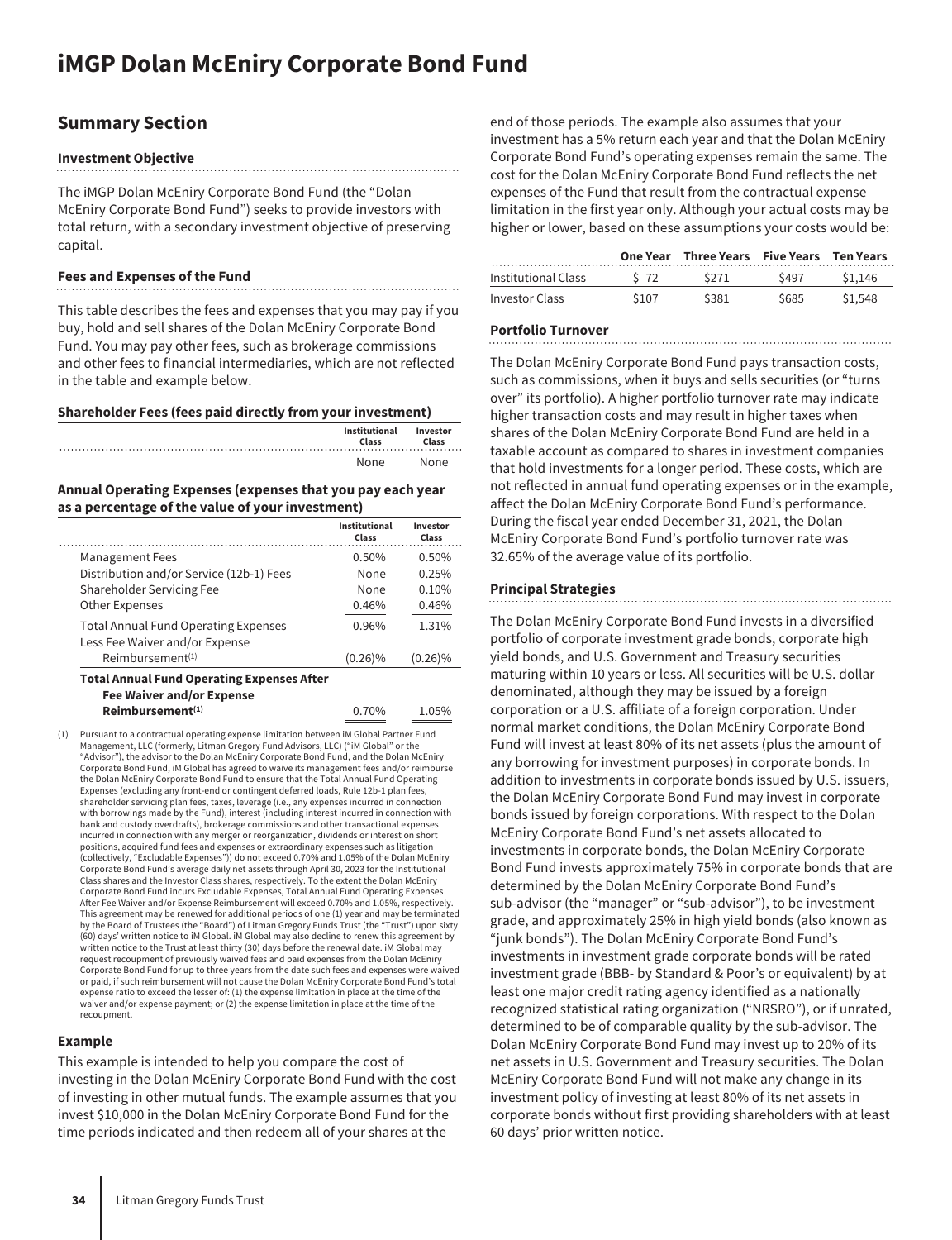The sub-advisor anticipates that the Dolan McEniry Corporate Bond Fund's duration will reflect that of the Bloomberg U.S. Intermediate Credit Index, plus or minus 50%. For example, if the duration of the Bloomberg U.S. Intermediate Credit Index is 5 years, the Dolan McEniry Corporate Bond Fund's duration may be 2.5–7.5 years. As of March 31, 2022, the duration of the Bloomberg U.S. Intermediate Credit Index was 4.32 years. Duration measures a bond or fund's sensitivity to interest rate or other changes (such as changes in a bond's yield) and is expressed as a number of years. The higher the number, the greater the risk. Under normal circumstances, for example, if a portfolio has a duration of five years, its value will change by 5% if yields change by 1%. Shorter duration bonds generally result in lower expected volatility.

The Dolan McEniry Corporate Bond Fund's investment universe consists of corporate investment grade bonds, high yield bonds, and U.S. Government and Treasury securities maturing within 10 years or less. When making decisions to buy or sell an investment for the Dolan McEniry Corporate Bond Fund, the sub-advisor utilizes bottom-up investment analysis which focuses on credit analysis and selection of undervalued bonds. The sub-advisor analyzes companies' financial statements and creates financial models to assess trends in revenue, margins, earnings, cash earnings, investments in working capital and fixed assets, debt levels and cash balances, and other items, ranking each company by risk and return. The Sub-Advisor then applies qualitative diligence reviews of each company, taking into consideration pricing, liquidity, event risk and duration to select specific investments for the Dolan McEniry Corporate Bond Fund's portfolio. The sub-advisor's investment process is designed to identify undervalued corporate bonds—those that trade at wide spreads to U.S. Treasury securities yet are issued by companies that, in the sub-advisor's assessment, generate sufficient cash flow to meet their debt obligations. The sub-advisor ranks securities with equal weighting given to risk (cash flow coverage of debt obligations) and return (spread to U.S. Treasuries). The process identifies what the sub-advisor deems to be the most undervalued bonds. The sub-advisor will consider selling a security if the company's fundamentals deteriorate to an unacceptable degree according to the sub-advisor's free cash flow credit analysis; the security has appreciated in price to a level that makes it no longer attractive in the sub-advisor's ranking system; or if the sub-advisor identifies a more attractive investment opportunity. Concentration of investments in certain sectors – including, but not limited to, the communications services, consumer staples, industrial and technology sectors – may occur from time to time as a result of the implementation of the Dolan McEniry Corporate Bond Fund's investment strategy by the manager.

#### **Principal Risks**

As with all mutual funds, it is possible to lose money on an investment in the Dolan McEniry Corporate Bond Fund. An investment in the Dolan McEniry Corporate Bond Fund is not a deposit of any bank and is not guaranteed, endorsed or insured by any financial institution, government authority or the Federal Deposit Insurance Corporation (FDIC). The following risks could

affect the value of your investment. Each risk summarized below is considered a "principal risk" of investing in the Dolan McEniry Corporate Bond Fund, regardless of the order in which it appears. Some or all of these risks may adversely affect the Dolan McEniry Corporate Bond Fund's net asset value per share ("NAV"), total return and/or ability to meet its objective.

- **Corporate Debt Obligations Risk.** Corporate debt obligations are subject to the risk of an issuer's inability to meet principal and interest payments on the obligations. Therefore, the Fund may be indirectly exposed to such risks associated with corporate debt obligations.
- **Market Risk.** The value of the Fund's shares will fluctuate based on the performance of the Fund's investments and other factors affecting the securities markets generally. Certain investments selected for the Fund's portfolio may be worth less than the price originally paid for them, or less than they were worth at an earlier time. The value of the Fund's investments may go up or down, sometimes dramatically and unpredictably, based on current market conditions, such as real or perceived adverse political or economic conditions, inflation, changes in interest rates, lack of liquidity in the fixed income markets or adverse investor sentiment.
- **Public Health Emergency Risk.** This is the risk that pandemics and other public health emergencies, including outbreaks of infectious diseases such as the current outbreak of the novel coronavirus ("COVID-19"), can result, and in the case of COVID-19 has resulted and may continue to result, in market volatility and disruption, and materially and adversely impact economic conditions in ways that cannot be predicted, all of which could result in substantial investment losses. The ultimate impact of COVID-19, including new variants of the underlying virus, or other health emergencies on global economic conditions and businesses is impossible to predict accurately. Ongoing and potential additional material adverse economic effects of indeterminate duration and severity are possible. The resulting adverse impact on the value of an investment in the Fund could be significant and prolonged. Other public health emergencies that may arise in the future could have similar or other unforeseen effects.
- **Fixed Income Securities Risk**. Interest rates may go up resulting in a decrease in value of the securities held by the Fund. Fixed income securities held by the Fund are also subject to interest rate risk, credit risk, call risk and liquidity risk, which are more fully described below.
- $\circ$  **Credit Risk.** Credit risk is the risk that an issuer will not make timely payments of principal and interest. A credit rating assigned to a particular debt security is essentially an opinion as to the credit quality of an issuer and may prove to be inaccurate. There is also the risk that a bond issuer may "call," or repay, its high yielding bonds before their maturity dates.
- <sup>o</sup> Interest Rate Risk. Interest rates may go up resulting in a decrease in the value of the securities held by the Fund. Interest rates have been historically low, so the Fund faces a heightened risk that interest rates may rise. Debt securities subject to prepayment can offer less potential for gains during a declining interest rate environment and similar or greater potential for loss in a rising interest rate environment. A fund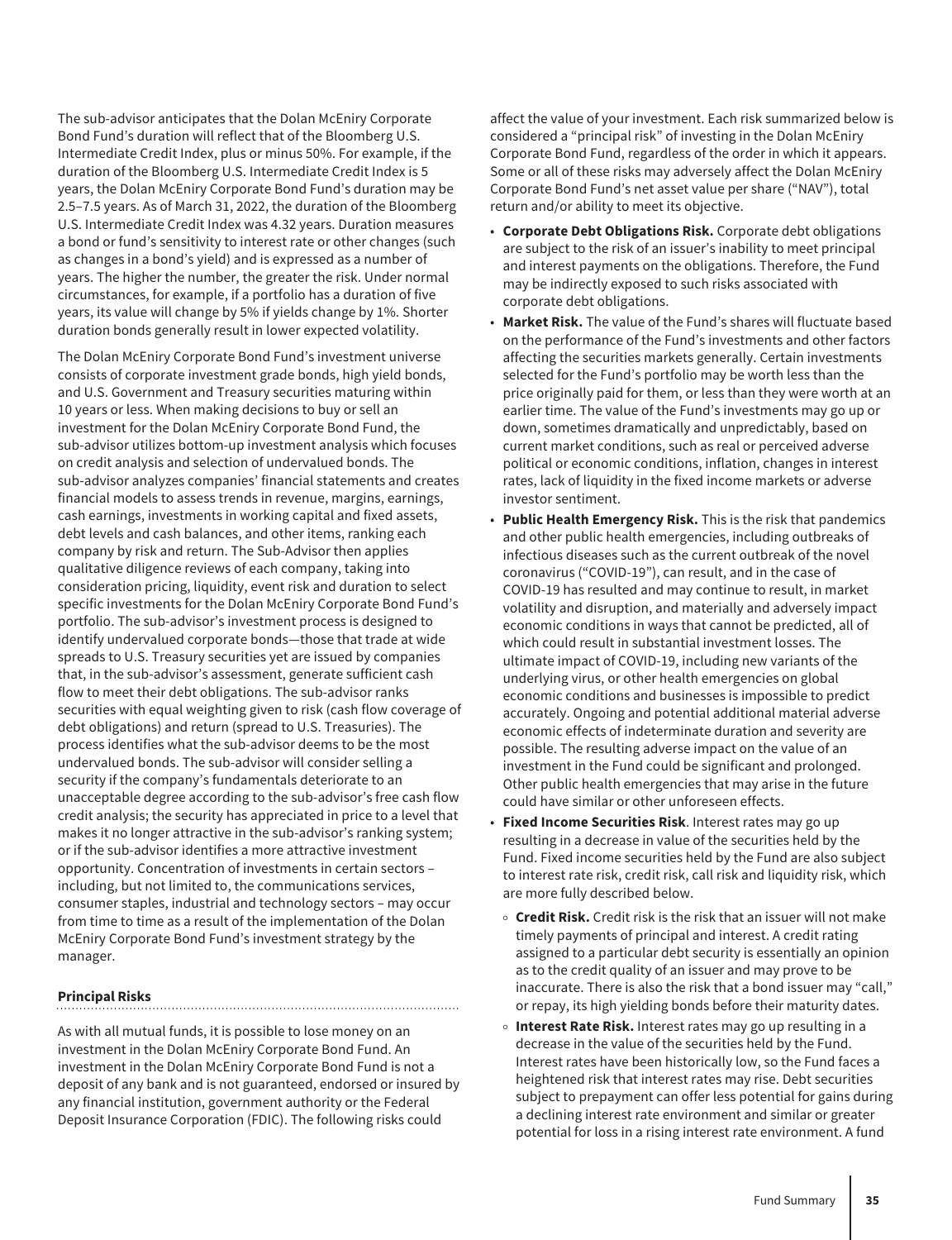### **iMGP Dolan McEniry Corporate Bond Fund**  $-$  (Continued)

with a longer average portfolio duration will be more sensitive to changes in interest rates than a fund with a shorter average portfolio duration.

- <sup>o</sup> Call Risk. During periods of declining interest rates, a bond issuer may "call" or repay its high yielding bonds before their maturity dates.
- <sup>O</sup> **Liquidity Risk.** Certain securities may be difficult or impossible to sell at the time and the price that the Fund would like. Trading opportunities are more limited for fixed income securities that have not received any credit ratings, have received ratings below investment grade or are not widely held. The values of these securities may fluctuate more sharply than those of other securities, and the Fund may experience some difficulty in closing out positions in these securities at prevailing market prices.
- o Prepayment and Extension Risk. In times of declining interest rates, the Fund's higher yielding securities will be prepaid, and the Fund will have to replace them with securities having a lower yield. Rising interest rates could extend the life of securities with lower payment rates. This is known as extension risk and may increase the Fund's sensitivity to rising rates and its potential for price declines.
- **Below Investment-Grade Fixed Income Securities Risk.** This is the risk of investing in below investment-grade fixed income securities (also known as "junk bonds"), which may be greater than that of higher rated fixed income securities. These securities are rated Ba1 through C by Moody's Investors Service ("Moody's") or BB+ through D by Standard & Poor's Rating Group ("S&P") (or comparably rated by another nationally recognized statistical rating organization), or, if not rated by Moody's or S&P, are considered by the sub-advisors to be of similar quality. These securities have greater risk of default than higher rated securities. The market value of these securities is more sensitive to corporate developments and economic conditions and can be volatile. Market conditions can diminish liquidity and make accurate valuations difficult to obtain. The Fund expects to invest approximately 25% of its total assets in below investment-grade fixed income securities.
- **Sector Weightings Risk.** To the extent that the Fund emphasizes, from time to time, investments in a particular sector, the Fund will be subject to a greater degree to the risks particular to that sector. Market conditions, interest rates, and economic, regulatory, or financial developments could significantly affect a single sector. By focusing its investments in a particular sector, the Fund may face more risks than if it were diversified broadly over numerous sectors.
- o **Communications Services Sector Risk.** The Fund may invest a portion of its assets in the communications services sector. Media and communications companies may be significantly affected by product and service obsolescence due to technological advancement or development, competitive pressures, substantial capital requirements, fluctuating demand and changes in regulation.
- o **Consumer Staples Sector Risk.** The Fund may invest a portion of its assets in the consumer staples sector. The success of companies in this sector may be affected by, among other

things, marketing campaigns, changes in consumer demands, government regulations and changes in commodity prices.

- <sup>o</sup> Industrial Sector Risk. The Fund may invest a portion of its assets in the industrial sector. Companies in the industrial sector could be affected by, among other things, government regulation, world events and global economic conditions, insurance costs, and labor relations issues.
- <sup>o</sup> Technology Sector Risk. The Fund may invest a portion of its assets in the technology sector, which is a highly volatile segment of the market. The nature of technology is that it is rapidly changing. Therefore, products or services that may initially look promising may subsequently fail or become obsolete. In addition, many technology companies are younger, smaller and unseasoned companies which may not have established products, an experienced management team, or earnings history
- **U.S. Government and U.S. Agency Obligations Risk.** Securities issued by U.S. Government agencies and instrumentalities have different levels of U.S. Government credit support. Some are backed by the full faith and credit of the U.S. Government, while others are supported by only the discretionary authority of the U.S. Government or only by the credit of the agency or instrumentality. No assurance can be given that the U.S. Government will provide financial support to U.S. Government-sponsored instrumentalities because they are not obligated to do so by law. Guarantees of timely prepayment of principal and interest do not assure that the market prices and yields of the securities are guaranteed nor do they guarantee the NAV or performance of the Fund, which will vary with changes in interest rates, the sub-advisor's performance and other market conditions.
- **Foreign Investment Risk.** This is the risk that an investment in foreign (non-U.S.) securities may cause the Fund to experience more rapid and extreme changes in value than a fund that invests exclusively in securities of U.S. companies, due to, among other factors, less publicly available information, less stringent and less uniform accounting, auditing and financial reporting standards, less liquid and more volatile markets, higher transaction and custody costs, additional taxes, less investor protection, delayed or less frequent settlement, political or social instability, civil unrest, acts of terrorism, regional economic volatility, and the imposition of sanctions, confiscations, trade restrictions (including tariffs) and other government restrictions by the United States and/or other governments.
- **Currency Risk.** This is the risk that foreign currencies will decline in value relative to the U.S. dollar and affect the Fund's investments in foreign (non-U.S.) currencies or in securities that trade in, and receive revenues in, or in derivatives that provide exposure to, foreign (non-U.S.) currencies.
- **Investment Selection Risk.** The specific investments held in the Fund's investment portfolio may underperform other funds in the same asset class or benchmarks that are representative of the general performance of the asset class because of a portfolio manager's choice of securities.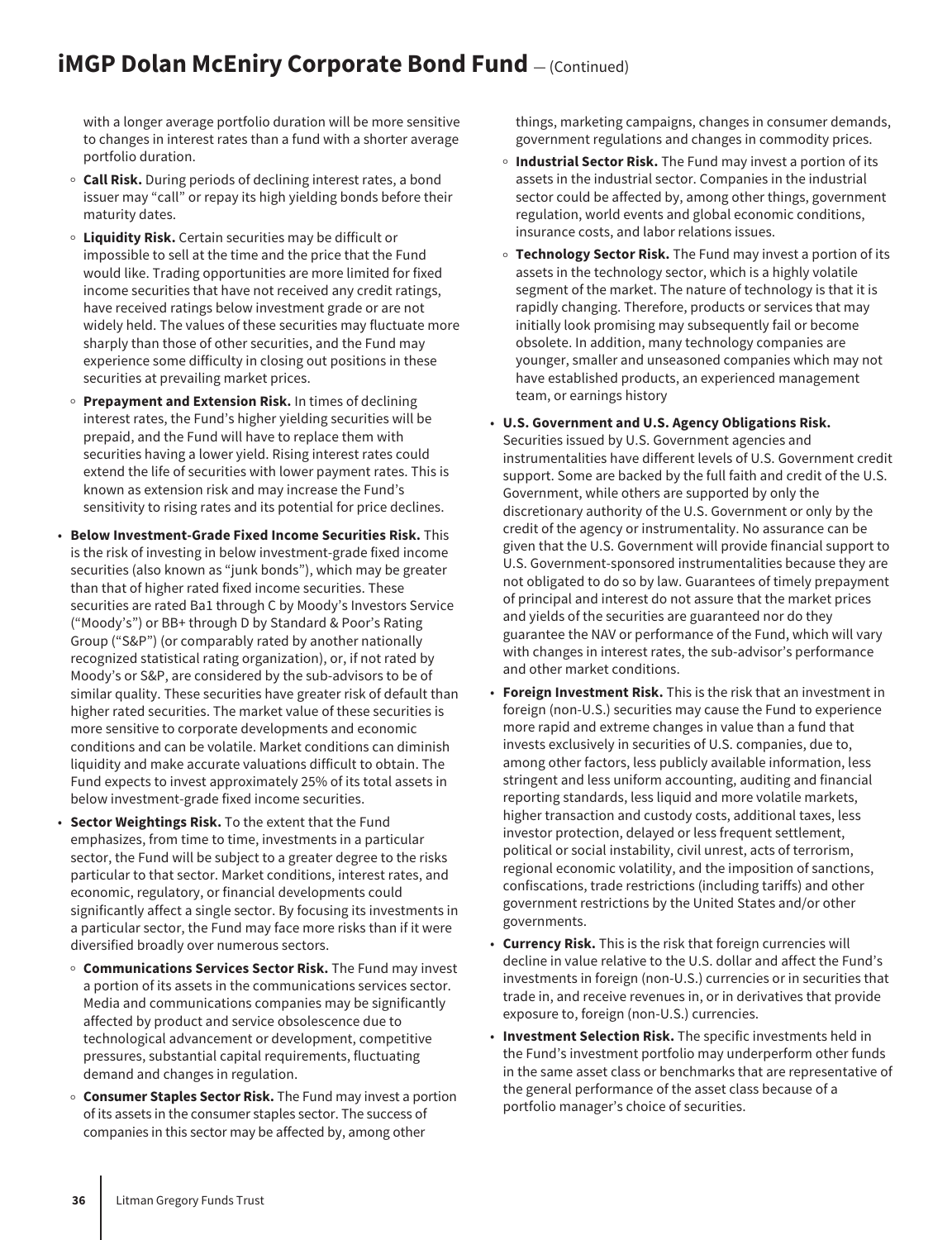- **Cybersecurity Risk.** With the increased use of technologies such as the Internet to conduct business, the Fund is susceptible to operational, information security, and related risks. Cyber incidents affecting the Fund or its service providers may cause disruptions and impact business operations, potentially resulting in financial losses, interference with the Fund's ability to calculate its NAV, impediments to trading, the inability of shareholders to transact business, violations of applicable privacy and other laws, regulatory fines, penalties, reputational damage, reimbursement or other compensation costs, or additional compliance costs.
- **Operational Risk.** Operational risks include human error, changes in personnel, system changes, faults in communication, and failures in systems, technology, or processes. Various operational events or circumstances are outside the Advisor's or sub-advisor's control, including instances at third parties. The Fund, the Advisor and the sub-advisor seek to reduce these operational risks through controls and procedures. However, these measures do not address every possible risk and may be inadequate to address these risks.

#### **Performance**

Simultaneous with the Dolan McEniry Corporate Bond Fund's commencement of operation on September 20, 2021, the Dolan McEniry Corporate Bond Fund acquired the assets and assumed the liabilities of the iM Dolan McEniry Corporate Bond Fund, a series of Manager Directed Portfolios (the "Predecessor Fund"), in a reorganization (the "Reorganization"). The Dolan McEniry Corporate Bond Fund assumed the performance and accounting history of the Predecessor Fund on the date of the Reorganization. Performance prior to September 20, 2021 is that of the Predecessor Fund.

The following performance information provides some indication of the risks of investing in the Dolan McEniry Corporate Bond Fund. The bar chart shows changes in the performance of the Dolan McEniry Corporate Bond Fund's Institutional Class shares from year to year. The table below shows how the Dolan McEniry Corporate Bond Fund's average annual total returns of the Institutional Class for the 1-year and since inception periods compare to those of a broad-based market index and a secondary market index. Past performance, before and after taxes, does not necessarily indicate how the Dolan McEniry Corporate Bond Fund will perform in the future. Updated performance information is available on the Dolan McEniry Corporate Bond Fund's website at www.imgpfunds.com.



During the period shown above, the highest and lowest quarterly returns earned by the Fund were:

| Highest: | 7.70%     | <b>Quarter ended June 30, 2020</b> |
|----------|-----------|------------------------------------|
| Lowest:  | $-5.56\%$ | Quarter ended March 31, 2020       |

#### **Average Annual Total Returns**

**(for the periods ended December 31, 2021)**

|                                                     | One Year | <b>Since Fund</b><br>Inception<br>(5/17/2019) |
|-----------------------------------------------------|----------|-----------------------------------------------|
| <b>Dolan McEniry Corporate Bond Fund</b>            |          |                                               |
| Institutional Class*                                |          |                                               |
| Return Before Taxes                                 | $-0.86%$ | 4.51%                                         |
| Return After Taxes on Distributions                 | $-1.60%$ | 3.44%                                         |
| Return After Taxes on Distributions and Sale of     |          |                                               |
| <b>Fund Shares</b>                                  | $-0.48%$ | 3.01%                                         |
| <b>Investor Class*</b>                              |          |                                               |
| Return Before Taxes                                 | $-1.21%$ | 3.34%                                         |
| <b>Bloomberg U.S. Intermediate Credit Index</b>     |          |                                               |
| (reflects no deduction for fees, expenses or taxes) | $-1.03%$ | 4.92%                                         |
| <b>Bloomberg U.S. Aggregate Bond Index</b>          |          |                                               |
| (reflects no deduction for fees, expenses or taxes) | $-1.54%$ | 4.93%                                         |
|                                                     |          |                                               |

Returns of the Institutional Class and Investor Class are those of the Institutional Class and Advisor Class of the Predecessor Fund, respectively, for periods prior to September 20, 2021.

The Dolan McEniry Corporate Bond Fund's after-tax returns as shown in the above table are calculated using the historical highest applicable individual federal marginal income tax rates for the period and do not reflect the impact of state and local taxes. Your actual after-tax returns depend on your tax situation and may differ from those shown. If you own shares of the Dolan McEniry Corporate Bond Fund in a tax-deferred account, such as a 401(k) plan or an individual retirement account, after-tax returns shown are not relevant to your investment. The after-tax returns on distributions and sale of Fund shares may be higher than returns before taxes due to the effect of a tax benefit an investor may receive from the realization of capital losses that would have been incurred on the sale of Fund shares.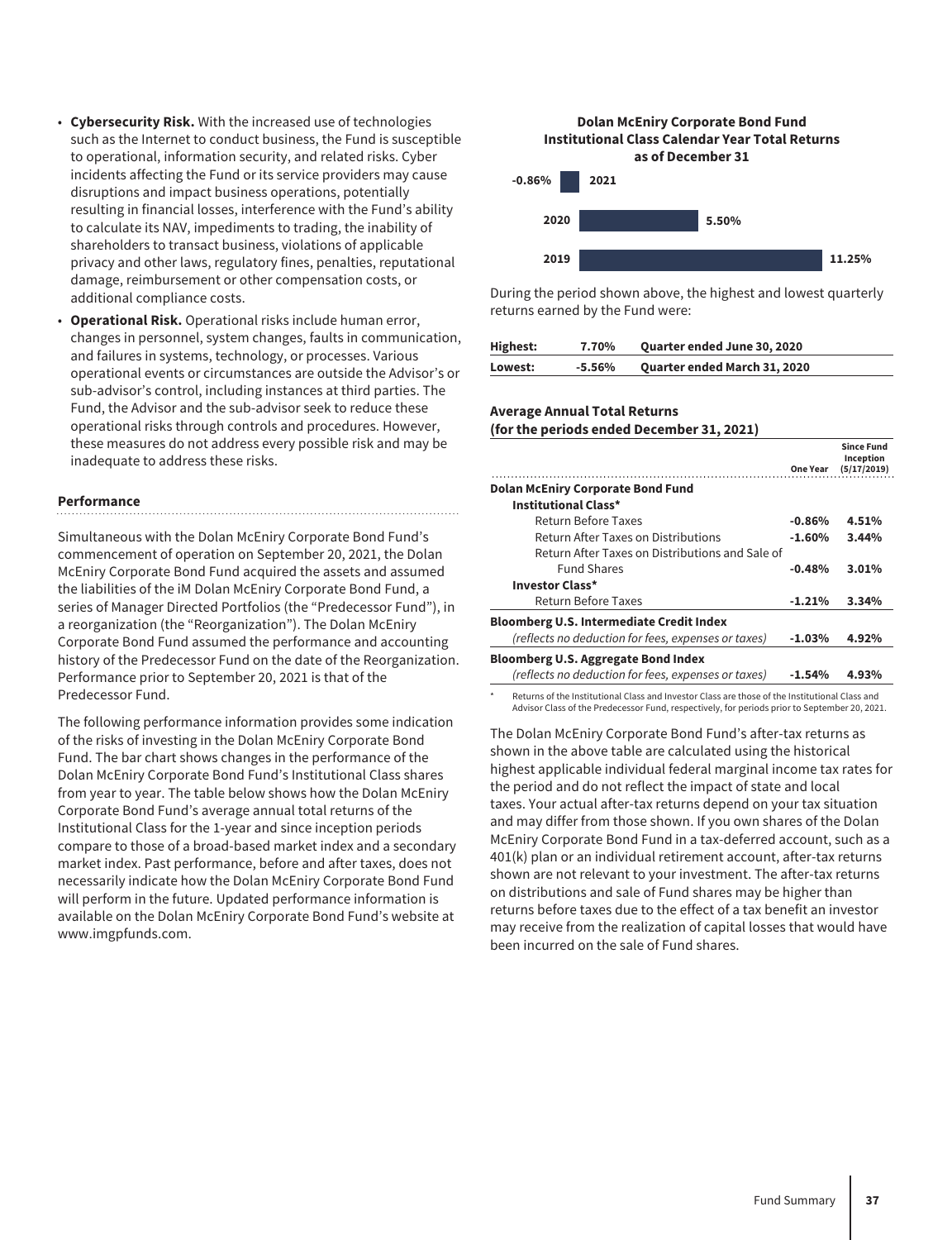## **iMGP Dolan McEniry Corporate Bond Fund** – (Continued)

#### **Management**

| <b>SUB-ADVISOR</b>                           | <b>PORTFOLIO MANAGER</b>                                                              | <b>MANAGED THE FUND</b><br>SINCE: |
|----------------------------------------------|---------------------------------------------------------------------------------------|-----------------------------------|
| <b>Dolan McEniry Capital Management, LLC</b> | Daniel D. Dolan, Jr., Managing Member,<br>Portfolio Management and Security Selection | 2018                              |
|                                              | Roger S. McEniry, Managing Member,<br>Portfolio Management and Security Selection     | 2018                              |
|                                              | Stephen M. Schubert, Managing Director,<br>Portfolio Management and Trading           | 2018                              |
|                                              | C. Schaffer Degen, CFA, Senior Portfolio Manager                                      | 2018                              |
|                                              | M. Patrick Voelker, Senior Portfolio Manager                                          | 2018                              |
|                                              | Robert W. Greber, III, CFA, Portfolio Manager                                         | 2018                              |

For important information about the purchase and sale of Fund shares, tax information and financial intermediary compensation, please turn to the "Summary of Other Important Information Regarding the Fund" section on page 39 of this Prospectus.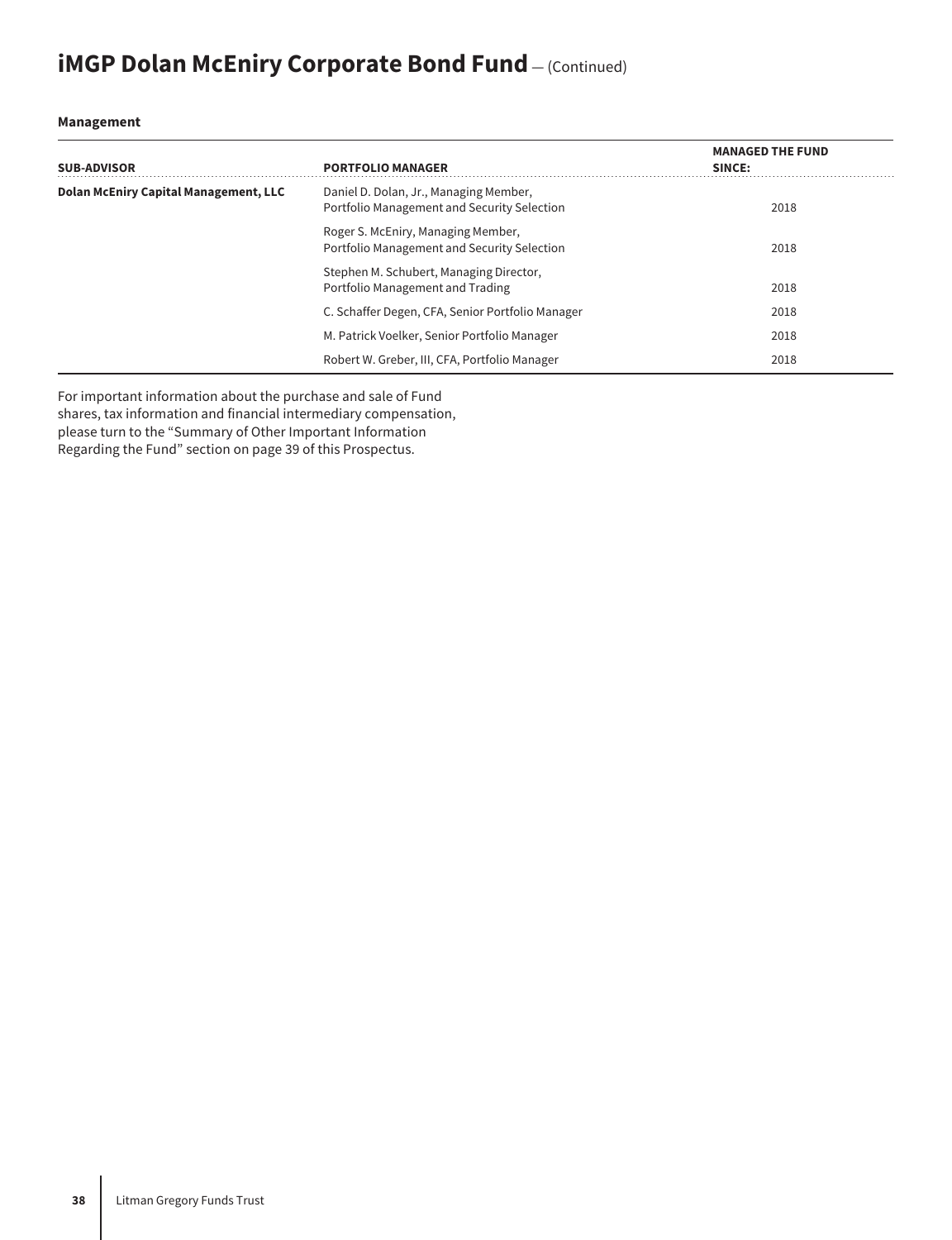## **Summary of Other Important Information Regarding the Funds**

#### **Transaction Policies – All Funds**

You may purchase, redeem or exchange Fund shares on any business day by written request via mail (Litman Gregory Funds Trust, c/o DST Asset Manager Solutions, Inc., P.O. Box 219922, Kansas City, MO 64121-9922), by wire transfer, by telephone at 1-800-960-0188, or through a financial intermediary. The minimum initial and subsequent investment amounts for each Fund are shown below.

| <b>Fund/Type of Account</b>                                                                                                                         |    | Minimum<br>Initial<br>Investment <sup>(1)</sup> | Minimum<br><b>Additional</b><br>Investment | Minimum<br>Account<br><b>Balance</b> |
|-----------------------------------------------------------------------------------------------------------------------------------------------------|----|-------------------------------------------------|--------------------------------------------|--------------------------------------|
| <b>Equity Fund, International Fund, High Income Alternatives Fund, SBH</b><br><b>Focused Small Value Fund and Oldfield International Value Fund</b> |    |                                                 |                                            |                                      |
| Regular                                                                                                                                             |    |                                                 |                                            |                                      |
| - Institutional Class                                                                                                                               |    | \$10,000                                        | \$250                                      | \$2,500                              |
| Retirement Account<br>- Institutional Class                                                                                                         | \$ | 1,000                                           | \$100                                      | 250<br>s                             |
| Automatic Investment Account<br>- Institutional Class                                                                                               | \$ | 2,500                                           | \$250                                      | \$2,500                              |
| <b>Alternative Strategies Fund</b>                                                                                                                  |    |                                                 |                                            |                                      |
| Regular                                                                                                                                             |    |                                                 |                                            |                                      |
| - Institutional Class                                                                                                                               |    | \$100,000                                       | \$250                                      | \$2,500                              |
| - Investor Class                                                                                                                                    | \$ | 1,000                                           | \$100                                      | S.<br>250                            |
| Retirement Account                                                                                                                                  |    |                                                 |                                            |                                      |
| - Institutional Class                                                                                                                               | \$ | 5,000                                           | \$100                                      | \$<br>250                            |
| - Investor Class                                                                                                                                    | Ś  | 500                                             | \$100                                      | Ś.<br>250                            |
| Automatic Investment Account                                                                                                                        |    |                                                 |                                            |                                      |
| - Institutional Class                                                                                                                               | \$ | 2,500                                           | \$250                                      | \$2,500                              |
| - Investor Class                                                                                                                                    | Ś  | 2,500                                           | \$250                                      | \$2,500                              |
| <b>Dolan McEniry Corporate Bond Fund</b>                                                                                                            |    |                                                 |                                            |                                      |
| Regular                                                                                                                                             |    |                                                 |                                            |                                      |
| - Institutional Class                                                                                                                               | S  | 10,000                                          | \$250                                      | \$2,500                              |
| - Investor Class                                                                                                                                    | Ś  | 1,000                                           | \$100                                      | S.<br>250                            |
| Retirement Account                                                                                                                                  |    |                                                 |                                            |                                      |
| - Institutional Class                                                                                                                               | \$ | 5,000                                           | \$100                                      | \$<br>250                            |
| - Investor Class                                                                                                                                    | Ś  | 500                                             | \$100                                      | Ś<br>250                             |
| Automatic Investment Account                                                                                                                        |    |                                                 |                                            |                                      |
| - Institutional Class                                                                                                                               | \$ | 2,500                                           | \$250                                      | \$2,500                              |
| - Investor Class                                                                                                                                    | \$ | 2,500                                           | \$250                                      | \$2,500                              |

The minimum investment amounts may be waived or lowered for investments effected through banks and other institutions that have entered into arrangements with a Fund or the distributor of the Fund and for investments effected on a group basis by certain other entities and their employees, such as investments pursuant to a payroll deduction plan and assetbased or wrap programs. Please consult your financial intermediary for information about minimum investment requirements. Each Fund reserves the right to change or waive the minimum initial and subsequent investment requirements at any time. Each Fund reserves the right to close purchases to new investors at any time.

#### **Tax Information – All Funds**

Depending on the character of income distributed, the Funds' distributions will be taxed as ordinary income or capital gains, unless you are investing through a tax-deferred arrangement, such as a 401(k) plan or an individual retirement account. Such tax-deferred arrangements may be taxed later upon withdrawal from those accounts.

#### **Payments to Broker-Dealers and Other Financial Intermediaries – All Funds**

If you purchase shares of a Fund through a broker-dealer or other financial intermediary (such as a bank), the Fund and/or iM Global may pay the intermediary for the sale of Fund shares and related services. These payments may create a conflict of interest by influencing the broker-dealer or other intermediary and your salesperson to recommend the Fund over another investment. Ask your salesperson or visit your financial intermediary's website for more information.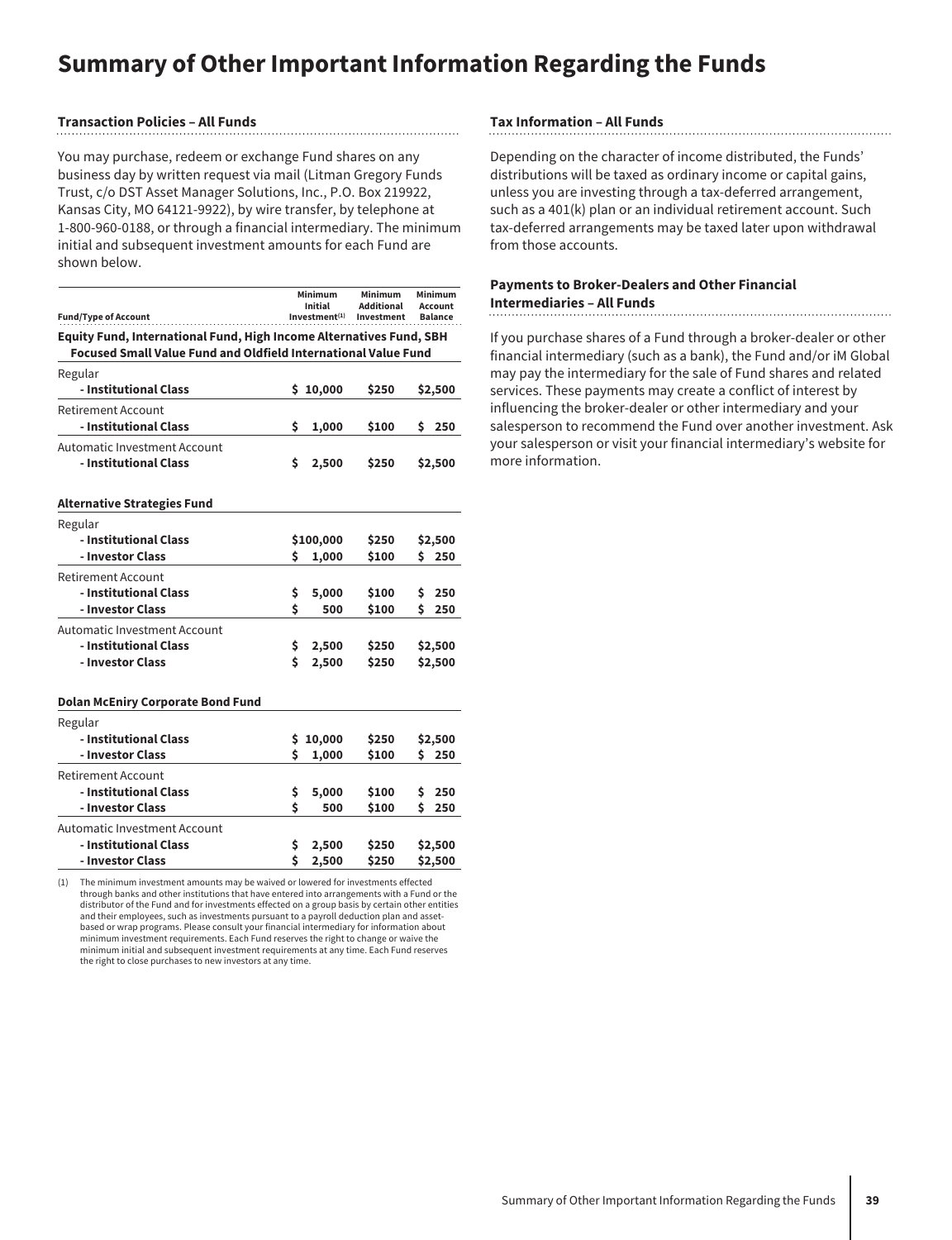## **Description of Principal Investment Risks**

All mutual funds carry a certain amount of risk. The Funds' returns will vary, and you could lose money on your investment in the Funds. An investment in a Fund is not a deposit of a bank and is not insured, endorsed or guaranteed by any financial institution, the Federal Deposit Insurance Corporation (FDIC) or any other government agency. The principal risks for each Fund are identified in the Funds' Summary Sections and are described in further detail below. Additional information about the principal risks is included in the Funds' Statement of Additional Information (the "SAI").

Investors should be aware that in light of the current uncertainty, volatility and distress in economies, financial markets, and labor and health conditions around the world, the risks described below are heightened significantly compared to normal conditions and therefore subject a Fund's investments and a shareholder's investment in a Fund to sudden and substantial losses.

The following table summarizes the principal risks of investing in each Fund. Your investment may be subject (in varying degrees) to these risks as well as other risks. Each Fund may be more susceptible to some of these risks than others. Risks not marked for a particular Fund may, however, still apply to some extent to that Fund at various times.

|                                                                                    | <b>Equity</b><br><b>Fund</b> | <b>International Strategies</b><br><b>Fund</b> | <b>Alternative</b><br><b>Fund</b> | <b>High</b><br>Income<br><b>Alternatives</b><br><b>Fund</b> | <b>SBH</b><br><b>Focused</b><br>Small<br><b>Value Fund</b> | <b>Oldfield</b><br>International<br><b>Value Fund</b> | <b>Dolan</b><br><b>McEniry</b><br>Corporate<br><b>Bond Fund</b> |
|------------------------------------------------------------------------------------|------------------------------|------------------------------------------------|-----------------------------------|-------------------------------------------------------------|------------------------------------------------------------|-------------------------------------------------------|-----------------------------------------------------------------|
| Asset-Backed Securities Risk                                                       |                              |                                                | $\checkmark$                      | $\checkmark$                                                |                                                            |                                                       |                                                                 |
| Below Investment-Grade Fixed<br><b>Income Securities Risk</b>                      |                              |                                                | ✓                                 | ✓                                                           |                                                            |                                                       | ✓                                                               |
| Capital Structure Arbitrage Risk                                                   |                              |                                                | ✓                                 |                                                             |                                                            |                                                       |                                                                 |
| <b>Collateral Risk</b>                                                             |                              |                                                |                                   | ✓                                                           |                                                            |                                                       |                                                                 |
| Collateralized Bond Obligations and<br><b>Collateralized Debt Obligations Risk</b> |                              |                                                |                                   | ✓                                                           |                                                            |                                                       |                                                                 |
| <b>Communications Services Sector Risk</b>                                         | $\checkmark$                 |                                                |                                   |                                                             |                                                            |                                                       | ✓                                                               |
| <b>Consumer Discretionary Sector Risk</b>                                          | ✓                            | ✓                                              |                                   |                                                             |                                                            | ✓                                                     |                                                                 |
| Consumer Staples Sector Risk                                                       |                              |                                                |                                   |                                                             |                                                            |                                                       | ✓                                                               |
| Convertible Arbitrage Risk                                                         |                              |                                                | $\checkmark$                      |                                                             |                                                            |                                                       |                                                                 |
| Convertible Securities Risk                                                        | ✓                            |                                                | ✓                                 | ✓                                                           |                                                            |                                                       |                                                                 |
| Corporate Debt Obligations Risk                                                    |                              |                                                |                                   | ✓                                                           |                                                            |                                                       | ✓                                                               |
| Country/Regional Risk                                                              |                              | $\checkmark$                                   |                                   |                                                             |                                                            | ✓                                                     |                                                                 |
| <b>Currency Risk</b>                                                               | $\checkmark$                 | $\checkmark$                                   | $\checkmark$                      | $\checkmark$                                                |                                                            | ✓                                                     | ✓                                                               |
| Cybersecurity Risk                                                                 | ✓                            | ✓                                              | ✓                                 | ✓                                                           | ✓                                                          | ✓                                                     | ✓                                                               |
| Derivatives Risk                                                                   |                              |                                                | ✓                                 | ✓                                                           |                                                            |                                                       |                                                                 |
| <b>Emerging Markets Risk</b>                                                       | $\checkmark$                 | $\checkmark$                                   | ✓                                 | ✓                                                           |                                                            | $\checkmark$                                          |                                                                 |
| <b>Equity Securities Risk</b>                                                      | ✓                            | $\checkmark$                                   | ✓                                 | ✓                                                           | ✓                                                          | $\checkmark$                                          |                                                                 |
| European Investment Risk                                                           |                              | $\checkmark$                                   |                                   |                                                             |                                                            | ✓                                                     |                                                                 |
| <b>Event-Driven Risk</b>                                                           |                              |                                                | ✓                                 |                                                             |                                                            |                                                       |                                                                 |
| <b>Financial Sector Risk</b>                                                       | ✓                            | ✓                                              |                                   |                                                             | $\checkmark$                                               | $\checkmark$                                          |                                                                 |
| <b>Fixed Income Securities Risk</b>                                                |                              |                                                | ✓                                 | $\checkmark$                                                |                                                            |                                                       | ✓                                                               |
| Foreign Investment Risk                                                            | ✓                            | $\checkmark$                                   | ✓                                 | ✓                                                           |                                                            | ✓                                                     | ✓                                                               |
| <b>Healthcare Sector Risk</b>                                                      | ✓                            | ✓                                              |                                   |                                                             |                                                            | ✓                                                     |                                                                 |
| <b>Industrial Sector Risk</b>                                                      |                              |                                                |                                   |                                                             | ✓                                                          | ✓                                                     | ✓                                                               |
| Investment in Investment Companies<br>Risk                                         |                              |                                                |                                   | ✓                                                           |                                                            |                                                       |                                                                 |
| <b>Investment in Loans Risk</b>                                                    |                              |                                                |                                   | ✓                                                           |                                                            |                                                       |                                                                 |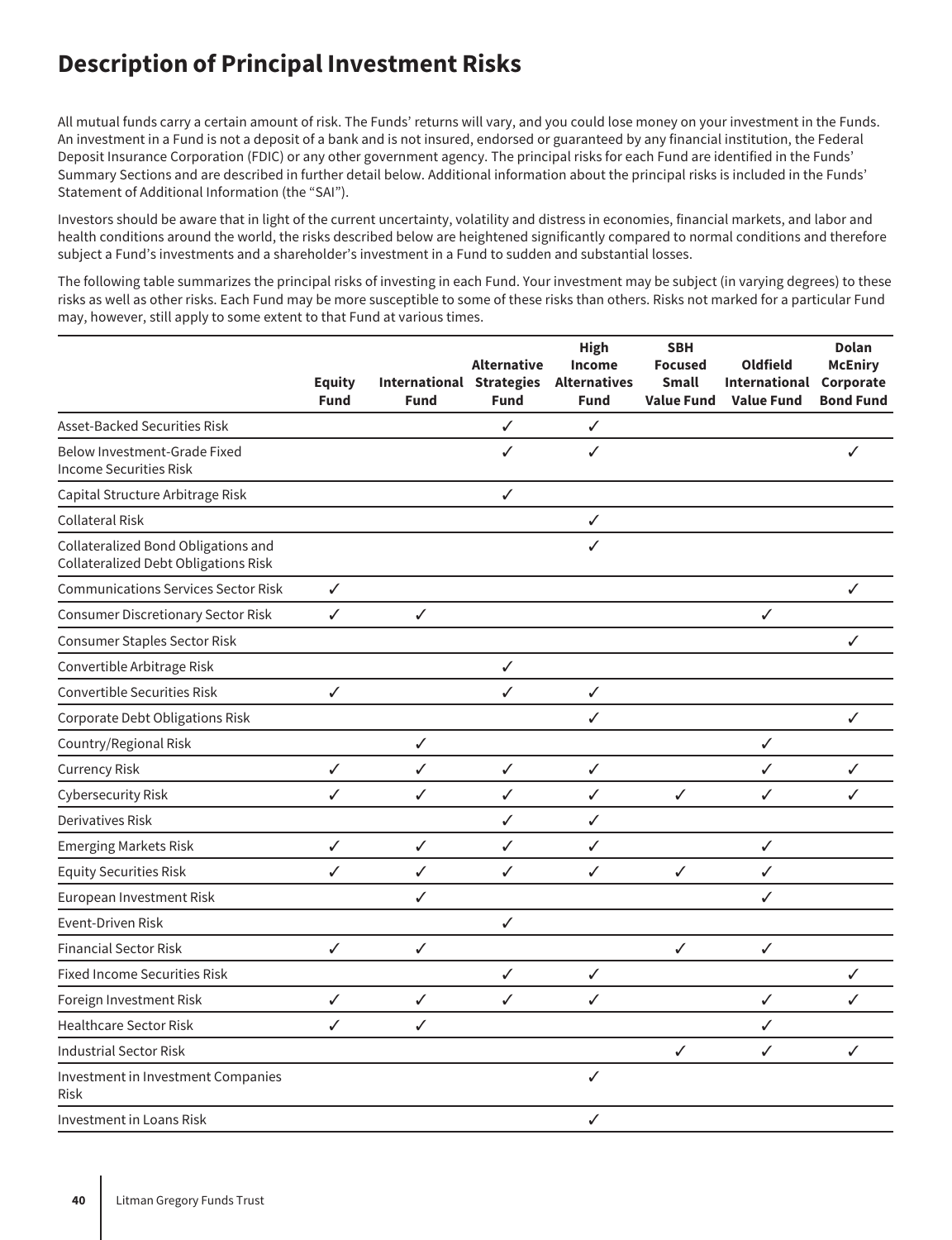|                                                                          | <b>Equity</b><br><b>Fund</b> | <b>International Strategies</b><br><b>Fund</b> | <b>Alternative</b><br><b>Fund</b> | High<br>Income<br><b>Alternatives</b><br><b>Fund</b> | <b>SBH</b><br><b>Focused</b><br><b>Small</b><br><b>Value Fund</b> | <b>Oldfield</b><br><b>International</b><br><b>Value Fund</b> | <b>Dolan</b><br><b>McEniry</b><br>Corporate<br><b>Bond Fund</b> |
|--------------------------------------------------------------------------|------------------------------|------------------------------------------------|-----------------------------------|------------------------------------------------------|-------------------------------------------------------------------|--------------------------------------------------------------|-----------------------------------------------------------------|
| <b>Investment Selection Risk</b>                                         | ✓                            | ✓                                              | ✓                                 | ✓                                                    | ✓                                                                 | ✓                                                            | ✓                                                               |
| Japanese Investment Risk                                                 |                              | ✓                                              |                                   |                                                      |                                                                   | ✓                                                            |                                                                 |
| Large Shareholder Purchase and<br><b>Redemption Risk</b>                 | ✓                            | $\checkmark$                                   |                                   | ✓                                                    | ✓                                                                 | ✓                                                            | ✓                                                               |
| Leverage Risk                                                            |                              |                                                | $\checkmark$                      | ✓                                                    |                                                                   |                                                              |                                                                 |
| <b>Liquidity and Valuation Risk</b>                                      |                              |                                                |                                   | ✓                                                    |                                                                   |                                                              |                                                                 |
| <b>LIBOR Risk</b>                                                        |                              |                                                | $\checkmark$                      | ✓                                                    |                                                                   |                                                              | $\checkmark$                                                    |
| Market Risk                                                              | $\checkmark$                 | $\checkmark$                                   | $\checkmark$                      | ✓                                                    | ✓                                                                 | $\checkmark$                                                 | ✓                                                               |
| Merger Arbitrage Risk                                                    |                              |                                                | ✓                                 |                                                      |                                                                   |                                                              |                                                                 |
| Mid-Sized Companies Risk                                                 |                              |                                                |                                   |                                                      |                                                                   | ✓                                                            |                                                                 |
| <b>Models and Data Risk</b>                                              |                              |                                                | $\checkmark$                      |                                                      |                                                                   |                                                              |                                                                 |
| Mortgage-Backed Securities Risk                                          |                              |                                                | $\checkmark$                      |                                                      |                                                                   |                                                              |                                                                 |
| Multi-Style Management Risk                                              | $\checkmark$                 | $\checkmark$                                   | $\checkmark$                      | ✓                                                    |                                                                   |                                                              |                                                                 |
| <b>Operational Risk</b>                                                  | $\checkmark$                 | $\checkmark$                                   | $\checkmark$                      | ✓                                                    | $\checkmark$                                                      | $\checkmark$                                                 | $\checkmark$                                                    |
| Portfolio Turnover Risk                                                  |                              |                                                | $\checkmark$                      |                                                      |                                                                   |                                                              |                                                                 |
| Public Health Emergency Risk and<br>Impact of the Coronavirus (COVID-19) | $\checkmark$                 | $\checkmark$                                   | $\checkmark$                      | ✓                                                    | ✓                                                                 | $\checkmark$                                                 | ✓                                                               |
| Sector Weightings Risk                                                   | ✓                            | ✓                                              |                                   |                                                      | ✓                                                                 | ✓                                                            | ✓                                                               |
| <b>Short Sale Risk</b>                                                   |                              |                                                | $\checkmark$                      |                                                      |                                                                   |                                                              |                                                                 |
| <b>Smaller Companies Risk</b>                                            | ✓                            | $\checkmark$                                   |                                   |                                                      | ✓                                                                 |                                                              |                                                                 |
| <b>Special Situations Risk</b>                                           |                              | ✓                                              |                                   |                                                      |                                                                   |                                                              |                                                                 |
| <b>Technology Sector Risk</b>                                            | ✓                            | ✓                                              |                                   |                                                      | ✓                                                                 |                                                              | ✓                                                               |
| <b>TBAs and Dollar Rolls Risk</b>                                        |                              |                                                | $\checkmark$                      |                                                      |                                                                   |                                                              |                                                                 |
| Unfavorable Tax Treatment Risk                                           |                              |                                                | ✓                                 |                                                      |                                                                   |                                                              |                                                                 |
| U.S. Government and U.S. Agency<br><b>Obligations Risk</b>               |                              |                                                |                                   |                                                      |                                                                   |                                                              | ✓                                                               |
| Value Stock Risk                                                         |                              | ✓                                              |                                   |                                                      | $\checkmark$                                                      | $\checkmark$                                                 |                                                                 |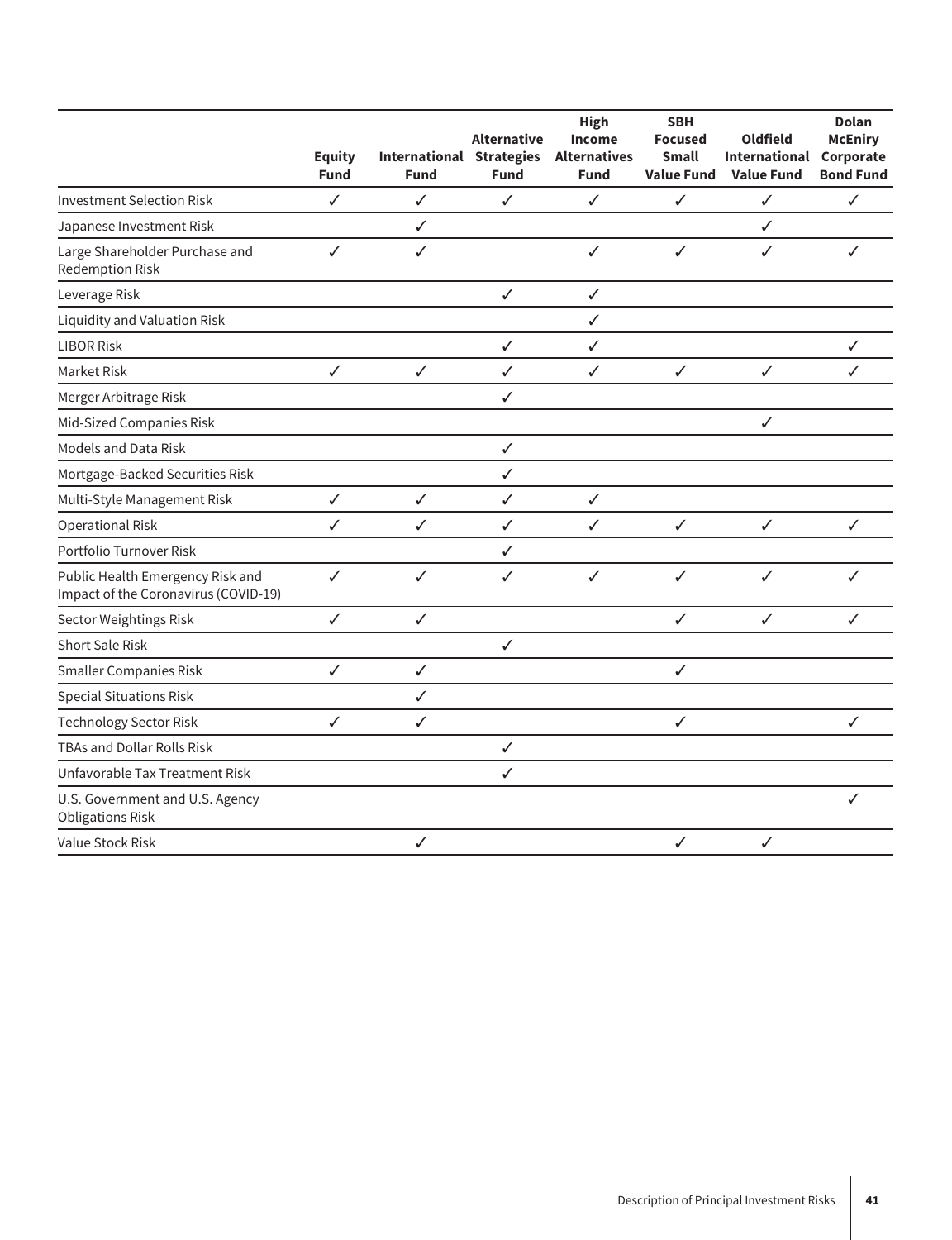| <b>Asset-Backed Securities Risk</b> | The Alternative Strategies Fund and the High Income Alternatives Fund may invest in asset-backed<br>securities ("ABS"), which are debt obligations or debt securities that entitle the holders thereof to<br>receive payments that depend primarily on the cash flow from underlying financial assets,<br>together with rights or other assets designed to assure the servicing or timely distribution of<br>proceeds to holders of such securities. An ABS is typically created by the sale of assets or collateral<br>to a conduit, generally a bankruptcy-remote vehicle such as a grantor trust or other special-<br>purpose entity, which becomes the legal issuer of the ABS. Interests in or other securities issued by<br>the trust or special-purpose entity, which give the holder thereof the right to certain cash flows<br>arising from the underlying assets, are then sold to investors through an investment bank or other<br>securities underwriter.                                                                                                                                                                                                                                                                                                                                                                                                                                                                                                                                                                                                                                                                                                                                                                                                                                                                                                                                                                                                                                                                                                                                                                                                                                                                                                                                    |
|-------------------------------------|----------------------------------------------------------------------------------------------------------------------------------------------------------------------------------------------------------------------------------------------------------------------------------------------------------------------------------------------------------------------------------------------------------------------------------------------------------------------------------------------------------------------------------------------------------------------------------------------------------------------------------------------------------------------------------------------------------------------------------------------------------------------------------------------------------------------------------------------------------------------------------------------------------------------------------------------------------------------------------------------------------------------------------------------------------------------------------------------------------------------------------------------------------------------------------------------------------------------------------------------------------------------------------------------------------------------------------------------------------------------------------------------------------------------------------------------------------------------------------------------------------------------------------------------------------------------------------------------------------------------------------------------------------------------------------------------------------------------------------------------------------------------------------------------------------------------------------------------------------------------------------------------------------------------------------------------------------------------------------------------------------------------------------------------------------------------------------------------------------------------------------------------------------------------------------------------------------------------------------------------------------------------------------------------------------|
|                                     | The structure of an ABS and the terms of the investors' interest in the collateral can vary widely<br>depending on the type of collateral, the desires of investors and the use of credit enhancements.<br>Although the basic elements of all ABS are similar, individual transactions can differ markedly in<br>both structure and execution. Holders of ABS bear various risks, including credit risks, liquidity<br>risks, interest rate risks, market risks, operations risks, structural risks and legal risks.                                                                                                                                                                                                                                                                                                                                                                                                                                                                                                                                                                                                                                                                                                                                                                                                                                                                                                                                                                                                                                                                                                                                                                                                                                                                                                                                                                                                                                                                                                                                                                                                                                                                                                                                                                                     |
|                                     | Credit risk is an important issue in ABS because of the significant credit risks inherent in the<br>underlying collateral and because issuers are primarily private entities. Credit risk arises from<br>losses due to defaults by the borrowers in the underlying collateral or the issuer's or servicer's<br>failure to perform. Market risk arises from the cash-flow characteristics of the security, which for<br>many ABS tend to be predictable. The greatest variability in cash flows comes from credit<br>performance, including the presence of early amortization or acceleration features designed to<br>protect the investor if credit losses in the portfolio rise well above expected levels. Interest-rate<br>risk arises for the issuer from the relationship between the pricing terms on the underlying<br>collateral and the terms of the rate paid to security holders. ABS are subject to the risk that a<br>change in interest rates may influence the pace of prepayments of the underlying securities which,<br>in turn, affects yields on an absolute basis. Liquidity risk can arise from increased perceived credit<br>risk. For example, liquidity can also become a significant problem if concerns regarding credit<br>quality lead investors to avoid the securities issued by the relevant special-purpose entity.<br>Operations risk arises through the potential for misrepresentation of asset quality or terms by the<br>originating institution, misrepresentation of the nature and current value of the assets by the<br>servicer and inadequate controls over disbursements and receipts by the servicer. Structural risk<br>may arise through investments in ABS with structures (for example, the establishment of various<br>security tranches) that are intended to reallocate the risks entailed in the underlying collateral<br>(particularly credit risk) in ways that give certain investors less credit risk protection (i.e., a lower<br>priority claim on the cash flows from the underlying pool of assets) than others. As a result, such<br>securities have a higher risk of loss as a result of delinquencies or losses on the underlying assets.<br>Further, credit risk retention requirements for ABS may increase the costs to originators, |
|                                     | securitizers and, in certain cases, asset managers of securitization vehicles in which the Alternative<br>Strategies Fund and the High Income Alternatives Fund may invest. Although the impact of these<br>requirements is uncertain, certain additional costs may be passed to the Fund and the Fund's<br>investments in ABS may be adversely affected. Many of the other changes required by the Dodd-<br>Frank Wall Street Reform and Consumer Protection Act (the "Dodd-Frank Act"), or foreign<br>regulatory developments could materially impact the value of the Fund's assets, expose the Fund<br>to additional costs and require changes to investment practices, thereby adversely affecting the<br>Fund's performance.                                                                                                                                                                                                                                                                                                                                                                                                                                                                                                                                                                                                                                                                                                                                                                                                                                                                                                                                                                                                                                                                                                                                                                                                                                                                                                                                                                                                                                                                                                                                                                       |
|                                     | Additional risks relating to investments in ABS may arise because of the type of ABS in which the<br>Alternative Strategies Fund and the High Income Alternatives Fund invest, defined by the assets<br>collateralizing the ABS. For example, collateralized mortgage obligations may have complex or<br>highly variable prepayment terms, such as companion classes, interest only or principal only<br>payments, inverse floaters and residuals. These investments generally entail greater market,<br>prepayment and liquidity risks than other mortgage-backed securities, and may be more volatile<br>or less liquid than other mortgage-backed securities. In addition, ABS backed by aircraft loans and<br>leases may provide the Fund with a less effective security interest in the related underlying<br>collateral than do mortgage-related securities and, thus, it is possible that recovery on<br>repossessed collateral might be unavailable or inadequate to support payments on these ABS. In<br>addition to the risks inherent in ABS generally, risks associated with aircraft securitizations include<br>but are not limited to risks related to commercial aircraft, the leasing of aircraft by commercial                                                                                                                                                                                                                                                                                                                                                                                                                                                                                                                                                                                                                                                                                                                                                                                                                                                                                                                                                                                                                                                                          |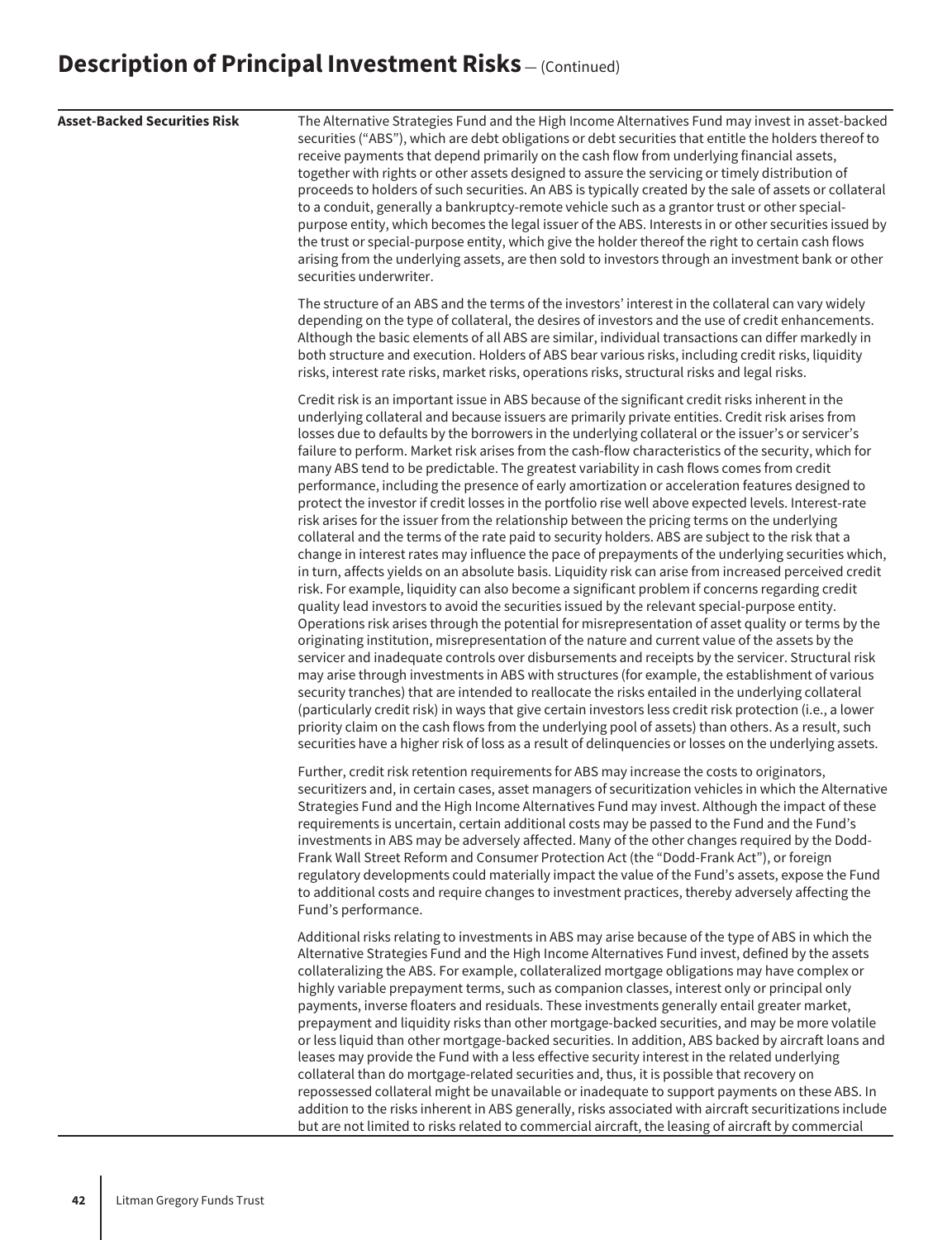airlines and the commercial aviation industry generally. With respect to any one aircraft, the value of such aircraft can be affected by the particular maintenance and operating history for the aircraft or its components, the model and type of aircraft, the jurisdiction of registration (including legal risks, costs and delays in attempting to repossess and export such aircraft following any default under the related loan or lease) and regulatory risk. The Alternative Strategies Fund and the High Income Alternatives Fund may invest in these and other types of ABS that may be developed in the future.

- **Residential Mortgage-Backed Securities** Home mortgage loans are typically grouped together into pools by banks and other lending institutions, and interests in these pools are then sold to investors, allowing the bank or other lending institution to have more money available to loan to home buyers. Some of these pools are guaranteed by U.S. government agencies or by government sponsored private corporations-familiarly called "Ginnie Mae," "Fannie Mae" and "Freddie Mac." Non-agency MBS is subject to the risk that the value of such security will decline because, among other things, the security is not issued or guaranteed as to principal or interest by the U.S. government or a government sponsored enterprise. These securities are often subject to greater credit risk than agency MBS. In addition, these securities may be less readily marketable as the market for these securities is typically smaller and less liquid than the market for agency MBS, thus these securities may be subject to greater price fluctuation than agency MBS. Home mortgage loans may also be purchased and grouped together by non-lending institutions such as investment banks and hedge funds who will sell interests in such pools to investors. Mortgage-backed securities may be particularly sensitive to changes in interest rates given that rising interest rates tend to extend the duration of fixedrate mortgage-backed securities. As a result, a rising interest rate environment can cause the prices of mortgage-backed securities to be increasingly volatile, which may adversely affect the Alternative Strategies Fund's and High Income Alternatives Fund's holdings of mortgagebacked securities. In light of the current interest rate environment, the Alternative Strategies Fund's and High Income Alternatives Fund's investments in these securities may be subject to heightened interest rate risk. These risks are elevated given the current distressed economic, market, health and labor conditions, notably, increased levels of unemployment, delays and delinquencies in payments of mortgage and rent obligations, and uncertainty regarding the effects and extent of government intervention with respect to mortgage payments and other economic matters.
- **Commercial Mortgage-Backed Securities** Commercial mortgage backed securities ("CMBS") are collateralized by one or more commercial mortgage loans. Banks and other lending institutions typically group the loans into pools and interests in these pools are then sold to investors, allowing the lender to have more money available to loan to other commercial real estate owners. Commercial mortgage loans may be secured by office properties, retail properties, hotels, mixed use properties or multi-family apartment buildings. Investments in CMBS are subject to the risks of ABS generally and particularly subject to credit risk, interest rate risk, and liquidity and valuation risk. These risks are elevated given the current distressed economic, market, health and labor conditions, notably, increased levels of unemployment, delays and delinquencies in payments of mortgage and rent obligations, and uncertainty regarding the effects and extent of government intervention with respect to mortgage payments and other economic matters.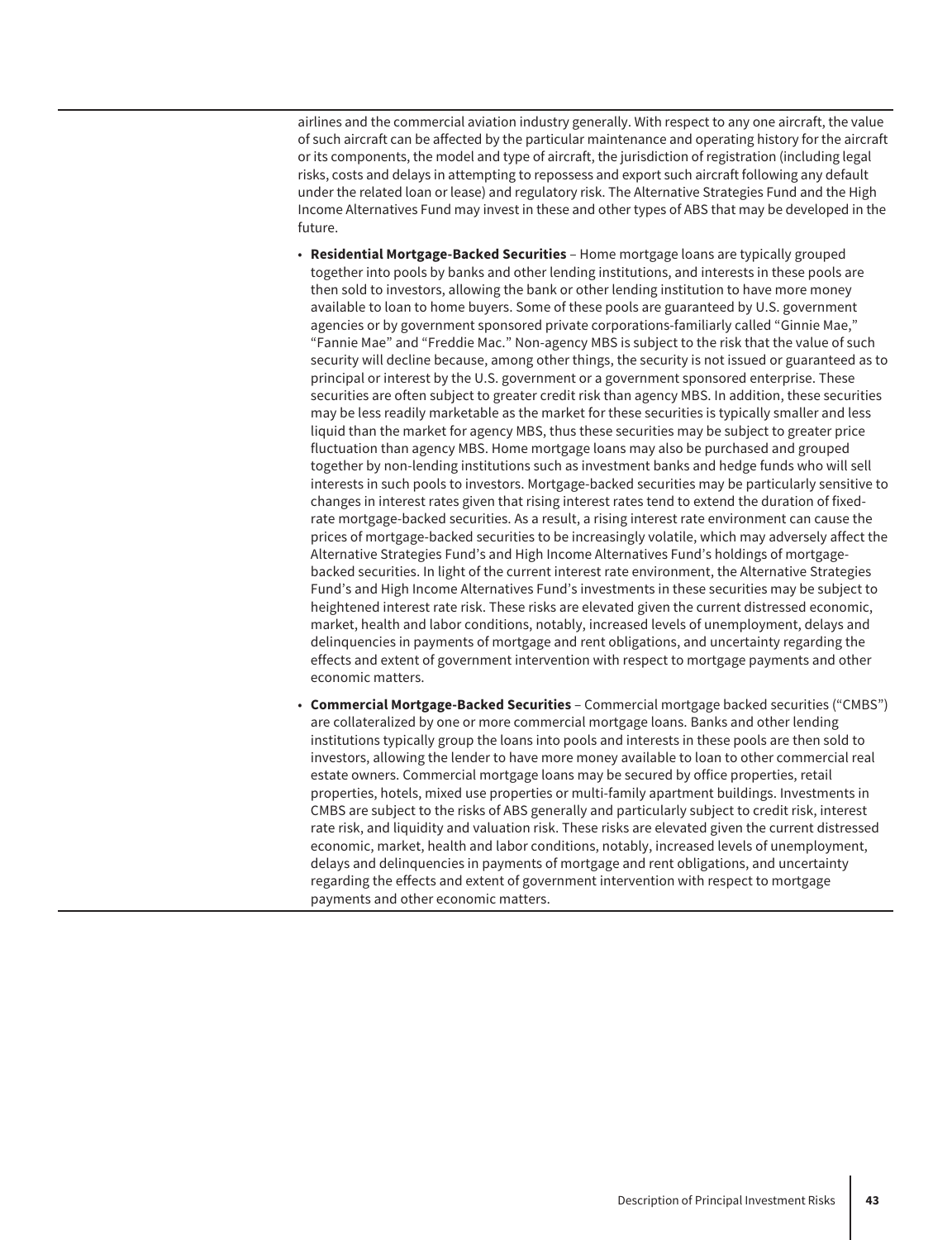| <b>Below Investment-Grade Fixed</b><br><b>Income Securities Risk</b>                      | Below investment-grade fixed income securities (also known as "junk bonds") are considered<br>speculative. These securities are rated Ba1 through C by Moody's Investors Service ("Moody's") or<br>BB+ through D by Standard & Poor's Rating Group ("S&P") (or comparably rated by another<br>nationally recognized statistical rating organization), or, if not rated by Moody's or S&P, are<br>considered by the sub-advisors to be of similar quality.                                                                                                                                                                                                                                                                                                                                                                                                                                                                                                                                                                                                                                                                                                                                                                                                                                                                                                                                                                                                                                                                                                                                                                                                                                                                                                                                                                                                                                                                                                                                                                                                                                                                                                                                                                                                                                                                                                                                                                                                                         |
|-------------------------------------------------------------------------------------------|-----------------------------------------------------------------------------------------------------------------------------------------------------------------------------------------------------------------------------------------------------------------------------------------------------------------------------------------------------------------------------------------------------------------------------------------------------------------------------------------------------------------------------------------------------------------------------------------------------------------------------------------------------------------------------------------------------------------------------------------------------------------------------------------------------------------------------------------------------------------------------------------------------------------------------------------------------------------------------------------------------------------------------------------------------------------------------------------------------------------------------------------------------------------------------------------------------------------------------------------------------------------------------------------------------------------------------------------------------------------------------------------------------------------------------------------------------------------------------------------------------------------------------------------------------------------------------------------------------------------------------------------------------------------------------------------------------------------------------------------------------------------------------------------------------------------------------------------------------------------------------------------------------------------------------------------------------------------------------------------------------------------------------------------------------------------------------------------------------------------------------------------------------------------------------------------------------------------------------------------------------------------------------------------------------------------------------------------------------------------------------------------------------------------------------------------------------------------------------------|
|                                                                                           | These securities may be subject to greater risks than those of higher rated fixed income securities,<br>including greater risk of default. The market value of below investment-grade fixed income<br>securities is more sensitive to individual corporate developments and economic changes than<br>higher rated securities. Adverse publicity and investor perceptions, whether or not accurate,<br>regarding below investment-grade fixed income securities may depress prices and diminish<br>liquidity for such securities. The market for below investment-grade fixed income securities may<br>be less active than the market for higher rated securities, which can adversely affect the price at<br>which these securities may be sold. Less active markets may diminish the Alternative Strategies<br>Fund's, High Income Alternatives Fund's and Dolan McEniry Corporate Bond Fund's ability to<br>obtain accurate market quotations when valuing the portfolio securities and thereby giving rise to<br>valuation risk. In addition, the Alternative Strategies Fund the High Income Alternatives Fund and<br>the Dolan McEniry Corporate Bond Fund may incur additional expenses if a holding defaults and<br>the Alternative Strategies Fund, High Income Alternatives Fund and Dolan McEniry Corporate Bond<br>Fund have to seek recovery of its principal investment. Below investment-grade fixed income<br>securities may also present risks based on payment expectations. For example, these securities<br>may contain redemption or call provisions. If an issuer exercises these provisions in a declining<br>interest rate market, the Alternative Strategies Fund, High Income Alternatives Fund and Dolan<br>McEniry Corporate Bond Fund would have to replace the security with a lower yielding security<br>resulting in a decreased return for investors. There is no limit to the Alternative Strategies Fund's<br>and High Income Alternatives Fund's ability to invest in below investment-grade fixed income<br>securities; however, under normal market conditions, it does not expect to invest more than 50%<br>of its total assets in below investment-grade fixed income securities as measured at time of<br>purchase. Under normal market conditions, the Dolan McEniry Corporate Bond Fund expects to<br>invest approximately 25% of its net assets in below investment-grade fixed income securities as<br>measured at time of purchase. |
| <b>Capital Structure Arbitrage Risk</b>                                                   | The perceived mispricing identified by the sub-adviser may not disappear or may even increase, in<br>which case losses may be realized.                                                                                                                                                                                                                                                                                                                                                                                                                                                                                                                                                                                                                                                                                                                                                                                                                                                                                                                                                                                                                                                                                                                                                                                                                                                                                                                                                                                                                                                                                                                                                                                                                                                                                                                                                                                                                                                                                                                                                                                                                                                                                                                                                                                                                                                                                                                                           |
| <b>Collateral Risk</b>                                                                    | If the Fund's financial instruments are secured by collateral, the issuer may have difficulty<br>liquidating the collateral and/or the Fund may have difficulty enforcing its rights under the terms<br>of the securities if an issuer defaults. Collateral may be insufficient or the Fund's right to the<br>collateral may be set aside by a court. Collateral will generally consist of assets that may not be<br>readily liquidated, including for example, equipment, inventory, work in the process of<br>manufacture, real property and payments to become due under contracts or other receivable<br>obligations. There is no assurance that the liquidation of those assets would satisfy an issuer's<br>obligations under a financial instrument. Non-affiliates and affiliates of issuers of financial<br>instruments may provide collateral in the form of secured and unsecured guarantees and/or<br>security interests in assets that they own, which may also be insufficient to satisfy an issuer's<br>obligations under a financial instrument.                                                                                                                                                                                                                                                                                                                                                                                                                                                                                                                                                                                                                                                                                                                                                                                                                                                                                                                                                                                                                                                                                                                                                                                                                                                                                                                                                                                                                  |
| <b>Collateralized Loan Obligations and</b><br><b>Collateralized Debt Obligations Risk</b> | The Alternative Strategies Fund and the High Income Alternatives Fund may invest in collateralized<br>loan obligations ("CLOs") and collateralized debt obligations ("CDOs"). Investments in CLOs carry<br>the same risks as investments in loans directly, such as interest rate risk, credit and liquidity and<br>valuation risks, and the risk of default. These investments are also subject to the risks associated<br>with a decrease of market value due to collateral defaults and disappearance of subordinate<br>tranches, market anticipation of defaults, and investor aversion to these types of securities as a<br>class. CLOs issue classes or "tranches" that vary in risk and yield. Losses caused by defaults on<br>underlying assets are borne first by the holders of subordinate tranches. A CLO may experience<br>substantial losses attributable to loan defaults. The Fund's investment in a CLO may decrease in<br>market value because of (i) loan defaults or credit impairment, (ii) the disappearance of<br>subordinate tranches, (iii) market anticipation of defaults, and (iv) investor aversion to CLO<br>securities as a class. These risks may be magnified depending on the tranche of CLO securities in<br>which the Fund invests. For example, investments in a junior tranche of CLO securities will likely be<br>more sensitive to loan defaults or credit impairment than investments in more senior tranches.                                                                                                                                                                                                                                                                                                                                                                                                                                                                                                                                                                                                                                                                                                                                                                                                                                                                                                                                                                                                                           |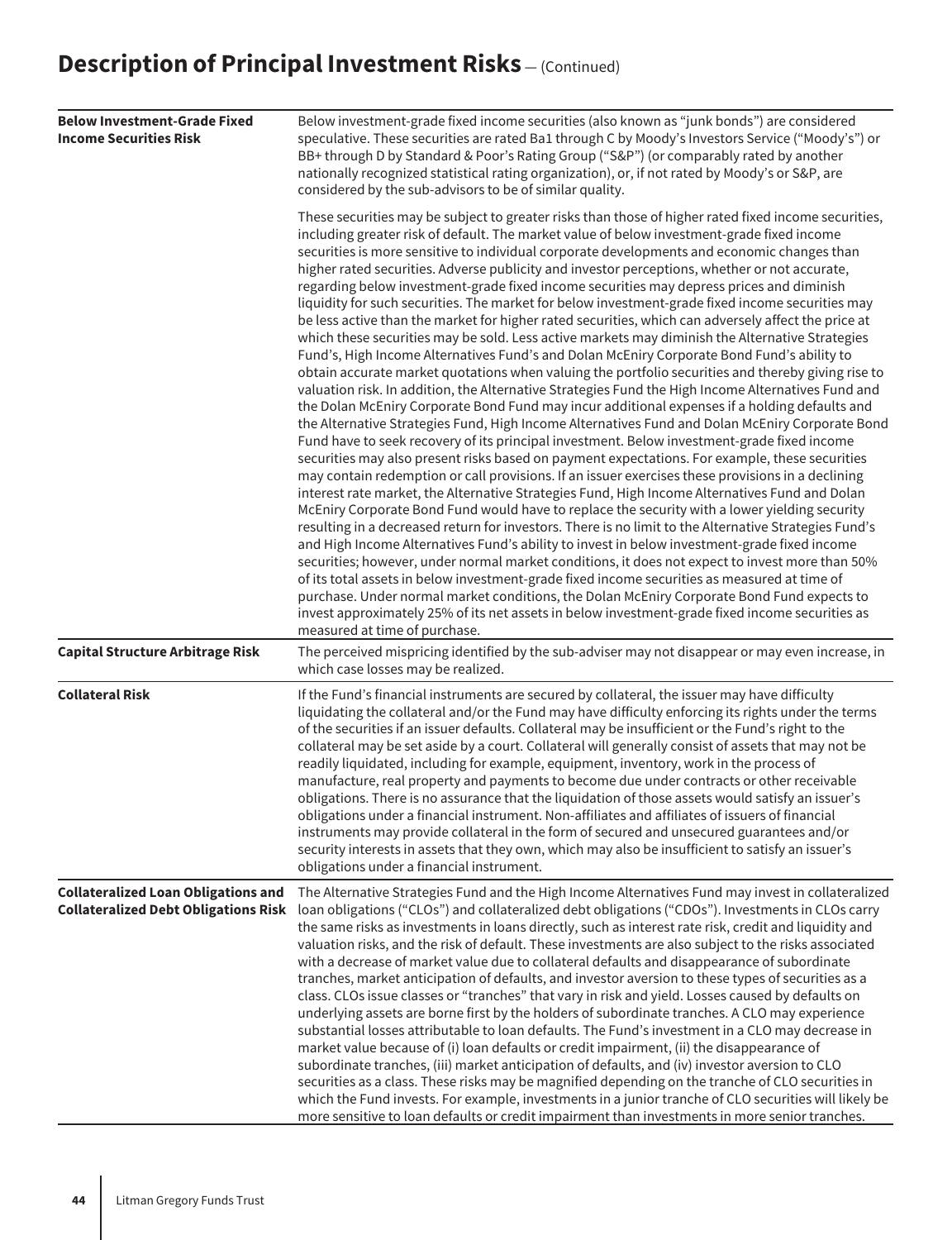|                                                      | CDOs are structured similarly to CLOs, but are backed by pools of assets that are debt securities<br>rather than only loans, typically including bonds, other structured finance securities (including<br>other ABS and other CLOs) and/or synthetic instruments. CDOs are often highly leveraged, and like<br>CLOs, the risks of investing in CDOs may be magnified depending on the tranche of CDO securities<br>held by the Fund. The nature of the risks of CDOs depends largely on the type and quality of the<br>underlying collateral and the tranche of CDOs in which the Fund may invest. CDOs collateralized by<br>pools of ABS carry the same risks as investments in ABS directly, including losses with respect to<br>the collateral underlying those ABS. In addition, certain CDOs may not hold their underlying<br>collateral directly, but rather, use derivatives such as swaps to create "synthetic" exposure to the<br>collateral pool. Such CDOs entail the risks associated with derivative instruments. |
|------------------------------------------------------|--------------------------------------------------------------------------------------------------------------------------------------------------------------------------------------------------------------------------------------------------------------------------------------------------------------------------------------------------------------------------------------------------------------------------------------------------------------------------------------------------------------------------------------------------------------------------------------------------------------------------------------------------------------------------------------------------------------------------------------------------------------------------------------------------------------------------------------------------------------------------------------------------------------------------------------------------------------------------------------------------------------------------------|
| <b>Communications Services Sector</b><br><b>Risk</b> | Certain of the Funds, through the implementation of their respective investment strategies, may<br>from time to time invest a significant portion of their assets in the communications services sector.<br>Media and communications companies may be significantly affected by product and service<br>obsolescence due to technological advancement or development, competitive pressures<br>(including innovation by competitors and pricing competition), substantial capital requirements,<br>research and development costs, fluctuating demand due to shifting demographics and changing<br>consumer tastes, and changes in regulation. Certain companies in the communications sector may<br>be particular targets of hacking and/or other cybersecurity breaches, which could adversely affect<br>their businesses.                                                                                                                                                                                                    |
|                                                      | Consumer Discretionary Sector Risk Certain of the Funds, through the implementation of their respective investment strategies, may<br>from time to time invest a significant portion of their assets in the consumer discretionary sector,<br>which includes, for example, automobile, textile and retail companies. This sector can be<br>significantly affected by, among other factors, changes in domestic and international economies;<br>exchange and interest rates; worldwide demand; competition; consumers' disposable income<br>levels, propensity to spend and consumer preferences; social trends; and marketing campaigns.<br>Companies in the consumer discretionary sector have historically been characterized as relatively<br>cyclical and therefore more volatile in times of change.                                                                                                                                                                                                                      |
| <b>Consumer Staples Sector Risk</b>                  | Certain of the Funds, through the implementation of their respective investment strategies, may<br>from time to time invest a significant portion of their assets in the consumer staples sector, which<br>includes, for example, the food and staples retailing industry, the food, beverage and tobacco<br>industry and the household and personal products industry. This sector can be significantly<br>affected by, among other factors, the regulation of various product components and production<br>methods, marketing campaigns and changes in the global economy, consumer spending and<br>consumer demand. Tobacco companies, in particular, may be adversely affected by new laws,<br>regulations and litigations. Companies in the consumer staples sector may also be adversely<br>affected by changes or trends in commodity prices, which may be influenced by unpredictable<br>factors. These companies may be subject to severe competition, which may have an adverse<br>impact on their profitability.    |
| <b>Convertible Arbitrage Risk</b>                    | Arbitrage strategies involve engaging in transactions that attempt to exploit price differences of<br>identical, related or similar securities on different markets or in different forms. A Fund may realize<br>losses or reduced rate of return if underlying relationships among securities in which investment<br>positions are taken change in an adverse manner or a transaction is unexpectedly terminated or<br>delayed. Trading to seek short-term capital appreciation can be expected to cause the Fund's<br>portfolio turnover rate to be substantially higher than that of the average equity-oriented<br>investment company, resulting in higher transaction costs and additional capital gains tax<br>liabilities.                                                                                                                                                                                                                                                                                              |
| <b>Convertible Securities Risk</b>                   | Convertible securities generally offer lower interest or dividend yields than non-convertible<br>securities of similar quality. Because convertible securities are higher in an issuer's capital<br>structure than equity securities, convertible securities are generally not as risky as the equity<br>securities of the same issuer. However, convertible securities may gain or lose value due to<br>changes in, among other things, interest rates; other general economic conditions; industry<br>fundamentals; market sentiment; and the issuer's operating results, financial statements and<br>credit ratings. The value of convertible securities also tends to change whenever the market value<br>of the underlying common or preferred stock fluctuates.                                                                                                                                                                                                                                                          |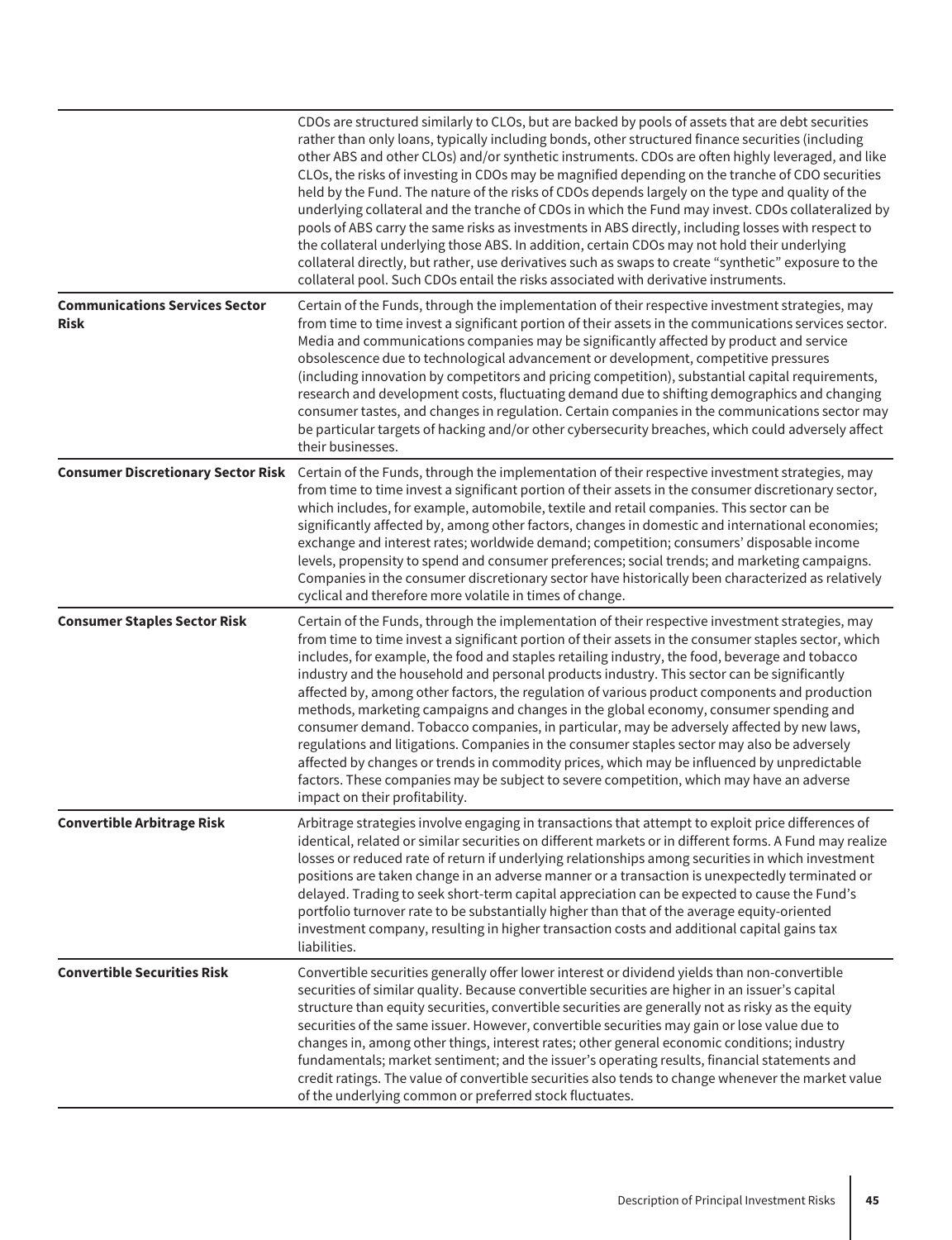| <b>Corporate Debt Obligations Risk</b> | Corporate debt obligations, which are debt instruments issued by corporations to raise capital, are<br>subject to the risk of an issuer's inability to meet principal and interest payments on the<br>obligations. Corporate debt obligations have priority over preferred securities and common stock<br>in an issuer's capital structure, but may be subordinated to an issuer's other debt instruments. The<br>market value of a corporate debt obligation may be affected by factors directly related to the<br>issuer, such as investors' perceptions of the creditworthiness of the issuer, the issuer's financial<br>performance, perceptions of the issuer in the market place, performance of the issuer's<br>management, the issuer's capital structure, the use of financial leverage and demand for the<br>issuer's goods and services, and by factors not directly related to the issuer such as general market<br>liquidity. The market value of corporate debt obligations generally may be expected to rise and fall<br>inversely with interest rates, and as a result, corporate debt obligations may lose value in a rising-<br>rate environment.                                                                                                                                                                                                                                                                                                                                                                                                                                                                                                                                                                           |
|----------------------------------------|-----------------------------------------------------------------------------------------------------------------------------------------------------------------------------------------------------------------------------------------------------------------------------------------------------------------------------------------------------------------------------------------------------------------------------------------------------------------------------------------------------------------------------------------------------------------------------------------------------------------------------------------------------------------------------------------------------------------------------------------------------------------------------------------------------------------------------------------------------------------------------------------------------------------------------------------------------------------------------------------------------------------------------------------------------------------------------------------------------------------------------------------------------------------------------------------------------------------------------------------------------------------------------------------------------------------------------------------------------------------------------------------------------------------------------------------------------------------------------------------------------------------------------------------------------------------------------------------------------------------------------------------------------------------------------------------------------------------------------------------------|
| <b>Country/Regional Risk</b>           | World events - such as political upheaval, financial troubles, or natural disasters - may adversely<br>affect the value of securities issued by companies in foreign countries or regions. Because each of<br>the International Fund and Oldfield International Value Fund may invest a large portion of its<br>assets in securities of companies located in any one country or region, including emerging<br>markets, the Fund's performance may be hurt disproportionately by the poor performance of its<br>investments in that area. This risk is heightened in emerging markets - see "Emerging Markets<br>Risk" below.                                                                                                                                                                                                                                                                                                                                                                                                                                                                                                                                                                                                                                                                                                                                                                                                                                                                                                                                                                                                                                                                                                                  |
| <b>Currency Risk</b>                   | The Alternative Strategies Fund and High Income Alternatives Fund may invest in foreign<br>currencies for investment and hedging purposes. All of the Funds may invest in foreign currencies<br>for hedging purposes. Investing in foreign currencies exposes the fund to fluctuations in currency<br>exchange rates. Fluctuations in the exchange rates between different currencies may negatively<br>affect an investment. Each of the Alternative Strategies Fund and High Income Alternatives Fund<br>may be subject to currency risk because it may invest a significant portion of its assets in currency-<br>related instruments, such as forward currency exchange contracts, foreign currency futures<br>contracts, options on foreign currencies and foreign currency futures, cross-currency instruments<br>(such as swaps) and direct investments in foreign currencies. The Alternative Strategies Fund and<br>High Income Alternatives Fund also are subject to currency risk because each may invest in<br>securities or other instruments denominated in, or receive revenues in, foreign currencies. The<br>sub-advisors may elect not to hedge currency risk, which may cause the Alternative Strategies<br>Fund and the High Income Alternatives Fund to incur losses that would not have been incurred had<br>the risk been hedged.                                                                                                                                                                                                                                                                                                                                                                                      |
| <b>Cybersecurity Risk</b>              | Information and technology systems relied upon by the Funds, iM Global, the sub-advisors, the<br>Funds' service providers (including, but not limited to, Fund accountants, custodians, transfer<br>agents, administrators, distributors and other financial intermediaries) and/or the issuers of<br>securities in which a Fund invests may be vulnerable to damage or interruption from computer<br>viruses, network failures, computer and telecommunication failures, infiltration by unauthorized<br>persons, security breaches, usage errors, power outages and catastrophic events such as fires,<br>tornadoes, floods, hurricanes and earthquakes. Although iM Global has implemented measures to<br>manage risks relating to these types of events, if these systems are compromised, become<br>inoperable for extended periods of time or cease to function properly, significant investment may<br>be required to fix or replace them. The failure of these systems and/or of disaster recovery plans<br>could cause significant interruptions in the operations of the Funds, iM Global, the sub-advisors,<br>the Funds' service providers and/or issuers of securities in which a Fund invests and may result in a<br>failure to maintain the security, confidentiality or privacy of sensitive data, including personal<br>information relating to investors (and the beneficial owners of investors). Such a failure could also<br>harm the reputation of the Funds, iM Global, the sub-advisors, the Funds' service providers and/or<br>issuers of securities in which a Fund invests, subject such entities and their respective affiliates to<br>legal claims or otherwise affect their business and financial performance. |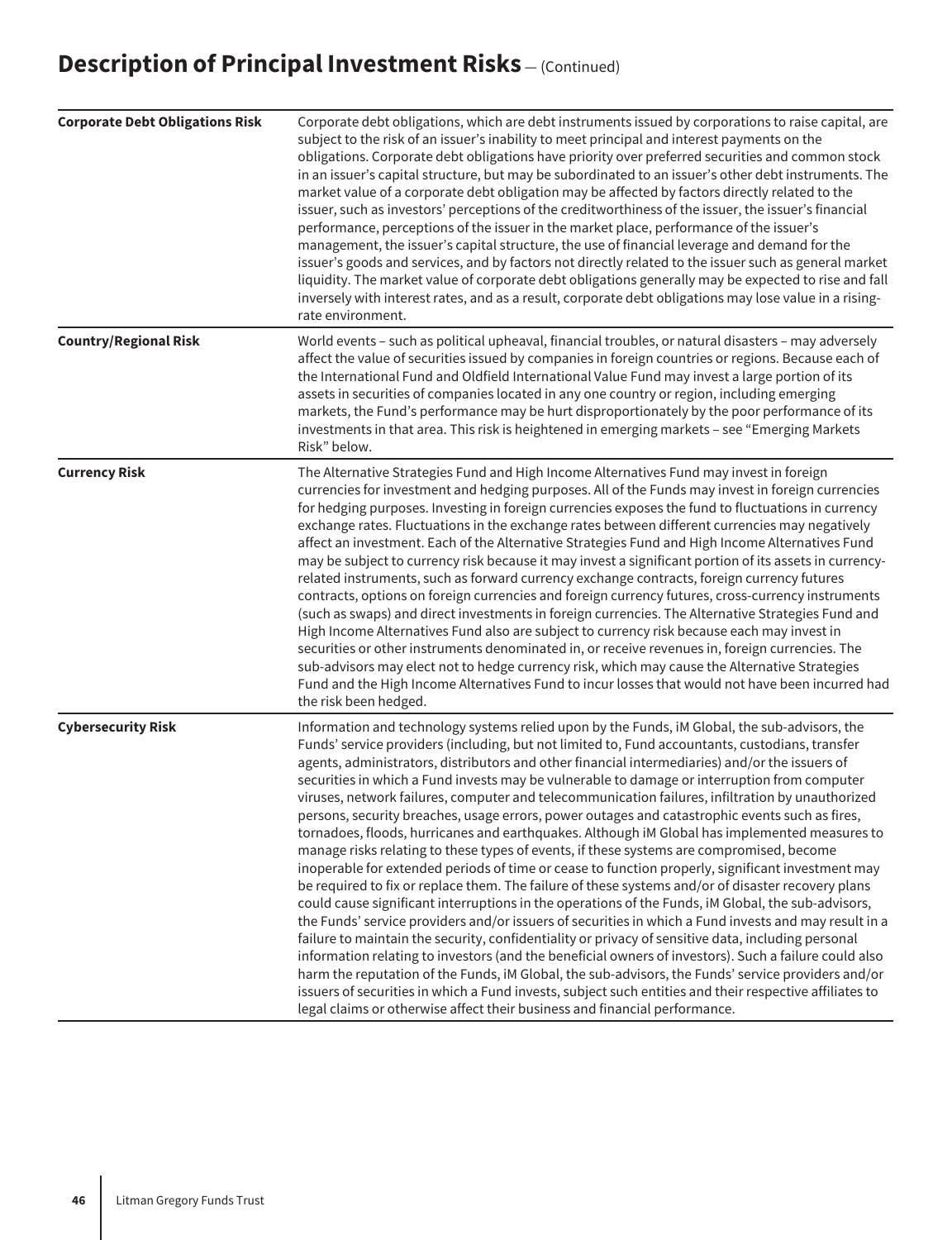**Derivatives Risk** Some of the instruments in which the Alternative Strategies Fund and the High Income Alternatives Fund may invest may be referred to as "derivatives," because their value "derives" from the value of an underlying asset, reference rate or index. Use of derivatives is a highly specialized activity that can involve investment techniques and risks different from, and in some respects greater than, those associated with investing in more traditional investments, such as stocks and bonds. Derivatives can be highly complex and highly volatile and may perform in unanticipated ways. Derivatives can create leverage, which can magnify the impact of a decline in the value of the reference instrument underlying the derivative, and each of the Alternative Strategies Fund and the High Income Alternatives Fund could lose more than the amount it invests. Derivatives can have the potential for unlimited losses, for example, where the Fund may be called upon to deliver a security it does not own. Derivatives may at times be highly illiquid, and the Fund may not be able to close out or sell a derivative at a particular time or at an anticipated price. Derivatives can be difficult to value and valuation may be more difficult in times of market turmoil. There may be imperfect correlation between the behavior of a derivative and that of the reference instrument, and the reference instrument may not perform as anticipated. Suitable derivatives may not be available in all circumstances, and there can be no assurance that the Fund will use derivatives to reduce exposure to other risks when that might have been beneficial. Derivatives may involve fees, commissions, or other costs that may reduce the Fund's gains or exacerbate losses from the derivatives. In addition, the Fund's use of derivatives may have different tax consequences for the Fund than an investment in the reference instruments, and those differences may increase the amount and affect the timing of income recognition and character of taxable distributions payable to shareholders. Certain aspects of the regulatory treatment of derivative instruments, including federal income tax, are currently unclear and may be affected by changes in legislation, regulations, or other legally binding authority.

> Derivatives involve counterparty risk, which is the risk that the other party to the derivative will fail to make required payments or otherwise comply with the terms of the derivative. Counterparty risk may arise because of market activities and developments, the counterparty's financial condition (including financial difficulties, bankruptcy, or insolvency), or other reasons. Not all derivative transactions require a counterparty to post collateral, which may expose the Alternative Strategies Fund and the High Income Alternatives Fund to greater losses in the event of a default by a counterparty. Counterparty risk is generally thought to be greater with OTC derivatives than with derivatives that are centrally cleared. However, derivatives that are traded on organized exchanges and/or through clearing organizations involve the possibility that the futures commission merchant or clearing organization will default in the performance of its obligations.

> When the Alternative Strategies Fund and the High Income Alternatives Fund use derivatives, each Fund will likely be required to provide margin or collateral and/or segregate cash or other liquid assets; these practices are intended to satisfy contractual undertakings and regulatory requirements and will not prevent the Fund from incurring losses on derivatives. The need to provide margin or collateral and/or segregate assets could limit the Fund's ability to pursue other opportunities as they arise. Segregated assets are not available to meet redemptions. The amount of assets required to be segregated will depend on the type of derivative the Fund uses and the nature of the contractual arrangement. If the Fund is required to segregate assets equal to only the current market value of its obligation under a derivative, the Fund may be able to use derivatives to a greater extent than if it were required to segregate assets equal to the full notional value of such derivative, which would increase the degree of leverage the Fund could undertake through derivatives and otherwise. Derivatives that have margin requirements involve the risk that if the Fund has insufficient cash or eligible margin securities to meet daily variation margin requirements, it may have to sell securities or other instruments from its portfolio at a time when it may be disadvantageous to do so. The Fund may remain obligated to meet margin requirements until a derivatives position is closed.

> Although the Alternative Strategies Fund and the High Income Alternatives Fund may use derivatives to attempt to hedge against certain risks, the hedging instruments may not perform as expected and could produce losses. Additional risks associated with certain types of derivatives are discussed below:

Options Risk. The Alternative Strategies Fund and High Income Alternatives Fund may invest in options. Options trading entails risks in addition to those resulting from trading in traditional securities. Options may be more volatile than the underlying instruments, and therefore, on a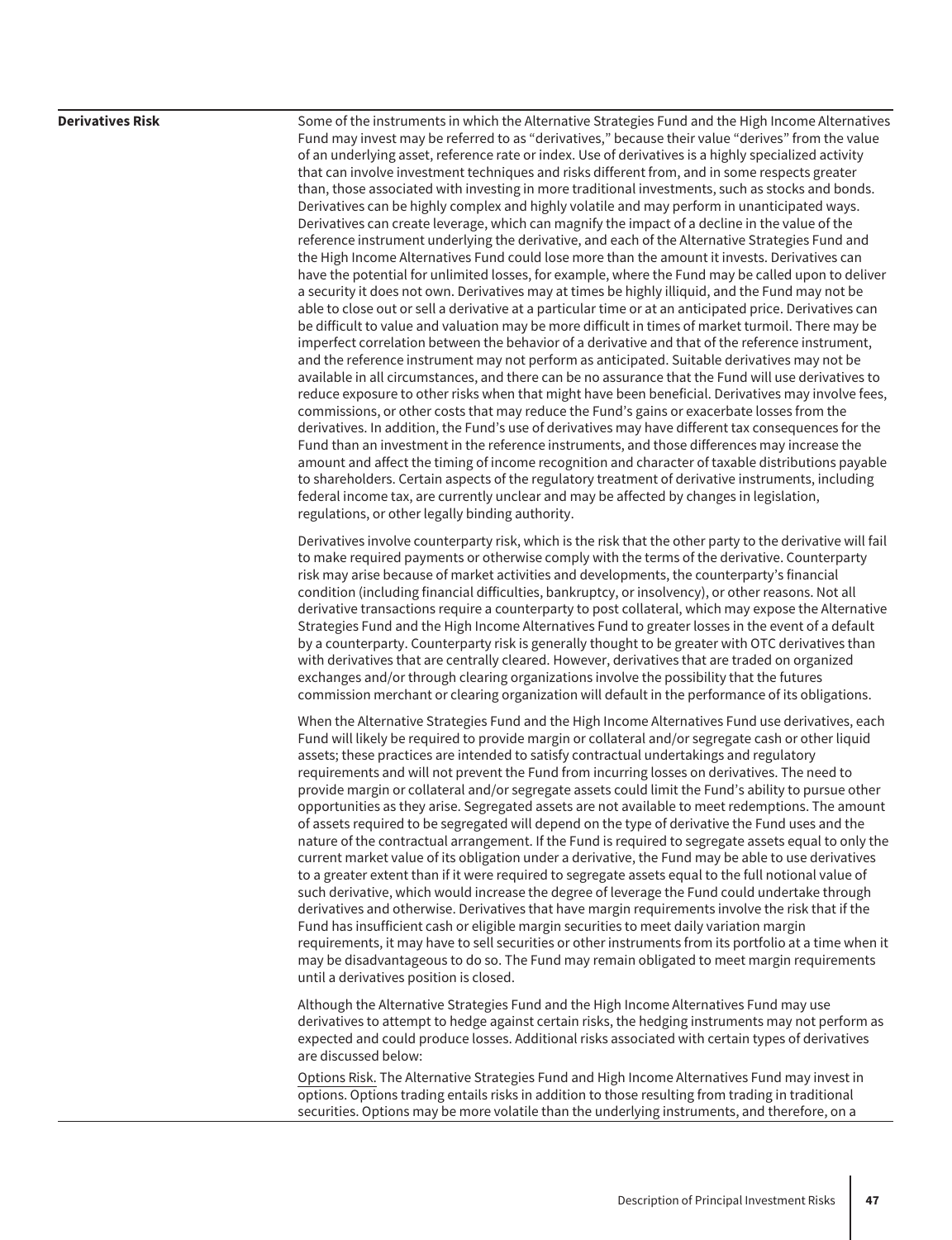percentage basis, an investment in options may be subject to greater fluctuation than an investment in the underlying instruments themselves. An investment in options is subject to the risk of a complete loss of the amounts paid as premiums to purchase the options.

Forward Contracts Risk. The Alternative Strategies Fund and High Income Alternatives Fund may invest in forward contracts. There are no limitations on daily price movements of forward contracts. Changes in foreign exchange regulations by governmental authorities might limit the trading of forward contracts. To the extent the Alternative Strategies Fund and High Income Alternatives Fund enter into non-U.S. currency forward contracts with banks, the Funds are subject to the risk of bank failure or the inability of or refusal by a bank to perform such contracts. There have been periods during which certain banks have refused to continue to quote prices for forward contracts or have quoted prices with an unusually wide spread (the difference between the price at which the bank is prepared to buy and the price at which it is prepared to sell).

Futures Contracts Risk. The Alternative Strategies Fund and High Income Alternatives Fund may invest in futures contracts. The loss that may be incurred by entering into futures contracts could exceed the amount of the premiums paid and may be potentially unlimited. Futures markets are highly volatile, and the use of futures may increase the volatility of the Fund's net asset value ("NAV"). Additionally, as a result of the low collateral deposits normally involved in futures trading, a relatively small movement in the price or value of a futures contract increases the risk of losing more than the amount initially invested by the Fund. Furthermore, exchanges may limit fluctuations in futures contract prices during a trading session by imposing a maximum permissible price movement on each futures contract. The Fund may be disadvantaged if it is prohibited from executing a trade outside the daily permissible price movement. Futures contracts executed on foreign exchanges may not be provided the same protections as provided by U.S. exchanges.

P-Notes Risk. The International Fund, the Alternative Strategies Fund and the High Income Alternatives Fund may invest in P-Notes. P-Notes are a type of equity-linked derivative generally issued by banks or broker-dealers and are designed to replicate the performance of the underlying equity securities. P-Notes are typically utilized to obtain exposure in certain non-U.S. markets where direct investment in a company's equity is not permitted or otherwise feasible. Even though a P-Note is intended to reflect the performance of the underlying equity securities on a one-to-one basis so that investors will not normally gain or lose more in absolute terms than they would have made or lost had they invested in the underlying securities directly, the performance results of P-Notes will not replicate exactly the performance of the issuers or markets that the P-Notes seek to replicate due to transaction costs and other expenses. P-Notes represent unsecured, unsubordinated contractual rights of the issuer and do not confer any right, title or interest in respect to the underlying equity securities or provide rights against the issuer of the underlying securities. For this reason, in addition to the risks normally associated with a direct investment in the underlying securities, P-Notes are subject to counterparty risk if the issuer of the P-Note is unable or refuses to perform under the terms of the P-Note and must rely on the creditworthiness of the counterparty for its investment returns on the P-Notes. While the holder of a P-Note is entitled to receive from the bank or broker-dealer any dividends or other distributions paid on the underlying securities, the holder is not entitled to the same rights as an owner of the underlying securities, such as voting rights. P-Notes are also not traded on exchanges, are privately issued, and may be illiquid. There can be no assurance that the trading price or value of P-Notes will equal the value of the underlying value of the equity securities they seek to replicate.

Credit Default Swaps Risk. The Alternative Strategies Fund and the High Income Alternatives Fund may enter into credit default swap agreements. The "buyer" in a credit default swap contract is obligated to pay the "seller" a periodic stream of payments over the term of the contract, provided no event of default has occurred. In the event of default, the seller must pay the buyer the "par value" (full notional value) of the reference obligation in exchange for the reference obligation. Each Fund may be either the buyer or seller in the transaction. If the Fund is a buyer and no event of default occurs, the Fund loses its investment and recovers nothing. However, if an event of default occurs, the buyer receives full notional value for a reference obligation that may have little or no value. As a seller, each Fund receives a fixed rate of income throughout the term of the contract, provided there is no default event. If an event of default occurs, the seller is normally obligated to pay the notional value of the reference obligation. The value of the reference obligation received by the seller, coupled with the periodic payments previously received may be less than the full notional value it pays to the buyer, resulting in a loss of value to the Fund. Credit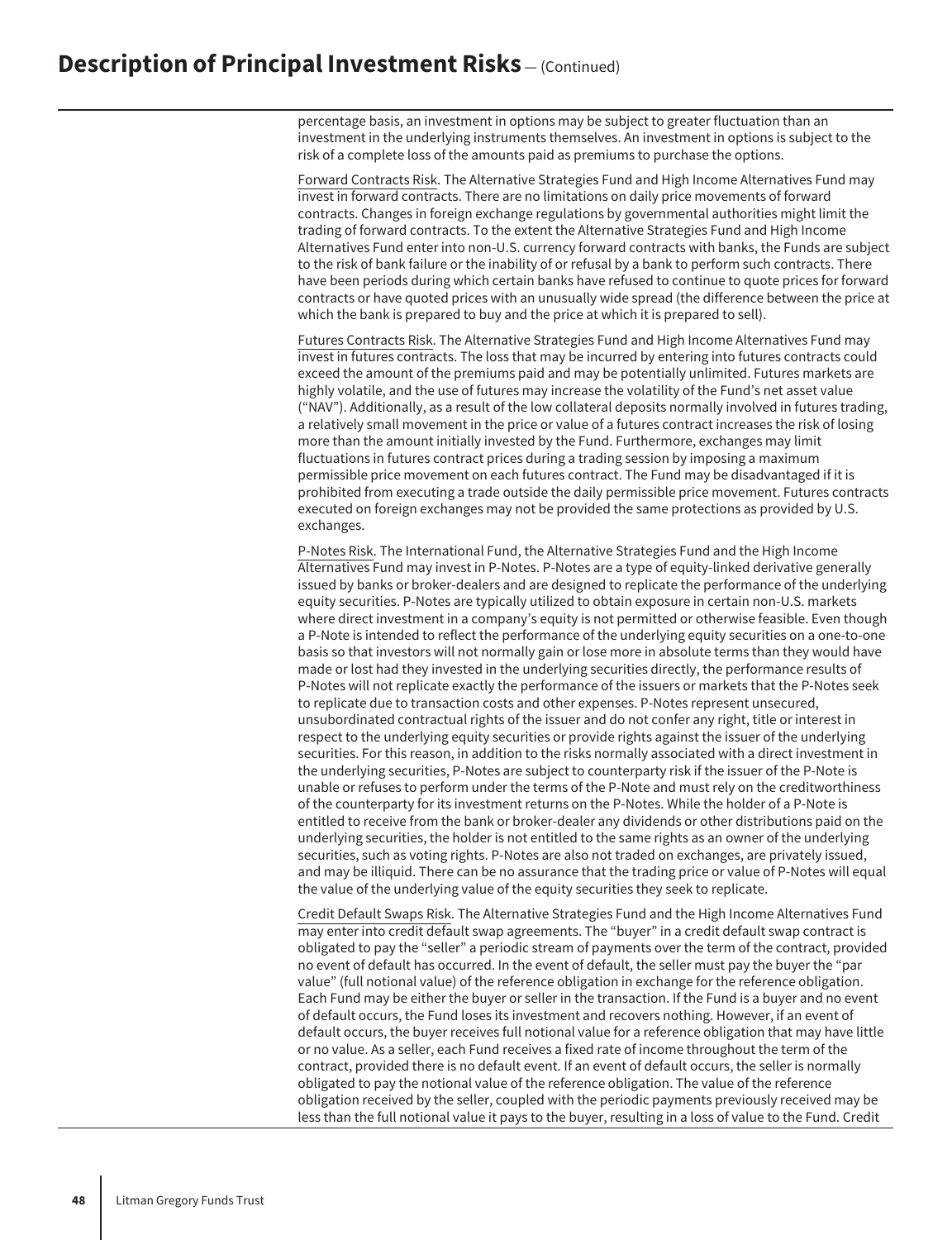|                              | default swaps involve greater risks than if the Fund had invested in the reference obligation<br>directly. In addition to general market risks, credit default swaps are subject to illiquidity risk,<br>counterparty risk and credit risks. If the Fund writes a credit default swap, it would normally be<br>required to segregate liquid assets equal in value to the notional value of the reference obligation.                                                                                                                                                                                                                                                                                                                                                                                                                                                                                                                                                                                                                                                                                                                                                                                                                                                                                                                                                                                                                                     |
|------------------------------|----------------------------------------------------------------------------------------------------------------------------------------------------------------------------------------------------------------------------------------------------------------------------------------------------------------------------------------------------------------------------------------------------------------------------------------------------------------------------------------------------------------------------------------------------------------------------------------------------------------------------------------------------------------------------------------------------------------------------------------------------------------------------------------------------------------------------------------------------------------------------------------------------------------------------------------------------------------------------------------------------------------------------------------------------------------------------------------------------------------------------------------------------------------------------------------------------------------------------------------------------------------------------------------------------------------------------------------------------------------------------------------------------------------------------------------------------------|
|                              | Total Return Swaps Risk. The Alternative Strategies Fund and the High Income Alternatives Fund<br>may enter into total return swap agreements. Total return swap is the generic name for any<br>non-traditional swap where one party agrees to pay the other the "total return" of a defined<br>underlying asset, usually in return for receiving a stream of cash flows based on the London<br>Interbank Offered Rate ("LIBOR") or an alternative reference rate. A total return swap may be<br>applied to any underlying asset but is most commonly used with equity indices, single stocks,<br>bonds and defined portfolios of loans and mortgages. Total return swap is a mechanism for the<br>user to accept the economic benefits of asset ownership without utilizing the balance sheet. The<br>other leg of the swap, usually LIBOR or an alternative reference rate, is spread to reflect the<br>non-balance sheet nature of the product. No notional amounts are exchanged with total return<br>swaps. The total return receiver assumes the entire economic exposure-that is, both market and<br>credit exposure-to the reference asset. The total return payer-often the owner of the reference<br>obligation-gives up economic exposure to the performance of the reference asset and in return<br>takes on counterparty credit exposure to the total return receiver in the event of a default or fall in<br>value of the reference asset. |
| <b>Emerging Markets Risk</b> | Emerging market countries are those with immature economic and political structures, and<br>investing in emerging markets entails greater risk than in developed markets. Emerging markets<br>may be under-capitalized, have less developed legal and financial systems or have less stable<br>currencies than markets in the developed world. Emerging market securities are securities that are<br>issued by companies with their principal place of business or principal office in an emerging<br>market country; or securities issued by companies for which the principal securities trading market<br>is an emerging market country. Emerging market securities typically present even greater<br>exposure to the risks described under "Foreign Investment Risk" and may be particularly sensitive<br>to certain economic changes. For example, emerging market countries are more often dependent<br>on international trade and are therefore often vulnerable to recessions in other countries.<br>Emerging markets may have obsolete financial systems and volatile currencies, and may be more<br>sensitive than more mature markets to a variety of economic factors. Emerging market securities<br>also may be less liquid than securities of more developed countries and could be difficult to sell,<br>particularly during a market downturn.                                                                                           |
|                              | Economies in emerging market countries may also be more susceptible to natural and man-made<br>disasters, such as earthquakes, tsunamis, terrorist attacks, or adverse changes in climate or<br>weather. In addition, many developing countries with less established health care systems have<br>experienced outbreaks of pandemic or contagious diseases from time to time, including, but not<br>limited to, COVID-19, Ebola, Zika, avian flu, severe acute respiratory syndrome, and Middle East<br>Respiratory Syndrome. The risks of such phenomena and resulting social, political, economic and<br>environmental damage cannot be quantified. These events can exacerbate market volatility as<br>well as impair economic activity, which can have both short- and immediate-term effects on the<br>valuations of the companies and issuers in which the Funds invest.                                                                                                                                                                                                                                                                                                                                                                                                                                                                                                                                                                           |
|                              | Among other risks of investing in emerging market countries are the variable quality and reliability<br>of financial information and related audits of companies. In some cases, financial information and<br>related audits can be unreliable and not subject to verification. Auditing firms in some of these<br>markets are not subject to independent inspection or oversight of audit quality. This can result in<br>investment decisions being made based on flawed or misleading information. Additionally,<br>investors may have substantial difficulties in bringing legal actions to enforce or protect investors'<br>rights, which can increase the risks of loss. The Funds define an emerging market country as any<br>country that is included in the MSCI Emerging Markets Index.                                                                                                                                                                                                                                                                                                                                                                                                                                                                                                                                                                                                                                                         |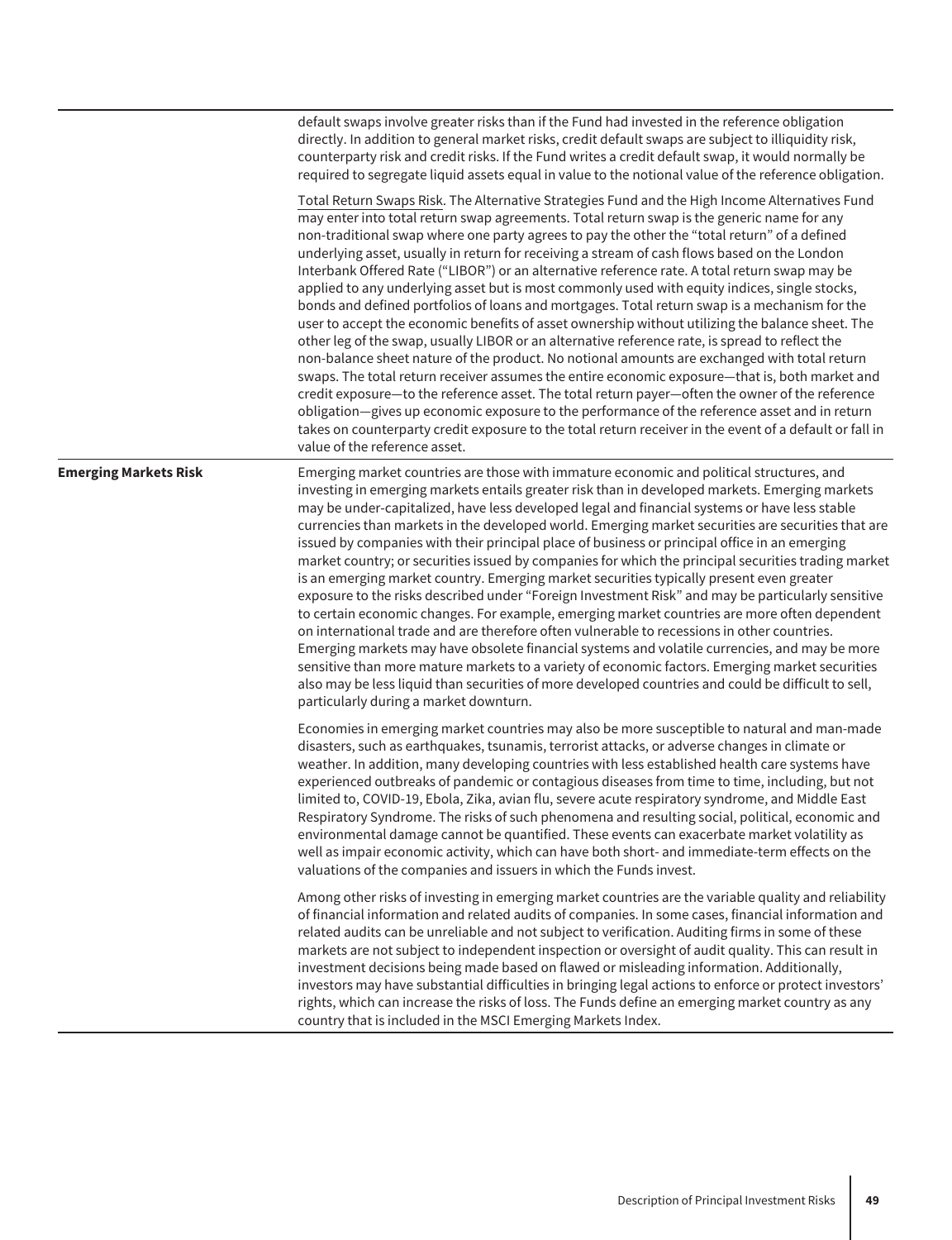| <b>Equity Securities Risk</b>   | The value of equity securities may fluctuate, sometimes rapidly and unexpectedly, due to various<br>factors, including factors affecting the general market, such as adverse changes in economic<br>conditions, the general outlook for corporate earnings, interest rates or investor sentiment. Equity<br>securities may also lose value because of factors affecting an entire industry or sector, such as<br>increases in production costs, and factors directly related to a specific company, such as<br>significant decisions made by its management. Certain equity securities may decline in value even<br>during periods when the prices of equity securities in general are rising, or may not perform as well<br>as the market in general. The prices of equity securities may also experience greater volatility<br>during periods of challenging market conditions such as the one that the market recently<br>experienced. This risk is greater for small- and medium-sized companies, which tend to be more<br>vulnerable to adverse developments than larger companies.                                                                                                                                                                                                                                                                                                                                                                                                                                                                                                                                                                                                                                                                                                                                                                                                                                                                                                                                                                                                                                                                                 |
|---------------------------------|--------------------------------------------------------------------------------------------------------------------------------------------------------------------------------------------------------------------------------------------------------------------------------------------------------------------------------------------------------------------------------------------------------------------------------------------------------------------------------------------------------------------------------------------------------------------------------------------------------------------------------------------------------------------------------------------------------------------------------------------------------------------------------------------------------------------------------------------------------------------------------------------------------------------------------------------------------------------------------------------------------------------------------------------------------------------------------------------------------------------------------------------------------------------------------------------------------------------------------------------------------------------------------------------------------------------------------------------------------------------------------------------------------------------------------------------------------------------------------------------------------------------------------------------------------------------------------------------------------------------------------------------------------------------------------------------------------------------------------------------------------------------------------------------------------------------------------------------------------------------------------------------------------------------------------------------------------------------------------------------------------------------------------------------------------------------------------------------------------------------------------------------------------------------------|
| <b>European Investment Risk</b> | Each of the International Fund and Oldfield International Value Fund may invest a significant<br>portion of its assets in issuers based in Western Europe and the United Kingdom ("UK"). The<br>economies of countries in Europe are often closely connected and interdependent, and events in<br>one country in Europe can have an adverse impact on other European countries. Efforts by the<br>member countries of the European Union ("EU") to continue to unify their economic and monetary<br>policies may increase the potential for similarities in the movements of European markets and<br>reduce the potential investment benefits of diversification within the region. However, the<br>substance of these policies may not address the needs of all European economies. European<br>financial markets have in recent years experienced increased volatility due to concerns with some<br>countries' high levels of sovereign debt, budget deficits and unemployment. Markets have also<br>been affected by the withdrawal of the UK from the EU (an event commonly known as "Brexit"). On<br>January 31, 2020, the UK officially withdrew from the EU. The ultimate impact of Brexit on the UK,<br>the EU and the broader global economy may be significant. As a result of the political divisions<br>within the UK and between the UK and the EU that the referendum vote has highlighted and the<br>uncertain consequences of Brexit, the UK and European economies and the broader global<br>economy could be significantly impacted, which may result in increased volatility and illiquidity<br>and potentially lower economic growth on markets in the UK, Europe and globally, which could<br>potentially have an adverse effect on the value of a Fund's investments. In addition, Russia's recent<br>military incursions in Ukraine have led to sanctions being levied against Russia by the United<br>States, European Union and other countries. Russia's military incursion and the resulting sanctions<br>could adversely affect European and global energy and financial markets and thus could affect the<br>value of a Fund's investments. |
| <b>Event-Driven Risk</b>        | The Alternative Strategies Fund may make event-driven investments. Event-driven strategies seek<br>to profit from the market inefficiencies surrounding market events, such as mergers, acquisitions,<br>asset sales, restructurings, refinancings, recapitalizations, reorganizations or other special<br>situations. Event-driven investing involves attempting to predict the outcome of a particular<br>transaction as well as the optimal time at which to commit capital to it. Event-driven opportunities<br>involve difficult legal as well as financial analysis, as some of the principal impediments to the<br>consummation of major corporate events are often legal or regulatory rather than economic. In<br>addition, certain of the securities issued in the context of major corporate events include complex<br>call, put and other features, and it is difficult to precisely evaluate the terms and embedded option<br>characteristics of these securities. A Fund may take both long and short positions in a wide range<br>of securities, derivatives and other instruments in implementing its event-driven strategies.                                                                                                                                                                                                                                                                                                                                                                                                                                                                                                                                                                                                                                                                                                                                                                                                                                                                                                                                                                                                                           |
| <b>Financial Sector Risk</b>    | Certain of the Funds, through the implementation of their respective investment strategies, may<br>from time to time invest a significant portion of their assets in the financial sector. The financial<br>sector can be significantly affected by changes in interest rates, government regulation, the rate of<br>defaults on corporate, consumer and government debt, the availability and cost of capital, and the<br>impact of more stringent capital requirements. Financial services companies are subject to<br>extensive governmental regulation which may limit both the amounts and types of loans and other<br>financial commitments they can make, the interest rates and fees they can charge, the scope of<br>their activities, the prices they can charge and the amount of capital they must maintain.<br>Profitability is largely dependent on the availability and cost of capital funds, and can fluctuate<br>significantly when interest rates change or due to increased competition. The Funds may be<br>adversely affected by events or developments negatively impacting the financial sector. For<br>example, events in the financial sector may cause an unusually high degree of volatility in the<br>financial markets, both domestic and foreign, and cause certain financial services companies,                                                                                                                                                                                                                                                                                                                                                                                                                                                                                                                                                                                                                                                                                                                                                                                                                                         |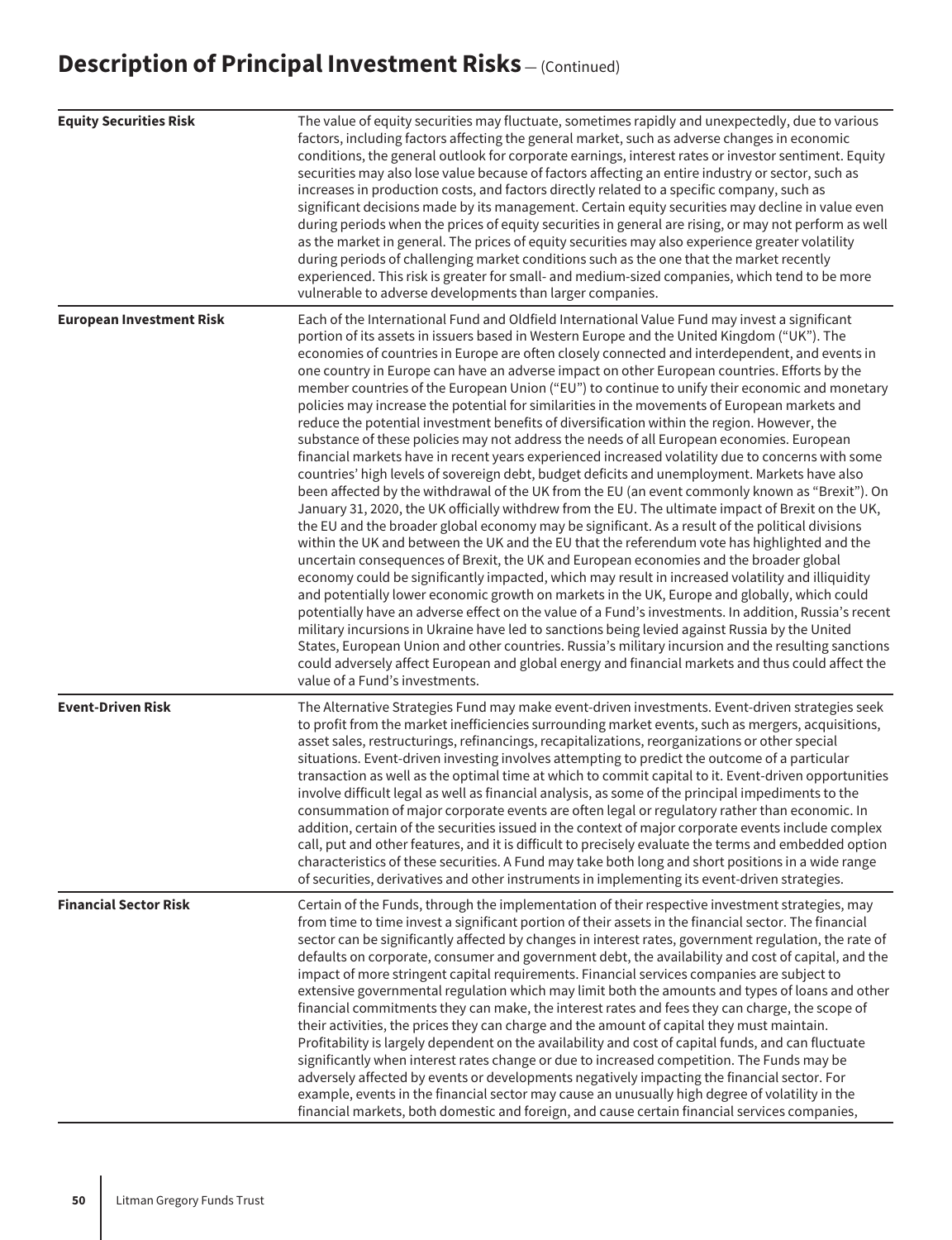|                                     | including banks, to incur losses. If the Funds focus their investments in banks or bank-related<br>companies, the Funds will be sensitive to adverse developments in the banking industry (domestic<br>or foreign). Banks can be particularly susceptible to, among other things, adverse legislative,<br>regulatory and monetary policy changes, interest rate movements, the availability of capital and<br>cost to borrow, the rate of debt defaults, and developments in the real estate market.                                                                                                                                                                                                                                                                                                                                                                                                                                                                                                                                                                                                           |
|-------------------------------------|----------------------------------------------------------------------------------------------------------------------------------------------------------------------------------------------------------------------------------------------------------------------------------------------------------------------------------------------------------------------------------------------------------------------------------------------------------------------------------------------------------------------------------------------------------------------------------------------------------------------------------------------------------------------------------------------------------------------------------------------------------------------------------------------------------------------------------------------------------------------------------------------------------------------------------------------------------------------------------------------------------------------------------------------------------------------------------------------------------------|
| <b>Fixed Income Securities Risk</b> | Interest rates may go up resulting in a decrease in value of the securities held by the Fund. Fixed<br>income securities held by the Fund are also subject to interest rate risk, credit risk, call risk and<br>liquidity risk, which are more fully described below.                                                                                                                                                                                                                                                                                                                                                                                                                                                                                                                                                                                                                                                                                                                                                                                                                                          |
|                                     | Credit Risk. Fixed income securities are generally subject to the risk that the issuer may be<br>unable to make principal and interest payments when they are due. There is also the risk<br>that the securities could lose value because of a loss of confidence in the ability of the<br>borrower to pay back debt. Lower rated fixed income securities involve greater credit risk,<br>including the possibility of default or bankruptcy. Nationally recognized statistical rating<br>organizations ("NRSROs") provide ratings on fixed income securities based on their analyses<br>of information they deem relevant. If a fixed income security is unrated, a sub-advisor may<br>determine the quality of the security based on its own analysis. Ratings are essentially<br>opinions or judgments of the credit quality of an issuer and may prove to be inaccurate. In<br>addition, there may be a delay between events or circumstances adversely affecting the<br>ability of an issuer to pay interest and/or repay principal and a sub-advisor's or a NRSRO's<br>decision to downgrade a security. |
|                                     | Interest Rate Risk. Fixed income securities are subject to the risk that the securities could lose<br>value because of interest rate changes. For example, bonds tend to decrease in value if<br>interest rates rise. Fixed income securities with longer maturities sometimes offer higher<br>yields but are subject to greater price shifts as a result of interest rate changes than debt<br>securities with shorter maturities. A fund with a longer average portfolio duration will be<br>more sensitive to changes in interest rates than a fund with a shorter average portfolio<br>duration. Although interest rates in the United States and many parts of the world are near<br>historically low levels, the Federal Reserve Board recently raised its benchmark rate and<br>signaled its intention to raise that rate several more times in 2022 in an effort to tame<br>inflation.                                                                                                                                                                                                                 |
|                                     | Call Risk. During periods of declining interest rates, a bond issuer may "call," or repay, its<br>high yielding bonds before their maturity dates. A Fund would then be forced to invest the<br>unanticipated proceeds at lower interest rates, resulting in a decline in its income.                                                                                                                                                                                                                                                                                                                                                                                                                                                                                                                                                                                                                                                                                                                                                                                                                          |
|                                     | Liquidity Risk. Trading opportunities are more limited for fixed income securities that have<br>not received any credit ratings, have received ratings below investment grade or are not<br>widely held. These features make it more difficult to sell or buy a security at a favorable price<br>or time. Consequently, a Fund may have to accept a lower price to sell a security, sell other<br>securities to raise cash or give up an investment opportunity, any of which could have a<br>negative effect on its performance. Infrequent trading of securities may also lead to an<br>increase in their price volatility. Liquidity risk also refers to the possibility that a Fund may<br>not be able to sell a security or close out an investment contract when a sub-advisor believes<br>it prudent to do so. If this happens, a Fund will be required to hold the security or keep the<br>position open, and it could incur losses.                                                                                                                                                                   |
|                                     | Prepayment and Extension Risk. Many types of fixed income securities are subject to<br>prepayment risk. Prepayment occurs when the issuer of a fixed income security can repay<br>principal prior to the security's maturity. Securities subject to prepayment can offer less<br>potential for gains during a declining interest rate environment and similar or greater<br>potential for loss in a rising interest rate environment. In addition, the potential impact of<br>prepayment features on the price of a fixed income security can be difficult to predict and<br>result in greater volatility. On the other hand, rising interest rates could cause prepayments<br>of the obligations to decrease, extending the life of mortgage- and asset-backed securities<br>with lower payment rates. This is known as extension risk and may increase a Fund's<br>sensitivity to rising rates and its potential for price declines.                                                                                                                                                                         |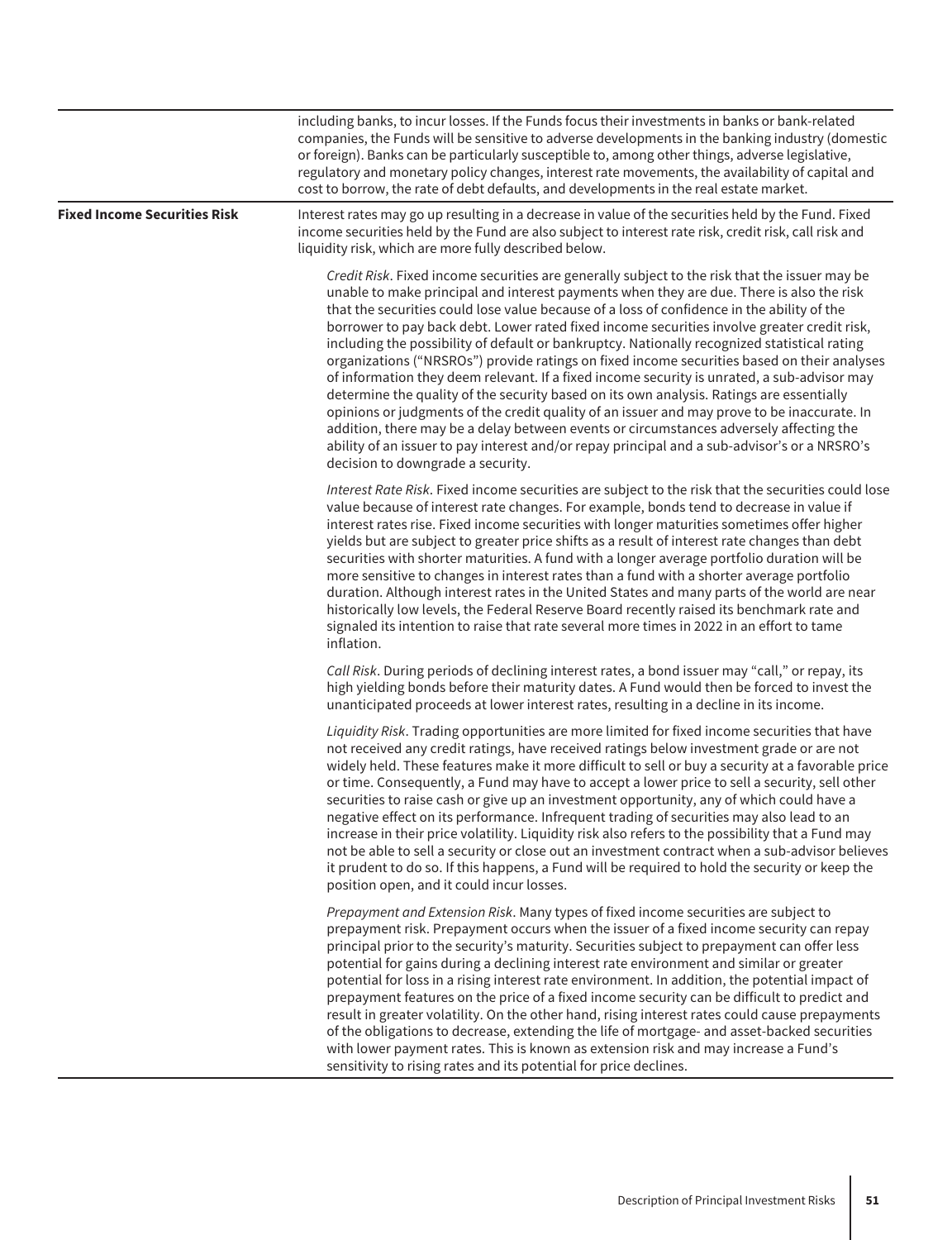| <b>Foreign Investment Risk</b> | Investing in foreign (non-U.S) securities may expose the Funds to risks not typically associated with<br>U.S. investments. These risks include, among others, adverse fluctuations in currency conversion<br>rate, currency blockages, and adverse political, social and economic developments affecting a<br>foreign country. In addition, foreign securities may have less publicly available information and<br>may be more volatile and/or less liquid. Investments in foreign securities could also be affected by<br>factors such as differences in financial reporting, accounting and auditing standards,<br>nationalization, expropriation or confiscatory taxation, smaller and less-strict regulation of<br>securities markets, restrictions on receiving investment proceeds from a foreign country, and<br>potential difficulties in enforcing contractual obligations. Economies in foreign countries may also<br>be more susceptible to natural and man-made disasters, such as earthquakes, tsunamis, terrorist<br>attacks, or adverse changes in climate or weather. In addition, many foreign countries with less<br>established health care systems have experienced outbreaks of pandemic or contagious diseases<br>from time to time, including, but not limited to, COVID-19, Ebola, Zika, avian flu, severe acute<br>respiratory syndrome and Middle East Respiratory Syndrome. The risks of such phenomena and<br>resulting social, political, economic and environmental damage cannot be quantified. These<br>events can exacerbate market volatility as well as impair economic activity, which can have both<br>short- and immediate-term effects on the valuations of the companies and issuers in which the<br>Funds invest. These risks are greater in the emerging markets. There is no limit to the Alternative<br>Strategies Fund's ability to invest in emerging market securities; however, under normal market<br>conditions, it does not expect to invest more than 50% of its total assets in emerging market<br>securities. Additional information about the risks of emerging markets is described above under<br>"Emerging Markets Risk." |
|--------------------------------|-------------------------------------------------------------------------------------------------------------------------------------------------------------------------------------------------------------------------------------------------------------------------------------------------------------------------------------------------------------------------------------------------------------------------------------------------------------------------------------------------------------------------------------------------------------------------------------------------------------------------------------------------------------------------------------------------------------------------------------------------------------------------------------------------------------------------------------------------------------------------------------------------------------------------------------------------------------------------------------------------------------------------------------------------------------------------------------------------------------------------------------------------------------------------------------------------------------------------------------------------------------------------------------------------------------------------------------------------------------------------------------------------------------------------------------------------------------------------------------------------------------------------------------------------------------------------------------------------------------------------------------------------------------------------------------------------------------------------------------------------------------------------------------------------------------------------------------------------------------------------------------------------------------------------------------------------------------------------------------------------------------------------------------------------------------------------------------------------------------------------------------------------------------------------------------|
|                                | The International Fund invests a significant portion of its assets in issuers based in Western Europe<br>and the United Kingdom ("UK"). The economies of countries in Europe are often closely connected<br>and interdependent, and events in one country in Europe can have an adverse impact on other<br>European countries. Efforts by the member countries of the European Union ("EU") to continue to<br>unify their economic and monetary policies may increase the potential for similarities in the<br>movements of European markets and reduce the potential investment benefits of diversification<br>within the region. However, the substance of these policies may not address the needs of all<br>European economies. European financial markets have in recent years experienced increased<br>volatility due to concerns with some countries' high levels of sovereign debt, budget deficits and<br>unemployment. Markets have also been affected by the withdrawal of the UK from the EU on<br>January 31, 2020 (an event commonly known as "Brexit"). There is considerable uncertainty<br>surrounding the impact of Brexit on the UK, the EU and the broader global economy. An exit by any<br>member countries from the EU or the Economic and Monetary Union of the EU, or even the<br>prospect of such an exit, could lead to increased volatility in European markets and negatively<br>affect investments both in issuers in the exiting country and throughout Europe. In addition,<br>Russia's recent military incursions in Ukraine have led to sanctions being levied against Russia by<br>the United States, EU and other countries. Russia's military incursion and the resulting sanctions<br>could adversely affect European and global energy and financial markets. Whether or not a Fund<br>invests in securities of issuers located in Europe or with significant exposure to European issuers or<br>countries, these events could negatively affect the value and liquidity of the Fund's investments<br>due to the interconnected nature of the global economy and capital markets.                                                            |
| <b>Healthcare Sector Risk</b>  | Certain of the Funds, through the implementation of their respective investment strategies, may<br>from time to time invest a significant portion of their assets in the healthcare sector. Companies in<br>the healthcare sector may be affected by the overall economic conditions as well as by factors<br>particular to the healthcare sector. Those factors include extensive government regulation;<br>restrictions on government reimbursement for medical expenses; rising costs of medical products,<br>services and facilities; pricing pressure; an increased emphasis on outpatient services; limited<br>number of products and product obsolescence due to industry innovation; changes in<br>technologies and other market developments. A major source of revenue for the healthcare sector<br>is payments from Medicare and Medicaid programs. As a result, the sector is sensitive to legislative<br>changes and reductions in governmental spending for such programs, as well as state or local<br>healthcare reform measures. Companies in the healthcare sector depend heavily on patent<br>protection. The process of obtaining patent approval can be long and costly, and the expiration of<br>patents may adversely affect the profitability of companies in this sector. Healthcare companies<br>also are subject to extensive litigation based on product liability and similar claims. Healthcare                                                                                                                                                                                                                                                                                                                                                                                                                                                                                                                                                                                                                                                                                                                                                       |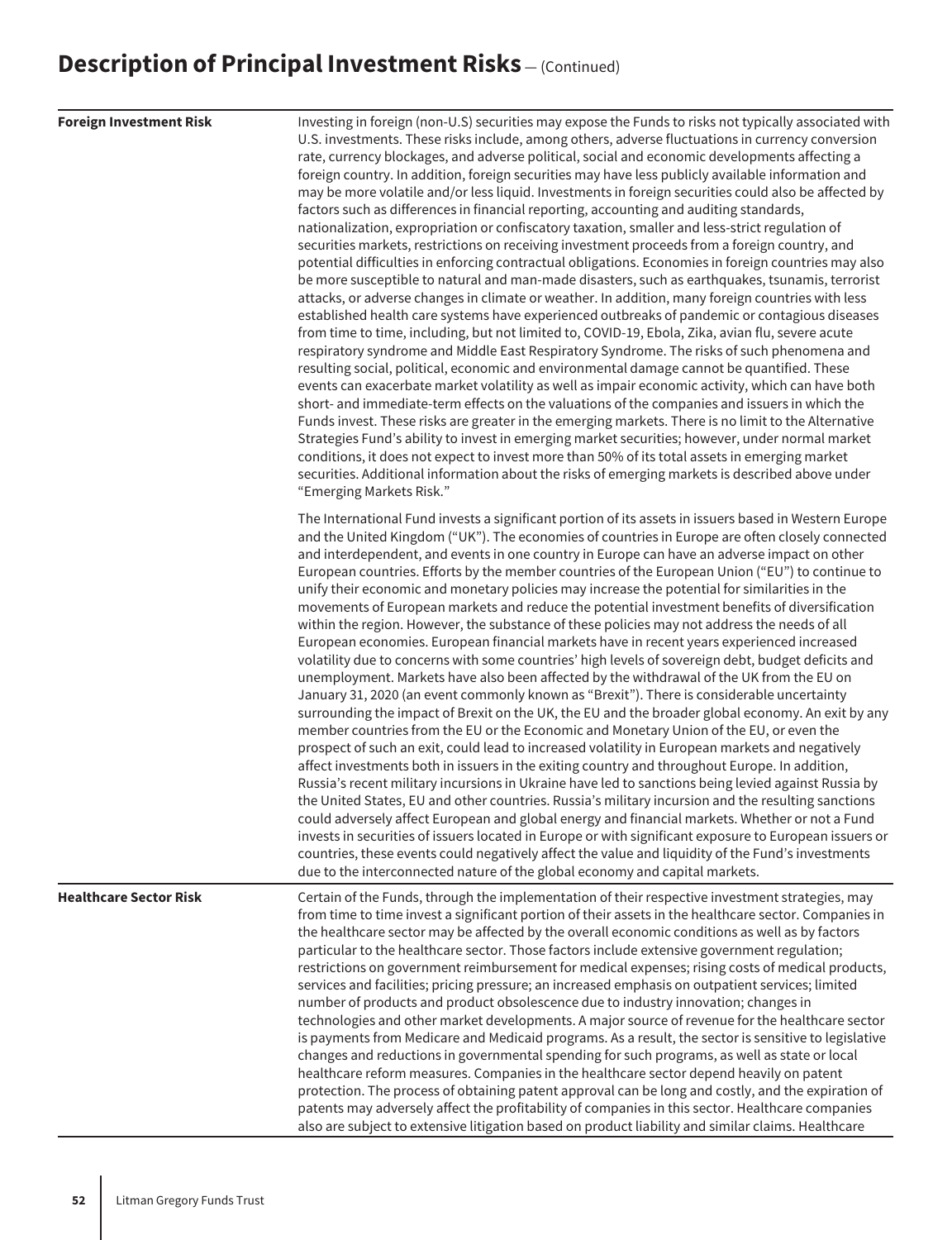|                                                          | companies are subject to competitive forces that may make raising prices difficult and, at times,<br>may result in price discounting. In addition, companies in the healthcare sector may be thinly<br>capitalized and therefore may be more susceptible to product obsolescence.                                                                                                                                                                                                                                                                                                                                                                                                                                                                                                                                                                                                                                                                                                                                                                                                                                                                                                                                                                                                                                                                                                                                                |
|----------------------------------------------------------|----------------------------------------------------------------------------------------------------------------------------------------------------------------------------------------------------------------------------------------------------------------------------------------------------------------------------------------------------------------------------------------------------------------------------------------------------------------------------------------------------------------------------------------------------------------------------------------------------------------------------------------------------------------------------------------------------------------------------------------------------------------------------------------------------------------------------------------------------------------------------------------------------------------------------------------------------------------------------------------------------------------------------------------------------------------------------------------------------------------------------------------------------------------------------------------------------------------------------------------------------------------------------------------------------------------------------------------------------------------------------------------------------------------------------------|
| <b>Industrial Sector Risk</b>                            | Certain of the Funds, through the implementation of their respective investment strategies, may<br>from time to time invest a significant portion of their assets in the industrial sector. Stock prices for<br>the types of companies included in the industrial sector are affected by supply and demand both<br>for their specific product or service and for industrial sector products in general. Government<br>regulation, world events and economic conditions, technological developments and liabilities for<br>environmental damage and general civil liabilities will likewise affect the performance of these<br>companies. Aerospace and defense companies, a component of the industrial sector, can be<br>significantly affected by government spending policies because companies involved in this<br>industry rely to a significant extent on U.S. and foreign government demand for their products and<br>services. Thus, the financial condition of, and investor interest in, aerospace and defense<br>companies are heavily influenced by governmental spending policies which are typically under<br>pressure from efforts to control the U.S. (and other) government budgets. Transportation stocks, a<br>component of the industrial sector, are cyclical and have occasional sharp price movements which<br>may result from changes in the economy, fuel prices, labor agreements and insurance costs. |
| <b>Investment in Investment</b><br><b>Companies Risk</b> | The High Income Alternatives Fund and its shareholders may incur the pro rata share of the<br>expenses of the underlying investment companies or vehicles in which the Fund invests, such as<br>investment advisory and other management expenses, and shareholders will incur the operating<br>expenses of these investment vehicles. In addition, the Fund will be subject to those risks affecting<br>the investment vehicle, including the effects of business and regulatory developments that affect<br>an underlying investment company or vehicle or the investment company industry generally as<br>well as the possibility that the value of the underlying securities held by the investment vehicle<br>could decrease or the portfolio becomes illiquid. Shares of investment vehicles that trade on an<br>exchange may trade at a discount or premium from their net asset value. The purchase of shares of<br>some investment companies (such as CEFs and ETFs) may require the payment of substantial<br>premiums above the value of such companies' portfolio securities or net asset values.                                                                                                                                                                                                                                                                                                                    |
|                                                          | The High Income Alternatives Fund may, from time to time, invest a portion of its assets in<br>investment companies advised by a sub-advisor, or an affiliate of the sub-advisor.                                                                                                                                                                                                                                                                                                                                                                                                                                                                                                                                                                                                                                                                                                                                                                                                                                                                                                                                                                                                                                                                                                                                                                                                                                                |
|                                                          | An underlying investment vehicle may buy the same securities that another underlying investment<br>vehicle sells. If this happens, an investor in the High Income Alternatives Fund would indirectly<br>bear the costs of these trades without accomplishing any investment purpose. In addition, certain<br>of the underlying investment vehicles may hold common portfolio positions, thereby reducing the<br>diversification benefits of an asset allocation style. The underlying investment vehicles may<br>engage in investment strategies or invest in specific investments in which the Fund would not<br>engage or invest directly.                                                                                                                                                                                                                                                                                                                                                                                                                                                                                                                                                                                                                                                                                                                                                                                     |
|                                                          | The performance of those underlying investment vehicles, in turn, depends upon the performance<br>of the securities in which they invest.                                                                                                                                                                                                                                                                                                                                                                                                                                                                                                                                                                                                                                                                                                                                                                                                                                                                                                                                                                                                                                                                                                                                                                                                                                                                                        |
|                                                          | The underlying investment companies or other investment vehicles in which the High Income<br>Alternatives Fund invests are often institutional funds owned by a small number of shareholders<br>and are thus also subject to the risk that shareholders redeem their shares rapidly, which may<br>adversely affect the performance and liquidity of the underlying investment vehicles and the High<br>Income Alternatives Fund.                                                                                                                                                                                                                                                                                                                                                                                                                                                                                                                                                                                                                                                                                                                                                                                                                                                                                                                                                                                                 |
|                                                          | An investment by the High Income Alternatives Fund in ETFs generally presents the same primary<br>risks as an investment in a mutual fund. In addition, an investment in an ETF may be subject to<br>additional risk, including: the ETF's shares may trade at a discount or premium relative to the net<br>asset value of the shares; an active trading market may not develop for the ETF's shares; the listing<br>exchange may halt trading of the ETF's shares; the ETF may fail to correctly track the referenced<br>asset (if any); and the ETF may hold troubled securities in the referenced index or basket of<br>investments. Shares of CEFs frequently trade at a discount to their net asset value. Investments in<br>CEFs that elect to be regulated as BDCs may be subject to a high degree of risk.                                                                                                                                                                                                                                                                                                                                                                                                                                                                                                                                                                                                               |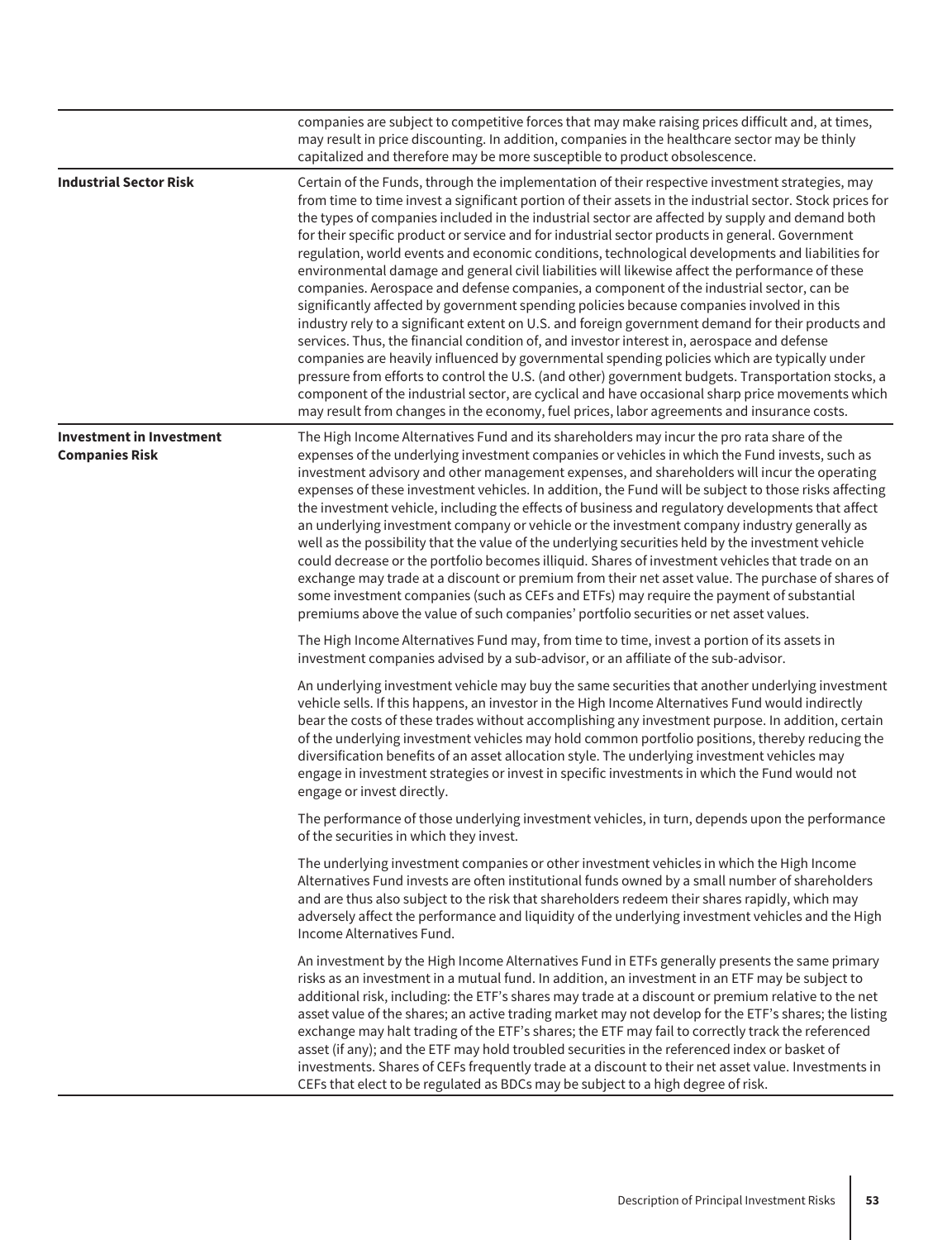|                                 | BDCs typically invest in and lend to small and medium-sized private and certain public companies<br>that may not have access to the public equity markets or capital raising. As a result, a BDC's<br>portfolio typically will include a substantial amount of securities purchased in private placements,<br>and its portfolio may carry risks similar to those of a private equity or private debt fund. Securities<br>that are not publicly registered may be difficult to value and may be difficult to sell at a price<br>representative of their intrinsic value. Small and medium-sized companies also may have fewer<br>lines of business so that changes in any one line of business may have a greater impact on the<br>value of their stock than is the case with a larger company. Some BDCs invest substantially, or even<br>exclusively, in one sector or industry group and therefore carry risk of that particular sector or<br>industry group. To the extent a BDC focuses its investments in a specific sector, the BDC will be<br>susceptible to adverse conditions and economic or regulatory occurrences affecting the specific<br>sector or industry group, which tends to increase volatility and result in higher risk. Investments in<br>BDCs are subject to various other risks, including management's ability to meet the BDC's<br>investment objective and to manage the BDC's portfolio when the underlying securities are<br>redeemed or sold, during periods of market turmoil and as investors' perceptions regarding a BDC<br>or its underlying investments change. BDC shares are not redeemable at the option of the BDC<br>shareholder and, as with shares of other closed-end funds, they may trade in the secondary market<br>at a discount to their NAV. |
|---------------------------------|--------------------------------------------------------------------------------------------------------------------------------------------------------------------------------------------------------------------------------------------------------------------------------------------------------------------------------------------------------------------------------------------------------------------------------------------------------------------------------------------------------------------------------------------------------------------------------------------------------------------------------------------------------------------------------------------------------------------------------------------------------------------------------------------------------------------------------------------------------------------------------------------------------------------------------------------------------------------------------------------------------------------------------------------------------------------------------------------------------------------------------------------------------------------------------------------------------------------------------------------------------------------------------------------------------------------------------------------------------------------------------------------------------------------------------------------------------------------------------------------------------------------------------------------------------------------------------------------------------------------------------------------------------------------------------------------------------------------------------------------------------------------------------------------------|
| <b>Investment in Loans Risk</b> | The High Income Alternatives Fund may invest in loans, such as syndicated bank loans and other<br>direct lending opportunities, senior floating rate loans, secured and unsecured loans, second lien<br>or more junior loans, bridge loans, revolving credit facilities and unfunded commitments. Loans<br>may incur some of the same risks as other debt securities, such as prepayment risk, credit risk,<br>interest rate risk, liquidity risk and risks found with high yield securities. The terms of certain loan<br>agreements may cause certain loans to be particularly sensitive to changes in benchmark interest<br>rates. Although some loans are secured by collateral, the collateral may be difficult to liquidate<br>and the value of the collateral can decline or be insufficient or unavailable to meet the obligation<br>of the borrower. Certain loans have the benefit of restrictive covenants that limit the ability of the<br>borrower to further encumber its assets or incur other debt obligations. To the extent a loan does<br>not have such covenants, an investment in the loan may be particularly sensitive to the risks<br>associated with loan investments. The Fund's interest in a particular loan and/or in a particular<br>collateral securing a loan may be subordinate to the interests of other creditors of the obligor. As a<br>result, a loan may not be fully collateralized (and may be uncollateralized) and can decline<br>significantly in value, which may result in the Fund not receiving payments to which it is entitled on<br>a timely basis or at all. In addition, the Fund may have limited rights to exercise remedies against<br>collateral or against an obligor when payments are delayed or missed.                             |
|                                 | Loans may offer a fixed rate or floating rate of interest. Loans may decline in value if their interest<br>rates do not rise as much or as fast as interest rates in general. In addition, to the extent the High<br>Income Alternatives Fund holds a loan through a financial intermediary, or relies on a financial<br>intermediary to administer the loan, the Fund's investment, including receipt of principal and<br>interest relating to the loan, will be subject to the credit risk of the intermediary.<br>Loans are subject to the risk that the scheduled interest or principal payments will not be paid.<br>Lower-rated loans and debt securities (those of less than investment grade quality) involve greater<br>risk of default on interest and principal payments than higher-rated loans and securities. In the<br>event that a non-payment occurs, the value of that obligation likely will decline. Loans and other<br>debt instruments rated below "BBB" category by S&P or "Baa" category by Moody's or unrated but<br>assessed of similar quality are considered to have speculative characteristics and are commonly<br>referred to as "junk bonds." Junk bonds entail default and other risks greater than those<br>associated with higher-rated securities.<br>Loans are vulnerable to market sentiment such that economic conditions or other events may<br>reduce the demand for loans and cause their value to decline rapidly and unpredictably. Many loan                                                                                                                                                                                                                                                                                                        |
|                                 | interests are subject to restrictions on transfer that may limit the ability of the High Income<br>Alternatives Fund to sell the interests at an advantageous time or price. Furthermore, while the<br>resale, or secondary, market for loans is growing, it is currently limited. There is no organized<br>exchange or board of trade on which loans are traded. Loans often trade in large denominations<br>(typically \$1 million and higher), and trades can be infrequent. The market has limited                                                                                                                                                                                                                                                                                                                                                                                                                                                                                                                                                                                                                                                                                                                                                                                                                                                                                                                                                                                                                                                                                                                                                                                                                                                                                           |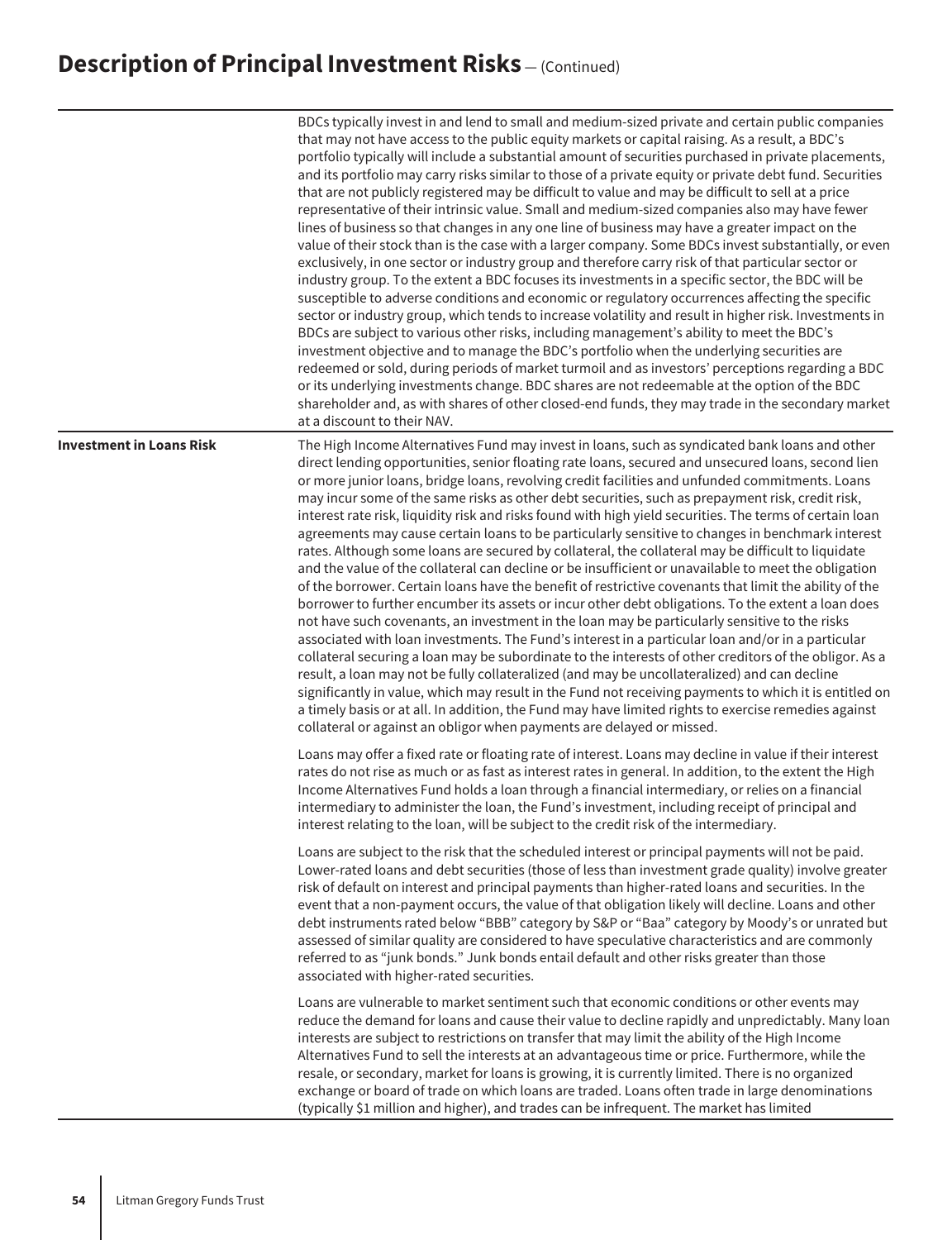transparency so that information about actual trades may be difficult to obtain. Accordingly, some of the loans in which the Fund may invest will be relatively illiquid and difficult to value. Loans are often subject to restrictions on resale or assignment. The may have difficulty in disposing of loans in a favorable or timely fashion, which could result in losses to the Fund. Transactions in loans are often subject to long settlement periods (in excess of the standard T+2 days settlement cycle for most securities and often longer than seven days). As a result, sale proceeds potentially will not be available to the Fund to make additional investments or to use proceeds to meet its current redemption obligations. The Fund thus is subject to the risk of selling other investments at disadvantageous times or prices, taking other actions necessary to raise cash to meet its redemption obligations such as borrowing from a bank or holding additional cash.

Loans may be issued in connection with highly leveraged transactions, such as restructurings, leveraged buyouts, leveraged recapitalizations and acquisition financing. In such highly leveraged transactions, the borrower assumes large amounts of debt in order to have the financial resources to attempt to achieve its business objectives. Accordingly, such loans may be part of highly leveraged transactions and involve a significant risk that the borrower may default or go into bankruptcy or become insolvent. Bankruptcy or other court proceedings may delay, limit or negate the High Income Alternatives Fund's ability to collect payments on its loan investments or otherwise adversely affect the Fund's rights in collateral relating to the loan and the Fund may need to retain legal or similar counsel to help in seeking to enforce its rights. In addition, if the Fund holds certain loans, the Fund may be required to exercise its rights collectively with other creditors or through an agent or other intermediary acting on behalf of multiple creditors, and the value of the Fund's investment may decline or otherwise be adversely affected by delays or other risks associated with such collective procedures.

|                                  | The High Income Alternatives Fund values its assets on each business day that the New York Stock<br>Exchange is open. However, because the secondary market for loans is limited and trading may be<br>irregular, they may be difficult to value. Market quotations may not be readily available for some<br>loans or may be volatile and/or subject to large spreads between bid and ask prices, and valuation<br>may require more research than for other securities. In addition, elements of judgment may play a<br>greater role in valuation than for securities with a more active secondary market, because there is<br>less reliable, objective market value data available. In certain circumstances, the sub-advisor or its<br>affiliates (including on behalf of clients other than the Fund) or the Fund may be in possession of<br>material non-public information about a borrower as a result of its ownership of a loan and/or<br>corporate debt security of a borrower. Because U.S. laws and regulations generally prohibit trading<br>in securities of issuers while in possession of material, non-public information, the Fund might be<br>unable to trade securities or other instruments issued by the borrower when it would otherwise be<br>advantageous to do so and, as such, could incur a loss. In circumstances when the sub-advisor or<br>the Fund determines not to receive non-public information about a borrower for loan investments,<br>the Fund may be disadvantaged relative to other investors and the Fund may not take advantage<br>of other investment opportunities that it may otherwise have. In addition, loans and other similar<br>instruments may not be considered "securities" and, as a result, the Fund may not be entitled to<br>rely on the anti-fraud protections under the federal securities laws and instead may have to resort<br>to state law and direct claims. The sub-advisor or its affiliates may participate in the primary and<br>secondary market for loans or other transactions with possible borrowers. As a result, the Fund<br>may be legally restricted from acquiring some loans and from participating in a restructuring of a<br>loan or other similar instrument. |
|----------------------------------|---------------------------------------------------------------------------------------------------------------------------------------------------------------------------------------------------------------------------------------------------------------------------------------------------------------------------------------------------------------------------------------------------------------------------------------------------------------------------------------------------------------------------------------------------------------------------------------------------------------------------------------------------------------------------------------------------------------------------------------------------------------------------------------------------------------------------------------------------------------------------------------------------------------------------------------------------------------------------------------------------------------------------------------------------------------------------------------------------------------------------------------------------------------------------------------------------------------------------------------------------------------------------------------------------------------------------------------------------------------------------------------------------------------------------------------------------------------------------------------------------------------------------------------------------------------------------------------------------------------------------------------------------------------------------------------------------------------------------------------------------------------------------------------------------------------------------------------------------------------------------------------------------------------------------------------------------------------------------------------------------------------------------------------------------------------------------------------------------------------------------------------------------------------------------------------------------------------------------------------------------|
| <b>Investment Selection Risk</b> | The specific investments held in the Fund's investment portfolio may underperform other funds in<br>the same asset class or benchmarks that are representative of the general performance of the<br>asset class because of a portfolio manager's choice of securities.                                                                                                                                                                                                                                                                                                                                                                                                                                                                                                                                                                                                                                                                                                                                                                                                                                                                                                                                                                                                                                                                                                                                                                                                                                                                                                                                                                                                                                                                                                                                                                                                                                                                                                                                                                                                                                                                                                                                                                            |
| <b>Japanese Investment Risk</b>  | Japan may be subject to political, economic, nuclear and labor risks, among others. Any of these<br>risks, individually or in the aggregate, can impact an investment made in Japan. The growth of<br>Japan's economy has recently lagged that of its Asian neighbors and other major developed<br>economies. Since 2000, Japan's economic growth rate has generally remained low relative to other<br>advanced economies, and it may remain low in the future. The Japanese economy faces several<br>concerns, including a financial system with large levels of nonperforming loans, overleveraged<br>corporate balance sheets, extensive cross-ownership by major corporations, a changing corporate                                                                                                                                                                                                                                                                                                                                                                                                                                                                                                                                                                                                                                                                                                                                                                                                                                                                                                                                                                                                                                                                                                                                                                                                                                                                                                                                                                                                                                                                                                                                           |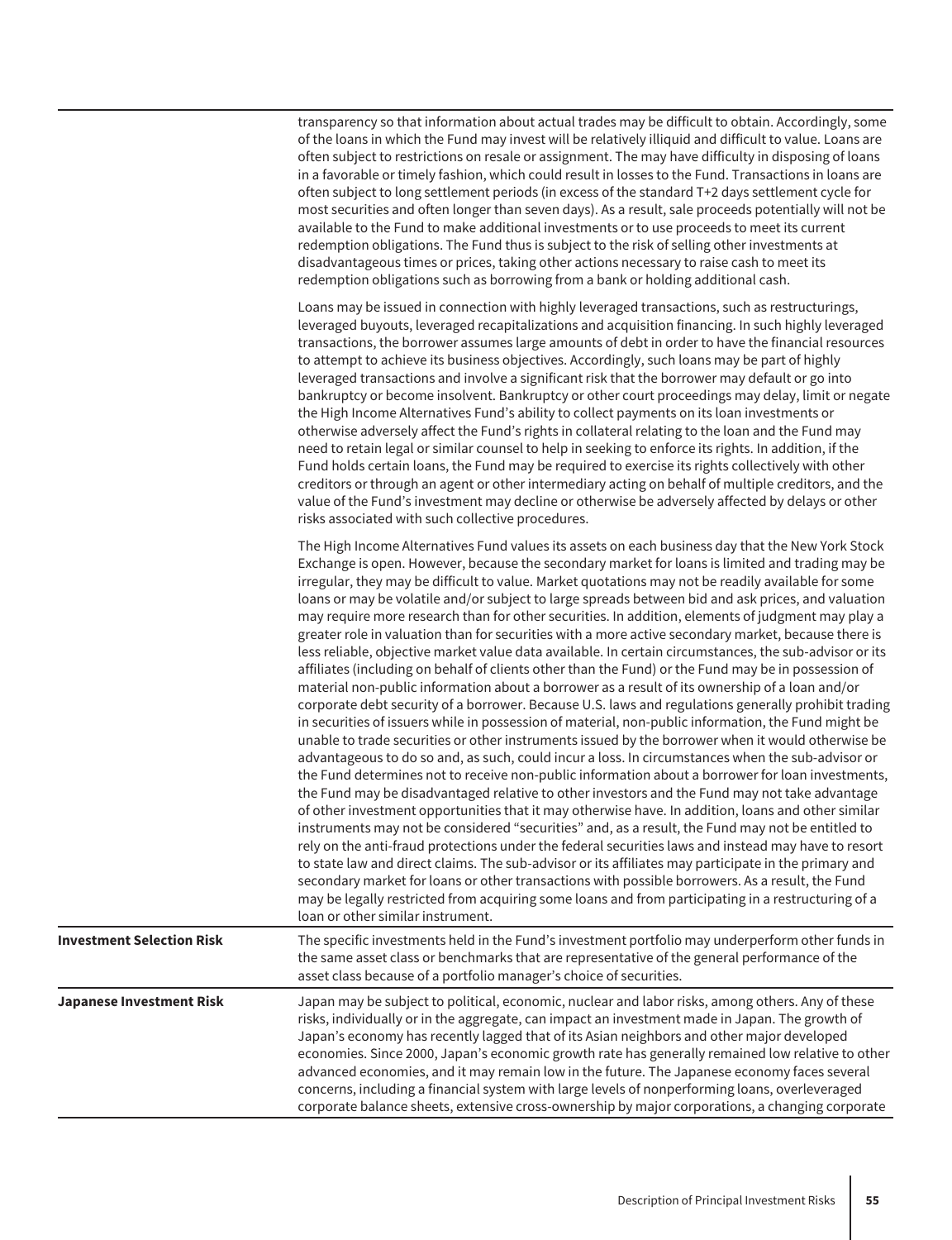|                                                          | governance structure, large government deficits, heavy dependence on international trade and oil<br>and other commodity imports, an aging workforce and significant population decline, sometimes<br>unpredictable national politics, political tensions with China, and natural disasters, such as<br>earthquakes, volcanic eruptions, typhoons and tsunamis. Any of these concerns could negatively<br>affect the value of Japanese investments.                                                                                                                                                                                                                                                                                                                                                                                                                                                                                                                                                                                                                                                                                                                                                                                                                                                 |
|----------------------------------------------------------|----------------------------------------------------------------------------------------------------------------------------------------------------------------------------------------------------------------------------------------------------------------------------------------------------------------------------------------------------------------------------------------------------------------------------------------------------------------------------------------------------------------------------------------------------------------------------------------------------------------------------------------------------------------------------------------------------------------------------------------------------------------------------------------------------------------------------------------------------------------------------------------------------------------------------------------------------------------------------------------------------------------------------------------------------------------------------------------------------------------------------------------------------------------------------------------------------------------------------------------------------------------------------------------------------|
| Large Shareholder Purchase and<br><b>Redemption Risk</b> | The Equity Fund, the International Fund, the High Income Alternatives Fund, the SBH Focused<br>Small Value Fund and the Oldfield International Value Fund are subject to the risk of large<br>shareholder purchases and redemptions. A Fund may experience adverse effects when certain<br>large shareholders purchase or redeem large amounts of shares of the Fund. Such large<br>shareholder redemptions may cause the Fund to sell its securities at times when it would not<br>otherwise do so, which may negatively impact the Fund's net asset value and liquidity. Similarly,<br>large share purchases may adversely affect the Fund's performance to the extent that the Fund is<br>delayed in investing new cash and is required to maintain a larger cash position than it ordinarily<br>would. In addition, a large redemption could result in the Fund's current expenses being allocated<br>over a smaller asset base, leading to an increase in the Fund's expense ratio.                                                                                                                                                                                                                                                                                                           |
| <b>Leverage Risk</b>                                     | Leverage may result from certain transactions, including the use of derivatives and borrowing,<br>particularly with respect to the Alternative Strategies Fund and the High Income Alternatives Fund.<br>Although leverage creates an opportunity for increased income and gain, it also creates certain<br>risks. For example, the use of leverage may cause the effect of an increase or decrease in the value<br>of the Fund's portfolio securities to be magnified and the Fund to be more volatile than if leverage<br>was not used. Under normal circumstances, the Alternative Strategies Fund and the High Income<br>Alternatives Fund may each borrow amounts up to one third of the value of its total assets except<br>that it may exceed this limit to satisfy redemption requests or for other temporary purposes.                                                                                                                                                                                                                                                                                                                                                                                                                                                                    |
| <b>LIBOR Risk</b>                                        | LIBOR is used extensively in the U.S. and globally as a "benchmark" or "reference rate" for various<br>commercial and financial contracts, including corporate and municipal bonds, bank loans, asset-<br>backed and mortgage-related securities, interest rate swaps and other derivatives. For example,<br>debt securities in which a Fund invests may pay interest at floating rates based on LIBOR or may be<br>subject to interest caps or floors based on LIBOR. A Fund's derivative investments may also<br>reference LIBOR. In addition, issuers of instruments in which a Fund invests may obtain financing<br>at floating rates based on LIBOR, and a Fund may use leverage or borrowings based on LIBOR. The<br>head of the United Kingdom Financial Conduct Authority has announced the intention to phase<br>out the use of LIBOR. Although the transition process away from LIBOR has become increasingly<br>well-defined in advance of the anticipated discontinuation, there remains uncertainty regarding<br>the impact on the Funds of the transition to a new reference rate. Abandonment of or<br>modifications to LIBOR could have adverse impacts on newly issued financial instruments and<br>existing financial instruments that reference LIBOR.                          |
| <b>Liquidity and Valuation Risk</b>                      | It may be difficult for the High Income Alternatives Fund to purchase and sell particular<br>investments within a reasonable time at a fair price, or the price at which it has been valued by iM<br>Global for purposes of the Fund's net asset value, causing the Fund to be less liquid and unable to<br>realize what iM Global believes should be the price of the investment. Valuation of portfolio<br>investments may be difficult, such as during periods of market turmoil or reduced liquidity, and for<br>investments that may, for example, trade infrequently or irregularly. In these and other<br>circumstances, an investment may be valued using fair value methodologies, which are inherently<br>subjective, reflect good faith judgments based on available information and may not accurately<br>estimate the price at which the Fund could sell the investment at that time. These risks may be<br>heightened for fixed-income instruments because of the near historically low interest rate<br>environment as of the date of this prospectus. Based on its investment strategies, a significant<br>portion of the High Income Alternatives Fund's investments can be difficult to value and<br>potentially less liquid and thus particularly prone to the foregoing risks. |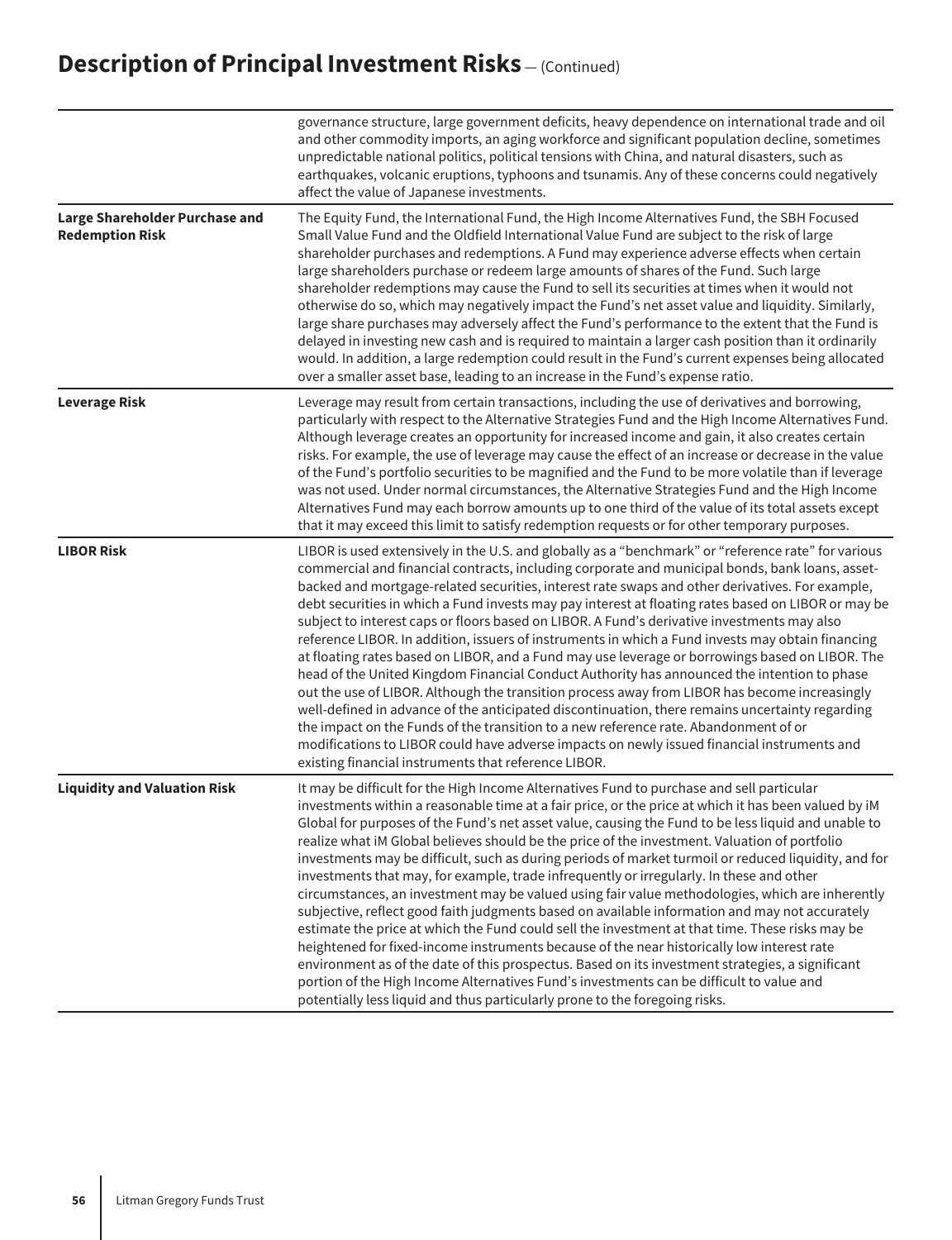| <b>Market Risk</b>                     | The market prices of securities owned by a Fund may go up or down, sometimes rapidly or<br>unpredictably. Securities may decline in value or become illiquid due to factors affecting securities<br>markets generally or particular industries represented in the securities markets. The value or<br>liquidity of a security may decline due to general market conditions that are not specifically related<br>to a particular company, such as real or perceived adverse economic conditions, changes in the<br>general outlook for corporate earnings, changes in interest or currency rates or adverse investor<br>sentiment generally. Securities may also decline or become illiquid due to factors that affect a<br>particular industry or industries, such as labor shortages or increased production costs and<br>competitive conditions within an industry. During a general downturn in the securities markets,<br>multiple asset classes may decline or become illiquid in value simultaneously. Natural disasters,<br>public health emergencies (including pandemics and epidemics), terrorism and other global<br>unforeseeable events may lead to instability in world economies and markets, may lead to<br>increased volatility, and may have adverse long-term effects. The Funds cannot predict the effects<br>of such unforeseeable events in the future on the economy, the markets or the Funds' investments.                                                                                                                                                                                                                                                                                                                                                                                                                                                                        |
|----------------------------------------|------------------------------------------------------------------------------------------------------------------------------------------------------------------------------------------------------------------------------------------------------------------------------------------------------------------------------------------------------------------------------------------------------------------------------------------------------------------------------------------------------------------------------------------------------------------------------------------------------------------------------------------------------------------------------------------------------------------------------------------------------------------------------------------------------------------------------------------------------------------------------------------------------------------------------------------------------------------------------------------------------------------------------------------------------------------------------------------------------------------------------------------------------------------------------------------------------------------------------------------------------------------------------------------------------------------------------------------------------------------------------------------------------------------------------------------------------------------------------------------------------------------------------------------------------------------------------------------------------------------------------------------------------------------------------------------------------------------------------------------------------------------------------------------------------------------------------------------------------------------------------------------------------------|
| <b>Merger Arbitrage Risk</b>           | The Alternative Strategies Fund is subject to merger arbitrage risk. Merger arbitrage seeks to profit<br>from the successful completion of mergers, takeovers, tender offers, leveraged buyouts, spin offs,<br>liquidations and other corporate reorganizations (each, a "deal"). The success of merger arbitrage<br>depends on the discount between the deal price and the price of the target company's stock after<br>the deal is announced but before it is closed. If a proposed reorganization in which the Alternative<br>Strategies Fund invests is renegotiated or terminated, the Fund may suffer a loss.                                                                                                                                                                                                                                                                                                                                                                                                                                                                                                                                                                                                                                                                                                                                                                                                                                                                                                                                                                                                                                                                                                                                                                                                                                                                                        |
| <b>Mid-Sized Companies Risk</b>        | Securities of companies with mid-sized market capitalizations are generally more volatile and less<br>liquid than the securities of large-capitalization companies. Mid-sized companies may be more<br>reliant on a few products, services or key personnel, which can make it riskier than investing in<br>larger companies with more diverse product lines and structured management. Mid-sized<br>companies may have relatively short operating histories or may be newer public companies. Some<br>of these companies have more aggressive capital structures, including higher debt levels, than<br>large-cap companies, or are involved in rapidly growing or changing industries and/or new<br>technologies, which pose additional risks.                                                                                                                                                                                                                                                                                                                                                                                                                                                                                                                                                                                                                                                                                                                                                                                                                                                                                                                                                                                                                                                                                                                                                           |
| <b>Models and Data Risk</b>            | The Alternative Strategies Fund uses proprietary systematic and quantitative models as part of its<br>investment strategies. These models may fail to identify profitable opportunities at any time.<br>Furthermore, the models may incorrectly identify opportunities and these misidentified<br>opportunities may lead to substantial losses for the Fund. Models may be predictive in nature and<br>such models may result in an incorrect assessment of future events. Data used in the construction<br>of models may prove to be inaccurate or stale, which may result in losses for the Fund.                                                                                                                                                                                                                                                                                                                                                                                                                                                                                                                                                                                                                                                                                                                                                                                                                                                                                                                                                                                                                                                                                                                                                                                                                                                                                                        |
| <b>Mortgage-Backed Securities Risk</b> | The Alternative Strategies Fund and the High Income Alternatives Fund may invest in mortgage-<br>backed securities. Mortgage-backed securities represent participation interests in pools of<br>residential mortgage loans purchased from individual lenders by a federal agency or originated<br>and issued by private lenders. The values of some mortgage-backed securities may expose these<br>Funds to a lower rate of return upon reinvestment of principal. When interest rates rise, the value<br>of mortgage-related securities generally will decline; however, when interest rates are declining,<br>the value of mortgage related-securities with prepayment features may not increase as much as<br>other fixed income securities. The rate of prepayments on underlying mortgages will affect the<br>price and volatility of a mortgage-related security, and may shorten or extend the effective<br>maturity of the security beyond what was anticipated at the time of purchase. If unanticipated<br>rates of prepayment on underlying mortgages increase the effective maturity of a mortgage-<br>related security, the volatility of the security can be expected to increase. The value of these<br>securities may fluctuate in response to the market's perception of the creditworthiness of the<br>issuers. Additionally, although mortgages and mortgage-related securities are generally supported<br>by some form of government or private guarantee and/or insurance, there is no assurance that<br>private guarantors or insurers will meet their obligations. Mortgage-backed securities that are<br>collateralized by a portfolio of mortgages or mortgage-related securities depend on the payments<br>of principal and interest made by or through the underlying assets, which may not be sufficient to<br>meet the payment obligations of the mortgage-backed securities. |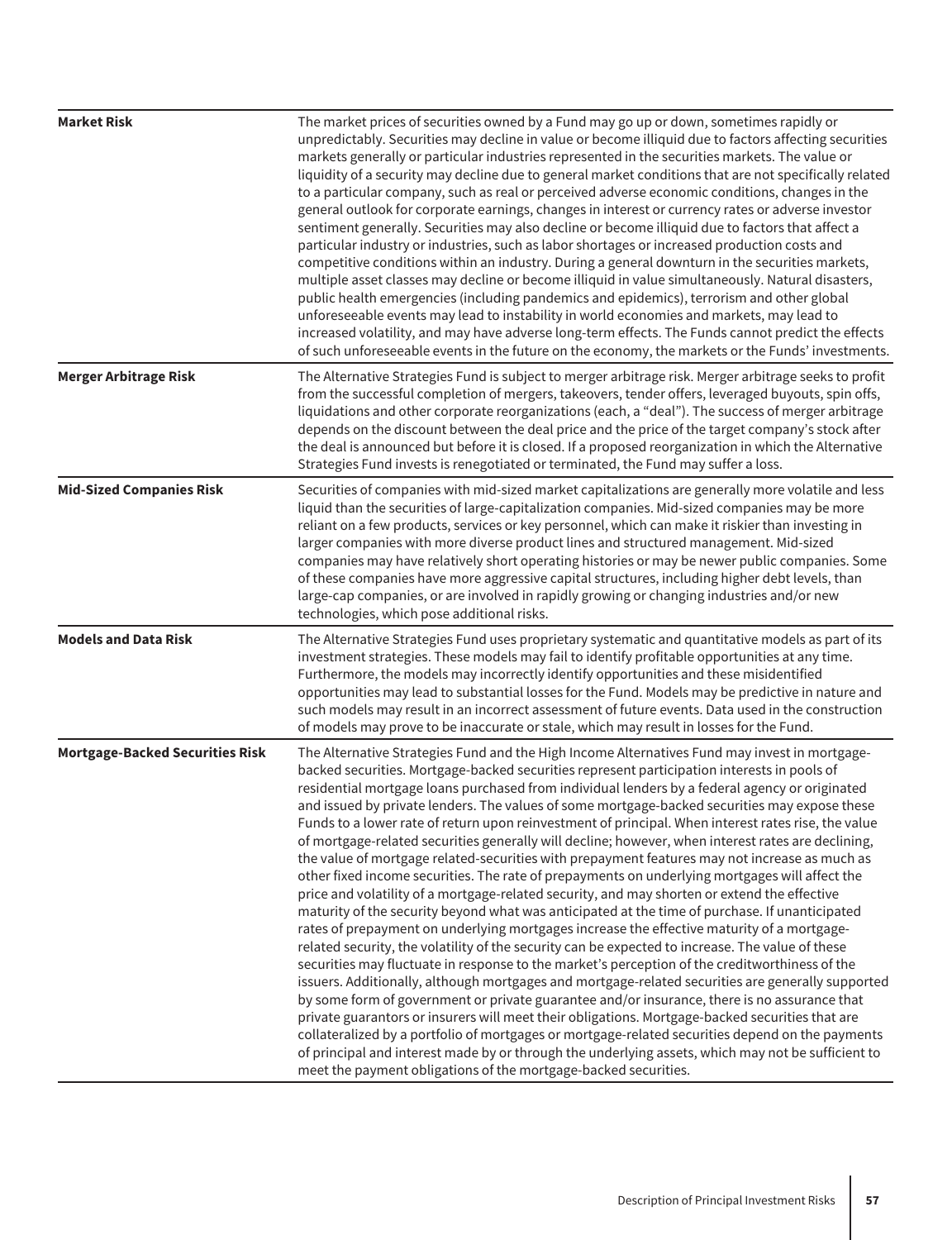| <b>Multi-Style Management Risk</b>                                                          | Because portions of some Fund's assets are managed by different portfolio managers using<br>different styles/strategies, the Fund could experience overlapping security transactions. Certain<br>portfolio managers may be purchasing securities at the same time that other portfolio managers<br>may be selling those same securities, which may lead to higher transaction expenses compared to<br>a Fund using a single investment management style. iM Global's and the sub-advisors' judgments<br>about the attractiveness, value and potential appreciation of a particular asset class or individual<br>security in which a Fund invests may prove to be incorrect, and there is no guarantee that iM<br>Global's or a sub-advisor's judgment will produce the desired results. In addition, a Fund may<br>allocate its assets so as to under- or over-emphasize certain strategies or investments under<br>market conditions that are not optimal, in which case the Fund's value may be adversely affected.                                                                                                                                            |
|---------------------------------------------------------------------------------------------|------------------------------------------------------------------------------------------------------------------------------------------------------------------------------------------------------------------------------------------------------------------------------------------------------------------------------------------------------------------------------------------------------------------------------------------------------------------------------------------------------------------------------------------------------------------------------------------------------------------------------------------------------------------------------------------------------------------------------------------------------------------------------------------------------------------------------------------------------------------------------------------------------------------------------------------------------------------------------------------------------------------------------------------------------------------------------------------------------------------------------------------------------------------|
| <b>Operational Risk</b>                                                                     | Operational risks include human error, changes in personnel, system changes, faults in<br>communication, and failures in systems, technology, or processes. Various operational events or<br>circumstances are outside the Advisor's or Sub-Advisor's control, including instances at third<br>parties. The Funds, the Advisor and the Sub-Advisors seek to reduce these operational risks<br>through controls and procedures. However, these measures do not address every possible risk and<br>may be inadequate to address these risks.                                                                                                                                                                                                                                                                                                                                                                                                                                                                                                                                                                                                                       |
| <b>Portfolio Turnover Risk</b>                                                              | High portfolio turnover involves correspondingly greater expenses, including brokerage<br>commissions or dealer mark-ups and other transaction costs on the sale of securities and<br>reinvestments in other securities, which may result in adverse tax consequences to a Fund's<br>shareholders. Certain of a Fund's investment strategies may result in it having higher portfolio<br>turnover rates. Higher portfolio turnover may cause a Fund to experience increased transaction<br>costs, dealer markups, brokerage expenses and other acquisition costs, and may cause<br>shareholders to incur increased taxes on their investment in a Fund as compared to shareholders<br>in investment companies that hold investments for longer periods. The portfolio managers do not<br>consider portfolio turnover rate a limiting factor in making investment decisions on behalf of a<br>Fund consistent with its investment objective and policies. Variations in portfolio turnover rates<br>may be due to fluctuations in shareholder purchase, exchange and redemption transactions,<br>market conditions or changes in the portfolio manager's outlook. |
| <b>Public Health Emergency Risk and</b><br><b>Impact of the Coronavirus</b><br>$(COVID-19)$ | Pandemics and other local, national, and international public health emergencies, including<br>outbreaks of infectious diseases such as SARS, H1N1/09 Flu, the Avian Flu, Ebola and the current<br>outbreak of the novel coronavirus ("COVID-19"), can result, and in the case of COVID-19 has<br>resulted and may continue to result, in market volatility and disruption, and any similar future<br>emergencies may materially and adversely impact economic production and activity in ways that<br>cannot be predicted, all of which could result in substantial investment losses.                                                                                                                                                                                                                                                                                                                                                                                                                                                                                                                                                                          |
|                                                                                             | This outbreak has caused a worldwide public health emergency, straining healthcare resources<br>and resulting in extensive and growing numbers of infections, hospitalizations and deaths. In an<br>effort to contain COVID-19, local, regional, and national governments, as well as private businesses<br>and other organizations, have imposed and continue to impose severely restrictive measures,<br>including instituting local and regional quarantines, restricting travel (including closing certain<br>international borders), prohibiting public activity (including "stay-at-home," "shelter-in-place,"<br>and similar orders), and ordering the closure of a wide range of offices, businesses, schools, and<br>other public venues. Consequently, COVID-19 has significantly diminished and disrupted global<br>economic production and activity of all kinds and has contributed to both volatility and a severe<br>decline in financial markets.                                                                                                                                                                                                |
|                                                                                             | The ultimate impact of COVID-19, including new variants of the underlying virus, on global<br>economic conditions, and on the operations, financial condition, and performance of any<br>particular market, industry or business, is impossible to predict. However, ongoing and potential<br>additional materially adverse effects, including further global, regional and local economic<br>downturns (including recessions) of indeterminate duration and severity, are possible. The<br>ongoing COVID-19 crisis and any other public health emergency could have a significant adverse<br>impact on the Funds' investments and result in significant investment losses.                                                                                                                                                                                                                                                                                                                                                                                                                                                                                      |
| <b>Sector Weightings Risk</b>                                                               | To the extent that a Fund emphasizes, from time to time, investments in a particular sector, the<br>Fund will be subject to a greater degree to the risks particular to that sector. Market conditions,<br>interest rates, and economic, regulatory, or financial developments could significantly affect a<br>single sector. By focusing its investments in a particular sector, a Fund may face more risks than if<br>it were diversified broadly over numerous sectors.                                                                                                                                                                                                                                                                                                                                                                                                                                                                                                                                                                                                                                                                                       |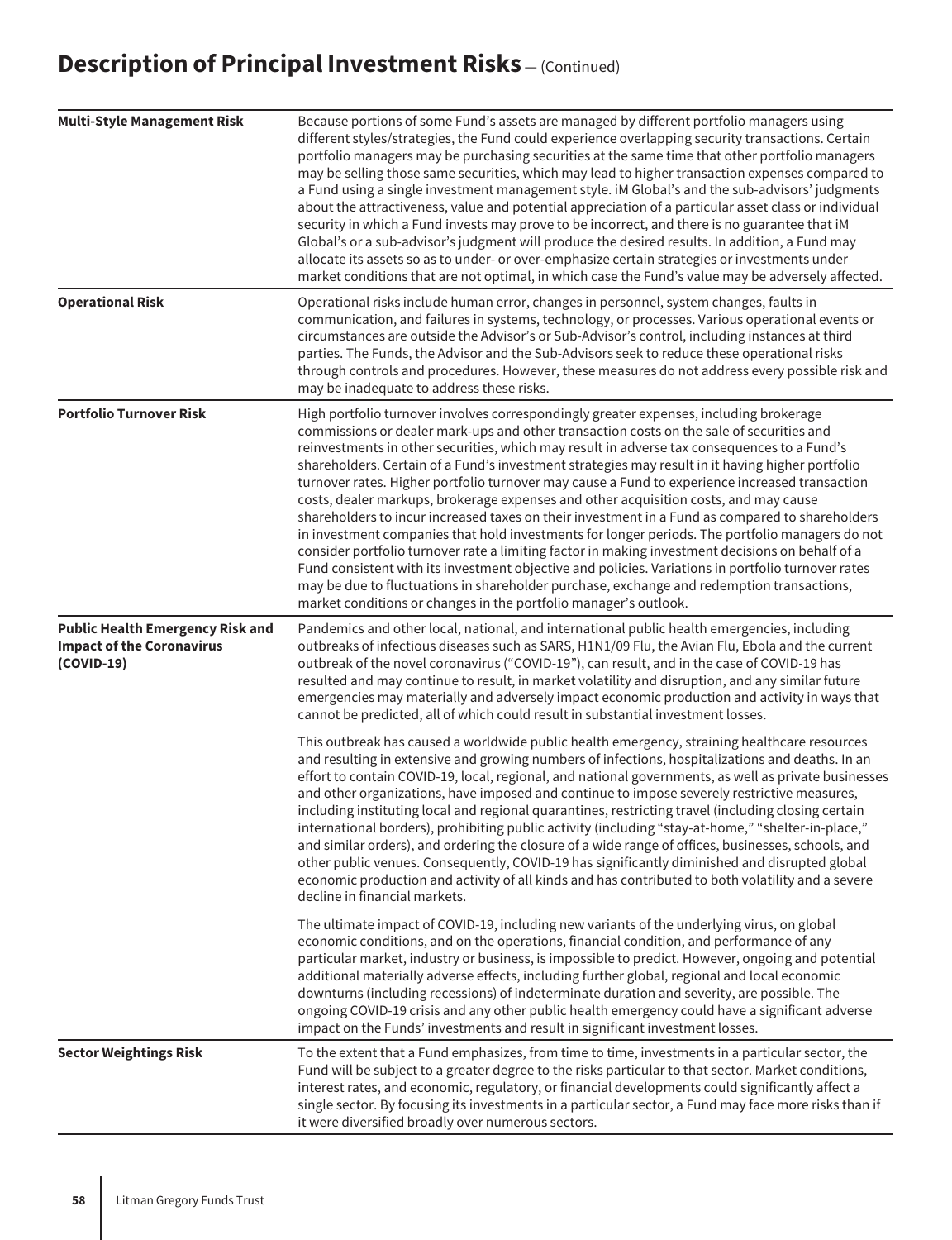| <b>Short Sale Risk</b>                | Each Fund may sell securities short. A Fund may suffer a loss if it sells a security short and the value<br>of the security does not go down as expected. The risk of loss is theoretically unlimited if the value<br>of the security sold short continues to increase. Short sales expose the Fund to the risk that it may<br>be compelled to buy the security sold short (also known as "covering" the short position) at a time<br>when the security has appreciated in value, thus resulting in a loss to the Fund. The Fund's<br>investment performance may also suffer if it is required to close out a short position earlier than it<br>had intended. In addition, the Fund may be subject to expenses related to short sales that are not<br>typically associated with investing in securities directly, such as costs of borrowing. These<br>expenses may negatively impact the performance of the Fund. To meet current margin<br>requirements, a Fund is required to deposit with the broker additional cash or securities so that<br>the total deposit with the broker is maintained daily at 150% of the current market value of the<br>securities sold short. |
|---------------------------------------|------------------------------------------------------------------------------------------------------------------------------------------------------------------------------------------------------------------------------------------------------------------------------------------------------------------------------------------------------------------------------------------------------------------------------------------------------------------------------------------------------------------------------------------------------------------------------------------------------------------------------------------------------------------------------------------------------------------------------------------------------------------------------------------------------------------------------------------------------------------------------------------------------------------------------------------------------------------------------------------------------------------------------------------------------------------------------------------------------------------------------------------------------------------------------|
| <b>Smaller Companies Risk</b>         | Securities of companies with smaller market capitalizations are generally more volatile and less<br>liquid than the securities of large-capitalization companies. Small- and mid-sized companies may<br>be more reliant on a few products, services or key personnel, which can make it riskier than<br>investing in larger companies with more diverse product lines and structured management.<br>Smaller companies may have no or relatively short operating histories or may be newer public<br>companies. Some of these companies have aggressive capital structures, including high debt<br>levels, or are involved in rapidly growing or changing industries and/or new technologies, which<br>pose additional risks.                                                                                                                                                                                                                                                                                                                                                                                                                                                 |
| <b>Special Situations Risk</b>        | Investments in special situations (undervalued equities, merger arbitrage situations, distressed<br>companies, etc.) may involve greater risks when compared to other investments a Fund may make<br>due to a variety of factors. For example, mergers, acquisitions, reorganizations, liquidations or<br>recapitalizations may fail or not be completed on the terms originally contemplated, and expected<br>developments may not occur in a timely manner, if at all.                                                                                                                                                                                                                                                                                                                                                                                                                                                                                                                                                                                                                                                                                                     |
| <b>Technology Sector Risk</b>         | Certain of the Funds, through the implementation of their respective investment strategies, may<br>from time to time invest a significant portion of their assets in the technology sector. The<br>technology sector is a very volatile segment of the market. The nature of technology is that it is<br>rapidly changing. Therefore, products or services that may initially look promising may<br>subsequently fail or become obsolete. In addition, many technology companies are younger,<br>smaller and unseasoned companies which may not have established products, an experienced<br>management team, or earnings history.                                                                                                                                                                                                                                                                                                                                                                                                                                                                                                                                           |
| <b>TBAs and Dollar Rolls Risk</b>     | TBA and dollar roll transactions present special risks to the Alternative Strategies Fund. Although<br>the particular TBA securities must meet industry-accepted "good delivery" standards, there can be<br>no assurance that a security purchased on a forward commitment basis will ultimately be issued or<br>delivered by the counterparty. During the settlement period, the Fund will still bear the risk of any<br>decline in the value of the security to be delivered. TBAs and other forward settling securities<br>involve leverage because they can provide investment exposure in an amount exceeding the fund's<br>initial investment. Leverage can magnify investment risks and cause losses to be realized more<br>quickly. While dollar roll transactions involve the simultaneous purchase and sale of substantially<br>similar TBA securities with different settlement dates, these transactions do not require the<br>purchase and sale of identical securities so the characteristics of the security delivered to the Fund<br>may be less favorable than the security delivered to the dealer.                                                        |
| <b>Unfavorable Tax Treatment Risk</b> | Various types of investments in which the Alternative Strategies Fund and the High Income<br>Alternatives Fund may invest, including derivatives, mortgage related securities, and REITs, may<br>cause the Fund's returns to be in the form of net investment income or short-term capital gains,<br>some of which may be distributed to shareholders and taxed at ordinary income tax rates.<br>Therefore, shareholders may have a greater need to pay regular taxes than compared to other<br>investment strategies that hold investments longer. Due to this investment strategy, it may be<br>preferable for certain shareholders to invest in the Fund through pre-tax or tax-deferred accounts<br>as compared to investment through currently taxable accounts. Potential shareholders are<br>encouraged to consult their tax advisors in this regard.                                                                                                                                                                                                                                                                                                                 |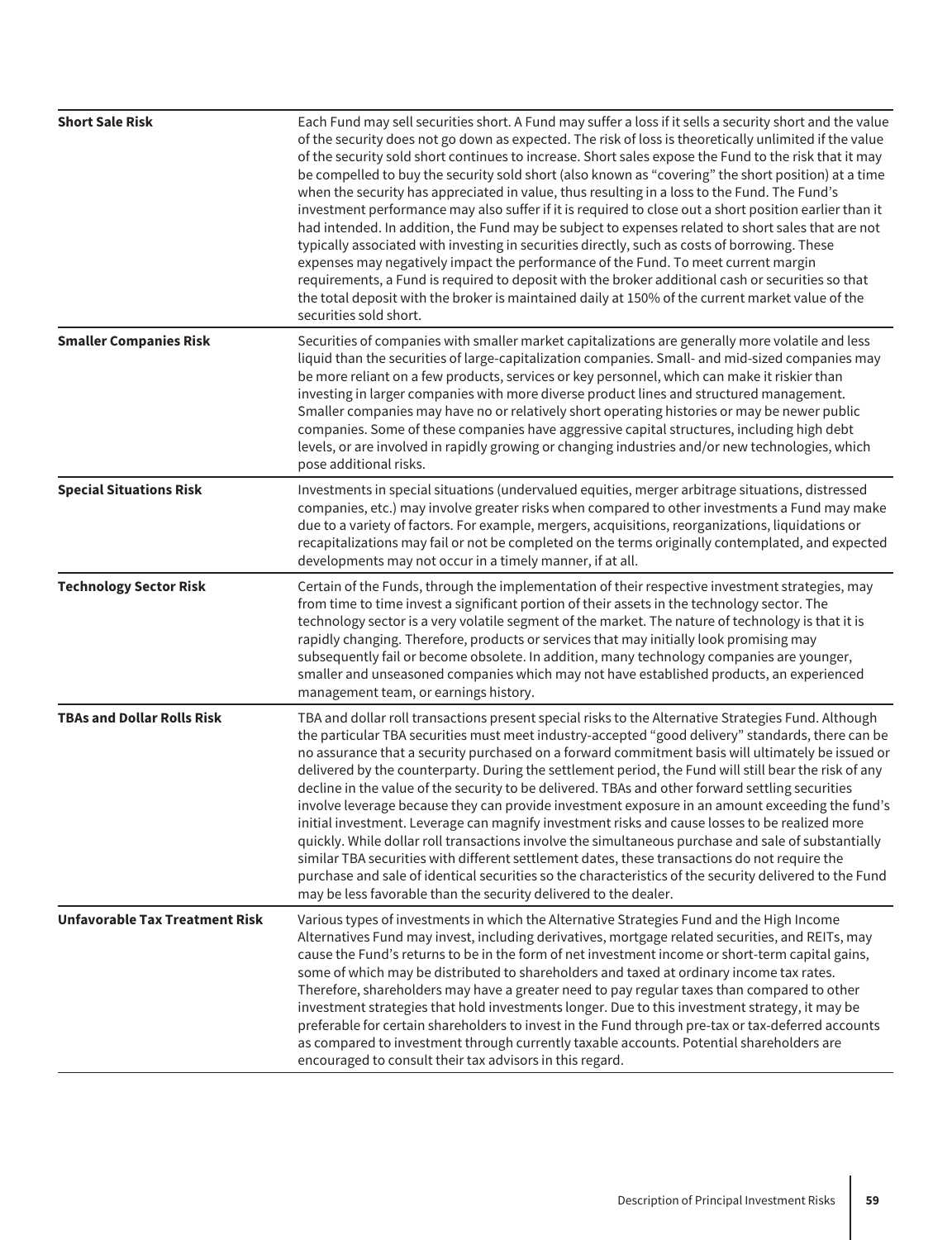| <b>U.S. Government and U.S. Agency</b><br><b>Obligations Risk</b>                                                                                                                                                                                                                                                                                                                                                                                              | U.S. Government obligations include securities issued or guaranteed as to principal and interest by<br>the U.S. Government, its agencies or instrumentalities, such as the U.S. Treasury. Payment of<br>principal and interest on U.S. Government obligations may be backed by the full faith and credit of<br>the United States or may be backed solely by the issuing or guaranteeing agency or instrumentality<br>itself. In the latter case, the investor must look principally to the agency or instrumentality issuing<br>or guaranteeing the obligation for ultimate repayment, which agency or instrumentality may be<br>privately owned. There can be no assurance that the U.S. Government would provide financial<br>support to its agencies or instrumentalities (including government-sponsored enterprises) where it<br>is not obligated to do so. As a result, there is a risk that these entities will default on a financial<br>obligation. For instance, securities issued by Ginnie Mae are supported by the full faith and credit<br>of the U.S. government. Securities issued by Fannie Mae and Freddie Mac are supported only by<br>the discretionary authority of the U.S. government. However, the obligations of Fannie Mae and<br>Freddie Mac have been placed into conservatorship until the entities are restored to a solvent<br>financial condition. Securities issued by the Student Loan Marketing Association or "Sallie Mae"<br>are supported only by the credit of that agency. |
|----------------------------------------------------------------------------------------------------------------------------------------------------------------------------------------------------------------------------------------------------------------------------------------------------------------------------------------------------------------------------------------------------------------------------------------------------------------|--------------------------------------------------------------------------------------------------------------------------------------------------------------------------------------------------------------------------------------------------------------------------------------------------------------------------------------------------------------------------------------------------------------------------------------------------------------------------------------------------------------------------------------------------------------------------------------------------------------------------------------------------------------------------------------------------------------------------------------------------------------------------------------------------------------------------------------------------------------------------------------------------------------------------------------------------------------------------------------------------------------------------------------------------------------------------------------------------------------------------------------------------------------------------------------------------------------------------------------------------------------------------------------------------------------------------------------------------------------------------------------------------------------------------------------------------------------------------------------------------------------------|
| <b>Value Stock Risk</b><br>Value stocks are stocks of companies that may have experienced adverse business or industry<br>developments or may be subject to special risks that have caused the stocks to be out of favor and,<br>in the opinion of the manager, undervalued. The value of a security believed by the manager to be<br>undervalued may never reach what is believed to be its full (intrinsic) value, or such security's<br>value may decrease. |                                                                                                                                                                                                                                                                                                                                                                                                                                                                                                                                                                                                                                                                                                                                                                                                                                                                                                                                                                                                                                                                                                                                                                                                                                                                                                                                                                                                                                                                                                                    |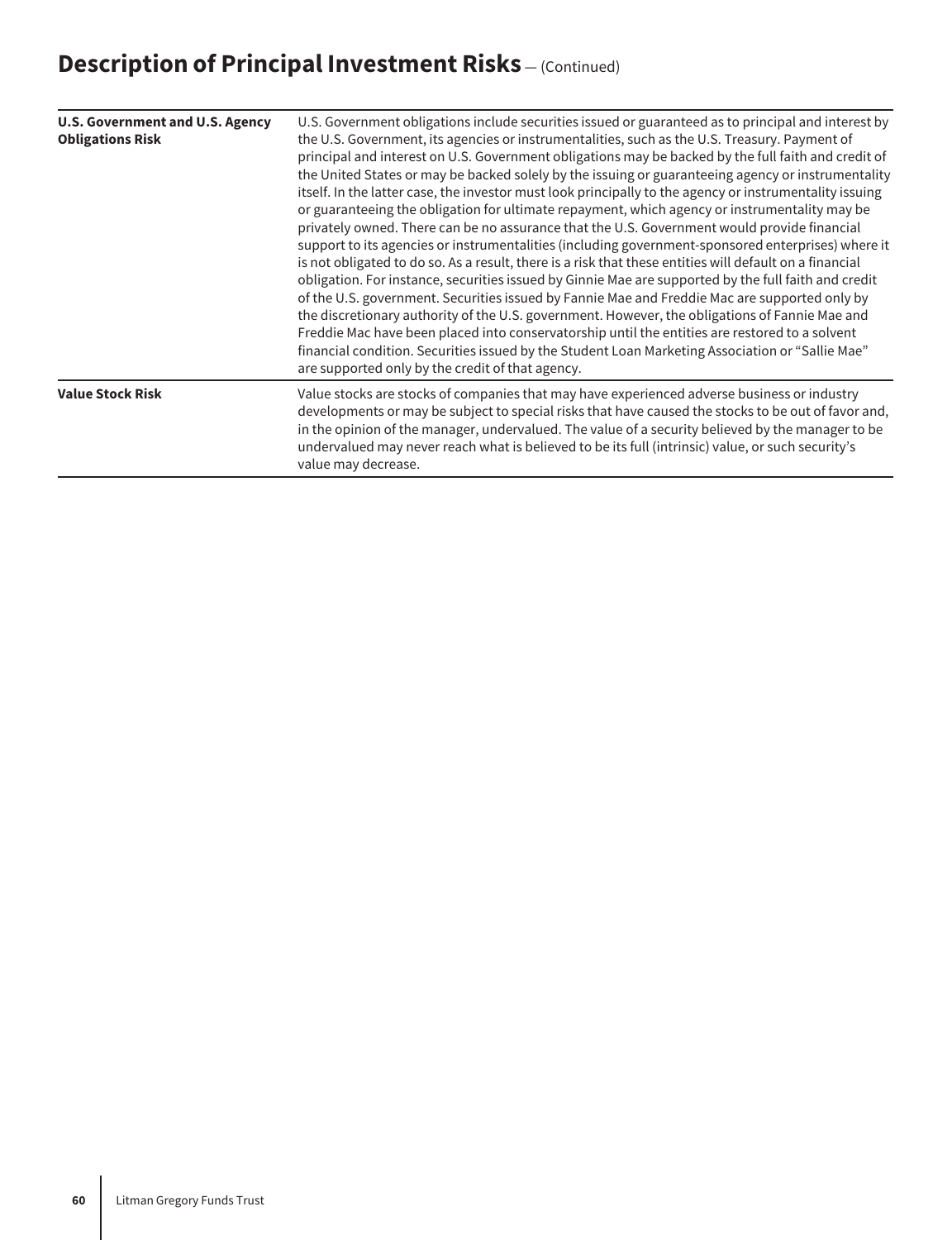### **Fund Management and Investment Styles**

#### **The Adviser, Multi-Manager Issues & Fees**

#### **The Advisor**

The Funds are managed by iM Global Partner Fund Management, LLC ("iM Global"), 1676 N. California Blvd., Suite 500, Walnut Creek, California 94596. iM Global is an affiliate of iM Global Partner US LLC ("iMGPUS"), an SEC-registered investment advisory firm. Pursuant to a shared services agreement, advisory personnel of iMGPUS provide certain services to the Funds. iM Global has overall responsibility for assets under management, recommends the selection of managers as sub-advisors of the Funds (each, a "manager" or "sub-advisor") to the Board of Trustees (the "Board") of the Litman Gregory Funds Trust (the "Trust"), evaluates the performance of the managers, monitors changes at the managers' organizations that may impact their abilities to deliver superior future performance, determines when to rebalance the managers' assets and the amount of cash equivalents (if any) that may be held in addition to cash in each of the managers' sub-portfolios, coordinates with the managers with respect to diversification and tax issues and oversees the operational aspects of the Funds.

Jeremy DeGroot is Chairman of the Board of Trustees and President of the Trust, the Portfolio Manager of the Alternative Strategies Fund, and a Co-Portfolio Manager of the Equity Fund, High Income Alternatives Fund, International Fund, SBH Focused Small Value Fund and Oldfield International Value Fund. He is also a Principal and Member of Litman Gregory Wealth Management, LLC ("Litman Gregory"), a research-oriented money management firm that wholly owns and provides research to iM Global , and serves as its Chief Investment Officer. Prior to joining Litman Gregory in 1999, DeGroot was a Manager in KPMG Peat Marwick's Economic Consulting Services practice in 1998. From 1989 to 1997, he was a Senior Economist with the Law & Economics Consulting Group, Inc., providing economics and financial analysis to Fortune 500 clients. He has a Master's degree in Economics from the University of California Berkeley.

Jack Chee is an Assistant Secretary of the Trust and the Co-Portfolio Manager of the Equity Fund, the High Income Alternatives Fund and the SBH Focused Small Value Fund. He is also a Principal and Member of Litman Gregory and serves as a Senior Research Analyst at the Advisor. Prior to joining Litman Gregory in 2000, Chee was a Mutual Fund Analyst with Value Line Mutual Fund Survey. He has a BS degree in Mechanical Engineering from Drexel University.

Jason Steuerwalt is an Assistant Secretary of the Trust and a Senior Research Analyst at the Advisor and the Co-Portfolio Manager of the Alternative Strategies Fund and the High Income Alternatives Fund. He is also a Principal and Member of Litman Gregory. Prior to joining Litman Gregory in 2013, Steuerwalt was a Vice President with Hall Capital Partners, focusing on absolute return hedge funds and opportunistic/private credit strategies.

Kiko Vallarta is an Assistant Secretary of the Trust and the Co-Portfolio Manager of the International Fund and the Oldfield International Value Fund. He is also a VP – Portfolio Management of Litman Gregory and serves as a Senior Research Analyst at the

Advisor. Prior to joining Litman Gregory in 2012, Vallarta was an associate at a San Diego-based registered investment adviser, providing investment analysis and client support to their team of investment advisors. He has a BS degree in Finance from San Diego State University, a MS degree in Financial Analysis and Investment Management from St. Mary's College of California and is a CFA® charter holder.

DeGroot, Chee, Steuerwalt and Vallarta are the individuals at iM Global primarily responsible for monitoring the day-to-day activities of the portfolio managers at the sub-advisors and for overseeing all aspects of iM Global's responsibilities with respect to the Funds.

#### **Asset Level Limitations**

iM Global believes that high levels of assets under management can be detrimental to certain investment strategies. iM Global also believes that relatively low levels of assets under management can provide flexibility to skilled investment managers that under certain circumstances may contribute positively to returns. It is iM Global's belief that asset levels are particularly relevant to the Funds given their concentrated investment strategy. Because of this belief, each of the Funds may be closed to new shareholders, with certain exceptions approved by the Board, at asset levels that iM Global and the sub-advisors believe to be optimal in allowing for a high degree of flexibility on a per-sub-advisor basis. Alternatively, additional sub-advisors may be added to the Funds to expand capacity in order to avoid closing to new shareholders or to avoid "hard closing" to existing shareholders. iM Global will add a new sub-advisor only if, in its opinion, the sub-advisor has the exceptional stock-picking skill and other traits iM Global requires of the existing managers.

#### **Sub-Advisor Evaluation and Selection**

iM Global is responsible for hiring and removing sub-advisors. Before hiring a sub-advisor, iM Global performs extensive due diligence. This includes quantitative and qualitative analysis, including (but not limited to) an evaluation of: the investment process, the consistency of its execution and discipline; individual holdings; strategies employed, past mistakes, risk controls, team depth and quality; operations and compliance; and business focus and vision. iM Global's evaluation process includes review of literature and documents, quantitative historical performance evaluation, extensive discussions with members of the investment team and firm management and background checks through industry contacts. Each of the sub-advisor's management fee is also an important consideration. It is iM Global's objective to hire sub-advisors who it believes are skilled and can deliver strong market cycle returns when taking risk into account. iM Global defines a "market cycle" as the movement from a period of increasing prices and strong performance, or bull market, through a period of weak performance and falling prices, or bear market, and back again to new strength. A full market cycle is usually three to five years, but can vary considerably. The top of a cycle is called a peak and the bottom a trough. iM Global generally assesses the long-term growth of an investment by considering the increase in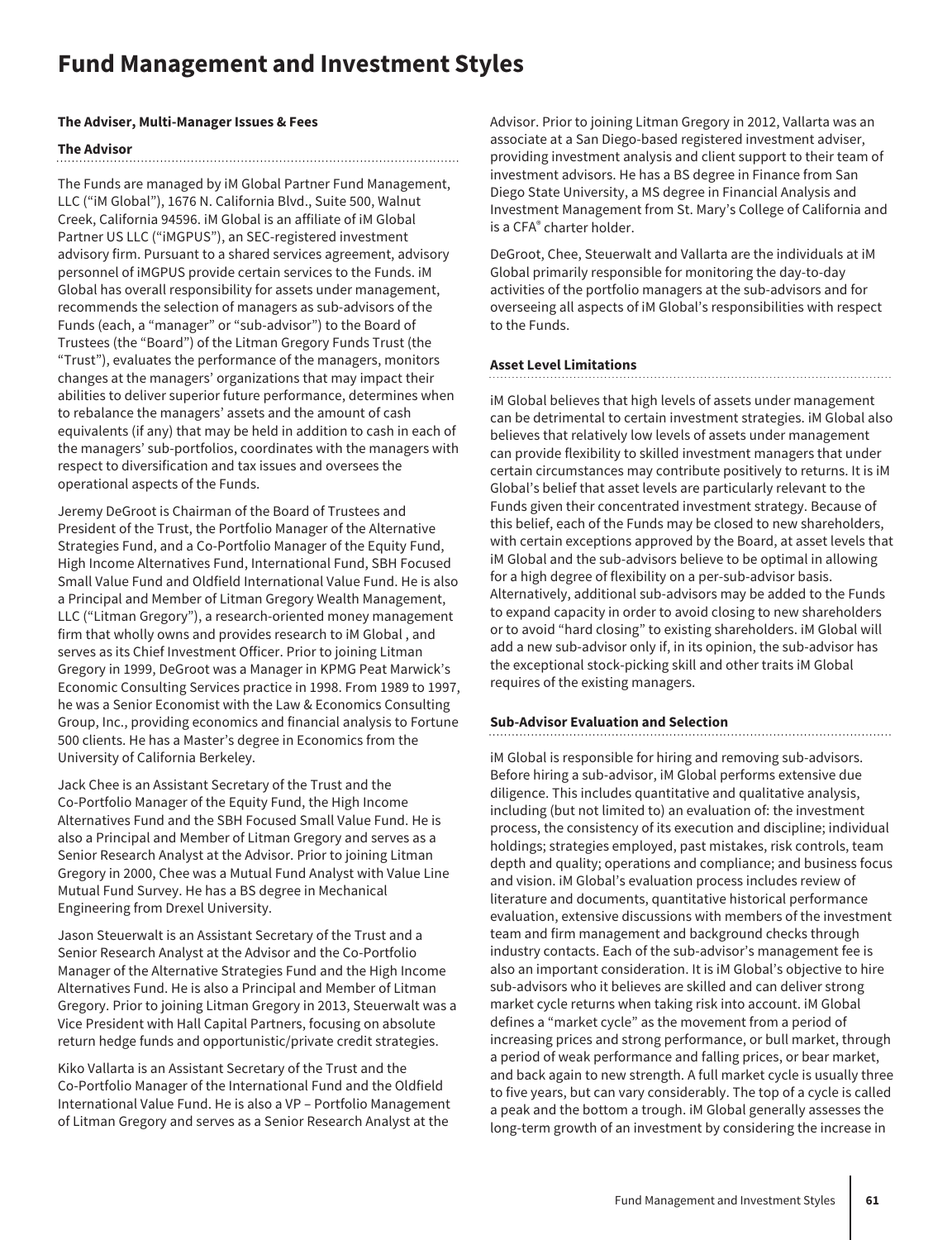### **Fund Management and Investment Styles** – (Continued)

the value of the investment over a period greater than five years. For the Alternative Strategies Fund and the High Income Alternatives Fund, iM Global will favor managers who it believes focus on markets or investment strategies that are inherently low risk on an absolute basis or relative to their return potential; and managers who have a clearly risk-sensitive mindset in executing their portfolio strategy. Generally, iM Global prefers managers who it believes will be able to add value through security selection and from tactical allocations to securities, markets or strategies at times when it believes such allocations are compelling from a risk/ return perspective. iM Global is responsible for the general overall supervision of the sub-advisors along with allocating the portfolio's assets for their investment decisions as well as rebalancing the portfolio as necessary from time to time.

#### **Multi-Manager Issues**

*More on Multi-Style Management:* The investment methods used by the managers in selecting securities for the Funds vary. The segment of each Fund's portfolio managed by a manager will, under normal circumstances, differ from the segments managed by the other managers with respect to portfolio composition, turnover, issuer capitalization and issuer financial condition. Because security selections are made independently by each manager, it is possible that a security held by one portfolio segment may also be held by other portfolio segments of the Funds or that several managers may simultaneously favor the same industry segment. iM Global monitors the overall portfolio on an ongoing basis to ensure that such overlaps do not create an unintended industry concentration or result in lack of diversification.

iM Global is responsible for establishing the target allocation of Fund assets to each manager and may adjust the target allocations at its discretion. Market performance may result in allocation drift among the managers of a Fund. iM Global is responsible for periodically rebalancing the portfolios, the timing and degree of which will be determined by iM Global. Each manager independently selects the brokers and dealers to execute transactions for the segment of a Fund being managed by that manager. iM Global may at its discretion allow a manager to hold fewer or more than the specified number of holdings in its portfolio. The number of holdings may be the result of a manager's investment decision, an involuntary spin-off by one of the companies held in the portfolio, the payment of a stock dividend or split in a separate class of stock, or a timing mismatch when buying or selling a portfolio security while selling or establishing a position in an existing security.

At times, allocation adjustments in the Alternative Strategies Fund may be considered tactical with over- or under-allocations to certain managers based on iM Global's assessment of the risk and return potential of each manager's strategy at that point in time. Manager allocations are also influenced by each manager's historical returns and volatility, which are assessed by examining the performance of strategies run by the managers in their private (hedge) funds or other accounts that iM Global believes to be similar to those that will be used for the Alternative Strategies Fund. iM Global has analyzed the individual and combined

performance of the Alternative Strategies Fund's managers in a variety of investment environments.

In the event a manager ceases to manage a segment of a Fund's portfolio, iM Global will select a replacement manager or allocate the assets among the remaining managers. The securities that were held in the departing manager's segment of the Fund's portfolio may be allocated to and retained by another manager of the Fund or will be liquidated in an orderly manner, taking into account various factors, which may include but are not limited to the market for the security and the potential tax consequences. iM Global may also add additional managers in order to increase Fund diversification or capacity.

The SAI provides additional information about the compensation of each portfolio manager at each sub-advisor, other accounts managed by each portfolio manager, and each such portfolio manager's ownership of securities of the Funds.

*Temporary Defensive Positions:* Under unusual market conditions or for temporary defensive purposes, a substantial part of each Fund's total assets may be invested in cash or short-term, highquality debt securities. To the extent that a Fund assumes a temporary defensive position, it may not achieve its investment objective during that time. Defensive positions may be initiated by the individual portfolio managers or by iM Global.

*Multi-Manager Exemptive Order:* The Trust and iM Global have obtained an exemptive order from the SEC that permits iM Global, subject to certain conditions, to hire, terminate and replace managers with the approval of the Board only and without shareholder approval. Within 60 days of the hiring of any new manager or the implementation of any proposed material change in a sub-advisory agreement with an existing manager, shareholders will be furnished information about the new manager or sub-advisory agreement that would be included in a proxy statement. The order also permits a Fund to disclose sub-advisory fees only in the aggregate in its registration statement. Pursuant to the order, shareholder approval is required before iM Global enters into any sub-advisory agreement with a manager that is affiliated with the Funds or iM Global.

#### **Portfolio Holdings Information**

A description of the Funds' policies and procedures regarding disclosure of the Funds' portfolio holdings can be found in the SAI, which can be obtained free of charge by contacting the Funds' transfer agent (the "Transfer Agent") at 1-800-960-0188.

#### **Advisory Fees**

Each Fund pays a monthly investment advisory fee to iM Global based on that Fund's average daily net assets. The table below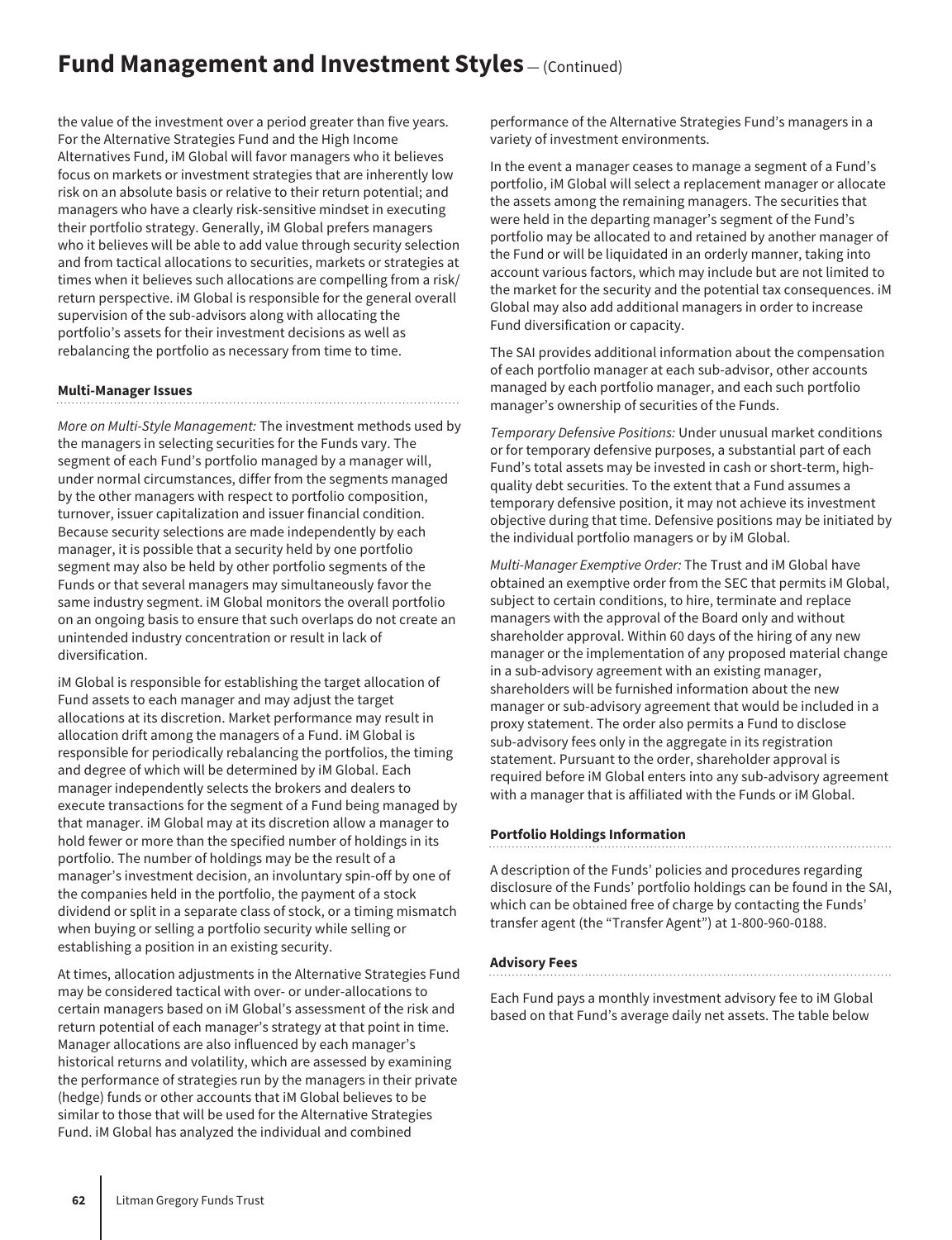illustrates the base fee rates payable to iM Global and the reduced fee rates payable on assets in excess of certain levels (breakpoints).

| Fund                                | <b>Advisory Fee</b><br>(as a percentage of net assets) |        |
|-------------------------------------|--------------------------------------------------------|--------|
| <b>Equity Fund</b>                  | First \$750 million                                    | 1.10%  |
|                                     | Over \$750 million                                     | 1.00%  |
| <b>International Fund</b>           | First \$1 billion                                      | 1.10%  |
|                                     | Over \$1 billion                                       | 1.00%  |
| <b>Alternative Strategies Fund</b>  | Up to \$2 billion                                      | 1.40%  |
|                                     | Between \$2 and \$3 billion                            | 1.30%  |
|                                     | Between \$3 and \$4 billion                            | 1.25%  |
|                                     | Over \$4 billion                                       | 1.20%  |
| <b>High Income Alternatives</b>     |                                                        |        |
| Fund                                | Up to \$1 billion                                      | 0.95%  |
|                                     | Between \$1 and \$2 billion                            | 0.925% |
|                                     | Between \$2 and \$3 billion                            | 0.90%  |
|                                     | Between \$3 and \$4 billion                            | 0.875% |
|                                     | Over \$4 billion                                       | 0.85%  |
| <b>SBH Focused Small Value</b>      |                                                        |        |
| Fund                                | All net assets                                         | 1.00%  |
| <b>Oldfield International Value</b> |                                                        |        |
| Fund                                | All net assets                                         | 0.70%  |
| <b>Dolan McEniry Corporate</b>      |                                                        |        |
| <b>Bond Fund</b>                    | All net assets                                         | 0.50%  |

iM Global, not the Funds, is responsible for payment of the sub-advisory fees to the managers, each of whom is compensated monthly on the basis of the assets committed to its individual discretion. As of March 31, 2022, based on the assets of each Fund and the asset allocation targets, iM Global pays fees to the sub-advisors as follows, which may change in the future because assets and allocations will fluctuate:

| Fund                                     | <b>Aggregate Annual Fee Rates</b><br><b>iM Global Pays to Sub-Advisors</b> |
|------------------------------------------|----------------------------------------------------------------------------|
| <b>Equity Fund</b>                       | 0.608%                                                                     |
| <b>International Fund</b>                | 0.473%                                                                     |
| <b>Alternative Strategies Fund</b>       | 0.623%                                                                     |
| <b>High Income Alternatives Fund</b>     | 0.390%                                                                     |
| <b>SBH Focused Small Value Fund</b>      | 0.732%                                                                     |
| <b>Oldfield International Value Fund</b> | 0.350%                                                                     |
| <b>Dolan McEniry Corporate Bond Fund</b> | 0.330%                                                                     |

Through April 30, 2023, pursuant to a Restated Contractual Advisory Fee Waiver Agreement, most recently amended effective as of June 1, 2021 (the "Fee Waiver Agreement"), iM Global has agreed to waive a portion of its advisory fees for each Fund as follows: for the Equity Fund, iM Global has agreed to waive a portion of its advisory fees so that after paying all of the sub-advisory fees, the net advisory fee as a percentage of the Equity Fund's daily net assets retained by iM Global is 0.40% on the first \$750 million of the Equity Fund's assets and 0.30% for assets over \$750 million; for the International Fund, iM Global has agreed to waive a portion of its advisory fees so that after paying all of the sub-advisory fees, the net advisory fee as a percentage of the International Fund's daily net assets retained by iM Global is

0.40% on the first \$1 billion of the International Fund's assets and 0.30% for assets over \$1 billion; for the Alternative Strategies Fund, iM Global has agreed to waive a portion of its advisory fees so that after paying all of the sub-advisory fees, the net advisory fee as a percentage of the Alternative Strategies Fund's daily net assets retained by iM Global is 0.50% on the first \$2 billion of the Alternative Strategies Fund's assets, 0.40% of the next \$1 billion of the Alternative Strategies Fund's assets, 0.35% of the next \$1 billion of the Alternative Strategies Fund's assets and 0.30% on assets over \$4 billion; and for the High Income Alternatives Fund, iM Global has agreed to waive a portion of its advisory fees so that after paying all of the sub-advisory fees, the net advisory fee as a percentage of the High Income Alternatives Fund's daily net assets retained by iM Global is 0.40% on the first \$1 billion of assets, 0.375% on the next \$1 billion of assets, 0.35% on the next \$1 billion of assets, 0.325% on the next \$1 billion of assets and 0.30% on assets in excess of \$4 billion. This agreement may be terminated at any time by the Board of Trustees of the iM Global Funds Trust (the "Trust") upon sixty (60) days' written notice to iM Global, and iM Global may decline to renew this agreement at its expiration on April 30, 2023 by written notice to the Trust at least thirty (30) days before the agreement's annual expiration date. iM Global has waived its right to receive reimbursement of the portion of its advisory fees waived pursuant to the Fee Waiver Agreement.

Pursuant to an Operating Expenses Limitation Agreement (the "Expenses Limitation Agreement"), iM Global has agreed to limit the operating expenses of the High Income Alternatives Fund, through April 30, 2023 (unless otherwise sooner terminated), to an annual rate of 0.98%. Any fee waiver or expense reimbursement made by iM Global pursuant to the Expenses Limitation Agreement is subject to the repayment by the High Income Alternatives Fund only within three (3) years, provided that the repayment does not cause the Fund's annual expense ratio to exceed the lesser of (i) the expense limitation applicable at the time of that fee waiver and/or expense reimbursement or (ii) the expense limitation in effect at the time of repayment, and the repayment is approved by the Board. Operating expenses referred to in this and the following paragraph include management fees payable to iM Global but exclude any taxes, interest, brokerage commissions, expenses incurred in connection with any merger or reorganization, borrowing costs (including commitment fees), dividend expenses, acquired fund fees and expenses and extraordinary expenses such as but not limited to litigation costs.

Pursuant to an Operating Expenses Limitation Agreement (the "Expenses Limitation Agreement"), iM Global has agreed to limit the operating expenses of the SBH Focused Small Value Fund, through April 30, 2023 (unless otherwise sooner terminated), to an annual rate of 1.15% (the "SBH Expense Cap"). Any fee waiver or expense reimbursement made by iM Global pursuant to the Expenses Limitation Agreement is subject to the repayment by the SBH Focused Small Value Fund only within three (3) years, provided that the repayment does not cause the Fund's annual expense ratio to exceed the lesser of (i) the expense limitation applicable at the time of that fee waiver and/or expense reimbursement or (ii) the expense limitation in effect at the time of repayment, and the repayment is approved by the Board.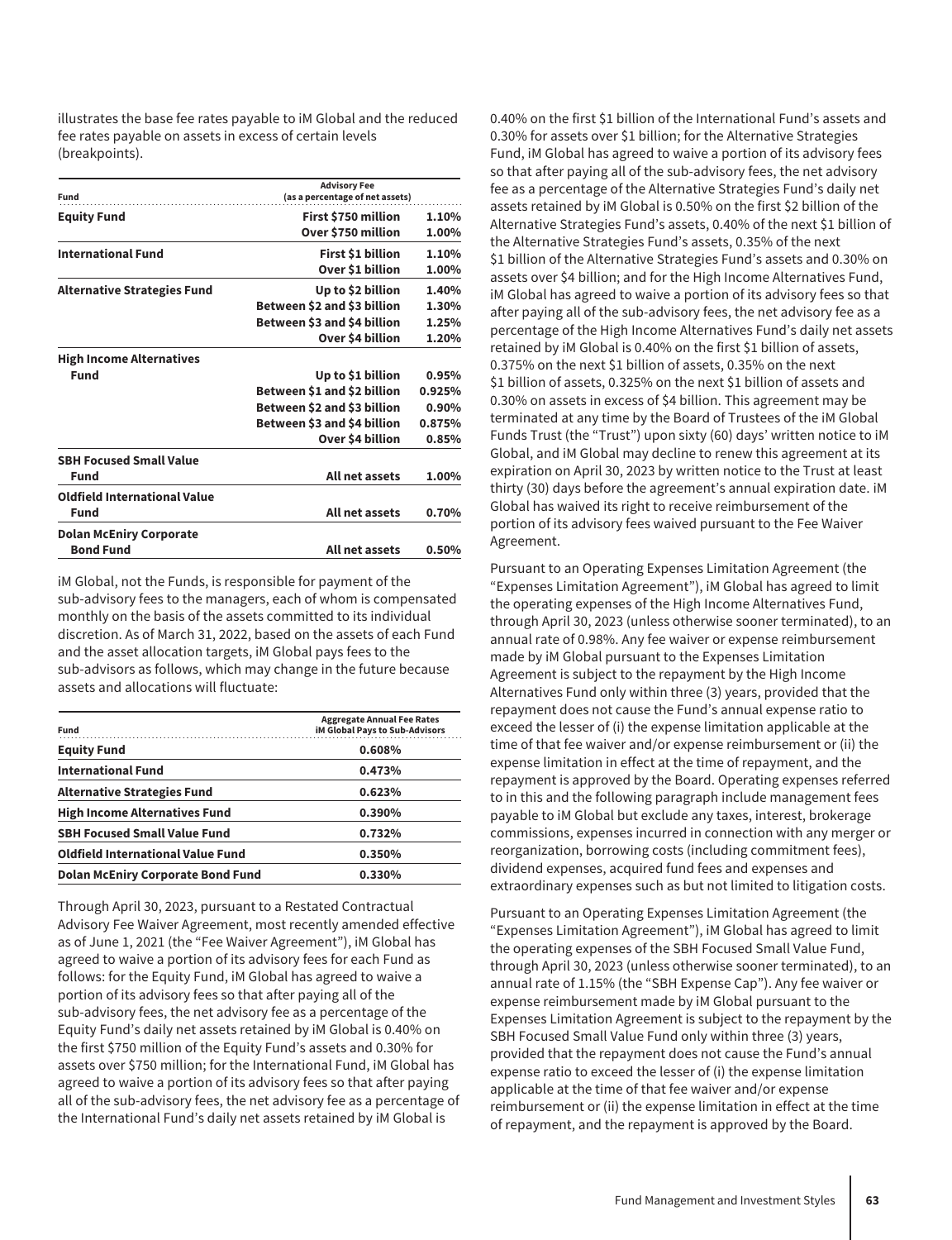### **Fund Management and Investment Styles** – (Continued)

Operating expenses referred to in this and the following paragraph include management fees payable to iM Global but exclude any taxes, interest, brokerage commissions, expenses incurred in connection with any merger or reorganization, borrowing costs (including commitment fees), dividend expenses, acquired fund fees and expenses and extraordinary expenses such as but not limited to litigation costs.

The SBH Focused Small Value Fund's Sub-Advisor has agreed to participate in the limitation of SBH Focused Small Value Fund operating expenses by waiving a portion of its sub-advisory fees until the second anniversary of the effective date of the Investment Sub-Advisory Fee Waiver Agreement. Further, the Sub-Advisor will have no obligation to waive fees in any month in which (i) the average net assets of the SBH Focused Small Value Fund for that month are equal to or greater than \$250 million or (ii) the Fund's actual annualized operating expenses do not exceed the annual SBH Expense Cap.

Pursuant to an Operating Expenses Limitation Agreement (the "Expenses Limitation Agreement"), iM Global has agreed to limit the operating expenses of the Oldfield International Value Fund, through April 30, 2023 (unless otherwise sooner terminated), to an annual rate of 0.94% (the "Oldfield Expense Cap"). Any fee waiver or expense reimbursement made by iM Global pursuant to the Expenses Limitation Agreement is subject to the repayment by the Oldfield International Value Fund only within three (3) years, provided that the repayment does not cause the Fund's annual expense ratio to exceed the lesser of (i) the expense limitation applicable at the time of that fee waiver and/or expense reimbursement or (ii) the expense limitation in effect at the time of repayment, and the repayment is approved by the Board. Operating expenses referred to in this and the following paragraph include management fees payable to iM Global but exclude any taxes, interest, brokerage commissions, expenses incurred in connection with any merger or reorganization, borrowing costs (including commitment fees), dividend expenses, acquired fund fees and expenses and extraordinary expenses such as but not limited to litigation costs.

The Oldfield International Value Fund's Sub-Advisor has agreed to participate in the limitation of Oldfield International Value Fund operating expenses by waiving a portion of its sub-advisory fees until the second anniversary of the effective date of the Investment Sub-Advisory Fee Waiver Agreement. Further, the Sub-Advisor will have no obligation to waive fees in any month in which (i) the average net assets of the Oldfield International Value Fund for that month are equal to or greater than \$250 million or (ii) the Fund's actual annualized operating expenses do not exceed the annual Oldfield Expense Cap.

Pursuant to an Operating Expenses Limitation Agreement (the "Expenses Limitation Agreement"), iM Global has agreed to waive its management fees and/or reimburse the Dolan McEniry Corporate Bond Fund to ensure that the Total Annual Fund Operating Expenses (excluding any front-end or contingent deferred loads, Rule 12b-1 plan fees, shareholder servicing plan fees, taxes, leverage (i.e., any expenses incurred in connection with borrowings made by the Fund), interest (including interest incurred in connection with bank and custody overdrafts),

brokerage commissions and other transactional expenses incurred in connection with any merger or reorganization, dividends or interest on short positions, acquired fund fees and expenses or extraordinary expenses such as litigation (collectively, "Excludable Expenses")) do not exceed 0.70% and 1.05% of the Dolan McEniry Corporate Bond Fund's average daily net assets through April 30, 2023 for the Institutional Class shares and the Investor Class shares, respectively. To the extent the Dolan McEniry Corporate Bond Fund incurs Excludable Expenses, Total Annual Fund Operating Expenses After Fee Waiver and/or Expense Reimbursement will exceed 0.70% and 1.05%, respectively. This agreement may be renewed for additional periods of one (1) year and may be terminated by the Board of the Trust upon sixty (60) days' written notice to iM Global. iM Global may also decline to renew this agreement by written notice to the Trust at least thirty (30) days before the renewal date. iM Global may request recoupment of previously waived fees and paid expenses from the Fund for up to three years from the date such fees and expenses were waived or paid, if such reimbursement will not cause the Fund's total expense ratio to exceed the lesser of: (1) the expense limitation in place at the time of the waiver and/or expense payment; or (2) the expense limitation in place at the time of the recoupment.

In 2021, the advisory fees paid and net fees retained by iM Global with respect to the Funds, after fee waivers, expense reimbursements and breakpoint adjustments (collectively, "Fee Adjustments"), were as follows:

| Fund                                        | 2021 Advisory<br><b>Fees Paid by the</b><br><b>Fund after Fee</b><br><b>Adjustments</b> | 2021 Aggregate<br>Sub-Advisory<br><b>Fees Paid by</b><br>iM Global to<br><b>Sub-Advisors</b> | 2021 Net Advisory<br><b>Fees Retained</b><br>by iM Global after<br><b>Fee Adjustments</b><br>and Pavments to<br><b>Sub-Advisors</b> |
|---------------------------------------------|-----------------------------------------------------------------------------------------|----------------------------------------------------------------------------------------------|-------------------------------------------------------------------------------------------------------------------------------------|
| <b>Equity Fund</b>                          | 0.966%                                                                                  | 0.566%                                                                                       | 0.400%                                                                                                                              |
| <b>International Fund</b>                   | 0.875%                                                                                  | 0.475%                                                                                       | 0.400%                                                                                                                              |
| <b>Alternative Strategies Fund</b>          | 1.121%                                                                                  | 0.621%                                                                                       | 0.500%                                                                                                                              |
| <b>High Income Alternatives Fund</b>        | 0.485%                                                                                  | 0.392%                                                                                       | 0.094%                                                                                                                              |
| <b>SBH Focused Small Value Fund</b>         | 0.669%                                                                                  | 0.493%                                                                                       | 0.175%                                                                                                                              |
| <b>Oldfield International Value</b><br>Fund | 0.12%                                                                                   | 0.06%                                                                                        | 0.06%                                                                                                                               |
| <b>Dolan McEniry Corporate Bond</b><br>Fund | 0.24%                                                                                   | 0.33%                                                                                        | (0.09)%                                                                                                                             |

A discussion regarding the Board's basis for approving the Funds' investment advisory agreements with iM Global and each sub-advisor is included in the Funds' Annual Report to Shareholders for the fiscal year ended December 31, 2021.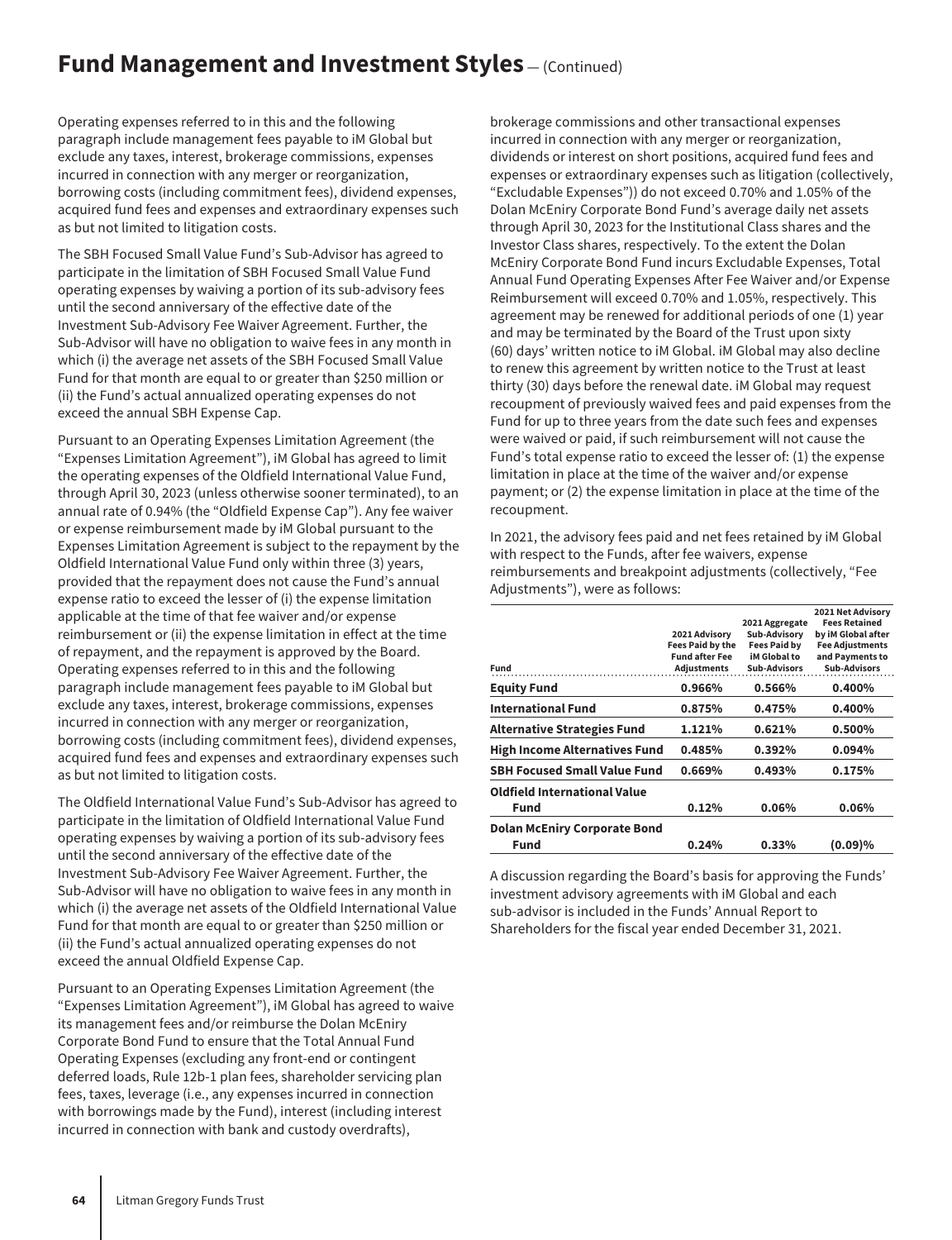## **iMGP Equity Fund – Sub-Advisors**

The Equity Fund's five sub-advisors (six portfolio segments) emphasize different stock-picking styles and invest in stocks spanning a range of market capitalizations. iM Global believes that during any given year certain stock-picking styles will generate higher returns than comparable market indexes, while others will lag. By including a variety of stock-picking styles in this single mutual fund, iM Global believes that the variability and volatility of returns can be lessened.

iM Global's strategy is to allocate the portfolio's assets among the managers who, based on iM Global's research, are judged to be among the best in their respective style groups. There is no minimum or maximum allocation of the Fund's portfolio assets to each portfolio segment. The portfolio managers manage their individual portfolio segments by building a focused portfolio representing their highest-confidence stocks. Under normal market conditions, the Equity Fund invests at least 80% of the Equity Fund's net assets, plus the amount of any borrowings for investment purposes, in equity securities. This investment policy

may be changed by the Board without shareholder approval, but shareholders would be given at least 60 days' notice if any change occurs. Under normal conditions, each portfolio segment typically includes a minimum of 5 and a maximum of 15 securities. A portfolio segment may occasionally hold more than 15 securities. Though the total number of securities the Equity Fund may hold at any point in time will vary, it is generally expected that the Equity Fund will hold between 60 and 100 securities. The target allocation of assets to the portfolio segments was designed with the specific objective of maintaining significant exposure to stocks of large- and mid-sized companies with a greater emphasis on U.S. domiciled companies.

The following table provides a description of the Equity Fund's five sub-advisors (six portfolio segments) and their target levels of assets. Asset levels will fluctuate and it is at the discretion of iM Global to re-balance the asset allocations. A detailed discussion of the management structure of the Equity Fund follows the table.

| <b>PORTFOLIO MANAGER(S)/SUB-ADVISOR</b>                                         | <b>TARGET</b><br><b>ASSET ALLOCATION</b> | <b>MARKET CAPITALIZATION</b><br>OF COMPANIES IN PORTFOLIO | <b>STOCK-PICKING</b><br><b>STYLE</b> |
|---------------------------------------------------------------------------------|------------------------------------------|-----------------------------------------------------------|--------------------------------------|
| <b>Christopher C. Davis</b><br>Danton Goei<br>Davis Selected Advisers, L.P.     | 15%                                      | Mostly large companies                                    | Blend                                |
| Patrick J. English, CFA<br>Jonathan T. Bloom, CFA<br>Fiduciary Management, Inc. | 15%                                      | All sizes                                                 | Blend                                |
| <b>Clyde S. McGregor, CFA</b><br>Harris Associates L.P.                         | 15%                                      | All sizes, but mostly large- and mid-sized<br>companies   | Value                                |
| William C. Nygren, CFA<br>Harris Associates L.P.                                | 15%                                      | Mostly large and mid-sized companies                      | Value                                |
| <b>Scott Moore, CFA</b><br><b>Chad Baumler, CFA</b><br>Nuance Investments, LLC  | 15%                                      | All sizes                                                 | Value                                |
| A. Michael Sramek, CFA<br><b>Sands Capital</b><br>Management, LLC               | 25%                                      | All sizes, but mostly large- and mid-size<br>companies    | Growth                               |

#### **iMGP Equity Fund Portfolio Managers**

#### **Christopher C. Davis**

**Danton Goei** Davis Selected Advisers, L.P. 2949 East Elvira Road, Suite 101 Tucson, AZ 85756

Christopher C. Davis and Danton Goei are the portfolio managers for the segment of the Equity Fund's assets managed by Davis Selected Advisers, L.P. ("Davis Advisors"). Davis has served as a Portfolio Manager of Davis New York Venture Fund since October 1995, and also manages other equity funds advised by Davis Advisors. Davis served as Assistant Portfolio Manager and Research Analyst working with Shelby M.C. Davis from September 1989 through September 1995**.** Goei has served as a Portfolio Manager of Davis New York Venture Fund since January 2014 and also manages other equity funds advised by Davis Advisors. Goei

started with Davis Advisors as a Research Analyst in 1998. Davis Advisors has been a sub-advisor to the Equity Fund since 1996.

Approximately 15% of the Equity Fund's assets are managed by Davis Advisors. Davis Advisors manages equity funds using the "Davis Investment Discipline." Davis Advisors conducts extensive research to try to identify businesses that possess characteristics that Davis Advisors believes foster the creation of long-term value, such as proven management, a durable franchise and business model, and sustainable competitive advantages. Davis Advisors aims to invest in such businesses when they are trading at discounts to their intrinsic worth. Davis Advisors emphasizes individual stock selection and believes that the ability to evaluate management is critical. Davis Advisors routinely visits managers at their places of business in order to gain insight into the relative value of different businesses. Such research, however rigorous, involves predictions and forecasts that are inherently uncertain.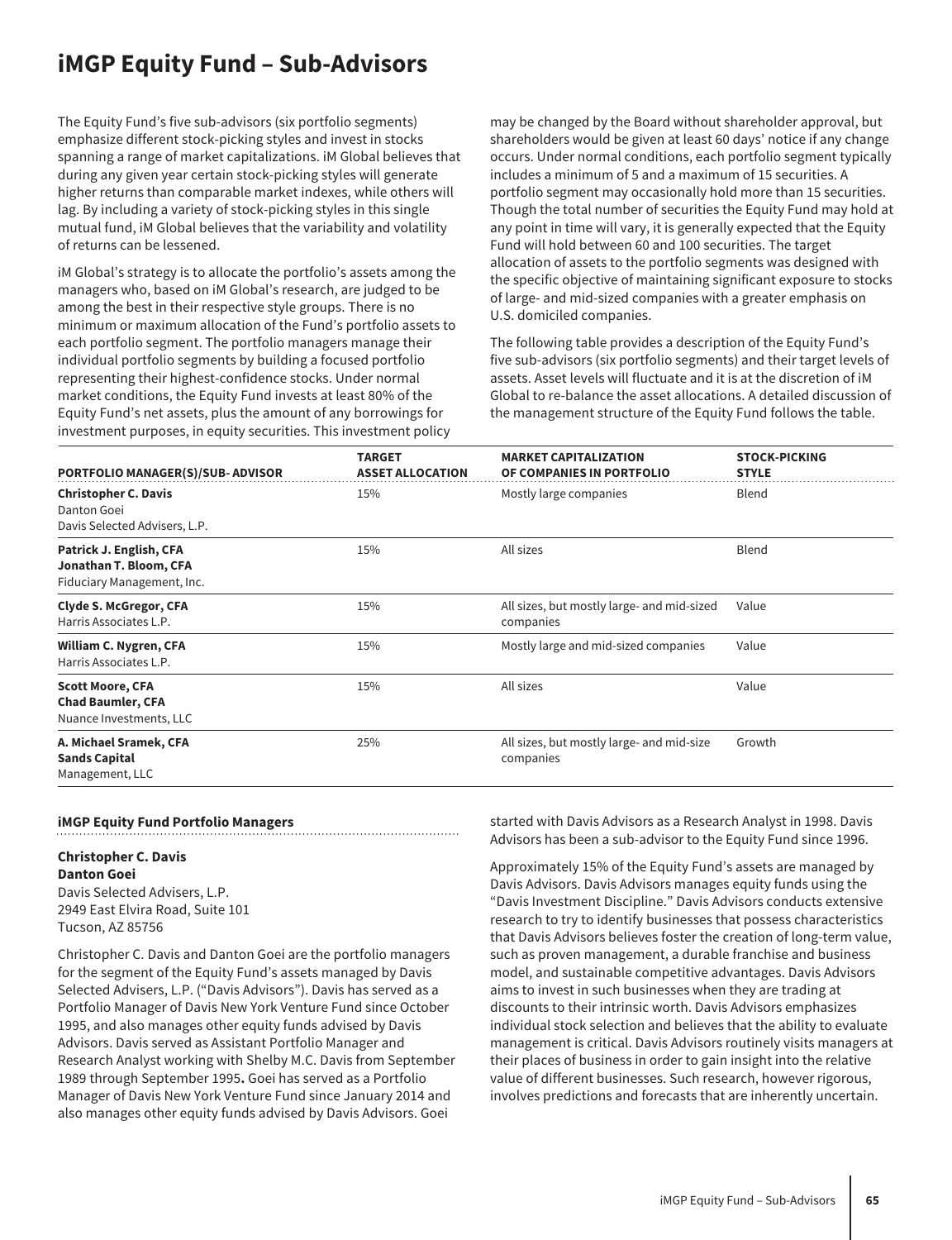## **iMGP Equity Fund - Sub-Advisors**  $-$  (Continued)

Over the years, Davis Advisors has developed a list of characteristics that it believes help companies to create shareholder value over the long term and manage risk. While few companies possess all of these characteristics at any given time, Davis Advisors searches for companies that demonstrate a majority or an appropriate mix of these characteristics:

#### **Competitive Advantages**

- Non-Obsolescent products
- Dominant or growing market share
- Global presence and powerful brands

#### **First-Class Management**

- Proven track record
- Significant alignment of interests in business
- Intelligent allocation of capital

#### **Financial Strength**

- Strong balance sheet
- Low cost structure
- High returns on invested capital

After determining which companies Davis Advisors believes an account should own, it then turns its analysis to determining the intrinsic value of those companies' equity securities. Davis Advisors seeks equity securities that can be purchased at attractive valuations relative to their intrinsic value. Davis Advisors' goal is to invest in companies for the long term. Davis Advisors considers selling a company's equity securities if the securities' market price exceeds Davis Advisors' estimates of intrinsic value, or if the ratio of the risks and rewards of continuing to own the company's equity securities is no longer attractive.

. . . . . . . . . . . . . . . . . . **Patrick J. English, CFA Jonathan T. Bloom, CFA** Fiduciary Management, Inc. 100 E. Wisconsin Avenue Milwaukee, WI 53202

Patrick J. English and Jonathan T. Bloom are co-portfolio managers for the segment of the Equity Fund's assets managed by Fiduciary Management, Inc. ("Fiduciary" or "FMI"). English joined Fiduciary in 1986. He is the Chairman, Chief Executive Officer and Chief Investment Officer and a partner of Fiduciary and is a member of the Portfolio Management Committee. English and Bloom serve as the co-heads of equity research, and they work with Fiduciary's analysts in vetting new research ideas. Prior to joining Fiduciary, English was a research analyst with Dodge & Cox from 1985 to 1986. Bloom joined Fiduciary in 2010. He is the Director of Research and a partner of Fiduciary and is a member of Fiduciary's Portfolio Management Committee. Prior to joining Fiduciary, Bloom was in the Applied Value Investing Program at Columbia Business School from 2008 to 2009. Fiduciary has been a sub-advisor to the Equity Fund since 2013.

Approximately 15% of the Equity Fund's assets are managed by Fiduciary. Fiduciary seeks to buy companies that have durable franchises (*i.e.*, franchises that can survive difficult times) and whose common stock is trading below FMI's estimated intrinsic value of the company. FMI's investment process has always focused on evaluating three attributes of a company: the quality of the business model, the valuation, and the quality of management.

Assessing the quality of a business is a primary research focus. Fiduciary defines a good business model as one that has a defensible niche and that can survive the ups and downs of a business cycle. In a defensible niche, FMI looks for companies with a high degree of recurring revenue, a well-established customer base, and/or sustainable competitive advantage. Typically, businesses that meet these characteristics are well-established with modest growth profiles. The FMI investment team will review historical SEC filings and shareholder reports to understand a company's business model, and, where necessary, adjust a company's investment capital base for illegitimate write-offs (due to bad acquisitions, for example) to get a reliable picture of a company's historical return on invested capital ("ROIC"). Then the team will conduct a deeper analysis of the drivers of a company's ROIC such as revenue growth, margins, capital expenditure etc., going back at least 20 quarters. In addition, they will meet with and/or have conference calls with management of the company, as well as its suppliers, competitors, and customers.

FMI's work on a company's business model and quality helps identify which valuation metrics (such as Price/Earnings ("P/E"), Enterprise Value (EV) to Earnings Before Interest, Taxes, Depreciation and Amortization (EBITDA), Price/Sales (P/S), etc.) should be utilized for estimating a company's intrinsic value. This work is also valuable in assessing whether or not the business model has changed significantly over time, making historical comparisons irrelevant. If that is the case, FMI will analyze the trading of a stock based on various valuation metrics over a 10- to 20-year time period, relative to the broad market and its peers, across different economic cycles, and with different underlying company fundamentals such as margins, top-line growth, competitive positioning, capital intensity of the business, etc.

This historical valuation analysis may be supplemented by other valuation techniques, such as sum-of-the-parts analysis (*i.e.*, valuing different pieces of a business separately) and valuation based on private- and public-market transaction data (for example, valuation multiples used in an acquisition), which may assume greater importance when historical comparisons are less relevant, such as where business models have changed or management strategy has shifted. FMI is not looking for a specific discount to its estimate of intrinsic value, but if its valuation analysis suggests that a stock is undervalued, in absolute terms and/or in relation to its future profitability (ROIC in this case), and downside risks are limited, then the stock is a strong candidate for purchase. In general, FMI does not aim to be precise (just approximately correct) with its valuation analysis and will come up with price-target ranges over three to five years. These price targets are generally within a narrow range, and they guide FMI on when to trim or sell a stock.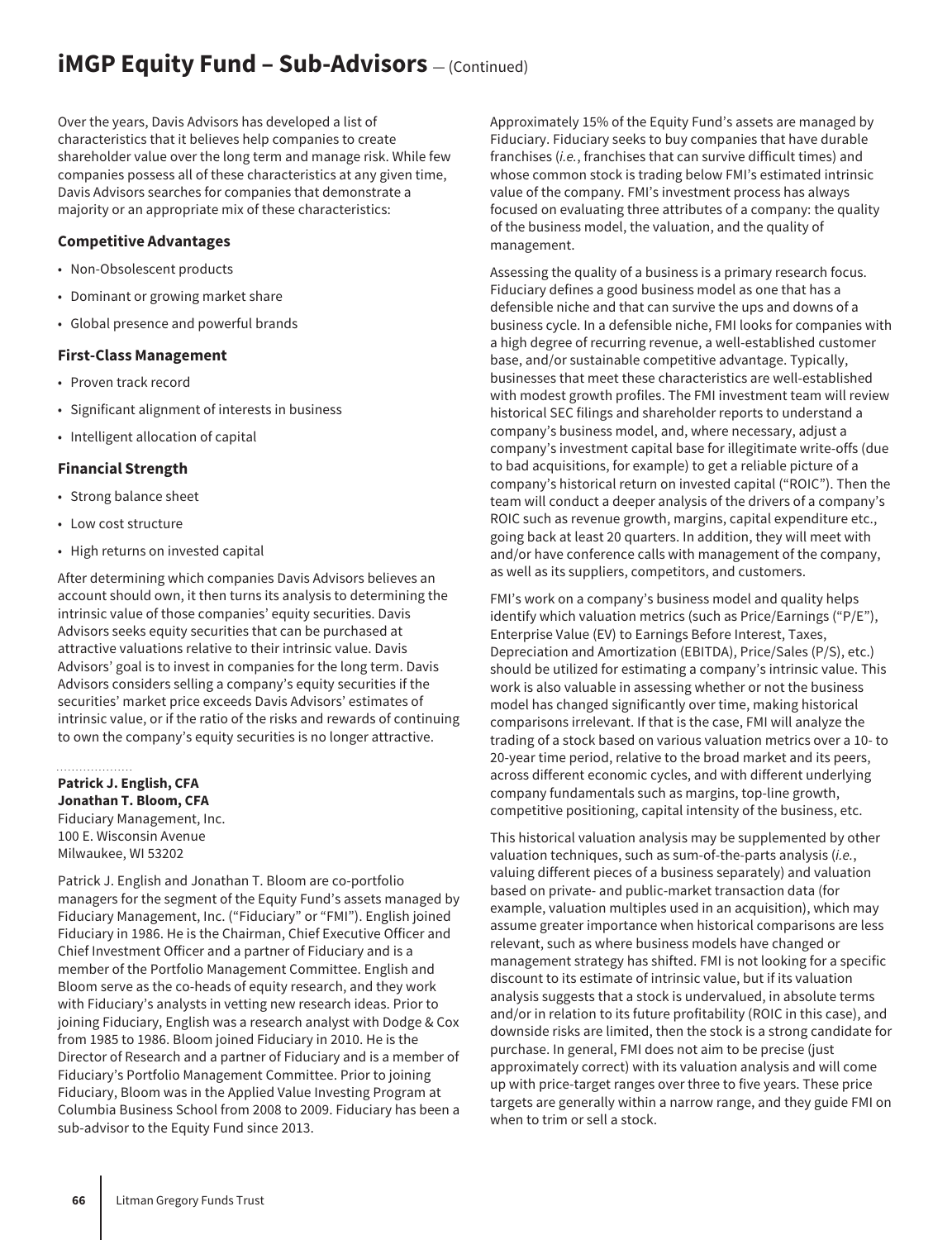FMI also focuses on areas that company management can control. Therefore, FMI will look at the backgrounds of management teams. This may involve: assessing their experience and track record; reviewing proxy statements to assess whether management compensation and incentives are in line with shareholder interests; evaluating past management decisions to assess whether or not those decisions enhanced shareholder value; and discussing with management their strategy and execution plan to assess the likelihood of meeting their stated goals and objectives.

#### **Clyde S. McGregor, CFA**

. . . . . . . . . . . . . . . . . .

Harris Associates L.P. 111 S. Wacker Drive Suite 4600 Chicago, IL 60606

Clyde S. McGregor is the portfolio manager for one of the segments of the Equity Fund's assets managed by Harris Associates L.P. ("Harris"). McGregor is a Vice President and portfolio manager at Harris and has managed the Oakmark Equity and Income Fund since its inception in 1995 and the Oakmark Global Fund since 2003. He earned a B.A. degree from Oberlin College and an M.B.A. from the University of Wisconsin-Madison. McGregor joined Harris in 1981 as an analyst with broad industry coverage across the market capitalization spectrum. He has been in the investment business since 1983. McGregor became a portfolio manager at Harris in 1986. Harris has been a sub-advisor to the Equity Fund since 2008.

Approximately 15% of the Equity Fund's assets are managed by McGregor. McGregor and Harris' portfolio management team employ Harris' value investment philosophy and process. This value investment philosophy is based upon the belief that, over time, a company's stock price converges with Harris' estimate of the company's intrinsic value. By "intrinsic value," Harris means its estimate of the price a knowledgeable buyer would pay to acquire the entire business. In making its investment decisions, Harris uses a "bottom-up" approach focused on individual companies, rather than focusing on specific economic factors or specific industries.

The chief consideration in the selection of stocks is the size of the discount of a company's current stock price compared to Harris' estimate of the company's intrinsic value. In addition, Harris looks for companies with the following characteristics, although not all companies will have all of these attributes: free cash flows and intelligent investment of excess cash, earnings that are growing and are reasonably predictable, and a high level of management ownership in the company. Once Harris identifies a stock that it believes is selling at a significant discount compared to Harris' estimate of the company's intrinsic value and that the company may have one or more of the additional qualities mentioned above, Harris may consider buying that stock for a strategy. Harris usually sells a stock when the price approaches its estimated intrinsic value. This means Harris sets "buy" and "sell" targets for each stock held by a portfolio. Harris monitors each holding and adjusts those price targets as warranted to reflect changes in a

company's fundamentals. Harris attempts to manage some of the risks of investing in common stocks by purchasing stocks whose prices it considers low relative to Harris' estimate of the company's intrinsic value. In addition, Harris seeks companies with solid finances and proven records and continuously monitors each portfolio company. Harris frequently evaluates whether corporate governance factors could have a negative or positive impact on the intrinsic value or risk profile of a potential investment. Harris also will evaluate the impact of social and environmental factors depending on Harris' view of the materiality of those factors relative to people, process and/or profit issues that affect the competitive position of the investment. To assess these factors, Harris may consider information derived from its ongoing dialogue with certain companies, proprietary research, and information from thirdparty sources.

#### . . . . . . . . . . . . . . . . . **William C. Nygren, CFA**

Harris Associates L.P. 111 S. Wacker Drive Suite 4600 Chicago, IL 60606

William C. Nygren is the portfolio manager for one of the segments of the Equity Fund's assets managed by Harris. Nygren is a Vice President, Chief Investment Officer—U.S. Equities, portfolio manager and U.S. investment analyst at Harris and has managed the Oakmark Select Fund since its inception in 1996, the Oakmark Fund since April 2000 and the Oakmark Global Select Fund since its inception in 2006. He earned a B.S. degree in Accounting from the University of Minnesota and an M.S. degree in Finance from the University of Wisconsin-Madison. He has been in the investment business since 1981. Nygren joined Harris in 1983 as an Investment Analyst and later served as Harris' Director of Research from 1990 through 1998. Harris has been a sub-advisor to the Equity Fund since 2008.

Approximately 15% of the Equity Fund's assets are managed by Nygren. Nygren and Harris' portfolio management team employ Harris' value investment philosophy and process. This value investment philosophy is based upon the belief that, over time, a company's stock price converges with Harris' estimate of the company's intrinsic value. By "intrinsic value," Harris means its estimate of the price a knowledgeable buyer would pay to acquire the entire business. In making its investment decisions, Harris uses a "bottom-up" approach focused on individual companies, rather than focusing on specific economic factors or specific industries.

The chief consideration in the selection of stocks is the size of the discount of a company's current stock price compared to Harris' estimate of the company's intrinsic value. In addition, Harris looks for companies with the following characteristics, although not all companies will have all of these attributes: free cash flows and intelligent investment of excess cash, earnings that are growing and are reasonably predictable, and a high level of management ownership in the company. Once Harris identifies a stock that it believes is selling at a significant discount compared to Harris' estimate of the company's intrinsic value and that the company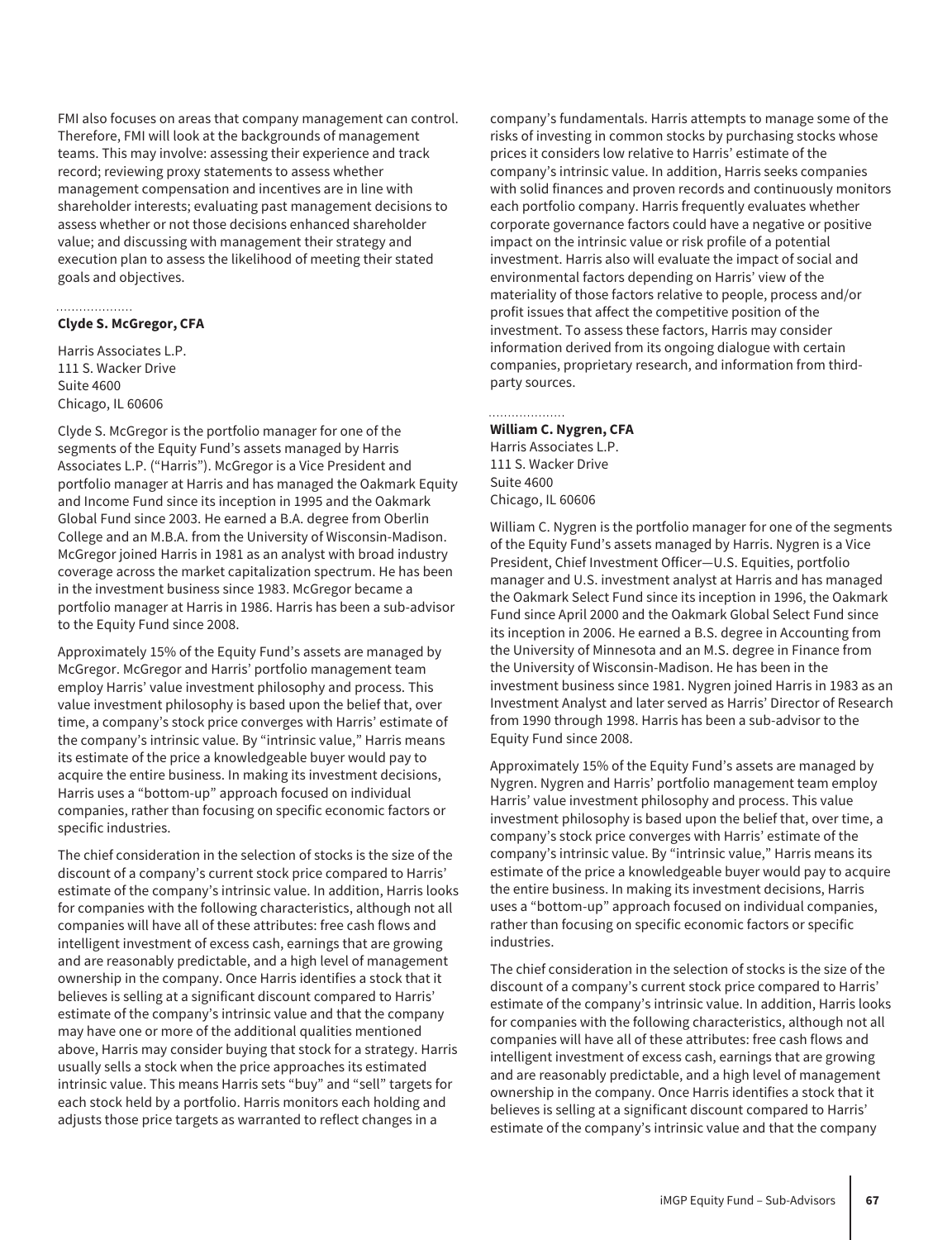## **iMGP Equity Fund - Sub-Advisors**  $-$  (Continued)

may have one or more of the additional qualities mentioned above, Harris may consider buying that stock for a strategy. Harris usually sells a stock when the price approaches its estimated intrinsic value. This means Harris sets "buy" and "sell" targets for each stock held by a portfolio. Harris monitors each holding and adjusts those price targets as warranted to reflect changes in a company's fundamentals. Harris attempts to manage some of the risks of investing in common stocks by purchasing stocks whose prices it considers low relative to Harris' estimate of the company's intrinsic value. In addition, Harris seeks companies with solid finances and proven records and continuously monitors each portfolio company. Harris frequently evaluates whether corporate governance factors could have a negative or positive impact on the intrinsic value or risk profile of a potential investment. Harris also will evaluate the impact of social and environmental factors depending on Harris' view of the materiality of those factors relative to people, process and/or profit issues that affect the competitive position of the investment. To assess these factors, Harris may consider information derived from its ongoing dialogue with certain companies, proprietary research, and information from thirdparty sources.

#### **Scott Moore, CFA**

**Chad Baumler, CFA** Nuance Investments, LLC 4900 Main Street, Suite 220 Kansas City, MO 64112

Scott Moore is the lead portfolio manager for the segment of the Equity Fund's assets managed by Nuance Investments, LLC ("Nuance"). Moore is the President and Co-Chief Investment Officer of Nuance. He is also the Lead Portfolio Manager for the Nuance Concentrated Value and Mid Cap Value products within Nuance, and co-manager of the Nuance Concentrated Value Long-Short Fund. Moore has more than 31 years of value investment experience.

For the decade before co-founding Nuance, Moore managed more than \$10 billion in institutional, intermediary and mutual fund assets for American Century Investments ("ACI"). Prior to becoming a Portfolio Manager at ACI, he spent three years as an Investment Analyst at ACI, specializing in the telecommunications, utility and industrial sectors. He also worked as a Fixed Income Investment Analyst at ACI and as an Investment Analyst at Boatmen's Trust Company in St. Louis, Missouri.

Moore holds a BS degree in finance from Southern Illinois University, and an MBA with an emphasis in finance from the University of Missouri.

Chad Baumler, CFA is a Vice President and Co-Chief Investment Officer and has served as Portfolio Manager at Nuance Investments since June 2014. He is a co-manager for the Nuance Concentrated Value and Mid Cap Value products within Nuance, and the Lead Manager of the Nuance Concentrated Value Long-Short Fund. He has over 15 years of investment analyst experience and 10 years of portfolio management experience using a classic value approach.

Before joining Nuance, Baumler served as Portfolio Manager for American Century Investments, where he co-managed American Century Value fund and American Century Market Neutral Value fund. Prior to becoming a Portfolio Manager at ACI, he spent six years as an Investment Analyst specializing in the energy and finance sectors. Baumler also has experience working in the commercial real estate industry at CB Richard Ellis, Inc. in Kansas City, Missouri.

Baumler graduated from the University of Northern Iowa with a BA in finance. He has an MBA with a concentration in finance from the University of Texas, McCombs School of Business.

Approximately 10% of the Equity Fund's assets are managed by Nuance. Nuance's investment philosophy was formed on the belief that the ability to outperform the broad stock market is predicated on a consistent and disciplined value investing approach. The Nuance investment team's sole focus is generating investment returns for clients by diligently reviewing one company at a time on its own investment merits. Through longterm study of each company and thorough analysis of financial statements, management strategy and competitive position, the Nuance investment team becomes familiar with each company bought and sold in the portfolios over time. This familiarity allows for consistent and prompt execution with the sole focus being the generation of excess returns over the long-term. Further, Nuance strategies are capacity constrained to position Nuance for future return potential.

The Nuance investment team employs a consistent investment process when narrowing its selections for investment. The team initially goes through a quantitative screening process designed to identify potential leading business franchises by grouping all domestic and developed country companies into 68 sub-industries and reviewing returns on capital, balance sheet strength and capital spending habits. Leading business franchises with distinct traits are identified through this process, which allows the Nuance investment team to narrow the universe to those companies that statistically appear to fit Nuance's criteria. Nuance is ultimately looking for best-in-class businesses with high and sustainable returns on capital, above-average financial strength and reasonable capital spending habits.

A major focus of Nuance's fundamental analysis is on identifying competitive shifts, or transitions, within an industry that create significant threats to leading businesses. Nuance accepts subtle, transitory market-share shifts that occur between the number one and number two industry players, but Nuance does not invest in companies or industries that are undergoing secular competitive transitions, because Nuance is unwilling to accept the level of uncertainty that results from such transitions. The Nuance investment team is intentional about keeping an eye out for threats to its universe of leading businesses, including technology advancements that can lead to product obsolescence or to secular shifts in how business is conducted. Threats can also include secular shifts in the consumer mindset. Nuance's focus on competitive position typically leads to minimal, if any, exposure to industries if Nuance does not believe companies in such industries can achieve long-term competitive advantages.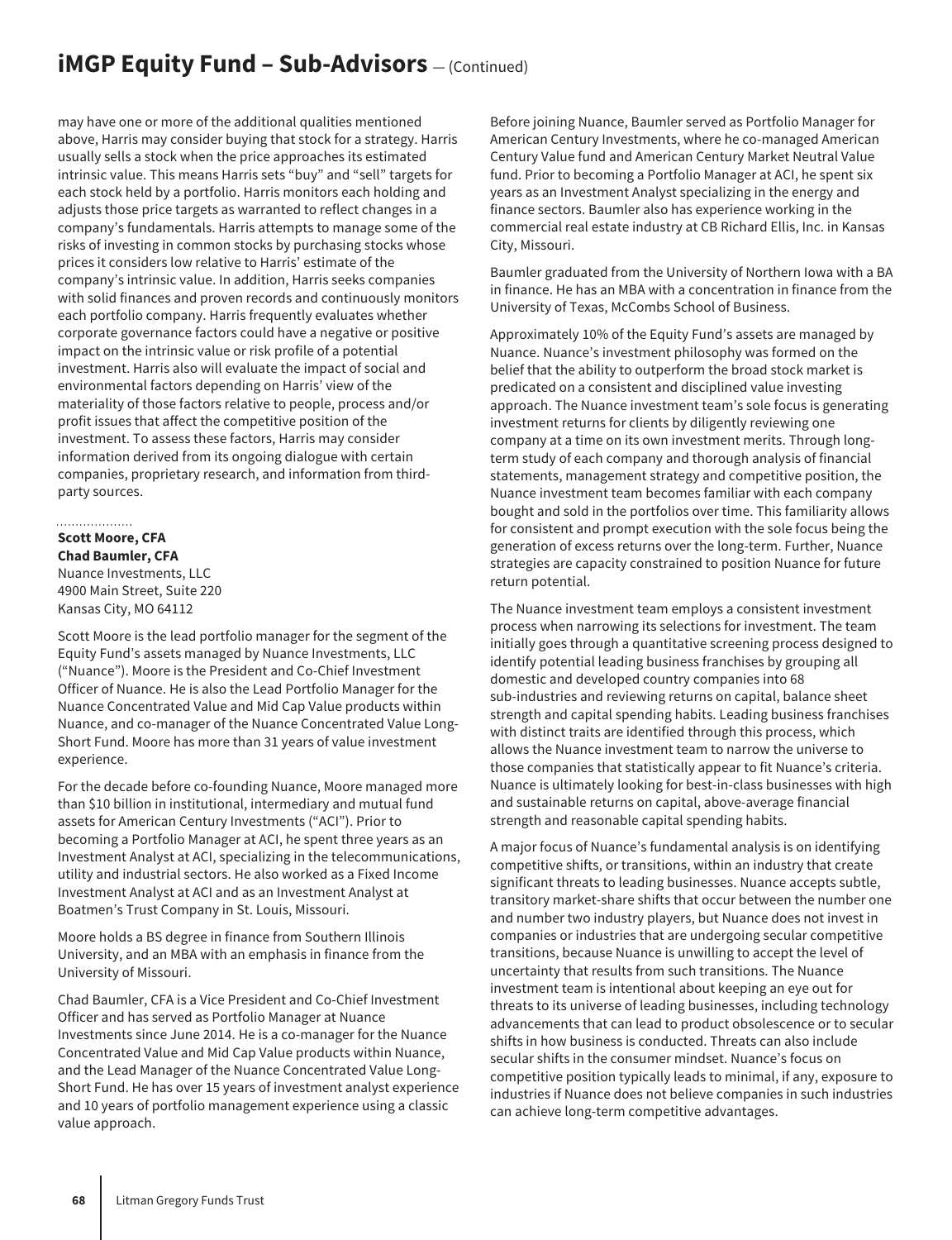With respect to valuation, Nuance believes good companies are periodically undervalued in the marketplace for transitory reasons. These opportunities are created by investors' short-term focus on a period of under-earning that is not unusual in the context of the industry's typical cycles or the specific company's approach to the competitive landscape. Because these companies are out of favor, the periods of meaningful undervaluation often do not last much longer than a few years, providing Nuance with the opportunity to capitalize on the discount relatively quickly. The goal of this valuation work is to establish estimates of a company's fair value and trough value, resulting in fair value and downside price targets used for portfolio construction. At the heart of Nuance's valuation work is a focus on the normalized earnings power of a business based on the company's current level of tangible assets.

Nuance believes it is important to know who is running the business. The focus is on whether management is going to stick with the core business and how it plans to execute over the longterm. These broader strategy-type discussions with management teams include capital-allocation plans, research and development budgets, thoughts on normal earnings and peaks and troughs (usually discussed in the context of margins) to help evaluate the sustainability of leading businesses. Nuance believes that management going outside of its core business speaks volumes about its sustainability and triggers a review of the business and an evaluation of whether the company continues to qualify as an investment candidate. The focus is on the dynamics of the business/industry, and the certainty around the competitive position of that business.

Nuance sells investments when the stock has surpassed the team's estimate of intrinsic value, when a more attractive investment opportunity becomes available, when the team identifies a legitimate threat to the sustainability of a leading business, or when the team believes they made a misjudgment in their original analysis.

### **A. Michael Sramek, CFA**

Sands Capital Management, LLC 1000 Wilson Boulevard Suite 3000 Arlington, VA 22209

A. Michael Sramek is the portfolio manager for the segment of the Equity Fund's assets managed by Sands Capital Management, LLC ("Sands Capital"). Sramek is a Senior Portfolio Manager, Research Analyst and Managing Director at Sands Capital. He began his investment career as a research analyst at Mastrapasqua & Associates in 2000 prior to joining Sands Capital in 2001. Sramek is supported by a larger team of research analysts and associates. Sands Capital is independent and 100% staff owned. Sands Capital has been a sub-advisor to the Equity Fund since 2008.

Approximately 25% of the Equity Fund's assets are managed by Sands Capital. Sramek believes that over time stock price appreciation follows earnings growth. The investment objective is to identify companies that can sustain above-average earnings growth relative to the broader market, typically over the next

three to five years. Sramek believes great investment ideas are rare and runs a concentrated portfolio of high-quality, seasoned, growing businesses across an array of attractive and growing business spaces. Independent research—bottom-up and company focused—is the cornerstone of Sramek's investment process. All research analyses and conclusions are internally generated using a variety of fundamental techniques and external data sources.

Sramek seeks to identify leading growth businesses that can withstand the continual scrutiny of following six investment criteria:

- (1) Sustainable above-average earnings growth.
- (2) Leadership position in a promising business space.
- (3) Significant competitive advantage/unique business franchise.
- (4) Clear mission and value-added focus.
- (5) Financial strength.
- (6) Rational valuation relative to market and business prospects.

In collaboration with the whole Sands Capital investment team, Sramek seeks to identify and own the companies that appear to be the strongest fits with the above criteria by doing the following: monitoring status/activity in other portfolios (*e.g.*, absolute weights and weight trends); meeting regularly with the various Sands Capital portfolio manager teams, sector teams, and individual analysts/associates; reading internal and external research and participating in research activities (management meetings, field trips, etc.); holding regular team meetings and soliciting/encouraging recommendations from all Sands Capital team members.

The strongest fits are determined by de-composing each of the six criteria into its sub-components and then evaluating the universe of Sands Capital holdings versus those characteristics. For instance, "leadership in an attractive business space" can be broken into characteristics such as: large/growing market share; innovation; pricing power; strategic position in value chain; and attractive business model (high margins, high/rising ROIC, etc.). Companies are evaluated against these characteristics in a consensus-building process between the portfolio manager team and the rest of the investment team. The companies whose investment cases exhibit in great depth the qualities that Sands Capital values are regarded as the strongest fits and thus included in the Equity Fund.

The SAI provides additional information about each sub-advisor's method of compensation for its portfolio managers, other accounts managed by the portfolio managers, and the portfolio managers' ownership of securities in the Fund.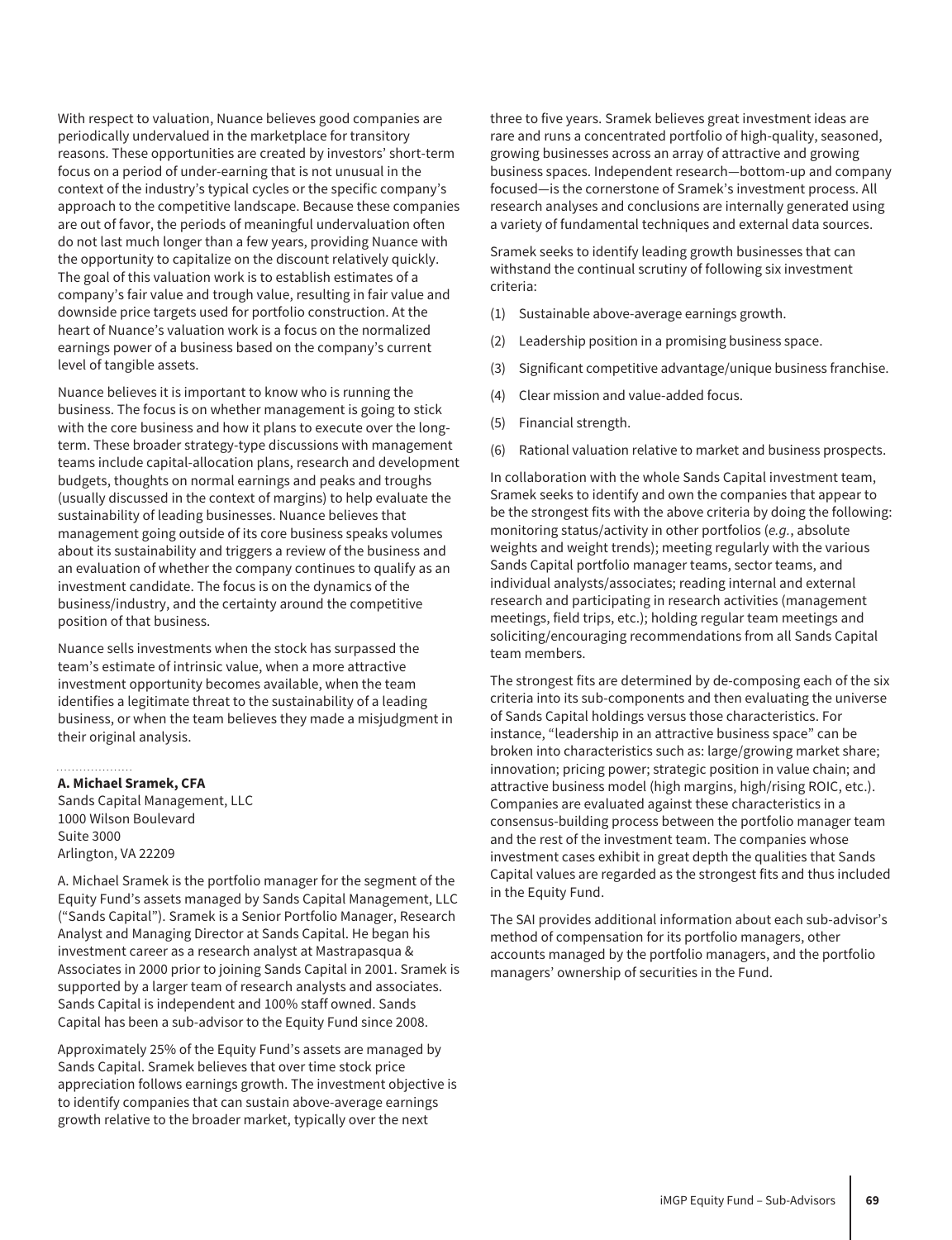## **iMGP International Fund – Sub-Advisors**

The International Fund's three sub-advisors pursue the International Fund's objective primarily through investments in common stocks of issuers located outside of the United States. Under normal market conditions, the International Fund will invest at least 80% of its net assets, plus the amount of any borrowings for investment purposes, in the securities of companies organized or located outside of the United States, including large-, mid-, and small-cap companies and companies located in emerging markets. This investment policy may be changed by the Board without shareholder approval, but shareholders would be given at least 60 days' notice if any change occurs. Each manager may invest in securities traded in both developed and emerging markets. Though there is no limit on emerging market exposure, it is not expected to be a primary focus, and the majority of the International Fund's assets is expected to be invested in stocks of companies listed and domiciled in foreign developed countries. There are no limits on the International Fund's geographic asset distribution but, to provide adequate diversification, the International Fund ordinarily invests in the securities markets of at least five countries outside of the United States. In most periods it is expected that the International Fund will hold securities in more than five countries. Although the International Fund intends to invest substantially all of its assets in issuers located outside of the United States, it may invest in U.S. issues on a limited basis, and at times of abnormal market conditions it may invest all of its assets in fewer than five countries.

The International Fund's managers emphasize different stockpicking styles and invest in stocks spanning a range of market capitalization. iM Global believes that during any given year certain stock-picking styles will generate higher returns than comparable market indexes, while others will lag. By including a variety of stock-picking styles in this single mutual fund, iM Global believes that the variability and volatility of returns can be lessened. Although each manager has the flexibility to invest on a worldwide basis in non-U.S. companies with market capitalization of any size, it is expected that the International Fund will have significant exposure to large- and mid-sized foreign companies under normal market conditions.

iM Global's strategy is to allocate the portfolio's assets among the managers who, based on iM Global's research, are judged to be among the best relative to their respective peer groups. There is

no minimum or maximum allocation of the Fund's portfolio assets to each sub-advisor. With respect to managers for the International Fund, iM Global has focused exclusively on stock pickers who emphasize bottom-up stock-picking rather than macro-driven, top-down country picking.

iM Global believes that bottom-up stock pickers have an advantage in foreign markets because:

- It is iM Global's opinion that the dynamics that influence individual countries' markets, including currencies, inflation, economic growth, political factors, regulation and the like, are much more difficult to assess than the prospects and valuation characteristics of individual companies.
- iM Global believes that some individual stocks in foreign markets are less closely analyzed (the markets are less "efficient") than those in the United States. iM Global believes that this will result in greater opportunities for skilled stock pickers to add value through pure stock selection.
- Based on iM Global's observations, bottom-up stock pickers in foreign markets, on average, seem to perform better than top-down-oriented managers.

Though bottom-up stock picking is emphasized, each manager also monitors specific macro-factors that it believes are relevant in specific countries.

The sub-advisors manage their individual portfolio segments by building a focused portfolio representing their highest-confidence stocks. Under normal conditions, each manager's portfolio segment typically includes a minimum of 8 and a maximum of 15 securities. A manager may occasionally hold more than 15 securities. Though the total number of securities the International Fund may hold at any point in time will vary, it is generally expected that the International Fund will hold between 32 and 60 securities.

The following table provides a description of the International Fund's three sub-advisors and their target levels of assets. Asset levels will fluctuate and it is at the discretion of iM Global to re-balance the asset allocations. A detailed discussion of the management structure of the International Fund follows the table.

| PORTFOLIO MANAGER(S)/SUB-ADVISOR                                                 | <b>TARGET</b><br><b>ASSET ALLOCATION</b> | <b>MARKET CAPITALIZATION</b><br>OF COMPANIES IN PORTFOLIO | <b>STOCK-PICKING</b><br><b>STYLE</b> |
|----------------------------------------------------------------------------------|------------------------------------------|-----------------------------------------------------------|--------------------------------------|
| David G. Herro, CFA<br>Harris Associates L.P.                                    | 33.3%                                    | All sizes, but mostly large- and mid-sized<br>companies   | Value                                |
| <b>Mark Little</b><br>Lazard Asset Management LLC                                | 33.3%                                    | All sizes                                                 | Blend                                |
| <b>Todd Morris</b><br><b>Daniel Fields, CFA</b><br>Polen Capital Management, LLC | 33.3%                                    | All sizes, but mostly large- and mid-sized<br>companies   | Growth                               |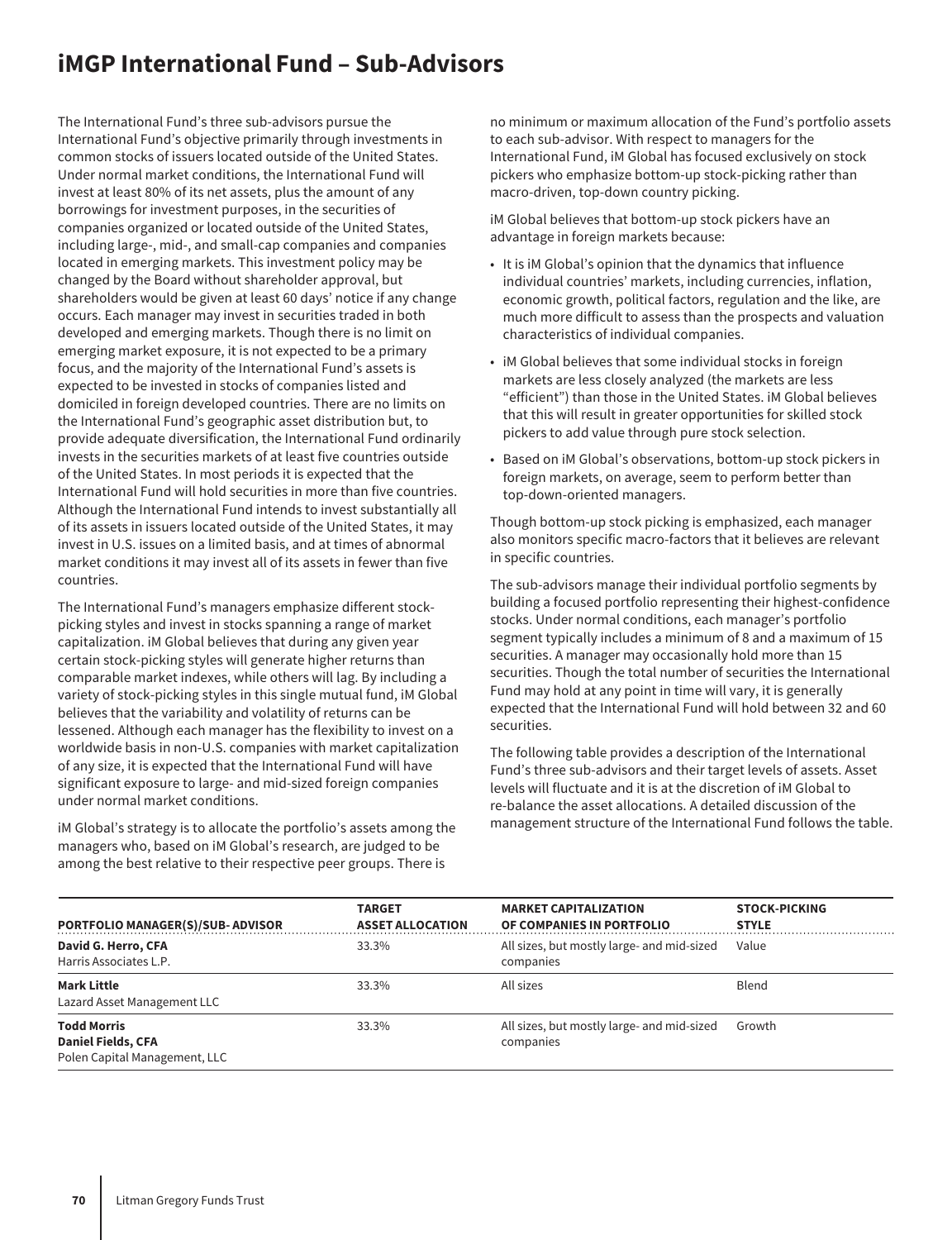#### **iMGP International Fund Portfolio Managers**

**David G. Herro, CFA**

Harris Associates L.P. 111 S. Wacker Drive Suite 4600 Chicago, IL 60606

David G. Herro is the portfolio manager for the segment of the International Fund's assets managed by Harris Associates L.P. ("Harris"). Herro is Deputy Chairman, Chief Investment Officer— International Equities and a portfolio manager at Harris. He has managed the Oakmark International Fund, the Oakmark International Small Cap Fund and the Oakmark Global Select Fund since their inception in 1992, 1995 and 2006, respectively. Herro has also managed the Oakmark Global Fund since 2016. Herro earned a B.S. degree in Accounting from the University of Wisconsin-Platteville and an M.A. degree from the University of Wisconsin-Milwaukee. He has been in the investment business since 1986. Harris has been a sub-advisor to the International Fund since the International Fund's inception in 1997.

Approximately 33.3% of the International Fund's assets are managed by Herro. Herro and Harris' portfolio management team employ Harris' value investment philosophy and process to manage his portion of the International Fund's assets. This value investment philosophy is based upon the belief that, over time, a company's stock price converges with Harris' estimate of the company's intrinsic value. By "intrinsic value," Harris means its estimate of the price a knowledgeable buyer would pay to acquire the entire business. In making its investment decisions, Harris uses a "bottom-up" approach focused on individual companies, rather than focusing on specific economic factors or specific industries.

The chief consideration in the selection of stocks is the size of the discount of a company's current stock price compared to Harris' estimate of the company's intrinsic value. In addition, Harris looks for companies with the following characteristics, although not all companies will have all of these attributes: free cash flows and intelligent investment of excess cash, earnings that are growing and are reasonably predictable, and a high level of management ownership in the company. Once Harris identifies a stock that it believes is selling at a significant discount compared to Harris' estimate of the company's intrinsic value and that the company may have one or more of the additional qualities mentioned above, Harris may consider buying that stock for a strategy. Harris usually sells a stock when the price approaches its estimated intrinsic value. This means Harris sets "buy" and "sell" targets for each stock held by a portfolio. Harris monitors each holding and adjusts those price targets as warranted to reflect changes in a company's fundamentals. Harris attempts to manage some of the risks of investing in common stocks by purchasing stocks whose prices it considers low relative to Harris' estimate of the company's intrinsic value. In addition, Harris seeks companies with solid finances and proven records and continuously monitors each portfolio company. Harris frequently evaluates whether corporate governance factors could have a negative or positive impact on the intrinsic value or risk profile of a potential

investment. Harris also will evaluate the impact of social and environmental factors depending on Harris' view of the materiality of those factors relative to people, process and/or profit issues that affect the competitive position of the investment. To assess these factors, Harris may consider information derived from its ongoing dialogue with certain companies, proprietary research, and information from thirdparty sources.

#### **Mark Little**

Lazard Asset Management LLC 30 Rockefeller Plaza New York, NY 10112

Mark Little is the lead portfolio manager for the segment of the International Fund's assets managed by Lazard Asset Management LLC ("Lazard"). Little is a Portfolio Manager/Analyst on the International Strategic Equity, International Quality Growth, and Global Strategic Equity teams. He began working in the investment field in 1992. Prior to joining Lazard in 1997, he was a manager in the corporate finance practice of Coopers & Lybrand and earned his Associated Chartered Accountant (ACA) qualification with Rees Pollock Chartered Accountants. Little has an MA in Economics from Clare College, Cambridge University. Lazard has been a sub-advisor to the International Fund since 2013.

Approximately 33.3% of the International Fund's assets are managed by Little. Little and the portfolio management team at Lazard believe that a company with the ability to improve and/or sustain its profitability at a relatively high level can compound returns at an attractive rate. At the same time, they believe in buying such companies that are trading at discounts relative to their profitability prospects.

Generally, Lazard categorizes any purchased stock into one or more of the following three categories:

- Compounders: These are companies that Little and the team think can sustain relatively high levels of profitability and companies whose management may enhance shareholder returns through share buybacks and dividend payments. Lazard will purchase these companies if Little and the team believe they can compound total return (*i.e.*, earnings growth, dividends, and share buybacks) at a relatively high rate over the long term and are reasonably priced in relation to their profitability prospects.
- Mispriced Situations: These are companies that are trading inexpensively relative to what Little and the team think their assets and cash flows should be worth longer term. They may or may not be compounders.
- Restructuring: These are companies whose profitability is depressed relative to their history and companies who are taking steps – such as cutting costs, investing in an underinvested area, selling non-core businesses, etc. – to return to higher profitability. They may or may not become compounders.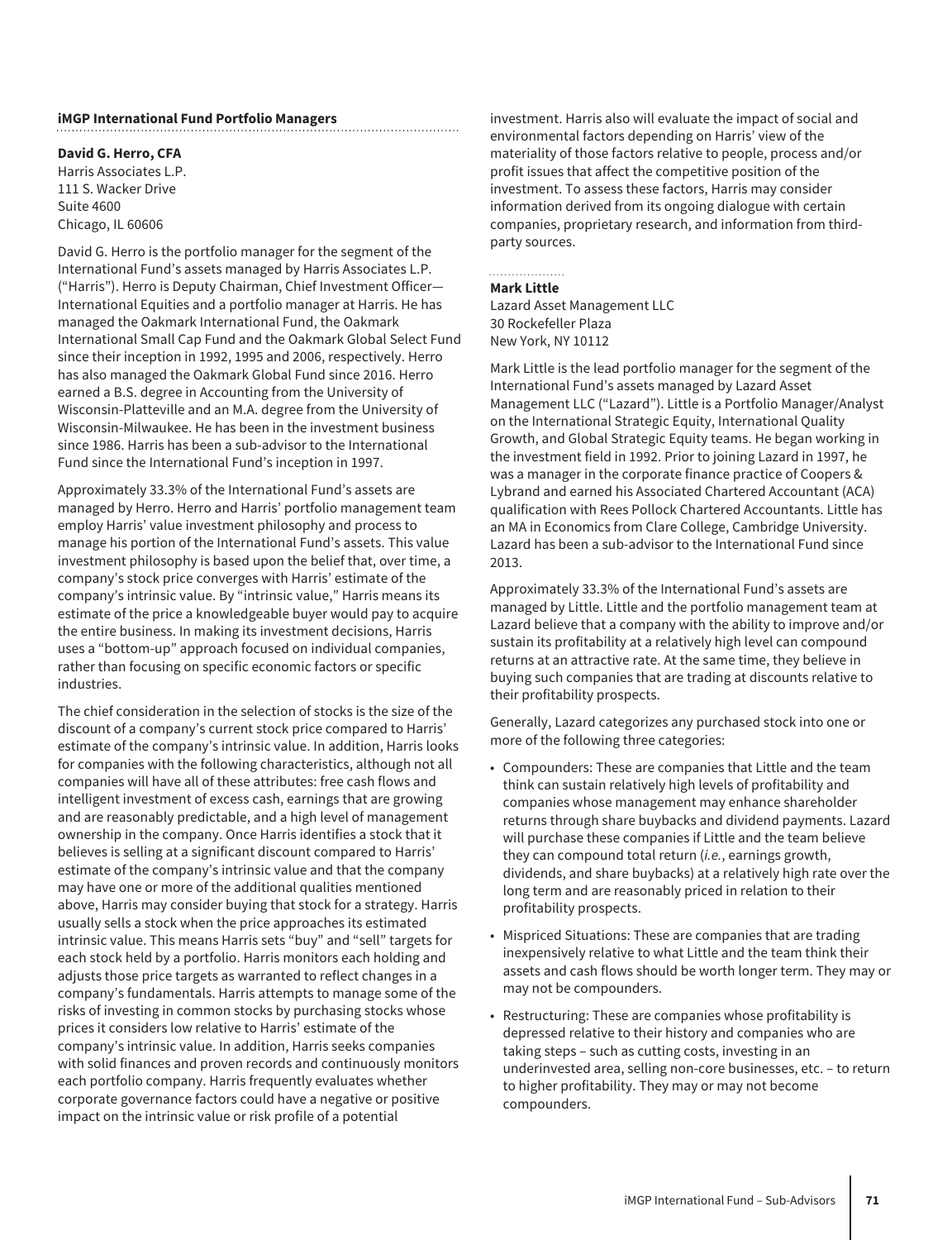## **iMGP International Fund - Sub-Advisors** - (Continued)

Lazard's analysts are largely responsible for generating ideas. They do so by running valuation screens in their sectors and monitoring developments at companies that fall under their coverage. They do most of the fundamental analysis, though Little and the other portfolio managers at Lazard are also involved. Little and the portfolio management team review and debate the assumptions analysts use in their financial modeling, meet with company management, and lead analysis on some small-cap companies. The goal of the team's fundamental company analysis is to identify Lazard's research edge and estimate how much return can be generated from this edge. Lazard's research edge is generally a function of its analysts having a differentiated view than the market on the profitability a company can generate, the duration of its profitability, and/or what the company should be worth.

Little and the team use several valuation metrics to gauge a company's worth and set price targets. A company has to be priced in a way that Lazard believes is reasonably valued for the profitability it can generate. This assessment is based upon freecash-flow yield, valuation relative to peers or relative to businesses with similar profitability and growth characteristics, discounted-cash-flow modeling, and sum of the parts (valuing different segments of a company separately). There is a fair amount of judgment involved in balancing these different approaches to assess a company's worth and set price targets.

### **Todd Morris**

### **Daniel Fields, CFA**

Polen Capital Management, LLC 1825 NW Corporate Boulevard, Suite 300 Boca Raton, FL 33431

Todd Morris and Daniel Fields are responsible for the day-to-day portfolio management and investment analysis for the segment of the International Fund's assets managed by Polen Capital Management, LLC ("Polen Capital"). Morris, Portfolio Manager and Analyst, is lead portfolio manager for the International Growth Strategy and a member of the investment team at Polen Capital. Morris joined Polen Capital in 2011. Prior to joining Polen Capital, Morris spent one year in research and marketing roles with Prudential Insurance and Millennium Global Asset Management. Prior to that, Morris served as an officer in the U.S. Navy for seven years. Morris earned a B.S. in History from the U.S. Naval Academy, and an M.B.A. from Columbia Business School. Fields, Portfolio Manager and Analyst, is co-portfolio manager for the International Growth Strategy and a member of the investment team at Polen Capital. Fields joined Polen Capital in 2017. Prior to joining Polen Capital, Fields spent eight years in Hong Kong where he worked for GaveKal Capital and Marshall Wace LLP as a research analyst analyzing emerging market companies. Fields received a B.S. in Finance from the University of Idaho and a M.S. in Global Finance from the NYU Stern School of Business and HKUST Business School. Fields is a CFA® charter holder.

Approximately 33.3% of the International Fund's assets are managed by Polen Capital. Polen Capital uses an intensive fundamental research process to identify companies that it believes have certain attractive characteristics, which typically

reflect an underlying competitive advantage. Those characteristics include: (i) consistent and sustainable high return on capital , (ii) strong earnings growth and free cash flow generation, (iii) strong balance sheets and (iv) competent and shareholder-oriented management teams. Polen Capital invests in companies that it believes have a sustainable competitive advantage within an industry.

Polen Capital believes that a company's earnings growth is the primary driver of long-term stock price appreciation. Accordingly, Polen Capital focuses on identifying and investing in a concentrated portfolio of high-quality large capitalization growth companies that it believes has a competitive advantage and can deliver sustainable, above-average earnings growth. Polen Capital believes that such companies not only have the potential to contribute greater returns to the Fund, but also may hold less risk of loss of capital.

Polen Capital will usually sell a security if, in its view, there is a potential threat to the company's competitive advantage or a degradation in its prospects for strong, long-term earnings growth. Polen Capital may also sell a security if it is deemed to be overvalued or if a more attractive investment opportunity exists. Although Polen Capital may purchase and then sell a security in a shorter period of time, Polen Capital typically invests in securities with the expectation of holding those investments on a long term basis.

The SAI provides additional information about each sub-advisor's method of compensation for its portfolio managers, other accounts managed by the portfolio managers, and the portfolio managers' ownership of securities in the Fund.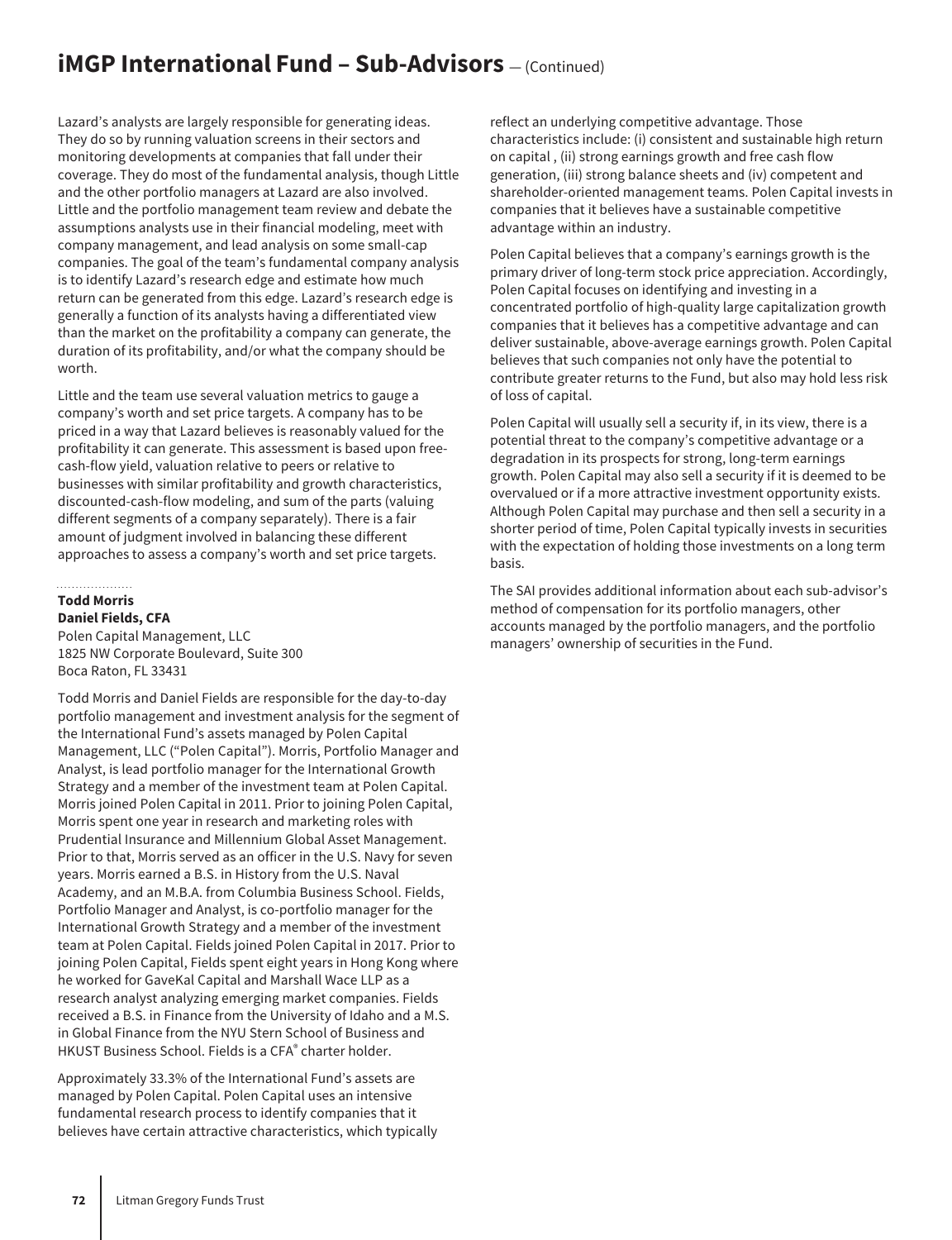## **iMGP Alternative Strategies Fund – Sub-Advisors**

iM Global's strategy is to allocate the portfolio's assets among the Alternative Strategies Fund's five sub-advisors to provide investors a mix of strategies that iM Global believes offer riskreturn characteristics that are attractive individually and even more compelling collectively. Allocations among sub-advisors are based on a number of factors, including iM Global's expectation for the risk-adjusted return potential of each sub-advisor's strategy and the impact on overall portfolio risk, with the objective of maximizing return subject to the goals of low volatility and relatively low correlation with broad financial markets, especially the stock market. iM Global may at times adjust the allocations of capital to sub-advisors if it believes there is a highly compelling tactical opportunity in a particular sub-advisor's strategy. Portfolio assets will be tactically allocated to the sub-advisors in accordance with the target allocation range for each sub-advisor specified in the table below, as measured at the time of allocation.

Sub-advisor strategies may seek to benefit from: opportunities to combine securities with differing risk characteristics; market inefficiencies; arbitrage opportunities; opportunities to provide liquidity; tactical opportunities in asset classes or securities; special situations such as spin offs; as well as other opportunities in areas such as real estate or managed futures. In the aggregate, the managers can invest globally in stocks of companies of any size, domicile or market capitalization, government and corporate bonds and other fixed income securities and currencies, including short positions of any of the foregoing, within their respective segments of the Alternative Strategies Fund. They may also invest in derivatives, including, without limitation, options, futures contracts, and swaps, to manage risk or enhance return and can also borrow amounts up to one third of the value of the Alternative Strategies Fund's total assets (except that the

Alternative Strategies Fund may exceed this limit to satisfy redemption requests or for other temporary purposes). Each of the managers may invest in illiquid securities; however, the Alternative Strategies Fund as a whole may not hold more than 15% of its net assets in illiquid securities. In some cases, the sub-advisors may seek to replicate strategies they employ in their private (hedge) funds. In other cases, the sub-advisors may seek to enhance strategies they run in other public funds by focusing on their highest conviction ideas to a greater extent or by pursuing certain aspects of their strategies with greater flexibility. However, the Alternative Strategies Fund will only invest directly in portfolio securities selected by the sub-advisors and will not invest in any pooled investment vehicles or accounts managed by the sub-advisors.

Each sub-advisor will have an investment approach that generally focuses on a particular asset class or specific strategies. Currently, the strategies the sub-advisors focus on are as follows: (1) an arbitrage oriented strategy, (2) an opportunistic income strategy which will often focus on mortgage related securities, (3) a contrarian opportunity strategy that allows tactical investments throughout the capital structure (stocks and bonds), asset classes, market capitalization, industries and geographies, and (4) an strategic alpha strategy that focuses on the tactical allocation of long and short global fixed income opportunities and currencies.

The following table provides a description of the Alternative Strategies Fund's five sub-advisors and their current target levels of assets. Asset levels will fluctuate, and it is at the discretion of iM Global to re-balance the asset allocations. A detailed discussion of the management structure of the Alternative Strategies Fund follows the table.

| PORTFOLIO MANAGER(S)/SUB-ADVISOR                                                                                                            | <b>CURRENT TARGET ALLOCATION AND</b><br><b>TARGET ASSET ALLOCATION RANGE</b> | <b>STRATEGY</b>              |
|---------------------------------------------------------------------------------------------------------------------------------------------|------------------------------------------------------------------------------|------------------------------|
| <b>Stephen Kealhofer</b><br><b>Paul Harrison</b><br><b>Adam Dwinells</b><br>Blackstone Credit Systematic Strategies LLC                     | 19%<br>9%-29%                                                                | Long-Short Credit            |
| <b>Jeffrey Gundlach</b><br>Jeffrey Sherman, CFA<br>DoubleLine Capital LP                                                                    | 25%<br>15%-35%                                                               | Opportunistic Income         |
| <b>Steven Romick, CFA</b><br><b>Brian Selmo, CFA</b><br><b>Mark Landecker, CFA</b><br>First Pacific Advisors, LP                            | 18%<br>8%-28%                                                                | Contrarian Opportunity       |
| Matthew J. Eagan, CFA<br><b>Brian P. Kennedy</b><br><b>Elaine M. Stokes</b><br><b>Todd P. Vandam, CFA</b><br>Loomis, Sayles & Company, L.P. | 19%<br>$9\% - 29\%$                                                          | Strategic Alpha Fixed Income |
| John Orrico, CFA<br><b>Todd Munn</b><br>Roger Foltynowicz, CFA, CAIA<br><b>Gregg Loprete</b><br>Water Island Capital, LLC                   | 19%<br>9%-29%                                                                | Arbitrage                    |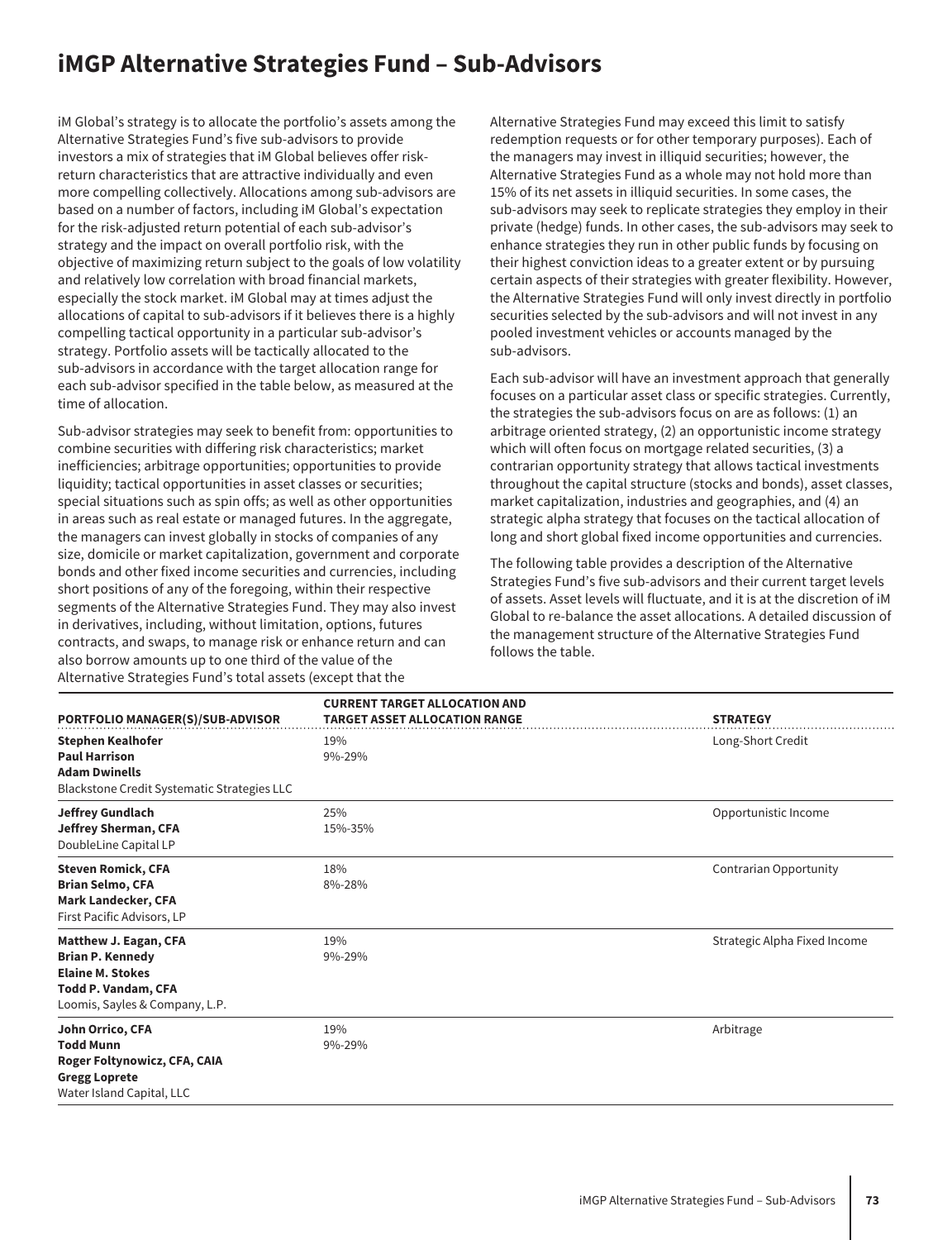## **iMGP Alternative Strategies Fund - Sub-Advisors** – (Continued)

#### **iMGP Alternative Strategies Fund Portfolio Managers**

#### **Long-Short Credit Strategy**

#### **Stephen Kealhofer Paul Harrison Adam Dwinells**

Blackstone Credit Systematic Strategies LLC 201 Spear Street, Suite 250 San Francisco, CA 94105

Stephen Kealhofer, Paul Harrison and Adam Dwinells are the co-portfolio managers responsible for the long-short credit strategy (the "Long-Short Credit Strategy"), which is the segment of the Alternative Strategies Fund's assets managed by Blackstone Credit Systematic Strategies LLC ("BXCSS"). Kealhofer is the Head of Research of BXCSS. He was formerly Co-Founder and Managing Partner of KMV and Assistant Professor of Finance at Columbia University. Harrison is Chief Investment Officer of BXCSS. He was formerly Chief Investment Officer and Head of Research at Barclays Global Investors/BlackRock; Chief of Capital Markets at the Federal Reserve Board and a member of the finance faculty at Brandeis University. Dwinells is Head of Portfolio Management of BXCSS. He was formerly Vice President and Senior Risk Advisor of JP Morgan and its predecessor companies. BXCSS has been a sub-advisor to the Alternative Strategies Fund since 2017.

BXCSS's Long-Short Credit Strategy employs a systematic portfolio construction process underpinned by a proprietary, fundamental model of credit risk and valuation. BXCSS's investment process is designed to exploit potential information gaps between credit and equity markets and other market inefficiencies to identify and capture potential mispricing at the individual asset level. The BXCSS Long-Short Credit Strategy is expected to generate returns from idiosyncratic credit selection, as the strategy aims to systematically curtail rate duration and credit beta exposure. Correlations to systematic market risks including high yield and equity market returns are expected to be minimal, and strategy returns are not expected to be correlated to the returns of other active strategies. The BXCSS Long-Short Credit Strategy is designed to perform in both low and high volatility environments although returns are expected to be higher in higher volatility environments.

BXCSS targets superior risk-adjusted returns from portfolios of corporate credit assets through the selection of potentially mispriced individual securities. The principal driver of BXCSS's strategies is its dynamic proprietary default probability model which incorporates fundamental balance sheet information and real-time information embedded in equity and options markets. BXCSS's model uses this information to calculate credit spreads that, when compared to market spreads, identify possible mispricing that can potentially be exploited. Excess returns are anticipated over time as market prices converge to the actual risk levels and fair value pricing of the exposures, as indicated by BXCSS's model. BXCSS's technology produces timely risk measures for thousands of investments, which are monitored in real-time, providing early warning capabilities and a large universe from which to create portfolios. BXCSS believes its

approach to generating returns is unique in its integration of technology, infrastructure, ongoing research, and credit expertise.

BXCSS believes that the inability of conventional credit approaches to consider equity and other market information systematically, and their propensity to build portfolios around issue weightings, are features that create persistent inefficiencies in the market. These features are largely driven by the qualitative, discretionary style that conventional credit market participants use. While marginal information efficiencies are likely to come about as a natural part of the credit market's maturation, as long as conventional credit investors dominate the market, exploitable inefficiencies will exist for BXCSS.

#### **Opportunistic Income Strategy**

**Jeffrey Gundlach Jeffrey Sherman, CFA** DoubleLine Capital LP 2002 N. Tampa Street, Suite 200 Tampa, FL 33602

Jeffrey Gundlach and Jeffrey Sherman are the co-portfolio managers responsible for the opportunistic income strategy (the "Opportunistic Income Strategy"), which is the segment of the Alternative Strategies Fund's assets managed by DoubleLine Capital LP ("DoubleLine"). Gundlach is Chief Executive Officer and Chief Investment Officer of DoubleLine, which he co-founded in 2009. Sherman is Deputy Chief Investment Officer and is a member of DoubleLine's Executive Management and Fixed Income Asset Allocation Committees. Prior to joining DoubleLine, Sherman was a Senior Vice President at TCW where he worked as a portfolio manager and quantitative analyst focused on fixed income and real-asset portfolios. Prior to TCW, Sherman was a statistics and mathematics instructor at both the University of the Pacific and Florida State University. DoubleLine has been a sub-advisor to the Alternative Strategies Fund since the Alternative Strategies Fund's inception in 2011.

The team at DoubleLine operates under the cardinal mandate of delivering superior risk-adjusted fixed income returns. They seek to deliver positive absolute returns in excess of an appropriate aggregate fixed income index with portfolio volatility that is similar to U.S. long-term treasury securities. Investment ideas employed by the team must offer an asymmetric, positively skewed risk-reward profile. As a result, a great deal of their analysis seeks to identify fixed income securities that they believe offer greater potential payoff than potential loss under multiple scenarios. Ultimately, a combination of risk management, asset allocation and security selection forms the team's investment process. There can be no assurance that the Fund will achieve its investment objective.

Portfolios are constructed with the intent to outperform under a range of future outcomes. DoubleLine's risk integration process seeks to combine assets that will perform differently in different scenarios so that the overall portfolio generates acceptable performance. This process includes balancing the strength of cash flows from certain asset classes against various potential economic or market risks.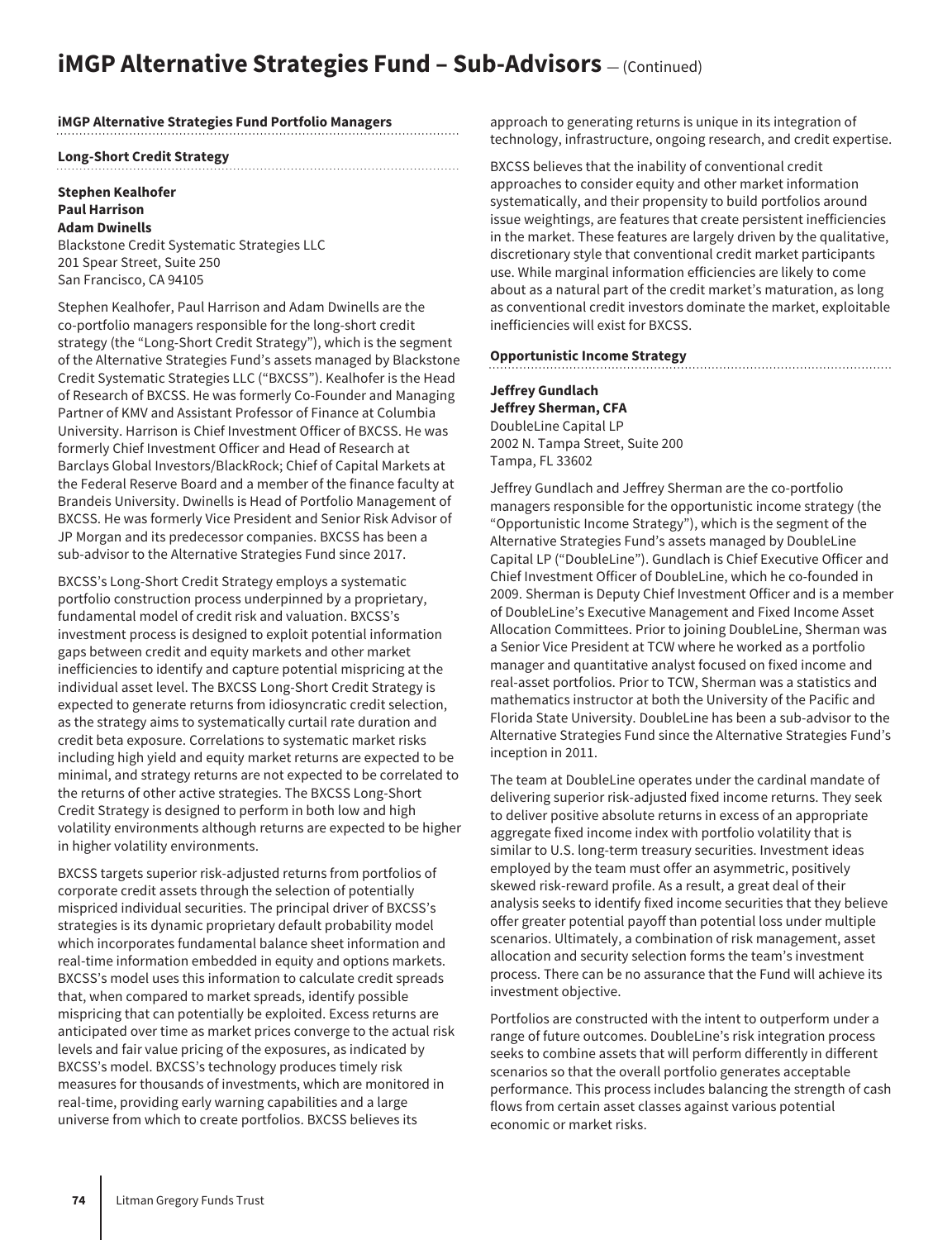When considering a specific investment in any sector, the team's primary focus is on the predictability of the cash flow generated during an entire interest rate or credit cycle. When volatility is low, the team emphasizes securities they expect to generate the best overall return over a cycle rather than simply buying the highest yield at a given point in time.

In implementing the Opportunistic Income Strategy, the team allocates investments to fixed income instruments and other investments with no limit on the duration of the portfolio. The team may invest in, without limitation, asset-backed securities; domestic and foreign corporate bonds, including high-yield bonds; municipal bonds; bonds or other obligations issued by domestic or foreign governments, including emerging markets countries; REIT debt securities; and mortgage related securities. The team's investments in mortgage related securities may at times represent a substantial portion (including up to 100%) of the segment allocated to him when certain market conditions exist that the team believes offer potentially attractive risk adjusted returns. The team may, to a limited extent, employ leverage within the Opportunistic Income Strategy, which also is being used for other accounts managed by DoubleLine. The team may gain investment exposure to mortgage-backed securities by entering into agreements to buy or sell securities through the TBA market. The Fund would enter into a commitment to either purchase or sell mortgage-backed securities for a fixed price, with payment and delivery at a scheduled future date beyond the customary settlement period for mortgage-backed securities. These transactions are considered to be TBA because the Fund commits to buy a pool of mortgages that have yet to be specifically identified but will meet certain standardized parameters (such as yield, duration, and credit quality) and contain similar loan characteristics. For either purchase or sale transactions, the fund may choose to extend the settlement through a "dollar roll" transaction in which it sells mortgagebacked securities to a dealer and simultaneously agrees to purchase substantially similar securities in the future at a predetermined price. These transactions have the potential to enhance the Fund's returns and reduce its administrative burdens when compared with holding mortgage-backed securities directly, although these transactions will increase the Fund's portfolio turnover rate. During the roll period, the Fund forgoes principal and interest paid on the securities. However, the Fund would be compensated by the difference between the current sale price and the forward price for the future purchase, as well as by the interest earned on the cash proceeds of the initial sale. The Fund also expects to engage in short sales of TBA mortgages, including short sales on TBA mortgages the Fund does not own, to potentially enhance returns or manage risk.

When investing in mortgage related securities, the team may invest in obligations issued or guaranteed by agencies or instrumentalities of the U.S. Government such as the Government National Mortgage Association, the Federal National Mortgage Association and the Federal Home Loan Mortgage Corporation; CMOs, including real estate mortgage investment conduits (REMICS) issued by domestic or foreign private issuers that represent an interest in or are collateralized by mortgage related securities issued by agencies or instrumentalities of the U.S.

Government; CMBS; obligations issued by private issuers that represent an interest in or are collateralized by whole mortgage loans or mortgage related securities without a government guarantee but typically with some form of private credit enhancement; "interest only" and "principal only" stripped mortgage securities; inverse floating rate securities; and debt or equity tranches of collateralized debt obligations collateralized by mortgage related securities. The team compares opportunities in other sectors of the global fixed income market to opportunities available in the mortgage sector with the aim of attempting to construct a portfolio with the most attractive return potential given his risk management objectives.

#### **Contrarian Opportunity Strategy**

#### **Steven Romick, CFA Brian Selmo, CFA Mark Landecker, CFA** First Pacific Advisors, LP 11601 Wilshire Blvd., Suite 1200 Los Angeles, CA 90025

Steven Romick, Brian Selmo and Mark Landecker are the co-portfolio managers responsible for the contrarian opportunity strategy (the "Contrarian Opportunity Strategy"), which is the segment of the Alternative Strategies Fund's assets managed by First Pacific Advisors, LP ("First Pacific"). Romick joined First Pacific in 1996 and is currently a Managing Partner of the firm. Selmo joined First Pacific in 2008 and has been a Partner since 2013. He was briefly a Managing Director of First Pacific in 2013 before being named a Partner, and was a Vice President of First Pacific from 2008 to 2012. Landecker joined First Pacific in 2009 and has been a Partner since 2013. He was briefly a Managing Director of First Pacific in 2013 before being named a Partner, and was a Vice President of First Pacific from 2009 to 2012. Romick, Selmo and Landecker manage the FPA Crescent Fund (Romick has been a portfolio manager since its inception in 1993), the equity sleeve of Source Capital, Inc. and separate accounts, including unregistered funds managed by First Pacific (commonly known as hedge funds), in First Pacific's Contrarian Value style. First Pacific has been a sub-advisor to the Alternative Strategies Fund since the Alternative Strategies Fund's inception in 2011.

This segment is managed, to the degree practical, with the intent to replicate elements of mutual funds, private funds and separate accounts also run by First Pacific. The elements replicated include investment strategies such as hedging, illiquid and restricted securities, international investments, coupled with the potential for maintaining high levels of liquidity. First Pacific implements these strategies through investing opportunistically in a wide variety of securities as discussed below.

The Contrarian Opportunity Strategy looks for investments that trade at a substantial discount to the portfolio managers' determination of the company's value (absolute value) rather than those that might appear inexpensive based on a discount to their peer groups or the market average (relative value), with the goal of above average risk-adjusted returns over full market cycles. As absolute return investors, the First Pacific team seeks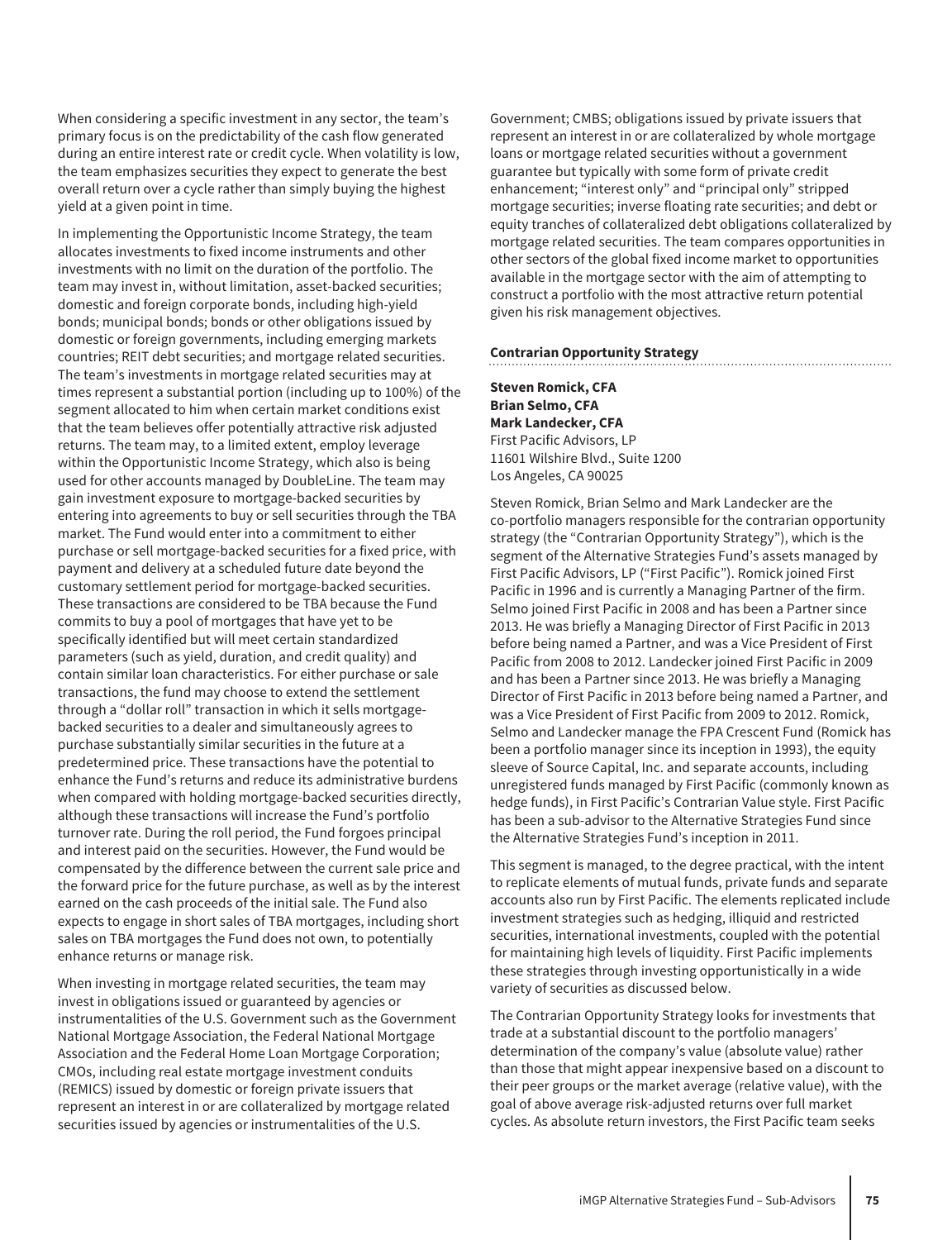## **iMGP Alternative Strategies Fund - Sub-Advisors** – (Continued)

genuine bargains rather than relatively attractive securities. The goal is to provide equity-like returns over longer periods (*i.e.*, five to seven years) while protecting against the permanent loss of capital. Attention is directed toward those companies offering the best combination of quality criteria such as strong market share, good management, and high normalized return on capital. A company purchased might not look inexpensive, considering current earnings and return on capital; however, its valuation may reflect such conditions as a weak economy, an increase in raw material costs, a management misstep, or any number of other temporary conditions. The First Pacific team believes that price drops caused by such developments can, and often do, provide buying opportunities. There can be no assurance that the Contrarian Opportunity Strategy will achieve its objective.

The First Pacific team employs the broad mandate of the First Pacific contrarian strategy to invest across the capital structure, asset classes, market capitalization, industries and geographies using a wide variety of instruments. The First Pacific team invests in an opportunistic manner, based on its view of the world and the businesses/situations that it understands. It looks for what is out of favor, taking into account the current landscape and how it might change over time, both organically and through exogenous events. The First Pacific team emphasizes independent research and spends little time with Wall Street analysts because it prefers to focus its research on interactions with business operators and industry leaders.

The First Pacific team narrows the universe of potential investments by establishing five categories: Long Equity, Short Equity, Credit (Long Credit and Short Credit), Cash and Equivalents and a smaller "Other" category.

*Long Equity:* The First Pacific team seeks to invest in companies with solid balance sheets, competitive strength, and shareholdercentric management; companies of lesser quality but with what they believe to be strong long-term upside potential; companies with shorter term upside potential driven by identified catalysts that are expected to have a positive impact on the value of the underlying business such as balance sheet optimization, operational turnarounds or corporate actions; and companies whose disparate parts have greater aggregate value than the current stock price and may engage in intra-company arbitrage of such companies by either holding long positions in one share class of such a company and shorting another share class of the same company or longing a parent or holding company and shorting one or several of its underlying companies to create a stub equity position that is valued at a deep discount to intrinsic value.

*Short Equity*: The First Pacific team will seek opportunities in deteriorating companies with declining business metrics that are not reflected in the stock price; companies with balance sheet issues such as overstated asset accounts that may result in operational cash flows that fall significantly short of net income; paired trades that involve shorting a company in the same industry as one of the long positions the First Pacific team holds to serve as a partial hedge against industry specific risk; and intracompany arbitrage as discussed above.

*Credit:* The First Pacific team will consider performing credits that have a yield to maturity reasonably in excess of U.S. Treasuries of

comparable maturity and that they believe the holder has a high likelihood of receiving principal and interest payments. The First Pacific team will also consider the bonds of corporations that they believe have some chance but a low likelihood of needing to restructure their debt. These bonds may have higher yields than those of performing credits. The First Pacific team may also purchase distressed debt, which they define as corporate debt that has either defaulted or which has a high likelihood of being restructured, either voluntarily or by default.

*Other:* Other investments may typically include illiquid securities that the First Pacific team believes allow them to take advantage of situations that are not available in the public markets. These investments may include private equity, derivatives, debt and real estate investments. Investment in illiquid securities is typically limited to no more than 15% of the First Pacific team's portfolio.

*Cash and Equivalents:* Investments in cash and cash equivalents are a residual of the First Pacific team's investment process rather than a macro-driven rationale. The First Pacific team believes that liquidity is an important risk management tool and also believes that it provides the ability to take advantage of future opportunities.

The goal of gaining comfort with a given investment is based on determining what the First Pacific teams needs to know in order to prove – or disprove – the original thesis that drew its interest and triggered further research. This research process is supported by reading current and historic SEC filings and conference call transcripts, reviewing pertinent periodicals, studying the competition, and establishing a valuation model. The First Pacific team works to gain a knowledge edge and an understanding of the business or industry that may not be universal. Such due diligence may take the form of conversations with ex-employees, vendors, suppliers, competitors and industry consultants. As a result of the process, the First Pacific team invests only in positions that it believes offer a compelling economic risk/reward proposition. If prospective investments do not meet that requirement, then the First Pacific team waits until it can purchase a security at a substantial discount to that company's worth or estimated intrinsic value. The First Pacific team also factors a macro-economic view into its security analysis and portfolio construction, which may cause it to be over-weighted in certain asset classes or sectors at times while completely avoiding others. There can be no assurance that the Contrarian Opportunity Strategy will achieve its objective.

The First Pacific team distinguishes between the risk of permanent loss of capital and volatility, and seeks to distinguish their strategy by using volatility to its advantage rather than its detriment. Instead of composing a portfolio designed to mimic the performance of a benchmark or index, the First Pacific team utilizes the deeply-held contrarian philosophy oriented toward pushing back on a rising market by reducing exposure (thus allowing cash to increase), and conversely, leaning into a falling market and spending that cash to opportunistically buy inexpensive securities. The goal is to invest in securities that have what they believe to be advantageous upside/downside characteristics; that is, the First Pacific team seeks to make a multiple of what it could potentially lose.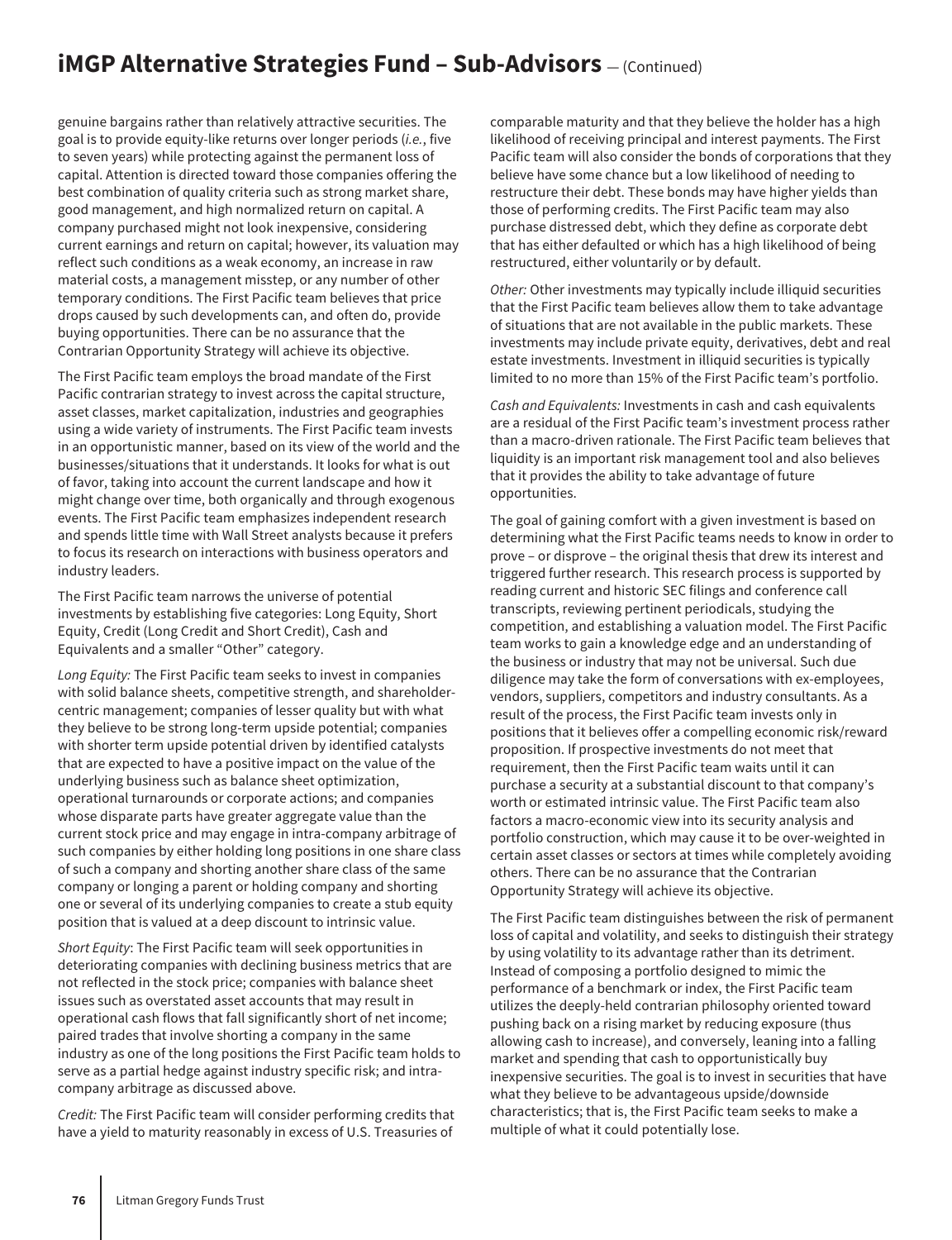#### **Strategic Alpha Fixed Income Strategy**

**Matthew J. Eagan, CFA Brian P. Kennedy Elaine M. Stokes Todd P. Vandam, CFA** Loomis, Sayles & Company, L.P. One Financial Center Boston, MA 02111

Matthew J. Eagan, CFA, Brian P. Kennedy, Elaine M. Stokes and Todd P. Vandam, CFA are the co-portfolio managers responsible for the strategic alpha strategy (the "Strategic Alpha Strategy"), which is the segment of the Alternative Strategies Fund's assets managed by Loomis, Sayles & Company, L.P. ("Loomis Sayles"). Eagan joined Loomis Sayles in 1997 and is an Executive Vice President, Director and Portfolio Manager for the fixed income group. He has 30 years of investment industry experience as a Portfolio Manager and fixed income analyst. He is also a Co-Portfolio Manager for the Loomis Sayles Strategic Alpha Fund and other fixed income funds managed by Loomis Sayles. He earned a BA from Northeastern University and an MBA from Boston University. Kennedy joined Loomis Sayles in 1994 and is a Vice President and Co-Portfolio Manager of Loomis Sayles' multisector institutional strategies and mutual funds. He has 31 years of investment industry experience. He began his career as a structured finance and government bond trader. He moved over to credit trading in 2001, where he traded high yield bonds and initiated Loomis Sayles' trading of bank loans. He was promoted to product manager in 2009. He is a Co-Portfolio Manager for the Loomis Sayles Strategic Alpha Fund as well as other fixed income funds managed by Loomis Sayles. He earned a BS from Providence College and an MBA from Babson. Stokes joined Loomis Sayles in 1988 and is an Executive Vice President, Director, Portfolio Manager and Co-Head of the full discretion team. She has 33 years of investment industry experience. She is also a Co-Portfolio Manager of the Loomis Sayles Strategic Alpha Fund and other fixed income funds managed by Loomis Sayles. Prior to becoming a Portfolio Manager in 2000, she had experience working in high yield, global and emerging markets. She has served as a senior fixed income trader and portfolio specialist. She earned a BS from St. Michael's College. Vandam joined Loomis Sayles in 1994 and is a Vice President of Loomis Sayles and Co-Portfolio Manager of the Loomis Sayles Strategic Alpha Fund and High Income Funds as well as several US High Yield and Global High Yield institutional strategies. He also heads up Loomis Sayles' high yield sector team. He has 26 years of investment industry experience. He began his career at Loomis Sayles on the high yield trading desk and was later promoted to high yield credit strategist for the full discretion team and held that position until 2016. He earned a BA in business and economics from Brown University. Loomis Sayles has been a sub-advisor to the Alternative Strategies Fund since the Alternative Strategies Fund's inception in 2011.

The Strategic Alpha Strategy has an absolute return investment objective, which means that it is not managed relative to an index and that it attempts to achieve positive total returns over a full market cycle with relatively low volatility. The Loomis Sayles team intends to pursue its objective by utilizing a flexible investment approach that allocates investments across a global range of investment opportunities related to credit, currencies and interest rates, while employing risk management strategies designed to mitigate downside risk. There can be no assurance that the Strategic Alpha Strategy will achieve its investment objective.

The Loomis Sayles team may invest up to 75% of the total assets of the segment allocated to it in below investment-grade fixed income securities (also known as "junk bonds") and derivatives that have returns related to the returns on below investmentgrade fixed income securities. Under normal market conditions, the Loomis Sayles team also may invest up to 75% of the total assets of the segment allocated to it in investments denominated in non-U.S. currencies and related derivatives, including up to 50% in investments denominated in emerging market currencies and related derivatives. Under normal conditions, the Loomis Sayles team may invest up to 20% of the total assets of the segment allocated to it in equity-related securities and derivatives. There is no limit on the amount of preferred securities. A "related derivative" of a financial instrument means any derivative whose value is based upon or derived from that financial instrument or a related derivative of that financial instrument. The Loomis Sayles team expects that exposure to these asset classes will often be obtained substantially through the use of derivative instruments. Currency positions that are intended to hedge the Loomis Sayles team's non-U.S. currency exposure (*i.e.* , currency positions that are not made for investment purposes) will offset positions in the same currency that are made for investment purposes when calculating the limitation on investments in non-U.S. and emerging market currency investments because the Loomis Sayles team believes that hedging a currency position is likely to negate some or all of the currency risk associated with the original currency position. Restrictions will apply at the time of purchase.

The Loomis Sayles team's investment process employs both top-down (macro themes) and bottom-up (security selection) components and uses the resources of the entire Loomis Sayles infrastructure. The Loomis Sayles team identifies key macro themes over a 3- and 12-month horizon and assesses top-down risk/return opportunities across the interest rate curve, credit markets and currencies. The Loomis Sayles team draws on the strength and depth of the entire Loomis Sayles research team as it evaluates these themes. Fourteen Macro and Market Sector teams support the Loomis Sayles team by sharing their sector's risk/ return characteristics and uncovering specific credits that they believe may offer the best return potential.

In selecting investments for the Strategic Alpha Strategy, the Loomis Sayles team develops long-term portfolio themes driven by macro-economic indicators. These include secular global economic trends, demographic trends and labor supply, analysis of global capital flows and assessments of geopolitical factors. The Loomis Sayles team then develops shorter-term portfolio strategies based on factors including, but not limited to, economic, credit and Federal Reserve cycles, top-down sector valuations and bottom-up security valuations. The Loomis Sayles team employs active risk management, with a focus on credit,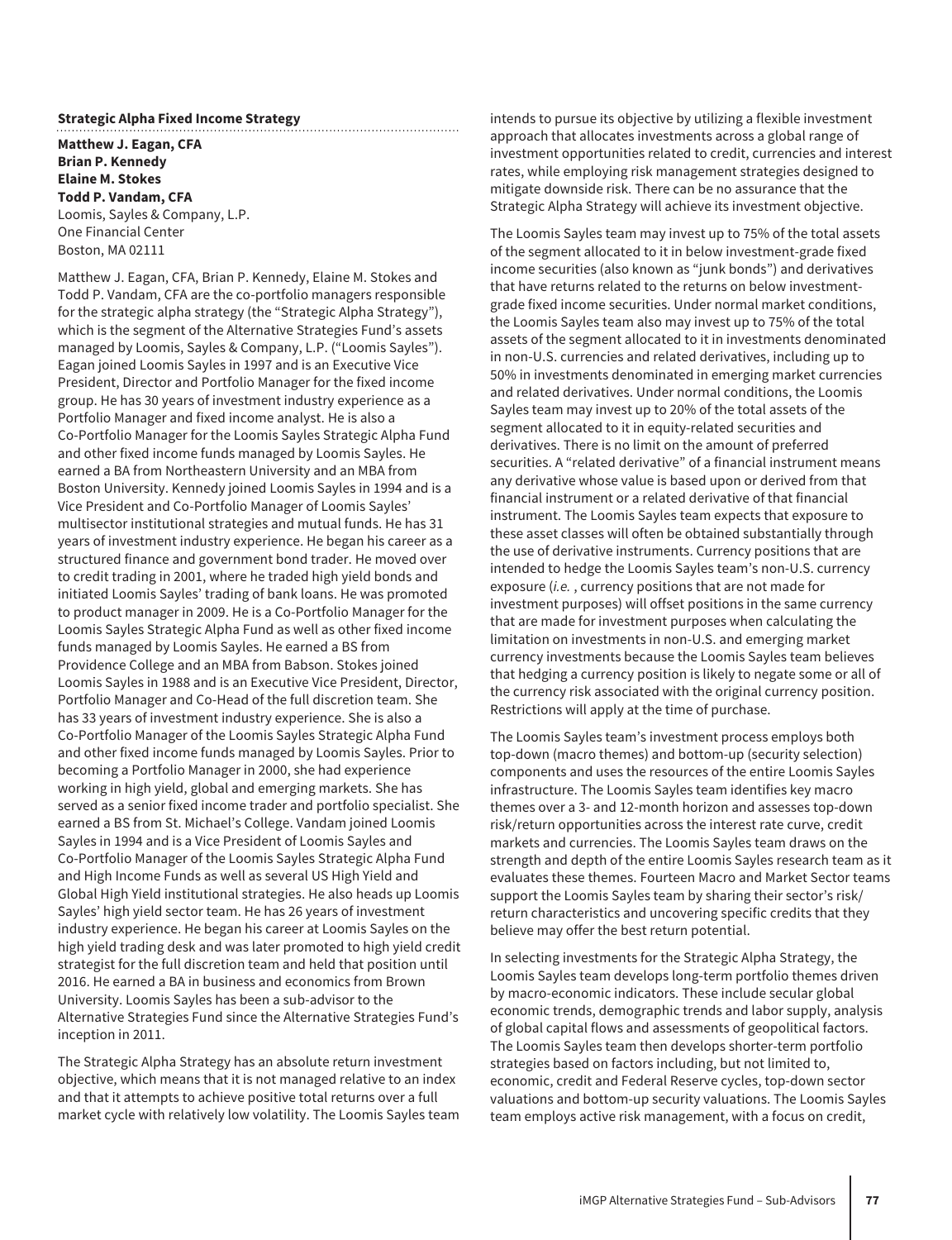## **iMGP Alternative Strategies Fund - Sub-Advisors** – (Continued)

interest rate and currency risks. Additionally, the Loomis Sayles team will use risk management tools in constructing and optimizing the portfolio and seek to manage risk on an ongoing basis. The Loomis Sayles team expects to actively evaluate each investment idea based upon its return potential, its level of risk and its fit within the team's overall macro strategy when deciding whether to buy or sell investments, with the goal of continually optimizing the portfolio.

The Loomis Sayles team seeks to gain a performance edge by integrating the global macro themes with Loomis Sayles' best bottom-up security selection, risk analysis and trading capabilities to create the best expected risk/return portfolio. The Loomis Sayles team will pursue its investment goal by obtaining long investment exposures through direct cash investments and derivatives and short investment exposures substantially through derivatives. A "long" investment exposure is an investment that rises in value with a rise in the value of an asset, asset class or index and declines in value with a decline in the value of that asset, asset class or index. A "short" investment exposure is an investment that rises in value with a decline in the value of an asset, asset class or index and declines in value with a rise in the value of that asset, asset class or index. The Loomis Sayles team's long and short investment exposures may, at times, each reach 150% of the assets invested in this segment of the Alternative Strategies Fund (excluding instruments primarily used for duration management and short-term investments (such as cash and money market instruments)), although these exposures may be higher or lower at any given time.

*Investments:* In connection with its principal investment strategies, the Loomis Sayles team may invest in a broad range of U.S. and non-U.S. fixed income securities, including, but not limited to, corporate bonds, municipal securities, U.S. and non-U.S. government securities (including their agencies, instrumentalities and sponsored entities), securities of supranational entities, emerging market securities, commercial and residential mortgage-backed securities, CMOs, other mortgage-related securities (such as adjustable rate mortgage securities), asset backed securities, bank loans, collateralized loan obligations ("CLOs"), convertible bonds, Rule 144A securities, REITs, zero-coupon securities, step coupon securities, pay-in-kind securities, inflation-linked bonds, variable and floating rate securities, private placements and commercial paper and preferred securities. Additionally, the Strategic Alpha Strategy involves limited investments in equities and exchange–traded funds.

*Non-U.S. Currency Investments:* Under normal market conditions, the Loomis Sayles team may engage in a broad range of transactions involving non-U.S. and emerging market currencies, including, but not limited to, purchasing and selling forward currency exchange contracts in non-U.S. or emerging market currencies, investing in non-U.S. currency futures contracts, investing in options on non-U.S. currencies and non-U.S. currency futures, investing in cross currency instruments (such as swaps), investing directly in non-U.S. currencies and investing in securities denominated in non-U.S. currencies. The Loomis Sayles team may also engage in non-U.S. currency transactions for investment or for hedging purposes.

*Derivative Investments:* For investment and hedging purposes, the Loomis Sayles team may invest substantially in a broad range of derivatives instruments, particularly credit default swaps and futures contracts, and sometimes the majority of its investment returns will derive from its derivative investments. These derivative instruments include, but are not limited to, futures contracts (such as treasury futures and index futures), forward contracts, options (such as options on futures contracts, options on securities, interest rate/bond options, currency options, options on swaps and OTC options), warrants (such as non-U.S. currency warrants) and swap transactions (such as interest rate swaps, total return swaps and index swaps). In addition, the Loomis Sayles team may invest in credit derivative products that may be used to manage default risk and credit exposure. Examples of such products include, but are not limited to, credit default swap index products (such as LCDX, CMBX and ABX index products), single name credit default swaps, loan credit default swaps and asset-backed credit default swaps. Derivative instruments (such as those listed above) can be used to acquire or to transfer the risk and returns of a security without buying or selling the security. The Loomis Sayles team's strategy may be highly dependent on the use of derivatives, and to the extent that they become unavailable or unattractive the Loomis Sayles team may be unable to fully implement its investment strategy. For a detailed discussion of various types of derivatives in which the Alternative Strategies Fund may invest, including the risks of investing in such derivatives, please refer to the Description of Principal Investment Risks section in the Prospectus and the SAI.

The Loomis Sayles team is not limited as to the duration of its portfolio, which will change over time but is likely to be within a range of -5 years to +10 years.

#### **Arbitrage Strategy**

**John Orrico, CFA Todd Munn Roger Foltynowicz, CFA, CAIA Gregg Loprete** Water Island Capital, LLC 41 Madison Avenue, 42<sup>nd</sup> Floor New York, NY 10010

John Orrico, Todd Munn, Roger Foltynowicz, and Gregg Loprete are the co-portfolio managers responsible for the arbitrage strategy (the "Arbitrage Strategy"), which is the segment of the Alternative Strategies Fund's assets managed by Water Island Capital, LLC ("Water Island"). Orrico founded Water Island in 2000 and serves as its Chief Investment Officer. He also serves as the President and Chairman of the Board of The Arbitrage Funds and AltShares Trust, open-end management investment companies advised by Water Island. He is a portfolio manager on the firm's merger arbitrage and special situations strategies. Prior to founding Water Island, Orrico worked at Gruss & Co., focusing on merger arbitrage and special situations. He started his career in the financial services industry in 1982 upon joining the Corporate Finance group at Morgan Stanley & Co. Munn joined Water Island in 2003 and is a portfolio manager on the firm's merger arbitrage strategy. Foltynowicz joined Water Island in 2003 and is a portfolio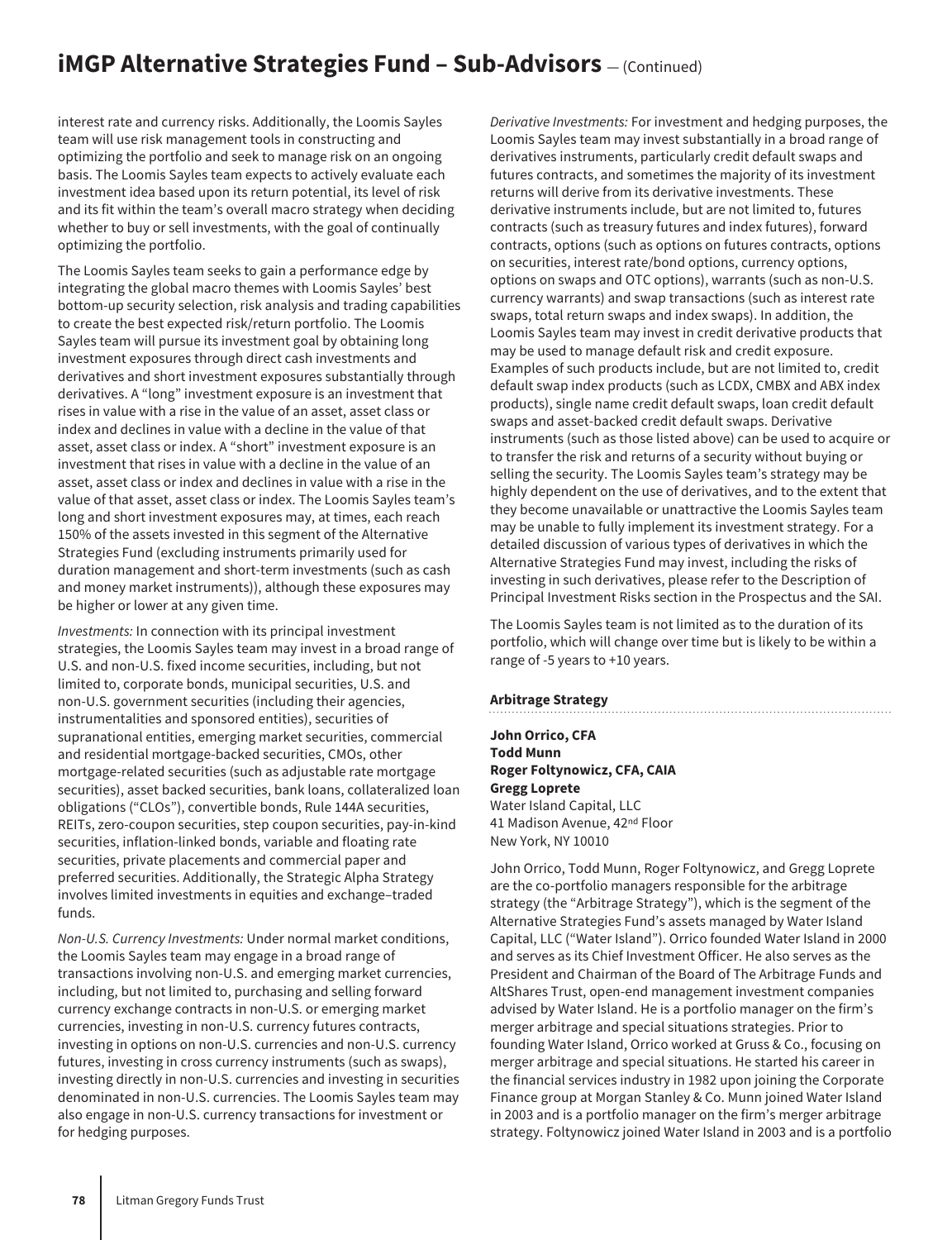manager on the firm's merger arbitrage strategy. Loprete joined Water Island in 2009 and is a portfolio manager specializing in credit opportunities. Water Island has been a sub-advisor to the Alternative Strategies Fund since the Alternative Strategies Fund's inception in 2011.

*Investment Strategy:* Water Island invests its sleeve in equity and debt securities of companies whose prices Water Island believes are or will be impacted by a corporate event. Specifically, Water Island employs investment strategies designed to capture price movements generated by publicly announced or anticipated corporate events such as mergers, acquisitions, asset sales, restructurings, refinancings, recapitalizations, reorganizations, or other special situations.

Water Island seeks to profit from the various events by employing a specific strategy based on each event. In the case of mergers & acquisitions (M&A), the most common arbitrage activity, Water Island's investment approach generally involves purchasing the shares of an announced acquisition target at a discount to their expected value upon completion of the acquisition. Water Island may engage in short sales when the terms of a proposed acquisition call for the exchange of common stock and/or other securities. In such a case, the securities of the company to be acquired may be purchased and, at approximately the same time, an amount of the acquiring company's common stock and/or other securities as per the terms of the transaction may be sold short. In other instances, Water Island will match a long position in a convertible security with a short position in the underlying common stock. Water Island seeks to purchase convertible securities at discounts to their expected future values and sell shares of the underlying common stock short to hedge against equity market movements. The positions are typically designed to earn income from coupon or dividend payments. In another scenario, Water Island may purchase a senior secured security of an issuer and sell short an unsecured security of the same issuer. In this example, the trade would be profitable if credit quality spreads widened or if the issuer went bankrupt and the recovery rate for the senior debt was higher than anticipated. It is expected that positions will be liquidated when pricing discrepancies disappear. Water Island may also invest in securities of companies whose stock price trades significantly higher or lower from where Water Island believes it should trade, as the result of an ongoing or anticipated corporate catalyst.

Water Island classifies events with more definitive outcomes and shorter timelines as "hard" catalysts and those with less definitive outcomes and/or longer timelines as "soft" catalysts. Hard catalysts can include definitive M&A, M&A reversals, liquidations, Dutch tenders, special purpose acquisition companies (SPACs), IPOs, yield to call, and spin-offs (pre-event). Soft catalysts can include speculative M&A, credit refinancings, turnaround plans, management changes, public investments in private equity (PIPEs), transformational re-ratings, and spin-offs (post-event).

In constructing the portfolio, Water Island favors high conviction, hard and soft catalyst investments that meet or exceed its desired return threshold, with a preference for those investment opportunities with superior reward-to-risk profiles. The team considers various position sizing constraints, including each

position's risk impact assessment, which is a measure of the loss to assets under management if the position were to trade to its estimated downside price. Water Island also monitors macro, structural, and idiosyncratic risks across its sleeve of the portfolio and seeks to mitigate undesired risk exposures through appropriate hedges.

Water Island continuously monitors its investments and evaluates each investment's risk/return profile, taking into account each investment's risk versus its anticipated reward relative to its predetermined exit strategy and the availability of other eventdriven opportunities. Water Island may sell or close out an investment when the securities of the companies involved in the transaction no longer meet the expected return threshold considering prevailing market prices and the relative risks of the opportunity or when Water Island believes there are better riskadjusted opportunities available.

The SAI provides additional information about each sub-advisor's method of compensation for its portfolio managers, other accounts managed by the portfolio managers, and the portfolio managers' ownership of securities in the Fund.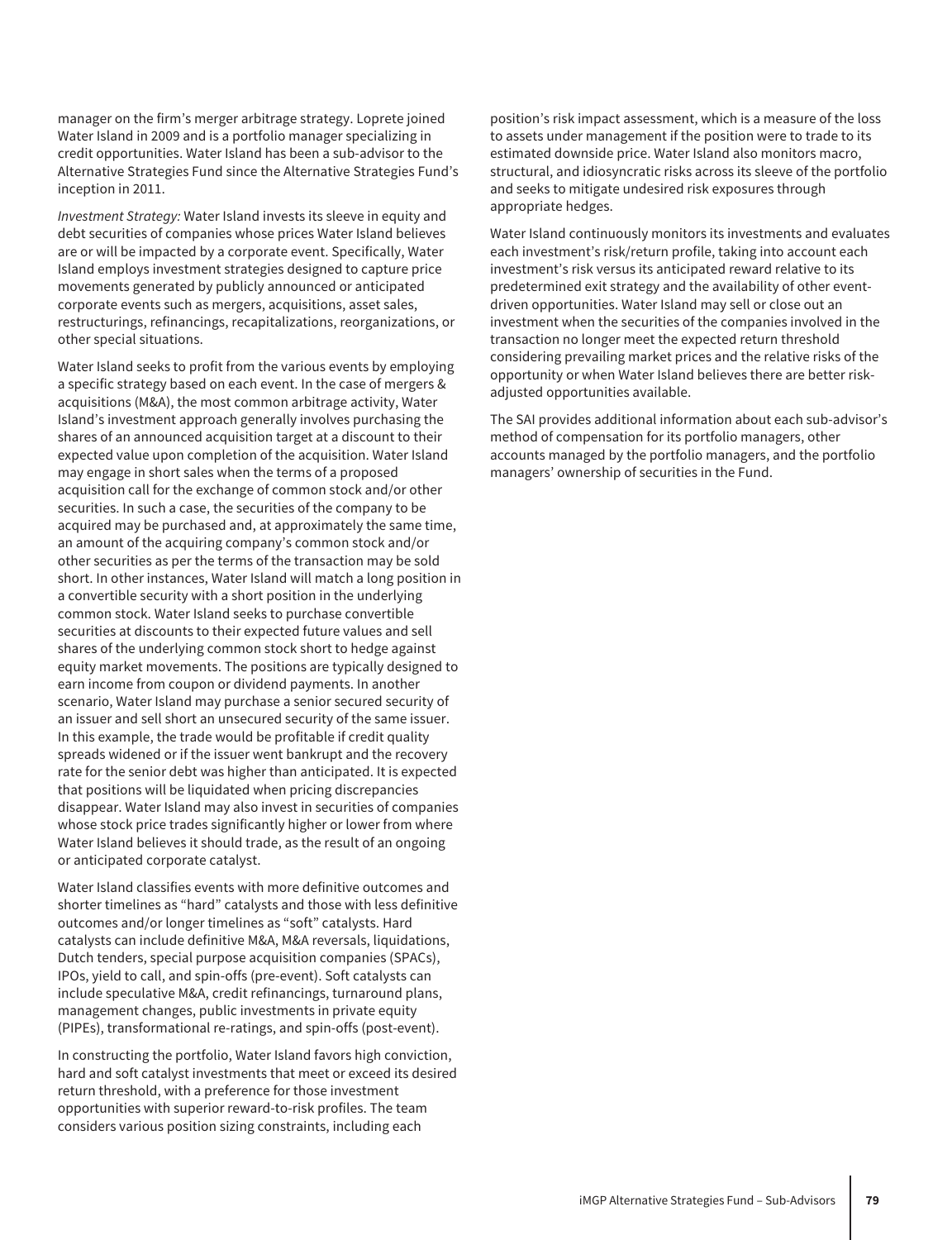## **iMGP High Income Alternatives Fund – Sub-Advisors**

iM Global's strategy is to allocate the portfolio's assets among the High Income Alternatives Fund's three sub-advisors to provide investors a mix of strategies that iM Global believes offer riskreturn characteristics that are attractive individually and even more compelling collectively. Allocations among sub-advisors are based on several factors, including iM Global's expectation for the risk-adjusted return potential of each sub-advisor's strategy and the impact on overall portfolio risk, with the objective of maximizing return subject to the goal of high income relative to investment-grade, fixed income portfolios without taking undue risk. iM Global may at times adjust the allocations of capital to sub-advisors if it believes there is a highly compelling tactical opportunity in a particular sub-advisor's strategy. Portfolio assets will be tactically allocated to the sub-advisors in accordance with the target allocation range for each sub-advisor specified in the table below, as measured at the time of allocation.

Sub-advisor strategies may seek to benefit from: opportunities to combine securities with differing risk characteristics; market inefficiencies; opportunities to provide liquidity; tactical opportunities in asset classes or securities; special situations such as spin-offs; as well as other opportunities in other areas. In the aggregate, the managers can invest globally in debt and equity securities of companies of any size, domicile or market capitalization, government and corporate bonds, loans, loan participation interests, mortgage or other asset-backed securities and other fixed income securities and currencies, including short

positions of any of the foregoing, within their respective segments of the High Income Alternatives Fund. They may also write options, invest in derivatives, including, without limitation, options, futures contracts, participatory notes ("P-Notes") and swaps, to manage risk or enhance return and can also borrow amounts up to one third of the value of the High Income Alternatives Fund's total assets (except that the High Income Alternatives Fund may exceed this limit to satisfy redemption requests or for other temporary purposes). Each of the managers may invest in illiquid securities; however, the High Income Alternatives Fund as a whole may not hold more than 15% of its net assets in illiquid securities.

Each sub-advisor will have an investment approach that generally focuses on a particular asset class or specific strategies. Currently, the strategies the sub-advisors focus on are as follows: (1) a credit value strategy, (2) a multi credit strategy, and (3) an option income strategy. Other appropriate strategies may also be considered and added to (or removed from) the High Income Alternatives Fund.

The following table provides a description of the High Income Alternatives Fund's strategies and their target levels of assets. Asset levels will fluctuate, and it is at the discretion of iM Global to re-balance the asset allocations. A detailed discussion of the management structure of the High Income Alternatives Fund follows the table.

| PORTFOLIO MANAGER(S)/SUB-ADVISOR               | <b>CURRENT TARGET ALLOCATION AND</b><br><b>TARGET ASSET ALLOCATION RANGE</b> | <b>STRATEGY</b> |
|------------------------------------------------|------------------------------------------------------------------------------|-----------------|
| <b>Andrew P. Hofer</b>                         | 40%                                                                          | Credit Value    |
| <b>Neil Hohmann</b>                            | 35-45%                                                                       |                 |
| Paul Kunz, CFA                                 |                                                                              |                 |
| Brown Brothers Harriman & Co.                  |                                                                              |                 |
| <b>Scott Minerd</b>                            | 40%                                                                          | Multi Credit    |
| Anne Walsh, CFA                                | 35-45%                                                                       |                 |
| <b>Steven Brown, CFA</b>                       |                                                                              |                 |
| <b>Adam Bloch</b>                              |                                                                              |                 |
| Guggenheim Partners Investment Management, LLC |                                                                              |                 |
| <b>Derek Devens, CFA</b>                       | 20%                                                                          | Option Income   |
| <b>Rory Ewing</b>                              | 10-30%                                                                       |                 |
| <b>Eric Zhou</b>                               |                                                                              |                 |
| Neuberger Berman Investment Advisers LLC       |                                                                              |                 |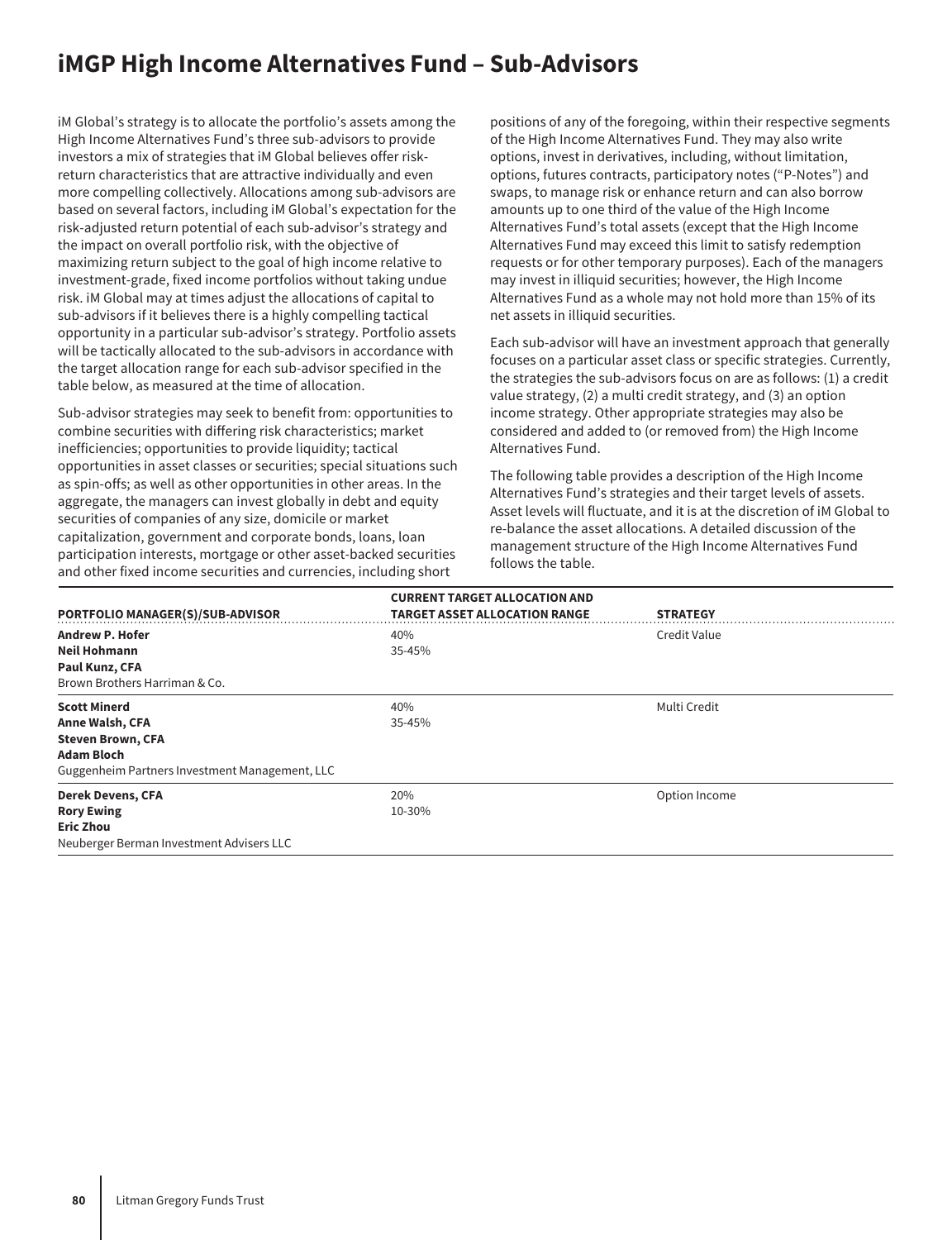#### **iMGP High Income Alternatives Fund Portfolio Managers**

#### **Credit Value Strategy**

#### **Andrew P. Hofer Neil Hohmann Paul Kunz, CFA** Brown Brothers Harriman & Co. 140 Broadway New York, NY 10005

Andrew Hofer, Neil Hohmann and Paul Kunz are the portfolio managers primarily responsible for the credit value strategy (the "Credit Value Strategy"), which is the segment of the High Income Alternatives Fund's assets managed by Brown Brothers Harriman & Co. ("BBH") through its separately identifiable department known as the BBH Mutual Fund Advisory Department. Hofer is Head of Taxable Fixed Income for Investment Management. Since joining BBH in 1998, Hofer has held a variety of roles within Investment Management, including the Head of Insurance Asset Management, Chief Operating Officer, and Head of Risk Management. Hofer spent the first ten years of his career as a generalist banker and financial institutions specialist. Hofer holds a B.A. degree in East Asian studies from Yale, and an MIA (Master of International Affairs) from Columbia University. He is currently a Trustee of The Town School in New York City. Hofer previously served as Chairman of Learning Ally, a not-for-profit corporation that serves students with visual and reading challenges, as well as their families and schools. Hohmann is Head of Structured Products and a portfolio manager for Investment Management. In this role, he supervises security selection in assetbacked securities, commercial and agency mortgage-backed securities, and financial institution credit. Prior to joining BBH in 2006, Hohmann was a director of structured products and a director of research at various firms. He is an active member of BBH's Market Risk Oversight Committee. Hohmann received a Bachelor of Economics with Distinction from Yale University where he graduated magna cum laude. He also earned a PhD in Economics from the University of Chicago. He is a past President and serves on the Council of the Yale Club of New York City. He also serves on the Board of the Yale Alumni Fund and is a co-founder of the YaleFin alumni group for finance professionals. As the Head of Corporate Credit and a portfolio manager, Kunz is responsible for the oversight of corporate fixed income portfolios encompassing both investment grade and high yield credit, including managing the research efforts of the credit analyst team. He has been a member of the portfolio management team since joining BBH in 2013. Kunz has worked in the investment industry since 1998 and has extensive experience in high yield bonds, leveraged loans, and distressed credit. He began his professional career as an in-house attorney for financial services institutions. Kunz received a B.S. in finance from Villanova University, a J.D. from St. John's University School of Law, an LLM in corporate law from New York University School of Law. He is also a CFA® charterholder.

The sub-advisor seeks to achieve the fund's investment objective by investing its segment of the fund in fixed-income securities it believes to have the potential for excess return. The sub-advisor's investment strategy will be to invest in fixed income securities from a wide variety of sectors, including asset-backed securities (ABS), commercial mortgage-backed securities (CMBS), corporate bonds, floating-rate loans and municipal bonds. The sub-advisor expects to invest in structured and corporate securities. The sub-advisor's emphasis is expected to be on A/BBB-rated asset backed securities and BBB/BB-rated corporate securities, as these ratings segments have historically offered attractive risk-adjusted returns, along with low default rates. The sub-advisor will also invest in U.S. Treasury futures to manage duration of the portfolio, which allows individual security selection to be managed without regard to portfolio duration. The sub-advisor will not typically own CCC rated or distressed securities.

The sub-advisor will consider investments based on a bottom-up assessment of opportunities and the risk/return potential of the yield curve. The investment strategy's duration is flexible and the sub-advisor seeks to maintain a duration that is consistent with positive returns over longer time periods. The sub-advisor will consider the macroeconomic environment from the perspective of risk-management through economic cycles. The sub-advisor's valuation process starts with the concept that credit spreads revert to the mean and that spread deviations relative to a longterm average indicate potential spread compression or spread widening. The sub-advisor applies this valuation framework to all economic sectors by credit rating and maturity.

The sub-advisor's investment process is based on fundamental credit research. The sub-advisor identifies fixed income securities for potential purchase for the portfolio based on four fundamental criteria: a durable operating model, effective management, attractive/appropriate structure, and transparency. A durable credit is one where the sub-advisor believes an issuer's revenue stream and its financial structure can withstand a wide range of economic and regulatory scenarios. When assessing management, the sub-advisor looks for issuers with a long, proven track record of execution (especially through a downturn), commitment to capital markets access, and incentives that are aligned with creditors' interests. With regard to appropriate bond structures, the sub-advisor requires the level and variability of an issuer's revenues to comfortably support ongoing operations and the capital structure.

The sub-advisor's assumption of credit risk is valuation driven. When valuing securities/credits, and assessing an attractive margin of safety, the sub-advisor applies the same valuation approach across all sectors (ABS, CMBS, corporate credit, and municipal bonds). The sub-advisor seeks to buy securities at discounted valuations, inclusive of a sufficient margin of safety, that are created by excess short-term price volatility. The sub-advisor will make investments when it believes a security's potential excess return more than compensates the fund for default risk, liquidity risk, and the embedded optionality of a bond. The sub-advisor may sell securities for several reasons including to adjust the portfolio's average maturity, move into more attractively valued securities, take gains, the investment thesis changed, or to meet redemption requests.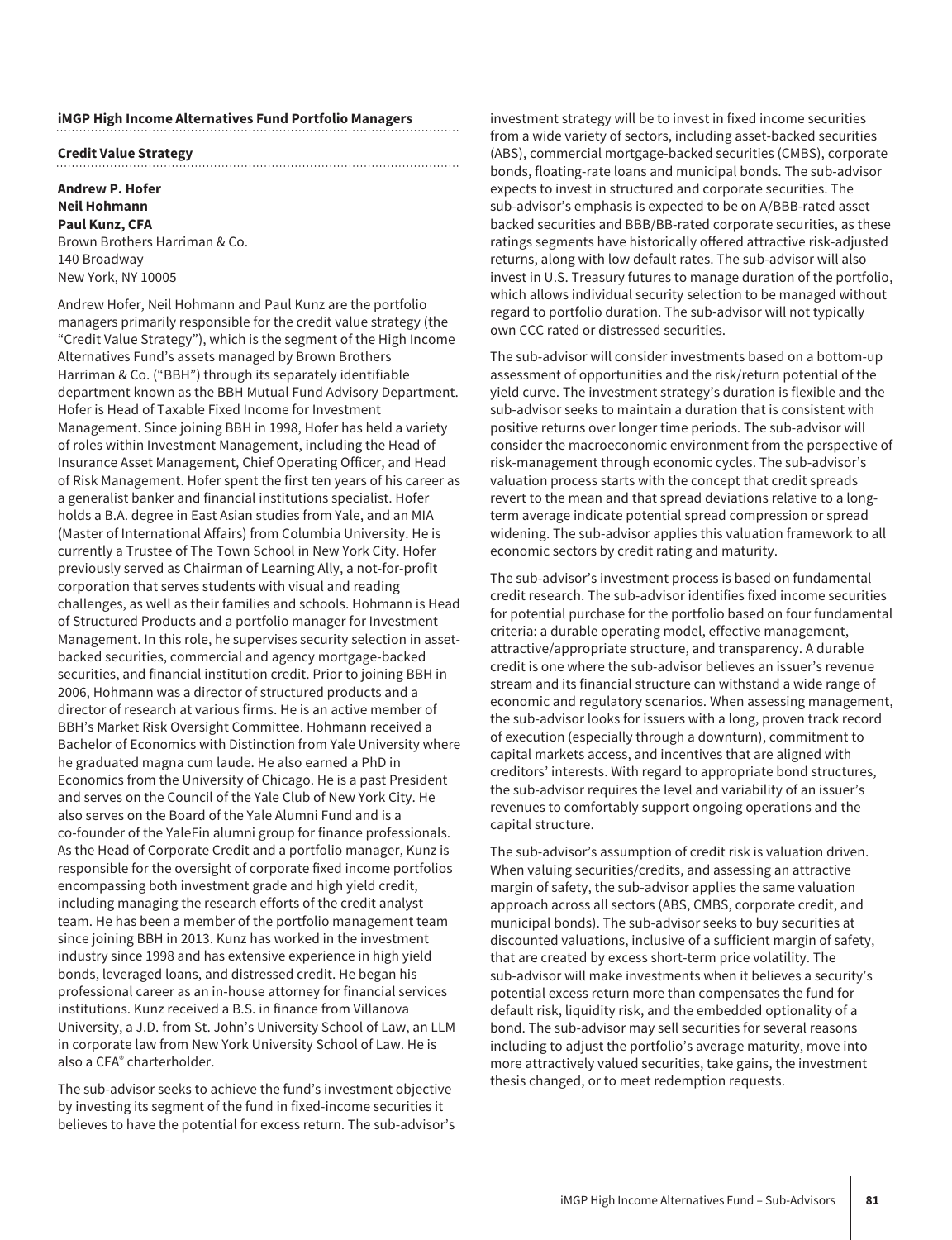### **iMGP High Income Alternatives Fund – Sub-Advisors** — (Continued)

#### **Multi Credit Strategy**

#### **Scott Minerd Anne Walsh, CFA Steven Brown, CFA Adam Bloch**

Guggenheim Partners Investment Management, LLC 100 Wilshire Boulevard, 5th Floor Santa Monica, CA 90401

Scott Minerd, Anne Walsh, Steven Brown and Adam Bloch are the co-portfolio managers responsible for the multi credit strategy (the "Multi Credit Strategy"), which is the segment of the High Income Alternatives Fund's assets managed by Guggenheim Partners Investment Management, LLC ("Guggenheim"). Minerd is Chairman of Guggenheim Investments and Global Chief Investment Officer of Guggenheim Partners. Minerd leads Guggenheim's research on global macroeconomics and guides the firm's investment strategies. Previously, Minerd was a Managing Director with Credit Suisse First Boston in charge of trading and risk management for the Fixed Income Credit Trading Group. He was responsible for the corporate bond, preferred stock, money markets, U.S. government agency and sovereign debt, derivatives securities, structured debt and interest rate swaps trading business units. Minerd is a member of the Federal Reserve Bank of New York's Investor Advisory Committee on Financial Markets, helping advise the NY Fed President about financial market developments, risks to the financial system and steps that can be taken to understand and mitigate these risks. He is an advisor to the Organization for Economic Cooperation and Development (OECD) on long-term investments and is a contributing member of the World Economic Forum (WEF) and their Global Agenda Council on the Arctic. Walsh joined Guggenheim in 2007, and is Chief Investment Officer—Fixed Income, and head of the Portfolio Construction Group and Portfolio Management. She oversees more than \$185 billion in fixed-income investments including Agencies, Credit, Municipals, and Structured Securities. She is responsible for portfolio design, strategy, sector allocation and risk management, as well as conveying Guggenheim's macroeconomic outlook to Portfolio Managers and fixed income Sector Specialists. Walsh specializes in liability-driven portfolio management. Prior to joining Guggenheim, she served as Chief Investment Officer at Reinsurance Group of America, and also held roles at Zurich Scudder Investments, Lincoln Investment Management and American Bankers Insurance Group. She is also a CFA® charterholder and a member of the CFA Institute. Brown joined Guggenheim in 2010 and is a Portfolio Manager for Guggenheim's Active Fixed Income and Total Return mandates. He works with the Chief Investment Officers and other members of the Portfolio Management team to develop and execute portfolio strategy. Additionally, he works closely with the Sector Teams and Portfolio Construction Group. Prior to joining Portfolio Management in 2012, Brown worked in the Asset Backed Securities group. His responsibilities on that team included trading and evaluating investment opportunities and monitoring credit performance. Prior to joining Guggenheim, Brown held roles within structured products at ABN AMRO and Bank of America in Chicago and London. He is also a CFA® charterholder

and a member of the CFA Institute. Bloch joined Guggenheim in 2012 and is a Portfolio Manager for Guggenheim's Active Fixed Income and Total Return mandates. Bloch works with the Chief Investment Officers and other Portfolio Managers to develop portfolio strategy that is in line with the firm's views. He oversees strategy implementation, working with research analysts and traders to generate trade ideas, hedge portfolios, and manage day-to-day risk. Prior to joining Guggenheim, he worked in Leveraged Finance at Bank of America Merrill Lynch in New York where he structured high-yield bonds and leveraged loans for leveraged buyouts, restructurings, and corporate refinancings across multiple industries.

The managers of the Multi Credit Strategy seek to maximize total return through a combination of current income and capital appreciation. The team seeks to achieve its investment objective by investing in a wide range of fixed-income assets selected from a variety of credit sectors including, but not limited to, corporates, structured credit, U.S. government and agency, municipals, and other credit sectors. The investments can be across the capital structure including but not limited to senior secured, unsecured, second lien, other mezzanine including preferred, and equity. The strategy seeks opportunities across fixed-income market sectors, especially in non-index-eligible securities. In addition, the team may invest in derivatives or other asset classes to meet its investment objective. The strategy is flexible and is not constrained by duration, sector, issuer, or credit quality. As such, the strategy does not target any specific benchmark exposure to sectors, security weightings, and credit quality.

Guggenheim believes that an emphasis on capital preservation, while capturing attractive yields and a sustainable income component, is the surest path to superior long-term investment results. The firm strongly believes that fixed-income markets are inefficient, and as a result Guggenheim focuses on bottom-up, fundamental research to identify securities with attractive relative value, where prices do not accurately reflect a security's intrinsic value for a given risk profile. In-house macroeconomic views serve as a "roadmap" to inform and guide portfolio construction considerations such as duration and credit quality, as well as sector weightings.

Credit selection is conducted by a deep team of sector and security analysts. The focus is on understanding the underlying business, issuer financial strength, risks pertaining to cash flows, the capital structure (seniority of payments), debt covenants, among other considerations. This analysis involves comprehensive industry analysis that incorporates inputs from industry experts, competitors, suppliers, servicers, and customers. It also integrates a thorough analysis of creditworthiness under a variety of downside stress-test scenarios and leverages a dedicated legal team to assist in examining and assessing pertinent covenants and terms that may affect issues.

Risk management plays a prominent role in the investment process. At a high-level, the team studies a wide range of economic and market scenarios, and assesses the possible impact these scenarios could have on the portfolio. Scenarios can include those driven by macroeconomic risks, changes in regulation, broad sector trends, or an assessment of liquidity at the sector,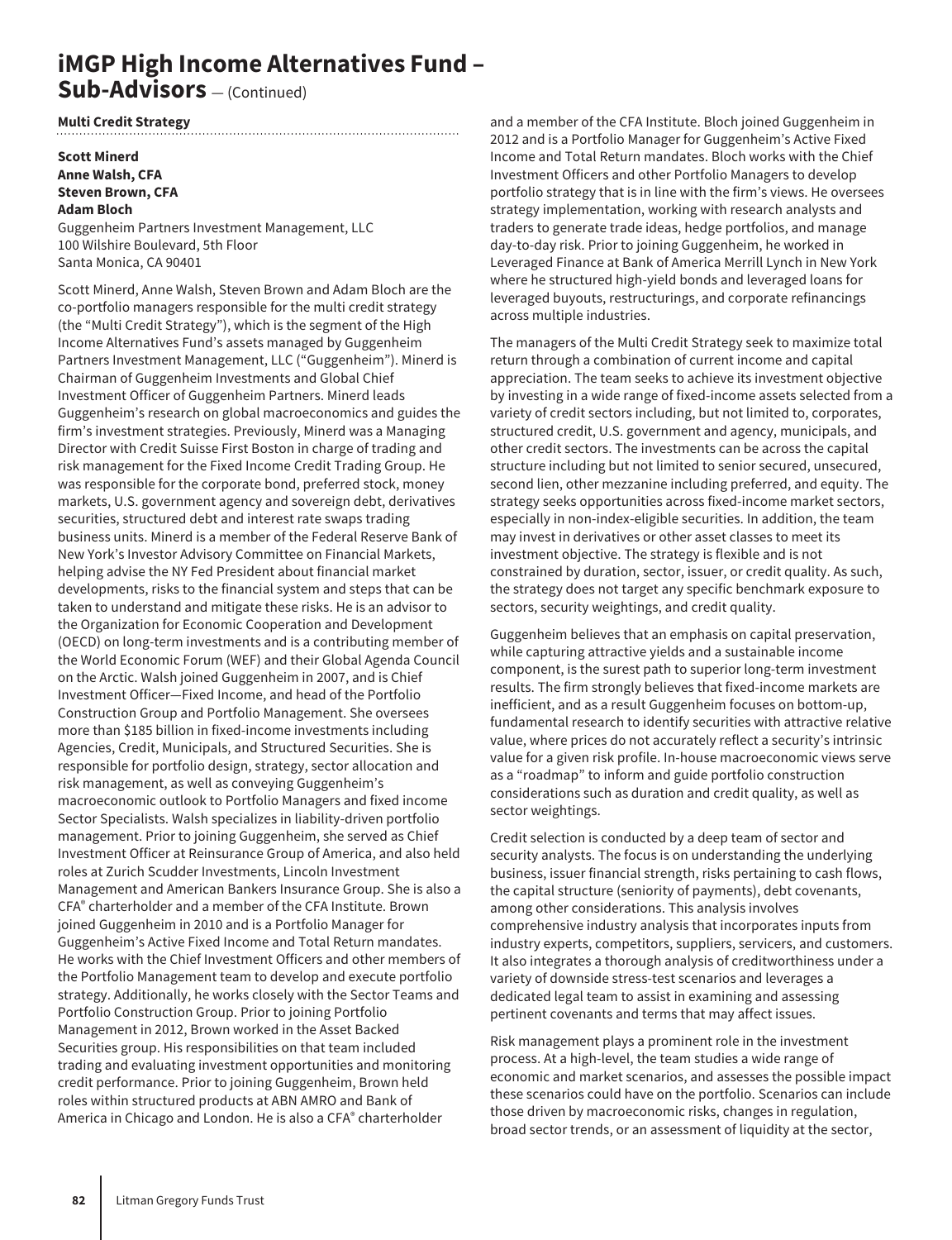security, and industry levels. Moreover, the team seeks to understand how specific changes in portfolio composition would lessen the downside, such as upgrading credit quality or including different types of security structures. Scenario analysis at the portfolio level also includes the impact of various interest-rate changes along different tenors of the curve.

At the portfolio level, the team might examine the effect of sudden mark-to-market shocks on the portfolio by assuming widening yield spreads for specific portfolio exposures. The team will also examine risks to specific sectors under a given stress-test scenario to quantify the potential downside risk. Risk management is also expressed through portfolio diversification, both across and within fixed-income sectors, position size limits, prudent yieldcurve positioning, loss thresholds, and other measures.

Securities may be sold for several reasons including to adjust the portfolio's average maturity, shift assets into or out of higherquality securities, move into more attractively valued securities, take gains, or to meet redemption requests.

#### **Option Income Strategy**

**Derek Devens, CFA Rory Ewing Eric Zhou** Neuberger Berman Investment Advisers LLC 1290 Avenue of the Americas New York, NY 10104

Derek Devens, Rory Ewing and Eric Zhou are the portfolio managers responsible for the option income strategy (the "Option Income Strategy"), which is the segment of the High Income Alternatives Fund's assets managed by Neuberger Berman Investment Advisers LLC ("Neuberger Berman"). Devens has managed the Option Income Strategy since inception. Devens joined Neuberger Berman in 2016 and is a Managing Director and Senior Portfolio Manager of the Option Group. Prior to Neuberger Berman, he was responsible for both Research and Portfolio Management at Horizon Kinetics. Devens was a member of the Investment Committee and responsible for co-managing the Kinetics Alternative Income Fund and various separate account strategies. Prior to Horizon Kinetics, he was a Vice President with Goldman Sachs' Global Manager Strategies Group where he was responsible for conducting investment manager research. He is also a CFA® charterholder. Ewing is a Senior Vice President and Portfolio Manager for the Option Group at Neuberger Berman. He joined Neuberger Berman in 2016 and has been a Portfolio Manager of the Option Income Strategy since February 2021. Prior to joining Neuberger Berman, he was most recently a research analyst at another investment adviser since 2013. Ewing has held several investment positions at different investment advisers. Zhou is a Senior Vice President and Portfolio Manager for the Option Group at Neuberger Berman where he is focused on the implementation of investment strategy, quantitative research, and derivative strategy modeling related to the firm's option- and volatility-based strategies. He joined Neuberger Berman in 2016 and has been a Portfolio Manager of the Option Strategy since February 2022. Before joining Neuberger Berman, Zhou was a

research analyst at Horizon Kinetics, where he worked primarily on derivatives- related research, and also supported the firm's broader research efforts. Previously, Zhou worked for UBS Wealth Management. Zhou received a BS from the Carroll School of Management at Boston College and an MA in the Mathematics of Finance from Columbia University.

In executing the Option Income Strategy, the Neuberger Berman team writes put options on U.S. equity indexes, a strategy conceptually similar to that utilized by the Chicago Board Options Exchange (CBOE) S&P 500 PutWrite Index (the "Put Index"). However, by utilizing thoughtful active management, the team seeks to reduce the path dependence of the Put Index, as well as manage risk and seek attractive returns relative to the Put Index. While the Put Index writes one at-the-money (ATM) put option on the S&P 500 Index each month, the team seeks to diversify the underlying options held by the strategy by strike price and expiration date by writing a series of short dated put options on diversified U.S. equity indexes, laddered across expiration dates, intending for option exposures to be relatively consistent across options tenors (i.e., the time left until an option contract expires). Options are rolled in a manner that seeks to preserve this laddered structure. This diversification is intended to seek to reduce the likelihood of a series of negative short-term outcomes in a row that could result from selling only one put per month.

Another critically important difference between the Put Index and the strategy the team manages for the Fund is the selection of the level of 'moneyness' of the options sold (ATM versus out-of-the money, or "OTM"). The fund's options will primarily be OTM, vs the Put Index selling ATM options. The Fund attempts to generate returns through the receipt of option premiums from selling puts, as well as through investments in fixed income instruments, which collectively are intended to reduce volatility relative to what it would be if the fund held the underlying equity index on which the options are written. The Fund's investments in fixed income instruments will typically be in short duration U.S. Treasuries and are intended to provide liquidity and preserve capital and will serve as collateral for the Fund's investments in options.

Risk management is a function of a number of factors, one being the overall sizing of the allocation at the fund level, since the strategy can have significant equity correlation (but has historically exhibited lower beta than broad-based U.S. equity indices as demonstrated by the PUT Index compared to the S&P 500 Index). Secondly, the selection of ATM or OTM, and how far OTM, influences the level of risk materially. Lastly, the team seeks to actively reduce downside exposures to mitigate equity risk by buying back a portion of the put options that are underwater and selling new put options at higher premiums. Put writing is not a strategy built on a philosophy of explicit risk avoidance; rather, it is rooted in seeking receipt of option premiums in exchange for taking on the risk of a decline in U.S. broad based equity indices. As such, investors in the strategy accept limited upside returns relative to U.S. broad-based equity indices in exchange for the potential for option premiums to mitigate equity risk.

In a put writing strategy, a fund (as the seller of the option) receives premiums from the purchaser of the option in exchange for providing the purchaser with the right to sell the underlying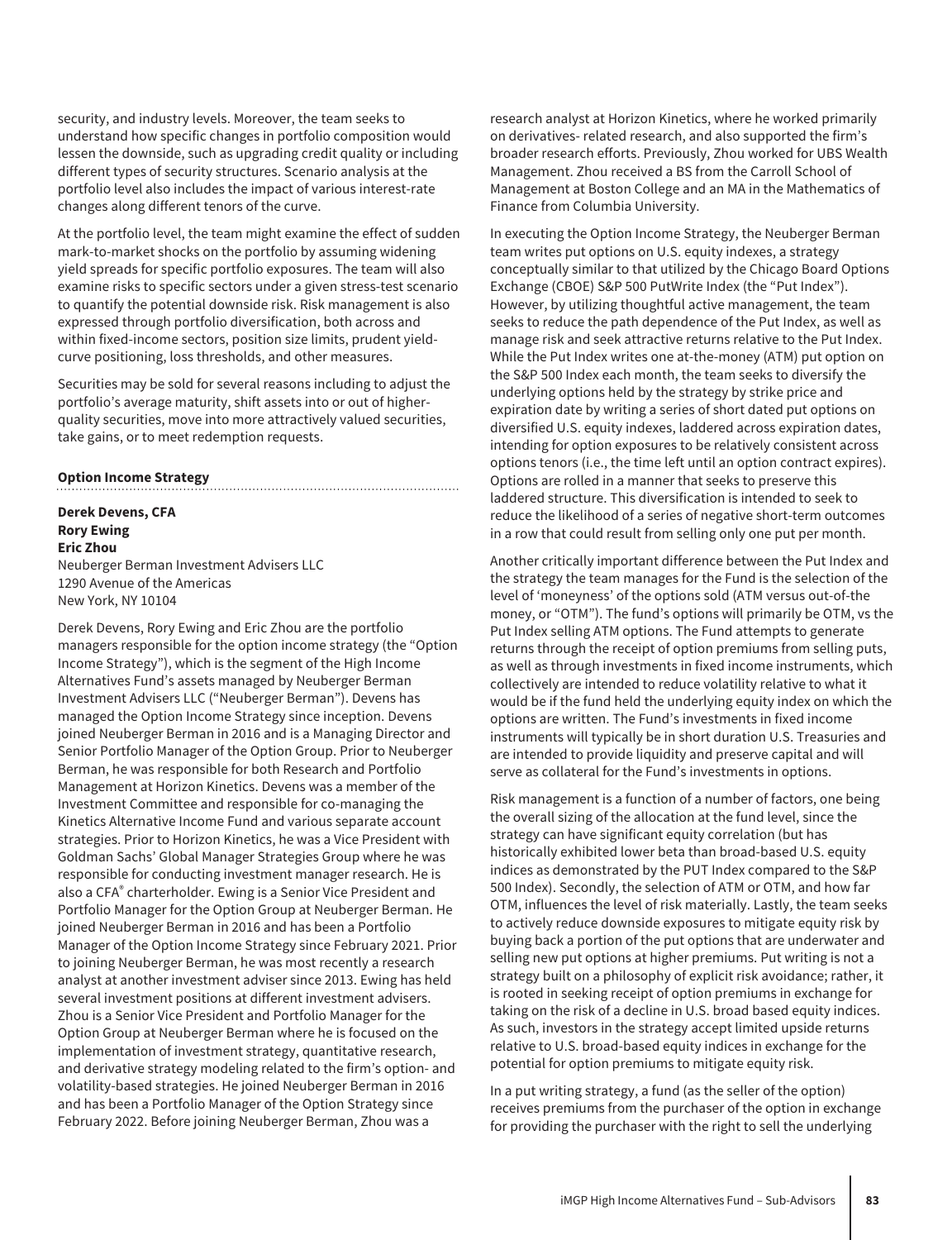### **iMGP High Income Alternatives Fund – Sub-Advisors** — (Continued)

instrument to the fund at a specific price (i.e., the strike price). If the market price of the instrument underlying the option exceeds the strike price, it is anticipated that the option would go unexercised and the fund would earn the full premium upon the option's expiration or a portion of the premium upon the option's early termination. If the market price of the instrument underlying the option drops below the strike price, it is anticipated that the option would be exercised and the fund would pay the option buyer the difference between the market value of the underlying instrument and the strike price. The amount of premium varies according to a number of factors, including the market perception of risk, the length of the option, and whether the option is ATM when written (riskier for the seller, which necessitates a higher premium) or OTM and by how much. The further OTM the option is, the less likely the index is to decline below the strike price, and thus the less likely the option seller is to be required to make a payment to the option buyer, thus the premium collected by the seller necessarily is lower.

The potential returns to equity index put writing come from two risk premia plus the return on collateral, which is typically invested in relatively conservative, short-duration fixed income. The first is the *equity risk premium*, or the return investors earn for holding equity risk. The team believes that investors should also acknowledge the natural corollary related to options on stock indexes. The team believes that for equity markets to be efficient, investors who assume exposure to the downside risk of an equity index should seek to earn a portion of the long-term equity risk premium over longer investment periods. Essentially, in the team's view, the underwriters of equity risk should earn the equity risk premium over the long term regardless of how the risk is assumed, whether through direct ownership of the index, or seeking to offset its downside. If this was not the case, then in the team's view, equity markets would demonstrate a massive inefficiency, as investors could own the equity index and buy puts to protect the full value of their investment from any loss while still earning positive returns. Therefore, the team believes that for markets to be efficient, a portion of put option premium collected from writing put options must therefore compensate the put seller for the equity sensitivity of the option. The portion of the equity risk premium earned through put writing is a function of the moneyness of the put option written.

The second risk premium is the *volatility risk premium*. In addition to earning premiums on the put options written, the team believes the option seller must be compensated further for the added risk associated with a decline in the broad-based U.S. equity markets for some period in the future in an unpredictable world. Investors do not generally assume risk with the intention of losing money over time, and option markets are not an exception. Because of the high degree of uncertainty, and the negatively skewed risk/return profile to which they are exposed, sellers of put options generally build in a cushion (or expected profit margin) to the premiums they collect from option buyers. Over time, the team believes this concept has the potential to allow sellers of ATM puts to generate returns similar to owning the index over long-term investment horizons.

The return profile of selling ATM U.S. equity index puts has historically tended to be more stable than owning the underlying equity index outright as demonstrated by the PUT Index compared to the S&P 500 Index. In converting traditional equity investment return potential (capital appreciation and dividends) into up-front cash flows via the consistent collection of option premiums and interest income, put writing strategies make an explicit trade-off between up-market participation and downmarket participation, while still seeking reasonable returns in flat markets. As such, it is anticipated that the strategy will not participate in the full upside of the index, but it also has the potential to mitigate a portion of losses when the index suffers negative performance, due to the offsetting effect of the premium cash flows. The premiums the strategy collects may decrease during up markets, however, the team would expect premiums to materially ratchet up during periods of market losses, a feature which may help the strategy recover from drawdowns more quickly than the underlying equity index.

The SAI provides additional information about each sub-advisor's method of compensation for its portfolio managers, other accounts managed by the portfolio managers, and the portfolio managers' ownership of securities in the Fund.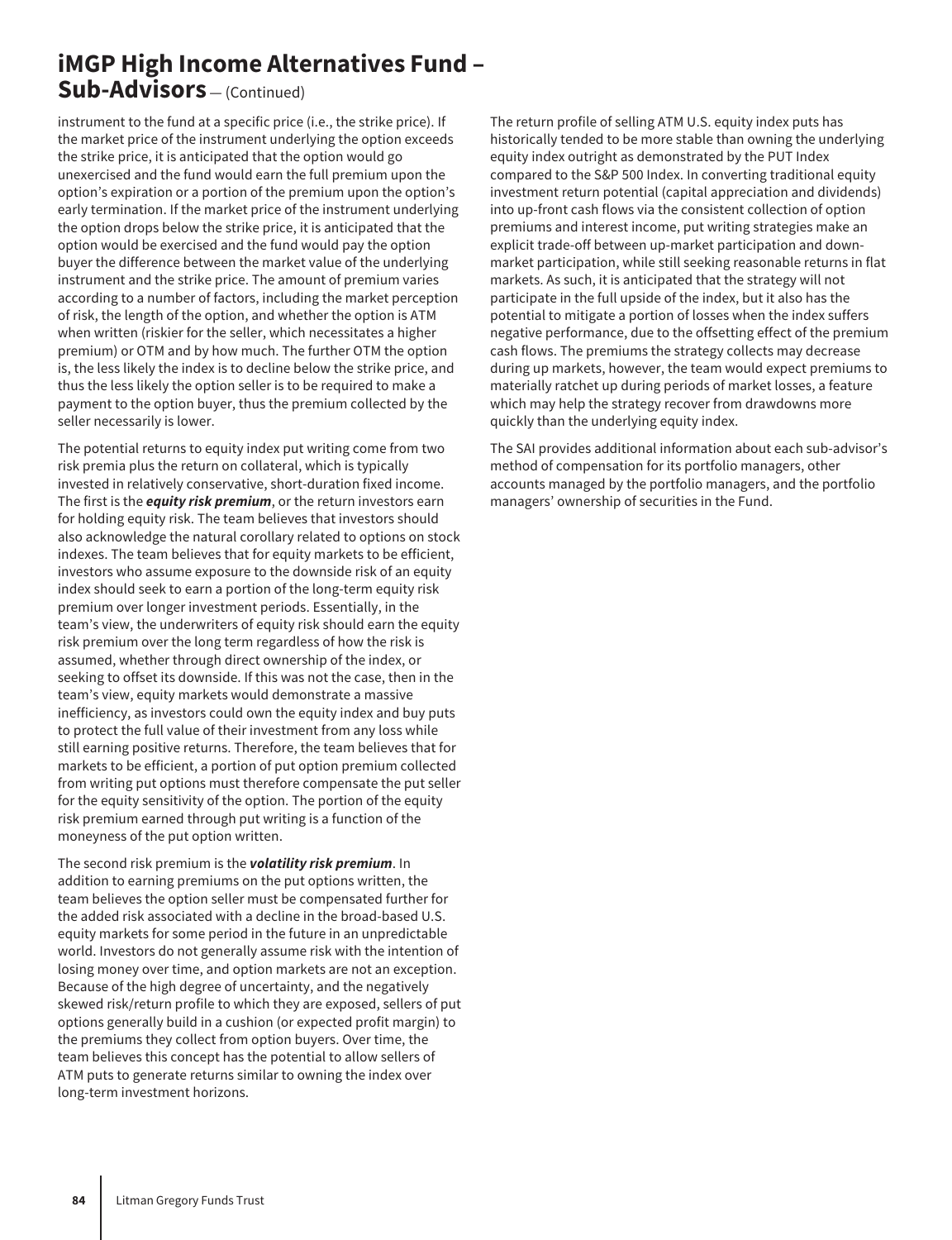## **iMGP SBH Focused Small Value Fund – The Sub-Advisor**

iM Global's strategy is to allocate the portfolio's assets to the Fund's sub-advisor who, based on iM Global's research, is judged to be among the best in its style group. The sub-advisor manages the portfolio by building a select portfolio representing its highestconfidence stocks. Under normal market conditions, the Fund invests at least 80% of its net assets, plus the amount of any borrowings for investment purposes, in securities of small-sized U.S. value companies. This investment policy may be changed by the Board without shareholder approval, but shareholders would be given at least 60 days' notice if any change occurs. Though the total number of securities the Fund may hold at any point in time will vary, it is generally expected that the Fund will hold between 20 and 40 equity securities.

As used in this Prospectus, iM Global defines a "Small-Cap Company" as one whose market capitalization falls within the range of market capitalizations of any company in the Russell 2000® Index, as of the most recent reconstitution. Though the primary capitalization focus of the Fund is in the small-cap sector, iM Global does not believe that small-cap investors should be forced to sell a stock that appreciates beyond the upper thresholds of the small-cap range if the manager continues to maintain a high level of conviction with respect to the holding. This has been a problem with many small-cap funds, as they have, at times, been forced to sell some of their most compelling holdings. Overall, iM Global expects the majority of the Fund's holdings at any point in time to meet the definition of a Small-Cap Company; however, the Fund will not be required to sell any company if its market capitalization grows and exceeds the market capitalization of the largest company in the Russell 2000® Index.

#### **iMGP SBH Focused Small Value Fund Portfolio Managers**

**Mark T. Dickherber, CFA, CPA Shaun P. Nicholson** Segall Bryant & Hamill, LLC

540 West Madison Street, Suite 1900 Chicago, IL 60661

Mark T. Dickherber and Shaun P. Nicholson of Segall Bryant & Hamill, LLC ("SBH") are the portfolio managers for the Fund. Dickherber joined SBH in 2007 and is a senior portfolio manager and head of SBH's Small Cap strategies. He is the lead portfolio manager for SBH's Small Cap Value strategy and the co-portfolio manager of SBH's Small Cap Core and Small Cap Value Concentrated strategies. Dickherber is also responsible for equity research in the Small Cap and Small/Mid Core equity portfolios and is a specialist in the healthcare, utilities and REIT sectors within the respective portfolios. Prior to joining SBH, Dickherber served as director of research for Kennedy Capital Management, where he had worked since 1996. Nicholson joined SBH in 2011 and is a senior portfolio manager for SBH's Small Cap strategies. He is the lead portfolio manager for SBH's Small Cap Value Concentrated strategy and the co-portfolio manager for SBH's Small Cap Value strategy. He is responsible for research related to materials, autos/transports, industrials and regional banks within the respective portfolios. Prior to joining SBH, Nicholson spent six years at Kennedy Capital Management.

Dickherber and Nicholson are small-cap value-oriented investors who seek to identify companies that have the potential for significant improvement in return on invested capital ("ROIC"), with the idea being that, as ROIC improves, each dollar invested in the business earns an incrementally higher return. Importantly, Dickherber and Nicholson disaggregate a company's ROIC down to the business segment level to understand the drivers (and detractors) of a company's profitability. Armed with segment-level return data, the team seeks to identify companies with low embedded expectations that have company-specific, returnsimproving catalysts. The team does not buy stocks simply because they are "cheap." Dickherber and Nicholson require that management is ROIC-focused, financially incentivized to improve returns through appropriate capital allocation, and able to articulate an appropriate returns-based strategy to improve profitability. The team tracks management's progress via quarterly financials and quarterly management contact. The team believes that management's commitment and ability to appropriately improve returns results in the largest portfolio weightings.

Dickherber and Nicholson seek to identify the building blocks of improved (and diminishing) profitability before it is recognized by the market. The team is willing to be early in a particular stock and will stay invested provided the investment team sees continuing evidence that management is taking the appropriate steps to improve returns. Dickherber and Nicholson will sell stocks for a number of reasons. Examples include management making a capital-allocation decision that will likely diminish returns, such as an acquisition of a lower-returning business; management failing to demonstrate a strategy that improves returns; a change in management that negatively impacts a returns-based culture; the diminishing effectiveness of certain company-specific catalysts for improved returns; or an estimation by the co-portfolio managers that the risk-reward ratio has become unattractive.

The SAI provides additional information about the sub-advisor's method of compensation for its portfolio managers, other accounts managed by the portfolio managers, and the portfolio managers' ownership of securities in the Fund.

#### **Prior Performance for Similar Accounts Managed by SBH**

The following tables set forth performance data relating to the historical performance of all private accounts and limited partnerships managed by SBH for the periods indicated that have investment objectives, policies, strategies and risks substantially similar to those of the Fund. The data is provided to illustrate the past performance of SBH in managing substantially similar accounts as measured against a market index and does not represent the performance of the Fund. You should not consider this performance data as an indication of future performance of the Fund.

The private accounts and limited partnerships that are included in the performance data set forth below are not subject to the same types of expenses to which the Fund is subject, or to the diversification requirements, specific tax restrictions and investment limitations imposed on the Fund by the Investment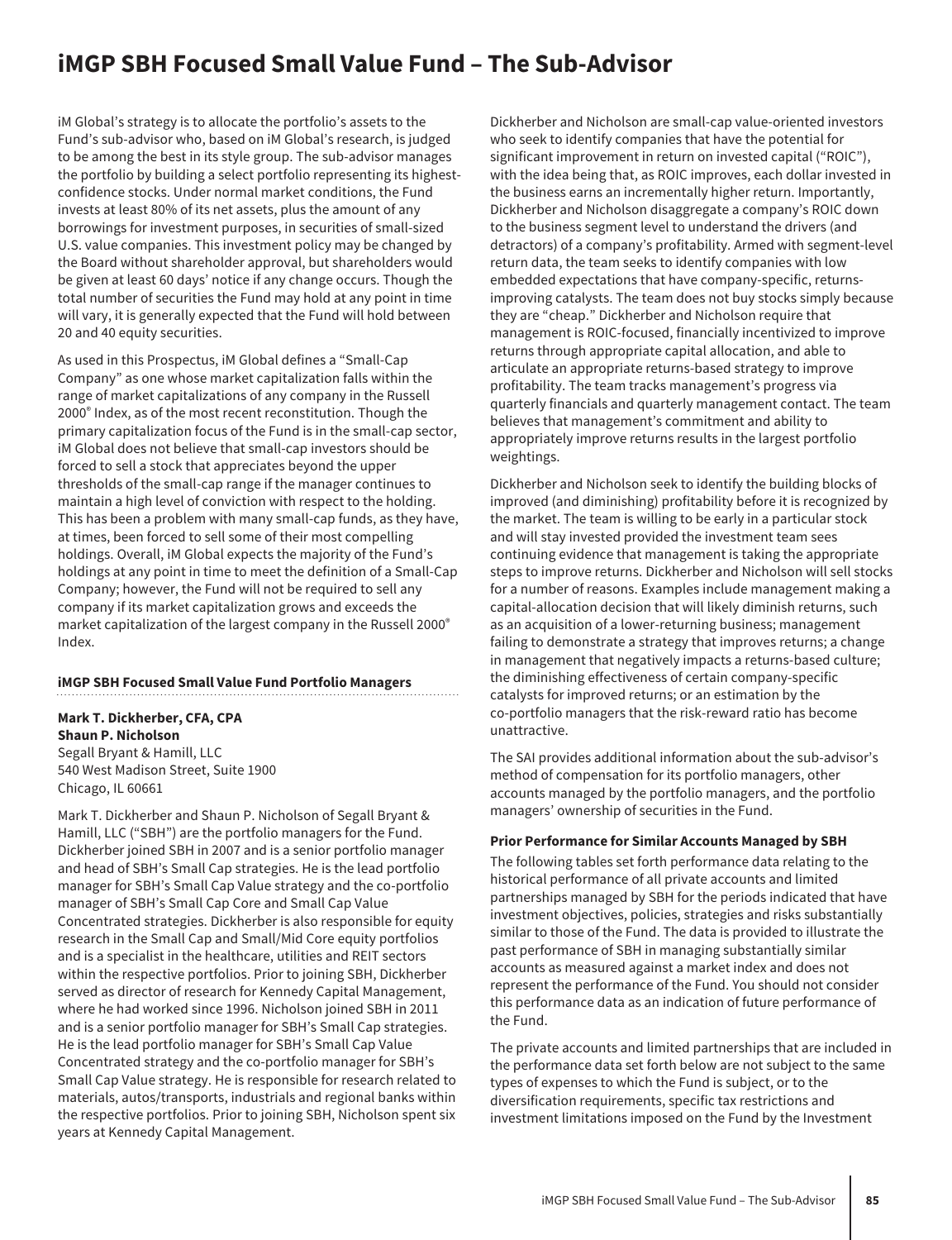## **iMGP SBH Focused Small Value Fund - The Sub-Advisor** - (Continued)

Company Act of 1940, as amended, or Subchapter M of the Internal Revenue Code of 1986, as amended. Consequently, the performance results for these private accounts or limited partnerships could have been adversely affected if the private accounts and limited partnerships had been regulated as investment companies under the federal securities laws.

#### **SBH Small Cap Value Select Composite Average Annual Total Returns For the Periods Ended December 31, 2021**

|                                             | One<br>Year | <b>Five</b><br><b>Years</b> | Since<br>Inception<br>(July 31, 2014) |
|---------------------------------------------|-------------|-----------------------------|---------------------------------------|
| <b>SBH Small Cap Value Select Composite</b> |             |                             |                                       |
| Returns $(1)$                               |             |                             |                                       |
| Net of fees / expenses*                     |             | 19.82% 12.79%               | 11.93%                                |
| Gross of fees / expenses                    |             | 20.30% 13.26%               | 12.40%                                |
| Russell 2000 <sup>®</sup> Value Index       | 28.27%      | $9.07\%$                    | 8.79%                                 |
|                                             |             |                             |                                       |

(1) The composite performance does not represent the historical performance of the Fund and

should not be interpreted as being indicative of the future performance of the Fund. The net returns for the composite are shown net of all actual fees and expenses, including sales loads. The fees and expenses of accounts included in the composite are lower than the anticipated operating expenses of the Fund and, accordingly, the Fund would have lower performance results than those shown for the composite.

Segall Bryant & Hamill, LLC ("SBH") is a wholly-owned subsidiary of CI Financial Corp. and a registered investment advisor established in 1994. SBH manages a variety of equity and fixed income assets for primarily U.S. clients. **SBH has prepared and presented the foregoing reports in compliance with the Global Investment Performance Standards (GIPS®), which differs from the SEC method of calculating performance. The GIPS are a set of standardized, industry wide principles that provide investment firms with guidance on how to calculate and report their investment results.** The GIPS total return is calculated by using a methodology that incorporates the time-weighted rate of return concept for all assets, which removes the effects of cash flows. The SEC standardized total return is calculated using a standard formula that uses the average annual total return assuming reinvestment of dividends and distributions and deduction of sales loads or charges.

The net of fees composite returns are net of management fees, trading commissions, and transaction costs and reflect the reinvestment of all income. Actual fees may vary depending on, among other things, the applicable management fee schedule and portfolio size. The Standard Institutional Investment Fee Schedules are as follows:

### **Management Fees SBH Small Cap Value Select Strategy: 0.80%—First \$25 Million**

**0.70%—Next \$25 Million 0.65%—Over \$50 Million**

A complete list of SBH composites and performance results is available upon request.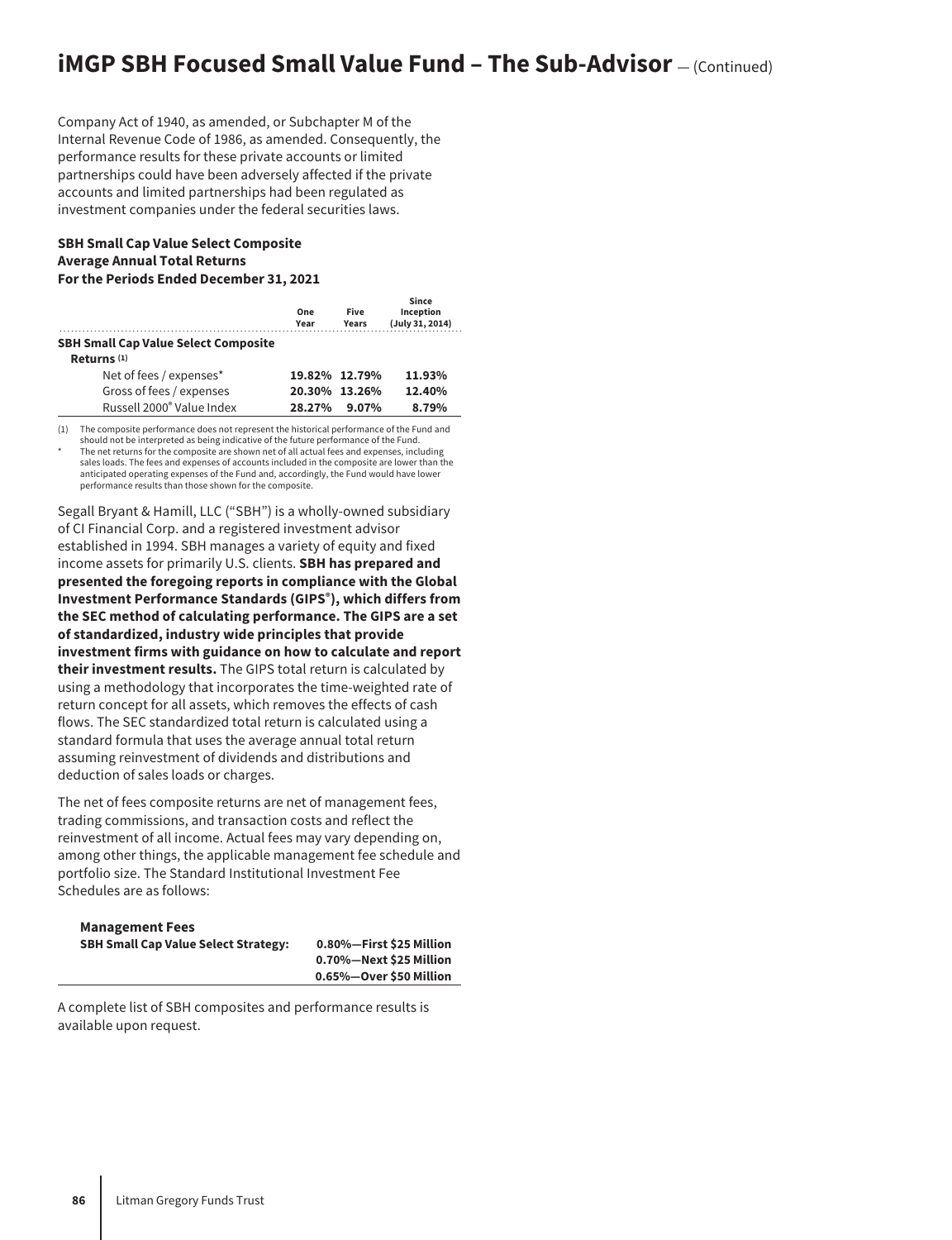## **iMGP Oldfield International Value Fund – The Sub-Advisor**

iM Global's strategy is to allocate the portfolio's assets to the Fund's sub-advisor who, based on iM Global's research, is judged to be among the best in its style group. The sub-advisor manages the portfolio by building a select portfolio representing its highestconfidence stocks. Under normal market conditions, the Fund invests at least 80% of its net assets, plus the amount of any borrowings for investment purposes, in securities of value companies organized or located outside of the United States. This investment policy may be changed by the Board without shareholder approval, but shareholders would be given at least 60 days' notice if any change occurs. Though the total number of securities the Fund may hold at any point in time will vary, it is generally expected that the Fund will hold between 25 and 30 equity securities.

#### **iMGP Oldfield International Value Fund Portfolio Managers**

**Nigel Waller Andrew Goodwin**

Oldfield Partners LLP 11 Grosvenor Place London SW1X 7HH United Kingdom

Nigel Waller and Andrew Goodwin of Oldfield Partners LLP ("Oldfield") are the portfolio managers for the Fund. Waller is one of the founding partners of Oldfield, which was established in 2005, and is Chief Investment Officer and Chief Executive Officer. Waller co-manages Oldfield's global and Europe, Australasia, Far East (EAFE) equity portfolios and contributes to the overall investment selection. Prior to joining Oldfield, Waller was at Merrill Lynch Investment Managers for 13 years and was a director and portfolio manager on the global team and was also a member of the emerging markets and European teams in London and, from 1997 to 1999, the Asia team in Singapore. Goodwin joined Oldfield in 2013. He co-manages Oldfield's global and EAFE equity portfolios and contributes to the overall investment selection. Prior to joining Oldfield, Goodwin was at SVG Capital in London for seven years managing mainly European equity portfolios. Before joining SVG Capital, he held portfolio management positions at Sovereign Asset Management, American Express Asset Management and Phillips & Drew Fund Management.

The firm was established and started in March 2005 by Richard Oldfield. He started his career at SG Warburg-Mercury Asset Management in 1977 and ultimately headed the global equity team there. After approximately 20 years at Mercury, he left to lead the Rausing Family investment office, Alta Advisors. Alta was and is among the largest family offices in Europe. At Alta, he ran the global equity strategy that we see in its current form at Oldfield Partners. He became Chairman of the Oxford University investment committee and Oxford University Endowment Management Ltd in January 2007.

The investment team at Oldfield shares a contrarian value philosophy. Richard Oldfield and Nigel Waller have cultivated a patient and supportive culture needed to execute a contrarian approach successfully. The culture is one that encourages independent thinking, calmness when things are not going as expected, and intellectual honesty.

Oldfield believes most investors focus too much on the short term, which leads to compelling opportunities for contrarian long-term investors. The team is drawn to companies that have a "cloud" over them, which often leads their stocks to trade at unusually cheap valuations. Oldfield believes in concentrating in only its highest-conviction ideas and does not invest based on what is held in an index.

Oldfield looks for investments that appear to be a bargain and for which thorough analysis supports that determination. The firm does not have a prescribed type of business model or quality definition for its investment opportunity set. The team seeks to invest in high-quality businesses within any given sector or industry and looks at factors such as whether a company is a low-cost operator, invests counter-cyclically to emerge stronger, has high Returns on Equity and high margins, etc. Oldfield will invest across a wide gamut of sectors provided companies underlying that sector are trading at attractive prices.

Oldfield builds its own financial models and scenarios two to three years out, and does the necessary due diligence so that it can support its assumptions and views in front of the team. Oldfield often uses sum-of-the-part valuation analysis to find "hidden values." The firm triangulates using multiple valuation metrics— Price/Earnings ("P/E"), Price/Sales, Price/Book, Price/Free Cash Flow ("P/CF"), Enterprise Value/Sales, Enterprise Value/EBITDA. Oldfield relies on conservative valuation assumptions in both absolute and relative terms. The team seeks to build a margin of safety or cushion at the valuation level and in the fundamental "variable" (that is, the Earnings in P/E, and the Cash Flow in P/CF).

Oldfield analyzes industry trends, how a company makes money, and what its future growth prospects are. The team discusses disruption trends impacting companies, such as those stemming from technology, the rise of China, and other factors. Oldfield is wary of taking on financial leverage in companies, especially if they are operationally geared. The team limits exposure to such companies at the overall portfolio level, as a risk-control measure. The firm regularly updates the "variable" as it naturally compounds. There must be a strong justification in order to increase the valuation multiple decided at the time of purchase, and it can happen only after a healthy debate among the team.

Meeting management is not critical nor required but is an important part of the team's discussion and debate. Over time, Oldfield believes that it gets less value from talking to managements and it views the importance of management as varying by company. More important to Oldfield is management's past track record, with a focus on what management has done, what Oldfield believes needs to happen in the business to realize the intrinsic value Oldfield sees and to what extent that rests on management, whether management and shareholder interests are aligned, whether the business is stable, and whether management may harm the business with its capital allocation. All of these considerations are factored when deciding how much weight to give to management in the overall analysis of a potential investment.

Oldfield is expected to concentrate the Fund's portfolio in 25 to 30 stocks. In such a concentrated portfolio the key risk management comes from buying out-of-favor, cheap companies in relation to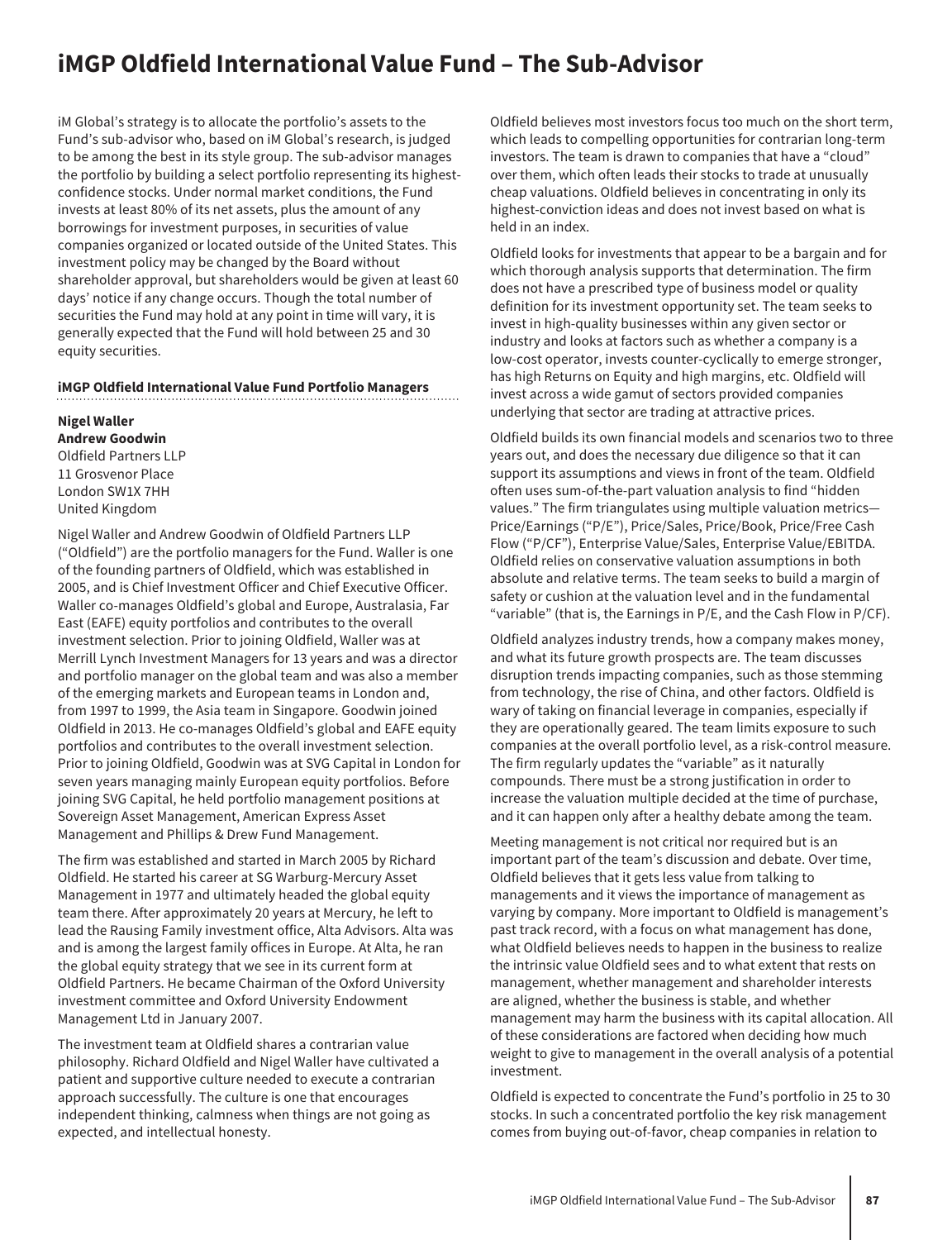## **iMGP Oldfield International Value Fund – The Sub-Advisor** — (Continued)

their normalized fundamentals. Oldfield will seek to avoid value traps by limiting their impact through a conservative approach to estimating intrinsic value. That valuation is the first line of defense. The second is Oldfield's culture, which encourages debates and gives the team freedom to change its mind when facts change and/or its views evolve. The third defense is to limit purchases to no more than three times (three "bites of the apple"), with the second purchase or "bite" requiring increasing levels of due diligence and the third an independent review by another analyst not close to the story. A stock may typically have an initial weighting range from 3% to 5% at the time of purchase, and Oldfield will not own more than 10% at cost. The team aims to achieve broad diversification in terms of sectors, countries, and types of ideas. Stock weightings are a function of upside potential and the team's level of conviction in achieving that upside. So, a stock with more perceived upside but for which the team believes the range of potential outcomes can be wide could have a lower weighting than a stock with less perceived upside but a narrower range of projected outcomes. Portfolio turnover is typically relatively low.

The SAI provides additional information about the sub-advisor's method of compensation for its portfolio managers, other accounts managed by the portfolio managers, and the portfolio managers' ownership of securities in the Fund.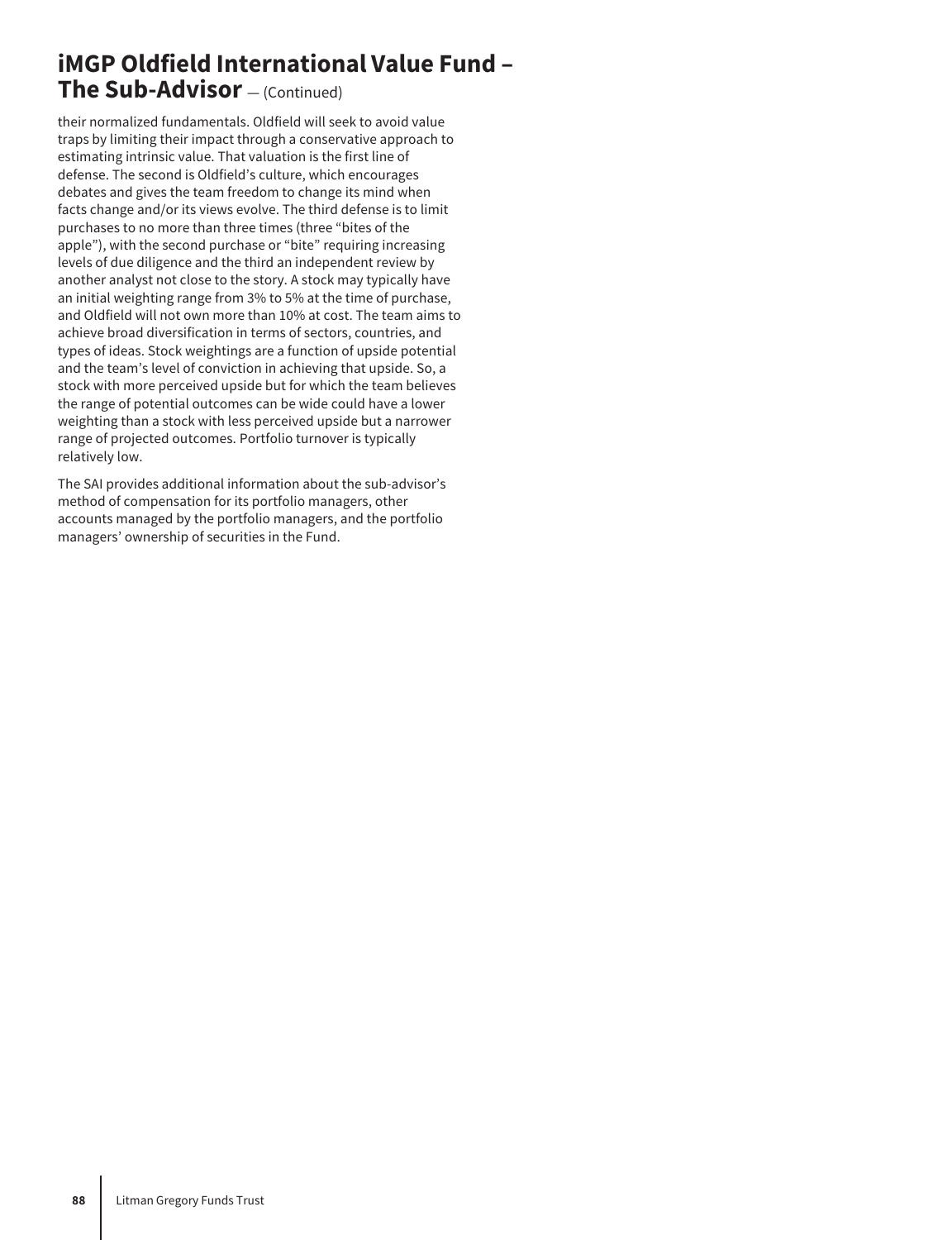## **iMGP Dolan McEniry Corporate Bond Fund – The Sub-Advisor**

iM Global's strategy is to allocate the portfolio's assets to the Fund's sub-advisor who, based on iM Global's research, is judged to be among the best in its style group. The sub-advisor manages the portfolio by building a select portfolio representing its highestconfidence bonds. Under normal market conditions, the Fund will invest at least 80% of its net assets (plus the amount of any borrowing for investment purposes) in corporate bonds. In addition to investments in corporate bonds issued by U.S. issuers, the Fund may invest in corporate bonds issued by foreign corporations. This investment policy may be changed by the Board without shareholder approval, but shareholders would be given at least 60 days' notice if any change occurs.

#### **iMGP Dolan McEniry Corporate Bond Fund Portfolio Managers**

**Daniel D. Dolan, Jr. Roger S. McEniry Stephen M. Schubert C. Schaffer Degen, CFA M. Patrick Voelker Robert W. Greber, III, CFA** Dolan McEniry Capital Management, LLC 120 North LaSalle Street, Suite 1510 Chicago, IL 60602

Daniel D. Dolan, Jr., Roger S. McEniry, Stephen M. Schubert, C. Schaffer Degen, M. Patrick Voelker and Robert W. Greber, III are the portfolio managers for the Fund. Dolan founded Dolan McEniry Capital Management, LLC ("Dolan McEniry") in 1997, following a 16-year career in the financial services industry. Dolan previously worked with Morgan Stanley and Salomon Brothers. He received a B.A. from Lake Forest College in 1980. In addition to leading the firm's business development and client service efforts, Dolan focuses on portfolio management, security selection, and securities trading. McEniry joined Dolan McEniry as a partner in March 2001. Prior to joining the firm, McEniry spent 16 years with a Chicago private equity firm. McEniry graduated from Williams College with honors in 1978 and received an MBA from the University of Michigan in 1981. At Dolan McEniry, McEniry's focus is the analytical and strategic side of the firm; security selection, risk management, and credit analysis are under his leadership. A member of the Dolan McEniry team since 1998, Schubert currently serves as the Managing Director of Portfolio Management and Trading. Schubert received his Bachelor of Science degree in Finance from Michigan State University where he competed on the varsity tennis team and graduated with honors. Degen joined Dolan McEniry as an Analyst in April 2012 and currently serves as a Senior Portfolio Manager. Degen graduated from Miami University in 2010 with a B.S. in Business and a major in Finance. Voelker joined Dolan McEniry as an Analyst in November 2012 and currently serves as a Senior Portfolio Manager. Voelker graduated with honors from St. Norbert College in 2012 with a B.A. in Economics. Greber joined Dolan McEniry as an Analyst in February 2015 and currently serves as a Portfolio Manager. Greber graduated from the University of Missouri in May 2014 with a B.S. in Business Administration and a major in Finance.

Dolan McEniry is an asset management company with \$7.6 billion in assets under management as of December 31, 2021, and manages assets for foundations, endowments, public pensions, Taft-Hartley accounts, corporations, sovereign nations, high net worth individuals, charitable organizations, wrap clients and other pooled investment vehicles. In addition to the Fund, Dolan McEniry also provides sub-advisory services to a private fund and serves as sub-manager to the iMGP US Core Plus and LMdG Dolan McEniry US Corporate 2022 UCITS funds. Dolan McEniry is majority-owned and controlled by Daniel D. Dolan, Jr. and Roger S. McEniry, who each hold more than 25% of the voting interests in the firm. iM Square Holding 2 LLC, an affiliate of the Advisor, holds a non-voting 45% interest in Dolan McEniry. The Advisor and iM Square Holding 2 LLC are both wholly owned by iM Global Partner SAS.

#### **Prior Performance of Dolan McEniry's Similar Accounts**

The table below sets forth the historical performance of a composite of all Dolan McEniry's accounts managed using its Core Plus Bond investment strategy (the "Composite") and compares the performance of the Composite with a broad measure of market performance. The Composite performance shown is the performance of all of the Dolan McEniry's discretionary private accounts managed using investment objectives, policies and strategies that are substantially similar, but not identical, to those that Dolan McEniry uses to manage the Fund. The Composite accounts were managed by the same portfolio managers as the Predecessor Fund. The performance of the Fund may not correspond with the performance of the discretionary private accounts comprising the Composite.

The Composite returns were prepared by Dolan McEniry using Global Investment Performance Standards ("GIPS"), and are based on total return, including gains or losses plus income, after deducting all actual fees and expenses incurred by the accounts, and including reinvested distributions. The private accounts comprising the Composite are subject to an annual management fee of up to 0.40% of assets under management and have different operating expenses than the Fund. If net annual operating expenses of the Predecessor Fund's Institutional Shares had been deducted, the returns would have been lower than those shown below. The Predecessor Fund's total return is computed using the standard formula set forth in rules promulgated by the SEC, which differs in certain respects from the methods used to compute total return for the Composite. The performance returns of the Composite would have been lower had they been calculated using the standard formula promulgated by the SEC. The investment strategies used for the Composite are not identical to those of the Fund because the private accounts comprising the Composite are not subject to certain investment limitations, diversification requirements and other restrictions imposed by the Investment Company Act of 1940, as amended (the "1940 Act"), and the Internal Revenue Code of 1986, as amended. If applicable, such limitations, requirements and restrictions might have adversely affected the performance returns of the Composite.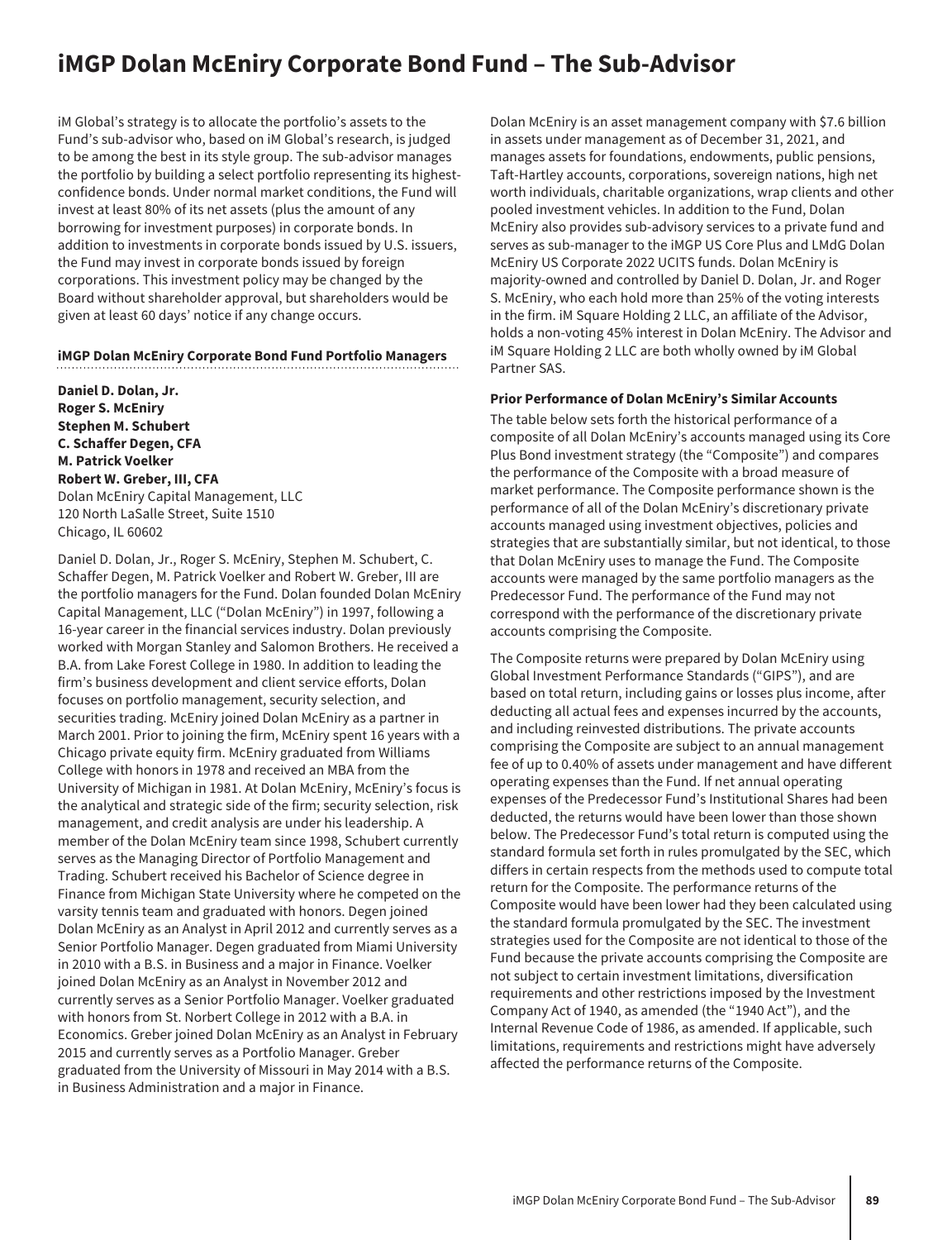# **iMGP Dolan McEniry Corporate Bond Fund –**

## **The Sub-Advisor** — (Continued)

**The performance data set forth below is for the Composite and is not the performance results of the Fund or the Predecessor Fund. This performance data should not be considered indicative of the Fund's future performance.**

**Composite – Average Annual Total Returns for the Periods Ended December 31, 2021:**

|                                                                                                                      | 1 Year   | 5 Years | 10 Years | Since<br>Inception<br>(9/30/97) |
|----------------------------------------------------------------------------------------------------------------------|----------|---------|----------|---------------------------------|
| Composite<br>(net of all actual fees and expenses)                                                                   | $-0.28%$ | 4.50%   | 4.64%    | 6.17%                           |
| <b>Bloomberg U.S. Intermediate</b><br><b>Credit Index</b><br>(reflects no deduction for fees,<br>expenses, or taxes) | $-1.03%$ | 3.77%   | 3.53%    | 5.05%                           |
| <b>Bloomberg U.S. Aggregate Bond</b><br>Index<br>(reflects no deduction for fees,<br>expenses, or taxes)             | $-1.54%$ | 3.57%   | 2.90%    | 4.82%                           |

The SAI provides additional information about the sub-advisor's method of compensation for its portfolio managers, other accounts managed by the portfolio managers, and the portfolio managers' ownership of securities in the Fund.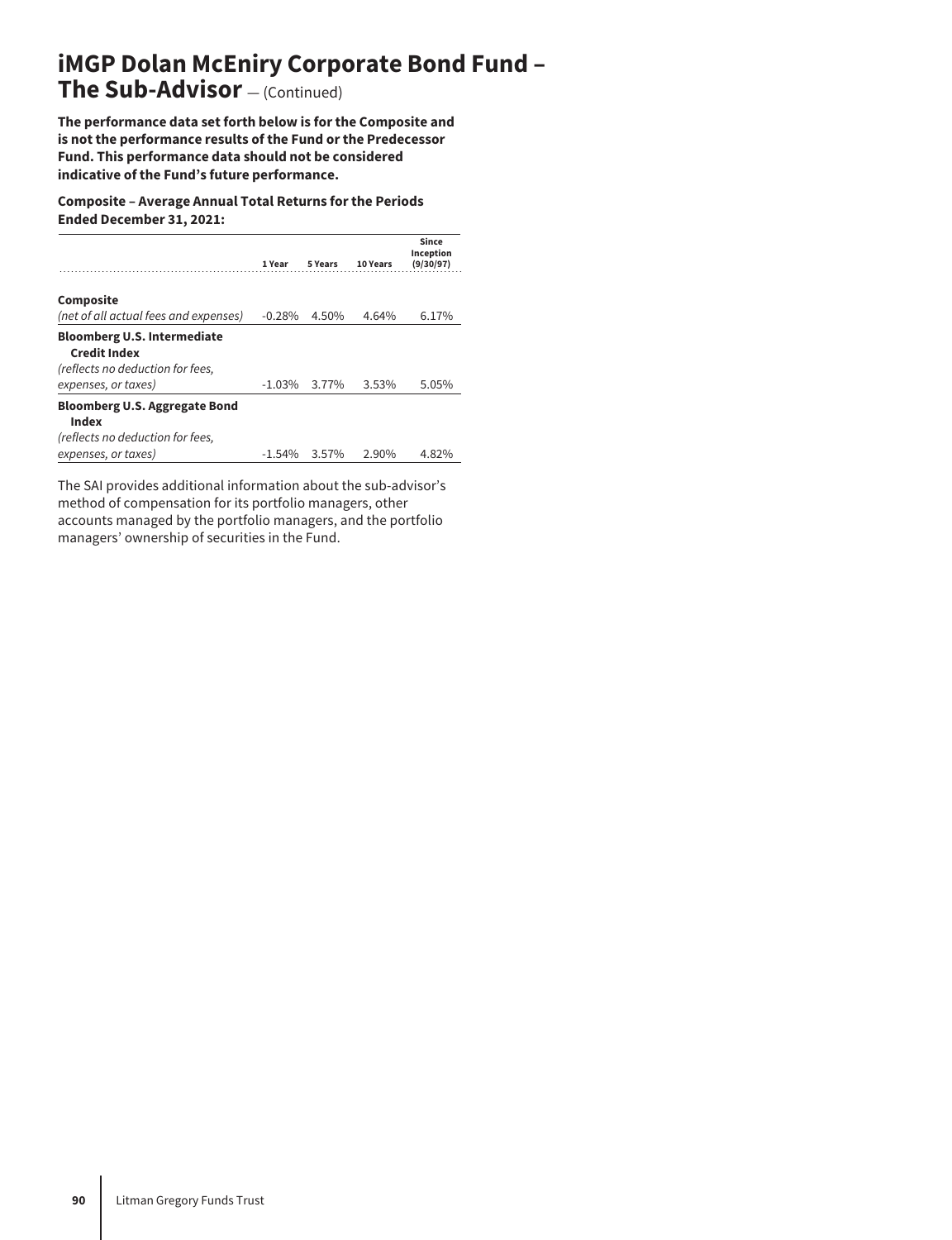## **Shareholder Services**

#### **How to Buy Shares & Choose a Share Class**

#### **Shareholder Services**

**Each Fund is a no-load fund,** which means that you pay no sales commissions of any kind. Each business day that the New York Stock Exchange ("NYSE") is open, each Fund calculates its share price, which is also called the Fund's NAV per share. Shares are purchased at the next share price calculated after your accepted investment is received. Share price is calculated as of the close of the NYSE, normally 4:00 p.m. Eastern Time.

#### **Eligibility**

The Funds are not registered for sale outside of the United States and are available for purchase only by residents of the United States of America, the District of Columbia, Puerto Rico, Guam and the U.S. Virgin Islands.

#### **Description of Classes**

The Trust has adopted a multiple class plan. The Equity Fund, International Fund, High Income Alternatives Fund, SBH Focused Small Value Fund and Oldfield International Value Fund each offer a single class of shares – Institutional Class shares – in this Prospectus. The Alternative Strategies Fund and Dolan McEniry Corporate Bond Fund each offer two classes of shares – Institutional Class shares and Investor Class shares – in this Prospectus. The two different classes of shares represent investments in the same portfolio of securities, but the classes are subject to different expenses and may have different share prices as outlined below:

- *Institutional Class* shares are not charged a Rule 12b-1 distribution and servicing fee, and are sold with no sales load.
- *Investor Class* shares are charged a 0.25% Rule 12b-1 distribution and servicing fee, and are sold with no sales load.

#### **How to Buy Shares**

# **Step 1**

The first step is to determine the type of account you wish to open. The following types of accounts are available to investors:

#### **Individual or Joint Accounts**

*For your general investment needs:*

Individual accounts are owned by one person. Joint accounts can have two or more owners (tenants).

#### **Retirement Accounts**

Retirement accounts allow individuals to shelter investment income and capital gains from current taxes. In addition, contributions to these accounts may be tax deductible. Retirement accounts (such as individual retirement accounts ("IRAs"), rollover IRAs, Simplified Employee Pension (SEP) plans and Roth IRAs) require specific applications and typically have lower minimums.

Other retirement plans, such as Keogh or corporate profit-sharing plans, 403(b) plans and 401(k) plans, may invest in the Funds. All

of these accounts need to be established by the plan's trustee. The Funds do not offer versions of these plans.

If you are investing through a tax-sheltered retirement plan, such as an IRA, for the first time, you will need an IRA Application and Adoption Agreement. Retirement investing also involves separate investment procedures.

#### **Gifts or Transfers to Minors (UGMA and UTMA)**

*To invest for a child's education or other future needs:*

These custodial accounts provide a way to give money to a child and obtain tax benefits. An individual can give up to a statutorilydefined amount per year per child without paying a federal gift tax. Such amount is subject to change each year. For 2022, the amount is \$16,000. Depending on state laws, you can set up a custodial account under the Uniform Gifts to Minors Act ("UGMA") or the Uniform Transfers to Minors Act ("UTMA").

#### **Trust**

*For money being invested by a trust:*

The trust must be established before an account can be opened. The Funds may require additional documentation regarding the formation of the trust prior to establishing an account.

#### **Business or Organization**

*For investment needs of corporations, associations, partnerships or other groups:*

The Funds do not require a special application. However, the Funds may require additional information prior to establishing an account.

# **Step 2**

#### **How to Choose a Share Class**

Before you buy shares in any Fund, you need to decide which class of shares best suits your needs. The Equity Fund, International Fund, High Income Alternatives Fund, SBH Focused Small Value Fund and Oldfield International Value Fund each offer a single class of shares – Institutional Class shares – in this Prospectus. The Alternative Strategies Fund and Dolan McEniry Corporate Bond Fund each offer two classes of shares – Institutional Class shares and Investor Class shares – in this Prospectus. Each class is essentially identical in legal rights and invests in the same portfolio of securities. The difference in the fee structures between the classes for a Fund is primarily the result of their separate arrangements for shareholder and distribution services and is not the result of any difference in the amounts charged by iM Global for investment advisory services. Accordingly, the investment advisory expenses do not vary by class for a Fund.

#### **Conversion Feature**

Subject to iM Global's approval and based on current Internal Revenue Service ("IRS") guidance, if investors currently holding Investor Class shares meet the criteria for eligible investors and would like to convert to Institutional Class shares, there should be no tax consequences to the converting investor and investors are not subject to the redemption/exchange fees. To inquire about converting your Investor Class shares to Institutional Class shares, please call 1-800-960-0188.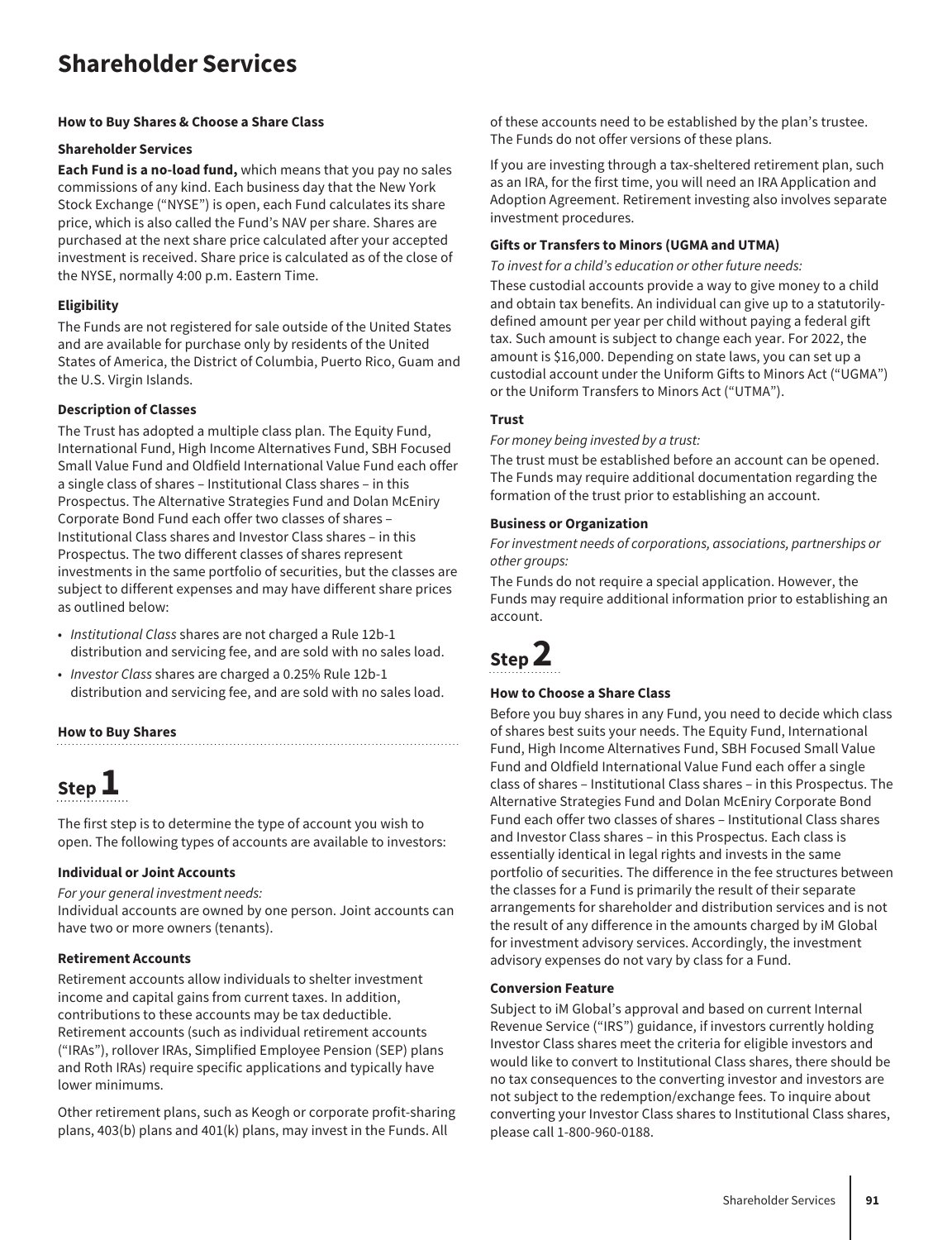#### **Investor Class Shares**

Investor Class shares may be appropriate if you intend to retain the services of a financial adviser, mutual fund supermarket, retirement plan or other financial intermediary. Investor Class shares cannot be purchased directly from the Funds that offer such class. Investor Class shares have adopted a Distribution and Shareholder Servicing Plan (the "Distribution Plan"), pursuant to which each Investor Class may pay up to 0.25% of its average annual net assets to financial planners, mutual fund supermarkets, or any other persons that render assistance in distributing or promoting the sale of shares or that provide certain shareholder services.

#### **Institutional Class Shares**

Institutional Class shares may be appropriate if you intend to make your own investment decisions and will invest directly with the Funds. The Distribution Plan does not apply to the Institutional Class shares, and as a result, the Institutional Class of a Fund has a lower expense ratio than the Investor Class of the same Fund, which will result in higher investment returns for the Institutional Class over time.

# **Step 3**

The third step involves determining the amount of your investment. The Funds have established the following minimum investment levels for your initial investment, additional investments and ongoing account balances for Institutional Class shares (all Funds) and Investor Class shares (Alternative Strategies Fund only):

#### **Fund**

**Equity Fund, International Fund, High Income Alternatives Fund, SBH Focused Small Value Fund and Oldfield International Value Fund**

| <b>Type of Account</b>              | Minimum<br>Initial<br>Investment        | Minimum<br><b>Additional</b><br>Investment | Minimum<br>Account<br><b>Balance</b> |
|-------------------------------------|-----------------------------------------|--------------------------------------------|--------------------------------------|
| Regular                             |                                         |                                            |                                      |
| - Institutional Class               | 10,000<br>S                             | \$250                                      | \$2,500                              |
| <b>Retirement Account</b>           |                                         |                                            |                                      |
| - Institutional Class               | Ŝ<br>1,000                              | \$100                                      | 250<br>S                             |
| <b>Automatic Investment Account</b> |                                         |                                            |                                      |
| - Institutional Class               | Ŝ<br>2,500                              | \$250                                      | \$2,500                              |
| Fund                                |                                         |                                            |                                      |
| <b>Alternative Strategies Fund</b>  |                                         |                                            |                                      |
| <b>Type of Account</b>              | Minimum<br><b>Initial</b><br>Investment | Minimum<br><b>Additional</b><br>Investment | Minimum<br>Account<br><b>Balance</b> |
| Regular                             |                                         |                                            |                                      |
| - Institutional Class               | \$100,000                               | \$250                                      | \$2,500                              |

|                                     | ------- | <u> マニュー しし</u> |         |  |
|-------------------------------------|---------|-----------------|---------|--|
| - Investor Class                    | 1.000   | \$100           | 250     |  |
| <b>Retirement Account</b>           |         |                 |         |  |
| - Institutional Class               | 5.000   | \$100           | \$250   |  |
| - Investor Class                    | 500     | \$100           | 250     |  |
| <b>Automatic Investment Account</b> |         |                 |         |  |
| - Institutional Class               | 2.500   | \$250           | \$2,500 |  |
| - Investor Class                    | 2.500   | \$250           | \$2,500 |  |

#### **Fund**

| <b>Dolan McEniry Corporate Bond Fund</b> |                                  |                                            |                                      |
|------------------------------------------|----------------------------------|--------------------------------------------|--------------------------------------|
| <b>Type of Account</b>                   | Minimum<br>Initial<br>Investment | Minimum<br><b>Additional</b><br>Investment | Minimum<br>Account<br><b>Balance</b> |
| Regular                                  |                                  |                                            |                                      |
| - Institutional Class                    | \$10,000                         | \$250                                      | \$2,500                              |
| - Investor Class                         | \$1,000                          | \$100                                      | 250<br>Š.                            |
| <b>Retirement Account</b>                |                                  |                                            |                                      |
| - Institutional Class                    | \$5,000                          | \$100                                      | 250<br>S                             |
| - Investor Class                         | Ŝ<br>500                         | \$100                                      | 250                                  |
| Automatic Investment Account             |                                  |                                            |                                      |
| - Institutional Class                    | \$2,500                          | \$250                                      | \$2,500                              |
| - Investor Class                         | \$2,500                          | \$250                                      | \$2,500                              |
|                                          |                                  |                                            |                                      |

iM Global may waive the minimum investment from time to time in its discretion.

# **Step 4**

The fourth step involves completing your application to open your account. All shareholders must complete and sign an application in order to establish their account. The type of application depends on the type of account you chose to open. Regular investment accounts, including individual, joint tenant, UGMA, UTMA, business, or trust accounts, must complete the Funds' standard account application. Shareholders who wish to establish retirement accounts must complete the IRA application and adoption agreement. Shareholders who wish to transfer retirement holdings from another custodian must also complete the IRA Transfer of Assets Form. Be sure to complete the section of the account application indicating the amount you are investing in each Fund.

# **Step 5**

The final step in opening your account is to mail the completed account application, along with your check payable to the iM Global Funds. **The Funds do not accept third-party checks, money orders, cashier's checks, starter checks, official bank checks, credit cards, cash or checks or wires from foreign financial institutions.** If you send any of these instruments, your purchase order will be rejected, and your investment in the Funds will be delayed.

#### *The mailing addresses for the Funds are:*

| For Regular Delivery:            | <b>For Overnight Delivery:</b>   |
|----------------------------------|----------------------------------|
| Litman Gregory Funds Trust       | Litman Gregory Funds Trust       |
| c/o DST Asset Manager Solutions, | c/o DST Asset Manager Solutions, |
| Inc.                             | Inc.                             |
| P.O. Box 219922                  | 330 West Ninth Street            |
| Kansas City, MO 64121-9922       | Kansas City, MO 64105            |
|                                  |                                  |

In compliance with the USA PATRIOT Act of 2001, please note that the Transfer Agent will verify certain information on your account application as part of the Funds' Anti-Money Laundering Compliance Program. Until such verification is made, the Funds may temporarily limit share purchases. As requested on the application, you should supply your full name, date of birth, social security number and permanent street address. If you are opening an account in the name of a legal entity (e.g., a partnership,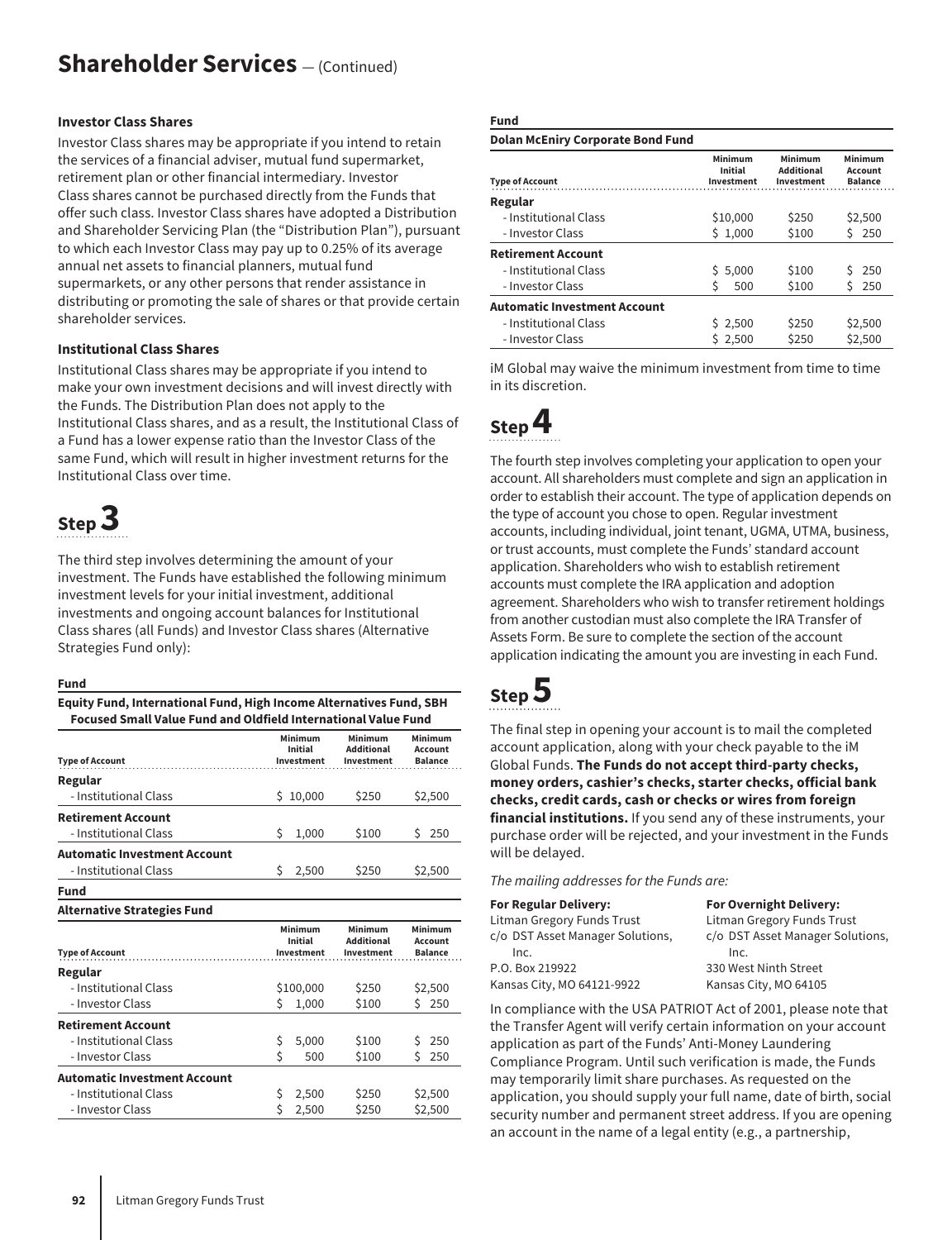limited liability company, business trust, corporation, etc.), you must also supply the identity of the beneficial owners. Mailing addresses containing only a P.O. Box will not be accepted. Your information will be handled by us as discussed in our privacy notice. Please contact the Transfer Agent at 1-800-960-0188 if you need additional assistance when completing your application.

If you wish to open or add to your account by wire, please call 1-800-960-0188 for instructions.

**After your account is open,** you may increase the amount of your investment by:

- Mailing a check to the above addresses along with a letter or the form at the bottom of your account statement. Be sure to put your account number on your check and in your letter, and please refer to Step 4 above for a list of instruments that will not be accepted for investment.
- Wiring money from your bank. Call 1-800-960-0188 for instructions.
- Making automatic investments if you signed up for the Automatic Investment Plan when you opened your account.

#### **How to Sell Shares**

You can arrange to take money out of your account at any time by selling (redeeming) some or all of your shares. Your shares will be sold at the next NAV per share (share price) calculated after your order is received.

**To sell shares in a non-retirement account,** you may use any of the methods described in this section. To sell shares in a retirement account, your request must be made in writing.

**Certain requests must include a medallion guarantee.** This is designed to protect you and each Fund from fraud. Your request must be made in writing and include a medallion guarantee if any of the following situations apply:

- You wish to redeem more than \$25,000 worth of shares.
- Your account registration information has changed within the past 30 days.
- The redemption check is being mailed to a different address from the one on your account (address of record).
- The check is being made payable to someone other than the account owner.

Please note that there may be other special cases in which a Medallion Guarantee may be required. Each signature must be guaranteed by an eligible signature guarantor, which must participate in the Securities Transfer Agents Medallion Program (STAMP), the leading signature guarantee program recognized by all major financial service associations throughout the United States and Canada. You should be able to obtain a medallion guarantee from a bank, broker-dealer, credit union (if authorized under state law), securities exchange or association, clearing agency or savings association. A notary public cannot provide a medallion guarantee.

#### **Selling Shares by Letter**

Write and sign a "letter of instruction" with:

#### **Your Name Your Fund's account number The dollar amount or number of shares to be redeemed**

Please note the following special requirements for redeeming shares for different types of accounts:

- **Individual, Joint Tenant, Sole Proprietorship, UGMA or UTMA Accounts:** The letter of instruction must be signed by all persons required to sign for transactions, exactly as their names appear on the account.
- **Retirement Account:** The account owner should complete a Retirement Distribution Form. Call 1-800-960-0188 to request one.
- **Trust Account:** The trustee must sign the letter indicating capacity as trustee. If a trustee's name is not in the account registration, provide a copy of the trust document certified within the past 60 days.
- **Business or Organization:** At least one person authorized by corporate resolutions to act on the account must sign the letter. Include a corporate resolution (certified within the past 6 months) with corporate seal or medallion guarantee.
- **Executor, Administrator, Conservator or Guardian:** Call 1-800-960-0188 for instructions.

Unless otherwise instructed, the Funds will send a check to the address of record.

*Mail your letter to:*

#### **For Regular Delivery:**

Litman Gregory Funds Trust c/o DST Asset Manager Solutions, Inc. P.O. Box 219922 Kansas City, MO 64121-9922

**For Overnight Delivery:** Litman Gregory Funds Trust c/o DST Asset Manager Solutions, Inc. 330 West Ninth Street Kansas City, MO 64105

#### **Selling Shares by Telephone**

**You must select this option on your account application if you wish to use telephone redemption; it is not automatically available.** If you selected the telephone redemption option on your account application, you can sell shares simply by calling 1-800-960-0188. If you wish to add this feature to your account, you must do so in writing at least 30 days in advance of any telephonic redemption. The amount you wish to redeem (up to \$25,000) will be sent by check to the address of record. **This option is not available for retirement accounts.**

#### **Selling Shares by Wire**

You must sign up for the wire feature before using it. To verify that it is in place, please call 1-800-960-0188. Wire redemptions may be processed for amounts between \$5,000 and \$25,000. Your wire redemption request must be received by the Funds before 4:00 p.m., Eastern Time for money to be wired the next business day. **This option is not available for retirement accounts.**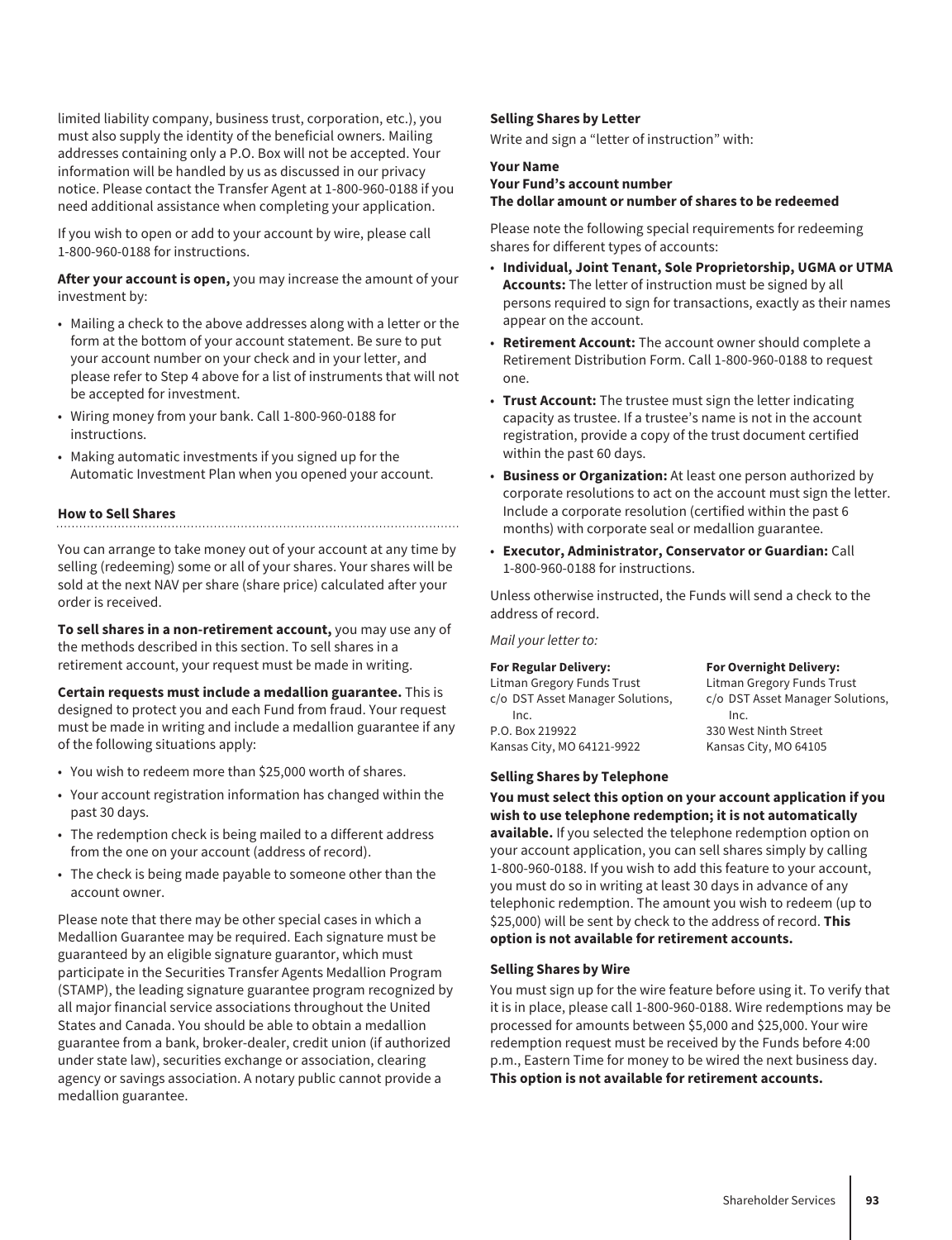## **Shareholder Services** — (Continued)

#### **Shareholder and Account Policies**

#### **Statements, Reports, and Inquiries**

Statements and reports that each Fund sends you include the following:

- Confirmation statements (after every transaction that affects your account balance or your account registration)
- Financial reports (every six months)
- Account statements (every six months)

DST Asset Manager Solutions, Inc., the Funds' transfer agent, is located at 330 West Ninth Street, Kansas City, Missouri, 64105. You may call the Transfer Agent at 1-800-960-0188 if you have questions about your account.

ALPS Distributors, Inc., the Funds' principal underwriter, is located at 1290 Broadway, Suite 1100, Denver, Colorado 80203.

#### **Exchange Privilege**

Exchanges of shares between classes are permitted only as follows: (i) a class of shares of a Fund may be exchanged for the same class of shares of another Fund; and (ii) the Investor Class shares of a Fund may be exchanged for the Institutional Class shares of the same Fund, if the investor is eligible to invest in the Institutional Class shares of that Fund. Shareholders may exchange shares by mailing or delivering written instructions to the Transfer Agent. Such exchange will be treated as a sale of shares and may result in taxable gains. Please specify the names and class of the applicable Fund(s), the number of shares or dollar amount to be exchanged, and your name and account number. You may not utilize an exchange to establish an account into a closed fund.

#### **Exchanging Shares by Telephone**

**You must select this option on your account application if you wish to use telephone exchange; it is not automatically available.** If you selected the telephone exchange option on your account application, you may also exchange shares (maximum \$25,000 worth) by calling the Transfer Agent at 1-800-960-0188 between 9:00 a.m. and 4:00 p.m. Eastern Time on a day that the NYSE is open for normal trading. A Fund will suspend, without notice, the exchange privilege on any accounts it reasonably believes are being used by "market timers."

#### **Automatic Investment/Withdrawal Plans**

One easy way to pursue your financial goals is to invest money regularly. The Funds offer a convenient service that lets you transfer money into your Fund account automatically. Although Automatic Investment Plans do not guarantee a profit and will not protect you against loss in a declining market, they can be an excellent way to invest for retirement, a home, educational expenses and other long-term financial goals. The investment will automatically be processed through the Automated Clearing House (ACH) system. Shares will be issued at the NAV per share after the Fund accepts your order, which will typically be the day

after you provide proper instructions to the Transfer Agent (assuming you do so prior to the close of the NYSE).

A systematic withdrawal plan permits you to receive a fixed sum on a monthly, quarterly or annual basis from accounts with a value of \$5,000 or more. Payments may be sent electronically to your bank of record or to you in check form. Certain restrictions apply for retirement accounts. Call 1-800-960-0188 for more information.

#### **Share Price**

Each Fund is open for business each day the NYSE is open. Each Fund calculates its NAV per share as of the close of business of the NYSE, normally 4:00 p.m., Eastern Time.

Each Fund's NAV per share is the value of a single share. The NAV per share is computed by adding the value of each Fund's investments, cash and other assets, subtracting its liabilities and then dividing the result by the number of shares outstanding. The NAV per share is also the redemption price (price to sell one share).

Each Fund's assets are valued primarily on the basis of market quotations. Securities and other assets for which reliable market quotations are not readily available will be valued at their fair value as determined under the guidelines established by, and under the general supervision and responsibility of, the Board. Fair value pricing is intended to be used as necessary in order to accurately value the Funds' portfolio securities and their respective NAVs. The SAI further describes the Funds' valuation procedures. Since securities that are primarily listed on foreign exchanges may trade on weekends or other days when a Fund does not price its shares, the value of a Fund's securities (and thereby its NAV) may change on days when shareholders will not be able to purchase or redeem the Fund's shares.

#### **General Purchase Information**

- All of your purchases must be made in U.S. dollars, and checks must be drawn on U.S. banks.
- The Funds do not accept cash, money orders, cashier's checks, starter checks, official bank checks, credit cards or third-party checks. If you send any of these instruments, your purchase order will be rejected, and your investment in the Funds will be delayed.
- If your check does not clear, your purchase will be canceled and you will be liable for any losses or fees the Funds or the Transfer Agent incur.
- Your ability to make automatic investments may be immediately terminated if any item is unpaid by your financial institution.
- Each Fund reserves the right to reject any purchase order. For example, a purchase order may be refused if, in iM Global's opinion, it is so large that it would disrupt management of the Funds. Orders will also be rejected from persons believed by the Fund to be "market timers."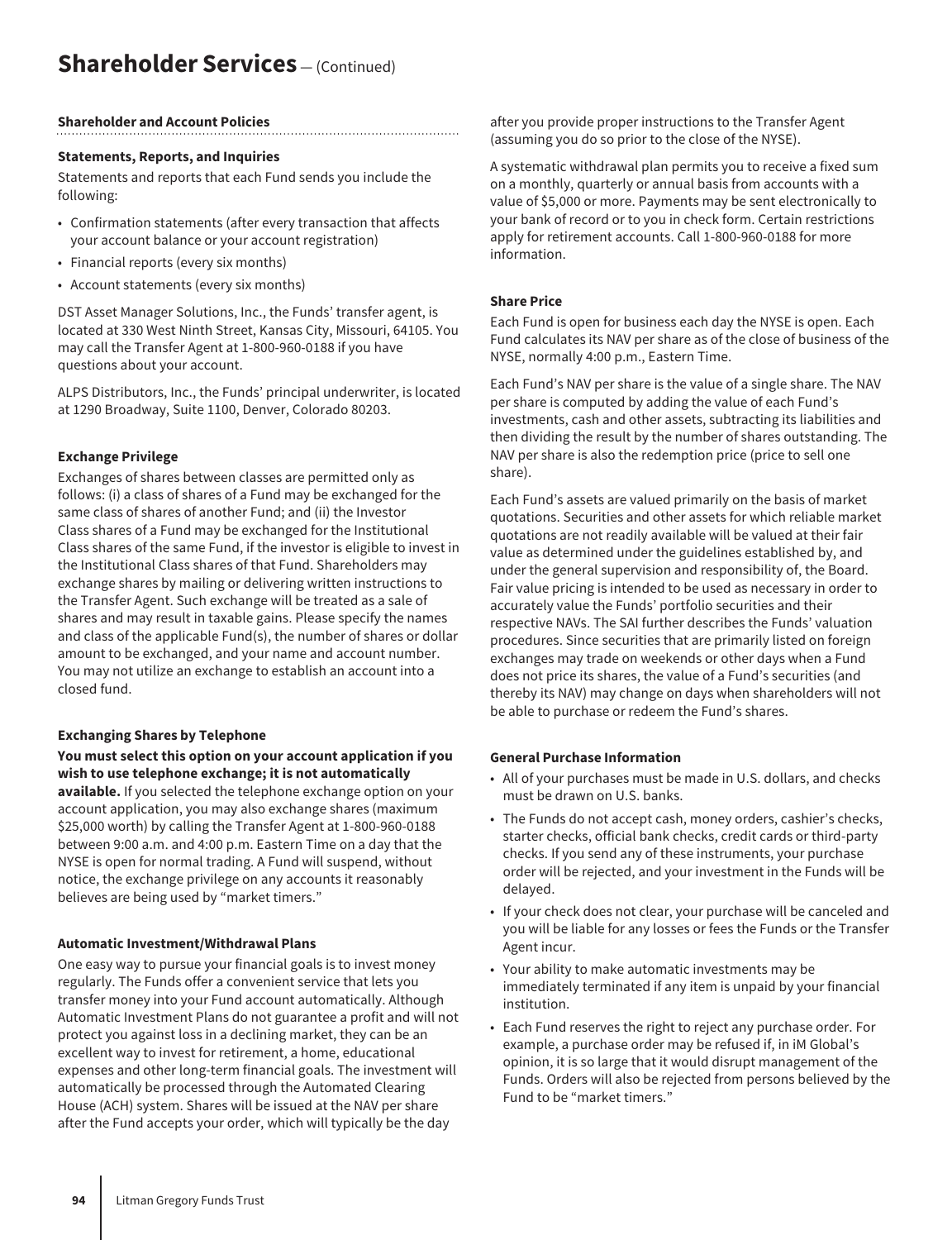#### **12b-1 Plan**

The Trust has adopted the "Distribution Plan" under the Investment Company Act of 1940, as amended, on behalf of the Alternative Strategies Fund and the Dolan McEniry Corporate Bond Fund. Under the Distribution Plan, the Alternative Strategies Fund and the Dolan McEniry Corporate Bond Fund are authorized to pay the Funds' distributor a fee for the sale and distribution of the Investor Class shares of each of the Alternative Strategies Fund and the Dolan McEniry Corporate Bond Fund and for related services the Funds' distributor provides to shareholders of the Investor Class shares. The maximum amount of the fee authorized under the Distribution Plan is 0.25% of average daily net assets attributable to Investor Class shares for each of the Alternative Strategies Fund and the Dolan McEniry Corporate Bond Fund. Because this fee is paid out of the assets of the Investor Class of the Alternative Strategies Fund and the Dolan McEniry Corporate Bond Fund on an on-going basis, over time these fees will increase the cost of your investment in the Alternative Strategies Fund and the Dolan McEniry Corporate Bond Fund shares and may cost you more than paying other types of sales charges. Institutional Class shares are not subject to the Distribution Plan.

#### **Buying and Selling Shares through Financial Intermediaries**

You may buy and sell shares of the Funds through certain financial intermediaries (and their agents) that have made arrangements with the Funds to sell their shares. When you place your order with such a financial intermediary or its authorized agent, your order is treated as if you had placed it directly with the Transfer Agent, and you will pay or receive the next price calculated by the Funds. The financial intermediary (or agent) may hold your shares in an omnibus account in the financial intermediary's (or agent's) name, and the financial intermediary (or agent) maintains your individual ownership records. The Funds may pay the financial intermediary (or agent) a fee for performing this account maintenance service. The financial intermediary (or agent) may charge you a fee for handling your order, which may be in addition to the fees described in this Prospectus. The financial intermediary (or agent) is responsible for processing your order correctly and promptly, keeping you advised regarding the status of your individual account, confirming your transactions and ensuring that you receive copies of the Funds' Prospectus.

#### **Redemptions**

• After the Trust has received your redemption request and all proper documents, payment for shares tendered will generally be made within (i) one to three business days for redemptions made by wire, and (ii) three to five business days for ACH redemptions. Normally, redemption payments by check will be mailed to you on the next business day, but your actual receipt of the check will be subject to postal delivery schedules and timing. If making immediate payment could adversely affect the Funds, it may take up to seven days to pay you. The Funds may also delay payment if there have been changes in your mailing address or account registration within 30 days of the date of the redemption.

- A Fund typically expects to meet redemptions with positive cash flows. When that cash is not available, the Fund will seek to maintain its portfolio weightings by selling a cross-section of the Fund's holdings to meet redemptions.
- During conditions that make the payment of cash unwise and/or in order to protect the interests of a Fund's remaining shareholders, you could receive your redemption proceeds in the form of readily marketable securities. Receiving securities instead of cash is called "redemption in kind." The Funds may redeem shares in kind during both normal and stressed market conditions, including when the amount you are redeeming from a Fund exceeds 1% of the Fund's net assets or \$250,000 during any 90-day period. Generally, in-kind redemptions will be effected through a pro rata distribution of the Fund's portfolio securities. You may incur brokerage and other costs in converting to cash any securities distributed. It may take up to several weeks for the initial portion of the in-kind securities to be delivered to you, and substantially longer periods for the remainder of the in-kind securities to be delivered to you, in payment of your redemption in kind.
- Under certain circumstances, including stressed market conditions, a Fund may also borrow money (subject to certain regulatory conditions) through a bank line of credit, including from a joint credit facility, in order to meet redemption requests.
- Redemptions may be suspended or payment dates postponed when the NYSE is closed (other than weekends or holidays), when trading on the NYSE is restricted or as permitted by the SEC.

#### **Policy Regarding Excessive Trading and Market Timing**

The Board has adopted policies and procedures with respect to frequent purchases and redemptions of Fund shares by Fund shareholders. These policies are summarized below.

Purchases and exchanges of shares of the Funds should be made for long-term investment purposes only. The Funds, as a matter of policy, actively discourage market timing and excessive short term trading and may block accounts or take other action to prevent this type of activity.

Investors seeking to engage in excessive trading or market timing practices may deploy a variety of strategies to avoid detection and, despite the efforts of the Funds to prevent such trading, there is no guarantee that the Funds or their agents will be able to identify such investors or curtail their practices. The ability of the Funds and their agents to detect and curtail excessive trading or short term trading practices may also be limited by operational systems and technological limitations. In addition, the Funds receive purchase, exchange and redemption orders through financial intermediaries and cannot always know or reasonably detect excessive trading that may be facilitated by these intermediaries or by the use of omnibus account arrangements. Omnibus accounts are common forms of holding Fund shares. Entities utilizing omnibus account arrangements may not identify customers' trading activity in shares of a Fund on an individual basis (although in order for financial intermediaries to purchase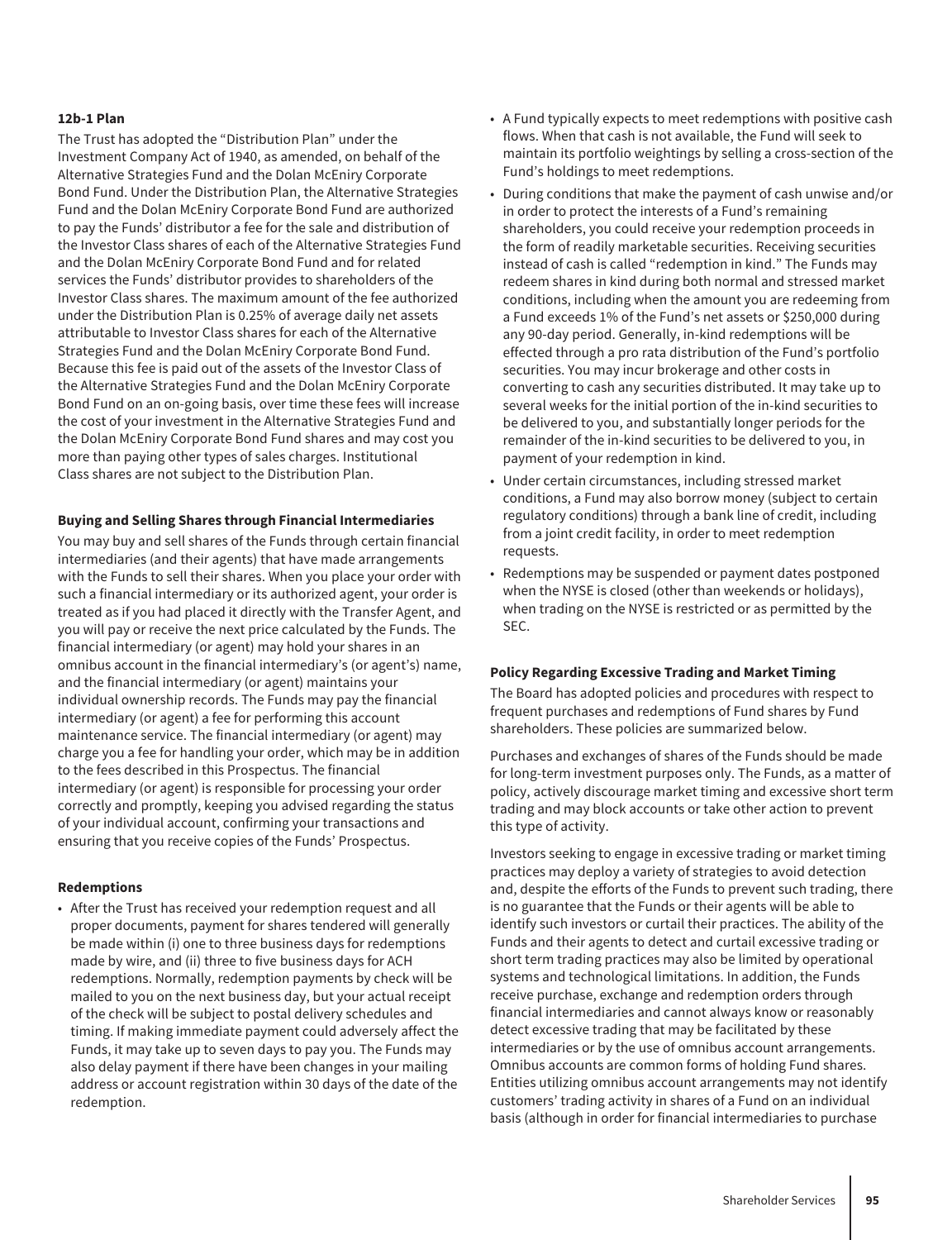## **Shareholder Services** — (Continued)

Fund shares in nominee name on behalf of other persons, the Funds are required to enter into shareholder information agreements with the financial intermediaries, which may result in the disclosure of certain identifying information about shareholders to the Funds). Consequently, the Funds may not be able to detect frequent or excessive trading in Fund shares attributable to a particular investor who effects purchase and/or exchange activity in Fund shares through a broker, dealer or other financial intermediary acting in an omnibus capacity. Also, there may be multiple tiers of these entities, each utilizing an omnibus account arrangement, which may further compound the difficulty to the Funds of detecting excessive or short duration trading activity in Fund shares. In seeking to prevent disruptive trading practices in the Funds, the Funds and their agents consider the information actually available to them at the time.

Each Fund reserves the right in its discretion to reject any purchase, in whole or in part (including, without limitation, purchases by persons whose trading activity in Fund shares iM Global believes could be harmful to a Fund). The Funds may decide to restrict purchase and sale activity in its shares based on various factors, including whether frequent purchase and sale activity will disrupt portfolio management strategies and adversely affect Fund performance.

Frequent purchases and redemptions of a Fund's shares may present certain risks for the Fund and its shareholders. These risks may include, among other things, dilution in the value of Fund shares held by long-term shareholders, interference with the efficient management of the Fund's portfolios and increased brokerage and administrative costs. A Fund may have difficulty implementing long-term investment strategies if it is unable to anticipate what portion of its assets it should retain in cash to provide liquidity to its shareholders. The Funds may, and the International Fund will, invest in non-U.S. securities; accordingly, there is an additional risk of undetected frequent trading in Fund shares by investors who attempt to engage in time zone arbitrage. There can be no assurance that the Funds or iM Global will identify all frequent purchase and sale activity affecting a Fund.

**Each Fund May Close Small Accounts.** Due to the relatively high cost of maintaining smaller accounts, the shares in your account (unless it is a retirement plan or custodial account) may be redeemed by a Fund if, due to redemptions you have made, the total value of your account is reduced to less than \$2,500 (unless you invest in Investor Class shares only, in which case less than \$250). If a Fund decides to make such an involuntary redemption, you will first be notified that the value of your account is less than \$2,500 (or \$250, as applicable), and you will be allowed 30 days to make an additional investment to bring the value of your account to at least \$2,500 (or \$250, as applicable) before a Fund takes any action. Unless you are a tax-exempt investor or investing through a tax-deferred retirement plan or other tax-advantaged arrangement, a redemption of shares is generally a taxable event, and you may realize a gain or a loss for U.S. federal income tax purposes (see "Taxes on Transactions" below).

**Unclaimed Property.** Your mutual fund account may be transferred to your state of residence if no activity occurs within your account during the "inactivity period" specified in your state's abandoned property laws.

#### **Dividends, Capital Gains and Taxes**

Dividends of net investment income, if any, for the Alternative Strategies Fund are generally declared and paid quarterly. Dividends of net investment income, if any, for the Dolan McEniry Corporate Bond Fund are generally declared daily and paid monthly. Dividends of net investment income, if any, for the High Income Alternatives Fund are generally declared and paid monthly. Dividends of net investment income, if any, for the Equity Fund, the International Fund, the SBH Focused Small Value Fund and the Oldfield International Value Fund are generally declared and paid annually. Distributions of capital gains, if any, for the High Income Alternatives Fund are generally declared and paid to shareholders quarterly. Distributions of capital gains, if any, for the Equity Fund, the International Fund, the Alternative Strategies Fund, the SBH Focused Small Value Fund, the Oldfield International Value Fund, and the Dolan McEniry Corporate Bond Fund are generally declared and paid to shareholders annually.

#### **Distribution Options**

When you open an account, specify on your application how you want to receive your distributions. If the option you prefer is not listed on the application, call 1-800-960-0188 for instructions. The Funds offer three options:

- **Reinvestment Option**. Your dividend and capital gains distributions will be reinvested automatically in additional shares of the Funds. If you do not indicate a choice on your application, you will be assigned this option.
- **Income-Earned Option**. Your capital gains distributions will be reinvested automatically, but you will be sent a check for each dividend distribution.
- **Cash Option**. You will be sent a check for your dividend and capital gains distributions (\$10 minimum check amount). The Funds will automatically reinvest all distributions under \$10 in additional shares of the Funds, even if you have elected the cash option. If the U.S. Postal Service cannot deliver your check or if your check remains uncashed for six months, the Fund reserves the right to reinvest the distribution check in your account at the Fund's then current NAV and to reinvest all subsequent distributions.

For retirement accounts, all distributions are automatically reinvested. When you are over 59 $\frac{1}{2}$  years old, you can receive distributions in cash.

When a Fund deducts a distribution from its NAV, the reinvestment price is the Fund's NAV per share at the close of business that day. Cash distribution checks will be mailed within seven days.

#### **Understanding Distributions**

As a Fund shareholder, you are entitled to your share of the Fund's net income and gains on its investments. The Funds pass their earnings along to investors as distributions. Each Fund earns dividends from stocks and interest from short-term investments.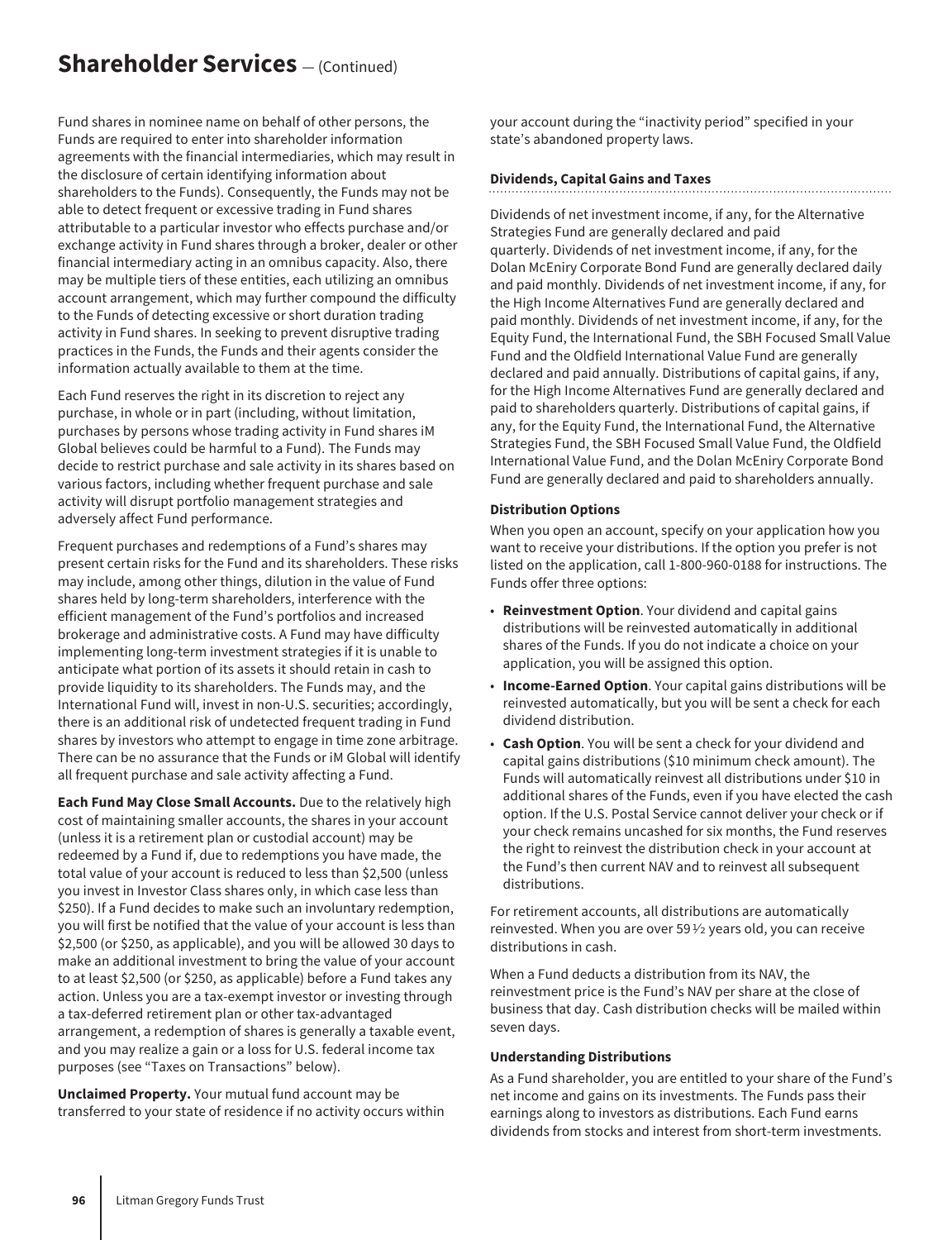These are passed along as dividend distributions. Each Fund realizes capital gains whenever it sells securities for a higher price than it paid for them. These are passed along as capital gains distributions.

#### **Taxes**

As with any investment, you should consider how your investment in each Fund will be taxed. If your account is not a tax-deferred retirement account, you should be aware of these tax implications.

**Taxes on Distributions**. Distributions are subject to federal income tax and may also be subject to state and local taxes. If you live outside of the United States, your distributions could also be taxed by the country in which you reside, as well as potentially subject to U.S. withholding taxes. Your distributions are taxable when they are paid, whether you take them in cash or reinvest them. Distributions declared in December and paid in January, however, are taxable as if they were paid on December 31.

For federal income tax purposes, each Fund's income and shortterm capital gains distributions are taxed as regular or "qualified" dividends; long-term capital gains distributions are taxed as longterm capital gains. Every January, each Fund will send you and the IRS a statement showing the taxable distributions.

**Taxes on Transactions**. Your redemptions, including transfers between iM Global Funds, are subject to capital gains tax. A capital gain or loss is the difference between the cost of your shares and the price you receive when you sell them. Whenever you sell shares of a Fund, the Fund will send you a confirmation statement showing how many shares you sold and at what price. You will also receive a consolidated transaction statement every January. It is up to you or your tax preparer, however, to determine whether the sales resulted in a capital gain and, if so, the amount of the tax to be paid. Be sure to keep your regular account statements; the information they contain will be essential in calculating the amount of your capital gains.

**"Buying a Dividend."** If you buy shares just before a Fund deducts a distribution from its NAV, you will pay the full price for the shares and then receive a portion of the price back in the form of a taxable distribution.

There are tax requirements that all funds must follow in order to avoid federal income taxation. In their efforts to adhere to these requirements, the Funds may have to limit their investment activity in some types of instruments.

When you sign your account application, you will be asked to certify that your Social Security or Taxpayer Identification number is correct and that you are not subject to 24% withholding for failing to report income to the IRS. If you violate IRS regulations, the IRS can require a Fund to withhold 24% of your taxable distributions and redemptions.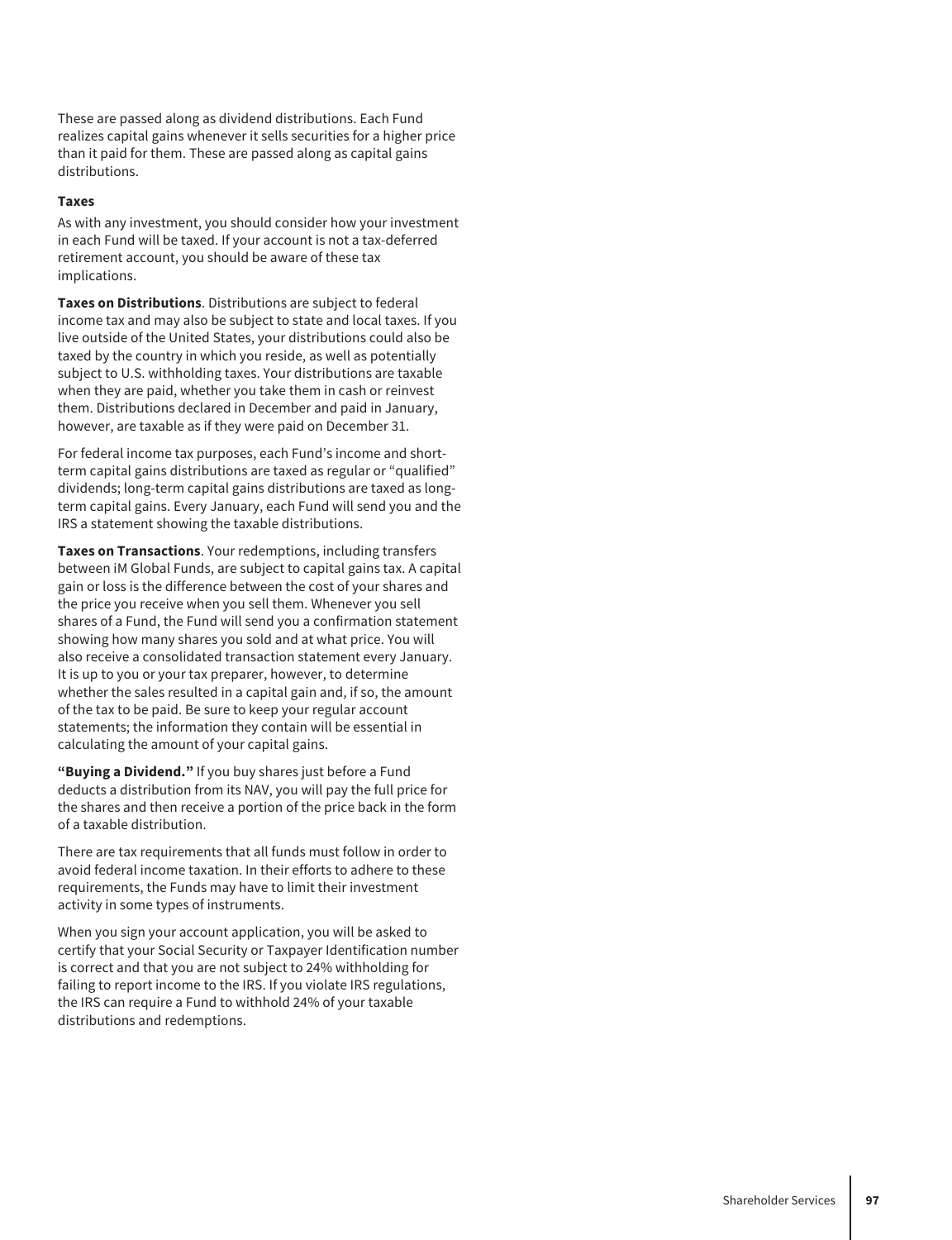## **Index Descriptions**

The 3-Month LIBOR represents the average interest rate at which a selection of banks in London are prepared to lend to one another in American dollars with a maturity of 3 months.

The Bloomberg U.S. Aggregate Bond Index is an unmanaged index that measures the investment grade, U.S. dollar-denominated, fixed-rate taxable bond market. The index includes Treasuries, government-related and corporate securities, MBS (agency fixedrate pass-throughs), ABS and CMBS (agency and non-agency).

The Bloomberg U.S. Intermediate Credit Index is an unmanaged index that measures the performance of investment grade, U.S. dollar-denominated, fixed-rate, taxable corporate and government-related debt with less than ten years to maturity. It is composed of a corporate and a non-corporate component that includes non-U.S. agencies, sovereigns, supranationals and local authorities.

The HFRX Global Hedge Fund Index is designed to be representative of the overall composition of the hedge fund universe. It is comprised of all eligible hedge fund strategies; including but not limited to convertible arbitrage, distressed securities, equity hedge, equity market neutral, event driven, macro, merger arbitrage, and relative value arbitrage. The strategies are asset weighted based on the distribution of assets in the hedge fund industry.

The Morningstar Foreign Large Value Category measures the performance of foreign large-value funds which invest in a variety of big international stocks. Most of these funds divide their assets among a dozen or more developed markets, including Japan, Britain, France, and Germany. They tend to invest in stocks that have market caps in the top 70% of each economically integrated market (such as Europe or Asia ex-Japan). Value is defined based on low valuations (low price ratios and high dividend yields) and slow growth (low growth rates for earnings, sales, book value, and cash flow). These funds typically will have less than 20% of assets invested in U.S. stocks.

The Morningstar Foreign Large Blend Category measures the performance of foreign large-blend funds which invest in a variety of big international stocks. Most of these funds divide their assets among a dozen or more developed markets, including Japan, Britain, France, and Germany. They tend to invest the rest in emerging markets such as Hong Kong, Brazil, Mexico and Thailand. These funds typically will have less than 20% of assets invested in U.S. stocks.

The Morningstar Large Blend Category measures the performance of large-blend funds which have portfolios that are fairly representative of the overall stock market in size, growth rates, and price. They tend to invest across the spectrum of U.S. industries and owing to their broad exposure, the funds returns are often similar to those of the S&P 500 Index.

The Morningstar Small Blend Category measures the performance of small-blend funds which favor firms at the smaller end of the market-capitalization range, and are flexible in the types of small caps they buy. Some aim to own an array of value and growth stocks while others employ a discipline that leads to holdings with valuations and growth rates close to the small-cap averages.

The Morningstar Multistrategy Category measures the performance of funds that use a combination of alternative strategies such as taking long and short positions in equity and debt, trading futures, or using convertible arbitrage, among others. Funds in this category have a majority of their assets exposed to alternative strategies and include both funds with static allocations to alternative strategies and funds tactically allocating among alternative strategies and asset classes.

The MSCI ACWI ex-U.S. Index is a free float-adjusted market capitalization weighted index that is designed to measure the equity market performance of developed and emerging markets, excluding the United States.

The MSCI EAFE Index comprises the MSCI country indices that represent developed markets outside of North America: Europe, Australasia and the Far East and is used to measure international equity performance.

The Russell 2000® Index measures the performance of the 2,000 smallest U.S. companies of the Russell 3000® Index.

The Russell 2000® Value Index measures the performance of the small-capitalization value sector of the U.S. equity market. It is a subset of the Russell 2000® Index. It is a style factor weighted index consisting of those issuers within the Russell 2000 Index that have lower price-to-book ratios and lower forecasted growth, and represents approximately 48% of the total market value of the Russell 2000® Index.

The Russell 3000® Index is a broad-based index that measures the performance of the 3,000 largest U.S. companies as measured by market capitalization, and represents about 98% of the U.S. stock market.

The HFRX Fixed Income – Credit Index is an unmanaged index that includes strategies with exposure to credit across a broad continuum of credit sub-strategies, including Corporate, Sovereign, Distressed, Convertible, Asset Backed, Capital Structure Arbitrage, Multi-Strategy and other Relative Value and Event Driven sub-strategies. The investment thesis across all strategies is predicated on realization of a valuation discrepancy between the related credit instruments. Strategies may also include and utilize equity securities, credit derivatives, government fixed income, commodities, currencies or other hybrid securities. Constituent funds are selected from an eligible pool of the more than 7,500 funds worldwide that report to the Hedge Fund Research (HFR) Database. Constituent funds must meet all of the following criteria: report monthly; report performance net of all fees; be U.S. dollar denominated; be active and accepting new investments; have a minimum 24 months track record; and the fund's manager must have at least \$50 million in assets under management. Constituents are weighted by a representative optimization methodology. The index is rebalanced quarterly.

The ICE BofAML U.S. 3-Month Treasury Index is an unmanaged index that measures returns of three-month Treasury Bills.

The ICE BofAML U.S. High Yield TR USD Index is an unmanaged index that measures the performance of short-term U.S. dollar denominated below investment grade corporate debt publicly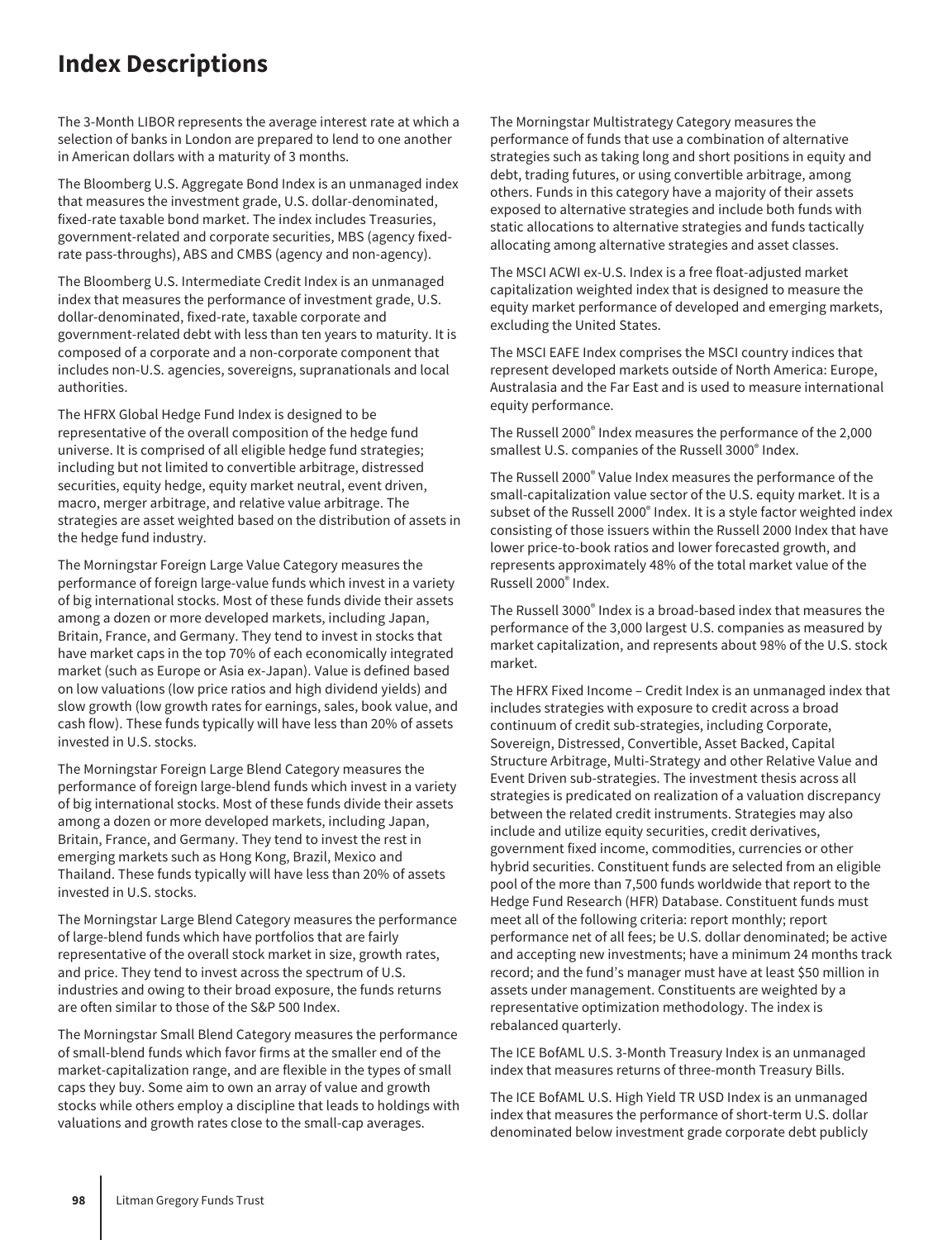issued in the U.S. domestic market. Qualifying securities must have at least 18 months to final maturity at the time of issuance, at least one year remaining term to final maturity as of the rebalancing date, a fixed coupon schedule and a minimum amount outstanding of \$100 million. It is capitalization weighted.

Direct investment in an index is not possible.

*Neither MSCI nor any other party involved in or related to compiling, computing, or creating the MSCI data makes any express or implied warranties or representations with respect to such data (or the results to be obtained by the use thereof), and all such parties hereby expressly disclaim all warranties of originality, accuracy, completeness, merchantability, or fitness for a particular purpose with respect to any of such data. Without limiting any of the foregoing, in no event shall MSCI, any of its affiliates, or any third party involved in or related to compiling, computing, or creating the data have any liability for any direct, indirect, special, punitive, consequential, or any other damages (including lost profits) even if notified of the possibility of such damages. No further distribution or dissemination of the MSCI data is permitted without MSCI's express written consent.*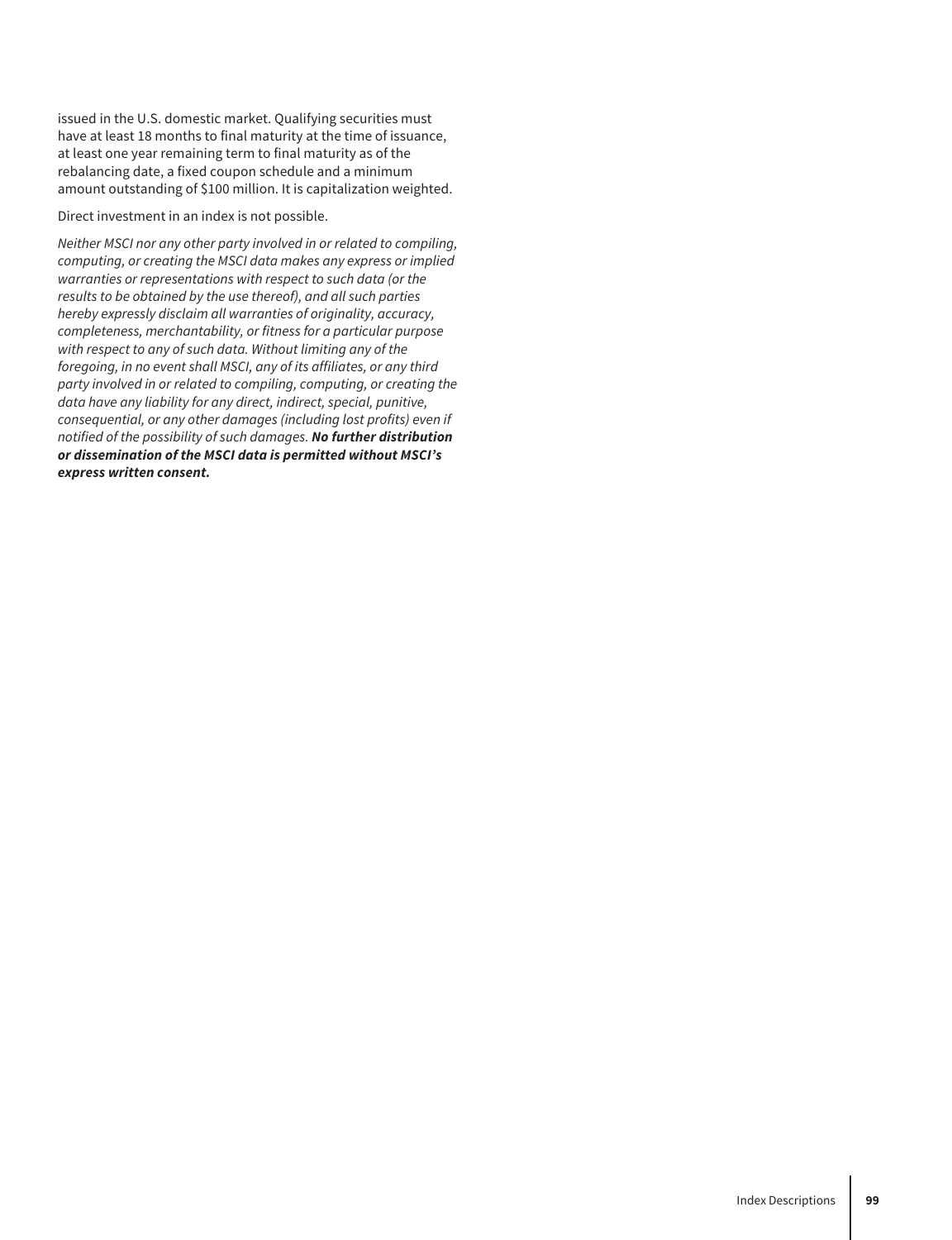## **Financial Highlights**

The financial highlights tables are intended to help you understand the Funds' financial performance for the fiscal years or periods indicated. Certain information reflects financial results for a single Fund share. The total returns in the tables represent the rate that an investor would have earned or lost on an investment in a Fund (assuming reinvestment of all dividends and distributions). This financial information has been audited by Cohen & Company, Ltd., the Funds' independent registered public accounting firm, whose report, along with the Funds' financial statements, is included in the Funds' Annual Report to Shareholders, which is available upon request.

#### **iMGP Equity Fund – Institutional Class (formerly, PartnerSelect Equity Fund – Institutional Class)**

For a capital share outstanding throughout each year

|                                                                                                                        | Year Ended December 31. |                         |                   |                         |                         |
|------------------------------------------------------------------------------------------------------------------------|-------------------------|-------------------------|-------------------|-------------------------|-------------------------|
|                                                                                                                        | 2021                    | 2020                    | 2019              | 2018                    | 2017                    |
| Net asset value, beginning of year                                                                                     | \$18.62                 | \$17.54                 | \$15.02           | \$19.10                 | \$17.02                 |
| Income from investment operations:                                                                                     |                         |                         |                   |                         |                         |
| Net investment income (loss) <sup>1</sup>                                                                              | (0.03)                  | (0.05)                  | 0.08 <sup>2</sup> | (0.01)                  | (0.01)                  |
| Net realized gain (loss) and net change in unrealized appreciation/depreciation on<br>investments and foreign currency | 3.27                    | 3.45                    | 4.03              | (1.90)                  | 3.61                    |
| Total income (loss) from investment operations                                                                         | 3.24                    | 3.40                    | 4.11              | (1.91)                  | 3.60                    |
| <b>Less distributions:</b>                                                                                             |                         |                         |                   |                         |                         |
| From net investment income                                                                                             |                         |                         | (0.08)            |                         |                         |
| From net realized gains                                                                                                | (3.06)                  | (2.32)                  | (1.51)            | (2.17)                  | (1.52)                  |
| <b>Total distributions</b>                                                                                             | (3.06)                  | (2.32)                  | (1.59)            | (2.17)                  | (1.52)                  |
| Net asset value, end of year                                                                                           | \$18.80                 | \$18.62                 | \$17.54           | \$15.02                 | \$19.10                 |
| Total return                                                                                                           | 17.75%                  | 19.52%                  | 27.55%            | $(9.91)\%$              | 21.15%                  |
| Ratios/supplemental data:                                                                                              |                         |                         |                   |                         |                         |
| Net assets, end of year (millions)                                                                                     | \$260.7                 | \$254.9                 | \$286.3           | \$259.8                 | \$339.5                 |
| Ratios of total expenses to average net assets:                                                                        |                         |                         |                   |                         |                         |
| Before fees waived                                                                                                     | 1.29%                   | 1.35%                   | 1.35%4            | 1.29%3                  | 1.27%3                  |
| After fees waived                                                                                                      | 1.16%5,6                | 1.23%5,6                | 1.24%4,6          | 1.17%3,6                | 1.15%3,6                |
| Ratio of net investment income (loss) to average net assets                                                            | $(0.13)\%$ <sup>5</sup> | $(0.29)\%$ <sup>5</sup> | $0.44\%^{2,4}$    | $(0.08)\%$ <sup>3</sup> | $(0.07)\%$ <sup>3</sup> |
| Portfolio turnover rate                                                                                                | 27.74%                  | 56.91%                  | 25.02%7           | 41.68%                  | 33.49%7                 |

ʰ Calculated based on the average shares outstanding methodology.<br>₽ Include non-cash distributions amounting to \$0.06 per share and 0.33% of average daily net assets.<br>₿ Includes Interest & Dividend expense of 0.00% of ave

<sup>4</sup> Includes Interest & Dividend expense of 0.03% of average net assets.

<sup>5</sup> Includes Interest & Dividend expense of 0.01% of average net assets. <sup>6</sup> Includes the impact of the voluntary waiver of less than 0.01% of average net assets.

<sup>7</sup> Portfolio turnover is calculated on the basis of the Fund as a whole without distinguishing between classes of shares issued.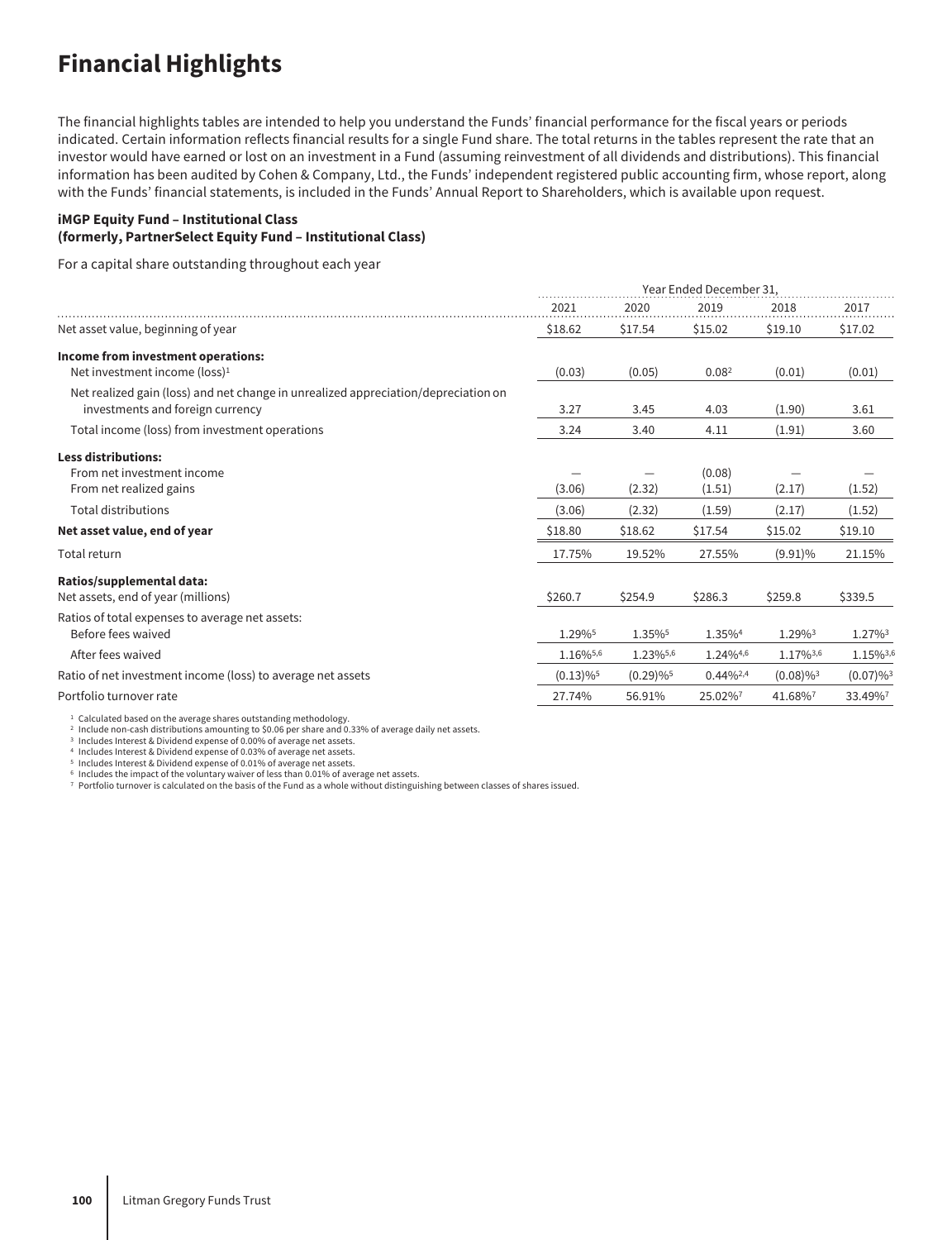#### **iMGP International Fund – Institutional Class (formerly, PartnerSelect International Fund – Institutional Class)**

For a capital share outstanding throughout each year

|                                                                                                                        | Year Ended December 31, |          |          |             |          |
|------------------------------------------------------------------------------------------------------------------------|-------------------------|----------|----------|-------------|----------|
|                                                                                                                        | 2021                    | 2020     | 2019     | 2018        | 2017     |
| Net asset value, beginning of year                                                                                     | \$18.12                 | \$17.65  | \$13.94  | \$17.73     | \$14.77  |
| Income from investment operations:                                                                                     |                         |          |          |             |          |
| Net investment income <sup>1</sup>                                                                                     | 0.715                   | 0.07     | 0.274    | 0.303       | 0.202    |
| Net realized gain (loss) and net change in unrealized appreciation/depreciation on<br>investments and foreign currency | 1.39                    | 0.80     | 3.97     | (3.99)      | 3.28     |
| Total income (loss) from investment operations                                                                         | 2.10                    | 0.87     | 4.24     | (3.69)      | 3.48     |
| <b>Less distributions:</b>                                                                                             |                         |          |          |             |          |
| From net investment income                                                                                             | (0.72)                  | (0.40)   | (0.53)   | (0.10)      | (0.52)   |
| From net realized gains                                                                                                |                         |          |          |             |          |
| <b>Total distributions</b>                                                                                             | (0.72)                  | (0.40)   | (0.53)   | (0.10)      | (0.52)   |
| Net asset value, end of year                                                                                           | \$19.50                 | \$18.12  | \$17.65  | \$13.94     | \$17.73  |
| Total return                                                                                                           | 11.75%                  | 5.02%    | 30.45%   | $(20.80)\%$ | 23.61%   |
| Ratios/supplemental data:                                                                                              |                         |          |          |             |          |
| Net assets, end of year (millions)                                                                                     | \$339.7                 | \$326.7  | \$401.5  | \$368.6     | \$681.1  |
| Ratios of total expenses to average net assets:                                                                        |                         |          |          |             |          |
| Before fees waived                                                                                                     | 1.28%7                  | 1.39%6   | 1.36%6   | 1.33%6      | 1.26%7   |
| After fees waived                                                                                                      | 1.05%7,8                | 1.15%6,8 | 1.12%6,8 | 1.09%6,8    | 0.98%7,8 |
| Ratio of net investment income to average net assets                                                                   | 3.63%5,7                | 0.49%6   | 1.65%4,6 | 1.74%3,6    | 1.18%2,7 |
| Portfolio turnover rate                                                                                                | 99.91%                  | 59.61%   | 45.48%   | 35.15%9     | 41.90%9  |

<sup>1</sup> Calculated based on the average shares outstanding methodology.<br><sup>2</sup> Include non-cash distributions amounting to \$0.05 per share and 0.35% of average daily net assets.<br><sup>3</sup> Include non-cash distributions amounting to \$0

® Includes the impact of the voluntary waiver of less than 0.01% of average net assets.<br>⋼ Portfolio turnover is calculated on the basis of the Fund as a whole without distinguishing between classes of shares issued.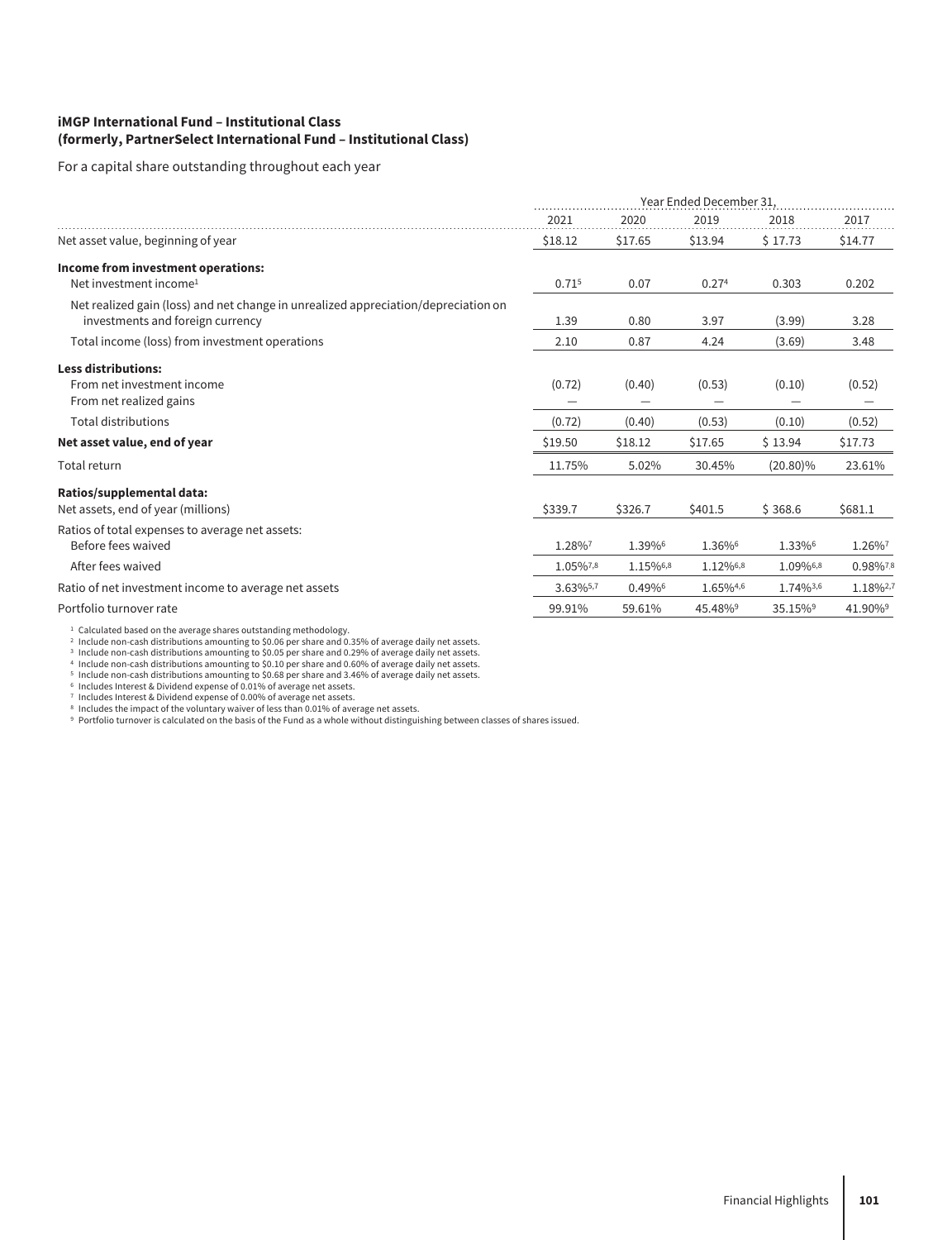## **Financial Highlights** — (Continued)

#### **iMGP Alternative Strategies Fund – Institutional Class (formerly, PartnerSelect Alternative Strategies Fund – Institutional Class)**

For a capital share outstanding throughout each year

|                                                                                                                                                     | Year Ended December 31 |           |                   |            |                    |  |
|-----------------------------------------------------------------------------------------------------------------------------------------------------|------------------------|-----------|-------------------|------------|--------------------|--|
|                                                                                                                                                     | 2021                   | 2020      | 2019              | 2018       | 2017               |  |
| Net asset value, beginning of year                                                                                                                  | \$12.03                | \$11.70   | \$11.08           | \$11.69    | \$11.45            |  |
| Income from investment operations:                                                                                                                  |                        |           |                   |            |                    |  |
| Net investment income <sup>1</sup>                                                                                                                  | 0.29 <sup>3</sup>      | 0.30      | 0.31 <sup>2</sup> | 0.26       | 0.26               |  |
| Net realized gain (loss) and net change in unrealized appreciation/<br>depreciation on investments, foreign currency, short sales, options, futures |                        |           |                   |            |                    |  |
| and swap contracts                                                                                                                                  | 0.16                   | 0.41      | 0.64              | (0.51)     | 0.25               |  |
| Total income (loss) from investment operations                                                                                                      | 0.45                   | 0.71      | 0.95              | (0.25)     | 0.51               |  |
| <b>Less distributions:</b>                                                                                                                          |                        |           |                   |            |                    |  |
| From net investment income                                                                                                                          | (0.38)                 | (0.38)    | (0.33)            | (0.36)     | (0.27)             |  |
| From net realized gains                                                                                                                             | (0.34)                 |           |                   |            |                    |  |
| <b>Total distributions</b>                                                                                                                          | (0.72)                 | (0.38)    | (0.33)            | (0.36)     | (0.27)             |  |
| Net asset value, end of year                                                                                                                        | 11.76                  | \$12.03   | \$11.70           | \$11.08    | \$11.69            |  |
| Total return                                                                                                                                        | 3.82%                  | 6.30%     | 8.52%             | $(2.08)\%$ | 4.51%              |  |
| Ratios/supplemental data:                                                                                                                           |                        |           |                   |            |                    |  |
| Net assets, end of year (millions)                                                                                                                  | \$1,512.5              | \$1,417.1 | \$1,724.2         | \$1,663.7  | \$1,828.1          |  |
| Ratios of total expenses to average net assets:<br>Before fees waived                                                                               | 1.72%7                 | 1.75%7    | 1.63%6            | 1.63%      | 1.75% <sup>4</sup> |  |
| After fees waived                                                                                                                                   | 1.44%7,8               | 1.47%7,8  | 1.51%6,8          | 1.53%5,8   | 1.66%4,8           |  |
| Ratio of net investment income to average net assets                                                                                                | 2.36%3,7               | 2.60%7    | 2.70%2,6          | 2.26%      | 2.25%4             |  |
| Portfolio turnover rate <sup>9</sup>                                                                                                                | 137.56%                | 193.98%   | 190.21%           | 197.04%    | 169.34%            |  |

 $^{\rm 1}$  Calculated based on the average shares outstanding methodology.<br>2 Include non-cash distributions amounting to \$0.02 per share and 0.20% of average daily net assets.

<sup>3</sup> Include non-cash distributions amounting to \$0.00 per share and 0.00% of average daily net assets.

<sup>4</sup> Includes Interest & Dividend expense of 0.20% of average net assets. <sup>5</sup> Includes Interest & Dividend expense of 0.07% of average net assets.

<sup>6</sup> Includes Interest & Dividend expense of 0.05% of average net assets.

<sup>7</sup> Includes Interest & Dividend expense of 0.14% of average net assets.<br>® Includes the impact of the voluntary waiver of less than 0.01% of average net assets.<br>® Portfolio turnover is calculated on the basis of the Fund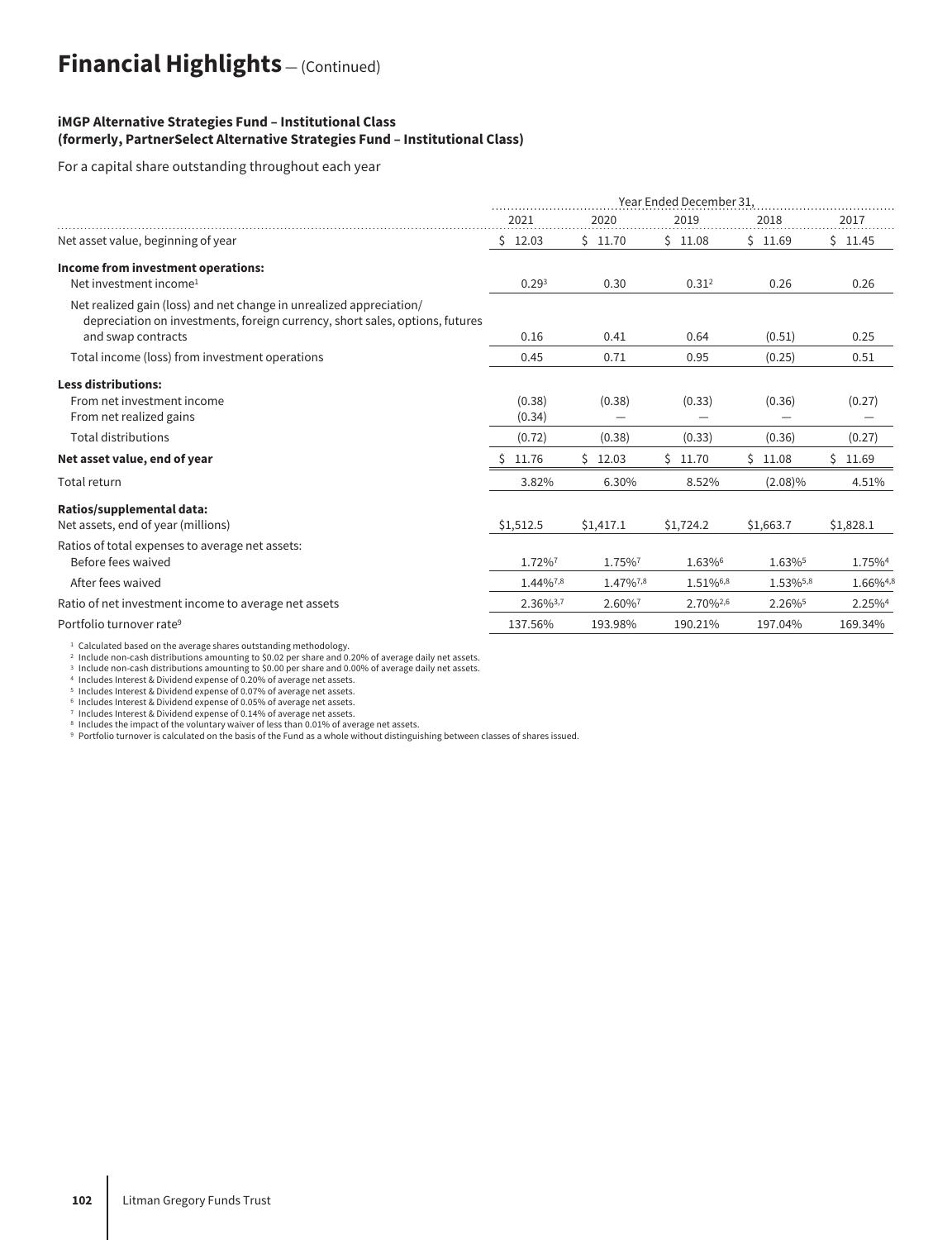#### **iMGP Alternative Strategies Fund – Investor Class (formerly, PartnerSelect Alternative Strategies Fund – Investor Class)**

For a capital share outstanding throughout each year

|                                                                                                                                                             | Year Ended December 31. |            |          |            |                    |  |
|-------------------------------------------------------------------------------------------------------------------------------------------------------------|-------------------------|------------|----------|------------|--------------------|--|
|                                                                                                                                                             | 2021                    | 2020       | 2019     | 2018       | 2017               |  |
| Net asset value, beginning of year                                                                                                                          | \$12.06                 | \$11.71    | \$11.10  | \$11.70    | \$11.46            |  |
| Income from investment operations:                                                                                                                          |                         |            |          |            |                    |  |
| Net investment income <sup>1</sup>                                                                                                                          | 0.26 <sup>3</sup>       | 0.27       | 0.282    | 0.23       | 0.23               |  |
| Net realized gain (loss) and net change in unrealized appreciation/depreciation<br>on investments, foreign currency, short sales, options, futures and swap |                         |            |          |            |                    |  |
| contracts                                                                                                                                                   | 0.16                    | 0.42       | 0.63     | (0.50)     | 0.25               |  |
| Total income (loss) from investment operations                                                                                                              | 0.42                    | 0.69       | 0.91     | (0.27)     | 0.48               |  |
| <b>Less distributions:</b>                                                                                                                                  |                         |            |          |            |                    |  |
| From net investment income                                                                                                                                  | (0.35)                  | (0.34)     | (0.30)   | (0.33)     | (0.24)             |  |
| From net realized gains                                                                                                                                     | (0.34)                  |            |          |            |                    |  |
| <b>Total distributions</b>                                                                                                                                  | (0.69)                  | (0.34)     | (0.30)   | (0.33)     | (0.24)             |  |
| Net asset value, end of year                                                                                                                                | \$11.79                 | \$12.06    | \$11.71  | \$11.10    | \$11.70            |  |
| Total return                                                                                                                                                | 3.54%                   | 6.06%      | 8.22%    | $(2.32)\%$ | 4.14%              |  |
| Ratios/supplemental data:                                                                                                                                   |                         |            |          |            |                    |  |
| Net assets, end of year (millions)                                                                                                                          | 75.6<br><sub>S</sub>    | Ŝ.<br>74.2 | \$144.1  | \$175.3    | \$206.0            |  |
| Ratios of total expenses to average net assets:<br>Before fees waived                                                                                       | 1.97%7                  | 1.99%7     | 1.88%6   | 1.88%      | 2.00% <sup>4</sup> |  |
| After fees waived                                                                                                                                           | 1.69%7,8                | 1.71%7,8   | 1.76%6,8 | 1.78%5,8   | 1.90%4,8           |  |
| Ratio of net investment income to average net assets                                                                                                        | 2.11%3,7                | 2.36%7     | 2.44%2,6 | 2.01%      | 2.01%4             |  |
| Portfolio turnover rate <sup>9</sup>                                                                                                                        | 137.56%                 | 193.98%    | 190.21%  | 197.04%    | 169.34%            |  |

<sup>1</sup> Calculated based on the average shares outstanding methodology.<br><sup>2</sup> Include non-cash distributions amounting to \$0.02 per share and 0.20% of average daily net assets.<br><sup>3</sup> Include non-cash distributions amounting to \$0.

<sup>6</sup> Includes Interest & Dividend expense of 0.05% of average net assets.

<sup>7</sup> Includes Interest & Dividend expense of 0.14% of average net assets.<br>® Includes the impact of the voluntary waiver of less than 0.01% of average net assets.<br>® Portfolio turnover is calculated on the basis of the Fund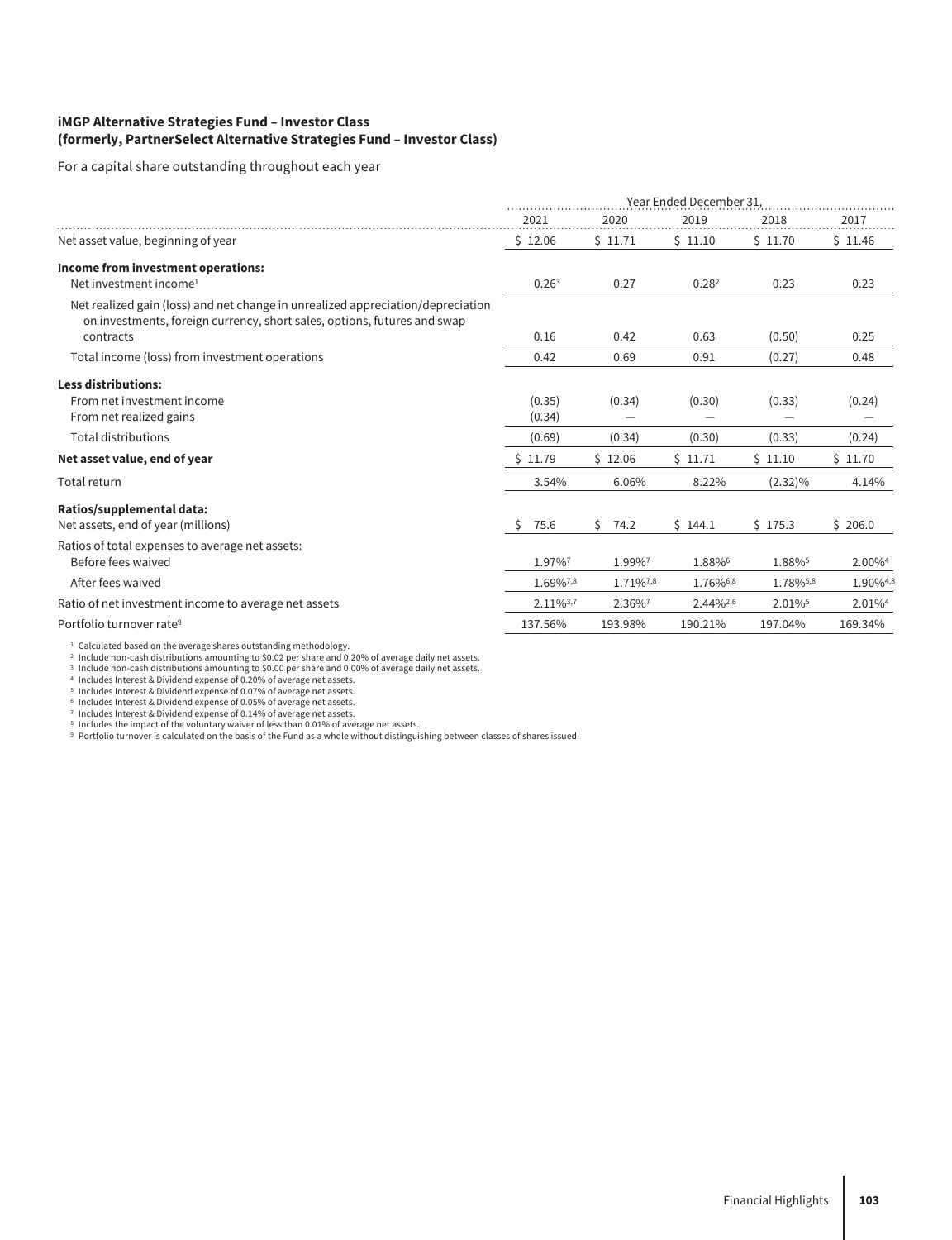## **Financial Highlights** — (Continued)

#### **iMGP High Income Alternatives Fund – Institutional Class (formerly, PartnerSelect High Income Alternatives Fund – Institutional Class)**

For a capital share outstanding throughout each year

|                                                                                                                                                          | Year Ended December 31 |          |                       | Period Ended<br>December 31, |
|----------------------------------------------------------------------------------------------------------------------------------------------------------|------------------------|----------|-----------------------|------------------------------|
|                                                                                                                                                          | 2021                   | 2020     | 2019                  | 2018**                       |
| Net asset value, beginning of year                                                                                                                       | \$10.21                | \$10.06  | \$9.63                | \$10.00                      |
| Income from investment operations:                                                                                                                       |                        |          |                       |                              |
| Net investment income <sup>1</sup>                                                                                                                       | 0.32 <sup>2</sup>      | 0.37     | 0.36                  | 0.07                         |
| Net realized gain (loss) and net change in unrealized appreciation/depreciation on<br>investments, foreign currency, options, futures and swap contracts | 0.33                   | 0.16     | 0.44                  | (0.38)                       |
| Total income (loss) from investment operations                                                                                                           | 0.65                   | 0.53     | 0.80                  | (0.31)                       |
| <b>Less distributions:</b>                                                                                                                               |                        |          |                       |                              |
| From net investment income                                                                                                                               | (0.34)                 | (0.37)   | (0.33)                | (0.06)                       |
| From net realized gains                                                                                                                                  | (0.25)                 | (0.01)   | (0.04)                |                              |
| <b>Total distributions</b>                                                                                                                               | (0.59)                 | (0.38)   | (0.37)                | (0.06)                       |
| Net asset value, end of year                                                                                                                             | \$10.27                | \$10.21  | \$10.06               | \$<br>9.63                   |
| Total return                                                                                                                                             | 6.42%                  | 5.62%    | 8.37%                 | $(3.08)\%$ <sup>+</sup>      |
| Ratios/supplemental data:                                                                                                                                |                        |          |                       |                              |
| Net assets, end of year (millions)                                                                                                                       | \$106.7                | \$87.9   | \$93.8                | Ŝ.<br>77.2                   |
| Ratios of total expenses to average net assets:                                                                                                          |                        |          |                       |                              |
| Before fees waived                                                                                                                                       | 1.44%                  | 1.72%4   | 1.39%3                | $1.34\%$ *                   |
| After fees waived                                                                                                                                        | 0.98%5,6               | 1.00%4,6 | 0.98%3,6              | $0.98\%$ *,6                 |
| Ratio of net investment income to average net assets                                                                                                     | $3.11\%^{2,5}$         | 3.83%4   | $3.56\%$ <sup>3</sup> | $2.89\%$ *                   |
| Portfolio turnover rate                                                                                                                                  | 72.02%                 | 87.63%   | 90.51%7               | 125.92%+,7                   |
|                                                                                                                                                          |                        |          |                       |                              |

### + Not annualized. \* Annualized.

\*\* Commenced operations on September 28, 2018.<br><sup>1</sup> Calculated based on the average shares outstanding methodology.<br><sup>2</sup> Include non-cash distributions amounting to \$0.00 per share and 0.01% of average daily net assets.

<sup>3</sup> Includes Interest & Dividend expense of 0.00% of average net assets. <sup>4</sup> Includes Interest & Dividend expense of 0.02% of average net assets. <sup>5</sup> Includes Interest & Dividend expense of 0.01% of average net assets.

6 Includes the impact of the voluntary waiver of less than 0.01% of average net assets.<br>7 Portfolio turnover is calculated on the basis of the Fund as a whole without distinguishing between classes of shares issued.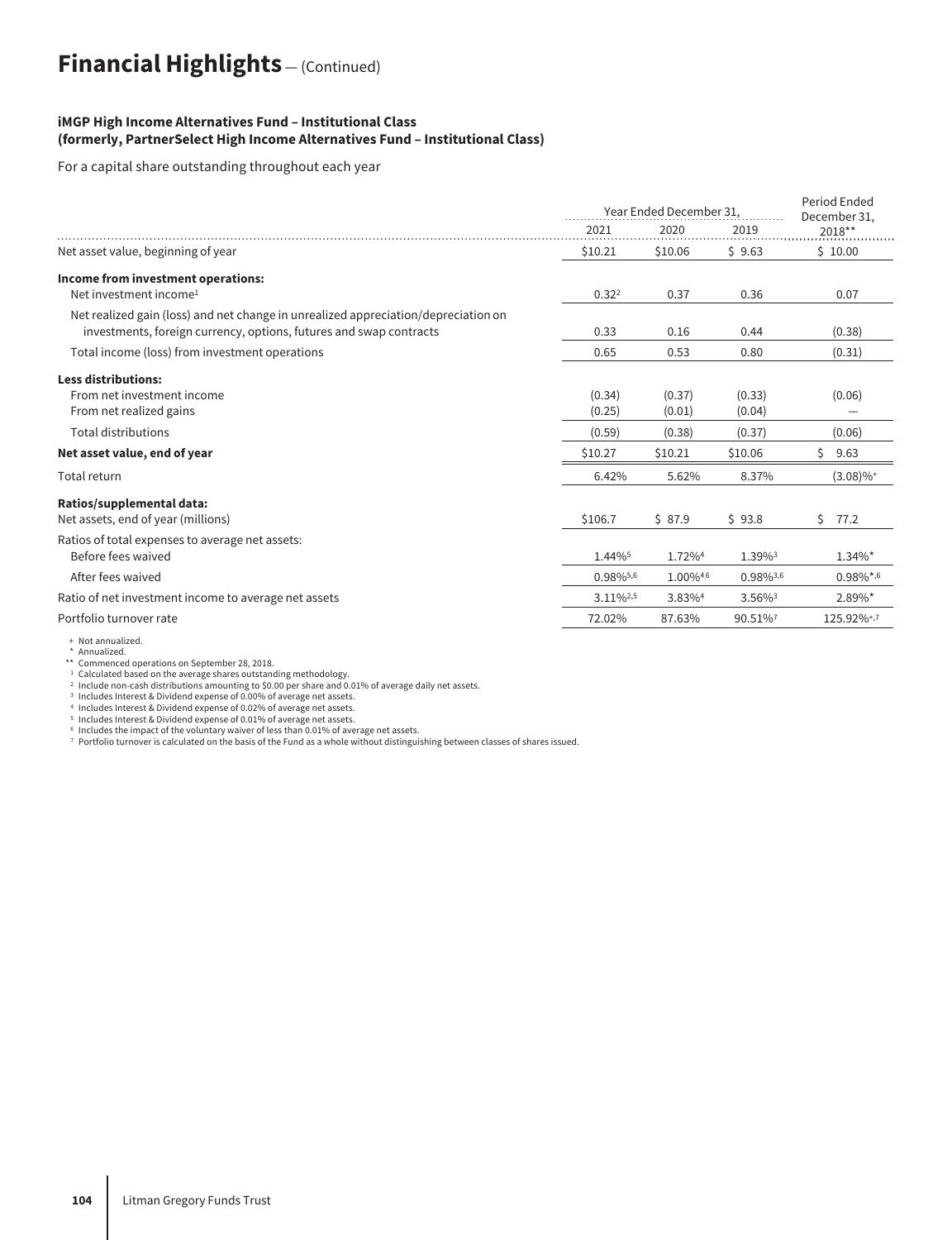#### **iMGP SBH Focused Small Value Fund – Institutional Class (formerly, PartnerSelect SBH Focused Small Value Fund – Institutional Class)**

For a capital share outstanding throughout the period

|                                                                                                | Year Ended<br>December 31,<br>2021 | Period Ended<br>December 31,<br>2020** |  |
|------------------------------------------------------------------------------------------------|------------------------------------|----------------------------------------|--|
| Net asset value, beginning of period                                                           | \$12.71                            | \$10.00                                |  |
| Income from investment operations:<br>Net investment income (loss) <sup>1</sup>                | (0.01)                             | 0.01                                   |  |
| Net realized gain (loss) and net change in unrealized appreciation/depreciation on investments | 2.50                               | 2.70                                   |  |
| Total income from investment operations                                                        | 2.49                               | 2.71                                   |  |
| <b>Less distributions:</b><br>From net investment income<br>From net realized gains            | (0.34)                             |                                        |  |
| <b>Total distributions</b>                                                                     | (0.34)                             |                                        |  |
| Net asset value, end of period                                                                 | \$14.86                            | \$12.71                                |  |
| Total return                                                                                   | 19.66%                             | 27.10%+                                |  |
| Ratios/supplemental data:<br>Net assets, end of period (millions)                              | \$65.6                             | \$36.8                                 |  |
| Ratios of total expenses to average net assets:<br>Before fees waived                          | 1.48%2                             | $2.11\%$ *                             |  |
| After fees waived                                                                              | 1.15%2,3                           | $1.15\%$ <sup>*</sup>                  |  |
| Ratio of net investment income (loss) to average net assets                                    | $(0.04)\%$ <sup>2</sup>            | $0.23\%$ *                             |  |
| Portfolio turnover rate                                                                        | 45.15%                             | 27.18%+                                |  |
| + Not annualized.<br>.                                                                         |                                    |                                        |  |

\* Annualized.<br>\*\* Commenced operations on July 31, 2020.<br><sup>1</sup> Calculated based on the average shares outstanding methodology.<br><sup>2</sup> Includes Interest & Dividend expense of 0.00% of average net assets.<br><sup>2</sup> Includes the impact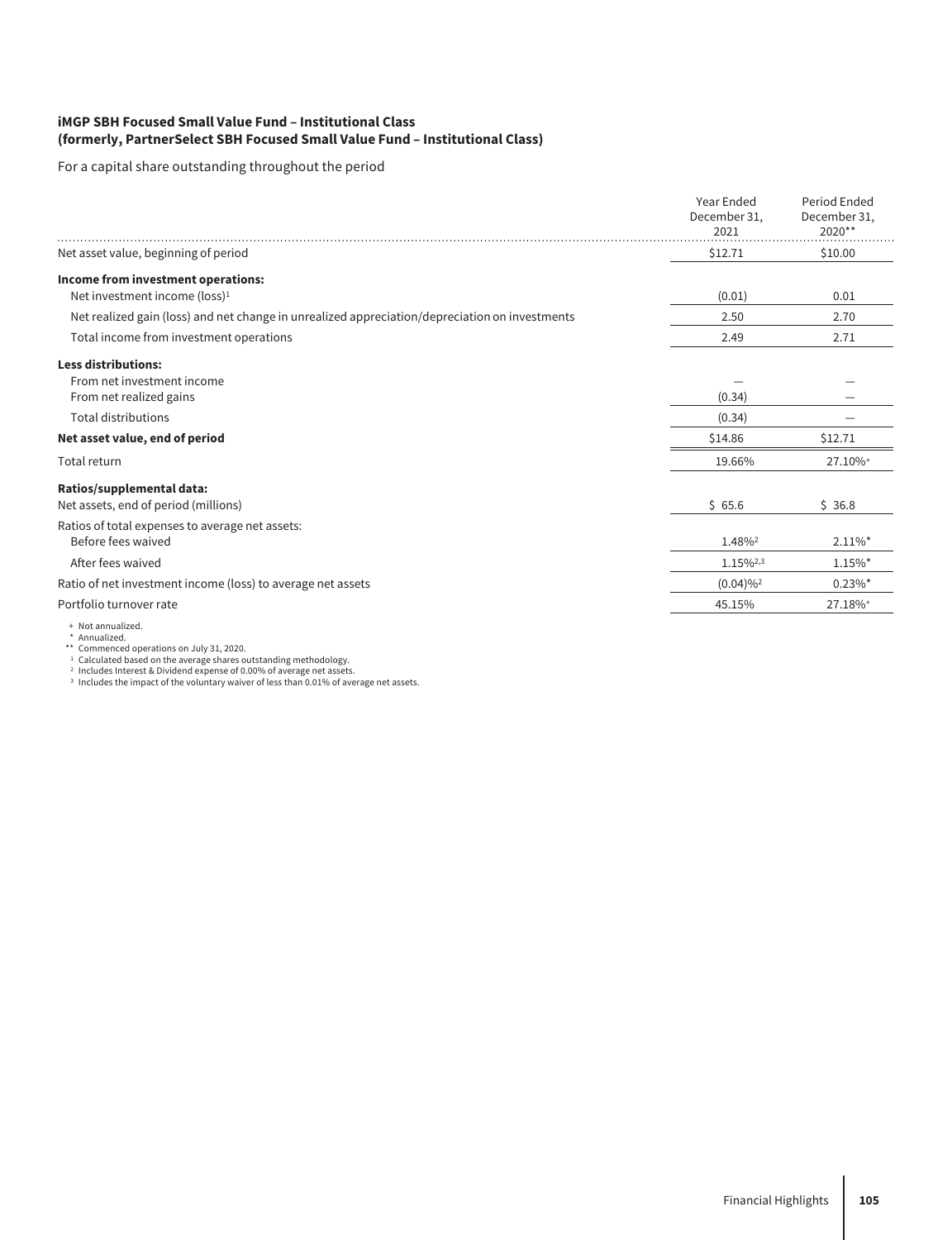## **Financial Highlights** — (Continued)

#### **iMGP Oldfield International Value Fund – Institutional Class (formerly, PartnerSelect Oldfield International Value Fund – Institutional Class)**

For a capital share outstanding throughout the period

|                                                                                                                                                     | Year Ended<br>December 31,<br>2021    | Period Ended<br>December 31,<br>2020** |  |
|-----------------------------------------------------------------------------------------------------------------------------------------------------|---------------------------------------|----------------------------------------|--|
| Net asset value, beginning of period                                                                                                                | \$10.60                               | \$10.00                                |  |
| Income from investment operations:<br>Net investment income (loss) <sup>1</sup>                                                                     | 0.26 <sup>2</sup>                     | (0.01)                                 |  |
| Net realized gain (loss) and net change in unrealized appreciation/depreciation on investments and foreign<br>currency                              | 1.13                                  | 0.61                                   |  |
| Total income from investment operations                                                                                                             | 1.39                                  | 0.60                                   |  |
| <b>Less distributions:</b><br>From net investment income<br>From net realized gains<br><b>Total distributions</b><br>Net asset value, end of period | (0.22)<br>(0.11)<br>(0.33)<br>\$11.66 | \$10.60                                |  |
| Total return                                                                                                                                        | 13.21%                                | $6.00\%$ <sup>+</sup>                  |  |
| Ratios/supplemental data:<br>Net assets, end of period (millions)                                                                                   | \$25.9                                | \$11.2                                 |  |
| Ratios of total expenses to average net assets:<br>Before fees waived                                                                               | 1.52%3                                | 5.38%*                                 |  |
| After fees waived                                                                                                                                   | $0.94\%^{3,4}$                        | $0.94\%$ *                             |  |
| Ratio of net investment income (loss) to average net assets                                                                                         | 2.15%2,3                              | $(0.94)\%$ *                           |  |
| Portfolio turnover rate                                                                                                                             | 16.31%                                | $2.51%+$                               |  |
| + Not annualized.                                                                                                                                   |                                       |                                        |  |

+ Not annualized.<br>\*\* Commenced operations on November 30, 2020.<br>\*\* Commenced operations on November 30, 2020.<br><sup>2</sup> Include non-cash distributions amounting to \$0.02 per share and 0.20% of average daily net assets.<br><sup>2</sup> Incl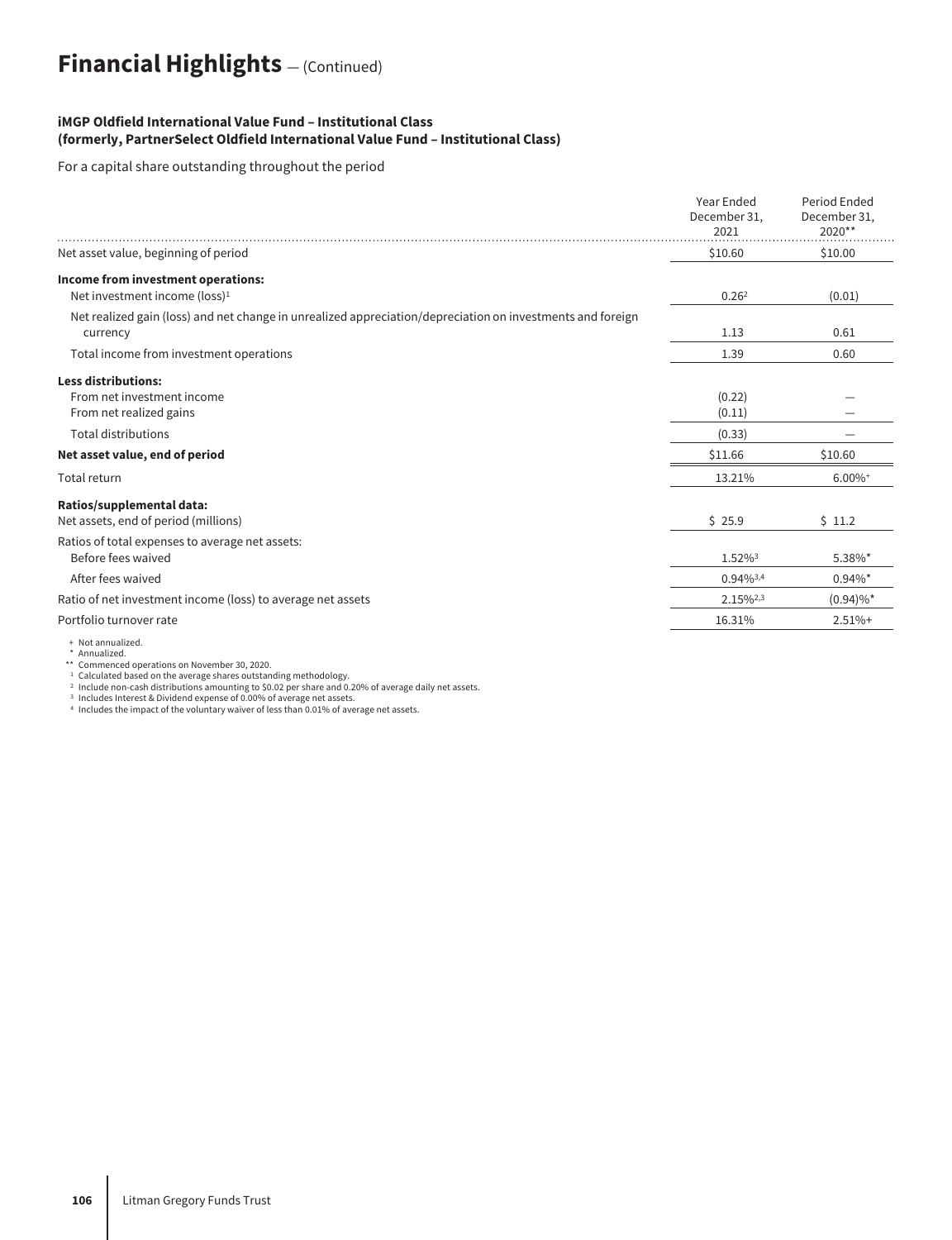#### **iMGP Dolan McEniry Corporate Bond Fund – Institutional Class (formerly, iM Dolan McEniry Corporate Bond Fund – Institutional Class)**

For a capital share outstanding throughout the period

Financial information for fiscal years prior to December 31, 2021 have been audited by the Predecessor Fund's independent registered public accounting firm.

|                                                                                    |                         |          |            | September 28,<br>2018** |
|------------------------------------------------------------------------------------|-------------------------|----------|------------|-------------------------|
|                                                                                    | Year Ended December 31. |          |            | through<br>December 31, |
|                                                                                    | 2021                    | 2020     | 2019       | 2018                    |
| Net asset value, beginning of year                                                 | \$10.92                 | \$10.61  | Ś.<br>9.83 | \$10.00                 |
| Income from investment operations:                                                 |                         |          |            |                         |
| Net investment income <sup>1</sup>                                                 | 0.14                    | 0.22     | 0.30       | 0.09                    |
| Net realized gain (loss) and net change in unrealized appreciation/depreciation on |                         |          |            |                         |
| investments                                                                        | (0.23)                  | 0.36     | 0.79       | (0.17)                  |
| Total income (loss) from investment operations                                     | (0.09)                  | 0.58     | 1.09       | (0.08)                  |
| <b>Less distributions:</b>                                                         |                         |          |            |                         |
| From net investment income                                                         | (0.15)                  | (0.24)   | (0.30)     | (0.09)                  |
| From net realized gains                                                            | (0.06)                  | (0.03)   | (0.01)     |                         |
| <b>Total distributions</b>                                                         | (0.21)                  | (0.27)   | (0.31)     | (0.09)                  |
| Net asset value, end of year                                                       | \$10.62                 | \$10.92  | \$10.61    | \$9.83                  |
| Total return                                                                       | $(0.86)\%$              | 5.50%    | 11.25%     | (0.77)%                 |
| Ratios/supplemental data:                                                          |                         |          |            |                         |
| Net assets, end of year (thousands)                                                | \$90,827                | \$57,666 | \$13,066   | \$2,099                 |
| Ratios of total expenses to average net assets:                                    |                         |          |            |                         |
| Before fees waived                                                                 | 0.96%                   | 1.34%    | 4.36%      | 13.94%*                 |
| After fees waived                                                                  | 0.70%                   | 0.70%    | 0.70%      | $0.70\%$ *              |
| Ratio of net investment income to average net assets                               | 1.28%2                  | 2.07%    | 2.83%      | 3.70%*                  |
| Portfolio turnover rate <sup>3</sup>                                               | 32.65%                  | 40.00%   | 16.00%     | $0.00\%$ <sup>+</sup>   |

\*\* Commencement of operations for Institutional Shares was September 28, 2018.

+ Not annualized.<br>\* Annualized.<br>1 Calculated based on the average shares outstanding methodology.<br><sup>2</sup> Includes Interest & Dividend expense of 0.02% of average net assets.<br><sup>2</sup> Portfolio turnover is calculated on the basis o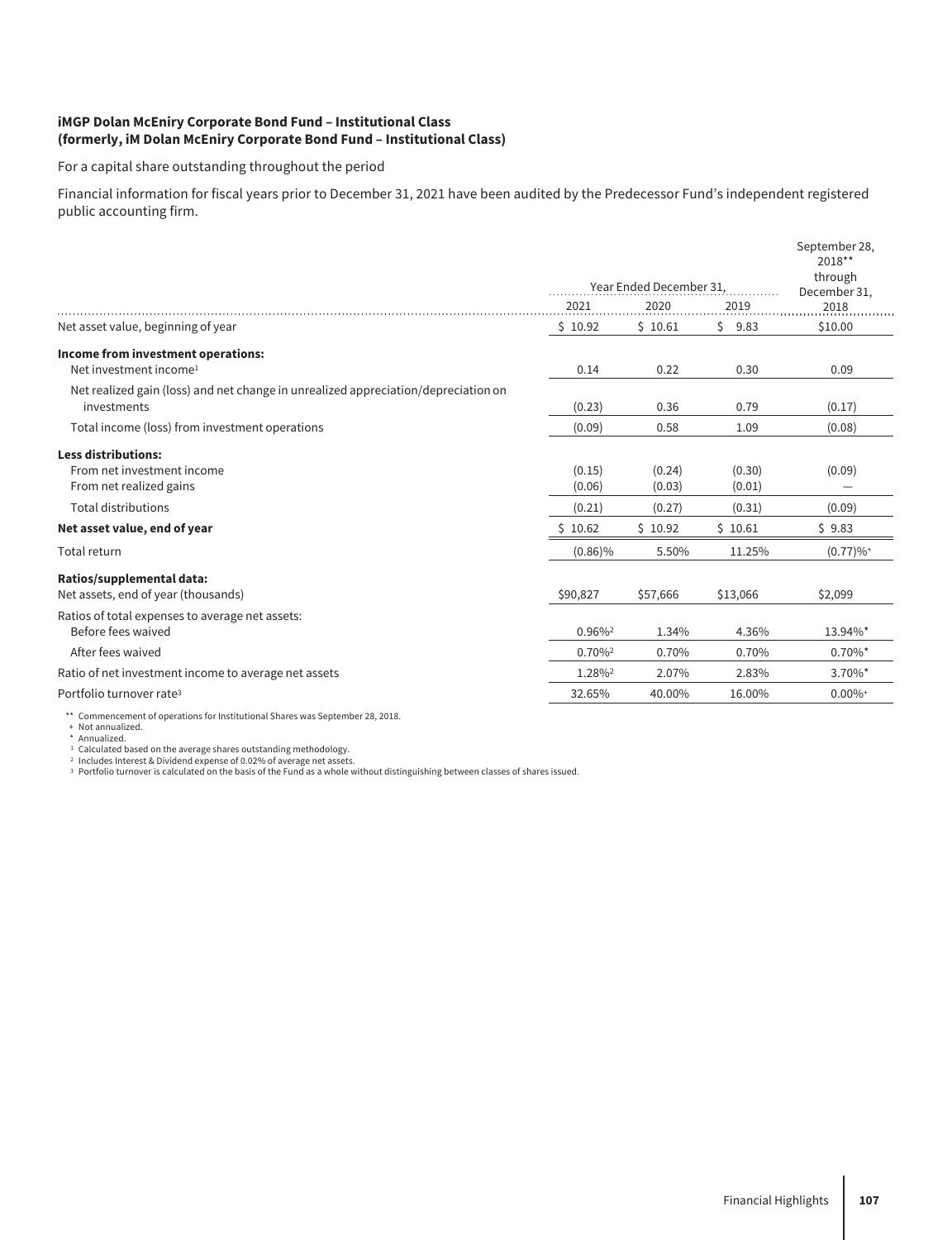# **Financial Highlights** — (Continued)

#### **iMGP Dolan McEniry Corporate Bond Fund – Investor Class (formerly, iM Dolan McEniry Corporate Bond Fund – Investor Class)**

For a capital share outstanding throughout the period

Financial information for fiscal years prior to December 31, 2021 have been audited by the Predecessor Fund's independent registered public accounting firm.

|                                                                                                | Year Ended December 31, |                  | May 17, 2019**<br>through<br>December 31, |
|------------------------------------------------------------------------------------------------|-------------------------|------------------|-------------------------------------------|
|                                                                                                | 2021                    | 2020             | 2019                                      |
| Net asset value, beginning of period                                                           | \$10.91                 | \$10.60          | \$10.26                                   |
| Income from investment operations:<br>Net investment income <sup>1</sup>                       | 0.10                    | 0.20             | 0.15                                      |
| Net realized gain (loss) and net change in unrealized appreciation/depreciation on investments | (0.23)                  | 0.34             | 0.36                                      |
| Total income (loss) from investment operations                                                 | (0.13)                  | 0.54             | 0.51                                      |
| <b>Less distributions:</b>                                                                     |                         |                  |                                           |
| From net investment income<br>From net realized gains                                          | (0.11)<br>(0.06)        | (0.20)<br>(0.03) | (0.16)<br>(0.01)                          |
| <b>Total distributions</b>                                                                     | (0.17)                  | (0.23)           | (0.17)                                    |
| Net asset value, end of period                                                                 | \$10.61                 | \$10.91          | \$10.60                                   |
| Total return                                                                                   | $(1.21)\%$              | 5.13%            | 4.96%+                                    |
| Ratios/supplemental data:<br>Net assets, end of period (thousands)                             | \$5,222                 | \$5,672          | \$3,058                                   |
| Ratios of total expenses to average net assets:<br>Before fees waived                          | 1.31%                   | 1.78%            | 3.49%*                                    |
| After fees waived                                                                              | 1.05%2                  | 1.05%            | $1.05\%$ <sup>*</sup>                     |
| Ratio of net investment income to average net assets                                           | 0.92%                   | 1.86%            | $2.24\%$ *                                |
| Portfolio turnover rate <sup>3</sup>                                                           | 32.65%                  | 40.00%           | 16.00%+                                   |

+ Not annualized. \* Annualized.

\*\* Commencement of operations for Advisor Shares was May 17, 2019.

<sup>1</sup> Calculated based on the average shares outstanding methodology.

<sup>2</sup> Includes Interest & Dividend expense of 0.02% of average net assets. <sup>3</sup> Portfolio turnover is calculated on the basis of the Fund as a whole without distinguishing between classes of shares issued.